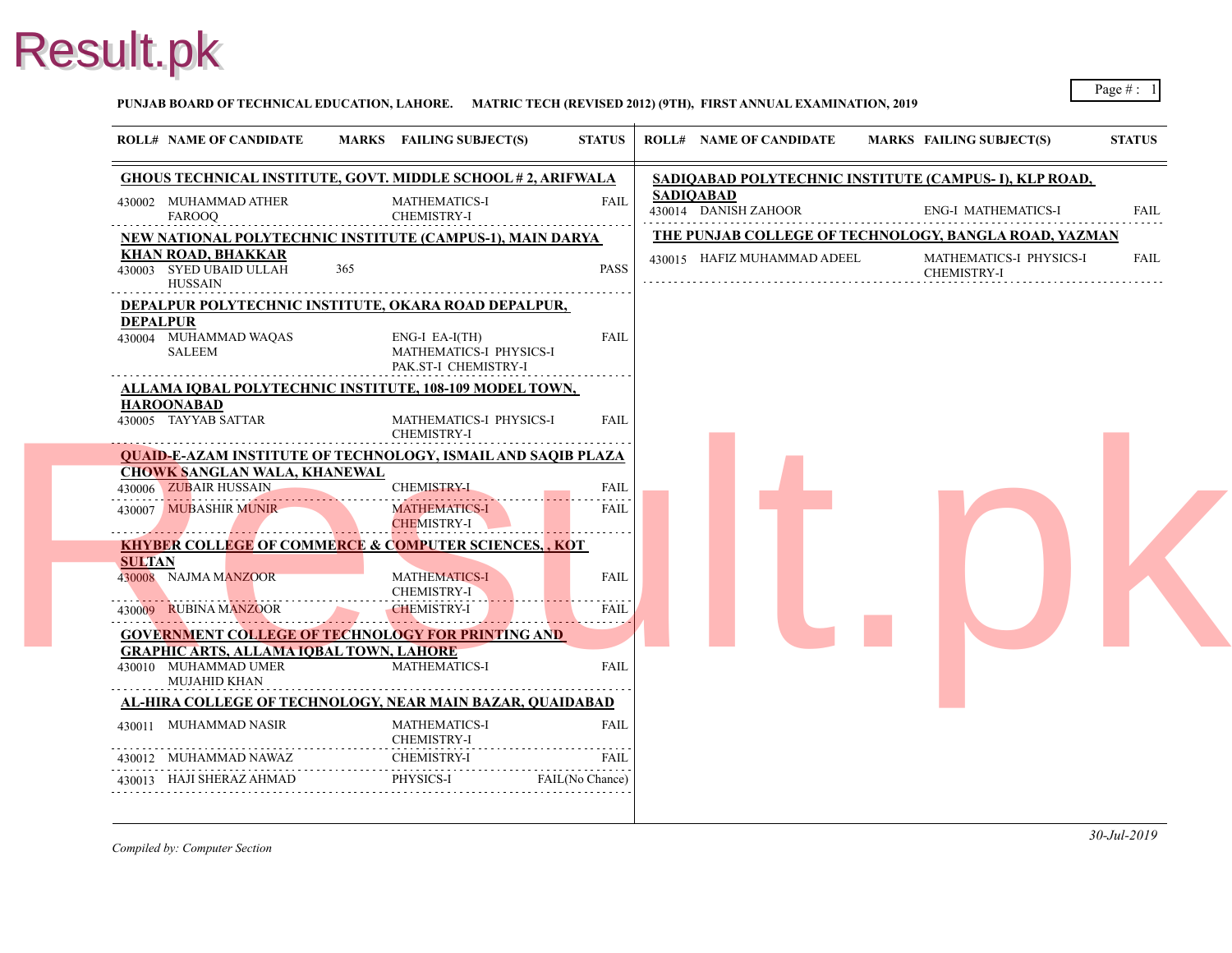

#### **PUNJAB BOARD OF TECHNICAL EDUCATION, LAHORE. MATRIC TECH (REVISED 2015) (9TH), FIRST ANNUAL EXAMINATION, 2019**

|  | <b>ROLL# NAME OF CANDIDATE</b>                                                                                                                                                                                        |     | MARKS FAILING SUBJECT(S)                       | <b>STATUS</b>               | <b>ROLL# NAME OF CANDIDATE</b> | <b>MARKS FAIL</b>        |
|--|-----------------------------------------------------------------------------------------------------------------------------------------------------------------------------------------------------------------------|-----|------------------------------------------------|-----------------------------|--------------------------------|--------------------------|
|  | DR. ABDUL QADEER POLYTECHNIC INSTITUTE, ALLAHABAD MOHALLA                                                                                                                                                             |     |                                                |                             | 430040 ALI HASSAN              | <b>URD</b>               |
|  | HAJI LUKHAY KHAN, WARD NO. 1 TEH. CHUNIAN, ALLAHABAD                                                                                                                                                                  |     |                                                |                             |                                | <b>MAT</b><br><b>TDR</b> |
|  | 430016 MUHAMMAD ADNAN<br>430016 MUHAMMAD ADNAN MATHEMATICS-I FAIL                                                                                                                                                     |     | <b>MATHEMATICS-I</b>                           | <b>FAIL</b>                 |                                | PR)                      |
|  | 430017 ABDUL HAMEED MATHEMATICS-I FAIL                                                                                                                                                                                |     |                                                |                             | 430041 ALI HAIDAR              | PAK.                     |
|  | $\begin{tabular}{ll} \bf 430018 & \tt ZEESHAN & \tt MATHEMATICS-I TH & \tt FAIL \\ \hline \end{tabular}$                                                                                                              |     |                                                |                             |                                | TH E                     |
|  | 430019 ZEESHAN MATHEMATICS-I FAIL                                                                                                                                                                                     |     |                                                |                             | 430042 HABIB UR RAHMAN         | ENG-<br>TH E             |
|  | $\begin{tabular}{cc} 430020 & MUNEEB HAFEEZ & MATHEMATICS-I & FAIL \\ \hline \end{tabular}$                                                                                                                           |     |                                                |                             | 430043 ALLAH DITTA             | <b>URD</b>               |
|  | 430021 MUHAMMAD ZIKRIYA 349                                                                                                                                                                                           |     |                                                | <b>PASS</b>                 |                                | <b>MAT</b>               |
|  | $\underbrace{430022}\quad \text{ASAD}\ \text{ALI} \qquad \qquad \text{MATHEMATICS-I}\ \text{TH} \qquad \qquad \text{FAIL}$                                                                                            |     |                                                |                             |                                | <b>TDR</b><br>PR)        |
|  | 430023 MUHAMMAD WAQAS MATHEMATICS-I FAIL                                                                                                                                                                              |     |                                                |                             | 430044 ADNAN AHMAD             | ISL :                    |
|  | $\begin{tabular}{cc} 430024 & ABDUL MANNAN & MATHEMATICS-I & FAIL \\ \hline \end{tabular} \begin{tabular}{c} \multicolumn{2}{c} \textbf{FAIL} & \multicolumn{2}{c} \textbf{FAIL} \\ \multicolumn{2}{c} \end{tabular}$ |     |                                                |                             |                                | TH <sub>1</sub>          |
|  | 430025 ABDUL REHMAN DANISH 416 PASS                                                                                                                                                                                   |     |                                                |                             | 430045 SYED SHOAIB ABBAS       | ENG-                     |
|  | 430026 ZAFAR IQBAL ENG-I FAIL FAIL                                                                                                                                                                                    |     |                                                |                             | 430046 HAJI UBAID U LLAH       | $EA-I$<br>ENG-           |
|  | 430027 MOAZZAM 397 PASS                                                                                                                                                                                               |     |                                                |                             |                                | TH E                     |
|  | 430028 MUHAMMAD USMAN                                                                                                                                                                                                 |     |                                                | <b>PASS</b>                 | 430047 SHAMAS HASSAN 437       |                          |
|  |                                                                                                                                                                                                                       |     |                                                | <b>PASS</b>                 | 430048 HABIB UR RAHMAN         | ENG-                     |
|  | 430029 ASGHAR ALI 368<br>430030 WAQAS AHMAD                                                                                                                                                                           | 391 |                                                | a dia dia dia dia 1<br>PASS | 430049 UMER DARAZ              | TH <sub>F</sub>          |
|  | 430030 WAQAS AHMAD 391<br>430031 <b>IFTIKHAR YOUNAS</b>                                                                                                                                                               | 403 |                                                | <b>PASS</b>                 |                                | ENG-<br>TH E             |
|  | 430031 IFTIKHAR YOUNAS 403<br>430032 UMAR DRAZ TUFAIL 371                                                                                                                                                             |     |                                                | <b>PASS</b>                 | 430050 ASIF HANIF              | <b>URD</b>               |
|  | 430032 UMAR DRAZ TUFAIL 371                                                                                                                                                                                           |     |                                                | FAII                        |                                | <b>MAT</b>               |
|  | 430033 ABDUL RAZZAO<br>EA-I                                                                                                                                                                                           |     | ENG-I MATHEMATICS-I TH<br>$EA-I(TH)$           |                             |                                | <b>TDR</b><br>PR)        |
|  | 430034 KASHIF AZIZ 402                                                                                                                                                                                                |     |                                                | PASS                        | 430051 ASAD ABDUR REHMAN       | ENG-                     |
|  | 430035 AHMAD ANWAR ENG-I FAIL                                                                                                                                                                                         |     |                                                |                             |                                | $EA-I($                  |
|  | 430036 HAFIZ SHARAFAT ALI ENG-I EA-I(TH) FAIL FAIL                                                                                                                                                                    |     |                                                |                             | 430052 MUHAMMAD NADEEM         | <b>MAT</b>               |
|  | 430037 MUHAMMAD AHAD TH FAIL (No Chance)                                                                                                                                                                              |     |                                                |                             | 430053 MUHAMMAD RIZWAN         | ENG-<br>$EA-I($          |
|  | 430038 KHURAM SHAHZAD TH FAIL (No Chance)                                                                                                                                                                             |     |                                                |                             | 430054 SALMAN KHAN             | ENG-                     |
|  | <b>GHOUS TECHNICAL INSTITUTE, GOVT. MIDDLE SCHOOL #2, ARIFWALA</b>                                                                                                                                                    |     |                                                |                             |                                | <b>MAT</b>               |
|  |                                                                                                                                                                                                                       |     |                                                |                             |                                | $EA-I$                   |
|  | 430039 MUHAMMAD ASLAM KHAN                                                                                                                                                                                            |     | URDU ENG-I ISL PAK.ST-I<br>MATHEMATICS-I TH TH | FAIL                        | 430055 NAUMAN MURTAZA          | <b>URD</b><br><b>MAT</b> |
|  |                                                                                                                                                                                                                       |     | TDRAW-I(REV12)(PR) EA-I(TH,                    |                             |                                | <b>TDR</b>               |
|  |                                                                                                                                                                                                                       |     | PR)                                            |                             |                                | PR)                      |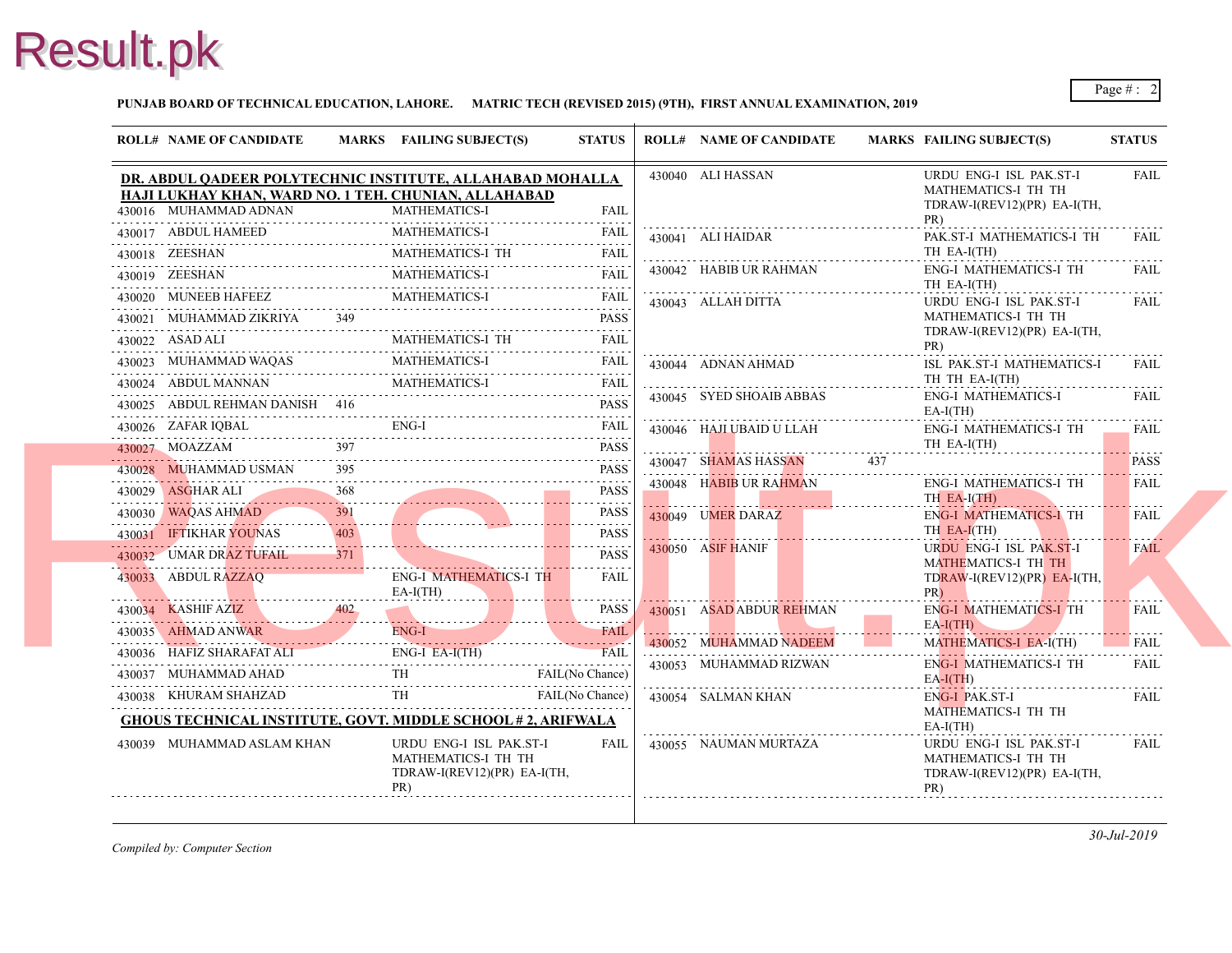#### **PUNJAB BOARD OF TECHNICAL EDUCATION, LAHORE. MATRIC TECH (REVISED 2015) (9TH), FIRST ANNUAL EXAMINATION, 2019**

|   | <b>ROLL# NAME OF CANDIDATE</b>                                                                                                                | MARKS FAILING SUBJECT(S)                                                  | <b>STATUS</b>    | <b>ROLL# NAME OF CANDIDATE</b>                                                                  | <b>MARKS FAIL</b>                      |
|---|-----------------------------------------------------------------------------------------------------------------------------------------------|---------------------------------------------------------------------------|------------------|-------------------------------------------------------------------------------------------------|----------------------------------------|
|   | 430056 ALI ABBAS                                                                                                                              | <b>ENG-I PAK.ST-I</b><br>MATHEMATICS-I TH TH<br>$EA-I(TH)$                | FAIL             | 430077 SAQIB HUSSAIN                                                                            | <b>URD</b><br><b>MAT</b><br><b>TDR</b> |
|   | 430057 WASIF IQBAL<br>388                                                                                                                     |                                                                           | PASS             |                                                                                                 | PR)                                    |
|   | 430058 ABDUL WAHEED                                                                                                                           | <b>ENG-I PAK.ST-I</b><br>MATHEMATICS-I TH TH<br>$EA-I(TH)$                | <b>FAIL</b>      | <b>IMPERIAL INSTITUTE OF TECHNOLOGY, FA</b><br><b>BAHAWALNAGAR</b><br>430078 AHMED ADNAN SHAFIQ |                                        |
|   |                                                                                                                                               | MATHEMATICS-I TH                                                          | <b>FAIL</b>      | 430079 KALEEM AHMAD                                                                             | ENG-                                   |
|   | 430060 HASNAIN FAKHAR                                                                                                                         | <b>MATHEMATICS-I</b>                                                      | <b>FAIL</b>      |                                                                                                 | <b>MAT</b><br>$CS-I($                  |
|   | 430061 MUZAMAL ALI RIAZ N                                                                                                                     | MATHEMATICS-I TH                                                          | <b>FAIL</b>      | 430080 FAIZAN ALI IOBAL                                                                         | <b>URD</b>                             |
|   | 430062 ZOHAIB SAJID                                                                                                                           | MATHEMATICS-I EA-I(TH)<br>430062 ZOHAIB SAJID MATHEMATICS-I EA-I(TH) FAIL |                  |                                                                                                 | <b>MATI</b>                            |
|   | 430063 HASEEB NAWAZ                                                                                                                           | MATHEMATICS-I TH TH                                                       | FAIL             | 430081 SHAN ALI                                                                                 | ENG-                                   |
|   | 430064 MUHAMMAD UMAR<br><b>FAROOO</b>                                                                                                         | ENG-I MATHEMATICS-I TH<br>$EA-I(TH)$                                      | FAIL             | 430082 MUHAMMAD ZAHEER<br>ABBAS                                                                 | ENG-<br>TH                             |
| . | 430065 MUHAMMAD SHAHID                                                                                                                        | ENG-I MATHEMATICS-I                                                       | <b>FAIL</b>      | 430083 MOEEN SALEEM                                                                             | <b>URD</b>                             |
|   | 430066 SAJJAD ALI                                                                                                                             | MATHEMATICS-I TH TH<br>$EA-I(TH)$                                         | <b>FAIL</b>      | 430084 SUMAIRA YASIN                                                                            | <b>MAT</b><br><b>MAT</b><br>$CS-I($    |
|   | 430067 AZIZ UR RAHMAN                                                                                                                         | <b>MATHEMATICS-I TH</b>                                                   | <b>FAIL</b>      | <u> 1111 - 1111 - 1111 - 1111 - 1111 - 1111 - 1</u>                                             | ENG-                                   |
|   | 430068 IRTAZA ALI                                                                                                                             | ENG-I MATHEMATICS-I TH<br>TH EA-I(TH)                                     | <b>FAIL</b>      | 430085 MUSHAHID HUSSAIN<br>430086 SAQIB SIDDQUE                                                 | <b>MAT</b>                             |
|   | 430069 ALI RAZA                                                                                                                               | MATHEMATICS-I                                                             | <b>FAIL</b>      | 430087 HAFIZ SAEED AHMAD                                                                        | 510                                    |
|   | 430070 MUHAMMAD ABU BAKAR<br><u>D</u><br><br>KHUSHNOOD                                                                                        | URDU ISL MATHEMATICS-I<br>TH EA-I(TH)                                     | <b>FAIL</b><br>. | 430088 SYED SHERAZ AHMAD<br>430089 UZAIR ABBAS                                                  | ENG-<br><b>URD</b>                     |
|   | 430071 KAINAT KHUSHNOOD                                                                                                                       | <b>MATHEMATICS-I</b>                                                      | <b>FAIL</b>      |                                                                                                 | <b>MAT</b>                             |
|   | 430072 <b>IBRAHEM</b><br><u> Estados de Arabica de Arabica de Arabica de Arabica de Arabica de Arabica de Arabica de Arabica de Arabica d</u> | <b>ENG-I MATHEMATICS-I TH</b><br>TH EA-I(TH)                              | FAIL.            |                                                                                                 | TDR/<br>$CS-I($                        |
|   | 430073 TASAWAR HAYAT                                                                                                                          | MATHEMATICS-I TH TH<br>$EA-I(TH)$                                         | <b>FAIL</b>      | 430090 ABID RAFIQUE<br>430091 MOEEN MUNAWAR GILLANI                                             | ENG-                                   |
|   | 430074 FARMAN AHMAD                                                                                                                           | <b>ENG-I MATHEMATICS-I TH</b><br><b>TH</b>                                | FAIL             | 430092 MUHAMMAD HASSAN                                                                          | <b>MAT</b>                             |
|   | 430075 MUHAMMAD ZOHAIB                                                                                                                        | ENG-I PAK.ST-I<br>MATHEMATICS-I TH TH<br>$EA-I(TH)$                       | <b>FAIL</b>      | 430093 SYED MOEEN HASSAN<br>GILLNI<br>430094 ALI HUSSAN                                         | TH <sub>1</sub><br>MAT.                |
|   | 430076 NABEEL AHMAD                                                                                                                           |                                                                           | <b>ABSENT</b>    | 430095 MOHSIN SALEEM                                                                            | <b>URD</b><br><b>MAT</b><br>$CS-I($    |
|   |                                                                                                                                               |                                                                           |                  | 430096 MUDASSAR SHARIF                                                                          | ENG-                                   |
|   |                                                                                                                                               |                                                                           |                  |                                                                                                 |                                        |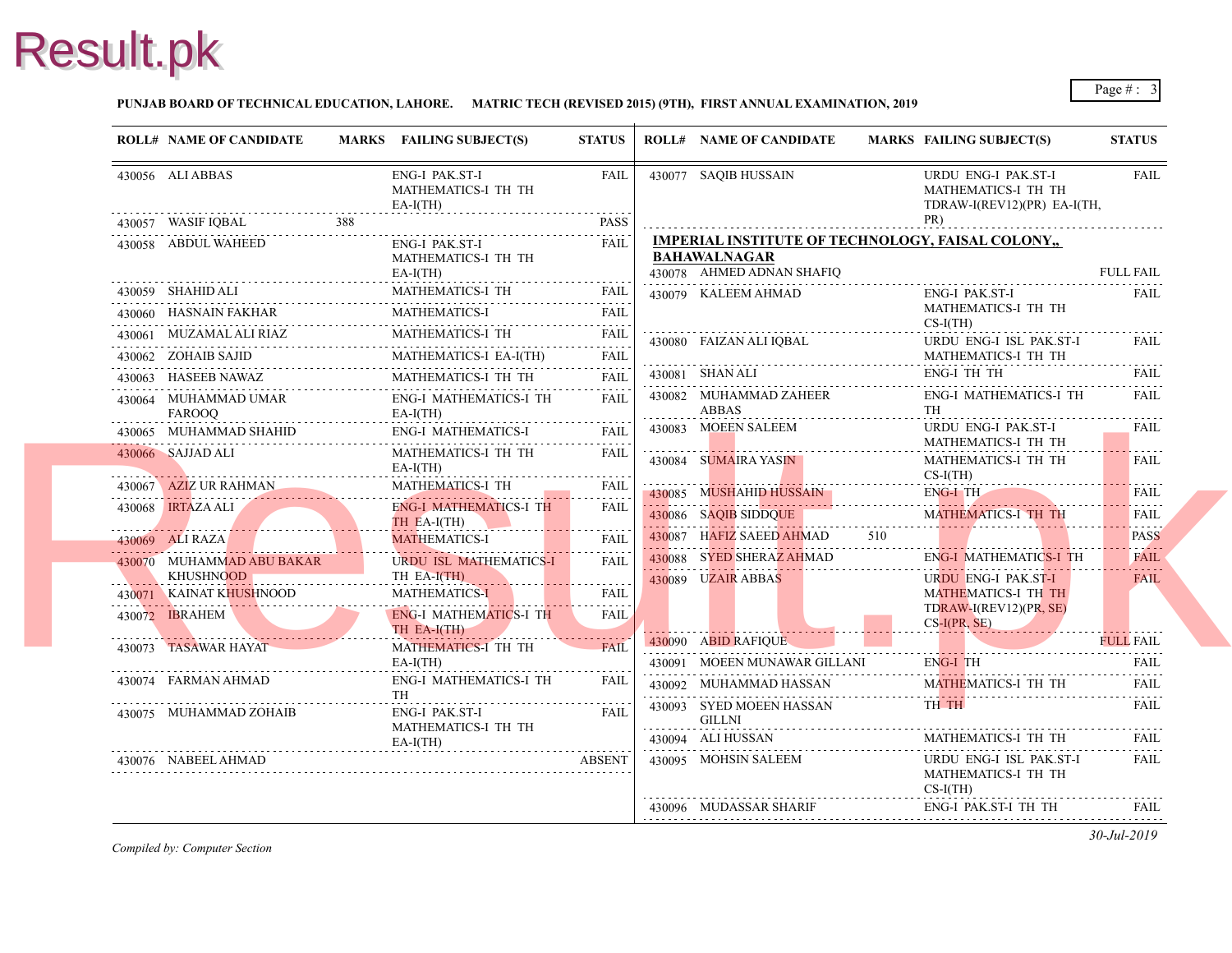#### **PUNJAB BOARD OF TECHNICAL EDUCATION, LAHORE. MATRIC TECH (REVISED 2015) (9TH), FIRST ANNUAL EXAMINATION, 2019**

|   | <b>ROLL# NAME OF CANDIDATE</b>                                                                                                                                                                                                                                                                                             | MARKS FAILING SUBJECT(S)                   | <b>STATUS</b>    |   | <b>ROLL# NAME OF CANDIDATE</b>                         | <b>MARKS FAIL</b> |                               |
|---|----------------------------------------------------------------------------------------------------------------------------------------------------------------------------------------------------------------------------------------------------------------------------------------------------------------------------|--------------------------------------------|------------------|---|--------------------------------------------------------|-------------------|-------------------------------|
|   | 430097 MUHAMMAD ARSHAD                                                                                                                                                                                                                                                                                                     | <b>ENG-I MATHEMATICS-I TH</b>              | <b>FAIL</b>      |   | 430117 MUBASHAR SATTAR                                 |                   |                               |
|   | 430098 USAMA HAIDAR                                                                                                                                                                                                                                                                                                        |                                            | <b>FAIL</b>      |   | 430118 MUHAMMAD JAVID                                  |                   |                               |
|   | $\begin{tabular}{ll} \multicolumn{2}{c}{\textbf{430099}} & \multicolumn{2}{c}{\textbf{MULTI-11.00}} & \multicolumn{2}{c}{\textbf{430099}} & \multicolumn{2}{c}{\textbf{MUHAMMAD ABDULLAH}} & \multicolumn{2}{c}{\textbf{MATHEMATICS-I TH}} & \multicolumn{2}{c}{\textbf{TH}} \\ \end{tabular}$<br>430099 MUHAMMAD ABDULLAH |                                            | FAIL             | . | RAFIOUE                                                |                   |                               |
|   | 430100 MUHAMMAD TAHIR SHAH                                                                                                                                                                                                                                                                                                 | ENG-I TH TH                                | <b>FAIL</b>      |   | 430119 SALMA KABEER                                    |                   |                               |
|   | 430101 ABU SUFYAN WATTO                                                                                                                                                                                                                                                                                                    | ISL PAK.ST-I MATHEMATICS-I<br>TH TH        | <b>FAIL</b>      |   | 430120 MUHAMMAD SAEED                                  |                   | ENG-<br>TH <sub>C</sub>       |
|   | 430102 JAVED IQBAL                                                                                                                                                                                                                                                                                                         | ENG-I MATHEMATICS-I TH<br><b>TH</b>        | <b>FAIL</b>      |   | 430121 MUHAMMAD ZESHAN<br>430122 MUBASHIR SHARIF       |                   | ENG-<br>$CS-I($<br><b>MAT</b> |
|   | 430103 RASHID ALI                                                                                                                                                                                                                                                                                                          |                                            | <b>FULL FAIL</b> |   |                                                        |                   | $CS-I($                       |
|   | 430104 MUHAMMAD AJMAL                                                                                                                                                                                                                                                                                                      |                                            | <b>FULL FAIL</b> |   | 430123 MUHAMMAD ZAFAR                                  |                   | <b>MAT</b>                    |
|   | 430105 MUHAMMAD SUFYAN<br><b>OASIM</b>                                                                                                                                                                                                                                                                                     | ENG-I ISL PAK.ST-I<br>MATHEMATICS-I TH TH  | FAIL             |   | 430124 HAFIZ MUHAMMAD TAYYAB<br>SHAH                   |                   | ENG-<br>TH <sub>1</sub>       |
|   |                                                                                                                                                                                                                                                                                                                            | $CS-I(TH)$<br>ENG-I PAK.ST-I               | <b>FAIL</b>      |   | 430125 HAFIZ MUHAMMAD NAEEM                            |                   |                               |
|   | 430106 MUHAMMAD FASIL UMAR                                                                                                                                                                                                                                                                                                 | MATHEMATICS-I TH TH<br>$CS-I(TH)$          |                  |   | 430126 MUHAMMAD IRFAN<br>430127 MIRZA SHAHZAD BAIG     | 395               | MAT.                          |
|   | 430107 MUHAMMAD NAEEM                                                                                                                                                                                                                                                                                                      | ENG-I PAK.ST-I<br>MATHEMATICS-I TH TH      | <b>FAIL</b>      |   | 430128 SYED GHAZANFAR ALI                              |                   | MATI<br>$CS-I($               |
|   | LAHORE COLLEGE OF TECHNOLOGY, HOUSE #100, MADINA TOWN                                                                                                                                                                                                                                                                      |                                            |                  |   | 430129 MEHBOOB ALIM                                    |                   | ENG-                          |
|   | <b>CHISHTIAN ROAD, BAHAWALNAGAR</b>                                                                                                                                                                                                                                                                                        |                                            |                  |   |                                                        |                   | $CS-I($                       |
|   | 430108 FEROZ AHMAD                                                                                                                                                                                                                                                                                                         | <b>ENG-I MATHEMATICS-I TH</b><br>TH .      | <b>FAIL</b>      |   | 430130 MUHAMMAD ARSHAAD                                |                   | <b>MAT</b>                    |
|   | 430109 MUHAMMAD IMRAN                                                                                                                                                                                                                                                                                                      | <b>ENG-I MATHEMATICS-I TH</b><br><b>TH</b> | FAIL             |   | 430131 MUDDASSAR HUSSAIN<br>430132 MUBASHAR KHAN       |                   | <b>MAT</b><br><b>MAT</b>      |
|   | 430110 MUHAMMAD ABDULLAH                                                                                                                                                                                                                                                                                                   | <b>URDU ENG-I ISL PAK.ST-I</b>             | <b>FAIL</b>      |   | 430133 AMIR MURTAZA                                    |                   | <b>MAT</b>                    |
|   |                                                                                                                                                                                                                                                                                                                            | MATHEMATICS-I TH TH<br>$CS-I(TH)$          |                  |   | 430134 MUHAMMAD AMEER                                  |                   | TH <sub>1</sub>               |
|   | 430111 <b>SHER ALI</b>                                                                                                                                                                                                                                                                                                     | ENG-I TH                                   | <b>FAIL</b>      |   | 430135 MUHAMMAD SHAKEEL                                |                   |                               |
|   | 430112 MUHAMMAD ADNAN ISLAM                                                                                                                                                                                                                                                                                                | URDU ENG-I ISL PAK.ST-I                    | FAIL             |   | 430136 SAJID ALI                                       |                   | <b>MAT</b>                    |
|   |                                                                                                                                                                                                                                                                                                                            | MATHEMATICS-I TH TH<br>$CS-I(TH)$          |                  |   | 430137 RASHID WASEEM                                   | 386               |                               |
|   | 430113 ZAHEER AHMAD                                                                                                                                                                                                                                                                                                        | ENG-I TH                                   | <b>FAIL</b>      |   | 430138 MUHAMMAD KASHIF                                 | 361               |                               |
|   | 430113 ZAHEER AHMAD ENG-I TH FAIL<br>430114 MUHAMMAD WALEED                                                                                                                                                                                                                                                                | <b>ENG-I TH TH</b>                         | <b>FAIL</b>      |   | 430139 MALKA AFIA                                      | 378               |                               |
| . | <b>HUSSAIN</b>                                                                                                                                                                                                                                                                                                             |                                            |                  |   | <b>GOVERNMENT COLLEGE OF TECHNOLOGY</b>                |                   |                               |
|   | 430115 ALI AKBAR                                                                                                                                                                                                                                                                                                           | ENG-I MATHEMATICS-I                        | FAIL             |   | <b>GATE OPP. GPO, BAHAWALPUR</b><br>430140 IMAN FATIMA |                   |                               |
|   | 430116 MUHAMMAD AMIR SOHAIL                                                                                                                                                                                                                                                                                                | ENG-I MATHEMATICS-I TH<br>TH CS-I(TH)      | <b>FAIL</b>      |   | 430141 SHEEZA IJAZ                                     |                   | <b>MAT</b><br>MAT.            |
|   |                                                                                                                                                                                                                                                                                                                            |                                            |                  |   |                                                        |                   |                               |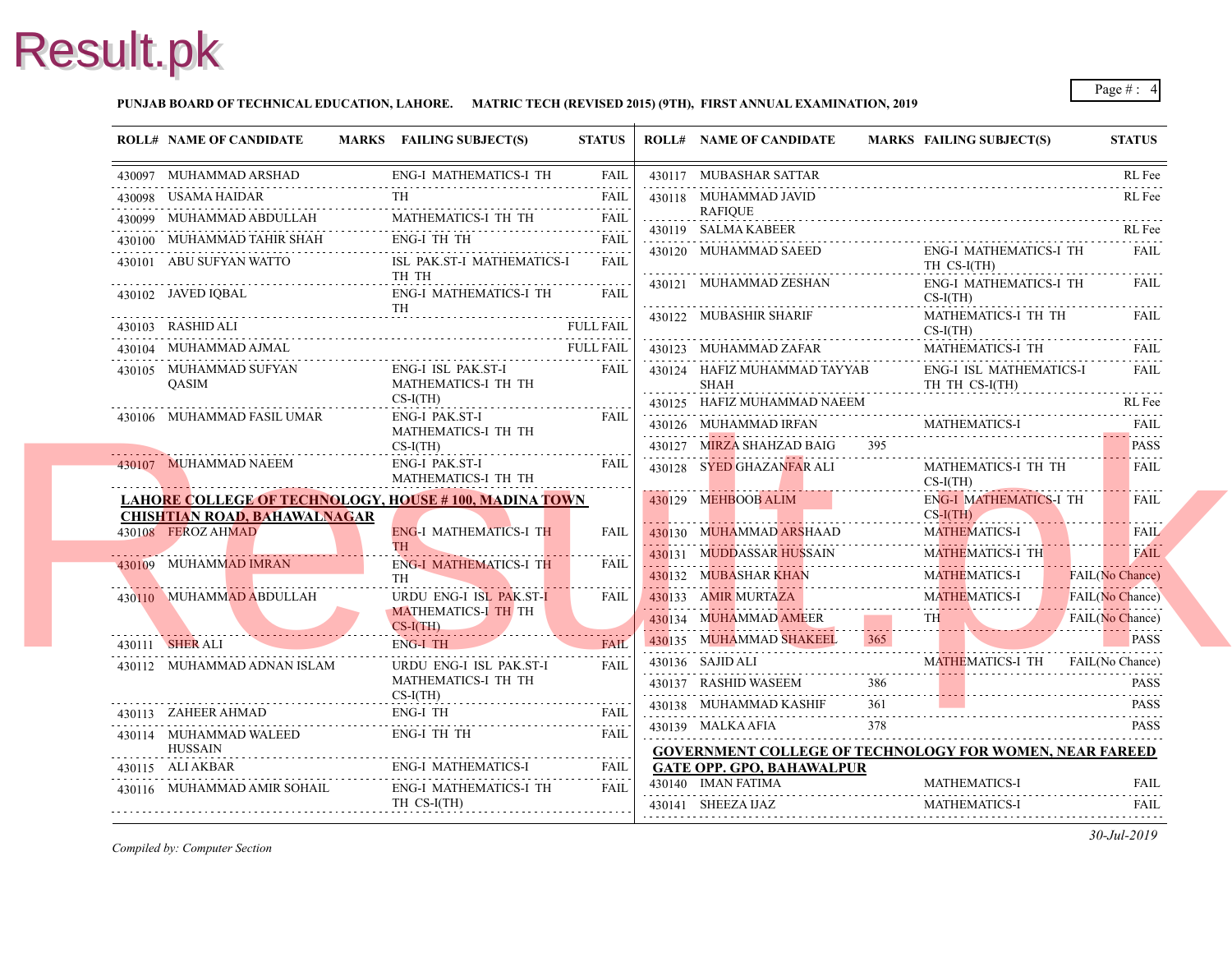#### **PUNJAB BOARD OF TECHNICAL EDUCATION, LAHORE. MATRIC TECH (REVISED 2015) (9TH), FIRST ANNUAL EXAMINATION, 2019**

| <b>ROLL# NAME OF CANDIDATE</b>         |        | MARKS FAILING SUBJECT(S)                                                        | <b>STATUS</b>                   | <b>ROLL# NAME OF CANDIDATE</b>          | <b>MARKS FAIL</b>         |
|----------------------------------------|--------|---------------------------------------------------------------------------------|---------------------------------|-----------------------------------------|---------------------------|
| 430142 ANITA AJMAL                     |        | <b>MATHEMATICS-I</b>                                                            | <b>FAIL</b>                     | AZEEM COLLEGE OF TECHNOLOGY & MAN       |                           |
| 430143 FATIMA ZUBAIR                   |        | <b>MATHEMATICS-I</b>                                                            | <b>FAIL</b>                     | <b>SHAHAB CENTRE, BASTI MALOOK</b>      |                           |
| 430144 JAMEELA AMEER                   |        | <b>MATHEMATICS-I</b>                                                            | <b>FAIL</b>                     | 430168 MUHAMMAD HAMAD<br>AHMAD          | TH                        |
| 430145 ANAM ARSHAD                     |        | <b>MATHEMATICS-I</b>                                                            | $\omega$ is a set of<br>FAIL    | 430169 BILAL AKBAR                      | TH.                       |
| 430146 SHEHNILA BASHIR                 |        | <b>MATHEMATICS-I</b><br>.                                                       | <b>FAIL</b><br>.                | 430170 SHAZAIB                          | <b>URD</b>                |
| 430147 ALISHBA FATIMA                  |        | MATHEMATICS-I                                                                   | <b>FAIL</b>                     | 430171 MUHAMMAD IRFAN                   | TH                        |
| 430148 SHUMAILA RAFIQ                  |        | <b>MATHEMATICS-I</b>                                                            | <b>FAIL</b>                     | 430172 RAEES AFZAL                      | TH                        |
| 430149 SYEDA ALEEZA HASSAN             |        | <b>MATHEMATICS-I</b>                                                            | <b>FAIL</b>                     | 430173 MUHAMMAD ABUBAKR 405             |                           |
| 430150 NAILA RAFIQUE                   | 489    | 430150 NAILA RAFIQUE 489 PASS                                                   | PASS                            | 430174 KHUDA YAR                        | TH.                       |
| 430151 TAYYABA                         |        | <b>MATHEMATICS-I</b>                                                            | <b>FAIL</b>                     | 430175 AFTAB SALEEM                     | <b>URD</b>                |
| 430152 RIMSHA AMJAD                    |        | <b>MATHEMATICS-I</b>                                                            | <b>FAIL</b>                     |                                         | <b>MAT</b><br>$EA-I$      |
| 430153 HAFSA AKHTAR                    |        | PAK.ST-I MATHEMATICS-I TH<br>430153 HAFSA AKHTAR PAK.ST-I MATHEMATICS-I TH FAIL |                                 | 430176 AQIB ALI                         | ISL :                     |
| 430154 MARIA KHADIM                    | 478    |                                                                                 | <b>PASS</b>                     |                                         | $EA-I$                    |
| 430155 HAFIZA KASHAF LODHI             | 506    |                                                                                 | <b>PASS</b>                     | 430177 AHMAD NAWAZ                      | PAK.                      |
| 430156 MUSKAN SEHER JAVED              | 451    |                                                                                 | <b>PASS</b>                     | 430178 ARSLAN GHAFFAR                   | <b>URD</b>                |
| <b>OURESHI</b><br>430157 HANIFA BATOOL | 435    |                                                                                 | <b>PASS</b>                     | 430179 TALAT NASEEM                     | <b>TH</b>                 |
| 430158 SOOZAIN                         |        | MATHEMATICS-I TH TH                                                             | <b>FAIL</b>                     | 430180 RAO SHER YAR                     | <b>TH</b><br>. <b>.</b> . |
|                                        |        | $CS-I(TH)$                                                                      |                                 | 430181 MUDASAR ASGHAR                   | TH.                       |
| 430159 AFREEN HASHMI                   |        | <b>URDU ENG-I PAK.ST-I</b>                                                      | <b>FAIL</b>                     | 430182 MUDDASIR ALI                     | <b>URD</b>                |
|                                        |        | MATHEMATICS-I TH TH<br>TDRAW-I(REV12)(PR, SE)                                   |                                 | 430183 ABDULLAH FAIZ                    | <b>URD</b><br><b>MAT</b>  |
|                                        |        | $CS-I(TH, PR)$                                                                  |                                 |                                         | $EA-I($                   |
| 430160 JAVERIA RAFIQUE                 |        | MATHEMATICS-I                                                                   | <b>FAIL</b><br><b>September</b> | 430184 HAFIZ MUHAMMAD AMIR              | PAK.                      |
| 430161 AYESHA JABEEN                   | $-430$ |                                                                                 | <b>PASS</b>                     | <b>MUAVIA</b><br>430185 MUHAMMAD MOHSIN | 452                       |
| 430162 ALINA BAQIR                     | 435    |                                                                                 | <b>PASS</b>                     | <b>MUKHTAR</b>                          |                           |
| 430163 URAIBA NOOR                     |        | <b>MATHEMATICS-I TH</b>                                                         | FAIL<br>.                       | 430186 ZAFAR IQBAL                      | PAK.                      |
|                                        |        | <b>TH</b><br>430164 ZUBIA SHABBIR TH FAIL                                       |                                 | 430187 MUHAMMAD SHERAZ                  | <b>URD</b>                |
| 430165 MAHNOOR HUSSAIN                 |        |                                                                                 | RL Fee                          |                                         | <b>MAT</b><br>$EA-I$      |
| 430166 AQSA NAZ                        |        | 430166 AQSA NAZ 457 PASS                                                        | <b>PASS</b>                     | 430188 MUHAMMAD WAQAS                   | TH                        |
| 430167 SIDRA KHALID                    |        | <b>TH</b>                                                                       | <b>FAIL</b>                     | 430189 MUBASHIR ALI                     | TH                        |
|                                        |        |                                                                                 |                                 | 430190 MUHAMMAD IBRAR                   | 1.1.1.1.1.1<br>TH         |
|                                        |        |                                                                                 |                                 |                                         |                           |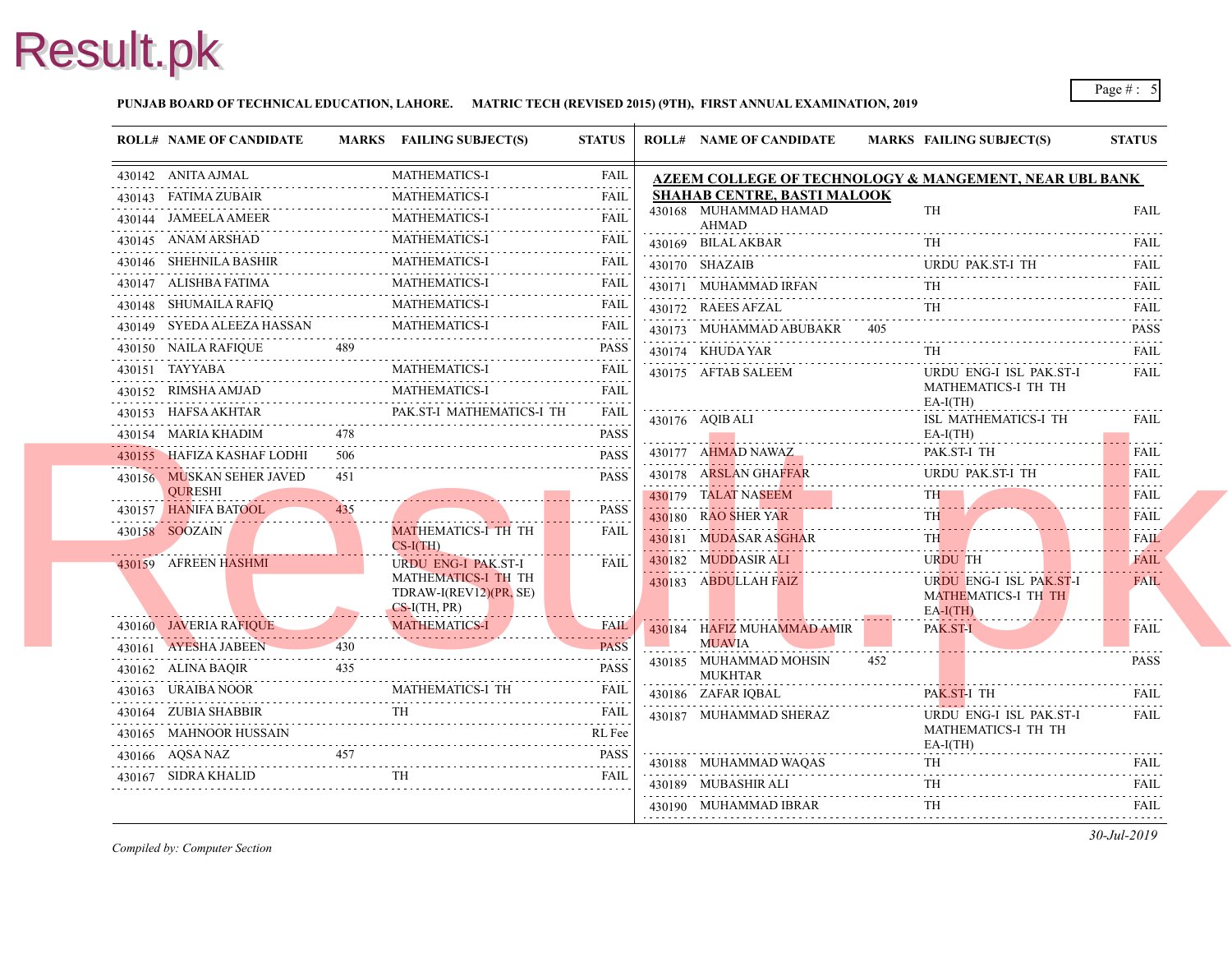#### **PUNJAB BOARD OF TECHNICAL EDUCATION, LAHORE. MATRIC TECH (REVISED 2015) (9TH), FIRST ANNUAL EXAMINATION, 2019**

| <b>ROLL# NAME OF CANDIDATE</b>                                                                                                     | MARKS FAILING SUBJECT(S)          | <b>STATUS</b>           | <b>ROLL# NAME OF CANDIDATE</b>                     | <b>MARKS FAIL</b> |                          |
|------------------------------------------------------------------------------------------------------------------------------------|-----------------------------------|-------------------------|----------------------------------------------------|-------------------|--------------------------|
| 430191 RAO HAMID ALI                                                                                                               | PAK.ST-I TH                       | <b>FAIL</b>             | 430219 ALI AHMAD                                   |                   | <b>URD</b>               |
| 430192 ZESHAN<br>430192 ZESHAN PAK.ST-I TH FAIL                                                                                    | PAK.ST-I TH                       | <b>FAIL</b>             |                                                    |                   | <b>MAT</b><br>$EA-I$     |
| 430193 MUHAMMAD JAVED ISL TH                                                                                                       |                                   | FAIL                    | 430220 MUHAMMAD AMJAD                              |                   | <b>URD</b>               |
| 430194 MUHAMMAD NADEEM MATHEMATICS-I TH EA-I(TH) FAIL                                                                              | MATHEMATICS-I TH EA-I(TH)         |                         |                                                    |                   | <b>MAT</b>               |
| 430195 MUHAMMAD ARSHAD TH FAIL                                                                                                     |                                   |                         | 430221 RIZWAN BAHADAR                              |                   | $EA-I$<br>PAK.           |
| 422<br>430196 MUHAMMAD ALI                                                                                                         |                                   | <b>PASS</b>             | 430222 MUHAMMAD USMAN                              |                   | <b>URD</b>               |
| 430197 MUHAMMAD ADNAN TH FAIL                                                                                                      |                                   |                         |                                                    |                   | <b>MAT</b>               |
| 430198 MUHAMMAD SHERAZ TH FAIL                                                                                                     |                                   |                         |                                                    |                   | $EA-I$                   |
| 430199 HAMMAD SHAHID                                                                                                               | URDU ENG-I ISL PAK.ST-I           | <b>FAIL</b>             | 430223 MUHAMMAD SHAKEEL                            | 424               |                          |
|                                                                                                                                    | MATHEMATICS-I TH TH<br>$EA-I(TH)$ |                         | 430224 MAZHAR HUSSAIN                              |                   | TH                       |
| 430200 JUNAID AHMAD URDU PAK.ST-I TH FAIL                                                                                          | URDU PAK.ST-I TH                  |                         | 430225 MUHAMMAD FARMAN                             |                   | <b>URD</b><br><b>MAT</b> |
| $\begin{tabular}{llllll} \bf 430201 & SHEHER \textbf{YAR} & \textbf{PAK}.\textbf{ST-I TH} & \textbf{FAIL} \\ \hline \end{tabular}$ |                                   |                         |                                                    |                   | $EA-I$                   |
| 430202 MUHAMMAD YASIR<br>430202 MUHAMMAD YASIR TH FAIL                                                                             |                                   | FAIL                    | 430226 MUHAMMAD SAOOD                              |                   | TH                       |
| 430203 NOMAN SIDDIQUE                                                                                                              |                                   | <b>FAIL</b>             | 430227 MUHAMMAD JAMSHAID                           |                   | PAK.                     |
| 430204 MUHAMMAD BILAL TH FAIL FAIL                                                                                                 |                                   |                         | 430228 MUHAMMAD WASEEM                             |                   | TH                       |
| 430205 RANA DANISH SAEED<br>430205 RANA DANISH SAEED TH FAIL                                                                       |                                   |                         | 430229 MUHAMMAD ZOHAIB<br><b>RASHEED</b>           |                   | TH T                     |
| 430206 MUHAMMAD FAIZAN TH                                                                                                          |                                   | FAIL                    | 430230 MUHAMMAD MURSALEEN                          |                   | TH.                      |
| 430207 MADNI AKRAM TH                                                                                                              |                                   | .<br><b>FAIL</b>        | 430231 MUHAMMAD AASHAN                             |                   | PAK.                     |
| 430208 MUHAMMAD JUNAID                                                                                                             | TH                                | dia a dia a dia<br>FAIL | 430232 MUHAMMAD RAHEEL                             |                   | TH 1                     |
| 430209 UMARDRAZ                                                                                                                    | PAK.ST-I MATHEMATICS-I TH         | <b>FAIL</b>             | <b>KHAN</b>                                        |                   |                          |
| 430210 MUHAMMAD ALYAS AZHAR TH                                                                                                     |                                   | <b>FAIL</b>             | 430233 RANA MUHAMMAD FAISAL<br><b>JAVED</b>        |                   | PAK.                     |
| 430211 MUHAMMAD HASSNAIN 412 PASS                                                                                                  |                                   |                         | 430234 HAMZA ISLAM                                 |                   | TH.                      |
| 430212 AAMIR SAJID PAK ST-1 TH FAIL                                                                                                |                                   |                         | 430235 MUHAMMAD KAMRAN                             |                   | <b>TH</b>                |
| 430213 RAMZAN MUMTAZ TH FAIL                                                                                                       |                                   |                         | <b>WAQAS</b>                                       |                   |                          |
| 430214 MUHAMMAD WARIS THE FAIL                                                                                                     | <b>TH</b>                         |                         | 430236 MUHAMMAD FRAZ                               |                   | TH.                      |
| 430215 NAJMUL HASSAN TH FAIL                                                                                                       |                                   |                         | 430237 SULTAN FIAZ                                 | 406               |                          |
| 430216 ALI HASSAN                                                                                                                  | <b>TH</b><br>N FAIL FAIL          |                         | 430238 MUHAMMAD SHAHZAD                            |                   | TH.                      |
| $\begin{tabular}{cc} 430217 & {\small \textbf{MUHAMMAD MAHBOOB}} & \textbf{TH} & \textbf{FAIL} \\ \hline \end{tabular}$            |                                   |                         | 430239 MUHAMMAD TAIMOOR                            |                   | TH.                      |
| 430218 MUHAMMAD TAHIR                                                                                                              | TH.                               | <b>FAIL</b>             | 430240 SAEED UR REHMAN<br>430241 MUHAMMAD AMIR PAK |                   | PAK.                     |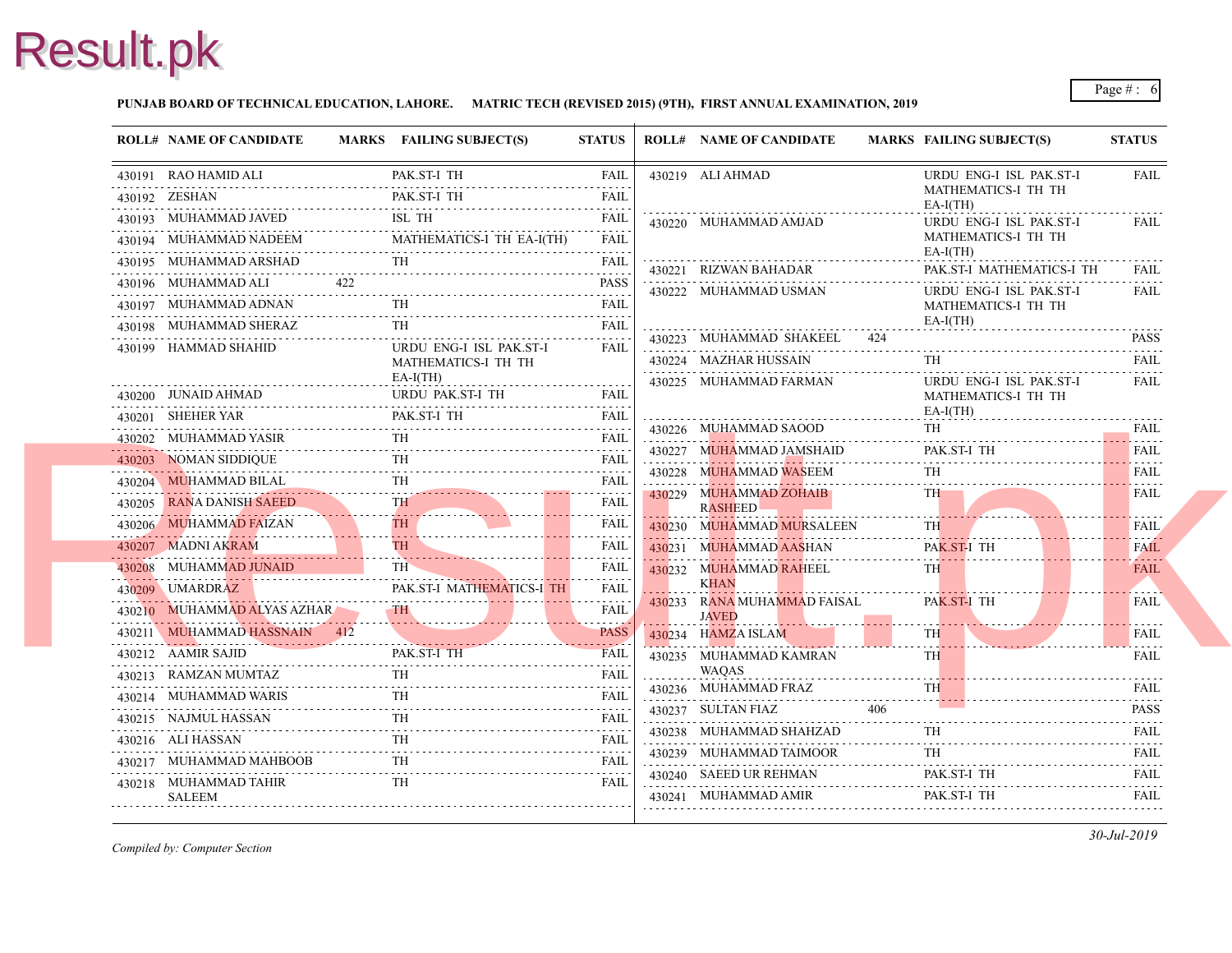#### **PUNJAB BOARD OF TECHNICAL EDUCATION, LAHORE. MATRIC TECH (REVISED 2015) (9TH), FIRST ANNUAL EXAMINATION, 2019**

|   | <b>ROLL# NAME OF CANDIDATE</b>                                     | MARKS FAILING SUBJECT(S)                                                                                                                                                                                                             | <b>STATUS</b>    |   | <b>ROLL# NAME OF CANDIDATE</b>         | <b>MARKS FAIL</b> |                          |
|---|--------------------------------------------------------------------|--------------------------------------------------------------------------------------------------------------------------------------------------------------------------------------------------------------------------------------|------------------|---|----------------------------------------|-------------------|--------------------------|
|   | 430242 UMAIR ALI<br>430242 UMAIR ALI TH FAIL                       | <b>TH</b>                                                                                                                                                                                                                            | <b>FAIL</b>      |   | 430266 MUHAMMAD TOUQEER                |                   | TH                       |
|   | 430243 HASSAN ZULFIOAR                                             | TH.                                                                                                                                                                                                                                  | FAIL             |   | 430267 MUHAMMAD HAMMAD                 | 456               |                          |
|   |                                                                    |                                                                                                                                                                                                                                      |                  |   | <b>HAMEED</b>                          |                   |                          |
|   | 430245 FARHAN ALI                                                  |                                                                                                                                                                                                                                      | <b>FAIL</b>      |   | 430268 TAYYAB TUFAIL                   |                   | PAK.                     |
|   | 430246 MUDASSIR ABBAS                                              | URDU ENG-I ISL PAK.ST-I                                                                                                                                                                                                              | .<br><b>FAIL</b> |   | 430269 MUHAMMAD WAQAS<br><b>HAMEED</b> | 414               |                          |
|   |                                                                    | MATHEMATICS-I TH TH<br>$EA-I(TH)$                                                                                                                                                                                                    |                  |   | 430270 MUHAMMAD MAZHAR<br>AKRAM        |                   | <b>URD</b>               |
|   | 430247 ALI UMAR<br>.                                               | R FAIL FAIL                                                                                                                                                                                                                          |                  |   | 430271 AADIL BASHIR                    |                   | TH                       |
|   | 430248 MUHAMMAD SHEHBAZ TH FAIL                                    |                                                                                                                                                                                                                                      |                  |   | 430272 MUHAMMAD AOIB                   |                   | TH                       |
|   | 430249 ADEEL TASAWAR URDU PAK.ST-I TH FAIL<br>430249 ADEEL TASAWAR |                                                                                                                                                                                                                                      |                  |   | 430273 SAFDAR ASGHAR                   |                   | TH                       |
|   | 430250 ABDUL MANAN TH FAIL                                         |                                                                                                                                                                                                                                      |                  |   | 430274 SHOAIB MUHAMMAD                 |                   | TH                       |
|   | 430251 MUHAMMAD WASIM                                              | PAK.ST-I TH                                                                                                                                                                                                                          | <b>FAIL</b>      | . | <b>FAQEER</b>                          |                   |                          |
| . | AKHTAR<br>430252 MUHAMMAD USAMA                                    | TH TH                                                                                                                                                                                                                                | FAII.            |   | 430275 HASNAIN KAREEM                  |                   | PAK.                     |
|   | 430253 YASIR HANEEF                                                | URDU ENG-I ISL PAK.ST-I                                                                                                                                                                                                              | .<br>FAIL        |   | 430276 MUHAMMAD JAMSHED<br>HAKEEM      |                   | TH                       |
|   |                                                                    | MATHEMATICS-I TH TH                                                                                                                                                                                                                  |                  |   | .<br>430277 MUHAMMAD RASHID            |                   | <b>URD</b>               |
|   |                                                                    | $EA-I(TH)$                                                                                                                                                                                                                           |                  |   |                                        |                   | <b>MAT</b>               |
|   | 430254 ALI SHAN<br>430254 ALI SHAN TH                              | TH <sub>-</sub>                                                                                                                                                                                                                      | FAIL             |   |                                        |                   | $EA-I$                   |
|   | 430255 MUHAMMAD NAVEED<br>430255 MUHAMMAD NAVEED TH                | <b>The Contract of the Contract of the Contract of the Contract of the Contract of the Contract of the Contract of the Contract of the Contract of the Contract of the Contract of the Contract of the Contract of the Contract </b> | <b>FAIL</b>      |   | 430278 NASIR AFZAL                     |                   | <b>TH</b>                |
|   | 430256 AMMAR RAO<br><u>.</u>                                       | <b>URDU PAK.ST-I TH</b><br><b>UKDU PAK.SI-1 TH</b>                                                                                                                                                                                   | FAIL             |   | 430279 MUHAMMAD AWAIS QAMAR            |                   | TH.                      |
|   | 430257 MUHAMMAD MAZHAR<br>ABBAS                                    | TH -                                                                                                                                                                                                                                 | <b>FAIL</b>      |   | 430280 HARIS BIN TARIQ                 |                   | PAK.                     |
|   | 430258 MUHAMMAD ARSHAD                                             | <b>TH</b>                                                                                                                                                                                                                            | <b>FAIL</b>      |   | 430281 MUHAMMAD USMAN                  |                   | TH.                      |
|   | 430259 MUHAMMAD MUNEER                                             | TH \                                                                                                                                                                                                                                 | .<br>FAIL        |   | 430282 ZUBAIR ALI                      |                   | TH 1                     |
|   | 430259 MUHAMMAD MUNEER TH<br>430260 NUMAN SAEED                    |                                                                                                                                                                                                                                      | <b>FAIL</b>      |   | 430283 ZUBAIR AHMAD                    |                   | <b>URD</b><br><b>MAT</b> |
|   | 430261 MUHAMMAD REHAN                                              | MAN SAEED TH<br>TH TH                                                                                                                                                                                                                | .<br><b>FAIL</b> |   |                                        |                   | $EA-I($                  |
|   | AKRAM<br>.                                                         |                                                                                                                                                                                                                                      |                  |   | 430284 WAQAR ALI                       |                   | <b>URD</b>               |
|   | 430262 MUHAMMAD YASIR                                              | URDU ENG-I ISL PAK.ST-I                                                                                                                                                                                                              | FAIL             |   |                                        |                   | <b>MAT</b><br><b>URD</b> |
|   | <b>TANVEER</b>                                                     | MATHEMATICS-I TH TH<br>$EA-I(TH)$                                                                                                                                                                                                    |                  |   | 430285 ZAMAN YASEEN                    |                   | <b>MAT</b>               |
|   | 430263 NADIR ALI                                                   | TH -                                                                                                                                                                                                                                 | <b>FAIL</b>      |   |                                        |                   | $EA-I($                  |
|   | 430264 UMAIR KHALID                                                | URDU ENG-I ISL PAK.ST-I                                                                                                                                                                                                              | FAIL             |   | 430286 MUAAZ AFZAL                     | 388               |                          |
|   |                                                                    | MATHEMATICS-I TH TH                                                                                                                                                                                                                  |                  |   | 430287 MUHAMMAD HARIS IRSHAD395        |                   |                          |
|   | 430265 SHAHZAD AHMAD                                               | $EA-I(TH)$<br>PAK.ST-I TH                                                                                                                                                                                                            | <b>FAIL</b>      |   | 430288 MUHAMMAD FAIZ                   |                   | PAK.                     |
|   |                                                                    |                                                                                                                                                                                                                                      |                  |   |                                        |                   |                          |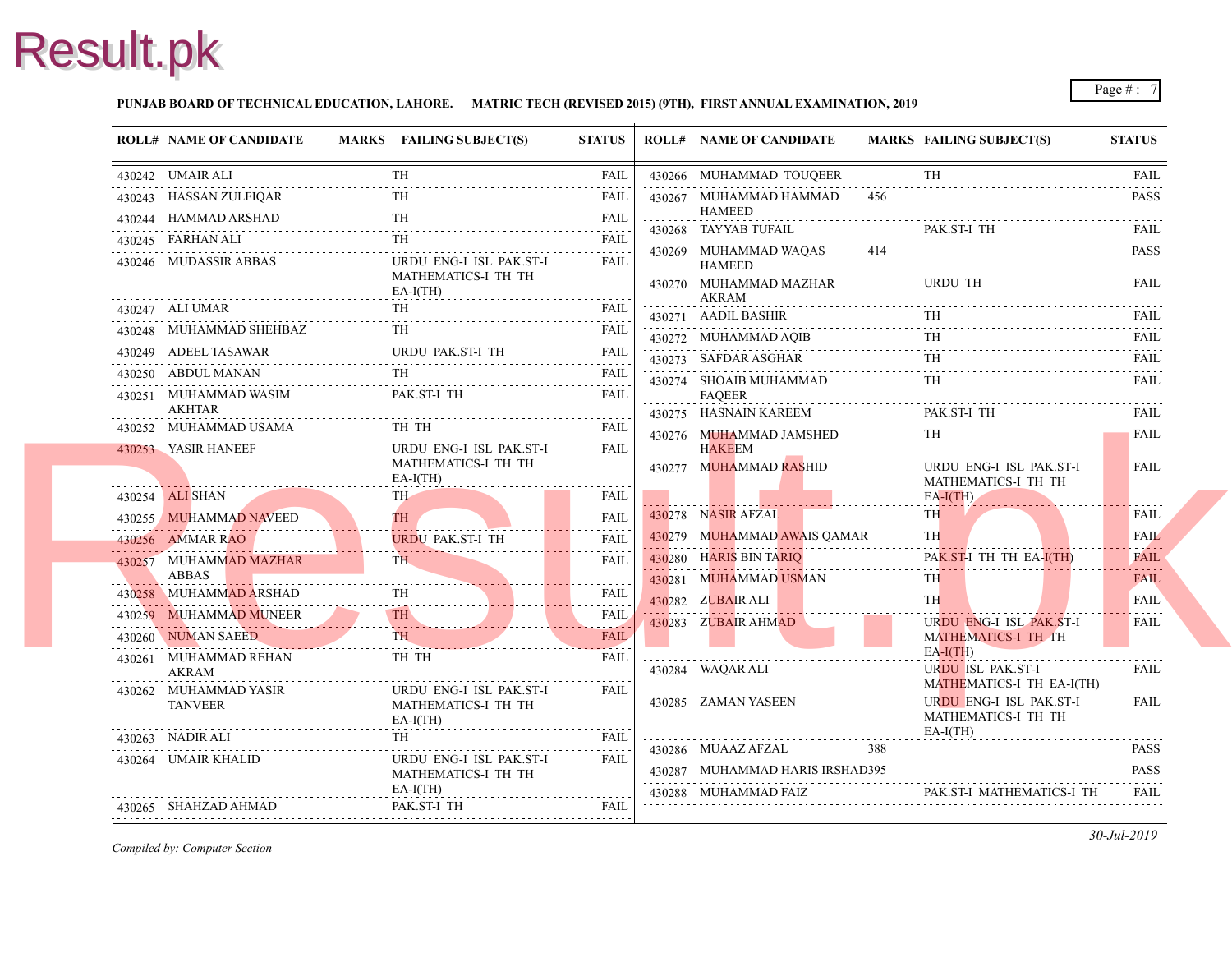#### **PUNJAB BOARD OF TECHNICAL EDUCATION, LAHORE. MATRIC TECH (REVISED 2015) (9TH), FIRST ANNUAL EXAMINATION, 2019**

| <b>ROLL# NAME OF CANDIDATE</b>                                              |     | MARKS FAILING SUBJECT(S)                                              | <b>STATUS</b>                 | <b>ROLL# NAME OF CANDIDATE</b>                                                           | <b>MARKS FAIL</b> |                          |
|-----------------------------------------------------------------------------|-----|-----------------------------------------------------------------------|-------------------------------|------------------------------------------------------------------------------------------|-------------------|--------------------------|
| 430289 MUHAMMAD MUBASHIR<br>ALI                                             |     | PAK.ST-I TH                                                           | FAIL                          | 434501 TANVEER IQBAL                                                                     |                   |                          |
| 430290 MUHAMMAD AKHTAR                                                      |     | URDU ENG-I ISL PAK.ST-I<br>MATHEMATICS-I TH TH<br>$EA-I(TH)$          | <b>FAIL</b>                   | NEW NATIONAL POLYTECHNIC INSTITUTE<br><b>KHAN ROAD, BHAKKAR</b><br>430314 MUHAMMAD NAWAZ | 447               |                          |
| 430291 NAVEED NAZEER                                                        |     | URDU ENG-I PAK.ST-I<br>MATHEMATICS-I TH TH<br>$EA-I(TH)$              | <b>FAIL</b>                   | 430315 ABDUL QADEER<br>430316 DOST MUHAMMAD                                              | 408               | ENG-                     |
| 430292 MUJEEB U REHMAN                                                      |     | TH.                                                                   | <b>FAIL</b>                   | 430317 HAFEEZ UD DIN                                                                     |                   | ENG-<br><b>MAT</b>       |
| 430293 ARBAZ KHAN                                                           |     | TH                                                                    | <b>FAIL</b>                   | 430318 SYED AKAASH QAISAR                                                                | 387               |                          |
| 430294 MUHAMMAD ALI NAWAZ TH FAIL                                           |     |                                                                       |                               | SHAH                                                                                     |                   |                          |
| 430295 ADNAN JAMIL                                                          |     |                                                                       | <b>FAIL</b>                   | 430319 ADEEL ASHRAF                                                                      |                   | <b>MAT</b>               |
| 430296 NUMAN JAMIL                                                          |     |                                                                       | <b>FAIL</b>                   | 430320 MUHAMMAD ARSLAN                                                                   | 440               |                          |
| 430297 MUHAMMAD IKRAM                                                       |     | <b>TH</b>                                                             | <b>FAIL</b>                   | 430321 JAVAID IQBAL                                                                      |                   | <b>URD</b><br><b>MAT</b> |
|                                                                             | 398 |                                                                       | <b>PASS</b>                   |                                                                                          |                   | $CS-I($                  |
| 430299 YASMEEN KOUSAR<br>430299 YASMEEN KOUSAR THEA-I(TH) FAIL              |     |                                                                       |                               | 430322 AFAQ AHMED 421                                                                    |                   |                          |
| 430300 MUHAMMAD WAQAS KHAN                                                  |     |                                                                       | FAIL                          | 430323 IMRAN KHAN                                                                        |                   | TH 7                     |
| 430301 MUHAMMAD AWAIS                                                       |     | URDU ENG-I ISL PAK.ST-I                                               | FAIL                          | 430324 NAEEM ULLAH                                                                       | 417               |                          |
|                                                                             |     | <b>MATHEMATICS-I TH TH</b><br>$EA-I(TH)$                              |                               | 430325 ZAIN UL ABDIN                                                                     |                   | <b>MAT</b>               |
| 430302 MUHAMMAD UMAIR                                                       |     | TH I                                                                  | <b>FAIL</b>                   | 430326 MOHSIN ABBAS                                                                      |                   | ENG-                     |
| 430303 MUHAMMAD KAMRAN                                                      |     | TH.                                                                   | <b>FAIL</b>                   | 430327 MUHAMMAD BILAL                                                                    |                   | ENG-                     |
| AZAM                                                                        |     |                                                                       |                               | 430328 MAQSOOD AHMED                                                                     |                   | ENG-                     |
| 430304 HASNAIN YAQUB<br>30305 ZOHAID CHAMOTARY COMPANY                      |     |                                                                       | <b>FAIL</b><br>a a a a a a al | 430329 MUHAMMAD YOUSAF                                                                   |                   | $CS-I($                  |
| 430305 ZOHAIB SHAMSHAD ALI<br>430305 ZOHAIB SHAMSHAD ALI MATHEMATICS-I FAIL |     | MATHEMATICS-1                                                         | <b>FAIL</b>                   | 430330 SAQLAIN MUSHTAQ                                                                   |                   | ENG-                     |
| 430306 MUHAMMAD AKASH                                                       |     | <u> 1980 - Januar Alemania, matematika eta politikaria (h. 1980).</u> | <b>PASS</b>                   |                                                                                          |                   | <b>MAT</b><br>$CS-I($    |
| 430307 MUBBSHIR KARAMAT                                                     | 436 |                                                                       | <b>PASS</b>                   | 430331 WASEEM HASSAN                                                                     | 417               |                          |
| 430308 MUHAMMAD AQEEL                                                       | 413 |                                                                       | <b>PASS</b>                   | 430332 MUHAMMAD SHAFA ULLAH 435                                                          |                   |                          |
| 430309 AFAQ RAZA                                                            | 411 |                                                                       | <b>PASS</b>                   | 430333 MUHAMMAD ZESHAN                                                                   |                   | ENG-                     |
| 430310 MUHAMMAD SAJID                                                       |     | <b>MATHEMATICS-I</b>                                                  | <b>FAIL</b>                   | <b>MUNAWAR</b>                                                                           |                   |                          |
| 430311 BILAL RAFIQUE<br>ABSENT<br>430312 MUHAMMAD WAQAS 383                 |     |                                                                       | <b>ABSENT</b>                 | 430334 MUHAMMAD UMAIR                                                                    | 364               |                          |
|                                                                             |     |                                                                       | PASS                          | 430335 MUHAMMAD RIZWAN<br>ASHRAF                                                         |                   | ENG-                     |
| 430313 HAMAD LIAQAT                                                         |     |                                                                       | <b>ABSENT</b>                 |                                                                                          |                   |                          |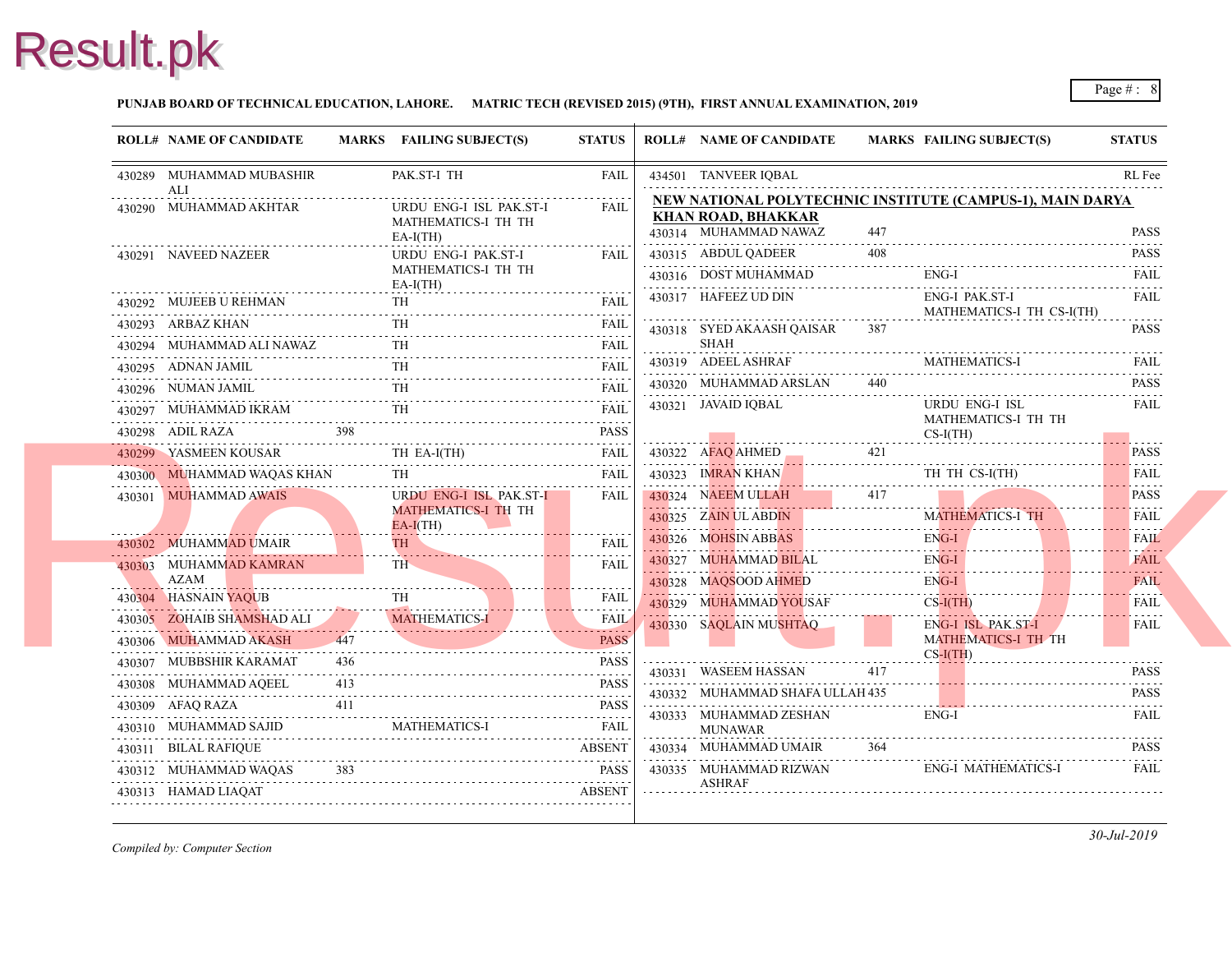#### **PUNJAB BOARD OF TECHNICAL EDUCATION, LAHORE. MATRIC TECH (REVISED 2015) (9TH), FIRST ANNUAL EXAMINATION, 2019**

|   | <b>ROLL# NAME OF CANDIDATE</b>           |     | MARKS FAILING SUBJECT(S)                                                      | <b>STATUS</b>    | <b>ROLL# NAME OF CANDIDATE</b>                         | <b>MARKS FAIL</b> |                            |
|---|------------------------------------------|-----|-------------------------------------------------------------------------------|------------------|--------------------------------------------------------|-------------------|----------------------------|
|   | 430336 ZAFAR YASEEN                      |     | ISL MATHEMATICS-I TH                                                          | <b>FAIL</b>      | 430361 HAMZA NAWAZ                                     | 368               |                            |
|   | 430337 MALIK SHAH ZAIB                   |     | $CS-I(TH)$<br><b>ENG-I MATHEMATICS-I</b>                                      | FAIL             | 430362 MUHAMMAD HASSAN                                 |                   |                            |
|   | 430338 ASIF HUSSAIN                      |     | ENG-I                                                                         | FAIL             | 430363 MUHAMMAD USAMA                                  |                   |                            |
|   | 430339 SHEIKH MUHAMMAD                   |     | MATHEMATICS-I                                                                 | <b>FAIL</b>      | HASSAN<br>430364 SAMEE ULLAH                           |                   |                            |
|   | <b>NOMAN</b>                             |     |                                                                               |                  | 430365 MUHAMMAD ARSLAN                                 | 372               |                            |
|   | 430340 EHTISHAM                          | 486 |                                                                               | <b>PASS</b>      | 430366 ALI AHMAD                                       | 358               |                            |
|   | 430341 MUHAMMAD ZUBAIR                   |     | URDU ENG-I ISL PAK.ST-I<br>MATHEMATICS-I TH TH<br>TDRAW-I(REV12)(PR) CS-I(TH, | <b>FAIL</b>      | 430367 MUHAMMAD IMRAN<br><b>TOOEER</b>                 |                   | TH                         |
|   |                                          |     | PR)                                                                           |                  | 430368 MUHAMMAD SHAHID                                 |                   |                            |
|   | 430342 MUHAMMAD ARSALAN<br>ALAN<br>.     |     | <b>ENG-I MATHEMATICS-I TH</b>                                                 | <b>FAIL</b>      | 430369 HAMAD MUSTAFA                                   | 422               |                            |
|   | 430343 ALEEM DANISH                      |     | MATHEMATICS-I TH                                                              | <b>FAIL</b><br>. | 430370 MUBASHIR REHMAN                                 | 400               |                            |
|   | 430344 MUREED ABBAS                      |     | ENG-I MATHEMATICS-I TH                                                        | <b>FAIL</b>      | 430371 SAHIB JAN                                       |                   | MAT.                       |
|   | 430345 SYED MUHAMMAD JOHN<br><b>RAZA</b> |     | <b>MATHEMATICS-I</b>                                                          | FAIL             | ALLAMA IOBAL COLLEGE, NEAR MODEL TO<br><b>BUREWALA</b> |                   |                            |
|   | 430346 SYED MAHMOOD AZHAR                |     | <b>MATHEMATICS-I</b>                                                          | FAIL             | 430372 UMAR MURTAZA                                    |                   | <b>URD</b>                 |
|   | 430347 MUHAMMAD HAMZA                    | 389 |                                                                               | <b>PASS</b>      |                                                        |                   | <b>MAT</b>                 |
|   | 430348 AMEER HAMZA                       | 375 |                                                                               | <b>PASS</b>      | 430373 MUHAMMAD DANISH                                 |                   | $EA-I($<br>TH <sub>1</sub> |
|   | 430349 NAJEEB ULLAH                      |     | <b>ENG-I MATHEMATICS-I</b>                                                    | <b>FAIL</b>      | <b>SHAHZAD</b>                                         |                   |                            |
|   | 430350 AHMAD MUJTABA                     |     | <b>MATHEMATICS-I</b>                                                          | .<br><b>FAIL</b> | 430374 MUHAMMAD SAAD                                   |                   | ENG-                       |
|   | 430351 MUHAMMAD HAMZA<br>AHMAD           |     | MATHEMATICS-I TH TH                                                           | FAIL             | 430375 MUHAMMAD ZUBAIR<br><b>MANSAB</b>                |                   | ENG-                       |
|   | 430352 MUHAMMAD SHEZAD                   |     | <b>MATHEMATICS-I</b><br>. <b>.</b> <i>.</i> .                                 | <b>FAIL</b>      | 430376 MUHAMMAD BILAL                                  |                   | ENG-                       |
|   | 430353 MUHAMMAD ZESHAN TH TH             |     |                                                                               | <b>FAIL</b>      | 430377 WAQAR ALI                                       |                   | TH <sub>1</sub><br>ENG-    |
|   | 430354 BILAL HAMZA                       |     | <b>MATHEMATICS-I</b>                                                          | <b>FAIL</b>      |                                                        |                   | TH <sub>1</sub>            |
|   | 430355 MUHAMMAD KHAN                     |     | <b>ENG-I TH TH</b>                                                            | <b>FAIL</b>      | 430378 MUHAMMAD SUBHAN                                 |                   | ENG-                       |
|   | 430356 ZULQURNAIN ALI KHAN               |     | <b>ENG-I MATHEMATICS-I TH</b><br><b>TH</b>                                    | <b>FAIL</b>      | <b>MUSTAFA</b><br>430379 MUHAMMAD HAMMAD               |                   | ENG-                       |
|   |                                          |     | <b>MATHEMATICS-I</b><br>430357 ANSAR ABBAS MATHEMATICS-I FAIL                 | <b>FAIL</b>      |                                                        |                   | <b>MATI</b><br>$EA-I($     |
|   | 430358 MUSTEHSAN IJAZ                    |     | ENG-I MATHEMATICS-I                                                           | FAIL             | 430380 USAMA HASSAN                                    |                   | <b>MAT</b>                 |
| . | 430359 MUHAMMAD WAQAS<br>AHMAD           | 365 |                                                                               | .<br><b>PASS</b> | 430381 MUHAMMAD RIZWAN                                 |                   | ENG-<br>TH                 |
|   | 430360 MUHAMMAD ZAHID                    |     | 430360 MUHAMMAD ZAHID TH TH TH FAIL                                           | FAIL             | 430382 HAMZA                                           |                   |                            |
|   |                                          |     |                                                                               |                  |                                                        |                   |                            |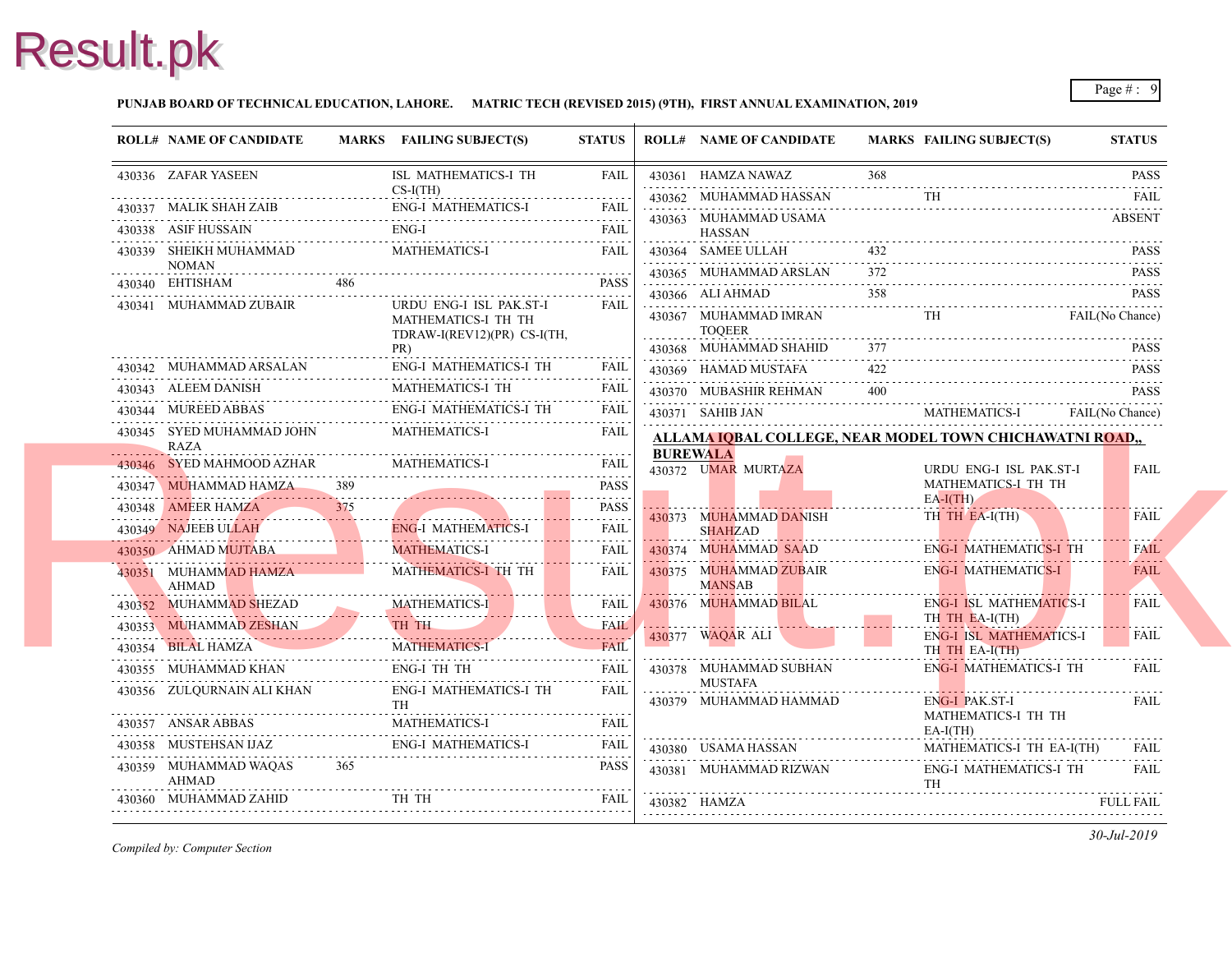

#### **PUNJAB BOARD OF TECHNICAL EDUCATION, LAHORE. MATRIC TECH (REVISED 2015) (9TH), FIRST ANNUAL EXAMINATION, 2019**

|            | <b>ROLL# NAME OF CANDIDATE</b>                           | MARKS FAILING SUBJECT(S)                                                                                                                                                                                                                                                                                                                                      | <b>STATUS</b> | <b>ROLL# NAME OF CANDIDATE</b>                                | <b>MARKS FAIL</b>                      |
|------------|----------------------------------------------------------|---------------------------------------------------------------------------------------------------------------------------------------------------------------------------------------------------------------------------------------------------------------------------------------------------------------------------------------------------------------|---------------|---------------------------------------------------------------|----------------------------------------|
|            | 430383 MUHAMMAD HAMZA                                    | <b>MATHEMATICS-I TH</b>                                                                                                                                                                                                                                                                                                                                       | FAIL          | 430404 DANISH RAZA                                            | ENG-                                   |
|            | 430384 MALIK TOHEED AHMAD<br><b>HAMDANI</b>              | <b>ENG-I MATHEMATICS-I TH</b>                                                                                                                                                                                                                                                                                                                                 | <b>FAIL</b>   | HUSNAIN COLLEGE OF TECHNOLOGY, GUI<br><b>ROAD, DAHRANWALA</b> |                                        |
|            | 430385 MUHAMMAD SHALAM                                   | URDU ENG-I ISL PAK.ST-I<br>MATHEMATICS-I TH TH<br>$EA-I(TH)$                                                                                                                                                                                                                                                                                                  | <b>FAIL</b>   | 430405 MUHAMMAD RAFIQUE                                       | <b>URD</b><br><b>MAT</b><br><b>TDR</b> |
|            | 430386 KHALIQ ALI                                        | LI MATHEMATICS-I TH FAIL                                                                                                                                                                                                                                                                                                                                      |               |                                                               | $CS-I($                                |
|            |                                                          | 430387 SHAHBAN RAZA TH<br>1933 - TH FAIL PAIL PRIME PRIME PRIME PRIME PRIME PRIME PRIME PRIME PRIME PRIME PRIME PRIME PRIME PRIME PRIME PRIME PRIME PRIME PRIME PRIME PRIME PRIME PRIME PRIME PRIME PRIME PRIME PRIME PRIME PRIME                                                                                                                             | <b>FAIL</b>   | 430406 MUHAMMAD YOUNAS                                        | <b>URD</b>                             |
|            |                                                          | <b>MATHEMATICS-I</b>                                                                                                                                                                                                                                                                                                                                          | FAIL          |                                                               | <b>MAT</b><br><b>TDR</b>               |
|            |                                                          |                                                                                                                                                                                                                                                                                                                                                               |               |                                                               | $CS-I($                                |
|            |                                                          | $\begin{tabular}{llllll} \bf 430389 & \textbf{MUHAMMAD AHTISHAM} & \textbf{MATHEMATICS-I TH} & \textbf{FAIL} \rm (No Chance) \\ \bf 430390 & \textbf{MUHAMMAD ADEEL} & \textbf{ENG-I MATHEMATICS-I TH} & \textbf{FAIL} \\ \bf \end{tabular}$                                                                                                                  |               | 430407 MUHAMMAD SAYAM<br>HUSSAIN                              | ENG-                                   |
|            |                                                          | JINNAH COLLEGE OF ENGINEERING & TECHNOLOGY, NEAR G.C.C, 505                                                                                                                                                                                                                                                                                                   |               | 430408 KALEEM AKRAM                                           | ENG-                                   |
|            | <b>SHAHDAB ROAD, BUREWALA</b><br>430391 MUHAMMAD SUKHRAN | TH                                                                                                                                                                                                                                                                                                                                                            | <b>FAIL</b>   | 430409 SAJID HUSSAIN                                          | ENG-                                   |
|            | OAMAR                                                    |                                                                                                                                                                                                                                                                                                                                                               |               | 430410 MUHAMMAD AHMAD                                         | <b>URD</b>                             |
| . <b>.</b> |                                                          | 430392 SHAKEEL AHMAD MATHEMATICS-I FAIL (No Chance)                                                                                                                                                                                                                                                                                                           |               |                                                               | <b>MAT</b>                             |
|            |                                                          | 430393 BILAL ASIF MATHEMATICS-I FAIL(No Chance)                                                                                                                                                                                                                                                                                                               |               | 430411 ZULQARNAIN ALI                                         | <b>MAT</b>                             |
|            | PAK POLYTECHNIC INSTITUTE, FAISALABAD ROAD, CHINIOT      |                                                                                                                                                                                                                                                                                                                                                               |               | 430412 ALIHASSAN                                              | ENG-                                   |
|            | 430394 SHERYAR                                           | ENG-I ISL PAK.ST-I                                                                                                                                                                                                                                                                                                                                            | <b>FAIL</b>   | 430413 MUHAMMAD SHAHZAD<br><b>SARWAR</b>                      | ENG-                                   |
|            |                                                          | MATHEMATICS-I TH TH<br>TDRAW-I(REV12)(PR) CS-I(PR)                                                                                                                                                                                                                                                                                                            |               | 430414 BILAL WARIS                                            | TH C                                   |
|            | 430395 MOIN UD DIN ASIM                                  | PAK.ST-I MATHEMATICS-I TH                                                                                                                                                                                                                                                                                                                                     | <b>FAIL</b>   | 430415 BURHAN SARWAR                                          | ENG-                                   |
|            |                                                          | TH                                                                                                                                                                                                                                                                                                                                                            |               | 430416 MUHAMMAD TALHA                                         | ENG-                                   |
|            | 430396 HUSNAIN ASAD                                      | <b>ENG-I ISL PAK.ST-I</b>                                                                                                                                                                                                                                                                                                                                     | <b>FAIL</b>   | <b>SHAMSHAD</b>                                               |                                        |
|            |                                                          | MATHEMATICS-I TH TH<br>ENG-I ISL PAK.ST-I                                                                                                                                                                                                                                                                                                                     | <b>FAIL</b>   | 430417 FAISAL ABBAS                                           | ENG-                                   |
|            | 430397 ASAD IJAZ                                         | MATHEMATICS-I TH TH                                                                                                                                                                                                                                                                                                                                           |               | 430418 SULTAN ADIL                                            | ENG-<br>$CS-I($                        |
|            | 430398 SAJID ALI                                         | MATHEMATICS-I TH                                                                                                                                                                                                                                                                                                                                              | FAIL          | 430419 TABISH ALI                                             | ENG-                                   |
|            |                                                          | MATHEMATICS-I TH                                                                                                                                                                                                                                                                                                                                              |               |                                                               | $CS-I($                                |
|            | 430400 SADI AHMAD                                        | ENG-I MATHEMATICS-I TH                                                                                                                                                                                                                                                                                                                                        | <b>FAIL</b>   | 430420 TALHA ZUBAIR                                           | ENG-                                   |
|            |                                                          | $\begin{tabular}{ll} \bf 1H & \bf 130401 & \bf MUHAMMAD NALAIN & \bf TH & \bf 1H & \bf 130401 & \bf MUHAMMAD NALAIN & \bf 1H & \bf 1H & \bf 1H & \bf 1H & \bf 1H & \bf 1H & \bf 1H & \bf 1H & \bf 1H & \bf 1H & \bf 1H & \bf 1H & \bf 1H & \bf 1H & \bf 1H & \bf 1H & \bf 1H & \bf 1H & \bf 1H & \bf 1H & \bf 1H & \bf 1H & \bf 1H & \bf 1H & \bf 1H & \bf 1$ |               | 430421 HUSSNAIN ALI                                           | ENG-                                   |
|            | <b>HAIDER</b>                                            | FAIL(No Chance)                                                                                                                                                                                                                                                                                                                                               |               | 430422 ALI RAZA                                               | TH<br>ENG-                             |
| .          |                                                          |                                                                                                                                                                                                                                                                                                                                                               |               |                                                               | TH                                     |
|            | 430403 SYED ALI ABBAS NAQVI 348                          | 430402 MUHAMMAD AWAIS TH FAIL(No Chance)                                                                                                                                                                                                                                                                                                                      |               | 430423 ZAFAR ALI                                              | ENG-                                   |
|            |                                                          | 430403 SYED ALI ABBAS NAQVI 348 PASS                                                                                                                                                                                                                                                                                                                          |               | 430424 QASIM ALI                                              | ENG-                                   |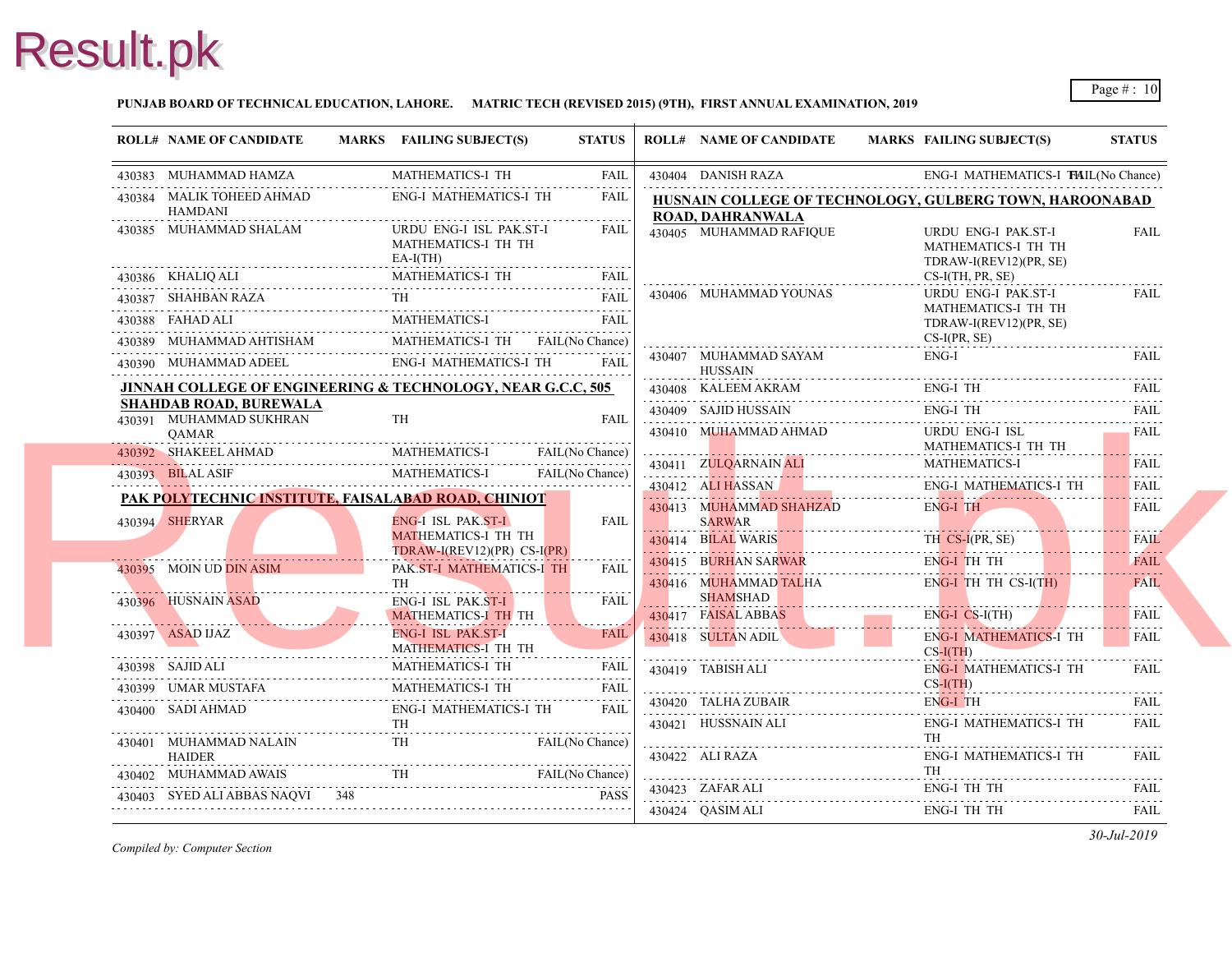#### **PUNJAB BOARD OF TECHNICAL EDUCATION, LAHORE. MATRIC TECH (REVISED 2015) (9TH), FIRST ANNUAL EXAMINATION, 2019**

| <b>ROLL# NAME OF CANDIDATE</b>                                       | MARKS FAILING SUBJECT(S)                                                                                                                                                                                                                                                                                                                                                | <b>STATUS</b>    |                 | <b>ROLL# NAME OF CANDIDATE</b>                                                                                                                  | <b>MARKS FAIL</b>     |
|----------------------------------------------------------------------|-------------------------------------------------------------------------------------------------------------------------------------------------------------------------------------------------------------------------------------------------------------------------------------------------------------------------------------------------------------------------|------------------|-----------------|-------------------------------------------------------------------------------------------------------------------------------------------------|-----------------------|
| 430425 SUBGHAT ALI<br>430425 SUBGHAT ALI TH TH CS-I(PR, 9            | TH TH CS-I(PR, SE)                                                                                                                                                                                                                                                                                                                                                      | <b>FAIL</b>      |                 | 430447 ZEESHAN ALI                                                                                                                              | ENG-                  |
| 430426 ZAIN ALI MURTIZA                                              | MATHEMATICS-I TH CS-I(PR,                                                                                                                                                                                                                                                                                                                                               | .<br>FAII.       |                 |                                                                                                                                                 | <b>MAT</b><br>$CS-I($ |
|                                                                      | $SE$ ) $PASS$<br>ED SE)<br>430427 WARIS ALI PASS PASS PASS PRES                                                                                                                                                                                                                                                                                                         |                  |                 | 430448 ZUNAIRA ABBAS                                                                                                                            | <b>MAT</b>            |
| 430428 MOHSAN RAZZAQ                                                 | URDU ENG-I ISL PAK.ST-I<br>MATHEMATICS-I TH TH<br>$CS-I(TH)$                                                                                                                                                                                                                                                                                                            | <b>FAIL</b>      | <b>DEPALPUR</b> | <b>DEPALPUR POLYTECHNIC INSTITUTE, OKA</b><br>430449 YOUSAF SALEEM                                                                              | <b>MAT</b>            |
| 430429 JAWAD ALI                                                     | TH TH                                                                                                                                                                                                                                                                                                                                                                   | FAIL             |                 | 430450 ALI RAZA                                                                                                                                 | ENG-                  |
|                                                                      | $\begin{tabular}{ll} \bf 430430 & TOHEED RAZA & \hspace*{2.5mm}ENG-I TH & \hspace*{2.5mm} FAIL \\ \hline \end{tabular}$                                                                                                                                                                                                                                                 |                  |                 |                                                                                                                                                 | TH <sub>1</sub>       |
|                                                                      | $\begin{tabular}{llllllll} \bf 430431 & \textbf{MUHAMMAD TOUSEEF} & \textbf{ENG-I TH TH} & \textbf{FAIL} \\ \hline \end{tabular}$                                                                                                                                                                                                                                       |                  |                 | HT.<br>11.<br>130451 ABID ALI<br>130452 UMAIR FARID                                                                                             |                       |
|                                                                      | $\begin{tabular}{llllllll} \textbf{430432} & \textbf{ASAD REHMAN} & \textbf{ENG-I MATHEMATICS-I TH} & \textbf{FAIL} \\ \hline \textbf{TH} & \textbf{310433} & \textbf{FAHAD JAVED} & \textbf{MATHEMATICS-I TH} & \textbf{FAIL} \\ \hline \textbf{430434} & \textbf{SAM1 III LAH} & \textbf{H1} & \textbf{H201} & \textbf{H211} & \textbf{H312} \\ \hline \end{tabular}$ |                  |                 | 430452 UMAIR FARID MAT<br>430453 ALI RAZA                                                                                                       | <b>MAT</b>            |
|                                                                      |                                                                                                                                                                                                                                                                                                                                                                         |                  |                 | <b>JINNAH POLYTECHNIC INSTITUTE, ZUBAIR</b>                                                                                                     |                       |
| 430434 SAMI ULLAH                                                    | URDU ENG-I PAK.ST-I<br>MATHEMATICS-I TH TH                                                                                                                                                                                                                                                                                                                              | FAIL             | .               | <b>ROAD, FAISALABAD</b><br>430454 BILAL IRSHAD                                                                                                  | <b>MAT</b>            |
| 430435 MUHAMMAD SAQLAIN                                              | $CS-I(TH, PR, SE)$<br>ENG-I MATHEMATICS-I TH<br>TH T                                                                                                                                                                                                                                                                                                                    | FAIL             | .               | 430455 MUHAMMAD ZAIN<br><b>SADDIQUE</b>                                                                                                         | 417                   |
|                                                                      | 430436 AHSAN RAZZAQ ENG-I MATHEMATICS-I TH                                                                                                                                                                                                                                                                                                                              | <b>FAIL</b>      |                 | 430456 ABDUL WAHAB<br>. <del>.</del>                                                                                                            | ENG-<br>TH -          |
|                                                                      | TH THE MATHEMATICS-I THE FAIL ENG-I MATHEMATICS-I THE FAIL FAIL                                                                                                                                                                                                                                                                                                         |                  |                 | 430457 HAMZA RAFIQUE                                                                                                                            | <b>MAT</b><br>$EA-I$  |
|                                                                      | 430438 ANWAR UL HASSAN ENG-I TH                                                                                                                                                                                                                                                                                                                                         |                  |                 | 430458 UMAIR NAEEM                                                                                                                              | <b>MAT</b>            |
| 430439 HAMZA SHAFIQUE                                                | <b>EXECUTE PROPERTY AND REAL PROPERTY AND REAL PROPERTY</b>                                                                                                                                                                                                                                                                                                             |                  |                 | 430459 ALI RAZA                                                                                                                                 | ENG-                  |
| 430440 MUHAMMAD ZEESHAN                                              | 490497 LIANGER SHENTQUE PRESENTATION CONTRACTOR (PRESENT A PRESENT A PRESENT A PRESENT A PRESENT A PRESENT A P<br>ENG-I PAK.ST-I BEALL<br>MATHEMATICS-I TH TH                                                                                                                                                                                                           |                  |                 | 430460 TEHMINA SHARIF                                                                                                                           | TH \<br><b>MAT</b>    |
| 430441 AFTAB ALI                                                     | <b>ENG-I MATHEMATICS-I TH</b> FAIL<br>TH                                                                                                                                                                                                                                                                                                                                |                  |                 | <u>. Kabupatèn Samud Kabupatèn Indonesia Kabupatèn Indonesia Kabupatèn Indonesia Kabupatèn Indonesia Kabupatèn Indo</u><br>430461 MUHAMMAD AYUB |                       |
| 430442 ALI HUSSAIN                                                   |                                                                                                                                                                                                                                                                                                                                                                         |                  |                 | 430462 MANZAR HUSSAIN SHAH                                                                                                                      | <b>MAT</b>            |
| SADDIQUE                                                             | 430443 MEHBOOB HAIDER ENG-I MATHEMATICS-I TH                                                                                                                                                                                                                                                                                                                            | <b>FAIL</b>      |                 | 430463 MUHAMMAD ANAS<br><b>SAGHEER</b>                                                                                                          | <b>MAT</b>            |
| 430444 MUHAMMAD ABDULLAH<br><b>MUMTAZ</b>                            |                                                                                                                                                                                                                                                                                                                                                                         | <b>FULL FAIL</b> |                 | 430464 HAMZA IMRAN<br>430465 MUHAMMAD RAMZAN TH                                                                                                 | <b>MAT</b><br>TH 1    |
| 430445 SHAHZAIB ALI                                                  | ENG-I MATHEMATICS-I TH<br>TH CS-I(TH)                                                                                                                                                                                                                                                                                                                                   | FAIL             |                 | 430466 ABDUL REHMAN MAT                                                                                                                         | <b>MAT</b>            |
| 430446 HAMMAD UR REHMAN<br>$\overline{\text{EB}}$ T<br><b>TAYYEB</b> | ENG-I MATHEMATICS-I TH<br><b>TH</b>                                                                                                                                                                                                                                                                                                                                     | FAIL             |                 | 430467 AMMARA AREEJ SULTANA<br>430468 MUHAMMAD ATIF RAZA                                                                                        | MATI<br><b>MAT</b>    |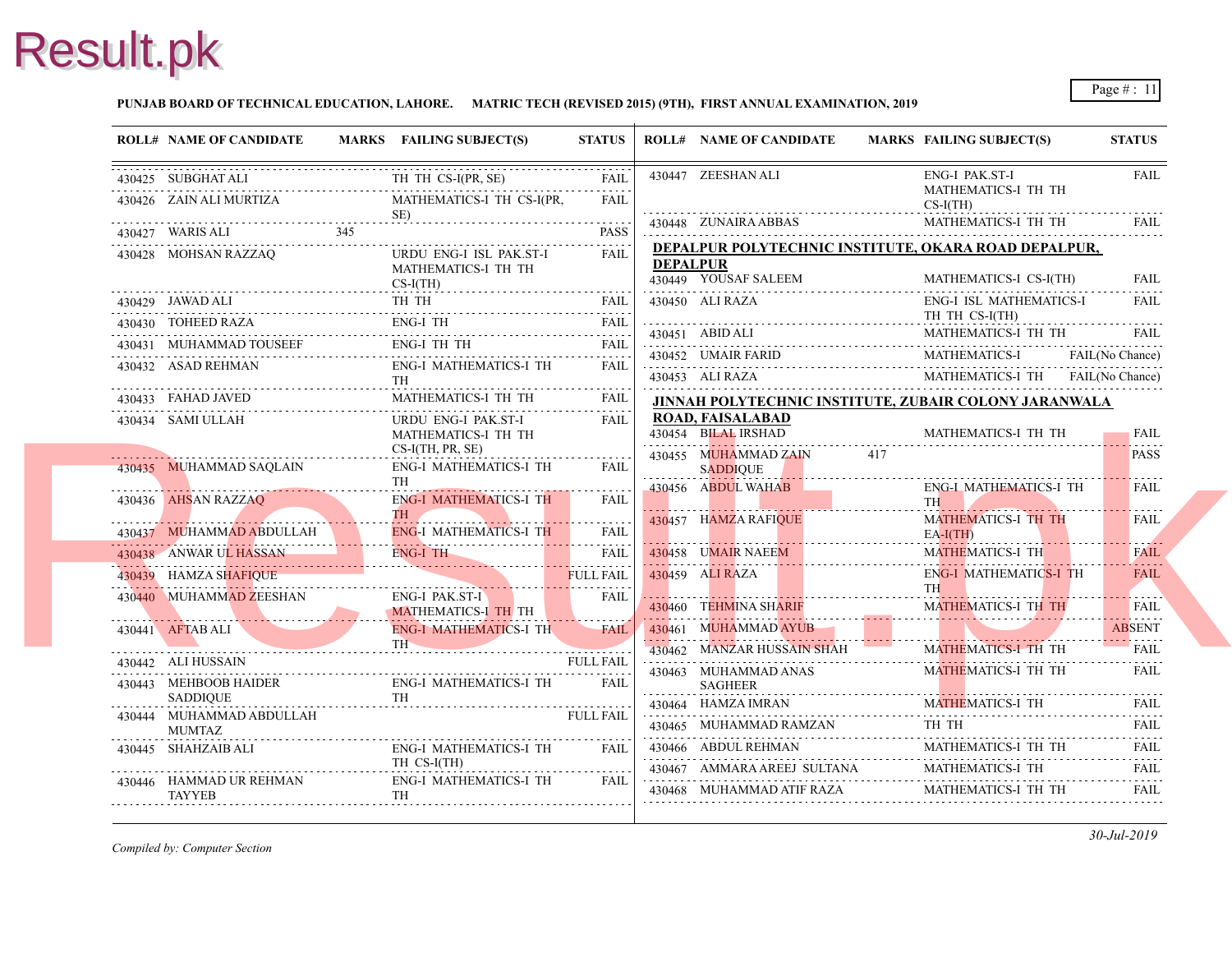#### **PUNJAB BOARD OF TECHNICAL EDUCATION, LAHORE. MATRIC TECH (REVISED 2015) (9TH), FIRST ANNUAL EXAMINATION, 2019**

| <b>ROLL# NAME OF CANDIDATE</b>                           |                | MARKS FAILING SUBJECT(S)                     | <b>STATUS</b>    |                  | <b>ROLL# NAME OF CANDIDATE</b>                          | <b>MARKS FAIL</b> |                          |
|----------------------------------------------------------|----------------|----------------------------------------------|------------------|------------------|---------------------------------------------------------|-------------------|--------------------------|
| 430469 JUNAID SHABBIR                                    |                | <b>MATHEMATICS-I</b>                         | <b>FAIL</b>      |                  | 430494 USMAN HAIDER                                     |                   | <b>MAT</b>               |
| 430470 OAMAR NAWAZ                                       |                | MATHEMATICS-I TH                             | <b>FAIL</b>      |                  | 430495 NUMAN AHMAD RAZA                                 |                   | <b>MAT</b>               |
| 430471 ABDUL REHMAN                                      |                | MATHEMATICS-I TH                             | FAIL             |                  | 430496 HAMDAN AHMAD                                     |                   |                          |
| 430472 MUHAMMAD ANEES                                    |                | FAIL(No Chance)<br>ALL (No Chance)           |                  |                  | 430497 MUHAMMAD USMAN                                   |                   | TH -                     |
| 430473 QAISAR AZIZ                                       | 406            |                                              | <b>PASS</b>      |                  | 430498 MUHAMMAD AZHAR KHAN                              |                   | <b>MAT</b>               |
| 430474 MUHAMMAD ISMAIL<br><b>MINHAS</b>                  |                |                                              |                  |                  | 430499 MUHAMMAD SAAD ALI<br>430500 MIRZA MUHAMMAD ADEEL |                   | <b>MAT</b><br><b>MAT</b> |
| JINNAH POLYTECHNIC INSTITUTE, NEAR NOVALTY PULL SAMUNDRI |                |                                              |                  |                  | <b>BAIG</b>                                             |                   |                          |
| <b>ROAD., FAISALABAD</b><br>430475 MUHAMMAD IBRAHIM      |                | MATHEMATICS-I TH                             | <b>FAII</b>      |                  | 430501 FAISAL WAHEED                                    | 434               |                          |
|                                                          |                | MATHEMATICS-I TH                             |                  |                  | 430502 HAFIZ AZEEM JAVED                                |                   | <b>MAT</b>               |
| 430476 MUBASHIR IQBAL                                    |                |                                              | <b>FAIL</b>      |                  | 430503 USAMA REHMAN<br>430503 USAMA REHMAN MAT          |                   | <b>MAT</b>               |
| 430477 IHTASHAM HUSSAIN                                  |                | <b>ENG-I MATHEMATICS-I TH</b>                | <b>PASS</b>      |                  | 430504 ALI RAZA                                         |                   | <b>MAT</b>               |
| 430478 TALHA JAVED                                       |                |                                              |                  |                  | JINNAH COLLEGE OF ENGINEERING & TEC                     |                   |                          |
| 430479 MUHAMMAD HAMID<br><b>TASKEEN</b>                  |                | MATHEMATICS-I TH                             | <b>FAIL</b>      | <b>FATEH PUR</b> |                                                         |                   |                          |
| 430480 SHAH ZAMAN                                        |                | MATHEMATICS-I TH                             | <b>FAIL</b>      |                  | 430505 MUHAMMAD ARSLAN<br><b>MUNIR</b>                  |                   | ENG-                     |
| 430481 MUHAMMAD AWAIS                                    |                | <b>ENG-I MATHEMATICS-I TH</b>                | <b>FAIL</b>      |                  | 430506 ALI RAZA                                         |                   | TH-                      |
| 430482 FAIZAN SULTAN                                     |                | <b>ENG-I MATHEMATICS-I TH</b><br>TH EA-I(TH) | <b>FAIL</b>      |                  | 430507 USMAN RASHEED                                    |                   | <b>TH</b>                |
| 430483 REHMAT ULLAH KHAN TH TH FAIL FAIL                 |                | TH TH                                        |                  |                  | 430508 KASHIF ALI                                       | 432               |                          |
| 430484 CHAND MEHTAB                                      |                | TH <sub>-</sub>                              | FAIL             |                  | 430509 ASIM ALI                                         |                   | ENG-                     |
| 430485 SHAHZAIB KHAN                                     |                | <b>ENG-I MATHEMATICS-I</b>                   | .<br><b>FAIL</b> |                  | 430510 NOMAN ZAFAR                                      |                   | ENG-<br>$EA-I($          |
| 430486 SHAHZADA SAMRAN                                   |                | MATHEMATICS-I TH EA-I(TH)                    | <b>FAIL</b>      |                  | 430511 MUJAHAID IOBAL                                   |                   | <b>MAT</b>               |
| 430487 MUHAMMAD WAQAS                                    | $\frac{1}{15}$ | <b>MATHEMATICS-I TH</b>                      | <b>FAIL</b>      |                  | 430512 SALMAN NAZEER                                    |                   | <b>MAT</b>               |
| 430488 MUHAMMAD USMAN                                    |                | . <i>.</i><br>MATHEMATICS-I TH               | <b>FAIL</b>      |                  | 430513 ATIF ASLAM                                       | 416               |                          |
| 430489 MUHAMMAD TANHAR<br><b>NASEER</b>                  |                | <b>MATHEMATICS-I</b>                         | FAIL             |                  | 430514 MUHAMMAD USMAN                                   | 391               |                          |
| 430490 ZEESHAN ALI                                       |                | <b>ENG-I MATHEMATICS-I TH</b><br>TH EA-I(TH) | FAIL             |                  | 430515 MAQSOOD ALI<br>430516 IRFAN ALI                  |                   | $EA-I($<br><b>URD</b>    |
| 430491 MUHAMMAD AQIB ALI                                 |                | MATHEMATICS-I TH EA-I(TH)                    | .<br><b>FAIL</b> |                  |                                                         |                   | <b>MAT</b>               |
| 430492 MUHAMMAD AWAIS UR<br><b>REHMAN ALI</b>            |                | MATHEMATICS-I TH TH                          | <b>FAIL</b>      |                  | 430517 NASIR ALI                                        |                   | EA-I<br>TH               |
| 430493 MARSAD MUBARAK                                    |                |                                              |                  |                  | <b>IMPERIAL INSTITUTE OF TECHNOLOGY,, N</b>             |                   |                          |
|                                                          |                |                                              |                  | <b>ABBAS</b>     |                                                         |                   |                          |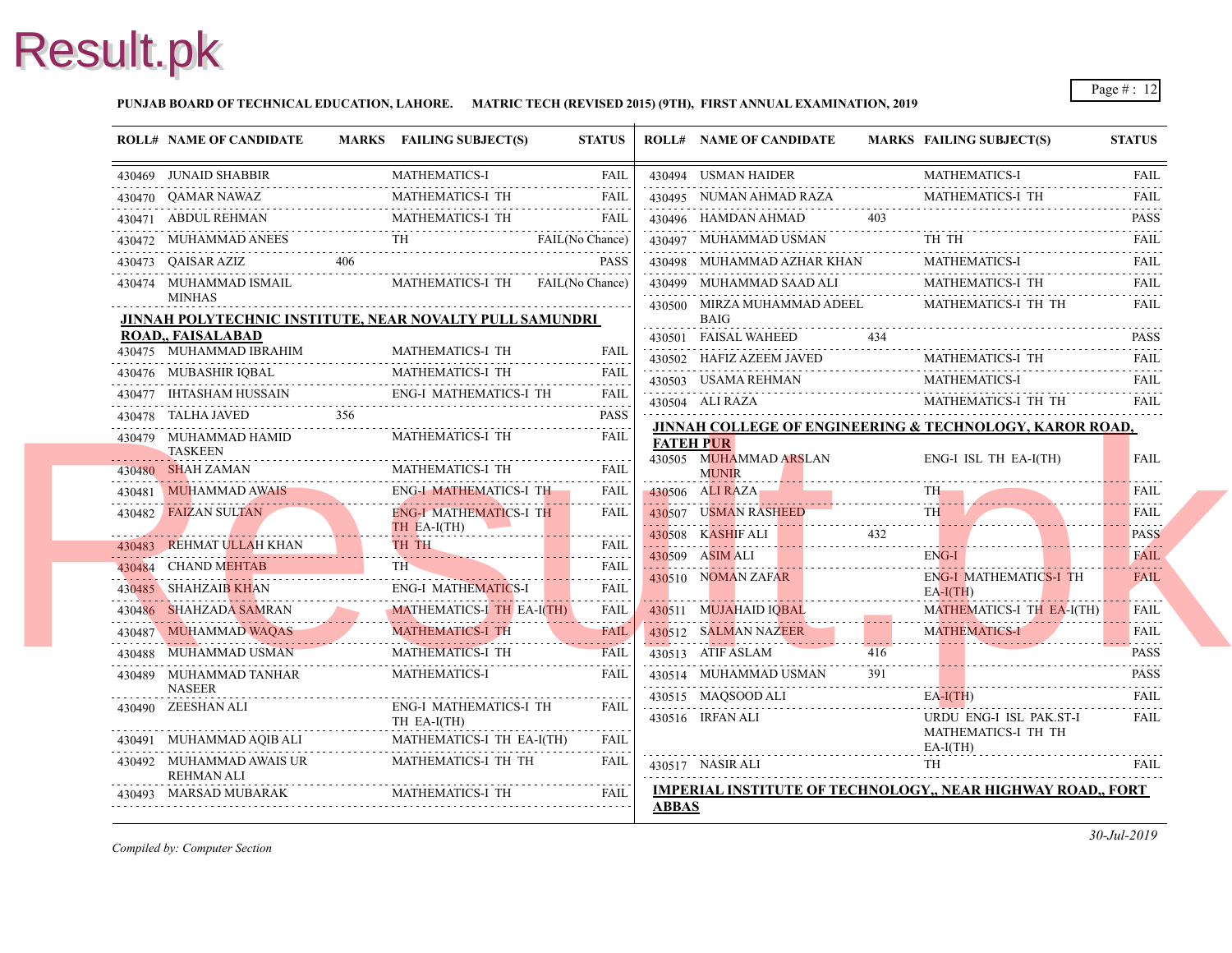#### **PUNJAB BOARD OF TECHNICAL EDUCATION, LAHORE. MATRIC TECH (REVISED 2015) (9TH), FIRST ANNUAL EXAMINATION, 2019**

| <b>ROLL# NAME OF CANDIDATE</b>     | MARKS FAILING SUBJECT(S) | <b>STATUS</b>                                                                                                                                                                                        | <b>ROLL# NAME OF CANDIDATE</b>        | <b>MARKS FAIL</b> |
|------------------------------------|--------------------------|------------------------------------------------------------------------------------------------------------------------------------------------------------------------------------------------------|---------------------------------------|-------------------|
| 434502 ADEEL ABBAS                 |                          | RL Fee<br>.                                                                                                                                                                                          | 434530 MUHAMMAD ARSLAN                |                   |
| 434503 TALHA ARSHAD                |                          | RL Fee                                                                                                                                                                                               | <b>TAHIR</b><br>434531 MUHAMMAD TALHA |                   |
| 434504 TEHREEQAT AHSAN SHAH        |                          | RL Fee                                                                                                                                                                                               | <b>MURTAZA</b>                        |                   |
| 434505 MUHAMMAD IMRAN ALI          |                          | RL Fee                                                                                                                                                                                               | 434532 HAMZA ALI                      |                   |
| 434506 MUHAMMAD DANIAL             |                          | RL Fee                                                                                                                                                                                               | 434533 MUHAMMAD IRFAN                 |                   |
| 434507 NOMAN NAZEER                |                          | RL Fee                                                                                                                                                                                               | 434534 THSEEN ZIA                     |                   |
| 434508 MAHTAB FALAK SHER           |                          | RL Fee<br>$\mathcal{L}^{\mathcal{A}}\left( \mathcal{L}^{\mathcal{A}}\right) \mathcal{L}^{\mathcal{A}}\left( \mathcal{L}^{\mathcal{A}}\right) \mathcal{L}^{\mathcal{A}}$                              | 434535 MUHAMMAD USMAN                 |                   |
| 434509 UMAR FAROOQ                 |                          | RL Fee                                                                                                                                                                                               | <b>AHMAD</b><br>434536 MUHAMMAD MAJID |                   |
| 434510 MUHAMMAD UMAR               |                          | RL Fee<br>.                                                                                                                                                                                          | 434537 MUBARIK ULLAH                  |                   |
| 434511 MUHAMMAD IJAZ               |                          | RL Fee                                                                                                                                                                                               | 434538 MUHAMMAD MUZAMMAL              |                   |
| 434512 MUHAMMAD AWAIS              |                          | RL Fee                                                                                                                                                                                               | 434539 MUHAMMAD NAVEED                |                   |
| 434513 SAQLAIN MOHSIN              |                          | RL Fee<br>.                                                                                                                                                                                          | 434540 RAO SAMEE ULLAH                |                   |
| 434514 MUHAMMAD SULTAN             |                          | RL Fee                                                                                                                                                                                               | 434541 MUHAMMAD IMRAN                 |                   |
| 434515 WASEEM AKRAM                |                          | RL Fee<br>.                                                                                                                                                                                          | 434542 UMAIR SADDIQUE                 |                   |
| 434516 MUHAMMAD BILAL              |                          | RL Fee                                                                                                                                                                                               | 434543 MUHAMMAD AMEEN                 |                   |
| 434517 MAHTAB ANJAM                |                          | RL Fee<br>$\label{eq:2.1} \begin{array}{cccccccccccccc} \mathbb{L} & \mathbb{L} & \mathbb{L} & \mathbb{L} & \mathbb{L} & \mathbb{L} & \mathbb{L} & \mathbb{L} & \mathbb{L} & \mathbb{L} \end{array}$ | 434544 SADDAM HUSSAIN                 |                   |
| 434518 TASWAR HUSAIN               |                          | RL Fee                                                                                                                                                                                               | 434545 MUHAMMAD ZAHID                 |                   |
| 434519 AMEER HAMZA                 |                          | RL Fee                                                                                                                                                                                               | 434546 MUHAMMAD HUSSAIN               |                   |
| 434520 MUHAMMAD ZUNAIR             |                          | RL Fee                                                                                                                                                                                               | 434547 MUHAMMAD IJAZ                  |                   |
| <b>RASHID</b><br>434521 ALI HASSAN |                          | RL Fee                                                                                                                                                                                               | 434548 ALI WAQAS                      |                   |
| 434522 MUHAMMAD ARSLAN             |                          | RL Fee                                                                                                                                                                                               | 434549 MUHAMMAD ASIF                  |                   |
| 434523 MAJID MAHMOOD               |                          | RL Fee                                                                                                                                                                                               | 434550 MUHAMMAD SALMAN                |                   |
| 434524 SHAHZAD ALI                 |                          | RL Fee                                                                                                                                                                                               | 434551 ADNAN AKHTAR                   |                   |
| 434525 ABDUL RAHMAN ARSHAD         |                          | RL Fee                                                                                                                                                                                               | 434552 BASHARAT ALI                   |                   |
| 434526 MUHAMMAD SHAHBAZ            |                          | RL Fee                                                                                                                                                                                               | 434553 ALI AHMAD                      |                   |
| 434527 REHMAN JAVEED               |                          | RL Fee                                                                                                                                                                                               | 434554 SHAFKAT HUSSAIN                |                   |
| 434528 SARMAD NASAR                |                          | RL Fee                                                                                                                                                                                               | 434555 KHASIF ALI                     |                   |
| 434529 MUHAMMAD TALHA              |                          | RL Fee                                                                                                                                                                                               | 434556 MUHAMMAD YOUSAF                |                   |
| <b>ZUBAIR</b>                      |                          |                                                                                                                                                                                                      | 434557 MUHAMMAD AHSAN                 |                   |
|                                    |                          |                                                                                                                                                                                                      |                                       |                   |
|                                    |                          |                                                                                                                                                                                                      |                                       |                   |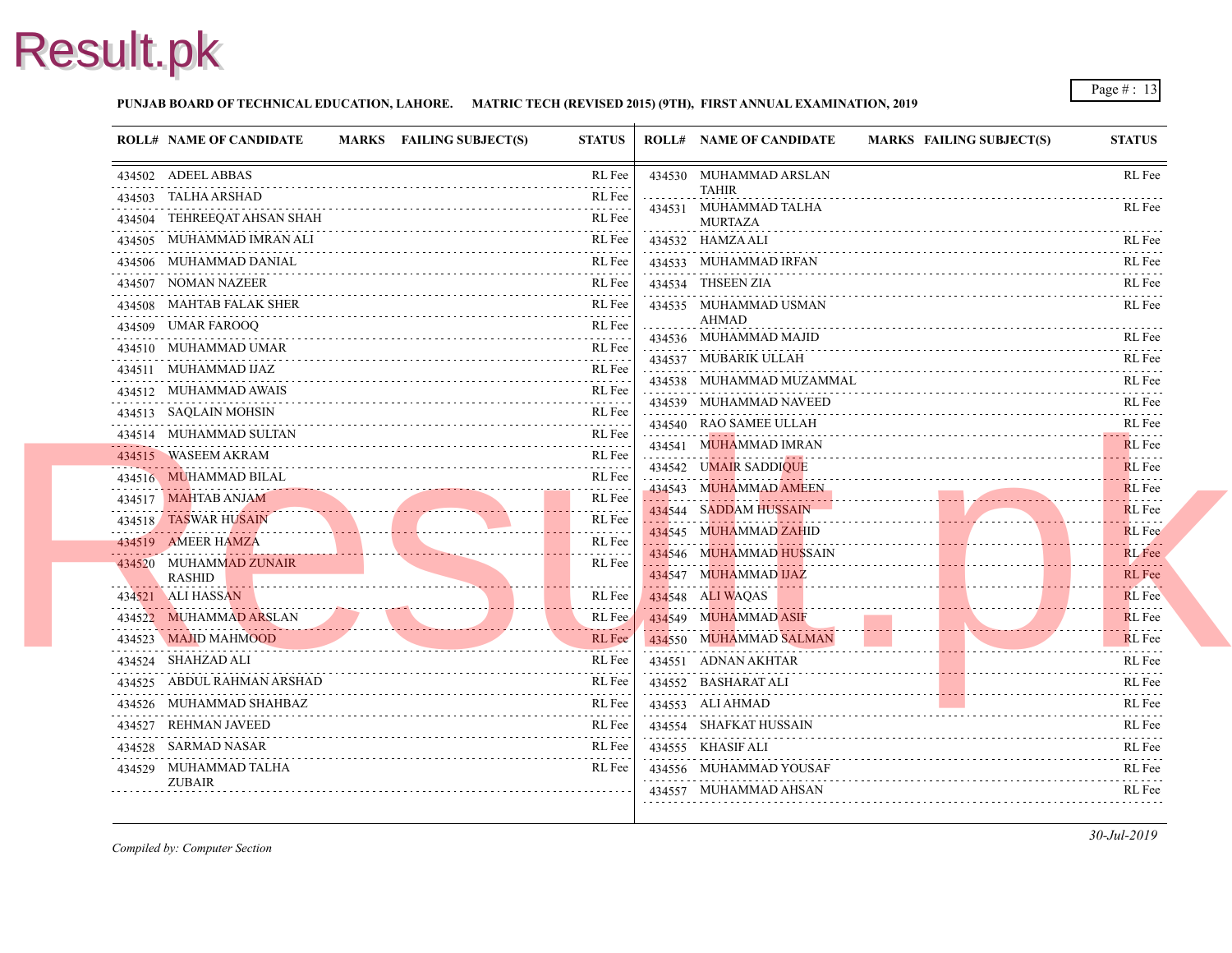#### **PUNJAB BOARD OF TECHNICAL EDUCATION, LAHORE. MATRIC TECH (REVISED 2015) (9TH), FIRST ANNUAL EXAMINATION, 2019**

|   | <b>ROLL# NAME OF CANDIDATE</b>             |     | MARKS FAILING SUBJECT(S)                                 | <b>STATUS</b> | <b>ROLL# NAME OF CANDIDATE</b>          | <b>MARKS FAIL</b> |                                     |
|---|--------------------------------------------|-----|----------------------------------------------------------|---------------|-----------------------------------------|-------------------|-------------------------------------|
|   | 434558 MUHAMMAD SAQIB                      |     |                                                          | RL Fee        | 430533 MUHAMMAD NAZIR AHMED             |                   | ENG-                                |
|   | 434559 MUHAMMAD MUNIB ZAFAR                |     |                                                          | RL Fee        | KHAN                                    |                   | <b>MAT</b><br>$CS-I$                |
|   | 434560 MUHAMMAD SHAHID                     |     |                                                          | RL Fee        | 430534 SHAHZAIB KHAN                    |                   | <b>URD</b>                          |
|   |                                            |     | SAIFIA POLYTECHNIC INSTITUTE, PAKKI MOR, KALA BAGH ROAD, |               |                                         |                   | <b>MAT</b>                          |
|   | <b>GULLEN KHEL</b>                         |     |                                                          |               | 430535 WASEEM ABBAS KHAN                |                   | $CS-I($<br><b>MAT</b>               |
|   | 430518 MUHAMMAD NOMAN                      | 431 |                                                          | <b>PASS</b>   | 430536 SYED SARMAD FARAZ                |                   | <b>MAT</b>                          |
|   | 430519 NASIR BASHIR                        |     | URDU ENG-I ISL PAK.ST-I<br>MATHEMATICS-I TH TH           | <b>FAIL</b>   | 430537 MUHAMMAD AHSAN KHAN              |                   | ENG-                                |
|   | 430520 MUHAMMAD AWAIS                      |     | <b>MATHEMATICS-I</b>                                     | FAIL          |                                         |                   | TH                                  |
|   | 430521 SYED MUHAMMAD DANISH<br><b>RAZA</b> |     | MATHEMATICS-I                                            | FAIL          | 430538 MUHAMMAD SHOAIB KHAN             |                   | ENG-<br>TH                          |
| . |                                            |     | 430522 MUHAMMAD RAMZAN ENG-I MATHEMATICS-I FAIL          |               | 430539 ASIM AZIZ                        |                   | ENG-                                |
|   | 430523 NOMAN AHMED                         |     | URDU ENG-I ISL<br>MATHEMATICS-I TH TH                    | <b>FAIL</b>   | 430540 ADIL BILAL KHAN                  |                   | <b>URD</b><br><b>MAT</b>            |
|   | 430524 MUHAMMAD WASIF<br><b>HUSNAIN</b>    |     | ENG-I MATHEMATICS-I TH                                   | FAIL          | 430541 MUHAMMAD DANIAL KHAN             |                   | ENG-<br>TH                          |
|   | 430525 AAQIB JAVAID                        |     | ENG-I MATHEMATICS-I TH<br><b>TH</b>                      | FAIL          | 430542 MUHAMMAD FAISAL<br>JAMSHED       |                   | <b>MAT</b>                          |
|   | 430526 SHOKAT IMRAN                        |     | ENG-I MATHEMATICS-I TH                                   | <b>FAIL</b>   | 430543 MUZAMMIL ZIA                     |                   | <b>MAT</b>                          |
|   | 430527 MUHAMMAD USMAN                      |     | THE STREET<br><b>ENG-I MATHEMATICS-I TH</b><br>TH -      | .<br>FAIL     | 430544 SAJID KHAN                       |                   | <b>URD</b><br><b>MAT</b><br>$CS-I($ |
|   | 430528 MUHAMMAD ZIA UD DIN                 |     | <b>URDU ENG-I ISL PAK.ST-I</b>                           | <b>FAIL</b>   | 430545 MUHAMMAD QAIM ALI                |                   | <b>MAT</b>                          |
|   |                                            |     | MATHEMATICS-I TH TH<br>TDRAW-I(REV12)(PR) CS-I(TH,       |               | 430546 AHMED ALI KHAN                   |                   | ENG-<br><b>TH</b>                   |
|   | 430529 ASIF KHAN                           |     | PR)<br>ENG-I MATHEMATICS-I TH<br>TH _                    | <b>FAIL</b>   | 430547 MUZAMMIL KHAN                    |                   | ENG-<br>TH \                        |
|   | 430530 MUHAMMAD USAMA KHAN                 |     | <b>ENG-I ISL PAK.ST-I</b><br>MATHEMATICS-I TH TH         | FAIL          | 430548 MUHAMMAD ALI RAZA<br>KHAN        |                   | <b>MAT</b>                          |
|   | 430531 MUHAMMAD JUNAID                     |     | $CS-I(TH)$<br>URDU ENG-I ISL PAK.ST-I                    | <b>FAIL</b>   | 430549 MUHAMMAD FURQAN<br><b>HAIDER</b> |                   | <b>URD</b><br><b>MAT</b><br>$CS-I$  |
|   |                                            |     | MATHEMATICS-I TH TH<br>$CS-I(TH)$                        |               | 430550 MUHAMMAD USMAN                   |                   | ENG-<br>TH                          |
|   | 430532 MUHAMMAD SAJID KHAN                 |     | URDU ENG-I MATHEMATICS-I<br>TH TH                        | FAIL          | 430551 MAHAR MUSADIQ ALI SHER           |                   | ENG-<br>TH                          |
|   |                                            |     |                                                          |               | 430552 ASAD ULLAH SHAH                  |                   | ENG-<br>TH                          |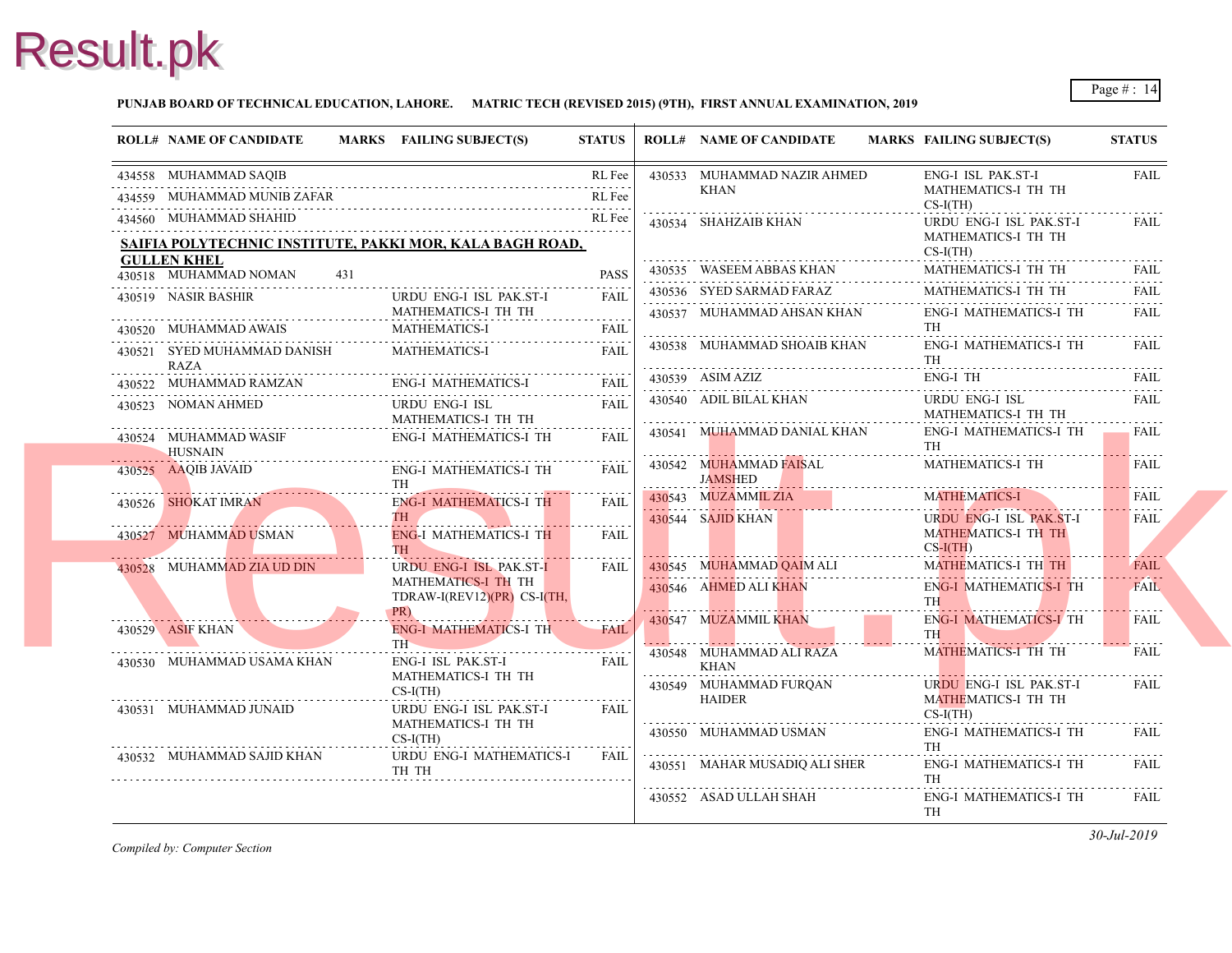#### **PUNJAB BOARD OF TECHNICAL EDUCATION, LAHORE. MATRIC TECH (REVISED 2015) (9TH), FIRST ANNUAL EXAMINATION, 2019**

| <b>ROLL# NAME OF CANDIDATE</b> | MARKS FAILING SUBJECT(S)                                                                                                                                         | <b>STATUS</b> | <b>ROLL# NAME OF CANDIDATE</b>                    | <b>MARKS FAIL</b>  |
|--------------------------------|------------------------------------------------------------------------------------------------------------------------------------------------------------------|---------------|---------------------------------------------------|--------------------|
| 430553 MUHAMMAD BILAL KHAN     | ENG-I ISL MATHEMATICS-I                                                                                                                                          | FAIL          | 430576 ZEESHAN AHMAD                              | <b>MAT</b>         |
|                                | TH TH CS-I(TH)                                                                                                                                                   | .             | 430577 UMAR FAROOQ<br>www.community.community.com | <b>MAT</b>         |
| 430554 ZEESHAN KHAN<br>406     |                                                                                                                                                                  | <b>PASS</b>   | 430578 ALTAF AHMAD                                | TH                 |
| 430555 MUHAMMAD SADDIQUE       | <b>MATHEMATICS-I</b>                                                                                                                                             | <b>FAIL</b>   | 430579 MUHAMMAD RAMZAN                            | <b>URD</b>         |
| 430556 MUHAMMAD JAVED IQBAL    | URDU ENG-I ISL PAK.ST-I                                                                                                                                          | <b>FAIL</b>   |                                                   | <b>MAT</b>         |
| 430557 MUHAMMAD SAQLAIN        | MATHEMATICS-I TH TH<br>MATHEMATICS-I TH TH                                                                                                                       | <b>FAIL</b>   | 430580 ALI AHMAD                                  | ISL 1              |
| KHAN                           |                                                                                                                                                                  |               | 430581 MUHAMMAD ZAHID ULLAH<br>KHAN               | TH <sub>1</sub>    |
| 430558 ZAYYAF AHMAD            | ENG-I MATHEMATICS-I TH                                                                                                                                           | <b>FAIL</b>   | 430582 HASSAN JAVED KHAN                          | ENG-               |
|                                | <b>TH</b>                                                                                                                                                        |               |                                                   | <b>MAT</b>         |
| 430559 BABAR KHAN              | ENG-I MATHEMATICS-I TH<br><b>TH</b>                                                                                                                              | <b>FAIL</b>   | 430583 ZEESHAN BASHEER                            | TH <sub>1</sub>    |
| 430560 MUHAMMAD SHOAIB KHAN    | <b>ENG-I PAK.ST-I</b>                                                                                                                                            | <b>FAIL</b>   | 430584 MUHAMMAD KASHIF                            | <b>MAT</b>         |
|                                | MATHEMATICS-I TH TH                                                                                                                                              |               | <b>SALEEM</b>                                     |                    |
| 430561 KHALIL KHAN             | $CS-I(TH)$<br>ENG-I MATHEMATICS-I TH                                                                                                                             | <b>FAIL</b>   | 430585 MUHAMMAD SHAHAB<br><b>AHSAN</b>            | <b>MAT</b>         |
|                                | <b>TH</b>                                                                                                                                                        |               | 430586 MUHAMMAD WAQAS                             | <b>MAT</b>         |
| 430562 ARSALAN TARIQ KHAN      | MATHEMATICS-I TH TH                                                                                                                                              | <b>FAIL</b>   | 430587 MUHAMMAD JAVED                             | <b>MAT</b>         |
| 430563 HASNAT ANWAR KHAN       | MATHEMATICS-I TH TH                                                                                                                                              | <b>FAIL</b>   | 430588 TOUFEEQ AHMED KHAN                         | ENG-               |
| 430564 MUHAMMAD KASHIF         | ENG-I MATHEMATICS-I TH                                                                                                                                           | <b>FAIL</b>   |                                                   | <b>MAT</b>         |
|                                | TH                                                                                                                                                               |               | 430589 MOHSIN SHAHZAD KHAN                        | <b>MAT</b>         |
| MATHEMATICS-I TH TH            |                                                                                                                                                                  | FAIL          | 430590 KALEEM ULLAH                               | <b>MAT</b>         |
|                                |                                                                                                                                                                  | FAIL          | 430591 MUHAMMAD SHAZIL                            | <b>MAT</b>         |
| ENG-I TH TH                    |                                                                                                                                                                  | FAIL          | 430592 ZEESHAN KHAN                               |                    |
|                                | 430568 ADEEL AHMAD ENG-I TH TH                                                                                                                                   | FAIL          | 430593 AAKIF SHAWAL                               | 374                |
| 430569 KHALIL AHMAD 430        | PASS                                                                                                                                                             | <b>PASS</b>   | 430594 MUHAMMAD WAHEED                            | <b>TH</b>          |
| 430570 ABU BAKKAR NOOR         | URDU ENG-I ISL<br>MATHEMATICS-I TH TH                                                                                                                            | <b>FAIL</b>   | <b>ULLAH</b>                                      | TH.                |
|                                | $CS-I(TH)$                                                                                                                                                       |               | 430595 FAHEEM ABBAS                               |                    |
| 430571 MUHAMMAD HASSAN         | MATHEMATICS-I TH TH                                                                                                                                              | <b>FAIL</b>   | 430596 HAMAYUN AKHTAR HAYAT<br><b>KHAN</b>        | <b>MAT</b>         |
|                                | $CS-I(TH)$                                                                                                                                                       |               | 430597 MAZHAR MUNEER KHAN                         | MATI               |
| 430572 SHEHIRYAR KALLU         | MATHEMATICS-I TH TH<br>$CS-I(TH)$                                                                                                                                | FAIL          | 430598 SALEEM ULLAH KHAN                          | ENG-               |
|                                | $\begin{tabular}{ll} \bf 430573 & ZAIN IQBAL & \tt MATHEMATICS-I TH TH & \tt{FAIL} \\ \hline \end{tabular}$                                                      |               |                                                   | TH                 |
|                                |                                                                                                                                                                  |               | 430599 MOHAMMAD DANIYAL                           | <b>MAT</b>         |
| 430575 ASIF AMIR               | $\begin{tabular}{ccccc} 430574 & AQEEL HALDER & & & \text{TH TH CS-I(TH)} & \text{FAIL} \\ 430575 & ASIF AMIR & & \text{TH TH} & & \text{FAIL} \\ \end{tabular}$ |               | 430600 MUHAMMAD MUBASHIR<br><b>IQBAL KHAN</b>     | ENG-<br><b>MAT</b> |
|                                |                                                                                                                                                                  |               |                                                   |                    |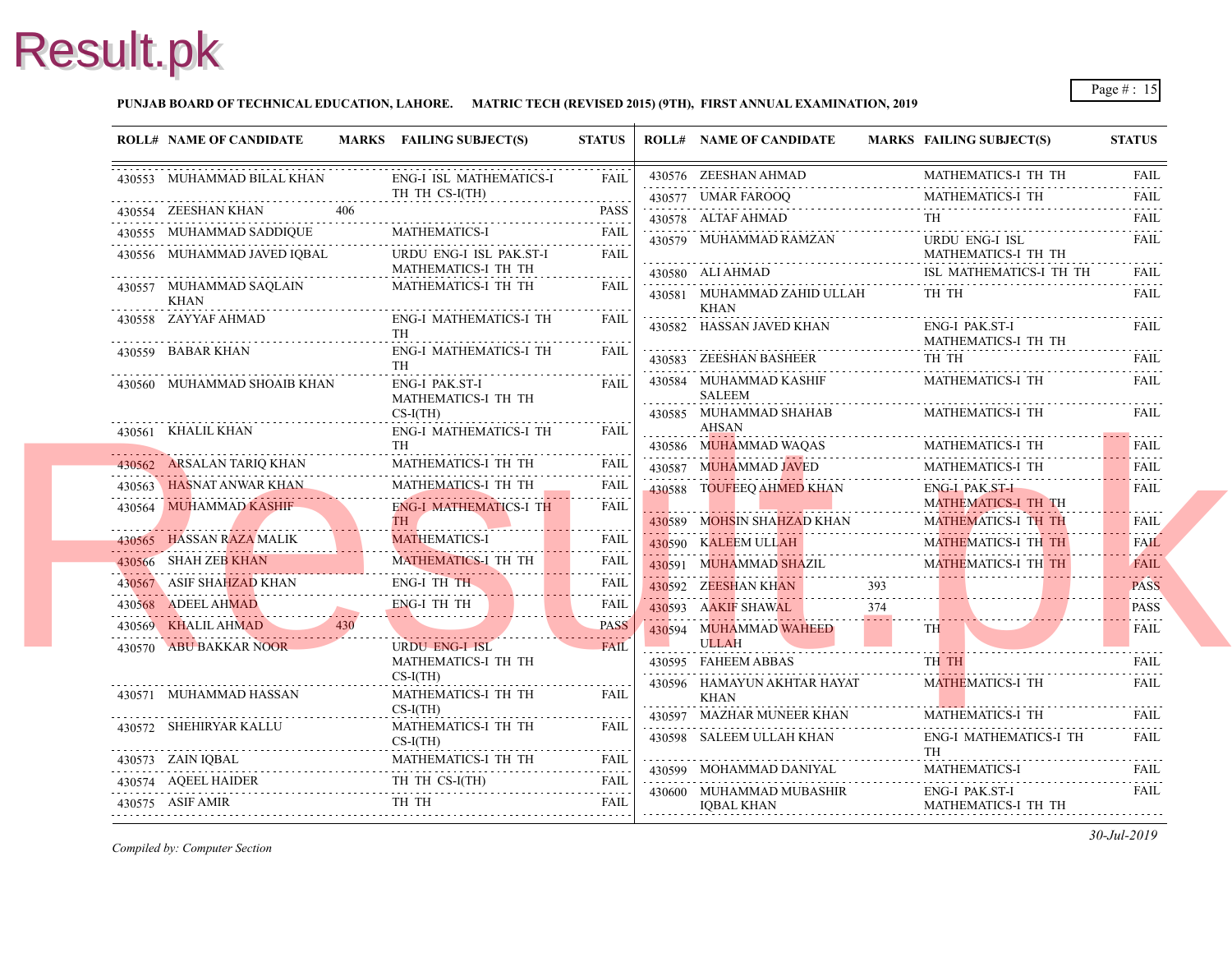#### **PUNJAB BOARD OF TECHNICAL EDUCATION, LAHORE. MATRIC TECH (REVISED 2015) (9TH), FIRST ANNUAL EXAMINATION, 2019**

| <b>ROLL# NAME OF CANDIDATE</b>                                                                                                                                                                                                                                            | MARKS FAILING SUBJECT(S)                                                                                                                                                                  | <b>STATUS</b> |   | <b>ROLL# NAME OF CANDIDATE</b>                   | <b>MARKS FAIL</b>                      |
|---------------------------------------------------------------------------------------------------------------------------------------------------------------------------------------------------------------------------------------------------------------------------|-------------------------------------------------------------------------------------------------------------------------------------------------------------------------------------------|---------------|---|--------------------------------------------------|----------------------------------------|
| 430601 MUHAMMAD MUSHARAF<br>AZIZ KHAN                                                                                                                                                                                                                                     | <b>ENG-I MATHEMATICS-I TH</b>                                                                                                                                                             | FAIL          |   | 430623 NASIR MEHMOOD                             | ENG-<br>TH                             |
| 430602 MUHAMMAD UBAID KARIM                                                                                                                                                                                                                                               | 430602 MUHAMMAD UBAID KARIM ISL PAK.ST-I TH TH FAIL FAIL                                                                                                                                  |               |   | 430624 NOUMAN NAVEED                             | ENG-                                   |
| 430603 HUMAIR HAYAT<br>402                                                                                                                                                                                                                                                |                                                                                                                                                                                           | <b>PASS</b>   |   |                                                  | TH <sub>C</sub>                        |
| 430604 ZAIN UL ABIDEEN KHAN                                                                                                                                                                                                                                               | ENG-I MATHEMATICS-I TH<br>TH CS-I(TH)                                                                                                                                                     | <b>FAIL</b>   |   | 430625 MUHAMMAD SHAHZAD                          | ENG-<br>TH O                           |
| 430605 MUHAMMAD SHAHID                                                                                                                                                                                                                                                    | ENG-I PAK.ST-I                                                                                                                                                                            | <b>FAIL</b>   |   | 430626 MUHAMMAD ASIF<br>430626 MUHAMMAD ASIF MAT | <b>MAT</b>                             |
| REHMAN KHAN                                                                                                                                                                                                                                                               | MATHEMATICS-I TH TH<br>$CS-I(TH)$                                                                                                                                                         |               |   | 430627 USAMA FAROOQ<br>430628 NAUMAN KHAN        | <b>MAT</b><br>ENG-                     |
|                                                                                                                                                                                                                                                                           | ENG-I MATHEMATICS-I TH<br>TH CS-I(TH)                                                                                                                                                     | FAIL          |   |                                                  | <b>MAT</b><br>$CS-I($                  |
|                                                                                                                                                                                                                                                                           | 430607 MUDASSIR HAYAT KHAN ENG-I TH TH FAIL                                                                                                                                               | FAIL          |   | 430629 MUHAMMAD BILAL                            | ENG-                                   |
| 430608 MUZAMIL SHAHZAD                                                                                                                                                                                                                                                    | THTH                                                                                                                                                                                      | FAIL          |   |                                                  | TH <sub>C</sub>                        |
| 430609 MUHAMMAD AHTISHAM ALI<br><b>BHATTI</b>                                                                                                                                                                                                                             | MATHEMATICS-I TH TH                                                                                                                                                                       | <b>FAIL</b>   |   | 430630 HUZAIFA ALI ZAIN                          | ENG-<br>TH <sub>1</sub>                |
| 430610 AWAIS ASGHAR BHATTI                                                                                                                                                                                                                                                | ENG-I PAK.ST-I<br>MATHEMATICS-I TH TH                                                                                                                                                     | FAIL          |   | 430631 FAHEEM ULLAH KHAN                         | ENG-<br>TH <sub>0</sub>                |
| 430611 AHSAN ALI                                                                                                                                                                                                                                                          | ENG-I MATHEMATICS-I TH<br><b>TH</b>                                                                                                                                                       | <b>FAIL</b>   | . | 430632 MUHAMMAD MUDASIR<br><b>ISRAR</b>          | ENG-                                   |
| 430612 MUHAMMAD NASIR JAMAL                                                                                                                                                                                                                                               | <b>ENG-I MATHEMATICS-I TH</b><br>TH CS-I(TH)                                                                                                                                              | FAIL          | . | 430633 MALIK MUHAMMAD AQIB<br>ZAMAN              | ENG-<br>!                              |
| 430613 TAHIR MEHMOOD KHAN                                                                                                                                                                                                                                                 | <b>ENG-I ISL MATHEMATICS-I</b><br>TH TH                                                                                                                                                   | .<br>FAIL     |   | 430634 MUHAMMAD SAJJAD<br>SARWAR                 | ENG-                                   |
| 430614 SANA ULLAH<br>the control of the control of                                                                                                                                                                                                                        | ENG-I MATHEMATICS-I TH                                                                                                                                                                    | <b>FAIL</b>   |   | 430635 ATTA ULLAH KHAN                           | <b>MAT</b>                             |
|                                                                                                                                                                                                                                                                           | TH CS-I(TH)                                                                                                                                                                               |               |   | 430636 ARMIA                                     | <b>MAT</b>                             |
| 430615 MUHAMMAD MUBASHER<br>ASLAM<br><u>ASLAM DE CARDINAL DE CARDINAL DE CARDINAL DE CARDINAL DE CARDINAL DE CARDINAL DE CARDINAL DE CARDINAL DE CARDINAL DE CARDINAL DE CARDINAL DE CARDINAL DE CARDINAL DE CARDINAL DE CARDINAL DE CARDINAL DE CARDINAL DE CARDINAL</u> | <b>ENG-I PAK.ST-I</b><br><b>MATHEMATICS-I TH TH</b><br>$CS-I(TH)$<br><u> 1988 - Januar Steinberg von Steinberg von Den Bergen von Den Bergen von Den Bergen von Den Bergen von Den Be</u> | FAIL          |   | 430637 MUHAMMAD EHSAAN<br>KHAN                   | <b>URD</b><br><b>MAT</b><br><b>TDR</b> |
| 430616 EHTASHAM UL HAQ                                                                                                                                                                                                                                                    | <b>ENG-I MATHEMATICS-I TH</b><br>TH CS-I(TH)                                                                                                                                              | <b>FAIL</b>   |   |                                                  | PR)                                    |
| 430617 AAMIR SHAHZAD                                                                                                                                                                                                                                                      | ENG-I MATHEMATICS-I TH                                                                                                                                                                    | FAIL          |   | 430638 RANA DILAWAR                              | <b>MAT</b>                             |
|                                                                                                                                                                                                                                                                           | TH CS-I(TH)                                                                                                                                                                               |               |   | 430639 MUHAMMAD FAROOQ<br>ABDULLAH KHAN          | ENG-                                   |
| 430618 ADEEL HAIDER                                                                                                                                                                                                                                                       | 430618 ADEEL HAIDER TH FAIL                                                                                                                                                               |               |   | 430640 MUHAMMAD YASIR KHAN                       | ENG-                                   |
| 430619 BILAWAL KHAN                                                                                                                                                                                                                                                       | ENG-I TH FAIL FAIL                                                                                                                                                                        |               |   |                                                  | TH -                                   |
| 430620 MUHAMMAD ADNAN MALIK                                                                                                                                                                                                                                               | MATHEMATICS-I TH TH                                                                                                                                                                       | <b>FAIL</b>   |   | 430641 MUHAMMAD ASIF                             | ENG-                                   |
| 430621 MUHAMMAD ARSLAN<br>MALIK                                                                                                                                                                                                                                           | <b>ENG-I MATHEMATICS-I TH</b><br>TH CS-I(TH)                                                                                                                                              | FAIL          |   | 430642 WAJAHAT ULLAH KHAN                        | TH<br>ENG-<br>TH                       |
| 430622 MUHAMMAD FAIZAN MALIK                                                                                                                                                                                                                                              | ENG-I MATHEMATICS-I                                                                                                                                                                       | <b>FAIL</b>   |   |                                                  |                                        |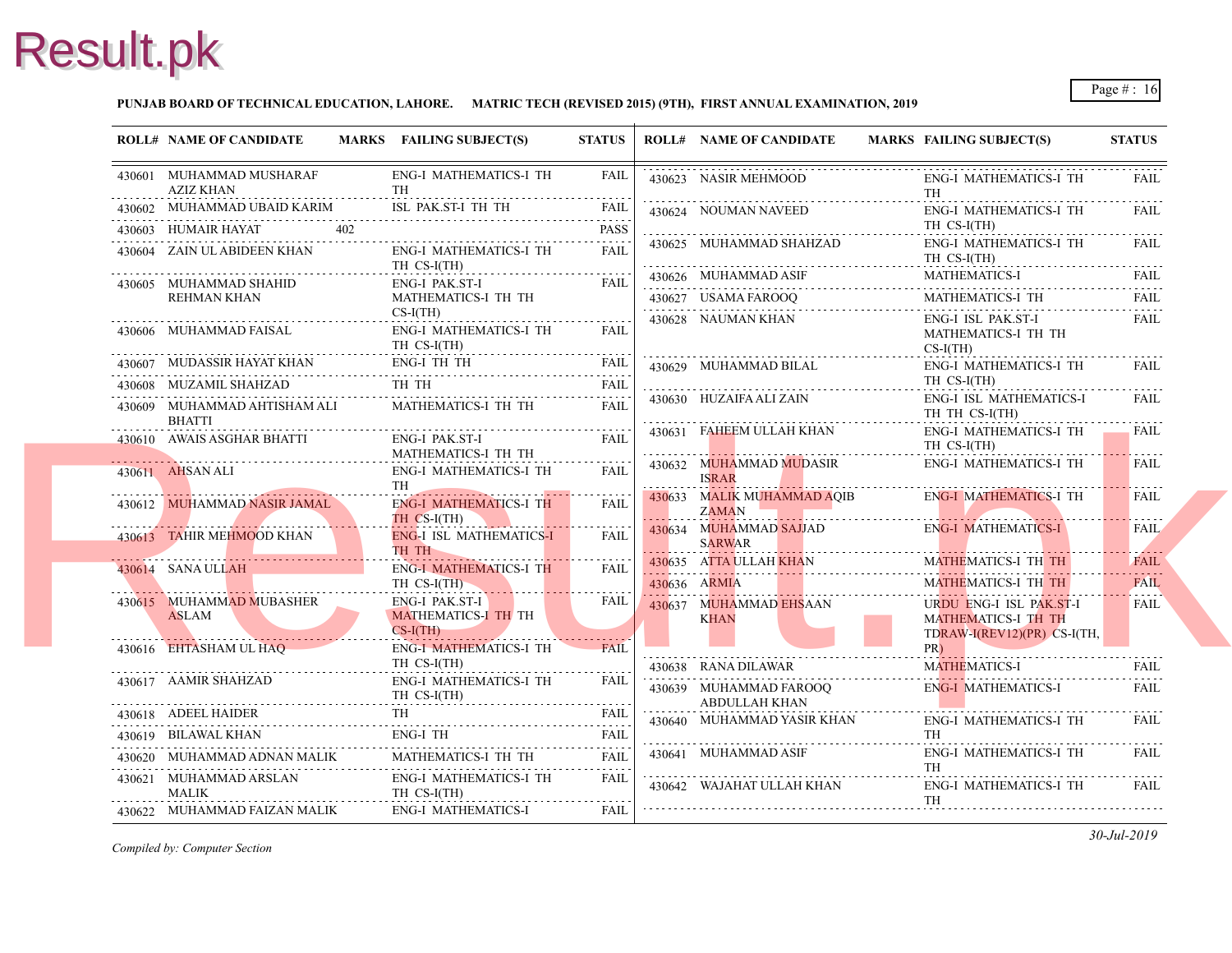#### **PUNJAB BOARD OF TECHNICAL EDUCATION, LAHORE. MATRIC TECH (REVISED 2015) (9TH), FIRST ANNUAL EXAMINATION, 2019**

| <b>ENG-I MATHEMATICS-I</b><br>FAIL<br>430665 MUHAMMAD AHSAN KHAN<br>ENG-<br>430643 MALIK MUHAMMAD AQIL<br>SHAHZAD<br>TH <sub>1</sub><br>430644 MUHAMMAD ARSHAD<br><b>ENG-I MATHEMATICS-I TH</b><br><b>MAT</b><br><b>FAIL</b><br>430666 JAMAL NARU<br>$CS-I(TH)$<br>430667 MUHAMMAD RASHID<br><b>MAT</b><br><b>ENG-I MATHEMATICS-I TH</b><br>430645 SABIR AYOUB<br><b>FAIL</b> |
|-------------------------------------------------------------------------------------------------------------------------------------------------------------------------------------------------------------------------------------------------------------------------------------------------------------------------------------------------------------------------------|
|                                                                                                                                                                                                                                                                                                                                                                               |
|                                                                                                                                                                                                                                                                                                                                                                               |
|                                                                                                                                                                                                                                                                                                                                                                               |
| 430668 HARIS KHAN<br><b>MAT</b><br>.<br><b>ENG-I MATHEMATICS-I TH</b><br>430646 FAISAL MEHMOOD<br>FAIL<br>430669 NAJEEB ULLAH KHAN                                                                                                                                                                                                                                            |
| ENG-<br><b>ENG-I MATHEMATICS-I TH</b><br>430647 HASSAN HAMEED KHAN<br>FAII.                                                                                                                                                                                                                                                                                                   |
| 430670 MUHAMMAD ABDULLAH<br>ENG-<br>.<br><b>ENG-I MATHEMATICS-I TH</b><br><b>FAIL</b><br>430648 HAMMAD GHAFOOR<br>KHAN<br><b>MAT</b>                                                                                                                                                                                                                                          |
| 430671 SHAHZAIB<br>430649 MUHAMMAD AMMAR KHAN<br>URDU ENG-I ISL PAK.ST-I<br>FAIL<br><b>MAT</b>                                                                                                                                                                                                                                                                                |
| MATHEMATICS-I TH TH<br>430672 KASHIF SHEHZAD<br>ENG-<br>TDRAW-I(REV12)(PR) CS-I(TH,<br>TH<br>PR)                                                                                                                                                                                                                                                                              |
| <b>URD</b><br>430673 ABDUL BASIT<br>430650 MALIK RIZWAN<br>ENG-I ISL PAK.ST-I<br>FAIL<br><b>MAT</b><br>MATHEMATICS-I TH TH<br>$CS-I($<br>$CS-I(TH)$                                                                                                                                                                                                                           |
| 430674 SHAHZAIB ALI<br>ENG-<br><b>ENG-I MATHEMATICS-I TH</b><br><b>FAIL</b><br>430651 AMIR HAYAT KHAN<br>TH<br>TH                                                                                                                                                                                                                                                             |
| 430675 MUHAMMAD SHAZIL SAEED<br><b>ENG-I ISL MATHEMATICS-I</b><br>430652 AFTAB AHMAD<br>FAIL<br><b>SHAH</b><br><b>TH</b><br>.                                                                                                                                                                                                                                                 |
| 430676 MUHAMMAD MEHRAN<br><b>MAT</b><br><b>ENG-I</b><br>430653 MUHAMMAD SHERAZ KHAN<br><b>FAIL</b><br>dia dia dia dia                                                                                                                                                                                                                                                         |
| 430677 MUHAMMAD NAWAZ<br><b>MAT</b><br>430654 MUHAMMAD AWAIS IQBAL 379<br><b>PASS</b>                                                                                                                                                                                                                                                                                         |
| 430678 AAQIB MEHMOOD<br>ENG-<br><b>ENG-I MATHEMATICS-I TH</b><br><b>FAIL</b><br>430655 MUHAMMAD MUSTAFA<br>TH <sub>C</sub><br>$CS-I(TH)$<br>KHAN                                                                                                                                                                                                                              |
| ENG-<br>430679 MUHAMMAD FARAZ<br>URDU ENG-I ISL PAK.ST-I<br>430656 ZEESHAN KHAN<br><b>FAIL</b><br><b>TH</b><br><b>ZAHOOR</b><br>MATHEMATICS-I TH TH                                                                                                                                                                                                                           |
| 430680 MUHAMMAD MUSHTAQ<br><b>MAT</b><br>$CS-I(TH)$                                                                                                                                                                                                                                                                                                                           |
| 430681 MUHAMMAD HASEEB<br>ENG-<br><b>ENG-I MATHEMATICS-I TH</b><br><b>FAIL</b><br>430657 ATISHAM KHAN<br>TH <sub>1</sub><br><b>TH</b>                                                                                                                                                                                                                                         |
| 430682 TAIMOOR HUSSAIN<br><b>URD</b><br>430658 MUHAMMAD SAIM RAFI<br>ENG-I ISL MATHEMATICS-I<br><b>FAIL</b><br><b>MAT</b><br>TH TH CS-I(TH)                                                                                                                                                                                                                                   |
| <b>TDR</b><br>430659 SALEEM ULLAH<br>ENG-I MATHEMATICS-I TH<br>FAIL<br>PR)<br>TH CS-I(TH)                                                                                                                                                                                                                                                                                     |
| 430683 MUHAMMAD BILAL KHAN<br><b>MAT</b><br>430660 MUHAMMAD HUSNAIN ENG-I MATHEMATICS-I TH FAIL                                                                                                                                                                                                                                                                               |
| 430684 MUHAMMAD NABEEL<br>MAT.<br>430661 MUHAMMAD AWAIS<br>ENG-I MATHEMATICS-I TH<br><b>FAIL</b>                                                                                                                                                                                                                                                                              |
| 430685 MUSHTAQ HUSSAIN<br>TH<br>ENG-I MATHEMATICS-I<br>430662 SHERYAR KHAN<br>430662 SHERYAR KHAN ENG-I MATHEMATICS-I FAIL                                                                                                                                                                                                                                                    |
| 430686 MUHAMMAD IJAZ KHAN<br>ENG-<br>ENG-I MATHEMATICS-I TH<br>$\begin{tabular}{llllll} \bf 430663 & \text{MUHAMMAD MUSHTAQ} & \text{ENG-I MATHEMATICS-I TH} & \text{FAIL} \end{tabular}$<br>TH                                                                                                                                                                               |
| <b>ENG-I MATHEMATICS-I</b><br>430664 MUHAMMAD SAFI ULLAH<br>FAIL                                                                                                                                                                                                                                                                                                              |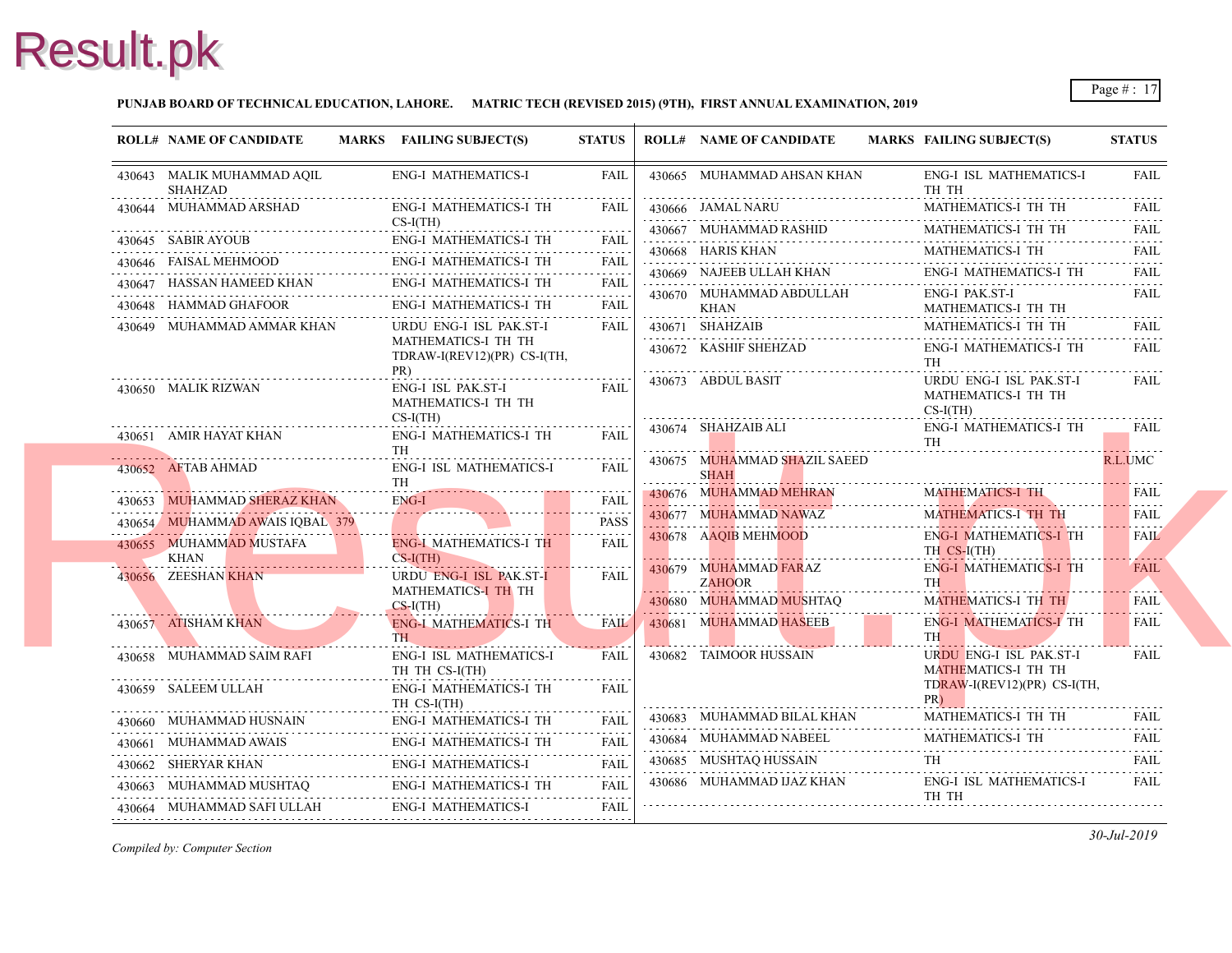#### **PUNJAB BOARD OF TECHNICAL EDUCATION, LAHORE. MATRIC TECH (REVISED 2015) (9TH), FIRST ANNUAL EXAMINATION, 2019**

|            | <b>ROLL# NAME OF CANDIDATE</b>             | MARKS FAILING SUBJECT(S)                                                                                                                                                                                                                                                                                                                                                                                                    | <b>STATUS</b>       | <b>ROLL# NAME OF CANDIDATE</b>                                     | <b>MARKS FAIL</b>       |
|------------|--------------------------------------------|-----------------------------------------------------------------------------------------------------------------------------------------------------------------------------------------------------------------------------------------------------------------------------------------------------------------------------------------------------------------------------------------------------------------------------|---------------------|--------------------------------------------------------------------|-------------------------|
|            | 430687 MUHAMMAD HAFEEZ                     | ENG-I ISL PAK.ST-I<br>MATHEMATICS-I TH TH                                                                                                                                                                                                                                                                                                                                                                                   | FAIL                | 430708 MUHAMMAD NOMAN<br>AKHTAR                                    | ENG-                    |
|            | 430688 HASSAN BILAL KHAN                   | $CS-I(TH)$<br><b>MATHEMATICS-I TH</b>                                                                                                                                                                                                                                                                                                                                                                                       | FAII.               | 430709 MUHAMMAD SADAQAT<br>ULLAH                                   | ENG-<br><b>MAT</b>      |
|            | <b>DURRANI</b>                             |                                                                                                                                                                                                                                                                                                                                                                                                                             |                     | 430710 MUHAMMAD SAAIM KHAN                                         | ENG-                    |
| . <b>.</b> |                                            |                                                                                                                                                                                                                                                                                                                                                                                                                             | FAIL                |                                                                    | <b>MAT</b>              |
|            |                                            | $\begin{tabular}{ll} \bf 430689 & QAISAR ZAMAN KHAN & \tt ENG-I MATHEMATICS-I TH \\ \hline \end{tabular}$                                                                                                                                                                                                                                                                                                                   |                     | 430711 MUHAMMAD IBRAR KHAN                                         | ENG-                    |
| .          |                                            | $\begin{tabular}{llllll} \multicolumn{2}{l}{{\bf 11}} & & & & & & & & & & \\ \hline 430690 & \multicolumn{2}{l}{{\bf 12}} & \multicolumn{2}{l}{{\bf 13}} & & & & & & & \\ \multicolumn{2}{l}{{\bf 13}} & \multicolumn{2}{l}{{\bf 14}} & \multicolumn{2}{l}{{\bf 15}} & \multicolumn{2}{l}{{\bf 16}} & \multicolumn{2}{l}{{\bf 17}} & \multicolumn{2}{l}{{\bf 18}} & \multicolumn{2}{l}{{\bf 19}} & \multicolumn{2}{l}{{\bf$ |                     | 430712 MUHAMMAD AWAIS                                              | ENG-<br><b>MAT</b>      |
|            | 430691 MUHAMMAD USMAN ALI                  | ENG-I MATHEMATICS-I TH                                                                                                                                                                                                                                                                                                                                                                                                      | FAIL                | 430713 MUHAMMAD BILAL                                              | ENG-                    |
|            | KHAN                                       | <b>TH</b>                                                                                                                                                                                                                                                                                                                                                                                                                   |                     |                                                                    | TH <sub>C</sub>         |
|            | 430692 ASAD ULLAH                          | ENG-I MATHEMATICS-I TH<br><b>TH</b>                                                                                                                                                                                                                                                                                                                                                                                         | FAIL                | 430714 MUHAMMAD MEHTAB                                             | ENG-                    |
|            |                                            | 430693 AAMIR AHMED KHAN MATHEMATICS-I FAIL                                                                                                                                                                                                                                                                                                                                                                                  |                     | KHAN                                                               | <b>MAT</b><br>$CS-I$    |
|            | 430694 MUHAMMAD HUZAIMA                    | MATHEMATICS-I FAIL                                                                                                                                                                                                                                                                                                                                                                                                          |                     | 430715 MUHAMMAD AZHAR                                              | ENG-                    |
| .          | KHAN                                       |                                                                                                                                                                                                                                                                                                                                                                                                                             |                     | HAMEED                                                             | TH                      |
|            | 430695 TAHIR ABBAS                         | ENG-I MATHEMATICS-I TH FAIL                                                                                                                                                                                                                                                                                                                                                                                                 |                     | 430716 MUHAMMAD MEER WAYZ                                          | ENG-<br>TH              |
|            |                                            | TH MATHEMATICS 1 TH FAIL                                                                                                                                                                                                                                                                                                                                                                                                    |                     | <b>EXAMPLE 18 AND RESERVE ASSESS</b><br>430717 BILAL AHMED 448     |                         |
|            |                                            | 430697 MUHAMMAD KHALID ENG-I MATHEMATICS-I TH FAIL                                                                                                                                                                                                                                                                                                                                                                          |                     | $-430718$ JUNAID ALTAF                                             | ENG-                    |
|            | <b>MASOOD</b>                              |                                                                                                                                                                                                                                                                                                                                                                                                                             |                     |                                                                    | <b>TH</b>               |
| . <i>.</i> | 430698 MUHAMMAD TAIMOOR 462<br><b>KHAN</b> |                                                                                                                                                                                                                                                                                                                                                                                                                             | <b>PASS</b>         | 430719 MUHAMMAD MAJID KHAN                                         | ENG-<br>TH \            |
|            | 430699 RASHID AMEER                        | ENG-I MATHEMATICS-I TH                                                                                                                                                                                                                                                                                                                                                                                                      | FAIL                | 430720 SAMI ULLAH                                                  | <b>MAT</b>              |
|            | <b>The community of the community</b>      | TH \                                                                                                                                                                                                                                                                                                                                                                                                                        | <u>.</u> <u>.</u> . | 430721 MUHAMMAD HUZAIFA                                            | ENG-                    |
|            |                                            | ENG-I MATHEMATICS-1                                                                                                                                                                                                                                                                                                                                                                                                         | <b>FAIL</b><br>.    | 430722 AAMIR HUSSAIN                                               | ENG-                    |
|            |                                            | 430701 SHAFA ULLAH ENG-I MATHEMATICS-I TH FAIL                                                                                                                                                                                                                                                                                                                                                                              |                     |                                                                    | TH <sub>1</sub>         |
|            |                                            | 430702 HASHIR MUMTAZ MATHEMATICS-I FAIL                                                                                                                                                                                                                                                                                                                                                                                     |                     | 430723 MUHAMMAD KAMRAN<br>the contract of the contract of the con- | ENG-<br>TH <sub>1</sub> |
|            |                                            | 430703 MUZZAMILABBAS 466 PASS                                                                                                                                                                                                                                                                                                                                                                                               |                     | 430724 MUHAMMAD SABIR                                              | <b>MAT</b>              |
|            | 430704 ALI SAEED                           | URDU ENG-I ISL PAK.ST-I                                                                                                                                                                                                                                                                                                                                                                                                     | FAIL                | 430725 MUHAMMAD MUZAMIL IJAZ                                       | <b>MAT</b>              |
|            |                                            | MATHEMATICS-I TH TH<br>$CS-I(TH)$                                                                                                                                                                                                                                                                                                                                                                                           |                     |                                                                    |                         |
|            | 430705 MUHAMMAD AHMAD                      | URDU ENG-I ISL PAK.ST-I                                                                                                                                                                                                                                                                                                                                                                                                     | FAIL                | 430726 NAYAB HAIDER SHAH                                           | ENG-<br><b>MAT</b>      |
|            | <b>HUZAIFA</b>                             | MATHEMATICS-I TH TH                                                                                                                                                                                                                                                                                                                                                                                                         |                     |                                                                    | $CS-I$                  |
|            |                                            | $CS-I(TH)$                                                                                                                                                                                                                                                                                                                                                                                                                  |                     | 430727 SHOAIB UL HASSAN                                            | <b>URD</b>              |
|            |                                            | ${\bf 430706\quad FAHAD ALI KHAMN} \qquad {\bf  MATHEMATICS\text{-}I\ \, TH} \qquad {\bf  FAIL} \qquad {\bf 111} \qquad {\bf 121} \qquad {\bf 132} \qquad {\bf 143} \qquad {\bf 154} \qquad {\bf 165} \qquad {\bf 176} \qquad {\bf 188} \qquad {\bf 199} \qquad {\bf 199} \qquad {\bf 199} \qquad {\bf 199} \qquad {\bf 199} \qquad {\bf 199} \qquad {\bf 199} \qquad {\bf 199} \qquad {\bf 199} \$                         |                     |                                                                    | <b>MAT</b><br>$CS-I($   |
|            |                                            | ENG-I MATHEMATICS-I TH<br>430707 MUHAMMAD RIZWAN ENG-I MATHEMATICS-I TH FAIL                                                                                                                                                                                                                                                                                                                                                |                     | 430728 AHSAN HAMEED                                                | <b>MAT</b>              |
|            |                                            |                                                                                                                                                                                                                                                                                                                                                                                                                             |                     |                                                                    |                         |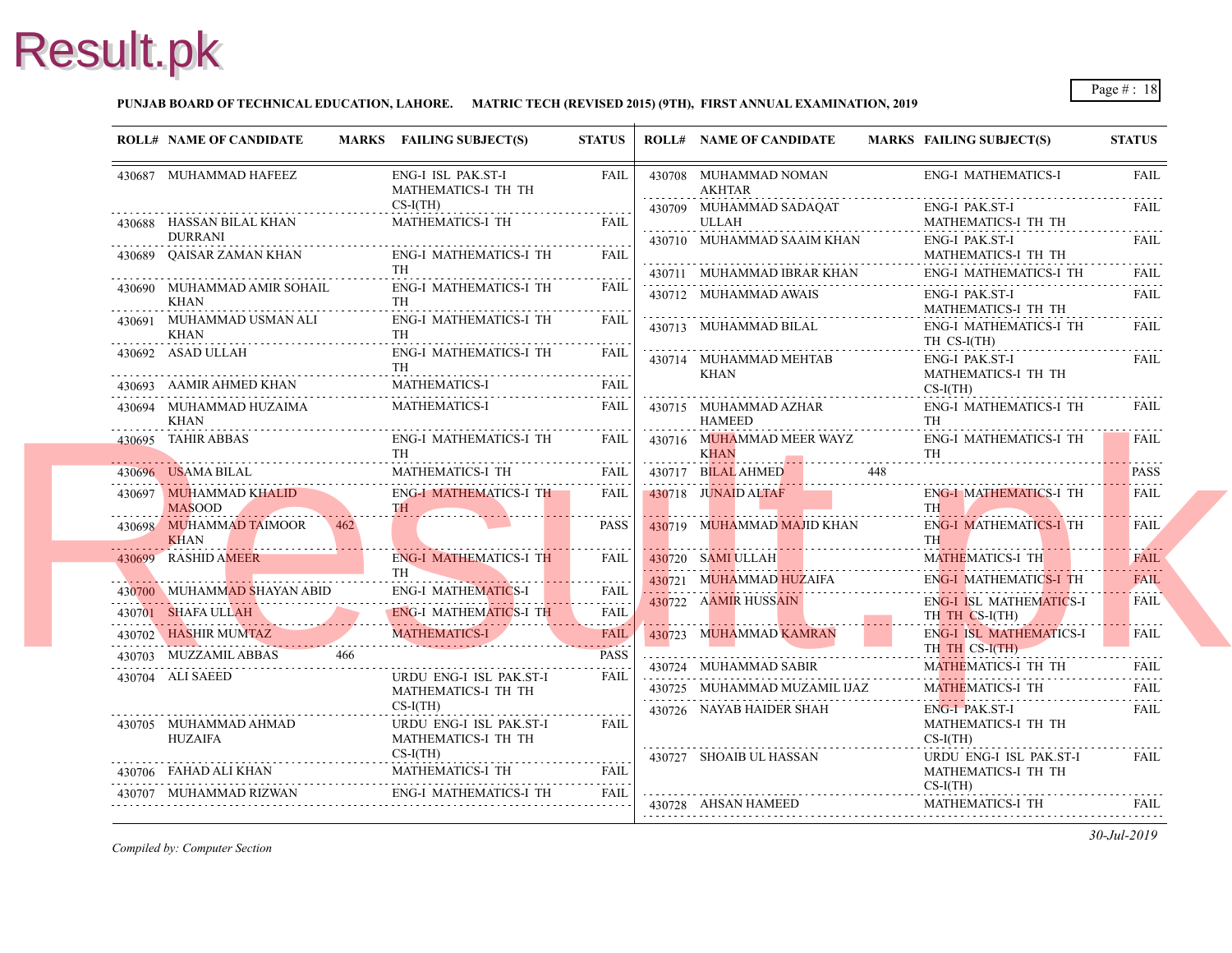#### **PUNJAB BOARD OF TECHNICAL EDUCATION, LAHORE. MATRIC TECH (REVISED 2015) (9TH), FIRST ANNUAL EXAMINATION, 2019**

| <b>ROLL# NAME OF CANDIDATE</b>        |                           | MARKS FAILING SUBJECT(S)                         | <b>STATUS</b>                 | <b>ROLL# NAME OF CANDIDATE</b>             | <b>MARKS FAIL</b>                   |
|---------------------------------------|---------------------------|--------------------------------------------------|-------------------------------|--------------------------------------------|-------------------------------------|
| 430729 SHEHZAD KHAN                   |                           | ENG-I ISL PAK.ST-I<br>MATHEMATICS-I TH TH        | <b>FAIL</b>                   | 430751 NOMAN AHMAD                         | <b>URD</b><br>TH 1                  |
| 430730 IFTIKHAR ALI                   |                           | $CS-I(TH)$<br>ENG-I MATHEMATICS-I TH             | <b>FAIL</b>                   | 430752 MUHAMMAD SHEERAZ                    | ENG-<br>TH                          |
|                                       |                           | <b>TH</b>                                        |                               | 430753 MUHAMMAD IRFAN                      | ENG-                                |
| 430731 HASSAN IQBAL MALIK             | .<br>1999 - Persona Paris | <b>MATHEMATICS-I</b>                             | <b>FAIL</b>                   | 430754 KAMRAN AHMED                        | ENG-                                |
| 430732 NAVEED UL ISLAM KHAN           |                           | ENG-I TH                                         | <b>FAIL</b>                   | 430755 ARFAN AHMED                         | ENG-                                |
| 430733 UMAIR KHAN                     |                           | <b>ENG-I MATHEMATICS-I TH</b>                    | <b>FAIL</b><br>.              | 430756 ASIF HASSAN                         | <b>URD</b>                          |
| 430734 MUHAMMAD NAVEED<br>KHAN        |                           | <b>ENG-I MATHEMATICS-I</b>                       | <b>FAIL</b>                   | 430757 MUHAMMAD USAMA                      | <b>MAT</b><br><b>MAT</b>            |
| 430735 MUHAMMAD SHAKEEL<br>KHAN       |                           | ENG-I ISL PAK.ST-I<br>MATHEMATICS-I TH TH        | FAIL                          | 430758 ASAD ULLAH KHAN                     | ENG-                                |
| 430736 MUHAMMAD SHOAIB                |                           | <b>ENG-I MATHEMATICS-I TH</b><br><b>TH</b>       | <b>FAIL</b>                   | 430759 KALEEM ULLAH KHAN                   | <b>MAT</b><br>ENG-                  |
| 430737 MUHAMMAD ALAYAS                |                           | <b>ENG-I MATHEMATICS-I TH</b><br>TH              | FAIL                          | 430760 WAQAS KHAN                          | <b>URD</b><br>TH                    |
| 430738 MUHAMMAD AWAIS                 |                           | ENG-I MATHEMATICS-I TH<br><b>TH</b>              | FAII.                         | 430761 HAMMAD SARFRAZ                      | <b>URD</b><br><b>MAT</b>            |
| 430739 MUHAMMAD ASIF KHAN             |                           | <b>ENG-I ISL MATHEMATICS-I</b><br>TH TH          | FAIL                          | 430762 SIKANDER HAYAT                      | <b>URD</b><br><b>MAT</b>            |
| 430740 SARFRAZ                        |                           | <b>ENG-I MATHEMATICS-I</b>                       | <b>FAIL</b>                   |                                            | $CS-I($                             |
| 430741 JUNAID AHMAD                   |                           | <b>ENG-I MATHEMATICS-I TH</b>                    | $-1 - 1 - 1$<br><b>FAIL</b>   | 430763 HAMZA MUNEER                        | ENG-                                |
| 430742 NOMAN HUSSAIN                  |                           | <b>ENG-I MATHEMATICS-I</b>                       | $\omega$ and $\omega$<br>FAIL | 430764 MUHAMMAD HASEEB<br><b>NASIR</b>     | ENG-                                |
| 430743 MUHAMMAD FAHEEM<br><b>KHAN</b> |                           | ENG-I PAK ST-I<br>MATHEMATICS-I TH TH            | <b>FAIL</b>                   | 430765 SALEEM ULLAH KHAN                   | ENG-                                |
| 430744 YASIR JAVED                    |                           | ENG-I ISL PAK.ST-I<br><b>MATHEMATICS-I TH TH</b> | <b>FAIL</b>                   | 430766 MUHAMMAD ABDULLAH                   | <b>URD</b><br><b>MAT</b><br>$CS-I($ |
| 430745 MALIK AMIR ABBAS               |                           | <b>ENG-I MATHEMATICS-I TH</b><br><b>TH</b>       | FAIL                          | 430767 HASRAT SAQLAIN KHAN                 | <b>MAT</b>                          |
| 430746 AHSAN AHTESHAM KHAN            |                           | <b>MATHEMATICS-I</b>                             | <b>FAIL</b>                   | 430768 MUHAMMAD FAIZ YAB                   | <b>URD</b><br><b>MAT</b>            |
| 430747 MUHAMMAD EHSAAN                |                           | <b>ENG-I MATHEMATICS-I</b>                       | <b>FAIL</b>                   | 430769 MUHAMMAD ATIQ UR                    | ENG-                                |
| 430748 DANIAL ZIA                     |                           | <b>ENG-I MATHEMATICS-I TH</b><br><b>TH</b>       | <b>FAIL</b>                   | <b>REHMAN</b><br>430770 TANVEER AHMAD KHAN | ENG-                                |
| 430749 MUHAMMAD ALI                   |                           | <b>ENG-I MATHEMATICS-I TH</b>                    | FAIL                          | 430771 SHAISTA AMREEN                      | ENG-                                |
| 430750 HABIB ULLAH KHAN               |                           | ENG-I ISL MATHEMATICS-I                          | FAIL                          |                                            | TH -                                |
|                                       |                           | TH TH                                            |                               | 430772 SADAF FATIMA                        | <b>MAT</b>                          |
|                                       |                           |                                                  |                               | 430773 KAINAT DURRANI                      | MAT.                                |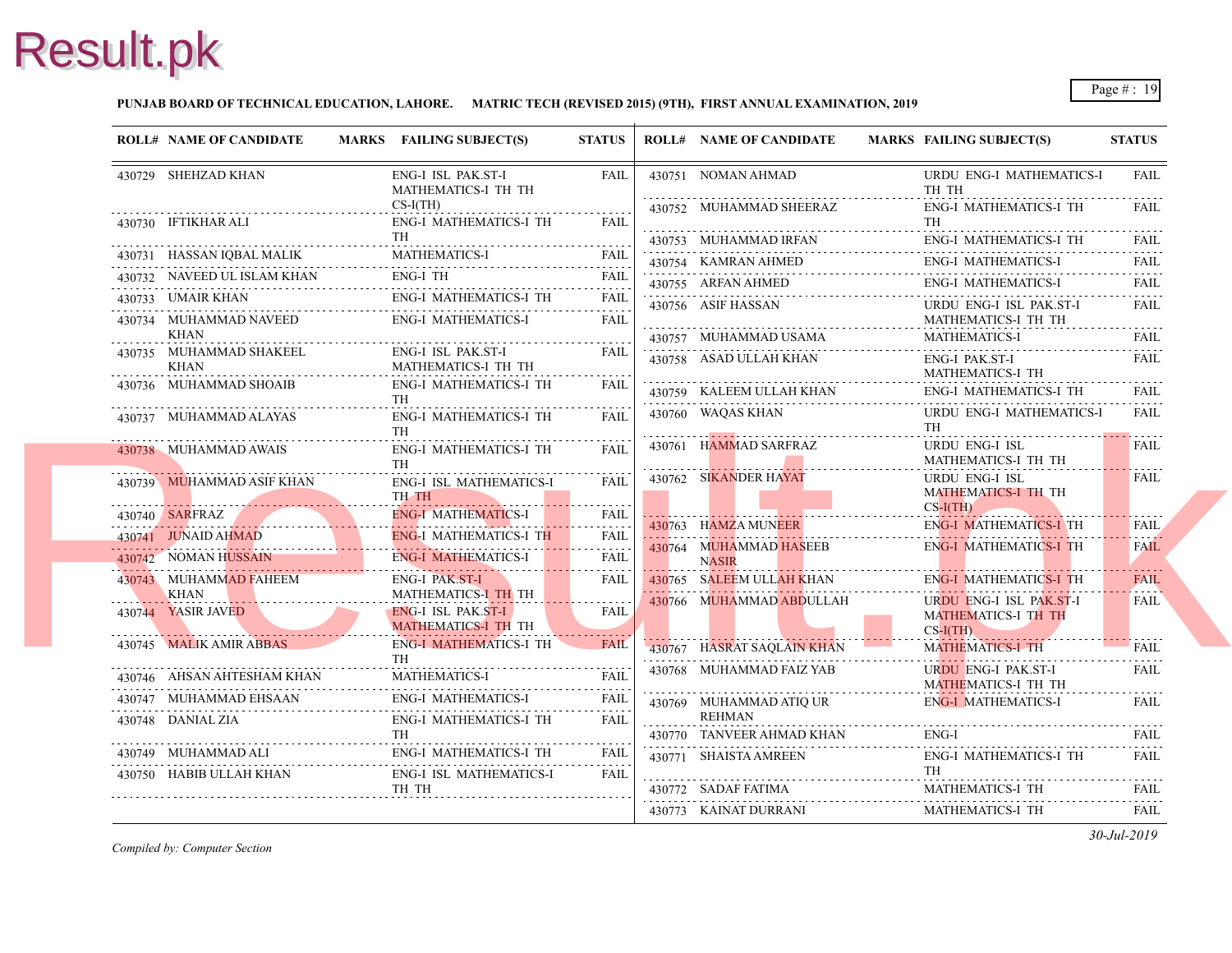#### **PUNJAB BOARD OF TECHNICAL EDUCATION, LAHORE. MATRIC TECH (REVISED 2015) (9TH), FIRST ANNUAL EXAMINATION, 2019**

| <b>ROLL# NAME OF CANDIDATE</b>                                                     |     | MARKS FAILING SUBJECT(S)                                      | <b>STATUS</b>                                                         |  | <b>ROLL# NAME OF CANDIDATE</b> | <b>MARKS FAIL</b> |                          |
|------------------------------------------------------------------------------------|-----|---------------------------------------------------------------|-----------------------------------------------------------------------|--|--------------------------------|-------------------|--------------------------|
| 430774 ZOHA KHAN                                                                   |     | <b>ENG-I MATHEMATICS-I TH</b><br>TH                           | <b>FAIL</b>                                                           |  | 430796 JAMAL HASSAN KHAN       |                   | <b>TH</b>                |
| 430775 NAZIA BATOOL                                                                |     | MATHEMATICS-I TH TH                                           | <b>FAIL</b>                                                           |  | 430797 MUHAMMAD AQDAS          |                   |                          |
| ZIA BATOOL<br>----------------------------------<br>430776 FOZIA BIBI              |     | ENG-I MATHEMATICS-I TH                                        | <b>FAIL</b>                                                           |  | 430798 ABDUL RAUF              |                   | TH                       |
|                                                                                    |     | <b>TH</b>                                                     |                                                                       |  | 430799 HABIB ULLAH KHAN        |                   | MAT.                     |
| 430777 HALEEMA SEEMAB                                                              |     | URDU ENG-I ISL PAK.ST-I                                       | <b>FAIL</b>                                                           |  | 430800 HAMZA IQBAL             |                   | <b>MAT</b>               |
|                                                                                    |     | MATHEMATICS-I TH TH<br>TDRAW-I(REV12)(PR) CS-I(TH,            |                                                                       |  | 430801 MUHAMMAD SHERAZ KHAN    |                   | <b>MAT</b>               |
|                                                                                    |     | PR)                                                           |                                                                       |  | 430802 SYED ZOHAIB SAUD        |                   | <b>URD</b>               |
| 430778 ZARMINA BIBI                                                                |     | MATHEMATICS-I TH TH<br>MATHEMATICS-I TH TH                    |                                                                       |  |                                |                   | <b>MAT</b><br>$CS-I$     |
| 430779 WAQAS AHMAD                                                                 |     | $ENG-I$                                                       | FAIL                                                                  |  | 430803 UMAR HAMEED KHAN        |                   | ENG-                     |
| 430780 MUHAMMAD BILAL KHAN                                                         |     | ENG-I TH                                                      | <b>FAIL</b>                                                           |  | 430804 MUHAMMAD AMJID IQBAL    |                   | <b>URD</b>               |
| 430781 MUHAMMAD ADIL                                                               |     | URDU ENG-I ISL<br>MATHEMATICS-I TH                            | <b>FAIL</b>                                                           |  |                                |                   | <b>MAT</b><br>$CS-I$     |
| 430782 SAQLAIN SHAHZAD                                                             |     |                                                               |                                                                       |  | 430805 USAMA SHAKIR            | 374               |                          |
| 430783 ALI AHMAD<br>430783 ALI AHMAD M                                             |     | MATHEMATICS-I TH                                              | <b>FAIL</b>                                                           |  | 430806 NAZEER AHMED            |                   | ENG-<br>TH <sub>1</sub>  |
| 430784 ADNAN BALOCH                                                                |     | <b>ENG-I MATHEMATICS-I TH</b>                                 | <b>FAIL</b><br>.                                                      |  | 430807 NAWAB AHMAD KHAN        |                   | <b>URD</b>               |
| 430785 SHER ZAMAN KHAN                                                             |     | URDU ENG-I PAK.ST-I<br><b>MATHEMATICS-I TH TH</b>             | <b>FAIL</b>                                                           |  |                                |                   | <b>MAT</b><br>TDR/       |
|                                                                                    |     | $CS-I(TH)$                                                    |                                                                       |  |                                |                   | PR)                      |
| 430786 SAJAWAL AZIZ AHMED                                                          |     |                                                               | PASS                                                                  |  | 430808 NASHIT IJAZ             |                   | ENG-                     |
| 430787 AZHAR MEHMOOD                                                               |     | URDU ENG-I ISL PAK.ST-I<br>MATHEMATICS-I TH TH                | FAIL                                                                  |  | 430809 BILAL NAWAZ KHAN        |                   | <b>URD</b><br><b>MAT</b> |
|                                                                                    |     | TDRAW-I(REV12)(PR) CS-I(TH,                                   |                                                                       |  |                                |                   | <b>TDR</b>               |
|                                                                                    |     | PR)<br>TH -                                                   |                                                                       |  |                                |                   | PR)                      |
| 430788 MUHAMMAD RIZWAN KHAN                                                        |     | . <i>.</i> .                                                  | <b>FAIL</b><br><b><i><u><u><b>A</b></u></u> A A A A A A A A A</i></b> |  | 430810 MUHAMMAD FAISAL HAYAT   |                   | <b>MAT</b>               |
| 430789 SYED ZEESHAN HAIDER                                                         |     | URDU ENG-I ISL PAK.ST-I<br>MATHEMATICS-I TH TH                | FAIL                                                                  |  | 430811 SYED FURQAN ABBAS       |                   | ENG-                     |
|                                                                                    |     | $CS-I(TH)$                                                    |                                                                       |  | 430812 MUHAMMAD DANISH         |                   | <b>URD</b><br><b>MAT</b> |
| 430790 ANAYAT MEHDI                                                                |     | <b>TH</b>                                                     | <b>FAIL</b>                                                           |  |                                |                   | <b>TDR</b>               |
|                                                                                    |     | <b>MATHEMATICS-I</b><br>430791 ASAD ZOHAIB KHAN MATHEMATICS-I | <b>FAIL</b>                                                           |  |                                |                   | PR)                      |
| 430792 UAMR FAROOQ                                                                 |     | MATHEMATICS-I TH<br>430792 UAMR FAROOQ MATHEMATICS-I TH FAIL  | <b>FAIL</b>                                                           |  | 430813 HASSAAN MUSTAFA         |                   |                          |
| 430793 SHAZIL KHAN                                                                 | 428 |                                                               | <b>PASS</b>                                                           |  | 430814 MALIK ZAKA ULLAH        |                   | $CS-I$                   |
| 430794 ZAHID KHAN                                                                  | 350 |                                                               | <b>PASS</b>                                                           |  | 430815 MUHAMMAD SHAHID         |                   | TH                       |
| 0795 MUHAMMAD NADIR KHAN ENG-I TH<br>430795 MUHAMMAD NADIR KHAN ENG-I TH FAIL FAIL |     |                                                               |                                                                       |  | 430816 RASHID MEHMOOD          |                   | TH                       |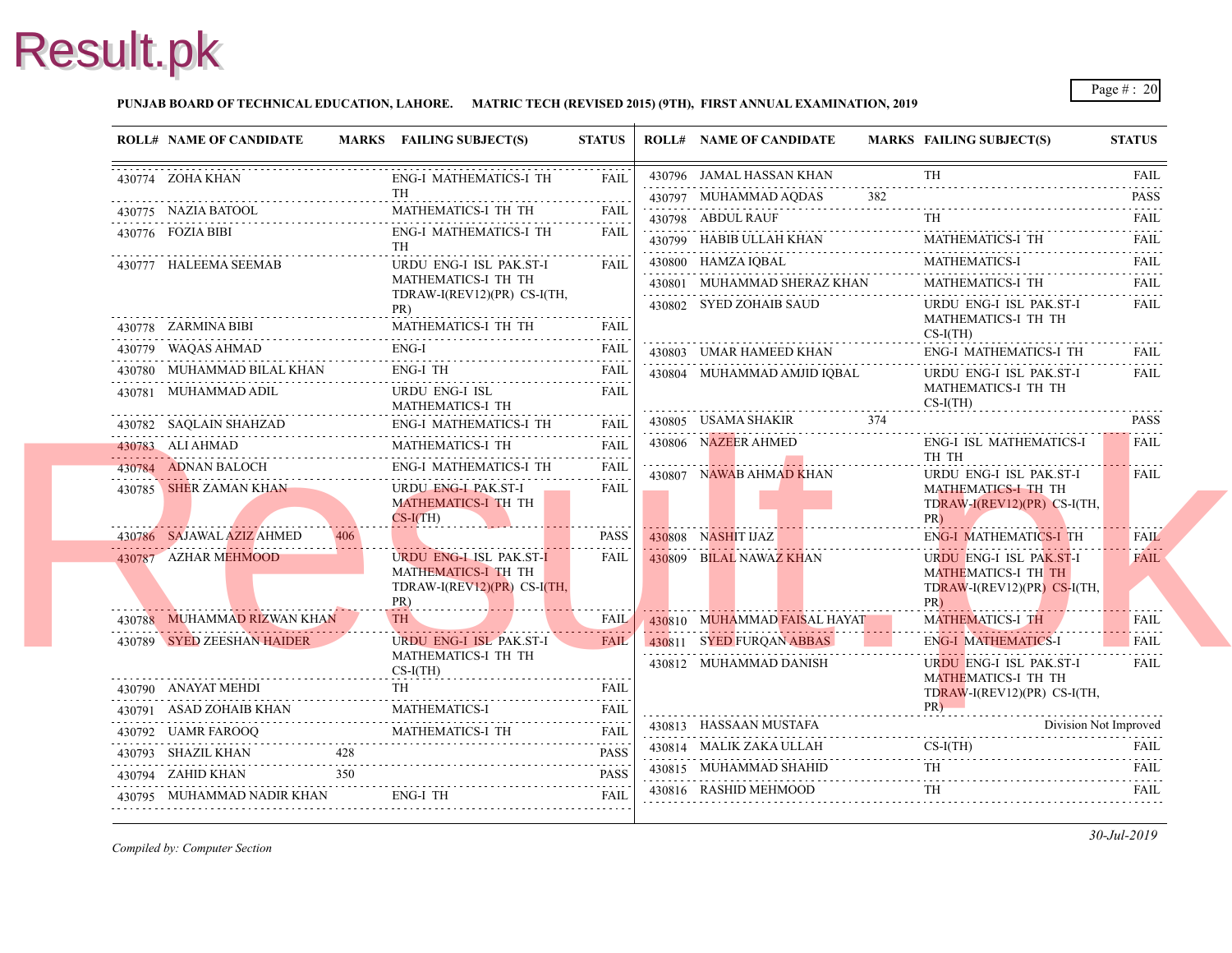

#### **PUNJAB BOARD OF TECHNICAL EDUCATION, LAHORE. MATRIC TECH (REVISED 2015) (9TH), FIRST ANNUAL EXAMINATION, 2019**

| <b>ROLL# NAME OF CANDIDATE</b>                                                                                                                   | MARKS FAILING SUBJECT(S)                                                                                       | <b>STATUS</b>   |            | <b>ROLL# NAME OF CANDIDATE</b>        | <b>MARKS FAIL</b> |
|--------------------------------------------------------------------------------------------------------------------------------------------------|----------------------------------------------------------------------------------------------------------------|-----------------|------------|---------------------------------------|-------------------|
| 430817 ATTA MUHAMMAD KHAN                                                                                                                        | <b>URDU TH</b>                                                                                                 | <b>FAIL</b>     |            | 430835 ARSLAN AHMED                   |                   |
| 430818 AMJAD JAVED KHAN                                                                                                                          | <b>MATHEMATICS-I</b>                                                                                           | FAIL(No Chance) |            | 430836 MARVI                          |                   |
| 430819 UMAIR RAMZAN KHAN 495                                                                                                                     |                                                                                                                | <b>PASS</b>     |            | 430837 HAMZA TARIQ                    |                   |
| 430820 GHULAM MURTAZA                                                                                                                            | URDU ENG-I ISL PAK.ST-I                                                                                        | <b>FAIL</b>     |            | 430838 MUHAMMAD SHABIR                |                   |
|                                                                                                                                                  | MATHEMATICS-I TH TH<br>TDRAW-I(REV12)(PR)                                                                      |                 |            | 430839 ABID RASHEED                   |                   |
|                                                                                                                                                  | ELTR-I(TH, PR)                                                                                                 |                 |            | 430840 ATIF ALI                       |                   |
| 430821 IMRAN AHMED                                                                                                                               | URDU ENG-I ISL PAK.ST-I<br>MATHEMATICS-I TH TH                                                                 | FAIL            |            | 430841 SUNIL JAVED                    |                   |
|                                                                                                                                                  | TDRAW-I(REV12)(PR)<br>ELTR-I(TH, PR)                                                                           |                 |            |                                       |                   |
|                                                                                                                                                  |                                                                                                                |                 |            | 430843 MUHAMMAD ABID                  |                   |
| 430822 IMRAN ALI                                                                                                                                 | URDU ENG-I ISL PAK.ST-I<br>MATHEMATICS-I TH TH                                                                 | FAIL            |            | 430844 MOHAMMAD ADEEM                 |                   |
|                                                                                                                                                  | TDRAW-I(REV12)(PR)                                                                                             |                 |            | 430845 UMAR DARAZ                     |                   |
| 430823 SYED SHOAIB ABBAS                                                                                                                         | ELTR-I(TH, PR)<br>URDU ENG-I ISL PAK.ST-I                                                                      | FAIL            |            | 430846 ABDUL TAHIR                    |                   |
| <b>BUKHARI</b>                                                                                                                                   | MATHEMATICS-I TH TH                                                                                            |                 |            | 430847 ALI RAZA                       |                   |
|                                                                                                                                                  | TDRAW-I(REV12)(PR)<br>ELTR-I(TH, PR)                                                                           |                 |            | 430848 FAIZAN ALI                     |                   |
| and the contract of the contract of the contract of the contract of the contract of the contract of the contract of<br>430824 MUHAMMAD ARHAM ALI | URDU ENG-I ISL PAK.ST-I                                                                                        | <b>FAIL</b>     |            | 430849 BAHAWAL HASAN                  |                   |
| <b>ASIF</b>                                                                                                                                      | <b>MATHEMATICS-I TH TH</b>                                                                                     |                 |            | 430850 ADEEL SATTAR                   |                   |
|                                                                                                                                                  | TDRAW-I(REV12)(PR)<br>ELTR-I(TH, PR)                                                                           |                 | . <b>.</b> | 430851 SHEIKH HAMID LATIF             |                   |
| 430825 SHEHZAD KHAN                                                                                                                              | $CS-I(TH)$                                                                                                     | <b>FAIL</b>     |            | 430852 ALI RAZA                       |                   |
| <b>ALI COLLEGE OF TECHNOLOGY, BYPASS ROAD NEAR ZARI BANK,</b>                                                                                    |                                                                                                                |                 |            | 430853 MUHAMMAD WAKEEL                |                   |
| <b>HAROONABAD</b>                                                                                                                                |                                                                                                                |                 |            | 430854 USAMA ABBAS                    |                   |
| 430826 AMMARA SHAHID                                                                                                                             |                                                                                                                | RL Fee          |            | 430855 MUHAMMAD UMAIR<br><b>OAMAR</b> |                   |
| 430827 REHMAN ALI                                                                                                                                | de la companya de la companya de la companya de la companya de la companya de la companya de la companya de la | <b>RL</b> Fee   |            | 430856 MUHAMMAD ZAIN                  |                   |
| 430828 MUHAMMAD ASHAFAO                                                                                                                          |                                                                                                                | <b>RL</b> Fee   |            | 430857 MUHAMMAD FAIQ KHALID           |                   |
| 430829 FAIZAN AHMED                                                                                                                              |                                                                                                                | RL Fee          |            | 430858 HAMZA SHABIR                   |                   |
| 430830 SAJID ALI                                                                                                                                 |                                                                                                                | RL Fee          |            | 430859 ZEESHAN AHMAD                  |                   |
| 430831 SAQIB AHMED                                                                                                                               |                                                                                                                | RL Fee          |            | 430860 ZEESHAN JAVED                  |                   |
| 430832 AMEER HAMZA                                                                                                                               |                                                                                                                | RL Fee          |            | 430861 WASEEM AKRAM                   |                   |
| 430833 MUHAMMAD ADEEL<br><b>RAMZAN</b>                                                                                                           |                                                                                                                | RL Fee          |            | 430862 MUHAMMAD ZOHAIB                |                   |
| 430834 ZAIN UL DIN                                                                                                                               |                                                                                                                | RL Fee          |            | 430863 MUHAMMAD SHAHZAD               |                   |
|                                                                                                                                                  |                                                                                                                |                 |            | <b>MATLOOB</b>                        |                   |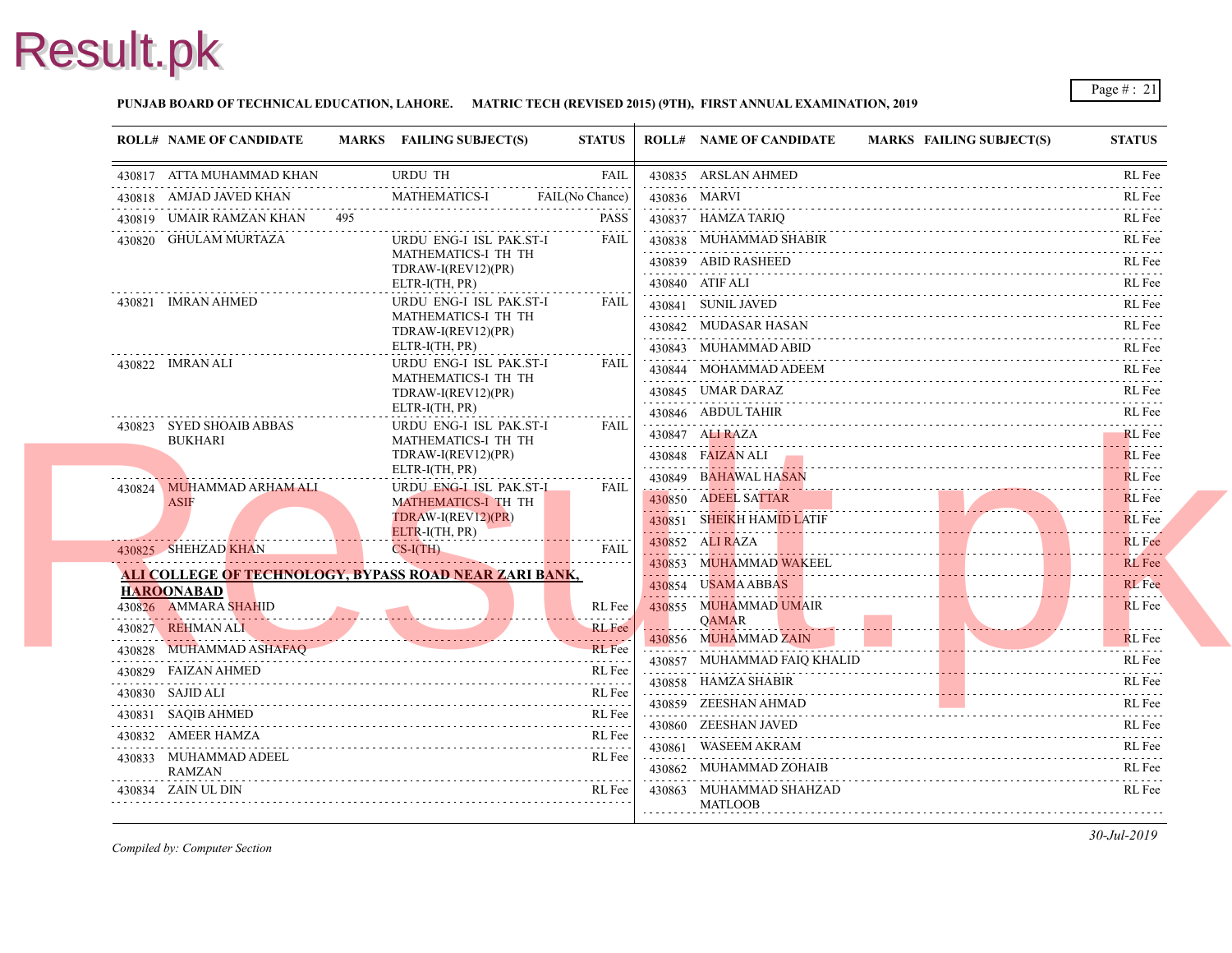#### **PUNJAB BOARD OF TECHNICAL EDUCATION, LAHORE. MATRIC TECH (REVISED 2015) (9TH), FIRST ANNUAL EXAMINATION, 2019**

|   | <b>ROLL# NAME OF CANDIDATE</b>                                                                                                                     | MARKS FAILING SUBJECT(S) | <b>STATUS</b>                                       | <b>ROLL# NAME OF CANDIDATE</b>          | <b>MARKS FAIL</b> |
|---|----------------------------------------------------------------------------------------------------------------------------------------------------|--------------------------|-----------------------------------------------------|-----------------------------------------|-------------------|
|   | 430864 MUHAMMAD FAISAL                                                                                                                             |                          | RL Fee                                              | 430893 MUHAMMAD AHTSHAM                 |                   |
|   | 430865 AHMAD RAZA                                                                                                                                  |                          | RL Fee                                              | 430894 UMAR RAMZAN                      |                   |
|   | 430866 MUHAMMAD YOUSAF                                                                                                                             |                          | RL Fee                                              | 430895 RAZWAN HAIDAR                    |                   |
|   | 430867 MUHAMMAD IMTIAZ                                                                                                                             |                          | RL Fee                                              | 430896 SHOAIB IFTIKHAR                  |                   |
|   | 430868 ABDUL RAHMAN                                                                                                                                |                          | RL Fee                                              | 430897 MUHAMMAD ABDULLAH                |                   |
|   | 430869 HUSSAIN AKBAR                                                                                                                               |                          | RL Fee<br>المتمام المتمار                           | <b>USMAN</b><br>430898 MUHAMMAD SUFAIN  |                   |
|   | 430870 GHULAM HADIR                                                                                                                                |                          | RL Fee                                              | <b>AMANAT</b>                           |                   |
|   | 430871 MUHAMMAD NAEEM                                                                                                                              |                          | RL Fee                                              | 430899 TOOEER HAIDER                    |                   |
| . | ULLAH<br>430872 HASEEB AHMAD                                                                                                                       |                          | .<br>RL Fee                                         | 430900 MUHAMMAD FAHAD                   |                   |
|   | 430873 SHAHID MEHMOOD                                                                                                                              |                          | RL Fee                                              | 430901 MOEEZ AHMAD RAEES                |                   |
|   | 430874 WAJID ISHAQ                                                                                                                                 |                          | $\sim$ $\sim$ $\sim$ $\sim$ $\sim$ $\sim$<br>RL Fee | 430902 MUHAMMAD USMAN                   |                   |
|   | 430875 MUHAMMAD JAWAD                                                                                                                              |                          | RL Fee                                              | <b>MAZHAR</b><br>430903 ZEESHAN RASHEED |                   |
|   | 430876 MUHAMMAD FARHAN                                                                                                                             |                          | RL Fee                                              | 430904 MUHAMMAD OBAID ULLAH             |                   |
|   | 430877 AQIB SHAHZAD                                                                                                                                |                          | RL Fee                                              | <b>UMAR</b>                             |                   |
|   | 430878 JABRAN ALI                                                                                                                                  |                          | RL Fee                                              | 430905 MUHAMMAD ZEESHAN<br><b>AMIN</b>  |                   |
|   | 430879 ALI REHMAN                                                                                                                                  |                          | RL Fee                                              | 430906 MURTAZA ALI                      |                   |
|   | 430880 MUHAMMAD AZAM                                                                                                                               |                          | RL Fee                                              | 430907 MUHAMMAD NAWAZ                   |                   |
|   | 430881 MUHAMMAD NAWAZ                                                                                                                              |                          | RL Fee                                              | 430908 ZAIN-UL-ABYDEN                   |                   |
|   | $\mathcal{L}^{\text{max}}_{\text{max}}$ and $\mathcal{L}^{\text{max}}_{\text{max}}$ and $\mathcal{L}^{\text{max}}_{\text{max}}$<br>430882 AMAR ALI |                          | RL Fee                                              | 430909 SOHAIB ALI                       |                   |
|   | . . <del>.</del><br>430883 MUHAMMAD ANAS IQBAL                                                                                                     |                          | RL Fee                                              | 430910 MUDASSAR NADEEM                  |                   |
|   | 430884 ABDUL REHMAN                                                                                                                                |                          | RL Fee                                              | 430911 MUHAMMAD KHIZAR                  |                   |
|   | 430885 MUHAMMAD SAQLAIN                                                                                                                            |                          | <b><i><u>PARKAR</u></i></b><br>RL Fee               | <b>MANZOOR GORAYA</b>                   |                   |
|   | . <del>.</del><br>430886 MOEEZ ALI                                                                                                                 |                          | <b>Service Control</b><br>RL Fee                    | 430912 AHMAD MASOOD                     |                   |
|   | 430887 MUHAMMAD ZAHAIB                                                                                                                             |                          | RL Fee                                              | 430913 MAZHAR ALI                       |                   |
|   | <b>MUSTAFA</b>                                                                                                                                     |                          |                                                     | 430914 ABDULHANAN NASIR                 |                   |
|   | 430888 FAHID                                                                                                                                       |                          | RL Fee                                              | 430915 YASIR ALI                        |                   |
|   | 430889 UMAIR RAMZAN                                                                                                                                |                          | RL Fee                                              | 430916 MUHAMMAD ARSHAD                  |                   |
|   | 430890 MUNEEB UR RAHMAN                                                                                                                            |                          | RL Fee                                              | 430917 ALI RAZA<br>.                    |                   |
|   | 430891 MUHAMMAD IRFAN                                                                                                                              |                          | RL Fee                                              | 430918 ALI TAHA                         |                   |
|   | 430892 ALI SHAN                                                                                                                                    |                          | RL Fee                                              | 430919 ALI AHMED                        |                   |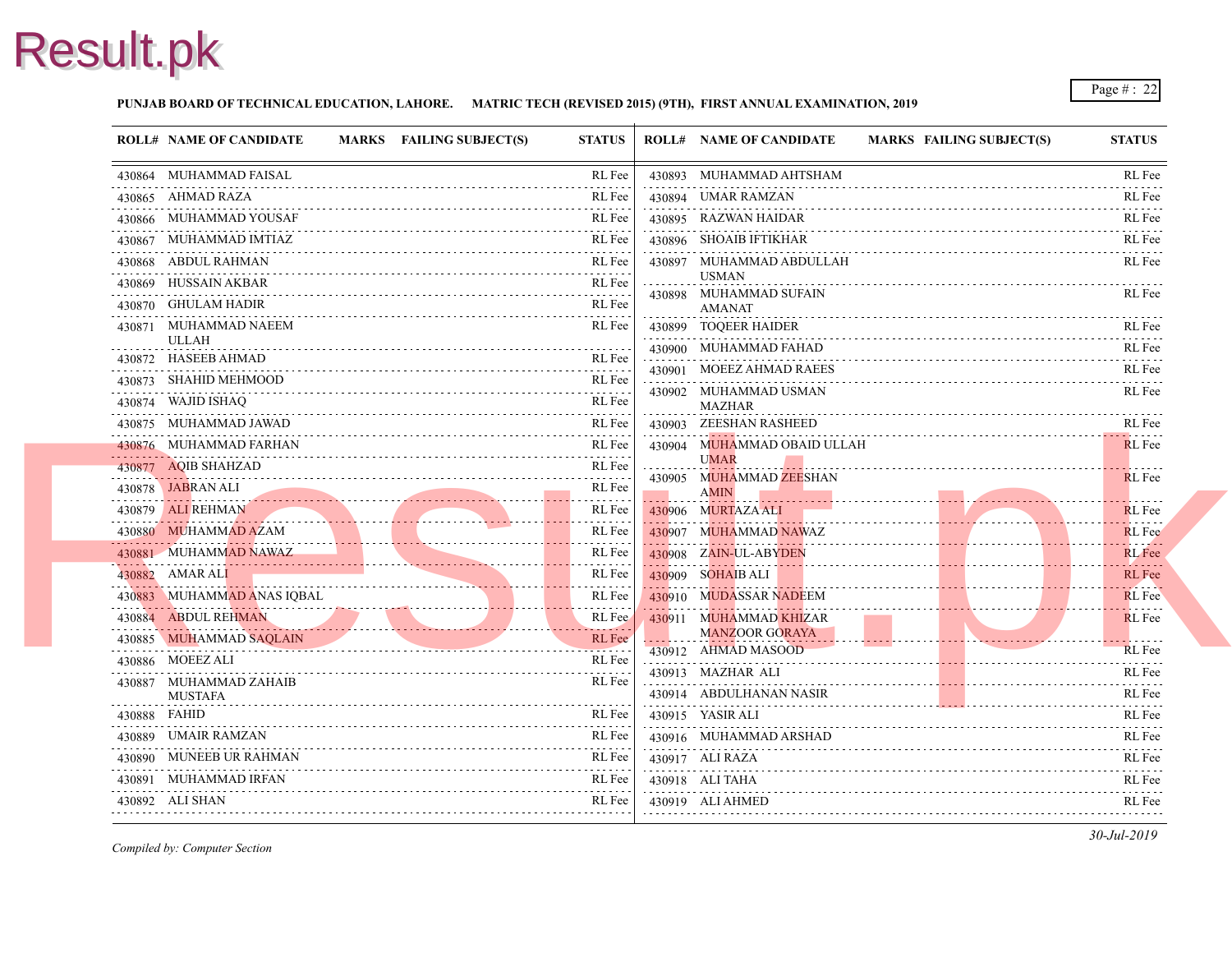#### **PUNJAB BOARD OF TECHNICAL EDUCATION, LAHORE. MATRIC TECH (REVISED 2015) (9TH), FIRST ANNUAL EXAMINATION, 2019**

|            | <b>ROLL# NAME OF CANDIDATE</b>                                                                                                                                                                                                                                | <b>MARKS</b> FAILING SUBJECT(S)                                                                                                                                                                                                      | <b>STATUS</b>                                                                                                                                                                                                                                                                                                                                                                                                                               | <b>ROLL# NAME OF CANDIDATE</b>                   | <b>MARKS FAIL</b> |
|------------|---------------------------------------------------------------------------------------------------------------------------------------------------------------------------------------------------------------------------------------------------------------|--------------------------------------------------------------------------------------------------------------------------------------------------------------------------------------------------------------------------------------|---------------------------------------------------------------------------------------------------------------------------------------------------------------------------------------------------------------------------------------------------------------------------------------------------------------------------------------------------------------------------------------------------------------------------------------------|--------------------------------------------------|-------------------|
|            | 430920 MUBSHAIR IQBAL                                                                                                                                                                                                                                         |                                                                                                                                                                                                                                      | RL Fee                                                                                                                                                                                                                                                                                                                                                                                                                                      | 430948 SALMAN ASGHAR                             |                   |
|            | 430921 MUHAMMAD FURQAN                                                                                                                                                                                                                                        |                                                                                                                                                                                                                                      | RL Fee                                                                                                                                                                                                                                                                                                                                                                                                                                      | 430949 AHSAN AQEEL                               |                   |
| .          | TARIQ<br>430922 ALI HASSAN                                                                                                                                                                                                                                    |                                                                                                                                                                                                                                      | RL Fee                                                                                                                                                                                                                                                                                                                                                                                                                                      | 430950 USAMA ZAFIR                               |                   |
|            | 430923 AQSA KHALID                                                                                                                                                                                                                                            |                                                                                                                                                                                                                                      | RL Fee                                                                                                                                                                                                                                                                                                                                                                                                                                      | 430951 SHAIZA MABEEN                             |                   |
|            | 430924 ZAHRA FARDOS                                                                                                                                                                                                                                           |                                                                                                                                                                                                                                      | RL Fee                                                                                                                                                                                                                                                                                                                                                                                                                                      | 430952 ASADULLAH<br>.                            |                   |
|            | 430925 ABU UMAIR                                                                                                                                                                                                                                              |                                                                                                                                                                                                                                      | RL Fee                                                                                                                                                                                                                                                                                                                                                                                                                                      | 430953 MUHAMMAD RAHAT                            |                   |
|            | 430926 MUHAMMAD ABDULLAH                                                                                                                                                                                                                                      |                                                                                                                                                                                                                                      | RL Fee                                                                                                                                                                                                                                                                                                                                                                                                                                      | 430954 ALI RAZA                                  |                   |
|            | 430927 MUHAMMAD UMAR                                                                                                                                                                                                                                          |                                                                                                                                                                                                                                      |                                                                                                                                                                                                                                                                                                                                                                                                                                             | 430955 ABUBAKAR                                  |                   |
|            | <b>FARAAQ</b>                                                                                                                                                                                                                                                 |                                                                                                                                                                                                                                      | RL Fee                                                                                                                                                                                                                                                                                                                                                                                                                                      | 430956 NAJEEB UR RAHMAN                          |                   |
|            | 430928 SAQULAIN SIKANDAR                                                                                                                                                                                                                                      |                                                                                                                                                                                                                                      | RL Fee                                                                                                                                                                                                                                                                                                                                                                                                                                      | 430957 UMAIR KHALID                              |                   |
|            | 430929 AMEER HAMZA                                                                                                                                                                                                                                            |                                                                                                                                                                                                                                      | RL Fee                                                                                                                                                                                                                                                                                                                                                                                                                                      | 430958 MUHAMMAD IRSHAD                           |                   |
|            | 430930 MUHAMMAD SHAHZAIB                                                                                                                                                                                                                                      |                                                                                                                                                                                                                                      | RL Fee                                                                                                                                                                                                                                                                                                                                                                                                                                      | 430959 MUHAMMAD MUNEEB                           |                   |
|            | 430931 ALI RAZA                                                                                                                                                                                                                                               |                                                                                                                                                                                                                                      | $\label{eq:2.1} \begin{array}{cccccccccc} \mathbf{1} & \mathbf{1} & \mathbf{1} & \mathbf{1} & \mathbf{1} & \mathbf{1} & \mathbf{1} & \mathbf{1} & \mathbf{1} & \mathbf{1} & \mathbf{1} & \mathbf{1} & \mathbf{1} & \mathbf{1} & \mathbf{1} & \mathbf{1} & \mathbf{1} & \mathbf{1} & \mathbf{1} & \mathbf{1} & \mathbf{1} & \mathbf{1} & \mathbf{1} & \mathbf{1} & \mathbf{1} & \mathbf{1} & \mathbf{1} & \mathbf{1} & \mathbf{1}$<br>RL Fee | <b>IKRAM</b>                                     |                   |
| . <u>.</u> | 430932 MUHAMMAD SHAHZAIB                                                                                                                                                                                                                                      |                                                                                                                                                                                                                                      | RL Fee                                                                                                                                                                                                                                                                                                                                                                                                                                      | 430960 MAJID ALI                                 |                   |
|            | 430933 MUHAMMAD NADEEM                                                                                                                                                                                                                                        |                                                                                                                                                                                                                                      | RL Fee                                                                                                                                                                                                                                                                                                                                                                                                                                      | 430961 AMEER HAMZA                               |                   |
|            | 430934 ALI RAZA                                                                                                                                                                                                                                               |                                                                                                                                                                                                                                      | RL Fee                                                                                                                                                                                                                                                                                                                                                                                                                                      | 430962 ZAIN NASIR                                |                   |
|            | 430935 HASEEB TARIO                                                                                                                                                                                                                                           | <u> 1988 - Johann Johann Johann Johann Johann Johann Johann Johann Johann Johann Johann Johann Johann Johann Johann Johann Johann Johann Johann Johann Johann Johann Johann Johann Johann Johann Johann Johann Johann Johann Joh</u> | .<br>RL Fee                                                                                                                                                                                                                                                                                                                                                                                                                                 | 430963 MUHAMMAD NAWAZ<br>. <b>.</b> <del>.</del> |                   |
|            | 430936 MUHAMMAD BILAL<br>430936 MUHAMMAD BILAL <b>Andrew Muhammad Bilan Muhammad Bilan Andrew Muhammad Bilan Andrew Muhammad Andrew Muhammad Bilan Andrew Muhammad Andrew Muhammad Andrew Muhammad Andrew Muhammad Andrew Muhammad Andrew Muhammad Andrew</b> |                                                                                                                                                                                                                                      | RL Fee                                                                                                                                                                                                                                                                                                                                                                                                                                      | 430964 MUHAMMAD RAHMAN                           |                   |
|            | 430937 ZOHAIB TARIQ                                                                                                                                                                                                                                           | <u>ANIQ</u>                                                                                                                                                                                                                          | الداعات عامات<br>RL Fee                                                                                                                                                                                                                                                                                                                                                                                                                     | 430965 ALI RAZA                                  |                   |
|            | 430938 ZOHAIB ALI                                                                                                                                                                                                                                             |                                                                                                                                                                                                                                      | .<br>RL Fee                                                                                                                                                                                                                                                                                                                                                                                                                                 | 430966 HASEEB UL HUSSAN                          |                   |
|            | 430939 ALI RAZA                                                                                                                                                                                                                                               |                                                                                                                                                                                                                                      | RL Fee                                                                                                                                                                                                                                                                                                                                                                                                                                      | 430967 ABDUL MUHAMAN                             |                   |
|            | 430940 MUHAMMAD ABDULLAH                                                                                                                                                                                                                                      |                                                                                                                                                                                                                                      | .<br><b>RL</b> Fee                                                                                                                                                                                                                                                                                                                                                                                                                          | 430968 FOZIA BIBI                                |                   |
|            | <b>HADIR</b>                                                                                                                                                                                                                                                  |                                                                                                                                                                                                                                      |                                                                                                                                                                                                                                                                                                                                                                                                                                             | 430969 SHAHID YOUAF BHATTI                       |                   |
|            | 430941 MUHAMMAD REHMAN<br><b>LATIF</b>                                                                                                                                                                                                                        |                                                                                                                                                                                                                                      | RL Fee                                                                                                                                                                                                                                                                                                                                                                                                                                      | 430970 USMAN GHANI                               |                   |
| .          | 430942 RAHMAN ARSHAD                                                                                                                                                                                                                                          |                                                                                                                                                                                                                                      | RL Fee                                                                                                                                                                                                                                                                                                                                                                                                                                      | 430971 NAEEM AHMED                               |                   |
|            | 430943 JAMSHAID ALI                                                                                                                                                                                                                                           |                                                                                                                                                                                                                                      | RL Fee                                                                                                                                                                                                                                                                                                                                                                                                                                      | 430972 USAMA AKRAM                               |                   |
|            | 430944 MUHAMMAD SOHAIB ZAHID                                                                                                                                                                                                                                  |                                                                                                                                                                                                                                      | RL Fee                                                                                                                                                                                                                                                                                                                                                                                                                                      | 430973 MUHAMMAD AZEEMULLAH                       |                   |
|            | 430945 MUHAMMAD USAMA                                                                                                                                                                                                                                         |                                                                                                                                                                                                                                      | RL Fee                                                                                                                                                                                                                                                                                                                                                                                                                                      | 430974 MUHAMMAD ASHFAQ                           |                   |
|            | 430946 ALI HASSAN                                                                                                                                                                                                                                             |                                                                                                                                                                                                                                      | RL Fee                                                                                                                                                                                                                                                                                                                                                                                                                                      | 430975 MUHAMMAD MAARIJ                           |                   |
|            | 430947 QASIR SHAHZAID                                                                                                                                                                                                                                         |                                                                                                                                                                                                                                      | RL Fee                                                                                                                                                                                                                                                                                                                                                                                                                                      | 430976 MUHAMMAD SAHIB<br><b>HUSSAIN</b>          |                   |
|            |                                                                                                                                                                                                                                                               |                                                                                                                                                                                                                                      |                                                                                                                                                                                                                                                                                                                                                                                                                                             |                                                  |                   |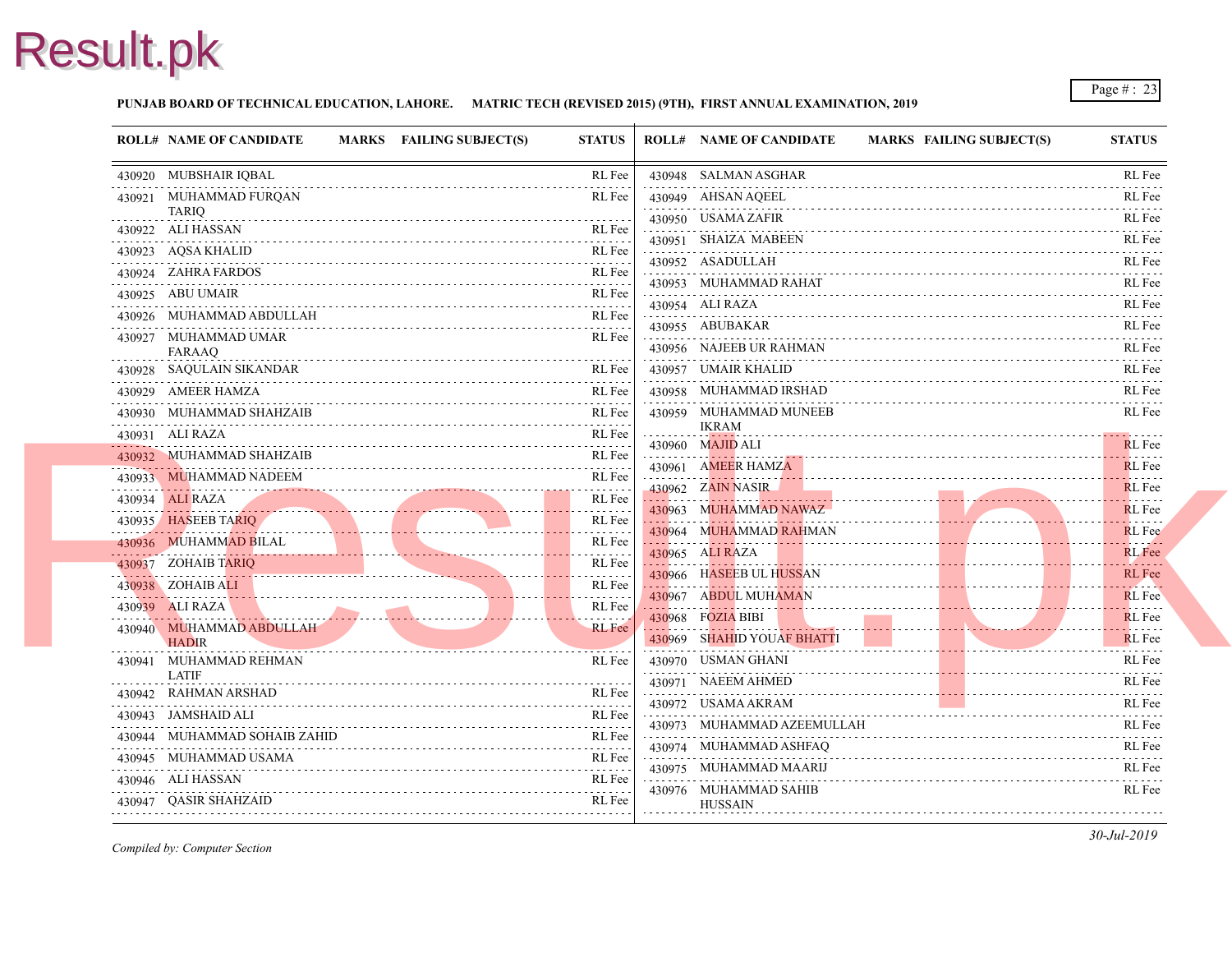#### **PUNJAB BOARD OF TECHNICAL EDUCATION, LAHORE. MATRIC TECH (REVISED 2015) (9TH), FIRST ANNUAL EXAMINATION, 2019**

| <b>ROLL# NAME OF CANDIDATE</b>                | MARKS FAILING SUBJECT(S) | <b>STATUS</b>                       | <b>ROLL# NAME OF CANDIDATE</b>          | <b>MARKS FAIL</b> |
|-----------------------------------------------|--------------------------|-------------------------------------|-----------------------------------------|-------------------|
| 430977 AHMAD NAWAZ                            |                          | RL Fee                              | 431005 MUHAMMAD MAAZ                    |                   |
| 430978 MUHAMMAD ASHFAQ                        |                          | RL Fee                              | 431006 ALI ASADULLAH                    |                   |
| 430979 TALHA MUSTAFA                          |                          | RL Fee                              | 431007 TAYYAB ALI                       |                   |
| 430980 MANZOOR HASSAN                         |                          | RL Fee                              | 431008 MUHAMMAD AHMAD                   |                   |
| 430981 FIDA HAMZA<br>.                        |                          | RL Fee<br>.                         | <b>SHAFIO</b><br>431009 REHAN RASHEED   |                   |
| 430982 TARIQ MEHMOOD                          |                          | RL Fee                              | 431010 HASSAN ALAM KHAN                 |                   |
| 430983 ZULQARNAIN                             |                          | RL Fee                              | 431011 BILAL AHMAD                      |                   |
| 430984 MUHAMMAD AZAM                          |                          | RL Fee                              | 431012 MUHAMMAD SUFYAN                  |                   |
| 430985 ALI HASNAIN                            |                          | RL Fee                              | 431013 MUHAMMAD SAMRAN                  |                   |
| 430986 MUHAMMAD SHOAIB<br><b>ASHRAF</b>       |                          | RL Fee                              | 431014 HAMMAD UL HASSAN                 |                   |
| 430987 MUHAMMAD TANVEER<br><b>ABBAS</b>       |                          | RL Fee                              | 431015 ABUL QADEER TABUSIM              |                   |
| 430988 MUHAMMAD SULMAN                        |                          | RL Fee                              | 431016 MUHAMMAD TALHA<br><b>TANVEER</b> |                   |
| 430989 QAMAR ZAMAN                            |                          | RL Fee                              | 431017 MUHAMMAD AJAZ                    |                   |
| 430990 MUHAMMAD AFZAL                         |                          | RL Fee                              | 431018 MUHAMMAD ZAHEER                  |                   |
| 430991 MUHAMMAD ZAHID RAZA                    |                          | RL Fee                              | 431019 ABDUL ISLAM                      |                   |
| 430992 MUHAMMAD SHAHBAZ                       |                          | RL Fee                              | 431020 MUHAMMAD SARFRAZ                 |                   |
| 430993 TANVEER HUSSAIN                        |                          | RL Fee                              | 431021 MUHAMMAD AMJAD                   |                   |
| 430994 MUHAMMAD FIAZ                          |                          | $\omega$ is a probability<br>RL Fee | 431022 ALI AHMED                        |                   |
| 430995 HASSAN ALI ABBAS                       |                          | RL Fee                              | 431023 ABDUHRAM                         |                   |
| 430996 RIZWAN ALI                             |                          | RL Fee                              | 431024 MUHAMMAD SHAHBAZ                 |                   |
| 430997 SALAHUDDIN HUMAYUN                     | TUN REFUE                | .<br><b>RL</b> Fee                  | 431025 ALI HAIDER                       |                   |
| 430998 AHMED NUMAN JAVED                      |                          | <b>RL</b> Fee                       | 431026 MUHAMMAD BILLAL                  |                   |
| 430999 SUFAIN AMJAD                           |                          | RL Fee                              | 431027 MUHAMMAD SUMDANI                 |                   |
| 431000 MUHAMMAD ABUDL<br><b>REHAMN TOQEER</b> |                          | RL Fee                              | <b>MUZHAIR</b><br>431028 SAQULAIN AJAZ  |                   |
| 431001 TAYYAB RASOOL                          |                          | RL Fee                              | 431029 MUHAMMAD IMRAN                   |                   |
| 431002 MUHAMMAD SULEMAN                       |                          | RL Fee                              | 431030 QAZZAFI UR REHMAN                |                   |
| 431003 ASIF ALI                               |                          | RL Fee                              | 431031 JAVAD IQBAL AQIB                 |                   |
| 431004 IRFAN SALEEM                           |                          | RL Fee                              | 431032 MUHAMMAD SHAHZAIB                |                   |
|                                               |                          |                                     |                                         |                   |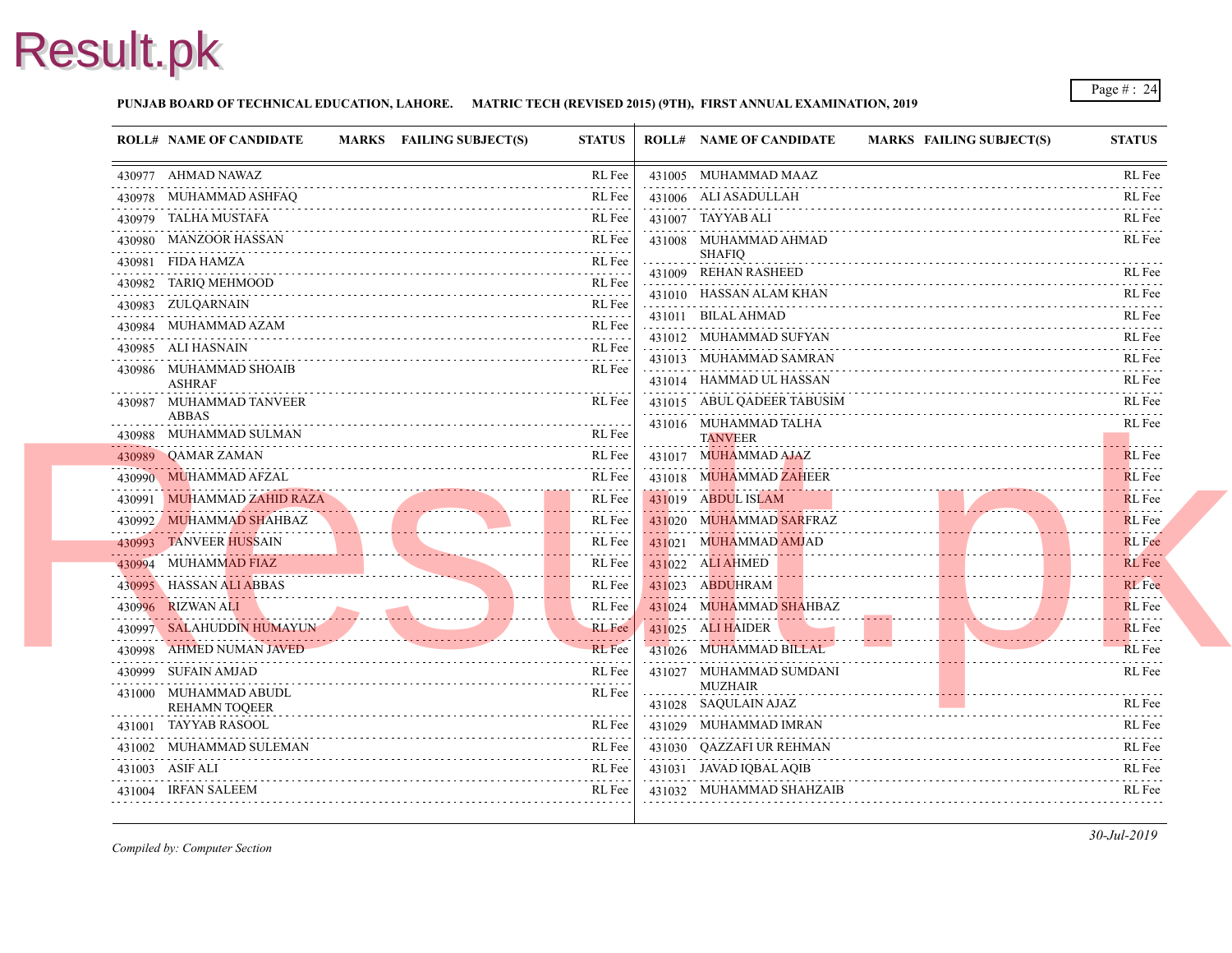

#### **PUNJAB BOARD OF TECHNICAL EDUCATION, LAHORE. MATRIC TECH (REVISED 2015) (9TH), FIRST ANNUAL EXAMINATION, 2019**

| <b>ROLL# NAME OF CANDIDATE</b>          | <b>MARKS</b> FAILING SUBJECT(S) | <b>STATUS</b> | <b>ROLL# NAME OF CANDIDATE</b>         | <b>MARKS FAIL</b> |
|-----------------------------------------|---------------------------------|---------------|----------------------------------------|-------------------|
| 431033 JAMAAT ALI                       |                                 | RL Fee        | 431062 MUHAMMAD AHMAD                  |                   |
| 431034 MUHAMMAD SHOIB ASLAM             |                                 | RL Fee        | 431063 ATIOA MAHBOOB                   |                   |
| 431035 ALI RAZA                         |                                 | RL Fee        | 431064 ANAS MEHMOOD                    |                   |
| 431036 MUHAMMAD FARHAN<br><b>NASIR</b>  |                                 | RL Fee        | 431065 HUSNAIN AKRAM                   |                   |
| 431037 SAJJAD AMJAD                     |                                 | RL Fee        | 431066 MUHAMMAD KAMRAN<br>AKRAM        |                   |
| 431038 QADEER                           |                                 | RL Fee        | 431067 AHMED HUSSAIN                   |                   |
| 431039 MUHAMMAD HUSNAIN                 |                                 | RL Fee        | 431068 MUHAMMAD ZAHID                  |                   |
| 431040 EHTISHAM ALI                     |                                 | RL Fee        | 431069 MUHAMMAD JAWAD                  |                   |
| 431041 ZAMAD ALI                        |                                 | RL Fee        | 431070 MUBSHAR HASSAN                  |                   |
| 431042 AHSAN NASEEM<br>.                |                                 | RL Fee        | 431071 MUHAMMAD ASIF                   |                   |
| 431043 ALI HUSNAIN                      |                                 | RL Fee        | 431072 MUHAMMAD IRFAN                  |                   |
| 431044 MUHAMMAD ABDULLAH                |                                 | RL Fee        | 431073 MUHAMMAD USAMA                  |                   |
| 431045 MUHAMMAD WASEEM                  |                                 | RL Fee        | 431074 SHAHZAIB DILSHAD                |                   |
| 431046 SAJJAD AHMAD                     |                                 | RL Fee        | 431075 ANSAR IOBAL                     |                   |
| 431047 SHAHZADA RAEES                   |                                 | RL Fee        | 431076 FIDA UR REHMAN                  |                   |
| 431048 AQEEL AHMAD                      |                                 | RL Fee        | 431077 MUHAMMAD SHOAIB                 |                   |
| 431049 MUHAMMAD BILAL                   |                                 | RL Fee<br>.   | 431078 MUHAMMAD ADNAN                  |                   |
| 431050 IFTIKHAR AHMAD                   |                                 | RL Fee        | <b>KHALID</b><br>431079 TAYYAB MAQSOOD |                   |
| 431051 ALI HASSAN                       |                                 | RL Fee<br>.   | 431080 REHAN RASHEED                   |                   |
| 431052 MUHAMMAD TAYYAB<br>$\frac{1}{2}$ |                                 | RL Fee<br>.   | 431081 BINYAMEEN                       |                   |
| 431053 WASEEM AKRAM                     |                                 | RL Fee        | 431082 JRRAR ABBAS                     |                   |
| 431054 MUHAMMAD ANAS                    |                                 | RL Fee        | 431083 HAMMAD AHMAD                    |                   |
| 431055 FIAZ AHMAD                       |                                 | RL Fee        | 431084 MUHAMMAD ZEESHAN                |                   |
| 431056 MOHAMMAD YASEEN                  |                                 | RL Fee        | <b>MANZOOR</b>                         |                   |
| 431057 MUHAMMAD USMAN                   |                                 | RL Fee        | 431085 MUQADAS MAQSOOD                 |                   |
| 431058 SIKANDAR JAVAID                  |                                 | RL Fee        | 431086 SAJID MAHMOOD                   |                   |
| 431059 ANAS MEHMOOD                     |                                 | RL Fee        | 431087 TALHA UMAIR                     |                   |
| 431060 MUHAMMAD HUSSNAIN                |                                 | RL Fee        | 431088 MUHAMMAD NAOUMAN                |                   |
| 431061 ZAHID HUSSAIN                    |                                 | RL Fee        | <b>AFZAL</b>                           |                   |
|                                         |                                 |               | 431089 ADEEL HUSSAIN                   |                   |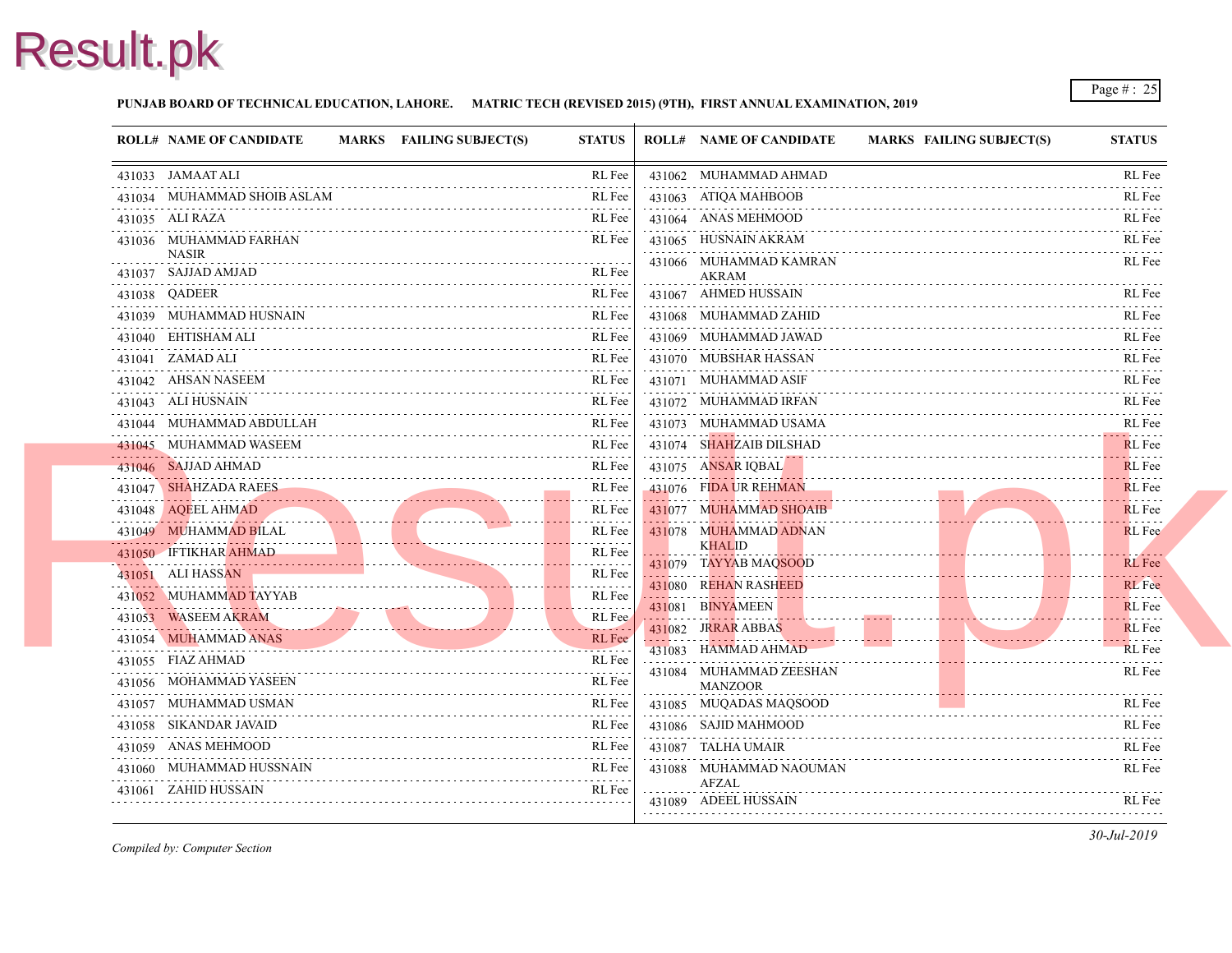#### **PUNJAB BOARD OF TECHNICAL EDUCATION, LAHORE. MATRIC TECH (REVISED 2015) (9TH), FIRST ANNUAL EXAMINATION, 2019**

|   | <b>ROLL# NAME OF CANDIDATE</b>                                 | MARKS FAILING SUBJECT(S)                   | <b>STATUS</b>    | <b>ROLL# NAME OF CANDIDATE</b>                   | <b>MARKS FAIL</b>       |
|---|----------------------------------------------------------------|--------------------------------------------|------------------|--------------------------------------------------|-------------------------|
|   | 431090 HUSNAIN MAHMOOD                                         |                                            | RL Fee           | 431111 ALI HASSAN                                | ENG-                    |
| . | 431091 AJAZ HUSSAIN                                            |                                            | RL Fee           | 431112 UMAR FAROOO                               | TH<br><b>MAT</b>        |
|   | 431092 MUHAMMAD SAJAD                                          |                                            | RL Fee           |                                                  | <b>MAT</b>              |
|   | 431093 MUHAMMAD HAMZA                                          |                                            | RL Fee           | 431113 MUHAMMAD ALI RAZA<br>431114 SUBHAN KHALID |                         |
|   | ANWAAR<br>431094 SAOLAIN HAIDER                                |                                            | RL Fee           | 431115 MEHTAB HUSSAIN                            | ENG-                    |
|   | 431095 HAMZA SHAHID                                            |                                            | RL Fee           | 431116 MUHAMMAD ARSLAN                           |                         |
|   | 431096 ADEEL AHMED                                             |                                            | RL Fee           | 431117 AWAIS AMJAD                               | <b>MAT</b>              |
|   | 431097 AMEER ULLAH KHAN                                        |                                            | RL Fee           | 431118 MUDASSAR IOBAL                            | <b>MAT</b>              |
|   |                                                                |                                            |                  |                                                  |                         |
|   | 431098 MUHAMMAD IMRAN<br>431099 MUHAMMAD IRFAN                 |                                            | RL Fee<br>RL Fee | 431119 MUZAMIL JAVED<br>431120 MUHAMMAD RAMZAN   | <b>MAT</b><br>ENG-      |
|   |                                                                |                                            |                  |                                                  |                         |
|   | 431100 MUHAMMAD TALHA NAEEM                                    |                                            | RL Fee           | 431121 MUHAMMAD AHMAD                            | ENG-                    |
|   | 431101 USAMA AZEEM                                             |                                            | RL Fee           | 431122 MUHAMMAD HAMZA<br><b>JABBAR</b>           | <b>MAT</b>              |
|   | 434561 FASIAL RASHEED                                          |                                            | RL Fee           | 431123 MUHAMMAD ARSLAN                           | <b>MAT</b>              |
|   | 434562 ALI RAZA                                                |                                            | RL Fee           | 431124 MOHSAN ALI                                | ENG-                    |
|   | 434563 MUHAMMAD MUSLAM<br><b>SHABBIR</b>                       |                                            | RL Fee           | 431125 MUHAMMAD DANISH                           | <b>MAT</b>              |
|   | 434564 MUHAMMAD RAFAQAT                                        |                                            | RL Fee           | <b>MAROOF</b>                                    |                         |
|   | <b>SHABBIR</b>                                                 |                                            |                  | 431126 MUHAMMAD JAMEEL                           | ENG-                    |
|   | <b>ALLAMA IOBAL POLYTECHNIC INSTITUTE, 108-109 MODEL TOWN,</b> |                                            |                  | 431127 ALI AKBAR                                 | ENG-<br>TH <sub>1</sub> |
|   | <b>HAROONABAD</b><br>431102 FAIZAN ARSHAD                      | <b>MATHEMATICS-I</b>                       | <b>FAIL</b>      | 431128 MUHAMMAD ATHAR NASIR                      | <b>MAT</b>              |
|   | 431103 MUHAMMAD QAMAR UL 435                                   |                                            | <b>PASS</b>      | 431129 MUHAMMAD NAFEES                           | <b>MAT</b>              |
|   | <b>ZAMAN SAEED</b>                                             |                                            |                  | 431130 RASHID ALI                                | ENG-                    |
|   | 431104 MUHAMMAD IMRAN                                          | <b>ENG-I MATHEMATICS-I TH</b><br><b>TH</b> | <b>FAIL</b>      | 431131 MUHAMMAD MUZAMAL                          | <b>MAT</b>              |
|   | 431105 IJAZ HUSSAIN                                            | <b>ENG-I MATHEMATICS-I TH</b>              | FAIL             | 431132 MUHAMMAD ABUBAKAR                         | <b>MAT</b>              |
|   |                                                                | <b>TH</b>                                  |                  | 431133 WAQAR HUSSAIN                             |                         |
|   | 431106 MUHAMMAD BILAL                                          | <b>ENG-I MATHEMATICS-I TH</b><br>TH.       | <b>FAIL</b>      | 431134 MUHAMMAD ABDULLAH                         |                         |
|   | 431107 MUHAMMAD IHSAN                                          | <b>ENG-I MATHEMATICS-I</b>                 | <b>FAIL</b>      | MUMMUNKA                                         |                         |
|   | 431108 SAQLAIN SAJJAD                                          | MATHEMATICS-I                              | .<br><b>FAIL</b> | 431135 HAJRA AFZAL MAMUNKA                       | MAT.                    |
|   | 431109 SHERAN ALI                                              | MATHEMATICS-I TH                           | <b>FAIL</b>      | 431136 ALIYA MUNIR                               | <b>MAT</b>              |
|   | 431110 AHSAN NAEEM                                             | MATHEMATICS-I TH                           | FAIL             | 431137 FAIZA FAZAL                               | <b>MAT</b>              |
|   |                                                                |                                            |                  |                                                  |                         |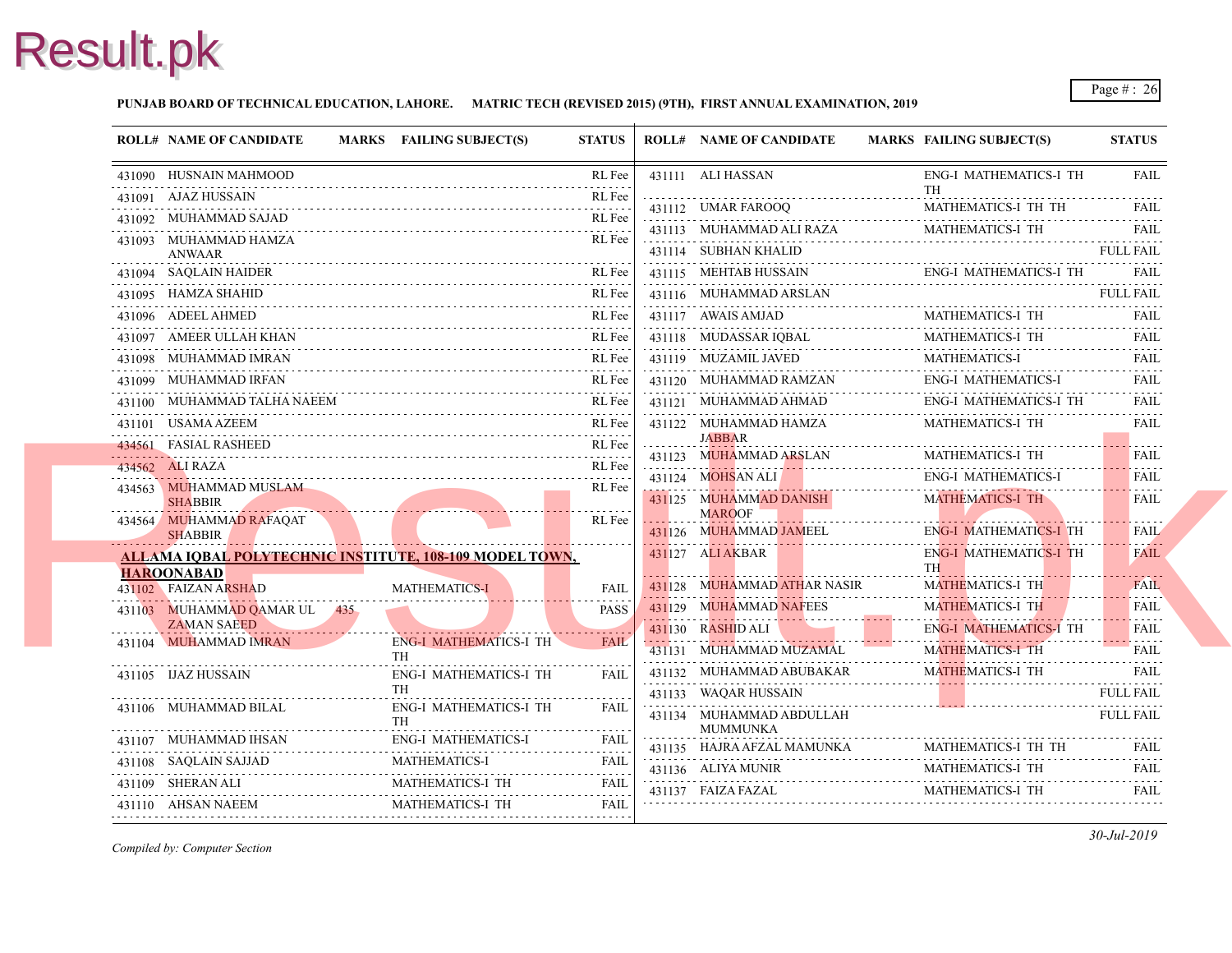#### **PUNJAB BOARD OF TECHNICAL EDUCATION, LAHORE. MATRIC TECH (REVISED 2015) (9TH), FIRST ANNUAL EXAMINATION, 2019**

|   | <b>ROLL# NAME OF CANDIDATE</b>                                                                                                                                                                                                                                                 |                                            | MARKS FAILING SUBJECT(S)            | <b>STATUS</b>          | <b>ROLL# NAME OF CANDIDATE</b>                    | <b>MARKS FAIL</b> |                       |
|---|--------------------------------------------------------------------------------------------------------------------------------------------------------------------------------------------------------------------------------------------------------------------------------|--------------------------------------------|-------------------------------------|------------------------|---------------------------------------------------|-------------------|-----------------------|
|   | 431138 ASIA AFZAL                                                                                                                                                                                                                                                              |                                            | ENG-I MATHEMATICS-I TH              | FAIL I                 | 431159 AASIA AFZAL                                |                   | <b>MAT</b>            |
|   | 431139 MUHAMMAD AZEEM                                                                                                                                                                                                                                                          |                                            | <b>TH</b>                           | <b>FULL FAIL</b>       | 431160 QASIM RAZA                                 |                   | <b>MAT</b>            |
|   | 431139 MUHAMMAD AZEEM FULL FAIL                                                                                                                                                                                                                                                |                                            |                                     |                        | 431161 MUHAMMAD SALMAN                            |                   | <b>MAT</b>            |
|   | 431140 MUHAMMAD ABDULLAH<br>TARIO                                                                                                                                                                                                                                              |                                            | ENG-I MATHEMATICS-I TH<br>TH T      | FAIL                   | 431162 MUHAMMAD NASIR AMDAD                       |                   | <b>URD</b>            |
|   | 431141 MUHAMMAD RASHID                                                                                                                                                                                                                                                         |                                            | URDU ENG-I PAK.ST-I                 | FAIL                   |                                                   |                   | <b>MAT</b><br>$CS-I($ |
|   |                                                                                                                                                                                                                                                                                |                                            | MATHEMATICS-I TH TH<br>$CS-I(TH)$   |                        | 431163 MUHAMMAD UMAR                              |                   | ENG-                  |
|   | 431142 NISAR ALI                                                                                                                                                                                                                                                               |                                            | ENG-I MATHEMATICS-I TH<br><b>TH</b> | <b>FAIL</b>            | 431164 ATIF ALI                                   |                   | ENG-<br>TH T          |
|   | 431143 ASIF ALI                                                                                                                                                                                                                                                                |                                            | <b>ENG-I MATHEMATICS-I TH</b>       | FAIL                   | $431165$ ADNAN SHAHID ENG-                        |                   | ENG-                  |
|   |                                                                                                                                                                                                                                                                                |                                            | TH CS-I(TH)                         |                        | 431166 ALI HUSNAIN<br>431166 ALI HUSNAIN          |                   | ENG-                  |
|   | 431144 MUHAMMAD BILAL<br>ARSHAD                                                                                                                                                                                                                                                |                                            | MATHEMATICS-I TH TH                 | FAIL.                  | $431167$ AWAIS ZULFIQAR                           |                   | <b>MAT</b>            |
| . | $\begin{tabular}{ll} \bf 431145 & ASFAND YAR AFRIDI & MATHEMATICS-I TH & FAIL \\ \hline \end{tabular}$                                                                                                                                                                         |                                            |                                     |                        | 431168 AHMAD ALI                                  |                   | <b>MAT</b>            |
|   | 431146 DAVID SULTAN<br>431146 DAVID SULTAN MATHEMATICS-I TH                                                                                                                                                                                                                    |                                            | MATHEMATICS-I TH<br>FAIL            |                        | 431169 REHMAN SALEEM BOOBAK                       |                   | .<br>TH.              |
|   | 431147 MUHAMMAD AHMAD ENG-I MATHEMATICS-I TH<br>TH THE CONSTRUCTION OF THE CONSTRUCTION OF THE CONSTRUCTION OF THE CONSTRUCTION OF THE CONSTRUCTION OF THE CONSTRUCTION OF THE CONSTRUCTION OF THE CONSTRUCTION OF THE CONSTRUCTION OF THE CONSTRUCTION OF THE CONSTRUCTION OF |                                            | <b>TH</b>                           |                        | 431170 MUHAMMAD AAFAQ                             |                   | ENG-<br>TH            |
|   | 431148 ADNAN SALEEM<br>431148 ADNAN SALEEM ABSENT                                                                                                                                                                                                                              |                                            |                                     | <b>ABSENT</b>          | 431171 ALI AFZAL                                  |                   | <b>MAT</b>            |
|   | 431149 FAZAL MEHMOOD                                                                                                                                                                                                                                                           |                                            |                                     | ABSENT                 | 431172 MUHAMMAD UMAIR<br>431172 MUHAMMAD UMAIR MA |                   | <b>MAT</b>            |
|   | 431150 SAJAWAL HUSSAIN                                                                                                                                                                                                                                                         |                                            | MATHEMATICS-I TH                    |                        | 431173 DILBAR RAZZAQ                              |                   | <b>MAT</b>            |
|   | 431151 WASEEM ABBASS<br>431151 WASEEM ABBASS 391                                                                                                                                                                                                                               | 391                                        |                                     | <b>PASS</b>            | 431174 AQIB ALI                                   |                   | <b>MAT</b>            |
|   | <b>ASIAN COLLEGE OF TECHNOLOGY, GULBERG TOWN NEAR RAMAY</b><br>PETROLIUM, BAHAWALPUR ROAD, HASILPUR, HASILPUR                                                                                                                                                                  |                                            |                                     |                        | 431175 ADEEL ARSHAD                               |                   | <b>MAT</b><br>$CS-I($ |
|   | 431152 SYED NASIR ABBAS                                                                                                                                                                                                                                                        | <b>Contract Contract Contract Contract</b> | <b>MATHEMATICS-I</b>                | FAIL(No Chance)        | $431176$ AHMAD RAZA                               |                   | <b>MAT</b>            |
|   | 431153 MUHAMMAD ZOHAIB                                                                                                                                                                                                                                                         |                                            | MATHEMATICS-I                       | <b>FAIL(No Chance)</b> | 431177 IHSAN TALIB                                |                   | $CS-I($<br><b>MAT</b> |
|   | THE QUAID-E-AZAM COLLEGE OF TECHNOLOGY, QUAID-E-AZAM                                                                                                                                                                                                                           |                                            |                                     |                        | 431178 HAMMAD MEHMOOD                             |                   | ENG-                  |
|   | PLAZA, RASOOLABAD COLOY, HASILPUR<br>431154 MUHAMMAD ATIO                                                                                                                                                                                                                      |                                            | URDU ENG-I ISL PAK.ST-I             | <b>FAIL</b>            | 431179 MUHAMMAD SHAKEEL                           |                   | TH C<br>ENG-          |
|   |                                                                                                                                                                                                                                                                                |                                            | MATHEMATICS-I TH TH                 |                        | <b>SHABBIR</b>                                    |                   |                       |
|   |                                                                                                                                                                                                                                                                                |                                            | $CS-I(TH)$                          |                        | 431180 ZOHAIB ALI                                 |                   | <b>MATI</b>           |
|   | 431155 SAQIB RASHEED 402 PASS                                                                                                                                                                                                                                                  |                                            |                                     |                        | 431181 SAJJAD HUSSAIN                             |                   | ENG-                  |
|   | $\begin{tabular}{ll} \bf 431156 & \bf MUHAMMAD AFZAL & \bf MATHEMATICS-I TH TH & \bf FAIL \\ \bf \end{tabular} \label{tab:2}$                                                                                                                                                  |                                            |                                     |                        |                                                   |                   | TH <sub>C</sub>       |
|   | 431157 ANAM NAZ MATHEMATICS-I TH TH FAIL                                                                                                                                                                                                                                       |                                            |                                     | FAIL                   | 431182 USMAN ALI                                  |                   | <b>MAT</b>            |
|   | 431158 ADEEBA BILAL                                                                                                                                                                                                                                                            |                                            | MATHEMATICS-I TH                    | FAIL                   | 431183 MUHAMMAD ASIF                              |                   | <b>MAT</b>            |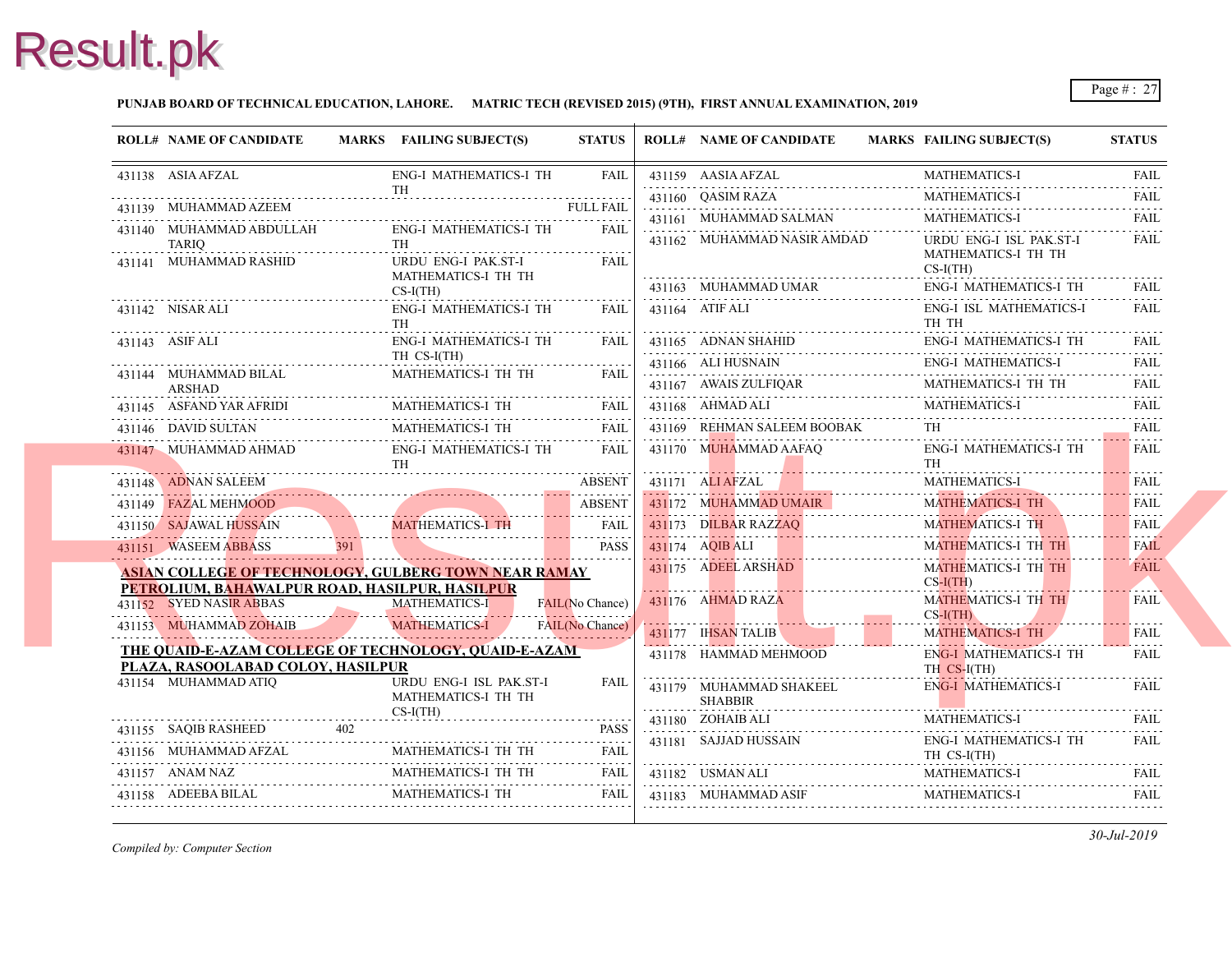

#### **PUNJAB BOARD OF TECHNICAL EDUCATION, LAHORE. MATRIC TECH (REVISED 2015) (9TH), FIRST ANNUAL EXAMINATION, 2019**

| <b>ROLL# NAME OF CANDIDATE</b>           |     | MARKS FAILING SUBJECT(S)                                  | <b>STATUS</b>              | <b>ROLL# NAME OF CANDIDATE</b>               | <b>MARKS FAIL</b> |            |
|------------------------------------------|-----|-----------------------------------------------------------|----------------------------|----------------------------------------------|-------------------|------------|
| 431184 MUHAMMAD USMAN TARIQ              |     | MATHEMATICS-I TH                                          | FAIL                       | 431207 ANSAR ABBAS                           | 414               |            |
| 431185 MUHSMMAD SALMAN                   |     | $CS-I(TH)$                                                | <b>FAIL</b>                | 431208 HAMID ALI                             | 401               |            |
| <b>BASHARAT</b><br>431186 ARSLAN ARSHAD  |     | MATHEMATICS-I TH                                          | <b>FAIL</b>                | 431209 MUHAMMAD HASSAN                       | 427<br>.          |            |
| 431187 ABDUL WAHAB SATTAR                |     | MATHEMATICS-I                                             | 2.2.2.2.2<br><b>FAIL</b>   | 431210 MUHAMMAD HASSNAIN                     | 432               |            |
| 431188 FAIZAN AHMAD                      |     | MATHEMATICS-I TH TH                                       | <b>FAIL</b>                | 431211 TURAB ALI                             |                   | TH         |
|                                          |     | AL-REHMAN POLYTECHNIC INSTITUTE, OPP NADRA OFFICE, JHUMRA |                            | 431212 HAIDER ALI                            | 429               |            |
| ROAD, JARANWALA                          |     |                                                           |                            | 431213 RAHAT ALI                             | 419               |            |
| 431189 GHULAM ABBAS                      |     | <b>ENG-I PAK.ST-I</b><br>MATHEMATICS-I TH TH              | <b>FAIL</b>                | 431214 MUHAMMAD AMEEN<br><b>SALEEM</b>       | 405               |            |
|                                          |     | $EA-I(TH)$                                                |                            | 431215 ALI HAIDER                            | 435               |            |
| 431190 MUHAMMAD TAAZEEM                  |     | URDU ENG-I ISL PAK.ST-I                                   | FAIL                       | 431216 GUL REZ ASIF                          | 413               |            |
| <b>SAADAT</b>                            |     | MATHEMATICS-I TH TH<br>$EA-I(TH)$                         |                            | 431217 JAWAD AHMED                           |                   | TH         |
| 431191 RAI BASHARAT KHAN                 |     |                                                           | <b>ABSENT</b>              | 431218 MUBASHIR SALEEM                       |                   | TH         |
| 431192 MUHAMMAD BILAL                    |     |                                                           | <b>ABSENT</b>              | 431219 NOMAN ALI                             |                   | TH         |
|                                          |     | SAIFIA POLYTECHNIC INSTITUTE, MOHALLA MUHAMMDIA GOJRA     |                            | 431220 AMIR ABDULLAH                         |                   | <b>URD</b> |
| <b>ROAD, JHANG</b><br>431193 ASIF SAJJAD | 419 |                                                           |                            | 431221 MUHAMMAD ADNAN                        | 477               |            |
| 431194 AHSAN ULLAH                       | 385 |                                                           | <b>PASS</b><br><b>PASS</b> | 431222 MUHAMMAD BILAL FAIZ                   | 477               |            |
| 431195 MUHAMMAD USMAN SHAH 377           |     |                                                           | .<br><b>PASS</b>           | 431223 MUHAMMAD TASADDAQ<br><b>SHAHZAD</b>   |                   | <b>TH</b>  |
| 431196 MUAHMMAD ZEESHAN                  |     |                                                           | .<br><b>PASS</b>           | 431224 MATEEN HAIDER                         | 468               |            |
| . . <u>.</u><br>431197 WAQAS IQBAL       | 437 |                                                           | <b>PASS</b>                | 431225 MUHAMMAD NOMAN                        |                   | TH         |
| 431198 <b>IKRASH ZAFAR</b>               |     |                                                           | <b>PASS</b>                | ABBAS                                        |                   |            |
| 431199 MUHAMMAD AKBAR ALI                | 402 |                                                           | .<br><b>PASS</b>           | 431226 ASIM RAZA                             |                   | <b>TH</b>  |
| 431200 AHMAD HASSAN                      |     |                                                           | <b>PASS</b>                | 431227 NOMAN AKBAR                           | 434               |            |
| 431201 AOUN RAZA                         |     |                                                           | .<br><b>PASS</b>           | 431228 ALI IRSHAD                            |                   | TH.        |
| 431202 ZAIN ABBAS                        |     | <b>TH</b>                                                 | FAIL                       | 431229 ZAHID IQBAL<br>431230 MUHAMMAD NADEEM | 465               | <b>TH</b>  |
| .<br>431203 HASEEB AHMAD                 | 421 |                                                           | <b>PASS</b>                | 431231 GHULAM ABBAS                          | 462               |            |
| 431204 UMAR KHAN                         | 358 |                                                           | .<br><b>PASS</b>           | 431232 KHURAM SHAHZAD                        | 431               |            |
| 431205 ALI HAIDER                        | 396 |                                                           | <b>PASS</b>                | 431233 MUHAMMAD AHMAD                        | 392               |            |
| 431206 MUHAMMAD REHMAN<br>ASLAM          | 416 |                                                           | <b>PASS</b>                | 431234 KHAWAR IQBAL                          |                   | TH         |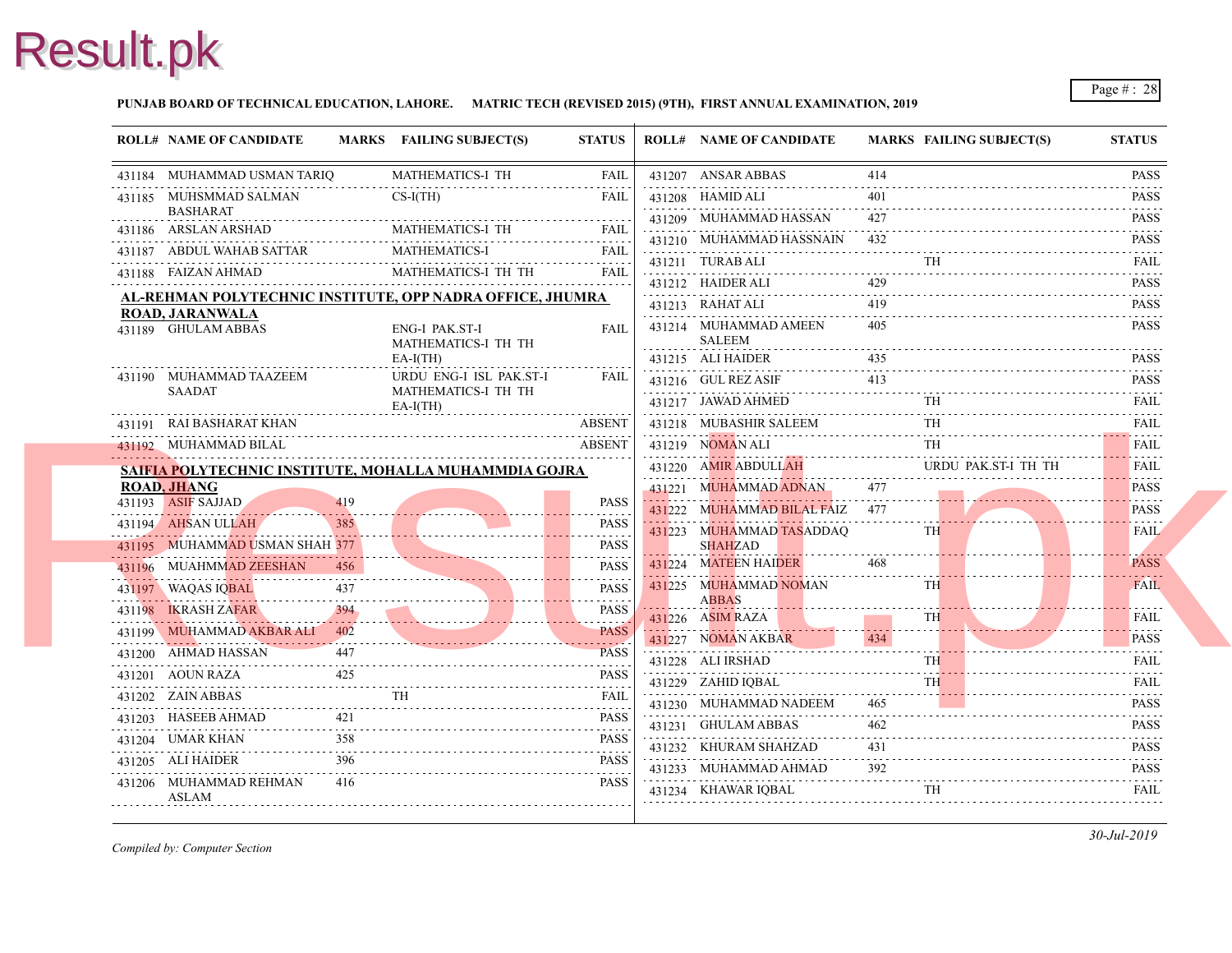#### **PUNJAB BOARD OF TECHNICAL EDUCATION, LAHORE. MATRIC TECH (REVISED 2015) (9TH), FIRST ANNUAL EXAMINATION, 2019**

| <b>ROLL# NAME OF CANDIDATE</b>                                                                                                                                                                                                                                                                                                                | MARKS FAILING SUBJECT(S) | <b>STATUS</b> |          | <b>ROLL# NAME OF CANDIDATE</b>                        | <b>MARKS FAIL</b> |                         |
|-----------------------------------------------------------------------------------------------------------------------------------------------------------------------------------------------------------------------------------------------------------------------------------------------------------------------------------------------|--------------------------|---------------|----------|-------------------------------------------------------|-------------------|-------------------------|
| 431235 FARYAD MANZOOR<br>431235 FARYAD MANZOOR TH FAIL                                                                                                                                                                                                                                                                                        | <b>TH</b>                | <b>FAIL</b>   |          | 431264 ASIM MEHBOOB                                   |                   | TH                      |
| 431236 MUHAMMAD HARIS                                                                                                                                                                                                                                                                                                                         |                          | PASS          |          | 431265 MUHAMMAD ZEESHAN                               |                   |                         |
|                                                                                                                                                                                                                                                                                                                                               |                          |               | <u>.</u> | KHAN                                                  |                   |                         |
| 431238 SHERAZ KHAN 442 PASS                                                                                                                                                                                                                                                                                                                   |                          |               |          | $431266$ HASSAN ALI $418$                             |                   |                         |
| 431239 HAMZA USMAN TH FAIL                                                                                                                                                                                                                                                                                                                    |                          |               |          | 431267 ALI ABDULLAH TH                                |                   |                         |
| 431240 MUHAMMAD TALHA 404<br>431240 MUHAMMAD TALHA 404 PASS                                                                                                                                                                                                                                                                                   |                          |               |          | 431268 MUHAMMAD USAMA KHAN 353                        |                   |                         |
|                                                                                                                                                                                                                                                                                                                                               |                          |               |          | <b>IBN-E-SEENA COLLEGE OF TECHNOLOGY,</b>             |                   |                         |
| 431242 MUHAMMAD NAUMAN 428                                                                                                                                                                                                                                                                                                                    | AMMAD NAUMAN 428 PASS    | PASS          |          | KAMAR MUSHANI, KAMAR MUSHANI<br>431269 FAYAZ MUHAMMAD |                   | ENG-                    |
| 431243 MUHAMMAD IMRAN 431                                                                                                                                                                                                                                                                                                                     | IMRAN 431 PASS           | PASS          |          |                                                       |                   | <b>MAT</b>              |
| 431244 AMEER MAMOON<br>MUZAMMAL                                                                                                                                                                                                                                                                                                               |                          | <b>ABSENT</b> |          | 431270 AMJAD KHAN<br>\N<br>-------------------------  |                   | $CS-I($<br><b>MAT</b>   |
| $\begin{tabular}{ccccc} \textbf{431245} & \textbf{HASSAN FIAZ} & & \textbf{481} & & \textbf{PASS} \end{tabular}$                                                                                                                                                                                                                              |                          | <b>PASS</b>   |          | 431271 MUHAMMAD ASIF                                  |                   | ENG-                    |
| 431246 TAHMOOR MUSAWAR TH FAIL                                                                                                                                                                                                                                                                                                                |                          |               |          |                                                       |                   | TH                      |
| 31247 SAQLAIN ASIF TH FAIL<br>431247 SAQLAIN ASIF                                                                                                                                                                                                                                                                                             |                          |               |          | 431272 MUHAMMAD SHEARZ                                |                   | TH.                     |
| 431248 MUHAMMAD ISHAQ TH FAIL                                                                                                                                                                                                                                                                                                                 |                          |               |          | 431273 MOHAMMAD AKBAR                                 |                   | ENG-<br>TH <sub>1</sub> |
| 431249 MOHAMMAD ADNAN TH                                                                                                                                                                                                                                                                                                                      |                          |               |          | 431274 MUNAWAR HASSAN                                 |                   | ENG-                    |
| 431250 ZEESHAN ALI TH FAIL                                                                                                                                                                                                                                                                                                                    |                          |               |          |                                                       |                   | <b>MAT</b>              |
| 431251 ALIKHAN 418 PASS                                                                                                                                                                                                                                                                                                                       |                          | <b>PASS</b>   |          | 431275 MUHAMMAD SHAHZAIB                              |                   | PAK.<br>TH \            |
|                                                                                                                                                                                                                                                                                                                                               |                          |               |          | 431276 DILAWAR KHAN                                   |                   | <b>MAT</b>              |
| 431252 ALI HAIDER TH FAIL                                                                                                                                                                                                                                                                                                                     |                          |               |          | 431277 MUHAMMAD SHAHZAIB                              |                   | ENG-                    |
| 431253 FAIZAN ANWAR TH FAIL                                                                                                                                                                                                                                                                                                                   |                          | FAIL          |          |                                                       |                   | TH <sub>1</sub>         |
| 431254 MUHAMMAD UMAIR FAIL                                                                                                                                                                                                                                                                                                                    |                          |               |          | 431278 RIAZ KHAN                                      |                   | TH 1                    |
| 431255 IMTIAZ HUSSAIN TH                                                                                                                                                                                                                                                                                                                      |                          |               |          | 431279 HASSAN IQBAL                                   |                   | ENG-<br><b>TH</b>       |
| 431256 ALI RAZA THE FAIL                                                                                                                                                                                                                                                                                                                      |                          |               |          | 431280 MUHAMMAD HASNAIN                               |                   | ENG-                    |
| 431257 MUDASSAR ABBAS TH FAIL                                                                                                                                                                                                                                                                                                                 |                          |               |          | KHAN                                                  |                   | TH <sub>1</sub>         |
| $\begin{tabular}{ll} \bf 431258 & RASHID ANWAR & TH & FAIL \\ \hline \end{tabular} \begin{tabular}{ll} \bf 1431258 & RASHID ANWAR & \bf 1431258 & \bf 2431258 & \bf 3431258 & \bf 4531258 & \bf 5531258 & \bf 5531258 & \bf 5531258 & \bf 5531258 & \bf 5531258 & \bf 5531258 & \bf 5531258 & \bf 5531258 & \bf 5531258 & \bf 5531258 & \bf $ |                          |               |          | 431281 AHSAAN SIKANDAR                                |                   | ENG-                    |
| 431259 MUHAMMAD AJMAL 371<br>431259 MUHAMMAD AJMAL 371 PASS                                                                                                                                                                                                                                                                                   |                          | PASS          |          | 431282 MUNAWAR KHAN                                   |                   | TH <sub>1</sub><br>ENG- |
| 431260 SEYED BABAR ALI 374 PASS                                                                                                                                                                                                                                                                                                               |                          | <b>FAIL</b>   |          |                                                       |                   | TH <sub>C</sub>         |
| 431261 MUHAMMAD NAVEED TH<br>KHAN                                                                                                                                                                                                                                                                                                             |                          |               |          | 431283 KAMRAN                                         |                   | ENG-<br>TH <sub>1</sub> |
| $\begin{tabular}{cc} \bf 431262 & \textbf{TAUSEEQ HAIDER} & \textbf{TH} & \textbf{FAIL} \\ \hline \end{tabular}$                                                                                                                                                                                                                              |                          |               |          | 431284 MUHAMMAD ASHFAQ                                |                   | ENG-                    |
| $\begin{tabular}{ll} \bf 431263 & AHTHSHAM MAZHAR & TH & FAIL \\ \hline \end{tabular}$                                                                                                                                                                                                                                                        |                          |               |          |                                                       |                   | TH                      |
|                                                                                                                                                                                                                                                                                                                                               |                          |               |          |                                                       |                   |                         |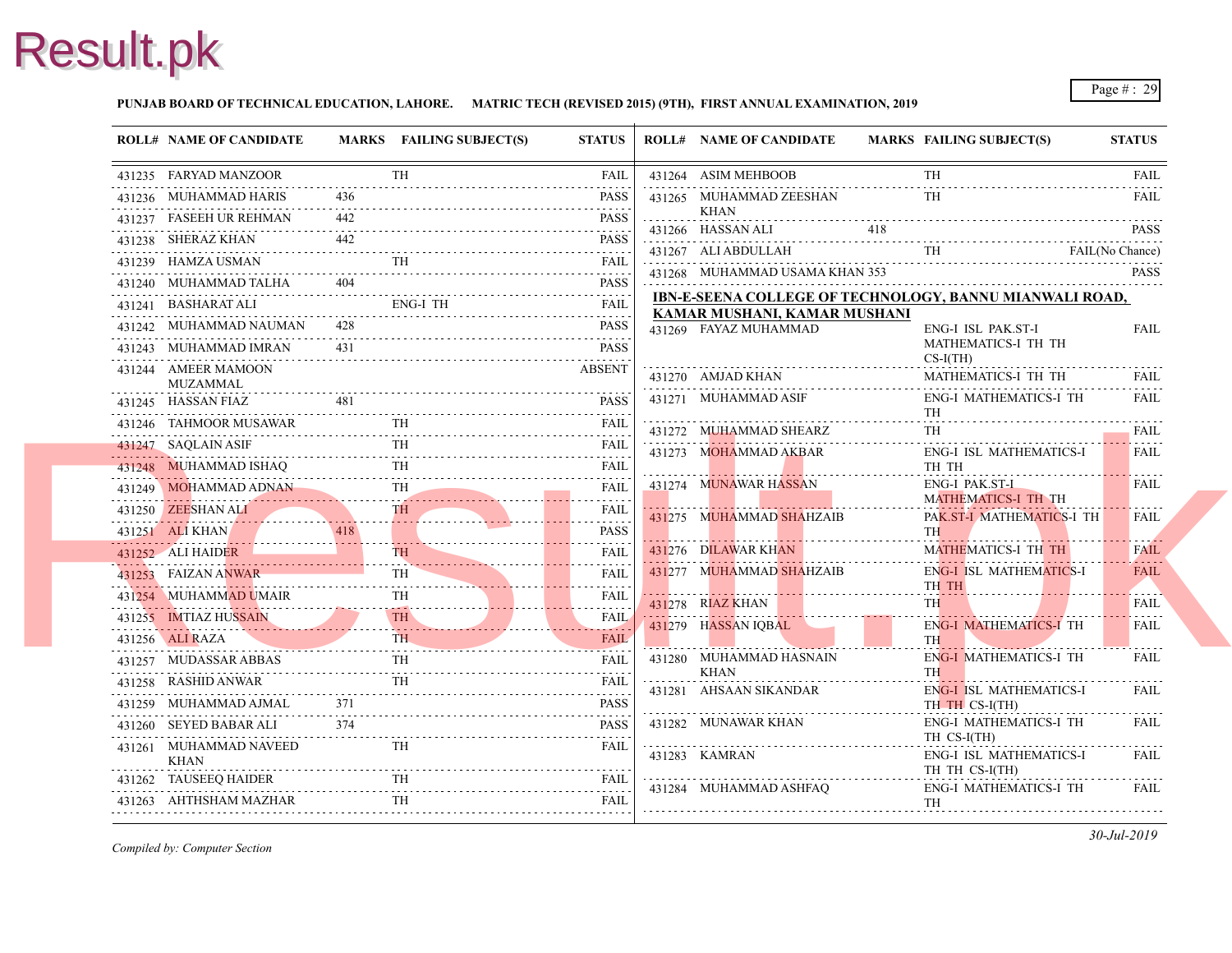#### **PUNJAB BOARD OF TECHNICAL EDUCATION, LAHORE. MATRIC TECH (REVISED 2015) (9TH), FIRST ANNUAL EXAMINATION, 2019**

|   | <b>ROLL# NAME OF CANDIDATE</b>                                                                                                                                                                                                                               | MARKS FAILING SUBJECT(S)                                                                                                                                                                                                                                         | <b>STATUS</b>    |   | <b>ROLL# NAME OF CANDIDATE</b>                               | <b>MARKS FAIL</b>               |
|---|--------------------------------------------------------------------------------------------------------------------------------------------------------------------------------------------------------------------------------------------------------------|------------------------------------------------------------------------------------------------------------------------------------------------------------------------------------------------------------------------------------------------------------------|------------------|---|--------------------------------------------------------------|---------------------------------|
|   | 431285 AAMIR AZIZ                                                                                                                                                                                                                                            | ENG-I ISL MATHEMATICS-I<br>TH TH                                                                                                                                                                                                                                 | FAIL             |   | 431302 FAISAL KHAN                                           | <b>URD</b><br><b>MAT</b>        |
|   | 431286 ALAM ZAIB                                                                                                                                                                                                                                             | ENG-I MATHEMATICS-I TH<br>TH                                                                                                                                                                                                                                     | FAIL             |   | 431303 MUNAWAR KHAN<br>431304 ARSHAD KHAN                    | ENG-<br>ENG-                    |
|   | 431287 AWAIS KHAN                                                                                                                                                                                                                                            | ENG-I ISL PAK.ST-I<br>MATHEMATICS-I TH TH                                                                                                                                                                                                                        | FAII.            |   | 431305 IRFAN IQBAL                                           | TH <sub>1</sub><br>PAK.         |
|   | 431288 SAYED MUHAMMAD<br><b>SAQLAIN MEHDI</b>                                                                                                                                                                                                                | $CS-I(TH)$<br>ENG-I MATHEMATICS-I TH<br>.<br>TH                                                                                                                                                                                                                  | <b>FAIL</b>      |   | 1<br>431306 ZUL QARNAIN<br>1                                 | TH <sub>0</sub><br><b>MAT</b>   |
| . | 431289 NASIR MAJEED                                                                                                                                                                                                                                          | ENG-I ISL MATHEMATICS-I<br>TH TH                                                                                                                                                                                                                                 | FAII.            |   | 431307 ARSLAN FAROOQ                                         | <b>URD</b><br><b>MAT</b>        |
|   | 431290 IJAZ AHMAD                                                                                                                                                                                                                                            | ENG-I ISL PAK.ST-I<br>MATHEMATICS-I TH TH<br>$CS-I(TH)$                                                                                                                                                                                                          | FAIL             |   | 431308 SAMI ULLAH                                            | $CS-I($<br>ENG-<br><b>MAT</b>   |
|   | 431291 SAJID UR REHMAN                                                                                                                                                                                                                                       | ENG-I ISL MATHEMATICS-I<br>TH TH                                                                                                                                                                                                                                 | <b>FAIL</b>      |   | 431309 MUZZAMIL KHAN                                         | $CS-I($<br><b>URD</b>           |
|   | 431292 AMIR KHAN                                                                                                                                                                                                                                             | URDU ENG-I ISL PAK.ST-I<br>MATHEMATICS-I TH TH<br>$CS-I(TH, PR)$                                                                                                                                                                                                 | <b>FAIL</b>      |   | 431310 MUHAMMAD BILAL SABIR                                  | <b>MAT</b><br>$CS-I($<br>PAK.   |
|   | 431293 MUHAMMAD ZAFRAN<br><b>KHAN</b>                                                                                                                                                                                                                        | ENG-I ISL MATHEMATICS-I<br>TH TH                                                                                                                                                                                                                                 | FAIL             |   | 431311 RIZWAN ULLAH KHAN                                     | ENG-<br><b>MAT</b>              |
|   | 431294 MUHAMMAD AFAQ<br><u> Estados de San Antonio de San Antonio de San Antonio de San Antonio de San Antonio de San Antonio de San Antonio de San Antonio de San Antonio de San Antonio de San Antonio de San Antonio de San Antonio de San Antonio de</u> | ENG-I PAK.ST-I<br>MATHEMATICS-I TH TH                                                                                                                                                                                                                            | FAIL<br><u>.</u> |   | 431312 AHMAD HASSAN                                          | ENG-<br><b>MAT</b>              |
|   | 431295 TARIQ AZIZ KHAN                                                                                                                                                                                                                                       | URDU ENG-I ISL PAK.ST-I<br><b>MATHEMATICS-I TH TH</b><br>$CS-I(TH, PR, SE)$                                                                                                                                                                                      | <b>FAIL</b>      |   | 431313 HAFEEZ ULLAH<br>.                                     | $CS-I($<br>ENG-<br><b>MAT</b>   |
|   | 431296 WAQAS AHMAD                                                                                                                                                                                                                                           | ENG-I MATHEMATICS-I TH<br><b>TH</b>                                                                                                                                                                                                                              | FAIL             |   | 431314 KAREEM ULLAH                                          | <b>MAT</b>                      |
|   | 431297 RIZWAN ULLAH KHAN                                                                                                                                                                                                                                     | <b>ENG-I MATHEMATICS-I TH</b><br>THE THE RESIDENCE OF THE RESIDENCE OF THE RESIDENCE OF THE RESIDENCE OF THE RESIDENCE OF THE RESIDENCE OF THE RESIDENCE OF THE RESIDENCE OF THE RESIDENCE OF THE RESIDENCE OF THE RESIDENCE OF THE RESIDENCE OF THE RESIDENCE O | .<br><b>FAIL</b> |   | 431315 MUHAMMAD IJAZ KHAN                                    | ENG-<br><b>TH</b>               |
|   | 431298 MUHAMMAD ARSHAD<br>KHAN                                                                                                                                                                                                                               | <b>ENG-I MATHEMATICS-I TH</b><br>TH                                                                                                                                                                                                                              | <b>FAIL</b>      | . | 431316 ABUBAKKAR SIDDIQUE<br><b>KHAN</b>                     | PAK.<br><b>TH</b>               |
|   | 431299 HADAYAT ULLAH                                                                                                                                                                                                                                         | ENG-I ISL PAK.ST-I<br>MATHEMATICS-I TH TH                                                                                                                                                                                                                        | <b>FAIL</b>      |   | 431317 MUHAMMAD ASAD KHAN<br>431318 SAAIQA MUZAMIL           |                                 |
|   | 431300 MUHAMMAD ZUBAIR                                                                                                                                                                                                                                       | ENG-I MATHEMATICS-I TH<br><b>TH</b>                                                                                                                                                                                                                              | FAIL             |   | 431319 RABIA FIAZ<br>431319 RABIA FIAZ ISL                   | ISL-                            |
|   | 431301 MUHAMMAD ASHFAQ KHAN                                                                                                                                                                                                                                  | URDU ISL PAK.ST-I<br>MATHEMATICS-I TH TH<br>$CS-I(TH)$                                                                                                                                                                                                           | FAIL             |   | 431320 FAHEEM KHAN<br>$\cdots$<br>431321 MUHAMMAD ADNAN KHAN | PAK.<br>TH<br>PAK.<br><b>TH</b> |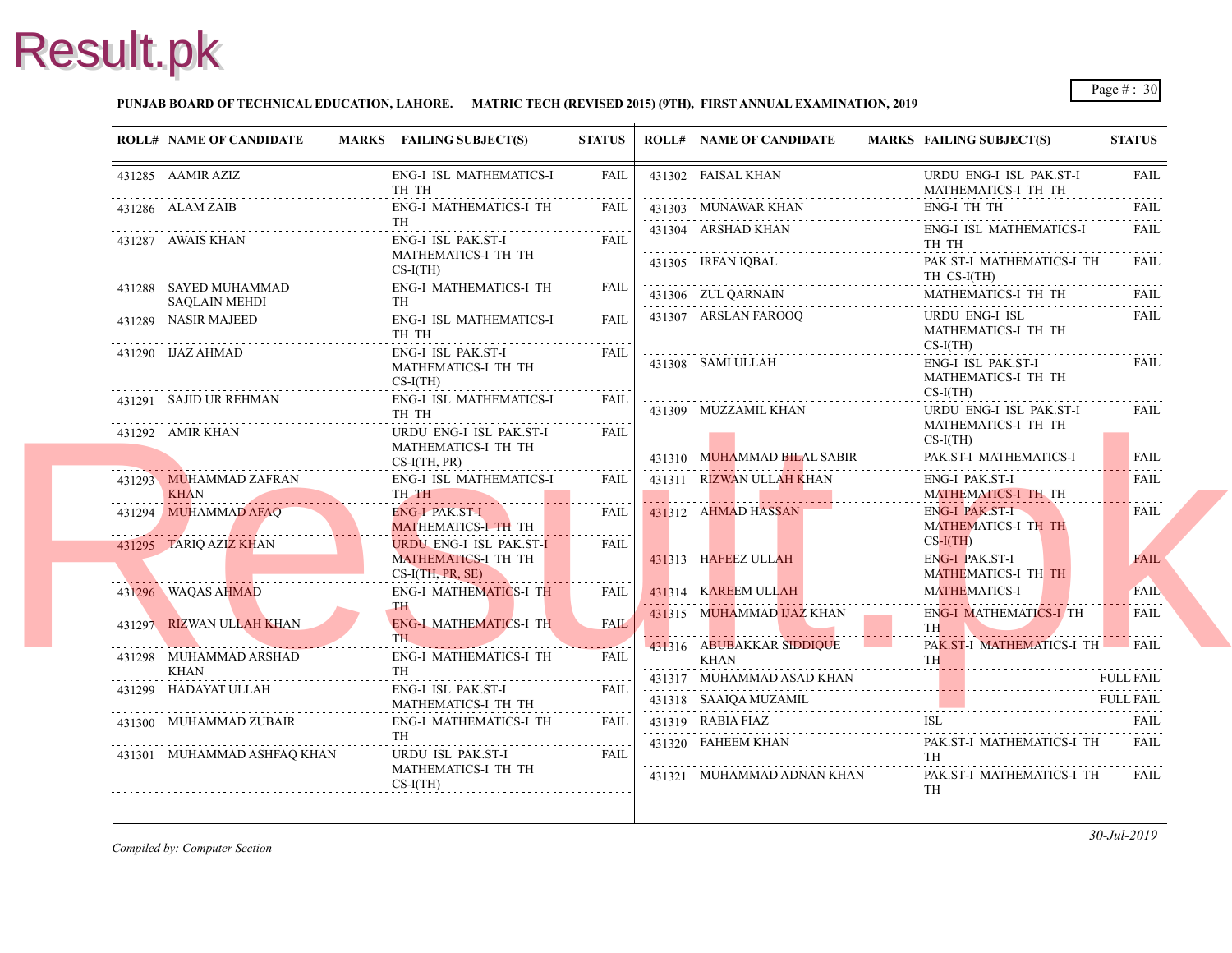#### **PUNJAB BOARD OF TECHNICAL EDUCATION, LAHORE. MATRIC TECH (REVISED 2015) (9TH), FIRST ANNUAL EXAMINATION, 2019**

| <b>ROLL# NAME OF CANDIDATE</b>                                                                                          | MARKS FAILING SUBJECT(S)                                                      | <b>STATUS</b>                                                                         | <b>ROLL# NAME OF CANDIDATE</b> | <b>MARKS FAIL</b>                     |
|-------------------------------------------------------------------------------------------------------------------------|-------------------------------------------------------------------------------|---------------------------------------------------------------------------------------|--------------------------------|---------------------------------------|
| 431322 SHOAIB KHAN                                                                                                      | URDU ENG-I PAK.ST-I                                                           | FAIL                                                                                  | 431343 NASR ULLAH KHAN         | MAT.                                  |
|                                                                                                                         | MATHEMATICS-I TH TH<br>$CS-I(TH)$                                             |                                                                                       | 431344 ASIF HAYAT KHAN         | ISL                                   |
| 431323 SAMI ULLAH KHAN                                                                                                  | PAK.ST-I MATHEMATICS-I TH<br>TH CS-I(TH)                                      | FAII.                                                                                 | 431345 AMIR ABBAS KHAN         | ISL I<br>TH <sub>1</sub>              |
| 431324 SAKHAWAT HUSSAIN                                                                                                 | URDU ENG-I ISL PAK.ST-I<br>MATHEMATICS-I TH TH<br>TDRAW-I(REV12)(SE) CS-I(TH, | FAIL                                                                                  | 431346 MUHAMMAD IRFAN KHAN     | <b>URD</b><br><b>MAT</b><br>$CS-I($   |
|                                                                                                                         | PR)<br>MATHEMATICS-I TH TH                                                    | <b>FAIL</b>                                                                           | 431347 HABIB ULLAH KHAN        | <b>MAT</b>                            |
| 431326 AMAN ULLAH KHAN                                                                                                  | 431325 FARHAN KHAN MATHEMATICS-I TH TH FAIL                                   | R.L.UMC                                                                               | 431348 AMEER HAMZA             | <b>URD</b><br><b>MAT</b>              |
|                                                                                                                         | URDU PAK.ST-I                                                                 | <b>FAIL</b>                                                                           |                                | $CS-I($                               |
| 431327 ZAFAR AHMAD                                                                                                      | MATHEMATICS-I TH TH                                                           |                                                                                       | 431349 MUHAMMAD ZUBAIR         |                                       |
|                                                                                                                         | $CS-I(TH)$                                                                    |                                                                                       | 431350 MUHAMMAD HASNAIN        | <b>MAT</b>                            |
| 431328 SHER ALI KHAN                                                                                                    | <b>MATHEMATICS-I TH</b>                                                       | FAIL                                                                                  | 431351 MUHAMMAD RAZWAN         | ENG-                                  |
| 431329 NASIR JAVED                                                                                                      | URDU ISL PAK.ST-I<br>MATHEMATICS-I TH                                         | FAIL                                                                                  | 431352 SAQIB RAZA              | <b>MAT</b><br>ENG-                    |
| 431330 SAJID KHAN                                                                                                       | URDU ENG-I ISL PAK.ST-I<br>MATHEMATICS-I TH TH<br>$CS-I(TH)$                  | FAIL                                                                                  | 431353 AZIZ JAHAN KHAN         | <b>MAT</b><br>ENG-<br>TH <sub>1</sub> |
| 431331 ZAFRAN ULLAH                                                                                                     | $-5 - 1(1 \text{ m})$<br><b>URDU PAK.ST-I</b>                                 | <b>FAIL</b>                                                                           | 431354 KAMRAN IQBAL            |                                       |
| <u> Estados de Santo de Santo de Santo de Santo de Santo de Santo de Santo de Santo de Santo de Santo de Santo de S</u> | MATHEMATICS-I TH                                                              | .                                                                                     | 431355 HAJI KHAN               | <b>URD</b>                            |
| 431332 YASIR KHAN                                                                                                       |                                                                               | R.L.UMC<br>.                                                                          |                                | <b>MAT</b>                            |
|                                                                                                                         | 431333 MUHAMMAD BILAWAL ENG-I MATHEMATICS-I TH                                | FAIL                                                                                  | 431356 NAJEEB ULLAH KHAN       | ENG-<br><b>MAT</b>                    |
| 431334 QAISAR ABBAS                                                                                                     |                                                                               | R.L.UMC                                                                               |                                | $CS-I($                               |
|                                                                                                                         | 431335 YAAR MUHAMMAD KHAN MATHEMATICS-1 TH                                    | FAIL<br>$\omega = \omega \left( \omega \right) \omega + \omega \left( \omega \right)$ | 431357 MUHAMMAD ILYAS KHAN     | ENG-                                  |
| 431336 PERVEZ KHAN                                                                                                      | <b>MATHEMATICS-I TH</b>                                                       | <b>FAIL</b>                                                                           | 431358 RAFI ULLAH KHAN         | <b>MAT</b><br><b>URD</b>              |
| 431337 MUHAMMAD ZUBAIR KHAN                                                                                             | <b>ENG-I PAK ST-I</b><br>MATHEMATICS-I TH                                     | FAH                                                                                   |                                | <b>MAT</b>                            |
| 431338 ABDUL MAJID                                                                                                      | 431338 ABDUL MAJID ENG-I MATHEMATICS-I TH FAIL                                |                                                                                       | 431359 WAJID KHAN              | ISL I                                 |
| 431339 MUHAMMAD AMEER KHAN                                                                                              |                                                                               | <b>FAIL</b>                                                                           | 431360 MUHAMMAD SHAHZAD        | ENG-<br>TH -                          |
| 431340 ATTA MUHAMMAD                                                                                                    | URDU PAK.ST-I<br>MATHEMATICS-I TH TH                                          | FAIL                                                                                  | 431361 NAVEED ABBAS            | ENG-<br>TH                            |
|                                                                                                                         | $CS-I(TH)$                                                                    |                                                                                       | 431362 BILAWAL DEEN            | <b>MAT</b>                            |
| 431341 MUHAMMAD FAISAL                                                                                                  | ENG-I PAK.ST-I<br>MATHEMATICS-I TH                                            | FAIL                                                                                  | 431363 MUHAMMAD ASAD           | <b>URD</b>                            |
| 431342 GHULAM SARWER                                                                                                    | <b>MATHEMATICS-I TH</b>                                                       | FAIL                                                                                  |                                | <b>MAT</b><br>$CS-I($                 |
|                                                                                                                         |                                                                               |                                                                                       |                                |                                       |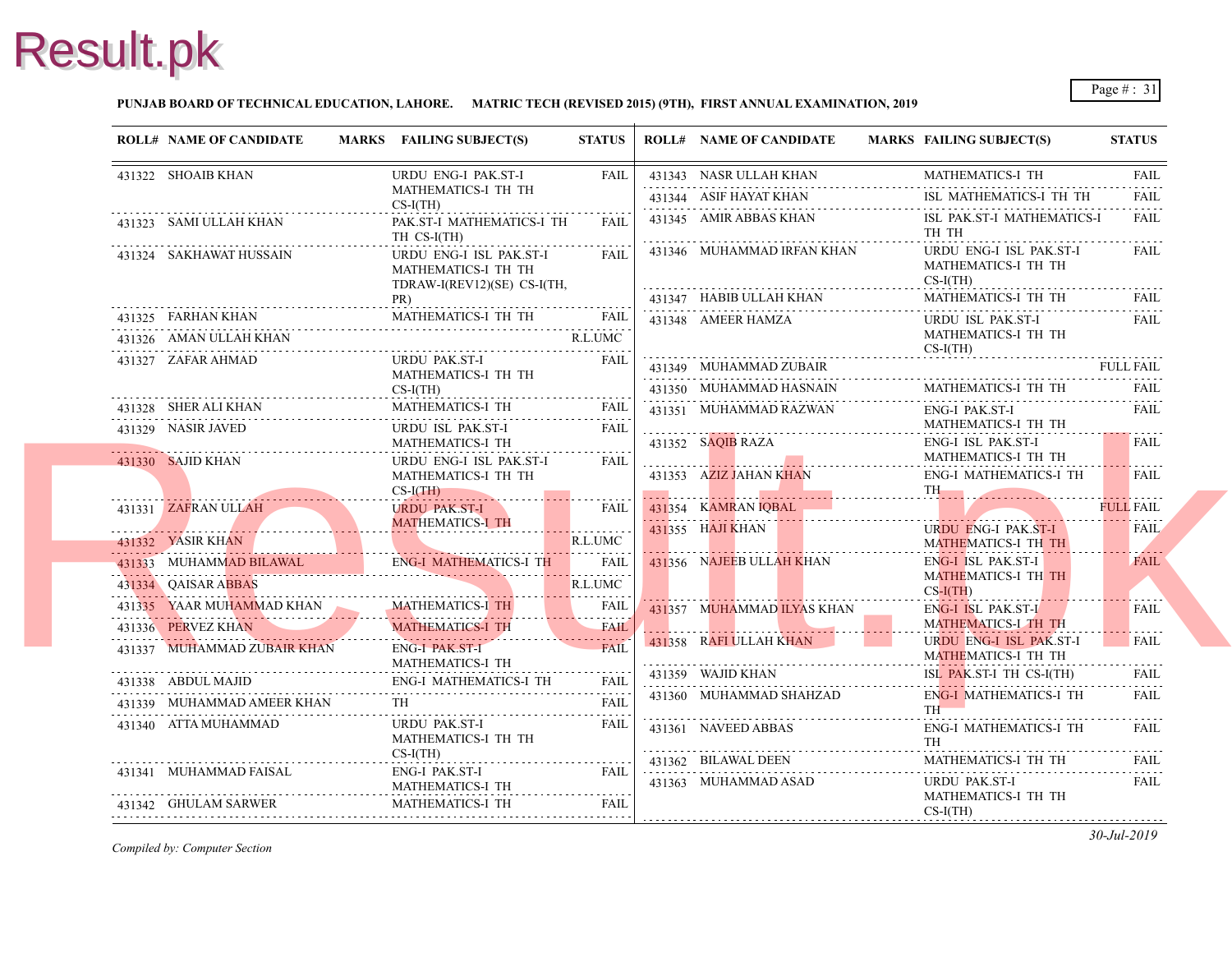

#### **PUNJAB BOARD OF TECHNICAL EDUCATION, LAHORE. MATRIC TECH (REVISED 2015) (9TH), FIRST ANNUAL EXAMINATION, 2019**

| <b>ROLL# NAME OF CANDIDATE</b>                     | MARKS FAILING SUBJECT(S)                                                                      | <b>STATUS</b>    |   | <b>ROLL# NAME OF CANDIDATE</b>                       | <b>MARKS FAIL</b> |                                     |
|----------------------------------------------------|-----------------------------------------------------------------------------------------------|------------------|---|------------------------------------------------------|-------------------|-------------------------------------|
| 431364 MUHAMMAD JAVED KHAN                         | MATHEMATICS-I TH CS-I(TH)                                                                     | <b>FAIL</b>      |   | 431385 MUHAMMAD ASIM KHAN                            |                   | <b>MAT</b>                          |
| 431365 SHERYAR AHMAD                               |                                                                                               | <b>FULL FAIL</b> |   | 431386 ARMAGHAN KHAN                                 |                   | <b>URD</b>                          |
| 431366 YOUNAS KHAN                                 | URDU PAK.ST-I<br>MATHEMATICS-I TH TH<br>$CS-I(TH)$                                            | FAIL             |   | 431387 ANSAR ABBAS                                   |                   | <b>MAT</b><br>$CS-I($<br><b>URD</b> |
| 431367 MANSOOR UR REHMAN                           | MATHEMATICS-I TH                                                                              | <b>FAIL</b>      |   |                                                      |                   | <b>MATI</b>                         |
| 431368 ZIA ULLAH KHAN                              | MATHEMATICS-1 111 [TAIL PAIL PRIME PRIMATICS ]<br><b>ENG-I MATHEMATICS-I TH</b><br>$CS-I(TH)$ | <b>FAIL</b>      |   | 431388 UMAR FAROOQ KHAN                              |                   | $CS-I($<br><b>MAT</b>               |
| 431369 WASEEM KHAN                                 | <b>ENG-I MATHEMATICS-I TH</b>                                                                 | <b>FAIL</b>      |   | 431389 HAMMAD SAQIB                                  |                   | ENG-<br><b>MAT</b>                  |
| 431370 FAYYAZ HUSSAIN                              | URDU ENG-I PAK.ST-I<br>MATHEMATICS-I TH TH<br>TDRAW-I(REV12)(PR, SE)                          | <b>FAIL</b>      |   | 431390 SHERAZ AZIZ                                   |                   | $CS-I($                             |
|                                                    | $CS-I(TH, PR, SE)$                                                                            |                  | . | 431391 MUHAMMAD SAFI ULLAH                           |                   | ENG-                                |
| 431371 RUKHSANA BIBI                               |                                                                                               | <b>FULL FAIL</b> | . | KHAN<br>431392 MOHAMMAD RIZWAN                       |                   | TH                                  |
| 431372 MUHAMMAD HAMEED UL<br><b>HASSAN</b>         | ENG-I PAK.ST-I<br>MATHEMATICS-I TH TH                                                         | <b>FAIL</b>      |   | 431393 SAQIB JAVED                                   |                   | <b>MAT</b>                          |
|                                                    | $CS-I(TH)$                                                                                    |                  |   | 431394 MUHAMMAD ISHFAQ KHAN                          |                   | TH                                  |
| 431373 MUHAMMAD KAMRAN                             | <b>ENG-I MATHEMATICS-I TH</b><br>TH CS-I(TH)                                                  | FAII             |   | 431395 MUHAMMAD ASIF KHAN                            |                   | TH                                  |
| 431374 ZEESHAN FAWAD KHAN                          |                                                                                               | <b>FULL FAIL</b> |   | 431396 MUHAMMAD ZEESHAN                              |                   | ISL                                 |
| 431375 ABDUL MATEEN SHAH                           | <b>MATHEMATICS-I TH</b>                                                                       | <b>FAIL</b>      |   | <b>KHAN</b><br>431397 WAQAR HASAN HASHIM             |                   | <b>MAT</b>                          |
| 431376 MUHAMMAD ADIL KHAN                          | <b>URDU ENG-I ISL PAK.ST-I</b><br>MATHEMATICS-I TH TH                                         | FAIL             |   | 431398 UMAR KHTIAB                                   | 431               | <b>MAT</b>                          |
| 431377 MUHAMMAD AMEER                              | $CS-I(TH)$<br>URDU ENG-I ISL PAK.ST-I                                                         | FAIL             |   | 431399 MUHAMMAD SHAFIQ<br>431400 RASHID KHAN         |                   | TH \                                |
| <b>HAMZA MUMTAZ</b>                                | MATHEMATICS-I TH TH<br>CS-I(TH)                                                               |                  |   | 431401 SAJJAD KHAN                                   |                   | <b>MAT</b>                          |
| 431378 MUHAMMAD AATIF                              | ENG-I MATHEMATICS-I TH<br>TH CS-I(TH)                                                         | <b>FAIL</b>      |   | 431402 MUHAMMAD UZAIR KHAN<br>431403 MUHAMMAD FAISAL |                   | <b>MAT</b><br><b>MAT</b>            |
| 431379 MUHAMMAD WAQAS                              | MATHEMATICS-I TH TH<br>$CS-I(TH)$                                                             | <b>FAIL</b>      |   | 431404 MUHAMMAD YOUSAF                               |                   | <b>MAT</b>                          |
| 431380 MUHAMMAD KAMRAN                             | <b>ENG-I MATHEMATICS-I</b>                                                                    | <b>FAIL</b>      |   | <b>KHAN</b><br>431405 KAMRAN KHAN                    |                   | <b>MAT</b>                          |
| 431381 MUHAMMAD TALHA<br><b>ZAHOOR</b>             | <b>MATHEMATICS-I</b>                                                                          | <b>FAIL</b>      |   | 457<br>431406 MIFTAH IKRAM                           |                   |                                     |
| 431382 MUHAMMAD ISHAQ SHAH MATHEMATICS-I FAIL FAIL | MATHEMATICS-I                                                                                 |                  |   | 431407 MUHAMMAD IBRAHIM                              |                   | <b>MAT</b>                          |
| 431383 SHERAZ NAWAZ                                | MATHEMATICS-I TH                                                                              | FAIL             |   | 431408 MUHAMMAD IKRAM ULLAH                          |                   | <b>MAT</b>                          |
| 431384 SAQIB NAWAZ                                 | <b>ENG-I MATHEMATICS-I TH</b>                                                                 | FAIL             |   | KHAN                                                 |                   |                                     |
|                                                    |                                                                                               |                  |   |                                                      |                   |                                     |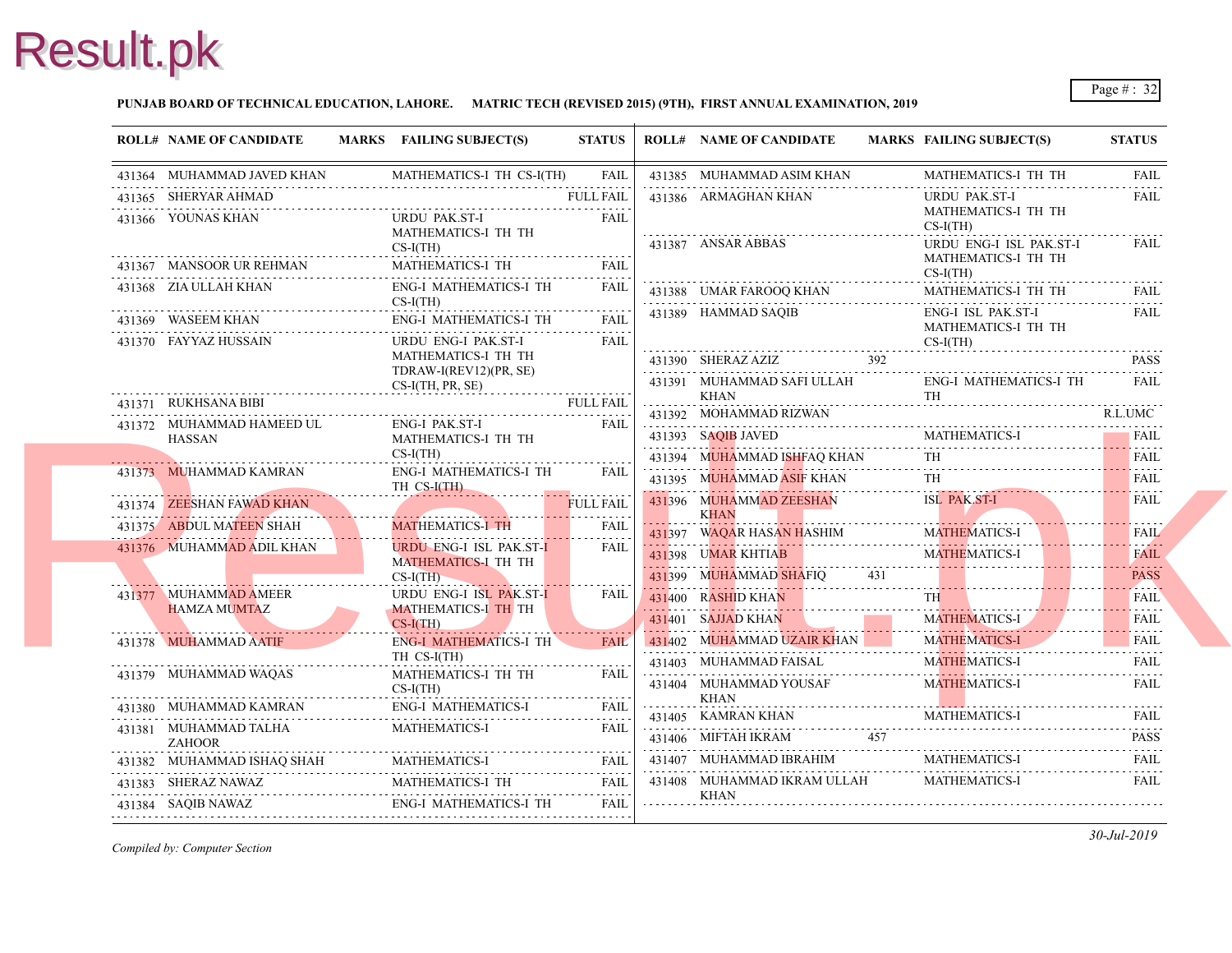#### **PUNJAB BOARD OF TECHNICAL EDUCATION, LAHORE. MATRIC TECH (REVISED 2015) (9TH), FIRST ANNUAL EXAMINATION, 2019**

|   | <b>ROLL# NAME OF CANDIDATE</b>                                                                                                                    |     | MARKS FAILING SUBJECT(S) | <b>STATUS</b>                   | <b>ROLL# NAME OF CANDIDATE</b>                                                     | <b>MARKS FAIL</b> |                          |
|---|---------------------------------------------------------------------------------------------------------------------------------------------------|-----|--------------------------|---------------------------------|------------------------------------------------------------------------------------|-------------------|--------------------------|
|   | 431409 MUHAMMAD ASAD KHAN                                                                                                                         |     | <b>MATHEMATICS-I</b>     | FAIL                            | 431437 AKRAMULLAH KHAN                                                             |                   | TH                       |
|   | 431410 MUHAMMAD IKRAM ULLAH393                                                                                                                    |     |                          | <b>PASS</b>                     | 431438 KALEEM ULLAH KHAN                                                           |                   | PAK.                     |
|   | KHAN<br>431411 SHAFA ULLAH KHAN                                                                                                                   |     | H KHAN 410 PASS          |                                 | 431439 MUHAMMAD ARIF KHAN 410                                                      |                   |                          |
|   | 431412 MUHAMMAD TARIQ KHAN ABSENT                                                                                                                 |     |                          |                                 | 431440 SARDAR KHAN                                                                 | 386               |                          |
|   | 431413 MUHAMMAD SALEEM                                                                                                                            |     | <b>MATHEMATICS-I</b>     | <b>FAIL</b>                     | 431441 ATTA UR REHMAN                                                              |                   | <b>MAT</b>               |
| . | <b>ULLAH KHAN</b>                                                                                                                                 |     |                          |                                 | 431442 MUHAMMAD ARSLAN<br>KHAN                                                     |                   | PAK.                     |
|   | 431414 KASHIF SHAHZAD                                                                                                                             |     |                          |                                 | 431443 BILAL KHAN                                                                  |                   | <b>MAT</b>               |
|   | $\begin{tabular}{ccccc} 431415 & SAJID HUSSAN & MATHEMATICS-I CS-I(TH) & FAIL \\ 431416 & MUHAMMAD ANWAR & MATHEMATICS-I & TAIL \\ \end{tabular}$ |     |                          |                                 | 431444 MUHAMMAD ALI RAZA TAQI                                                      |                   |                          |
|   |                                                                                                                                                   |     |                          |                                 | 431846 AHMAD KHAN                                                                  |                   | MATI                     |
|   | 431417 MUHAMMAD KHAWAR MATHEMATICS-I<br><b>KHAN</b>                                                                                               |     |                          | <b>FAIL</b>                     | 431847 MUHAMMAD HASNAIN                                                            |                   | ENG-                     |
|   | 431418 MUHAMMAD NASEEB PAK.ST-I MATHEMATICS-I                                                                                                     |     |                          | <b>FAIL</b>                     | KHAN                                                                               |                   | TH <sub>0</sub>          |
|   | KHAN                                                                                                                                              |     |                          |                                 | ALI COLLEGE OF TECHNOLOGY, ASTATION<br><b>FATEHPUR ROAD,, KAROR LAL ESAN</b>       |                   |                          |
|   | 431419 NAJAF SHAHZAD KHAN 396                                                                                                                     |     |                          | <b>PASS</b>                     | 431445 FAIZAN ALI                                                                  |                   | <b>URD</b>               |
|   | 431420 ARZISH ULLAH KHAN MATHEMATICS-I FAIL FAIL                                                                                                  |     |                          |                                 |                                                                                    |                   | <b>MAT</b>               |
|   | 431421 MUHAMMAD RIZWAN TH FAIL                                                                                                                    |     |                          |                                 | 431446 MOHSIN SAEED                                                                |                   | $EA-I$<br><b>MAT</b>     |
|   | 431422 INAM ULLAH KHAN CS-I(TH)<br>431422 INAM ULLAH KHAN                                                                                         |     | $CS-I(TH)$               | <b>FAIL</b><br>.                | 431447 ZOHAIB MUSHTAQ                                                              |                   | <b>MAT</b>               |
|   |                                                                                                                                                   |     |                          | <b>FAIL</b><br>.<br><b>PASS</b> | 431448 ALQAMA GHAFAR                                                               |                   | <b>MAT</b>               |
|   | 431424 HASNAT HAIDER<br>431424 HASNAT HAIDER 376 PASS                                                                                             | 372 |                          | <b>PASS</b>                     | 451448 ALQAMA GHAFAR<br>2002 - Alban Alban Alban (f. 1914)<br>431449 SHOAIB AKHTAR |                   | TH -                     |
|   | 431425 SANWAL<br>431425 SANWAL 372 PASS                                                                                                           |     |                          |                                 | 431450 MUHAMMAD NAVEED                                                             |                   | <b>MAT</b>               |
|   | 431426 ZOHAIB KHAN 387 PASS                                                                                                                       |     |                          | <b>PASS</b>                     | <b>UMAR</b>                                                                        |                   |                          |
|   | 431427 SANA ULLAH 259 PASS                                                                                                                        |     |                          |                                 | 431451 UMAIR ABBAS                                                                 |                   | <b>URD</b><br><b>MAT</b> |
|   | 431428 DIL JAHAN KHAN CS-I(TH) FAIL<br>431429 MUHAMMAD HAMMAD                                                                                     |     | PAK.ST-I                 |                                 |                                                                                    |                   | <b>TDR</b>               |
|   | 431430 SUMAIR ABBAS KHAN                                                                                                                          |     | D PAK ST-I FAIL          | <b>ABSENT</b>                   |                                                                                    |                   | PR)                      |
|   |                                                                                                                                                   |     |                          |                                 | 431452 QAMAR ABBAS                                                                 |                   | <b>MAT</b>               |
|   | 431431 NAWAZISH HUSSAIN MATHEMATICS-I FAIL FAIL                                                                                                   |     |                          |                                 | 431453 MUHAMMAD ARSHAD                                                             |                   | <b>MAT</b>               |
|   | 431432 SANA ULLAH KHAN MATHEMATICS-I FAIL PAIL                                                                                                    |     |                          | <b>PASS</b>                     | 431454 WASEEM ABBAS                                                                |                   | ISL F<br>TH <sub>1</sub> |
|   | 431433 AWAIS KHAN 379 PASS<br>431434 MUHAMMAD FAISAL KHAN ABSENT                                                                                  |     |                          |                                 | 431455 TAQEER ZIA                                                                  | 391               |                          |
|   |                                                                                                                                                   |     |                          | <b>FAIL</b>                     | $431456$ RASHID LATIF                                                              | 361               |                          |
|   | 431435 MOHSIN IQBAL KHAN PAK.ST-I MATHEMATICS-I FAIL                                                                                              |     |                          |                                 |                                                                                    |                   |                          |
|   | 431436 MUHAMMAD MAJID KHAN MATHEMATICS-I FAIL FAIL                                                                                                |     |                          |                                 |                                                                                    |                   |                          |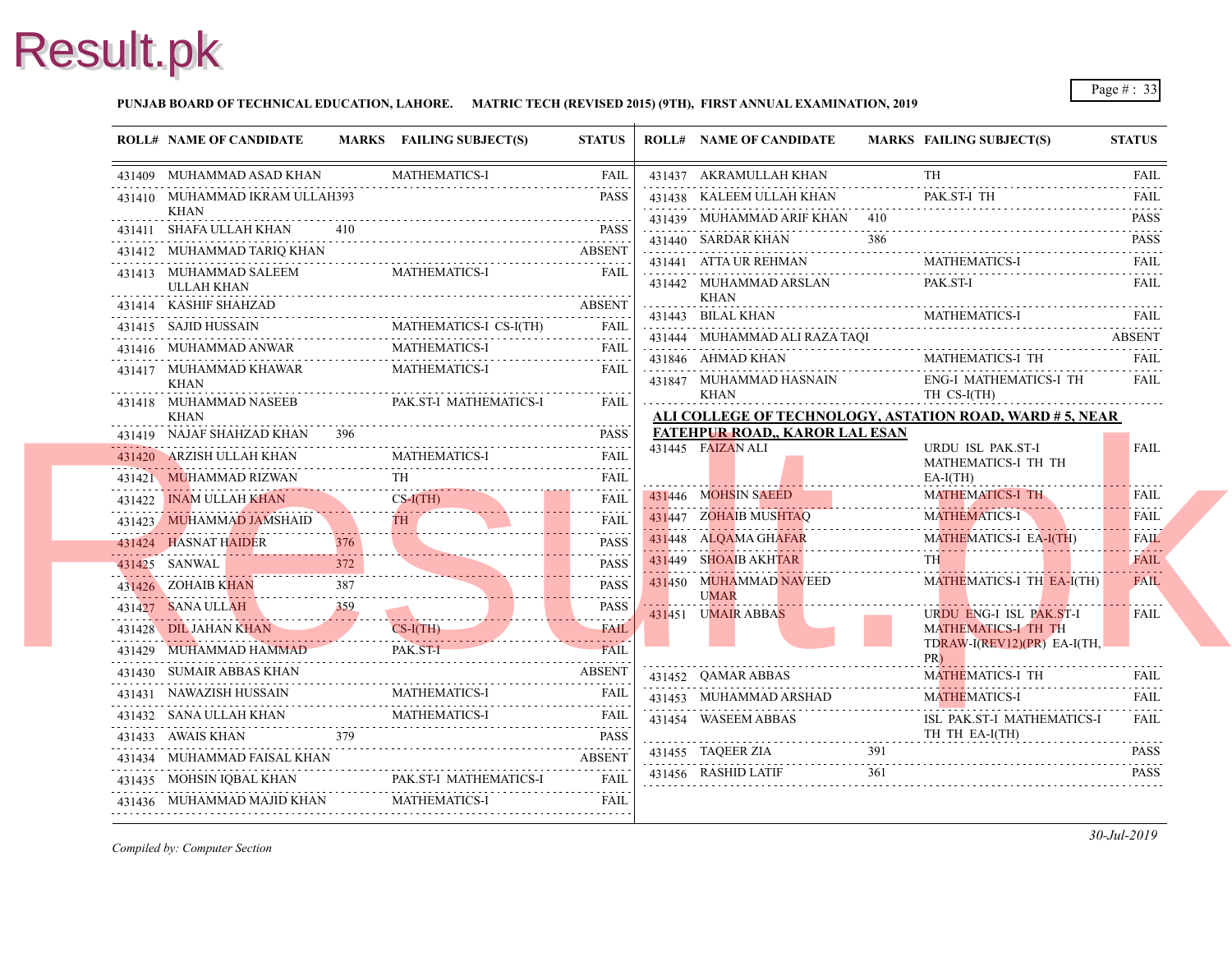

#### **PUNJAB BOARD OF TECHNICAL EDUCATION, LAHORE. MATRIC TECH (REVISED 2015) (9TH), FIRST ANNUAL EXAMINATION, 2019**

|   | <b>ROLL# NAME OF CANDIDATE</b>                                                                                                                                                                                                                                                                                                                                                                                                | MARKS FAILING SUBJECT(S)                       | <b>STATUS</b>                   | <b>ROLL# NAME OF CANDIDATE</b>                                     | <b>MARKS FAIL</b> |                          |
|---|-------------------------------------------------------------------------------------------------------------------------------------------------------------------------------------------------------------------------------------------------------------------------------------------------------------------------------------------------------------------------------------------------------------------------------|------------------------------------------------|---------------------------------|--------------------------------------------------------------------|-------------------|--------------------------|
|   | <b>QUAID-E-AZAM INSTITUTE OF TECHNOLOGY, ISMAIL AND SAQIB PLAZA</b>                                                                                                                                                                                                                                                                                                                                                           |                                                |                                 | 431478 MUHAMMAD MUBSHIR<br>RIAZ                                    |                   | TH                       |
|   | <b>CHOWK SANGLAN WALA, KHANEWAL</b><br>431457 MUHAMMAD HASNAIN                                                                                                                                                                                                                                                                                                                                                                | MATHEMATICS-I TH TH                            | <b>FAIL</b>                     | 431479 ZEESHAN AFZAL                                               |                   | <b>MAT</b>               |
|   |                                                                                                                                                                                                                                                                                                                                                                                                                               | $CS-I(TH)$                                     | .                               | 431480 MUHAMMAD SHAHZAIB                                           |                   | TH 1                     |
|   | 431458 NOMAN ASLAM                                                                                                                                                                                                                                                                                                                                                                                                            | MATHEMATICS-I TH TH                            | FAII.                           | 431481 MUHAMMAD HASHIM 415                                         |                   |                          |
|   | 431459 NOOR UL HASSAN                                                                                                                                                                                                                                                                                                                                                                                                         | URDU ENG-I ISL PAK.ST-I<br>MATHEMATICS-I TH TH | FAIL                            | 431482 ABDUL REHMAN 420                                            |                   |                          |
|   |                                                                                                                                                                                                                                                                                                                                                                                                                               | TDRAW-I(REV12)(PR) CS-I(TH,                    |                                 | 431483 ADNAN ALI                                                   |                   | TH.                      |
|   |                                                                                                                                                                                                                                                                                                                                                                                                                               | PR)                                            |                                 | 431484 IZHAR AHMED<br>431484 IZHAR AHMED TH                        |                   |                          |
|   | 431460 MUHAMMAD RIZWAN<br><b>HAIDER</b>                                                                                                                                                                                                                                                                                                                                                                                       | <b>MATHEMATICS-I TH</b>                        | FAII.                           | 431485 MOHSIN ALI<br>$431485$ MOHSIN ALI ISL                       |                   |                          |
|   |                                                                                                                                                                                                                                                                                                                                                                                                                               |                                                |                                 | 431486 SHAHID HUSSAIN 403                                          |                   |                          |
|   | $\begin{tabular}{cc} 431461 & BernSH ZIA & 463 \\ 431462 & HUZAIFA & 463 \\ \hline \end{tabular} \hspace{1.5cm} \begin{tabular}{c} 431462 & HUZAFA \\ \hline \end{tabular} \hspace{1.5cm} \begin{tabular}{c} 431462 \\ \end{tabular} \hspace{1.5cm} \begin{tabular}{c} 431462 \\ \end{tabular} \end{tabular} \hspace{1.5cm} \begin{tabular}{c} 431462 \\ \end{tabular} \end{tabular} \hspace{1.5cm} \begin{tabular}{c} 43146$ |                                                |                                 | 431487 HUSNAIN ALI                                                 |                   | <b>MAT</b>               |
|   | 431463 RANA MUHAMMAD                                                                                                                                                                                                                                                                                                                                                                                                          | <b>TH</b>                                      | <b>FAIL</b>                     | 431488 DANISH KHURSHEED                                            |                   | <b>MAT</b>               |
| . | MUSTAFA<br>431464 WALEED ASGHAR                                                                                                                                                                                                                                                                                                                                                                                               |                                                |                                 | 431489 MUSHARAF NASIR                                              |                   | TH.                      |
|   |                                                                                                                                                                                                                                                                                                                                                                                                                               |                                                |                                 | 431490 MUHAMMAD SHAHZAD                                            |                   |                          |
|   | 431465 MUHAMMAD MUDASSAR 408<br><b>MATLOOB</b>                                                                                                                                                                                                                                                                                                                                                                                |                                                | <b>PASS</b>                     | 431491 MUHAMMAD MUDDSIR                                            |                   | <b>MAT</b>               |
|   | 431466 MUHAMMAD RASHID MATHEMATICS-I FAIL                                                                                                                                                                                                                                                                                                                                                                                     |                                                |                                 | <b>RIAZ</b>                                                        |                   |                          |
|   | 431467 ANEES HAIDER MATHEMATICS-I TH                                                                                                                                                                                                                                                                                                                                                                                          |                                                | FAIL                            | 431492 HAIDAR ALI 445<br>431493 NASEEB ULLAH                       | 363               |                          |
|   | 431468 ZAIN ULABIDEEN                                                                                                                                                                                                                                                                                                                                                                                                         |                                                | .<br><b>ABSENT</b>              |                                                                    | 448               |                          |
|   | 431469 SAIMAN<br>MATHEMATICS-I TH                                                                                                                                                                                                                                                                                                                                                                                             | <b>URDU PAK.ST-I</b>                           | <u>.</u><br><b>FAIL</b>         | 431494 MUHAMMAD RASHID<br><b>SARGODHA COLLEGE OF TECHNOLOGY, N</b> |                   |                          |
|   | 431470 MEHWISH                                                                                                                                                                                                                                                                                                                                                                                                                |                                                | . <del>.</del><br><b>ABSENT</b> | <b>MIANWALI ROAD, KHUSHAB</b>                                      |                   |                          |
|   | 431471 MUHAMMAD SHERAZ TH                                                                                                                                                                                                                                                                                                                                                                                                     |                                                | FAIL(No Chance)                 | 431495 ABDULLAH JAMEEL                                             |                   | <b>MAT</b>               |
|   | 431472 MUHAMMAD ABDULLAH 354                                                                                                                                                                                                                                                                                                                                                                                                  |                                                |                                 | 431496 MUHAMMAD NABEEL<br><b>NAWAZ</b>                             |                   | <b>MAT</b><br>$EA-I($    |
|   | 431473 ALI RAZA<br>431473 ALI RAZA MATHEMATICS-I TH FAIL(N                                                                                                                                                                                                                                                                                                                                                                    |                                                |                                 | 431497 MUHAMMAD EHTISHAM                                           |                   | <b>MAT</b>               |
|   |                                                                                                                                                                                                                                                                                                                                                                                                                               |                                                |                                 |                                                                    |                   | $EA-I($                  |
|   | 431474 UMAR HAYYAT MATHEMATICS-I FAIL(No Chance)<br>431475 MUHAMMAD ZEESHAN MATHEMATICS-I TH FAIL(No Chance)                                                                                                                                                                                                                                                                                                                  |                                                |                                 | 431498 JAWAD HASSAN                                                |                   | <b>URD</b><br><b>MAT</b> |
|   | 431476 SYED GULLAM SHABBAR                                                                                                                                                                                                                                                                                                                                                                                                    | <b>TH</b>                                      | FAIL(No Chance)                 |                                                                    |                   | $EA-I$                   |
|   | <b>ABBAS</b>                                                                                                                                                                                                                                                                                                                                                                                                                  |                                                |                                 | 431499 TABIB UL HASSAN                                             |                   | <b>MAT</b>               |
|   | 431477 RANA TAYYAB ALI                                                                                                                                                                                                                                                                                                                                                                                                        | ALI TH TH                                      | FAIL(No Chance)                 | 431500 ABDUL AZIZ                                                  |                   | $EA-I$<br><b>MAT</b>     |
|   | KHANPUR COLLEGE OF TECHNOLOGY, MANZOOR COLONY, OPP.                                                                                                                                                                                                                                                                                                                                                                           |                                                |                                 | 431501 MUHAMMAD USMAN                                              |                   | <b>MAT</b>               |
|   | MADNI MASJID, NEAR WAPDA OFFICE, AIRPORT ROAD, KHANPUR                                                                                                                                                                                                                                                                                                                                                                        |                                                |                                 | AKRAM                                                              |                   |                          |
|   |                                                                                                                                                                                                                                                                                                                                                                                                                               |                                                |                                 |                                                                    |                   |                          |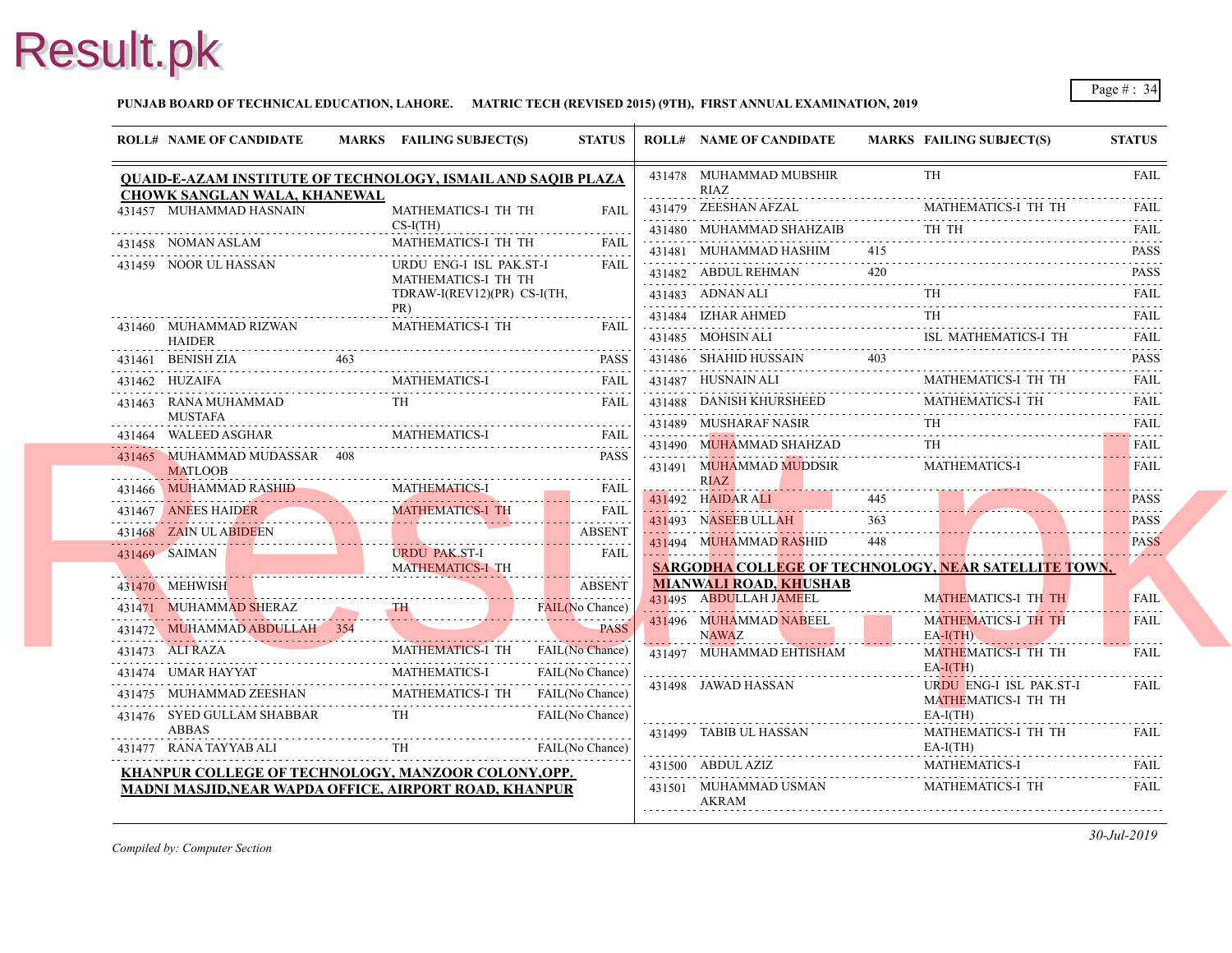#### **PUNJAB BOARD OF TECHNICAL EDUCATION, LAHORE. MATRIC TECH (REVISED 2015) (9TH), FIRST ANNUAL EXAMINATION, 2019**

|               | <b>ROLL# NAME OF CANDIDATE</b>                                  | MARKS FAILING SUBJECT(S)                                            | <b>STATUS</b>                     | <b>ROLL# NAME OF CANDIDATE</b>              | <b>MARKS FAIL</b> |                                |
|---------------|-----------------------------------------------------------------|---------------------------------------------------------------------|-----------------------------------|---------------------------------------------|-------------------|--------------------------------|
|               | 431502 NOMAN AHMAD                                              | <b>MATHEMATICS-I</b>                                                | <b>FAIL</b>                       | 431523 MUHAMMAD SHOAIB                      |                   | ENG-                           |
|               | 431503 ZEESHAN AKRAM                                            | MATHEMATICS-I TH TH                                                 | <b>FAIL</b>                       | <b>AKHTAR</b><br>431524 MUHAMMAD AHSAN      |                   |                                |
|               | 431504 MUHAMMAD UMAIR<br><b>KHAWAR</b>                          | MATHEMATICS-I TH                                                    | <b>FAIL</b>                       | 431525 MOHAMMAD ASGHAR                      |                   |                                |
|               | 431505 AIZAZ ALI ASGHAR                                         | MATHEMATICS-I TH TH                                                 | <b>FAIL</b>                       | 431526 MUHAMMAD RAEES                       |                   | <b>MAT</b>                     |
|               | 431506 MUHAMMAD BILAL                                           | MATHEMATICS-I TH TH                                                 | FAIL                              | 431527 AFAQ KHAN                            |                   | <b>MAT</b>                     |
|               | 431507 KALEEM ULLAH                                             | MATHEMATICS-I TH                                                    | <b>FAIL</b>                       | 431528 FAIZ RASOOL                          | 337               |                                |
|               | 431508 AMMAR SABIR                                              | MATHEMATICS-I TH TH                                                 | <b>FAIL</b>                       | 431529 MUHAMMAD SAOLAIN                     | 388               |                                |
|               | 431509 MUHAMMAD FURQAN ALI                                      | MATHEMATICS-I TH                                                    | FAIL                              | 431530 MUHAMMAD IMRAN                       | 401               |                                |
|               | 431510 MUHAMMAD RAEES                                           | MATHEMATICS-I TH TH                                                 | <b>FAIL</b>                       | 431531 MUHAMMAD USMAN                       | 423               |                                |
|               | 431511 FAISAL SHABBIR                                           | URDU ENG-I ISL PAK.ST-I<br>MATHEMATICS-I TH TH                      | .<br><b>FAIL</b>                  | <b>GHANI</b><br>431532 MUNTAZIR MAHDI       |                   | <b>MAT</b>                     |
|               |                                                                 | $EA-I(TH)$                                                          |                                   | <b>LAHORE POLYTECHNIC INSTITUTE, BAND I</b> |                   |                                |
|               | 431512 MUHAMMAD ASIF                                            | MATHEMATICS-I                                                       | FAIL                              | <b>KHANA, LAHORE</b>                        |                   |                                |
|               | 431513 MUHAMMAD QASIM IMTIAZ403<br><b>AWAN</b>                  |                                                                     | <b>PASS</b>                       | 431533 ABU USAMA                            |                   | <b>MAT</b>                     |
|               | 431514 MUHAMMAD KAZIM                                           | <b>ENG-I MATHEMATICS-I TH</b>                                       | FAIL                              | 431534 ABU HURAIRA                          |                   | <b>MAT</b>                     |
|               | 431515 MUBASHER HUSSAIN                                         | <b>MATHEMATICS-I</b>                                                | $\omega$ is $\omega$ in .<br>FAIL | 431535 MUHAMMAD USAMA                       |                   | ENG-<br><b>MAT</b>             |
|               | 431516 RANA MUHAMMAD AQIB<br><b>SHAFIQ</b>                      | TH TH EA-I(TH)                                                      | <b>FAIL</b>                       | 431536 ARSLAN MUNAWAR                       |                   | <b>TDR</b><br><b>URD</b>       |
|               | 431517 MUHAMMAD NASIR<br>HUSSAIN                                | <b>ENG-I MATHEMATICS-I TH</b><br>TH <sup>-</sup>                    | <b>FAIL</b>                       |                                             |                   | <b>MAT</b><br><b>TDR</b>       |
|               | 431518 MUHAMMAD NABEEL<br><b>HASSAN</b>                         | URDU ENG-I ISL PAK.ST-I<br><b>MATHEMATICS-I TH TH</b><br>$EA-I(TH)$ | FAIL                              | 431537 MUHAMMAD HASSAN<br><b>SHAHZAD</b>    |                   | PR)<br>ENG-<br>TH <sub>1</sub> |
|               | <b>GLOBAL COMPUTER AND COMMERCE COLLEGE, CHOWK NOOR SHAH,</b>   |                                                                     |                                   | 431538 MUHAMMAD USAMA                       |                   | <b>URD</b>                     |
| KOT ADDU      |                                                                 |                                                                     |                                   |                                             |                   | <b>MAT</b><br>$CS-I$           |
|               | 431519 SANA KHAN                                                |                                                                     | <b>ABSENT</b>                     | 431539 MUSKAN NAEEM                         |                   | <b>MAT</b>                     |
|               | <b>KHYBER COLLEGE OF COMMERCE &amp; COMPUTER SCIENCES,, KOT</b> |                                                                     |                                   | 431540 ABDULLAH                             |                   | <b>MAT</b>                     |
| <b>SULTAN</b> | 431520 MURSALEEN RAMZAN                                         | ENG-I PAK.ST-I<br>MATHEMATICS-I TH TH                               | <b>FAIL</b>                       | 431541 MOHAMMAD ARSLAN                      |                   | ENG-<br><b>TH</b>              |
|               | 431521 MINHAL HUSSAIN                                           | <b>MATHEMATICS-I</b>                                                | <b>FAIL</b>                       | 431542 MUHAMMAD UMAR NAEEM                  |                   | <b>URD</b>                     |
|               | 431522 MUDASIR HASSAN                                           |                                                                     | <b>PASS</b>                       |                                             |                   | <b>MAT</b><br>$CS-I$           |
|               |                                                                 |                                                                     |                                   | 431543 SIRAJ AHMAD                          |                   |                                |
|               |                                                                 |                                                                     |                                   |                                             |                   |                                |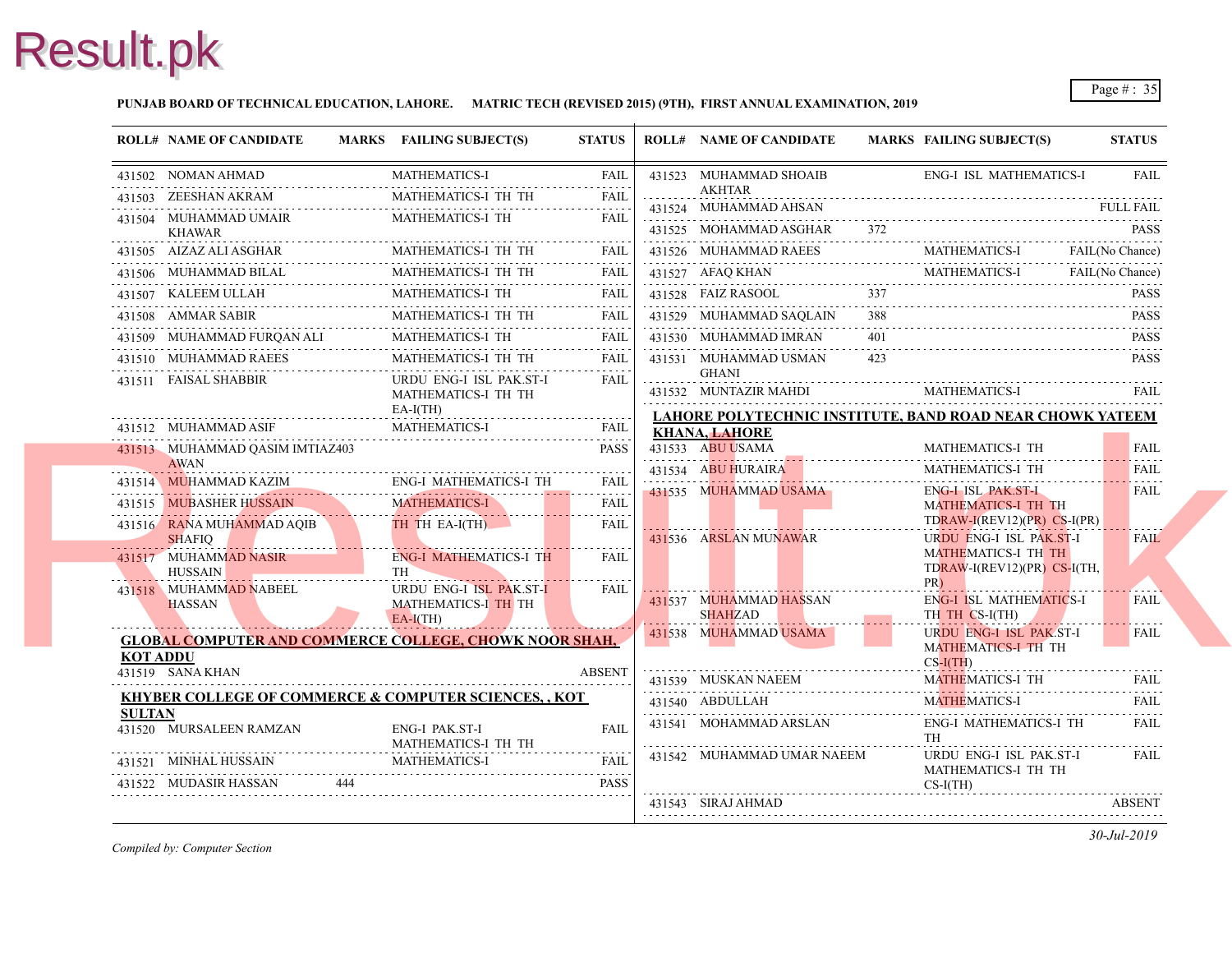#### **PUNJAB BOARD OF TECHNICAL EDUCATION, LAHORE. MATRIC TECH (REVISED 2015) (9TH), FIRST ANNUAL EXAMINATION, 2019**

| <b>ROLL# NAME OF CANDIDATE</b>                                 |     | MARKS FAILING SUBJECT(S)          | <b>STATUS</b>    | <b>ROLL# NAME OF CANDIDATE</b>                                    | <b>MARKS FAIL</b> |
|----------------------------------------------------------------|-----|-----------------------------------|------------------|-------------------------------------------------------------------|-------------------|
| 431544 MUHAMMAD ALI SHAHEER                                    |     | <b>MATHEMATICS-I</b>              | FAIL(No Chance)  | 431568 ANSAR HUSSAIN                                              | <b>MAT</b>        |
| <u>LAHORE POLYTECHNIC INSTITUTE, MANZOOR TRADE CENTRE,</u>     |     |                                   |                  | 431569 ABDUL ALEEM                                                | <b>MATI</b>       |
| 37-MAIN RAVI ROAD, LAHORE                                      |     |                                   |                  | 431570 ABDUL REHMAN                                               | <b>MAT</b>        |
| 431545 MUHAMMAD NAJAM                                          | 366 |                                   | <b>PASS</b>      | 431571 MUHAMMAD MUSTAFA                                           | TH                |
| 431546 MUHAMMAD AWAIS                                          |     | MATHEMATICS-I TH                  | FAIL(No Chance)  | 431572 MUHAMMAD ABDULLAH                                          |                   |
| PAK CANADIAN POLYTECHNIC INSTITUTE, 180 ALLAMA IOBAL ROAD      |     |                                   |                  | NADEEM                                                            |                   |
| <b>MUSTAFABAD, (DHARAM PURA), LAHORE</b><br>431547 MALIK AHMED |     | ENG-I ISL PAK.ST-I                | <b>FAIL</b>      | 431573 HAMZA WASEEM                                               | TH                |
|                                                                |     | MATHEMATICS-I TH TH               |                  | 431574 IKHLAQ-MAHMOOD                                             | TH                |
| 431548 AMMAD ASIF                                              |     | MATHEMATICS-I TH TH               | <b>FAII</b>      | 431575 WALEED HASSAN                                              | MAT.              |
| 431549 MUHAMMAD UZAIR<br>JABBAR                                |     | MATHEMATICS-I TH TH               | <b>FAIL</b>      | 431576 MUHAMMAD SHAZIM<br><b>HAMEED</b>                           | TH                |
| 431550 SYED AHMED SAAD                                         |     | ISL TH                            | <b>FAIL</b>      | PAK PUNJAB COLLEGE OF TECHNOLOGY, 0                               |                   |
| 431551 MUHAMMAD SAIM ABID                                      |     | MATHEMATICS-I TH TH               | <b>FAIL</b><br>. | <b>BANK ROAD, HARBANCEPURA, LAHORE</b><br>431577 MUHAMMAD MUNIB U | <b>MAT</b>        |
| 431552 SUBHAN ALI                                              |     | URDU ENG-I ISL PAK.ST-I           | FAIL             | <b>REHMAN</b>                                                     |                   |
|                                                                |     | MATHEMATICS-I TH TH<br>$CS-I(TH)$ |                  | 431578 HAFIZ MUHAMMAD SOHAIB                                      | <b>MATI</b>       |
| 431553 SYED SAUD AHMED                                         |     | <b>MATHEMATICS-I TH</b>           | <b>FAIL</b>      | <b>AYOUB</b>                                                      |                   |
| 431554 ABDUL SUBHAN                                            |     |                                   | <b>PASS</b>      | 431579 ALI HAMMAD                                                 | <b>MAT</b>        |
| 431555 ZOHAIB KHALID                                           |     | <b>MATHEMATICS-I TH</b>           | <b>FAIL</b>      | 431580 MUNEEB UR RAHMAN                                           |                   |
| 431556 NADEEM ALI                                              |     | <b>MATHEMATICS-I TH</b>           | FAIL             | 431581 HUSSAIN BIN JAMEEL                                         | <b>MAT</b>        |
| 431557 HAMZAALI                                                |     | MATHEMATICS-I TH                  | .<br><b>FAIL</b> | <b>GOVERNMENT COLLEGE OF TECHNOLOGY</b>                           |                   |
| 431558 HAFIZ AHMED UNEEB                                       |     | <b>MATHEMATICS-I TH</b>           | .<br>FAIL        | 431582 INZMAM UL HAO                                              | <b>MAT</b>        |
| 431559 MUHAMMAD AWAIS                                          |     | <b>MATHEMATICS-I TH</b>           | .<br><b>FAIL</b> | 431583 MUHAMMAD ABU HURAIRA                                       | TH.               |
| <b>SIDDIOUI</b>                                                |     |                                   |                  | 431584 MUHAMMAD SIBTAIN                                           | <b>MAT</b>        |
| 431560 FARMAN ALI                                              |     | MATHEMATICS-I TH TH               | <b>FAIL</b>      | 431585 MUHAMMAD MAZHAR                                            | <b>MAT</b>        |
| 431561 HUMAYON RASHEED                                         |     | MATHEMATICS-I TH TH               | FAIL             | 431586 MUHAMMAD DANIYAL                                           | 364               |
| 431562 MUHAMMAD ZEESHAN<br><b>KHALID</b>                       |     | TH.                               | FAIL             | <b>FAROOO</b><br>431587 MUHAMMAD RIZWAN                           | 358               |
| 431563 HUNAIN UR REHMAN                                        |     | MATHEMATICS-I TH                  | FAIL             | 431588 MUHAMMAD ALI FAIZAN                                        |                   |
| 431564 MUHAMMAD RAZI DANIYAL359                                |     |                                   | <b>PASS</b>      | <b>UNITED COLLEGE OF TECHNOLOGY, HOUS</b>                         |                   |
| 431565 TAHIR SHAH                                              |     |                                   | <b>ABSENT</b>    | 431589 SHARJEEL HAIDER                                            | <b>MAT</b>        |
| 431566 HARIS ALI                                               |     | MATHEMATICS-I TH                  | FAIL             | 431590 MUZAMMIL ABBAS                                             | 383               |
| 431567 MUHAMMAD HARIS                                          |     | MATHEMATICS-I TH                  | .<br>FAIL        |                                                                   |                   |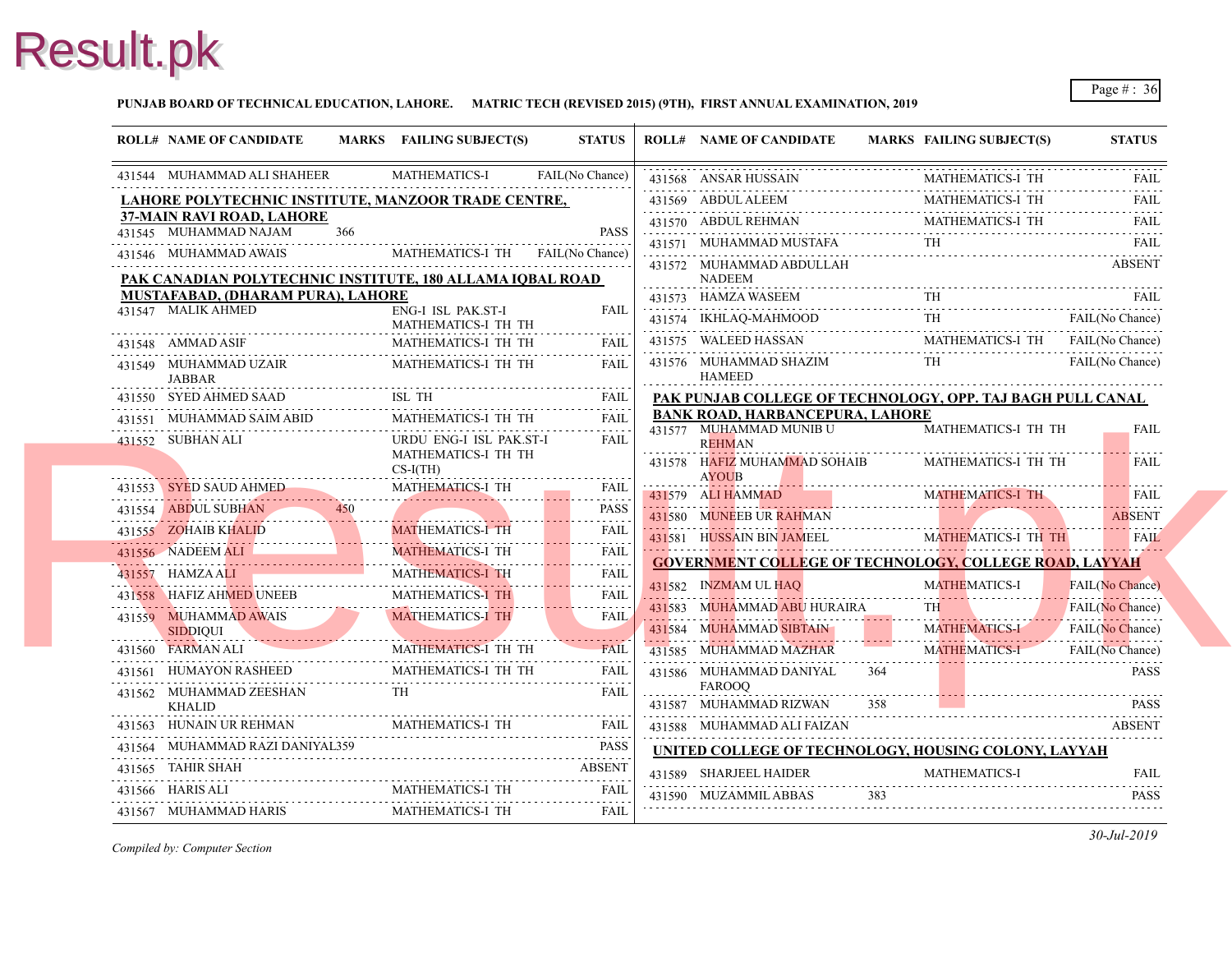### **PUNJAB BOARD OF TECHNICAL EDUCATION, LAHORE. MATRIC TECH (REVISED 2015) (9TH), FIRST ANNUAL EXAMINATION, 2019**

| <b>ROLL# NAME OF CANDIDATE</b>                                |     | MARKS FAILING SUBJECT(S)          | <b>STATUS</b>                                                           | <b>ROLL# NAME OF CANDIDATE</b>                   | <b>MARKS FAIL</b> |                   |
|---------------------------------------------------------------|-----|-----------------------------------|-------------------------------------------------------------------------|--------------------------------------------------|-------------------|-------------------|
| 431591 NASIR ABBAS                                            |     | <b>MATHEMATICS-I</b>              | FAIL                                                                    | 431618 NIYAAZ AHMAD                              | 382               |                   |
| 431592 ILYAS RAZA                                             |     | <b>MATHEMATICS-I</b><br>.         | FAIL                                                                    | 431619 MOHAMMAD IJAZ                             | 388               |                   |
| 431593 MUHAMMAD IMRAN                                         |     | $EA-I(TH)$                        | FAIL                                                                    | 431620 MUHAMMAD SAJID                            | 348               |                   |
| 431594 MUHAMMAD ARSHAD                                        |     | MATHEMATICS-I EA-I(TH)            | FAIL                                                                    | 431621 FARYAD AHMED                              |                   | MATI              |
| 431595 MUHAMMAD ABDUL WASAY                                   |     | MATHEMATICS-I EA-I(TH)            | FAIL                                                                    | 431622 AMMED ANWAAR                              | 355               |                   |
| 431596 SYED ALI SHAH HUSSAIN<br>MEHDI                         |     | MATHEMATICS-I EA-I(TH)            | FAIL                                                                    | 431623 MOHAMMAD AHMED                            | 377               |                   |
| 431597 SHOAIB RASOOL                                          |     | TH                                | FAIL                                                                    | 431624 HUZAIFA TALLAT                            | 362               |                   |
| 431598 RASHID IQBAL                                           | 396 |                                   | .<br><b>PASS</b>                                                        | 431625 HAMZA AKMAL WASEER                        | 385               |                   |
| 431599 ZAID BIN SHAHID                                        |     | MATHEMATICS-I TH TH<br>$EA-I(TH)$ | FAIL                                                                    | 431626 MUHAMMAD HASNAIN<br>431627 WASEEM MUSHTAQ | 401               | <b>MAT</b>        |
| 431600 SAJJAD HUSSAIN                                         | 347 |                                   | PASS                                                                    | 431628 ALI ARSLAN                                |                   | <b>MAT</b>        |
| 431601 MUBASHIR HUSSAIN                                       |     | <b>MATHEMATICS-I</b>              | FAIL                                                                    | 431629 MUHAMMAD WASEEM                           |                   | ENG-              |
| 431602 TABISH MEHDI                                           |     | MATHEMATICS-I TH                  | FAIL                                                                    | 431630 ZEESHAN AHMAD                             | 385               |                   |
| 431603 MUHAMMAD HASNAIN                                       | 361 |                                   | .<br>PASS                                                               | MUSLIM COLLEGE OF TECHNOLOGY, WIJH               |                   |                   |
| 431604 MUHAMMAD RIZWAN                                        | 364 |                                   | <b>PASS</b>                                                             | 431631 GHULAM ABBAS                              |                   | <b>MAT</b>        |
| 431605 ALI RAZA                                               |     | TH EA-I(TH)                       | FAIL                                                                    | 431632 MUHAMMAD RAMZAN                           | 413               |                   |
| 431606 AHSAN ULLAH KHAN                                       |     | <b>MATHEMATICS-I</b><br>.         | .<br>FAIL                                                               | 431633 WAQAR HUSSAIN                             |                   | <b>TH</b>         |
| 431607 HASSAN MEHDI                                           |     | TH.                               | FAIL(No Chance)                                                         | 431634 MUHAMMAD SOHAIL                           | 384               |                   |
| 431608 KUMAIL ABBAS                                           | 371 |                                   | <b>PASS</b>                                                             | <b>ASLAM</b>                                     |                   |                   |
| 431609 MUZAMIL ABBAS                                          | 346 |                                   | <b>PASS</b>                                                             | 431635 MUHAMMAD IBRAR                            | 365               |                   |
| 431610 SHAHRAM UL HASSAN                                      |     | TH \                              | FAIL(No Chance)                                                         | 431636 MUHAMMAD TARIQ IQBAL                      |                   |                   |
| <b>U.S.A POLYTECHNIC INSTITUTE, ALLAHABAD ROAD, LIAOATPUR</b> |     |                                   |                                                                         | 431637 TALAT MEHMOOD                             |                   | <b>MAT</b>        |
| 431611 MUHAMMAD TOUSEEF                                       |     | TH TH                             | <b>FAIL</b>                                                             | 431638 SADAM HUSSAIN                             |                   | <b>MAT</b>        |
| 431612 MUHAMMAD BILAL                                         |     | ENG-I ISL MATHEMATICS-I           | <b>FAIL</b>                                                             | 431639 AZKA SIDDIQI                              | 396               |                   |
|                                                               |     | TH TH                             |                                                                         | 431640 GHAZALA BIBI                              |                   | <b>MAT</b>        |
| 431613 ALI GHAFFAR                                            |     | <b>MATHEMATICS-I</b>              | FAIL                                                                    | 431641 FATIMA NADEEM                             |                   | <b>MAT</b>        |
| 431614 ABID RASOOL                                            |     | TH TH                             | FAIL                                                                    | 431642 AMNA BIBI                                 |                   | <b>MAT</b>        |
| 431615 AHMAD RASHEED                                          |     | MATHEMATICS-I TH                  | FAIL<br>$\alpha$ , $\alpha$ , $\alpha$ , $\alpha$ , $\alpha$ , $\alpha$ | 431643 SHAZIA JABEEN                             |                   | <b>MAT</b>        |
| 431616 MUDASSAR MEHMOOD                                       |     | TH.                               | FAIL                                                                    | 431644 SAGHEER AHMAD                             |                   | <b>MAT</b>        |
| 431617 ZAIN RAFIQ                                             |     | TH                                | FAIL                                                                    | 431645 ZEESHAN EJAZ                              |                   | ENG-<br><b>TH</b> |
|                                                               |     |                                   |                                                                         |                                                  |                   |                   |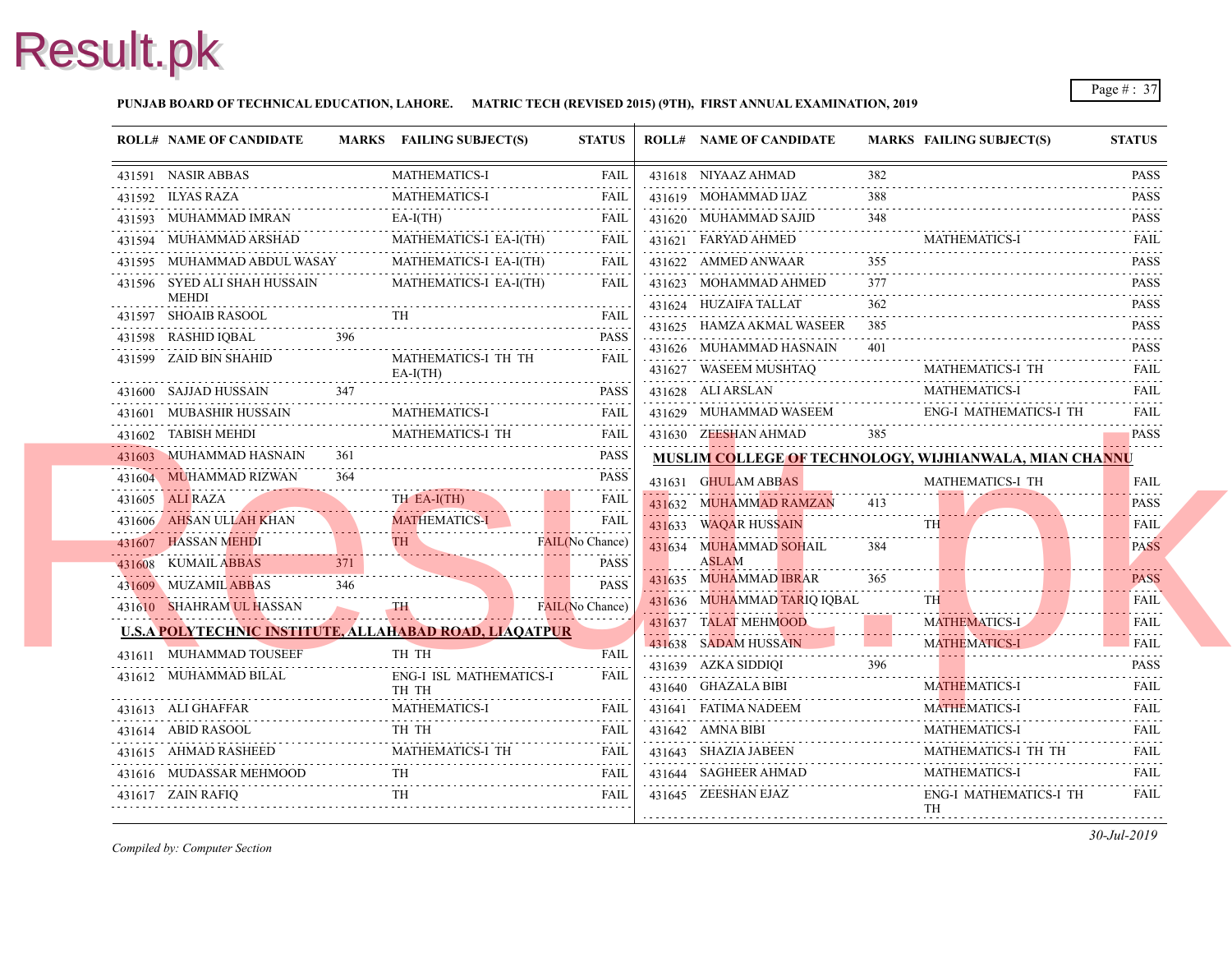### **PUNJAB BOARD OF TECHNICAL EDUCATION, LAHORE. MATRIC TECH (REVISED 2015) (9TH), FIRST ANNUAL EXAMINATION, 2019**

| <b>ROLL# NAME OF CANDIDATE</b> |                             | MARKS FAILING SUBJECT(S)                                                                                                                    | <b>STATUS</b>    |          | <b>ROLL# NAME OF CANDIDATE</b>             | <b>MARKS FAIL</b>                      |
|--------------------------------|-----------------------------|---------------------------------------------------------------------------------------------------------------------------------------------|------------------|----------|--------------------------------------------|----------------------------------------|
| 431646 AQEEL ABBAS             |                             | MATHEMATICS-I FAIL                                                                                                                          | FAIL             |          | 431666 MUHAMMAD YASIR                      | ENG-                                   |
| 431647 GHULAM MUSTAFA          |                             | URDU ENG-I PAK.ST-I<br>MATHEMATICS-I TH TH                                                                                                  | <b>FAIL</b>      |          | 431667 MUHAMMAD USMAN                      | <b>MAT</b><br>$CS-I($<br><b>MAT</b>    |
| 431648 MAJED IQBAL             |                             | $CS-I(TH)$                                                                                                                                  | <b>ABSENT</b>    |          | <b>GHANI</b>                               |                                        |
|                                |                             | 431648 MAJED IQBAL ABSENT<br>431649 MUHAMMAD IMRAN TH TH TH FAIL(No Chance)                                                                 |                  |          | 431668 MUHAMMAD AHMAD                      | <b>URD</b><br><b>MAT</b>               |
|                                |                             | ISLAMIA TECHNICAL INSTITUTE, GHUNDI ROAD, MUSA KHEL,                                                                                        |                  |          | 431669 SADAQAT ULLAH KHAN                  | <b>URD</b>                             |
| <b>MIANWALI</b>                |                             |                                                                                                                                             |                  |          |                                            | <b>MAT</b>                             |
| 431650 ASAD ULLAH KHAN         |                             | ENG-I PAK.ST-I<br>MATHEMATICS-I TH TH                                                                                                       | <b>FAIL</b>      |          | 431670 MUHAMMAD KHAN                       | $CS-I($<br><b>MAT</b>                  |
|                                | 431651 MUHAMMAD FAWAD KHAN  | ENG-I PAK.ST-I<br>MATHEMATICS-I TH TH                                                                                                       | FAIL             |          | 431671 QAISAR HAYAT KHAN                   | ENG-<br><b>MAT</b>                     |
|                                | 431652 MUHAMMAD IDREES KHAN | ENG-I MATHEMATICS-I TH<br>TH CS-I(TH)                                                                                                       | <b>FAIL</b>      |          | 431672 GUL FARAZ KHAN                      | ENG-<br>TH                             |
| 431653 RANBAZ KHAN             |                             | ENG-I MATHEMATICS-I TH                                                                                                                      | FAIL             |          | 431673 MUHAMMAD ARSHAD                     | <b>URD</b>                             |
| 431654 KALIM ULLAH             |                             | URDU ENG-I PAK.ST-I<br>MATHEMATICS-I TH TH<br>$CS-I(TH)$                                                                                    | FAIL             | <u>.</u> | KHAN<br>431674 IMTIAZ KHAN                 | <b>MAT</b><br><b>URD</b><br><b>MAT</b> |
|                                | 431655 ATTA RASOOL KHAN     | ENG-I MATHEMATICS-I TH<br>TH -                                                                                                              | FAII.            |          | 431675 QAISAR KHAN                         | ENG-<br><b>MAT</b>                     |
| 431656 ASAD IQBAL              |                             | ENG-I MATHEMATICS-I                                                                                                                         | <b>FAIL</b>      |          | 431676 QAISAR IQBAL KHAN                   | ENG-                                   |
| KHAN                           | 431657 MUHAMMAD INAM ULLAH  | <b>ENG-I ISL PAK.ST-I</b><br><b>MATHEMATICS-I TH TH</b>                                                                                     | .<br><b>FAIL</b> |          |                                            | <b>MAT</b><br>$CS-I($                  |
| 431658 MUHAMMAD AQIB           |                             | MATHEMATICS-I TH TH                                                                                                                         | <b>FAIL</b>      |          | 431677 MUHAMMAD HUMAIR LATIF               | ENG-                                   |
| 431659 UZAIR KHAN              |                             | <b>ENG-I ISL MATHEMATICS-I</b><br>TH TH                                                                                                     | <b>FAIL</b>      |          | 431678 ARSHAD ABBAS KHAN                   | ENG-<br>TH <sub>1</sub>                |
| 431660 BILAL YASIN             |                             | <b>ENG-I ISL PAK.ST-I</b><br>MATHEMATICS-I TH TH                                                                                            | <b>FAIL</b>      |          | 431679 RAHEEL AHMAD KHAN                   | <b>URD</b><br><b>MAT</b>               |
| 431661 YASIR SHEZAD            |                             | MATHEMATICS-I TH TH                                                                                                                         | <b>FAIL</b>      |          | 431680 MUHAMMAD HAFEEZ KHAN                | ENG-<br>TH <sub>1</sub>                |
|                                | 431662 MUZAMIL HAYAT KHAN   | URDU ENG-I ISL PAK.ST-I<br>MATHEMATICS-I TH TH<br>$CS-I(TH)$                                                                                | FAIL             | .        | 431681 MUHAMMAD YASIR HAYAT<br>KHAN        | ENG-<br><b>MAT</b>                     |
|                                |                             | MATHEMATICS-I TH TH                                                                                                                         |                  |          | 431682 SANA ULLAH                          | <b>MAT</b>                             |
| 431664 IKRAM ULLAH             |                             | ${\bf 431663} \quad {\bf KAFYAT \, ULLAH} \qquad {\bf MATHEMATICS\text{-}I \, TH \, TH} \qquad {\bf FAIL}$<br><b>ENG-I MATHEMATICS-I TH</b> | FAIL             |          | 431683 SYED MUHAMMAD<br>HAMMAD MUSLIM SHAH | <b>MAT</b>                             |
| 431665 TANVEER KHAN            |                             | ENG-I PAK.ST-I<br>MATHEMATICS-I TH TH                                                                                                       | <b>FAIL</b>      |          | 431684 AZIZ JAHAN KHAN                     | ENG-<br><b>MAT</b>                     |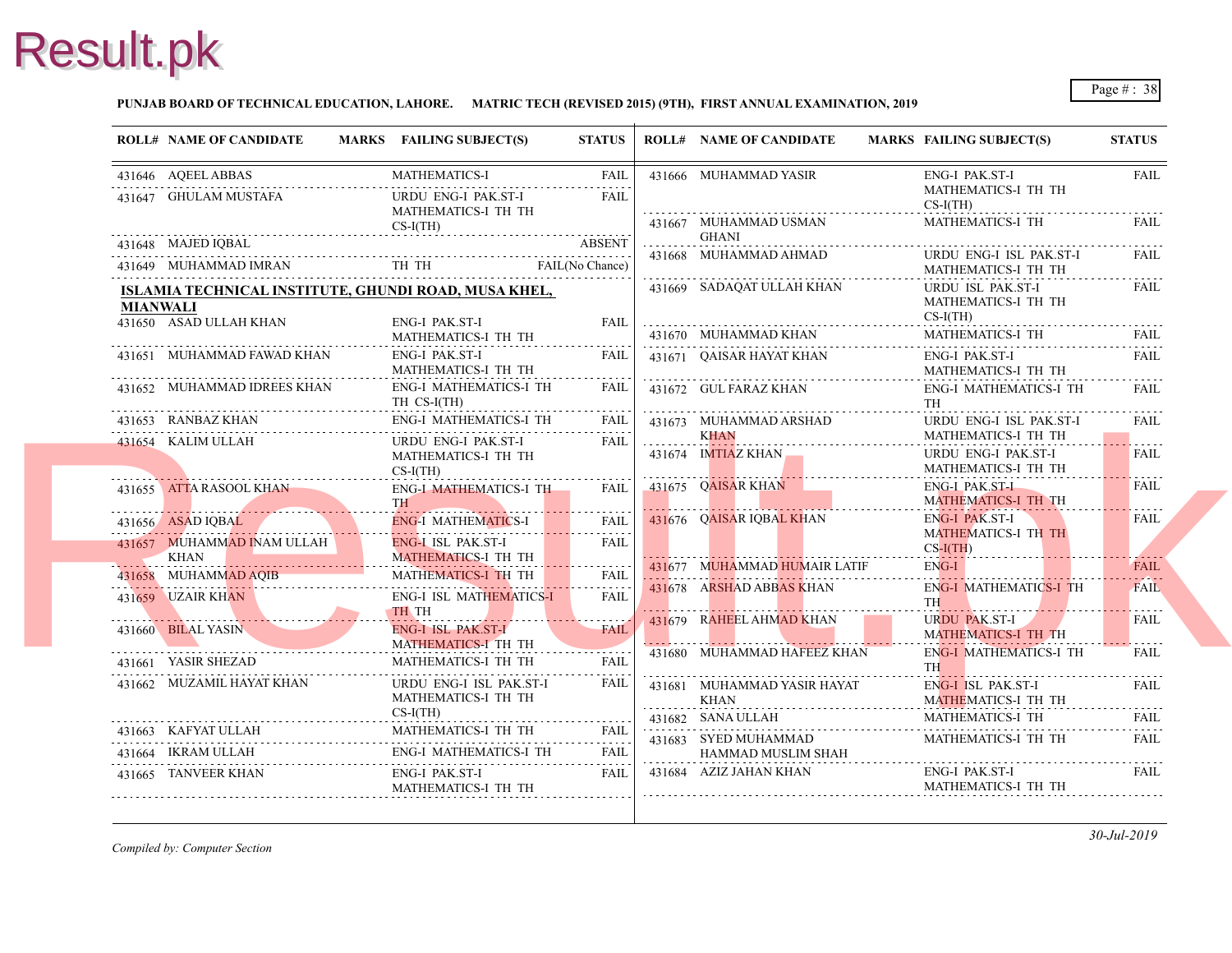### **PUNJAB BOARD OF TECHNICAL EDUCATION, LAHORE. MATRIC TECH (REVISED 2015) (9TH), FIRST ANNUAL EXAMINATION, 2019**

| <b>ROLL# NAME OF CANDIDATE</b>               |      | MARKS FAILING SUBJECT(S)                                           | <b>STATUS</b>         |   | <b>ROLL# NAME OF CANDIDATE</b>             | <b>MARKS FAIL</b>       |
|----------------------------------------------|------|--------------------------------------------------------------------|-----------------------|---|--------------------------------------------|-------------------------|
| 431685 MUHAMMAD JAMIL                        |      | ENG-I PAK.ST-I<br>MATHEMATICS-I TH TH                              | FAIL                  |   | 431706 MUHAMMAD ASIM AJAZ<br><b>KHAN</b>   | TH                      |
| 431686 MUHAMMAD NAEEM                        |      | URDU ENG-I PAK.ST-I<br>MATHEMATICS-I TH TH                         | <b>FAIL</b>           |   | 431707 SAMI ULLAH                          | <b>URD</b>              |
| 431687 GHULAM MUSTAFAH KHAN                  |      | URDU ENG-I ISL PAK.ST-I                                            | .<br>FAII.            |   | 431708 MUHAMMAD TOUSIF                     | MAT.                    |
|                                              |      | MATHEMATICS-I TH TH                                                |                       | . | 431709 KAFYAT ULLAH KHAN                   | <b>MAT</b>              |
| 431688 MUREED ABBAS                          |      | $CS-I(TH)$<br><b>ENG-I MATHEMATICS-I TH</b>                        | <b>FAIL</b>           |   | 431710 MUZAMMIL ABBAS                      | TH.                     |
|                                              |      | TH                                                                 |                       |   | 431711 GHULAM MUSTAFA KHAN                 |                         |
| 431689 SHAHVAIZ ASFAND KHAN                  |      | <b>ENG-I MATHEMATICS-I TH</b>                                      | <b>FAIL</b>           |   | 431712 NAZIM ABBAS KHAN                    | TH                      |
|                                              |      | <b>TH</b>                                                          | $- - - - - - - -$     |   | 431713 MUHAMMAD HASNAIN                    | ENG-                    |
| 431690 SAMAR ABBAS KHAN                      |      | URDU ENG-I ISL PAK.ST-I<br>MATHEMATICS-I TH TH<br>$CS-I(TH)$       | FAIL                  |   | 431714 MUHAMMAD HASSAN<br>JUNAID KHAN      | 430                     |
| 431691 IRFAN KHAN                            |      | URDU ENG-I ISL PAK.ST-I                                            | <b>FAIL</b>           |   | 431715 ABDUL RATTAS                        | ENG-                    |
|                                              |      | MATHEMATICS-I TH TH                                                |                       |   | 431716 MUHAMMAD AQIB KHAN                  | TH 1<br>TH              |
|                                              |      | $CS-I(TH)$                                                         |                       |   | 431717 REHMAT ULLAH KHAN                   | <b>URD</b>              |
| <b>HBL CHOWK, MIANWALI</b>                   |      | <b>JINNAH PUBLIC TECHNICAL SCHOOL, POST OFFICE DAUD KHEL, NEAR</b> |                       |   |                                            | <b>MAT</b>              |
| 431692 WAQAR HASSAN                          | 418  |                                                                    | <b>PASS</b>           |   | 431718 ZABEEH ULLAH KHAN                   | ENG-<br>TH <sub>1</sub> |
| 431693 AJUB KHAN                             | 373  |                                                                    | <b>PASS</b>           |   | 431719 SAMMAR ABBAS KHAN                   | <b>MAT</b>              |
| 431694 MUHAMMAD ADIL KHAN                    |      |                                                                    | .<br><b>FAIL</b><br>. |   | 431720 MUHAMMAD ZOHAIB KHAN                | ENG-                    |
| 431695 HAYDAR RAZA KHAN                      | 345. |                                                                    | PASS<br>.             |   |                                            | TH <sub>1</sub>         |
| 431696 MUHAMMAD ADIL KHAN 470                |      |                                                                    | <b>PASS</b><br>.      |   | 431721 MUHAMMAD NASIR ABBAS<br><b>KHAN</b> | TH <sub>1</sub>         |
| 431697 SHER AFZAL KHAN                       |      |                                                                    | <b>PASS</b>           |   | 431722 MUHAMMAD UMER                       | ENG-                    |
| 431698 MUHAMMAD HUMAIR                       | 373  |                                                                    | <b>PASS</b>           |   | <b>FAROOQ</b>                              | <b>TH</b>               |
| <b>KHAN</b><br>431699 MISBAH ULLAH KHAN      | 415  |                                                                    | <b>PASS</b>           |   | 431723 MUHAMMAD AAQIB KHAN                 | TH.                     |
| 431700 GUL NAWAZ KHAN                        |      |                                                                    | <b>PASS</b>           |   | 431724 MUHAMMAD FAROOQ<br><b>ISLAM</b>     | ENG-                    |
|                                              | 346  |                                                                    | <b>PASS</b>           |   | 431725 MUHAMMAD AWAIS KHAN                 | <b>URD</b>              |
| 431701 FAWAD ABBAS<br>.<br>431702 ZAHID KHAN | 356  |                                                                    | <b>PASS</b>           |   |                                            | <b>MAT</b>              |
| 431703 TAHIR IQBAL KHAN                      | 400  |                                                                    | <b>PASS</b>           |   | 431726 MUHAMMAD REHAN                      |                         |
| 431704 KARAMAT ULLAH KHAN                    |      | URDU PAK.ST-I                                                      | <b>FAIL</b>           |   | 431727 WASEEM AKRAM KHAN                   | ENG-<br>TH              |
|                                              |      | MATHEMATICS-I TH TH                                                |                       |   |                                            |                         |
|                                              |      |                                                                    |                       |   | 431728 MUHAMMAD AWAIS KHAN                 | ENG-                    |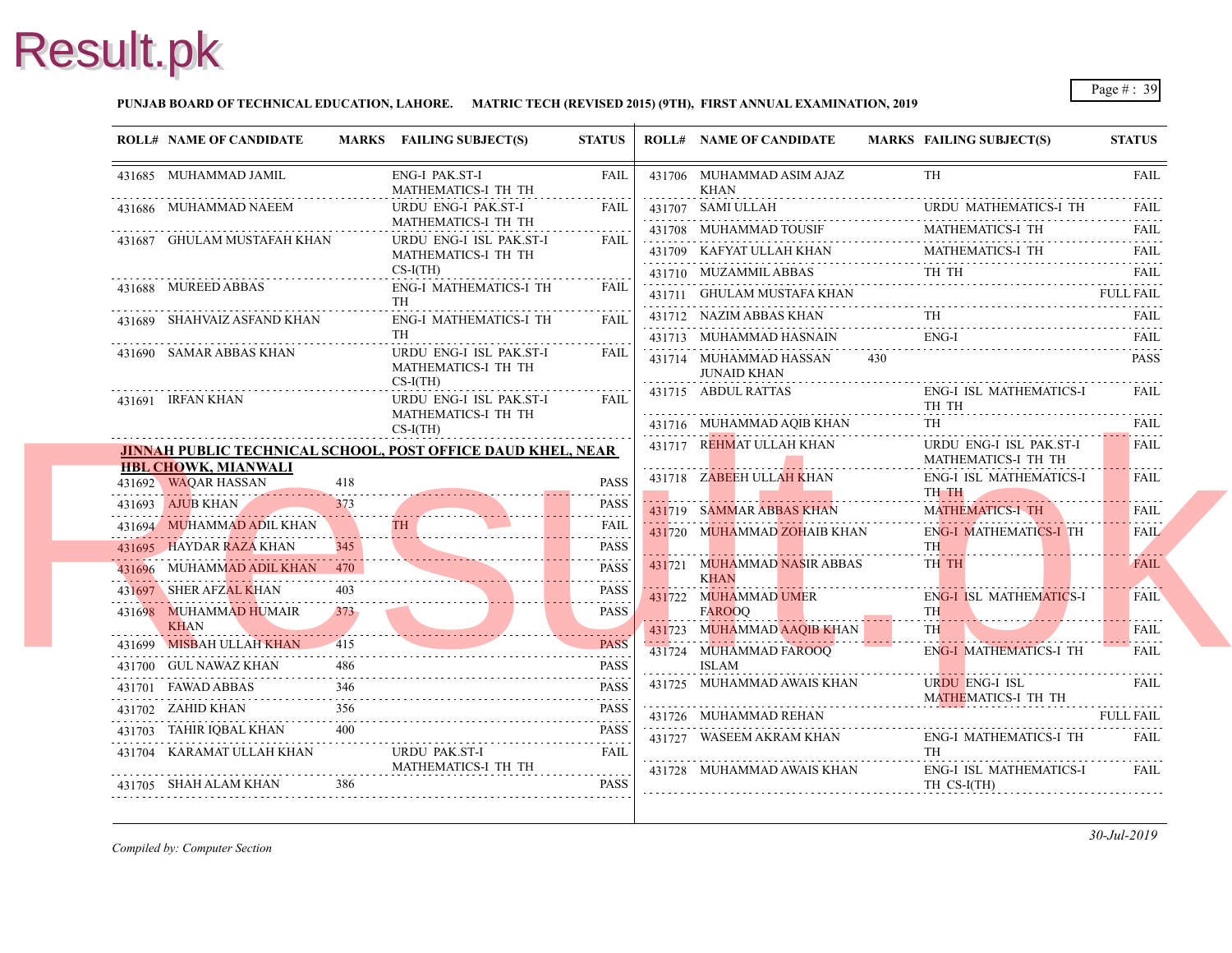### **PUNJAB BOARD OF TECHNICAL EDUCATION, LAHORE. MATRIC TECH (REVISED 2015) (9TH), FIRST ANNUAL EXAMINATION, 2019**

| <b>ROLL# NAME OF CANDIDATE</b>                                       |     | MARKS FAILING SUBJECT(S)                                                                                                                         | <b>STATUS</b>      |                 | <b>ROLL# NAME OF CANDIDATE</b>                | <b>MARKS FAIL</b> |                                     |
|----------------------------------------------------------------------|-----|--------------------------------------------------------------------------------------------------------------------------------------------------|--------------------|-----------------|-----------------------------------------------|-------------------|-------------------------------------|
| 431729 MUBEEN MURSALEEN                                              |     | URDU ENG-I ISL PAK.ST-I                                                                                                                          | FAIL               |                 | 431756 SANWAL KHAN                            |                   | ENG-                                |
| 431730 ANAIT ULLAH KHAN                                              |     | MATHEMATICS-I TH TH<br><b>ENG-I ISL MATHEMATICS-I</b><br>TH TH                                                                                   | FAIL               |                 | 431757 HUMAIR HAYAT KHAN                      |                   | ENG-<br><b>MAT</b>                  |
| 431731 NASIR KHAN                                                    |     |                                                                                                                                                  |                    |                 | 431758 MUHAMMAD SHOAIB IOBAL458               |                   |                                     |
|                                                                      |     | <b>ENG-I MATHEMATICS-I TH</b>                                                                                                                    |                    |                 | 431759 MUHAMMAD TAIMOOR<br><b>AKHTER KHAN</b> |                   | ENG-                                |
|                                                                      |     | $\begin{tabular}{llllll} \bf 431732 & \text{MUHAMMAD SAEED KHAN & \text{ENG-I MATHEMATICS-I TH} & \text{FAIL} \\ \hline \end{tabular}$           |                    |                 | 431760 MUREED HUSSAIN                         |                   | MAT.                                |
| 431734 SAJAWAT ULLAH KHAN                                            |     | $\begin{tabular}{ll} \bf 431733 & AHSAN ULLAH KHAN & \tt ENG-I MATHEMATICS-I & \tt Fall \\ \hline \end{tabular}$<br><b>MATHEMATICS-I</b>         | <b>FAIL</b>        |                 | 431761 MOHAMMAD FAROOO                        |                   | ENG-                                |
| 431735 ZAHID IQBAL KHAN 397                                          |     |                                                                                                                                                  | <b>PASS</b>        |                 | <b>KHAN</b>                                   |                   |                                     |
| 431736 MUHAMMAD NEMAT<br>ULLAH KHAN                                  |     | ENG-I MATHEMATICS-I                                                                                                                              | FAIL               |                 | 431762 YASIR ABBAS                            |                   | ENG-<br>TH <sub>0</sub>             |
| 431737 AMIN ULLAH KHAN                                               |     |                                                                                                                                                  | PASS               |                 | 431763 MUHAMMAD SIBGHAT<br>ULLAH KHAN         |                   | ENG-<br>TH <sub>1</sub>             |
| 431738 RASHID MINHAS                                                 | 373 |                                                                                                                                                  | PASS               |                 | 431764 AHMAD HAYAT                            |                   | ENG-                                |
| 431739 SALEEM ULLAH KHAN                                             |     | <b>ENG-I MATHEMATICS-I</b>                                                                                                                       | FAIL               |                 |                                               |                   | $CS-I$                              |
|                                                                      |     | 431740 ZIA ULLAH KHAN ENG-I FAIL FAIL                                                                                                            |                    |                 | 431765 MUHAMMAD SAJWAL                        |                   | ENG-<br>$CS-I($                     |
|                                                                      |     | 431741 INAYAT ULLAH KHAN 377                                                                                                                     | <b>PASS</b>        |                 | 431766 AHSAAN ULLAH KHAN                      |                   | ENG-                                |
| 431742 NOKER ABBAS                                                   |     | $ENG-L$<br>431742 NOKER ABBAS ENG-I FAIL                                                                                                         | <b>FAIL</b>        |                 |                                               |                   | TH <sub>1</sub>                     |
| 431743 SAMAR ABBAS KHAN 355                                          |     |                                                                                                                                                  | <b>PASS</b>        |                 | 431767 ZAKA ULLAH KHAN                        |                   | ENG-<br>TH <sub>0</sub>             |
| $\frac{431}{45}$ SAMAK ABBAS KHAN 355<br>431744 MUHAMMAD IQRAR MEHDI |     |                                                                                                                                                  | .<br><b>ABSENT</b> |                 | 431768 MUHAMMAD ADNAN KHAN                    |                   | ENG-                                |
| 431745 RAEES KHAN                                                    |     | <b>ENG-I MATHEMATICS-I</b><br>431745 RAEES KHAN ENG-I MATHEMATICS-I                                                                              | 1.<br><b>FAIL</b>  |                 |                                               |                   | TH \                                |
| 431746 SHAHZAIB KHAN                                                 |     | ENG-I MATHEMATICS-I TH                                                                                                                           | .<br>FAIL          |                 | 431769 GHULAM QADIR KHAN                      |                   | ENG-                                |
| 431747 MUHAMMAD JUNAID KHAN                                          |     | <b>ENG-I MATHEMATICS-I TH</b><br>TH <sup>\</sup>                                                                                                 | .<br>FAIL          |                 | 431770 HAYAT ULLAH KHAN                       |                   | ENG-<br><b>TH</b>                   |
| 431748 MATI ULLAH KHAN                                               |     | ENG-I MATHEMATICS-I TH                                                                                                                           | <b>FAIL</b>        |                 | SAIFIA POLYTECHNIC INSTITUTE, GULSHA          |                   |                                     |
| 431749 GHAZANFAR SHEHZAD                                             |     | <b>MATHEMATICS-I</b><br>431749 GHAZANFAR SHEHZAD MATHEMATICS-I FAIL                                                                              | <b>FAIL</b>        | <b>MIANWALI</b> | 431771 MUHAMMAD RIZWAN                        |                   | ENG-                                |
| 431750 FAISAL HAMMAD KHAN 349                                        |     |                                                                                                                                                  | <b>PASS</b>        |                 |                                               |                   | <b>TH</b>                           |
|                                                                      |     | 431751 ARSLAN HUSSAIN JAFARY ENG-I FAIL FAIL                                                                                                     |                    |                 | 431772 RAZA ULLAH                             |                   | <b>URD</b>                          |
| 431752 RASHID MEHMOOD                                                |     | <b>MATHEMATICS-I</b><br>431752 RASHID MEHMOOD MATHEMATICS-I FAIL                                                                                 |                    |                 |                                               |                   | <b>MAT</b><br>$CS-I($               |
| 431753 NEMAT ULLAH                                                   |     |                                                                                                                                                  | <b>ABSENT</b>      |                 | 431773 MUHAMMAD ADNAN KHAN                    |                   | <b>URD</b>                          |
|                                                                      |     | 431/33 INDOENT MODEL AND ARRAIGNMENT AND ALLALITY AND ALLALITY AND ALLALITY AND ARRAIGNMENT AND ALLALITY AND A<br>431754 MUHAMMAD WAQAR 399 PASS | <b>PASS</b>        |                 |                                               |                   | <b>MAT</b><br>$CS-I$                |
| 431755 ARIF ABBAS                                                    |     | ENG-I MATHEMATICS-I<br>$CS-I(TH)$                                                                                                                | <b>FAIL</b>        |                 | 431774 HUZAIFA AHMED SHAH                     |                   | <b>URD</b><br><b>MAT</b><br>$CS-I($ |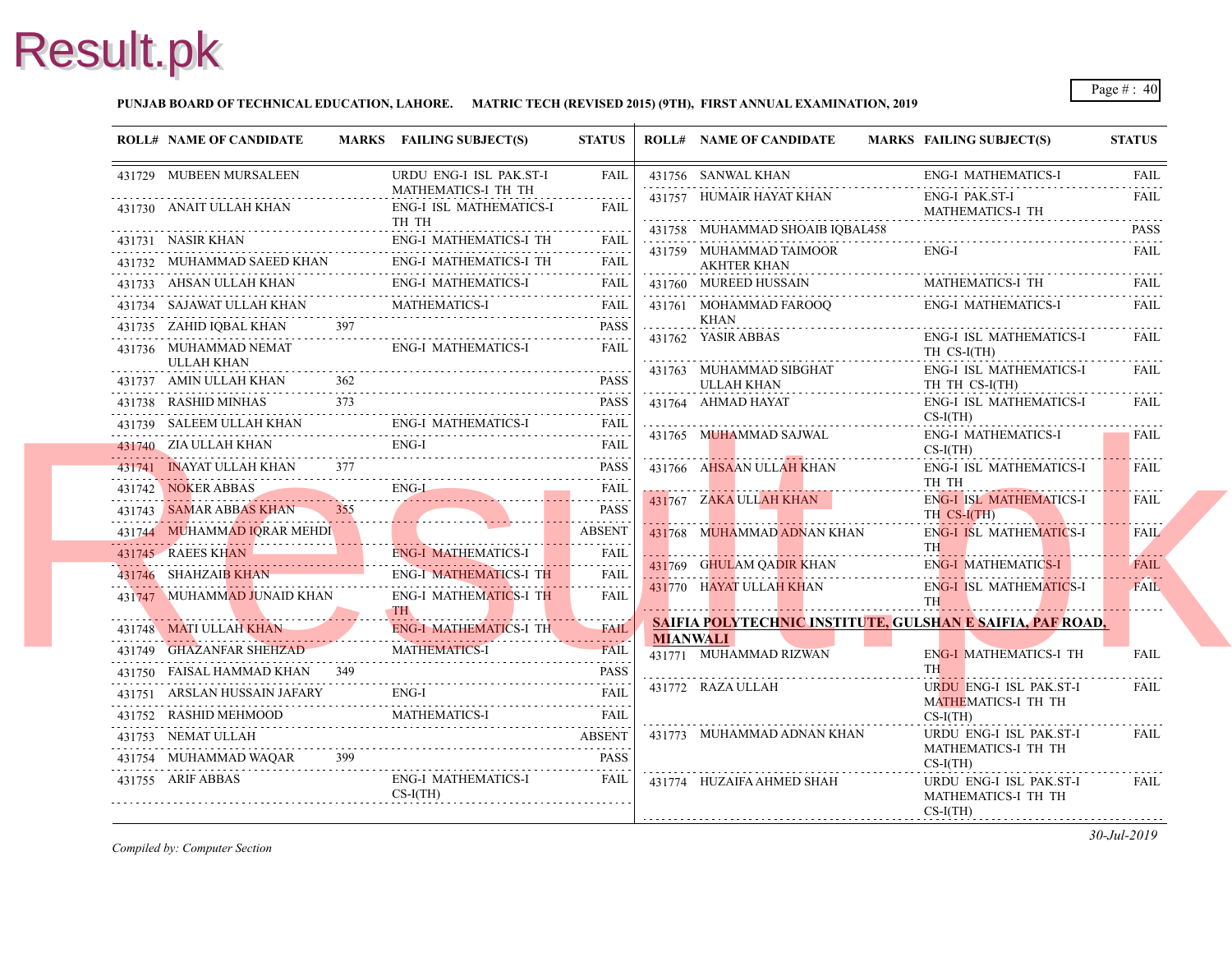### **PUNJAB BOARD OF TECHNICAL EDUCATION, LAHORE. MATRIC TECH (REVISED 2015) (9TH), FIRST ANNUAL EXAMINATION, 2019**

| 431775 MUHAMMAD NOMAN<br>URDU ENG-I ISL PAK.ST-I<br><b>FAIL</b><br>431802 MUHAMMMAD AWAIS<br>MATHEMATICS-I TH TH<br>431803 SHAHROZ<br>$CS-I(TH)$ |
|--------------------------------------------------------------------------------------------------------------------------------------------------|
|                                                                                                                                                  |
|                                                                                                                                                  |
| 431804 SHAHID NAWAZ KHAN<br><b>MATHEMATICS-I</b><br><b>FAIL</b><br>431776 IMRAN NAZEER KHAN                                                      |
| 431805 AHTISHAM SHAFIQUE<br>431777 ATTA ULLAH<br><b>ABSENT</b>                                                                                   |
| .<br>431806 JAVID ULLAH KHAN<br>431778 MUJAHID KHAN<br><b>ABSENT</b>                                                                             |
| 431807 MAZHAR MUNIR KHAN<br>ENG-I MATHEMATICS-I<br>431779 MUHAMMAD TASADAQ<br><b>FAIL</b><br><b>HUSSAIN</b>                                      |
| 431808 HAJI SHERAZ ALI<br>431780 FAISAL SHAHZAD KHAN<br><b>ABSENT</b>                                                                            |
| 431809 MUHAMMAD SHAHZAD<br>KHAN<br><b>ABSENT</b><br>431781 MUHAMMAD ASIF                                                                         |
| <u>или поддета представительно при поддети.</u><br>431810 MUHAMMAD SHAMEER<br><b>ABSENT</b><br>431782 WAJAHAT ALI KHAN                           |
| 431811 SHAHZAIB<br><b>ABSENT</b><br>431783 MUHAMMAD NOMAN                                                                                        |
| KHAN<br>431812 MUHAMMAD ADEEL                                                                                                                    |
| 431784 MUHAMMAD SHAHID KHAN<br>ABSENT<br>431813 SOBAN NAEEM                                                                                      |
| 431785 MUHAMMAD FARAZ<br><b>ABSENT</b><br>431814 FARHAN FIAZ                                                                                     |
| <b>ABSENT</b><br>431786 SHAFQAT ULLAH KHAN<br>431815 MUHAMMAD ISHFAQ                                                                             |
| 431787 ALI HAIDER KHAN<br><b>ABSENT</b><br>431816 MUHAMMAD AWAIS TAHIR<br>MAT.<br>.                                                              |
| <b>ABSENT</b><br>431788 MUHAMMAD SHAHID<br>431817 MUHAMMAD SHAH ZAIB<br><b>MAT</b><br><b>HAYAT</b>                                               |
| 431818 SHAMSA KANWAL<br>417<br><b>MATHEMATICS-I</b><br><b>FAIL</b><br>431789 AITZAZ AHSAN AMEER                                                  |
| .<br>431819 RIHA<br><b>MAT</b><br><b>ABSENT</b><br>431790 AHMED HASSAN KHAN<br>. <b>.</b>                                                        |
| 431820 FATIMA AMEER<br><b>MAT</b><br><b>ABSENT</b><br>431791 MUHAMMAD ASAD                                                                       |
| 431821 SUMAIRA BATTOL<br><b>MAT</b><br>431792 KHURRAM SHAHZAD KHAN MATHEMATICS-I TH<br><b>FAIL</b>                                               |
| .<br>431822 SURRIA JABBAR<br><b>MAT</b><br><b>ABSENT</b><br>431793 AAMIR HAYAT KHAN                                                              |
| 431823 MAHNOOR<br>ENG-<br><b>ABSENT</b><br>431794 MUHAMMAD AWAIS                                                                                 |
| 431824 MEHVISH GUL<br><b>MAT</b><br>431795 MUHAMMAD ISMAIL KHAN<br><b>ABSENT</b>                                                                 |
| 397<br>431825 MUHAMMAD HASSAN<br><b>ABSENT</b><br>431796 MUHAMMAD JUNAID<br><b>SHAHZAD</b><br><b>HAMED</b>                                       |
| 431826 MUHAMMAD SHAFI ULLAH<br>ENG-<br>431797 MUZAMIL KHAN<br><b>ABSENT</b><br><b>KHAN</b>                                                       |
| 431798 MUHAMMAD WASEEM<br><b>ABSENT</b><br>431827 MUHAMMAD ZEESHAN<br>ENG-<br>.                                                                  |
| <b>ENG-I MATHEMATICS-I</b><br><b>ABBAS</b><br>431799 FARMAN ULLAH<br><b>FAIL</b>                                                                 |
| 431828 MUHAMMAD FAIZAN<br>ENG-<br><b>MATHEMATICS-I</b><br><b>FAIL</b><br>431800 QUDRAT ULLAH<br><b>TH</b><br>ABBAS                               |
| MATHEMATICS-I<br>431801 ZAFAR MEHDI<br><b>FAIL</b>                                                                                               |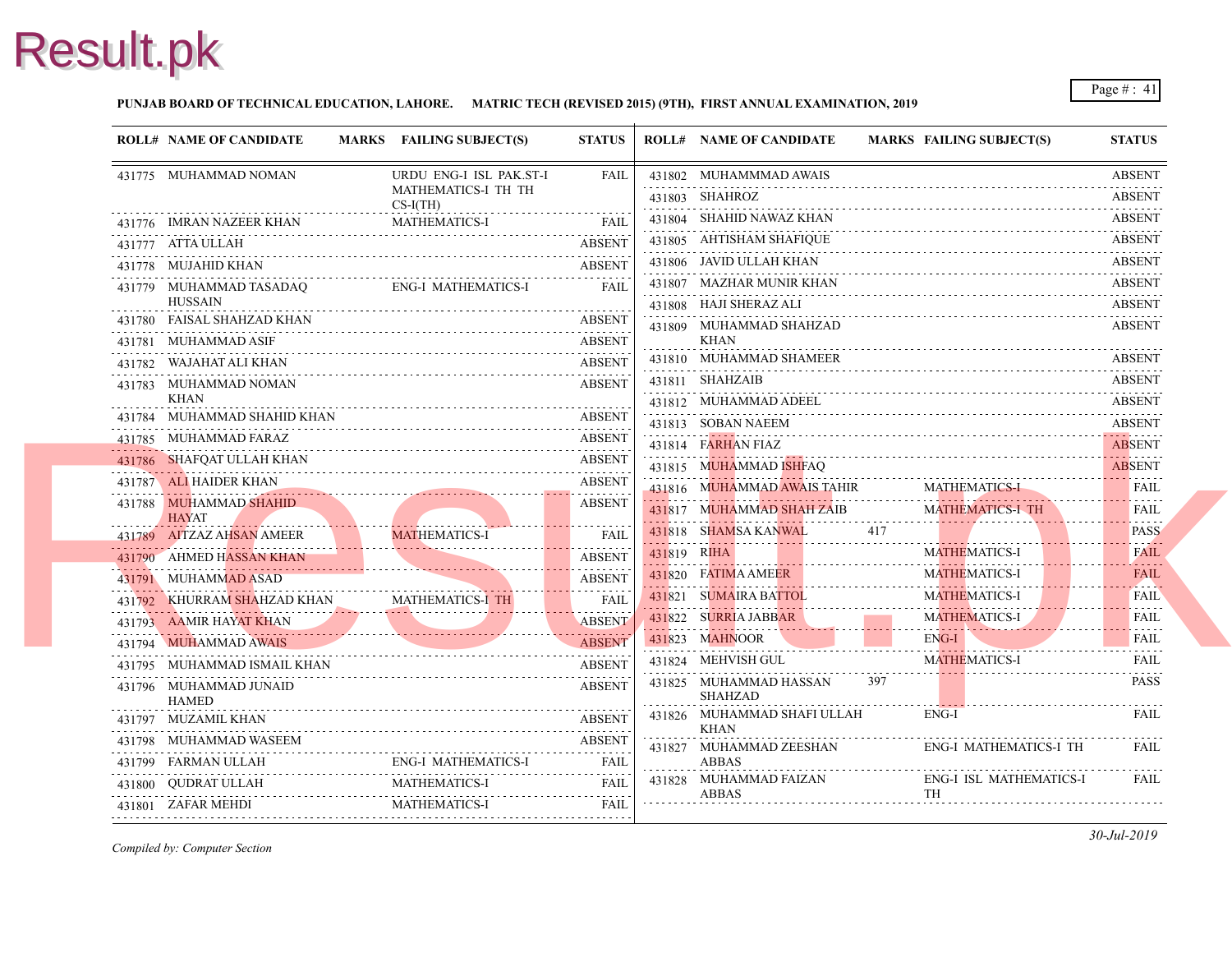

### **PUNJAB BOARD OF TECHNICAL EDUCATION, LAHORE. MATRIC TECH (REVISED 2015) (9TH), FIRST ANNUAL EXAMINATION, 2019**

|          | <b>ROLL# NAME OF CANDIDATE</b>       | MARKS FAILING SUBJECT(S)                                             | <b>STATUS</b>                                                                                                                                |   | <b>ROLL# NAME OF CANDIDATE</b>                | <b>MARKS FAIL</b> |                   |
|----------|--------------------------------------|----------------------------------------------------------------------|----------------------------------------------------------------------------------------------------------------------------------------------|---|-----------------------------------------------|-------------------|-------------------|
|          | 431829 AJMAL AZIZ                    | MATHEMATICS-I TH TH                                                  | FAIL                                                                                                                                         |   | 431853 HAIDER ALI                             |                   | <b>MAT</b>        |
|          | 431830 MUHAMMAD KALEEM<br>ULLAH KHAN |                                                                      | <b>ABSENT</b><br>in a dia a dia a di                                                                                                         |   | 431854 MUHAMMAD FAIZAN<br>AHMAD               |                   | TH                |
|          | 431831 SHAHZAD SALEEM                |                                                                      | <b>ABSENT</b>                                                                                                                                |   | 431855 AHSAN ULLAH                            |                   |                   |
|          | 431832 SAJID MUSHTAO                 |                                                                      | <b>ABSENT</b>                                                                                                                                |   | 431856 MUDASSIR ALI                           |                   | TH                |
|          | 431833 NAEEM AKHTAR                  |                                                                      | <b>ABSENT</b>                                                                                                                                |   | 431857 MUHAMMAD NORAIZ                        |                   | TH                |
|          |                                      | SUFFAH COLLEGE OF EDUCATION & TECHNOLOGY, MUSLIM COLONY,             |                                                                                                                                              |   | 431858 HAMMAD FAROOQ                          |                   | PAK.              |
| MIANWALI | 431834 MUHAMMAD HAMMAD               | MATHEMATICS-I CS-I(TH)                                               | FAIL                                                                                                                                         | . | 431859 MUHAMMAD SHAZAIB<br>431860 HASNAIN ZIA | 383               | PAK.              |
|          | 431835 MUHAMMAD USMAN                | <b>MATHEMATICS-I</b>                                                 | <b>FAIL</b>                                                                                                                                  |   |                                               | 362               |                   |
|          | 431836 AMJID RIZWAN                  | ENG-I MATHEMATICS-I TH<br>431836 AMJID RIZWAN ENG-I MATHEMATICS-I TH | 11111<br><b>FAIL</b>                                                                                                                         |   | 431861 MUHAMMAD HURAIR<br><b>HAMMAD</b>       |                   |                   |
|          | 431837 ADNAN REHMAN                  | MATHEMATICS-I TH                                                     | <b>FAIL</b>                                                                                                                                  |   | 431862 NISSAR SATTAR                          | 398               |                   |
|          | 431838 MUHAMMAD ASHAR IQBAL<br>KHAN  | MATHEMATICS-I TH                                                     | <b>FAIL</b>                                                                                                                                  | . | 431863 SAGAR<br>431864 MUHAMMAD ZAHEER        | 415<br>371        |                   |
|          | 431839 MOAZAM ALI KHAN               | MATHEMATICS-I TH                                                     | <b>FAIL</b>                                                                                                                                  |   | <b>MEHMOOD</b>                                |                   |                   |
|          | 431840 ABDUL HASEEB NASIR            | ENG-I ISL MATHEMATICS-I<br>TH TH CS-I(TH)                            | <b>FAIL</b>                                                                                                                                  |   | 431865 MUHAMMAD IOBAL<br>431866 TALHA SHAHZAD |                   | <b>MAT</b>        |
|          | 431841 TARIQ SAEED KHAN              | MATHEMATICS-I TH CS-I(TH)                                            | FAIL                                                                                                                                         |   | 431867 FAIZAN ASAD                            |                   | <b>URD</b>        |
|          | 431842 AMEER HAMZA SHAHZEB           | MATHEMATICS-I CS-I(TH)                                               | and a state.<br><b>FAIL</b>                                                                                                                  |   |                                               |                   | <b>MAT</b>        |
|          | 431843 MUHAMMAD MUZAMIL              | <b>ENG-I MATHEMATICS-I TH</b>                                        | $\alpha$ , $\alpha$ , $\alpha$ , $\alpha$ , $\alpha$<br><b>FAIL</b>                                                                          |   |                                               |                   | <b>TDR</b><br>PR) |
|          | ISLAM<br>431844 SAEED ULLAH          |                                                                      | <b>ABSENT</b>                                                                                                                                |   | 431868 TANVEER ALI                            |                   | <b>MAT</b>        |
|          |                                      |                                                                      | <b>FAIL</b>                                                                                                                                  |   | 431869 MUHAMMAD TALHA                         |                   | <b>MAT</b>        |
|          | 431848 MUZAMIL FAROOQ KHAN           | 431845 MUHAMMAD AHSAN KHAN ENG-I MATHEMATICS-I TH                    | .<br><b>ABSENT</b>                                                                                                                           |   | 431870 QAISAR ABBAS                           |                   | <b>MAT</b>        |
|          |                                      |                                                                      |                                                                                                                                              |   | 431871 ARSLAN ASAD                            |                   | ENG-              |
|          |                                      | JINNAH POLYTECHNIC INSTITUTE, BHAWANA JHANG ROAD, PANSERA            |                                                                                                                                              |   | 431872 QAISAR ABBAS                           |                   | ENG-              |
|          | 431849 MUHAMMAD ZUBAIR               | URDU ENG-I ISL PAK.ST-I<br>MATHEMATICS-I TH TH                       | <b>FAIL</b>                                                                                                                                  |   |                                               |                   | $EA-I($           |
|          |                                      | TDRAW-I(REV12)(PR) EA-I(TH,                                          |                                                                                                                                              |   | 431873 MUHAMMAD WASEEM                        |                   | ENG-              |
|          | 431850 MUHAMMAD HASSAN               | PR)<br>URDU ISL MATHEMATICS-I                                        | FAIL                                                                                                                                         |   | 431874 CHAMAN SHAHZAD                         |                   | ENG-<br>EA-I      |
|          |                                      | TH EA-I(TH)                                                          |                                                                                                                                              |   | 431875 AHMAD SHAHZAD                          |                   | <b>MAT</b>        |
|          | 431851 IMTIAZ                        | TH                                                                   | <b>FAIL</b>                                                                                                                                  |   | 431876 MUNEEB AHMAD                           |                   | <b>MAT</b>        |
|          | 431852 BASIM ALI                     | PAK.ST-I MATHEMATICS-I TH<br>TH                                      | $\mathcal{L}^{\mathcal{A}}\left( \mathcal{A}^{\mathcal{A}}\right) =\mathcal{L}^{\mathcal{A}}\left( \mathcal{A}^{\mathcal{A}}\right)$<br>FAIL |   |                                               |                   |                   |
|          |                                      |                                                                      |                                                                                                                                              |   |                                               |                   |                   |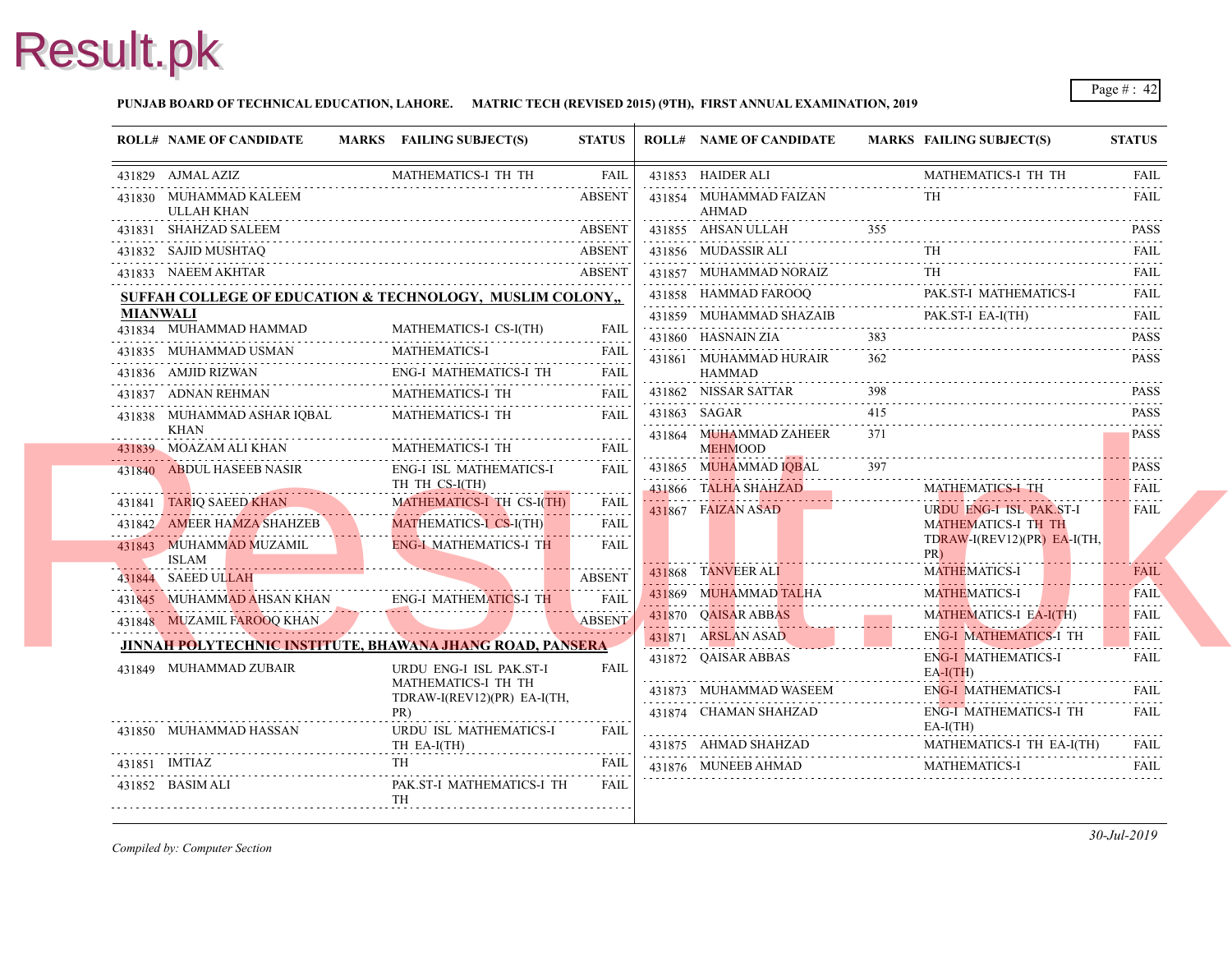### **PUNJAB BOARD OF TECHNICAL EDUCATION, LAHORE. MATRIC TECH (REVISED 2015) (9TH), FIRST ANNUAL EXAMINATION, 2019**

| <b>ROLL# NAME OF CANDIDATE</b>          |          | MARKS FAILING SUBJECT(S)                                                                                                                                | <b>STATUS</b>   | <b>ROLL# NAME OF CANDIDATE</b>                | <b>MARKS FAIL</b> |                          |
|-----------------------------------------|----------|---------------------------------------------------------------------------------------------------------------------------------------------------------|-----------------|-----------------------------------------------|-------------------|--------------------------|
| 431877 MUHAMMAD ALI                     |          | URDU ENG-I ISL PAK.ST-I                                                                                                                                 | <b>FAIL</b>     | 431902 MUHAMMAD AAMIR HAYAT                   |                   | <b>MAT</b>               |
|                                         |          | MATHEMATICS-I TH TH<br>TDRAW-I(REV12)(PR) EA-I(TH,                                                                                                      |                 | 431903 MUHAMMAD SAJJAD                        |                   |                          |
|                                         |          | PR)                                                                                                                                                     |                 | 431904 MUHAMMAD KAMRAN                        |                   | <b>MAT</b>               |
| 431878 ADEEL MALIK                      |          | <b>MATHEMATICS-I</b>                                                                                                                                    | FAIL            | 431905 MUHAMMAD REHMAN                        |                   | ENG-                     |
| 431879 MUHAMMAD ZUNAIR                  |          | ENG-I ISL TH EA-I(TH)                                                                                                                                   | FAIL            | 431906 MUHAMMAD NOUMAN                        |                   | <b>MAT</b>               |
| 431880 MUHAMMAD SHOAIB<br><b>YOUNAS</b> | 381      |                                                                                                                                                         | <b>PASS</b>     | 431907 MUHAMMAD MUZAMMIL                      |                   | <b>MAT</b>               |
| 431881 ALI RAZA                         |          |                                                                                                                                                         | <b>PASS</b>     | 431908 HAFIZ MUHAMMAD IMRAN                   |                   | <b>MATI</b>              |
|                                         |          | 431882 MUHAMMAD ABDULLAH MATHEMATICS-I EA-I(TH) FAIL                                                                                                    |                 | 431909 RIZWAN HAIDER                          |                   | <b>MAT</b>               |
| 431883 SAMI U ALLAH YOUSAF 357          |          |                                                                                                                                                         | <b>PASS</b>     | 431910 USAMA SUFIYAN                          |                   | MATI                     |
| 431884 MUHAMMAD UMAIR                   |          |                                                                                                                                                         | <b>FAIL</b>     | 431911 GHULAM MUHAMMAD                        |                   | <b>MAT</b>               |
| 431885 MUHAMMAD AMIR SAEED 354          |          | 431885 MUHAMMAD AMIR SAEED 354 PASS                                                                                                                     | <b>PASS</b>     | 431912 MUHAMMAD ARSHAD                        |                   | ENG-<br><b>MAT</b>       |
| 431886 ALLAH RAKHA                      | 343      | 431886 ALLAH RAKHA 343 PASS                                                                                                                             | <b>PASS</b>     | 431913 HASSAN SULTAN                          |                   | <b>MAT</b>               |
| <b>ASHIO</b>                            |          | 431887 MUZAMMAL TAIZEEM TH FAIL(No Chance)                                                                                                              |                 | 431914 SAIF ULLAH 455                         |                   |                          |
|                                         |          |                                                                                                                                                         |                 | 431915 SAQLAIN MUSHTAQ                        |                   | <b>MAT</b>               |
|                                         |          | 431888 IRFAN ANWAR TH FAIL(No Chance)<br>431889 RIZWAN ASHRAF ENG-I FAIL(No Chance)                                                                     |                 | 431916 ASIF BILAL 2001                        |                   | <b>MAT</b>               |
| 431890 FAIZAN ALI SHAH                  |          | <u> 1990 - 1990 - 1990 - 1990 - 1990 - 1990 - 1990 - 1990 - 1990 - 1990 - 1990 - 1990 - 1990 - 1990 - 1990 - 199</u><br>431890 FAIZAN ALI SHAH 353 PASS |                 | 431917 MUSTAFA ALI                            |                   | <b>MAT</b>               |
| 431891 MUHAMMAD ZUBAIR                  | 369      |                                                                                                                                                         | <b>PASS</b>     | 431918 MUHAMMAD AFZAL                         |                   | ENG-<br>TH O             |
|                                         |          |                                                                                                                                                         | FAIL(No Chance) | 431919 NOMAN AHMED                            |                   | <b>MAT</b>               |
|                                         |          | AL-HIRA COLLEGE OF TECHNOLOGY, NEAR MAIN BAZAR, OUAIDABAD                                                                                               |                 | 431920 MUHAMMAD NASIR                         |                   | <b>MAT</b>               |
| 431893 MUHAMMAD FAHAD                   | 457      |                                                                                                                                                         | <b>PASS</b>     | 431921 MUHAMMAD SULMAN                        |                   | <b>MAT</b>               |
| 431894 MUHAMMAD ASIF NAWAZ              | <u>.</u> | <b>MATHEMATICS-I</b>                                                                                                                                    | <b>FAIL</b>     | 431922 KALEEM ULLAH                           |                   | <b>TDR</b><br><b>MAT</b> |
|                                         |          | 431895 DAOUD KHAN 373 PASS                                                                                                                              |                 | 431923 MUHAMMAD ZAHEER                        |                   | <b>MAT</b>               |
| 431896 ASAD HAYAT                       |          | <b>MATHEMATICS-I</b>                                                                                                                                    | <b>FAIL</b>     | 431924 ZIA ULLAH                              | 444               |                          |
| 431897 ABU BAKAR SIDDIQUE 396           |          |                                                                                                                                                         | <b>PASS</b>     | 431925 SAFI ULLAH                             |                   | <b>MAT</b>               |
| 431898 MUHAMMAD ARSALAN                 |          | MATHEMATICS-I                                                                                                                                           | <b>FAIL</b>     |                                               |                   |                          |
| 431899 MUHAMMAD SABIR AFZAL             |          | URDU ENG-I MATHEMATICS-I<br>TH TH                                                                                                                       | FAIL            | 431926 MUHAMMAD ATTIQUE<br>431927 IKRAM ULLAH |                   |                          |
|                                         |          | 431900 SAMI ULLAH MATHEMATICS-I TH FAIL                                                                                                                 |                 | 431928 MUHAMMAD TAHIR IQBAL 474               |                   |                          |
|                                         | 400      | 431901 MUDDASIR AZIZ 400 PASS                                                                                                                           | <b>PASS</b>     | 431929 MUHAMMAD AZHAR                         |                   | <b>MAT</b>               |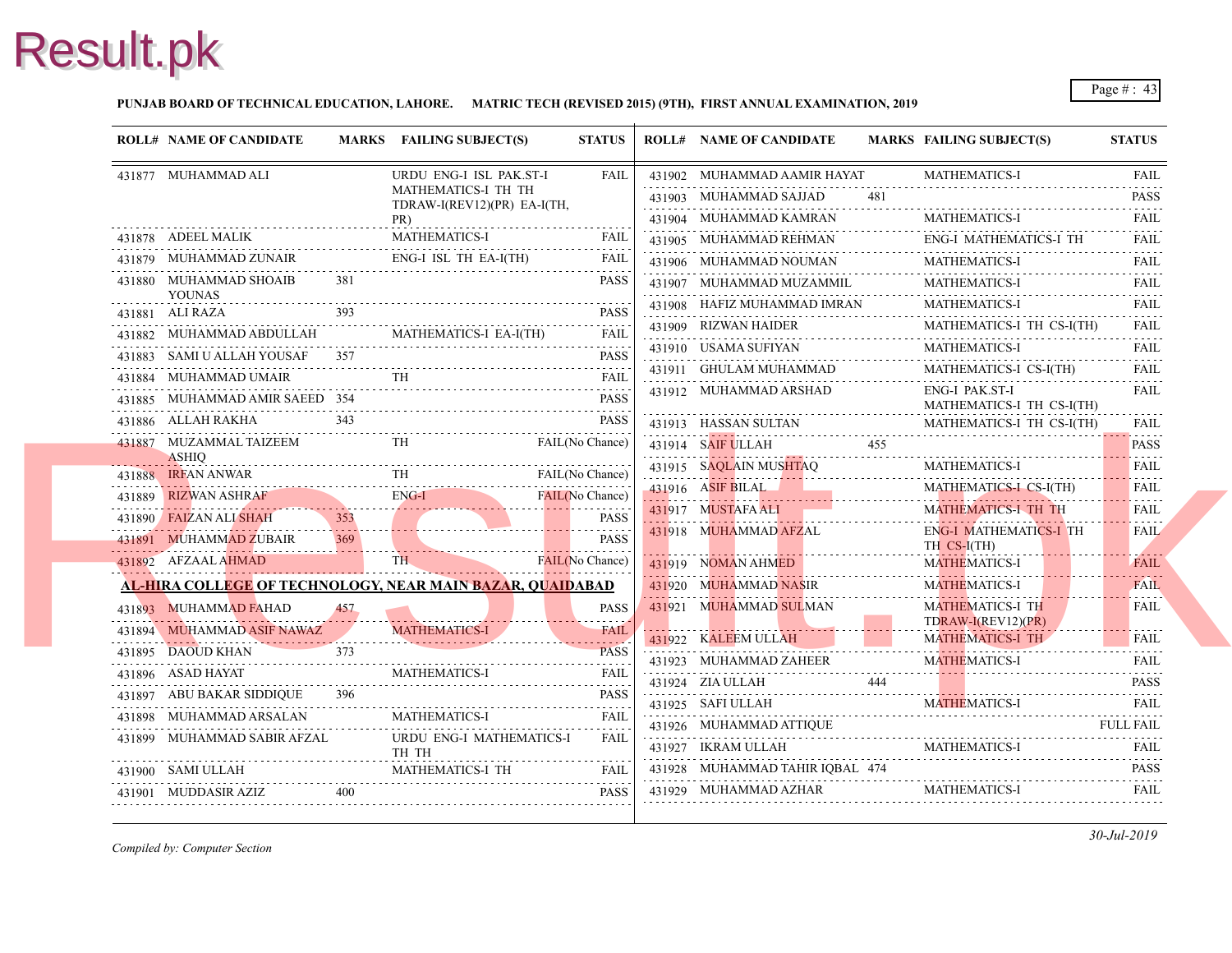### **PUNJAB BOARD OF TECHNICAL EDUCATION, LAHORE. MATRIC TECH (REVISED 2015) (9TH), FIRST ANNUAL EXAMINATION, 2019**

| <b>ROLL# NAME OF CANDIDATE</b> |     | MARKS FAILING SUBJECT(S)             | <b>STATUS</b>        |                  | <b>ROLL# NAME OF CANDIDATE</b>              | <b>MARKS FAIL</b>           |              |
|--------------------------------|-----|--------------------------------------|----------------------|------------------|---------------------------------------------|-----------------------------|--------------|
| 431930 UMAR DARAZ              | 486 |                                      | <b>PASS</b>          |                  | 431959 MUDASSAR HAYAT                       |                             | <b>MAT</b>   |
| 431931 MUHAMMAD NOMAN          |     | <b>MATHEMATICS-I TH</b>              | FAIL                 |                  | 431960 ZULOARNAIN KHAN                      |                             | <b>MAT</b>   |
| 431932 MUHAMMAD SHEHZAD        |     | <b>MATHEMATICS-I</b>                 | FAIL                 |                  | 431961 JUNAID IQBAL                         | 484                         |              |
| 431933 AHMED RAZZA             |     | MATHEMATICS-I                        | <b>FAIL</b>          |                  | 431962 ABDUL HAFEEZ                         |                             | TH           |
| 431934 MUHAMMAD KASHIF IQBAL   |     | <b>MATHEMATICS-I</b>                 | <b>FAIL</b>          |                  | 431963 UMER FAROOO                          |                             | <b>MAT</b>   |
| 431935 MUHAMMAD ZUBAIR         |     |                                      | <b>PASS</b>          |                  | 431964 MUHAMMAD YASIR IQBAL                 |                             | MAT.         |
| 431936 ABDUL HASEEB            |     | <b>MATHEMATICS-I TH</b><br>.         | <b>FAIL</b>          |                  | 431965 MUHAMMAD ZAFAR                       |                             | <b>MAT</b>   |
| 431937 KHIZAR HAYAT            |     | MATHEMATICS-I<br>.                   | FAIL                 |                  | 431966 WAQAR AHMAD                          |                             | ISL          |
| 431938 MUHAMMAD AWAIS HAYAT    |     | <b>MATHEMATICS-I</b>                 | <b>FAIL</b>          |                  | 431967 KASHIF NAEEM                         | 416                         |              |
| 431939 DANISH ASHFAQ           |     | <b>MATHEMATICS-I</b>                 | <b>FAIL</b>          |                  | 431968 MUHAMMAD USMAN                       |                             | <b>MAT</b>   |
| 431940 MUHAMMAD KAMRAN         |     | <b>MATHEMATICS-I</b><br>.            | FAIL                 |                  | 431969 ABDUL MAJID                          | 404                         |              |
| 431941 MUHAMMAD ILYAS          |     | <b>MATHEMATICS-I</b>                 | <b>FAIL</b>          |                  | 431970 MUHAMMAD SHAREEF                     | 355                         |              |
| 431942 MUHAMMAD ISHFAQ         |     | MATHEMATICS-I                        | .<br>FAIL            |                  | 431971 MUHAMMAD MUNTAZIR                    | 371                         |              |
| 431943 MUHAMMAD ZEESHAN        | 396 |                                      | <b>PASS</b>          |                  | <b>MEHDI</b>                                |                             |              |
| 431944 <b>QASIM ALI</b>        | 415 |                                      | <b>PASS</b>          |                  | 431972 MUHAMMAD UZAIR                       |                             | ENG-<br>TH E |
| 431945 MUHAMMAD NAEEM          |     | <b>MATHEMATICS-I</b>                 | <b>FAIL</b>          |                  | <u>.</u><br>431973 MUHAMMAD RIZWAN          | 381                         |              |
| 431946 MUHAMMAD AFTAB KHAN     |     | <b>MATHEMATICS-I</b><br>. <b>. .</b> | <b>FAIL</b>          |                  | 431974 SUMMER ABBAS                         |                             | <b>MAT</b>   |
| 431947 RASHID LATIF            |     | <b>MATHEMATICS-I</b>                 | <b>FAIL</b>          |                  | 431975 MUHAMMAD RAMZAN                      | 359                         |              |
| 431948 MUHAMMAD ASIF           |     | <b>MATHEMATICS-I</b>                 | FAIL                 |                  | 431976 MUHAMMAD ADNAN KHAN 343              |                             |              |
| 431949 ASAD ULLAH              | 464 |                                      | <b>PASS</b>          |                  | 431977 ZAFAR IQBAL                          |                             | ENG-         |
| 431950 HAKIM KHAN              | 464 |                                      | <b>PASS</b>          |                  | 431978 ALAM KHATOON                         | 393<br>$\sim$ $\sim$ $\sim$ |              |
| 431951 WASEEM IOBAL            |     | MATHEMATICS-I CS-I(PR)               | <b>FAIL</b>          |                  | 431979 MUHAMMAD ZAHID                       |                             | <b>URD</b>   |
| 431952 ISRAR AHMAD<br>.        |     | MATHEMATICS-I CS-I(TH)               | <b>FAIL</b>          |                  | 431980 ASWAD NAWAZ                          | 429                         |              |
| 431953 FAZAL KAREEM            |     | MATHEMATICS-I TH CS-I(TH)            | <b>FAIL</b>          |                  | 431981 SANA ULLAH                           | 383                         |              |
| 431954 MEHR ALI                |     | MATHEMATICS-I TH                     | <b>FAIL</b>          |                  | 431982 MUHAMMAD SHAHZAD                     |                             |              |
| .<br>431955 MUHAMMAD AFTAB     |     | <b>MATHEMATICS-I</b>                 | FAIL                 |                  | 431983 JAVED IOBAL                          | 389                         |              |
| 431956 INAAM ULLAH KHAN        |     | MATHEMATICS-I                        | <b>FAIL</b>          |                  | 431984 ABID ALI                             | 394                         |              |
| 431957 MUHAMMAD FUROAN         |     | <b>MATHEMATICS-I TH</b>              | and a series<br>FAIL |                  | <b>SADIQABAD POLYTECHNIC INSTITUTE (CA)</b> |                             |              |
| 431958 IMRAN KHAN              |     | ENG-I PAK.ST-I<br>MATHEMATICS-I TH   | FAIL                 | <b>SADIOABAD</b> | 431985 AZAM IOBAL                           | 474                         |              |
|                                |     |                                      |                      |                  |                                             |                             |              |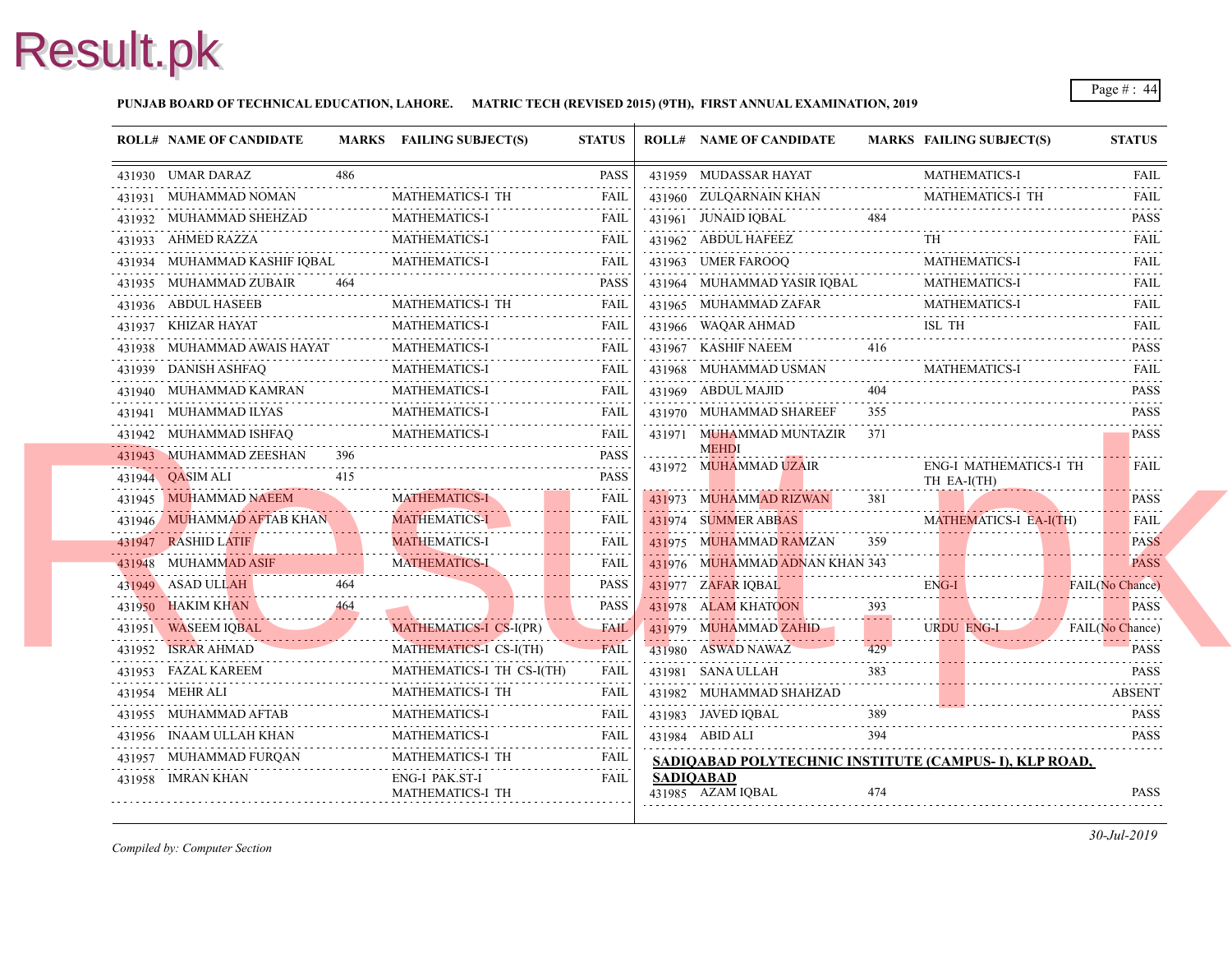### **PUNJAB BOARD OF TECHNICAL EDUCATION, LAHORE. MATRIC TECH (REVISED 2015) (9TH), FIRST ANNUAL EXAMINATION, 2019**

|   | <b>ROLL# NAME OF CANDIDATE</b>             |     | MARKS FAILING SUBJECT(S)                                                      | <b>STATUS</b>                                                                                                                                            |                 | <b>ROLL# NAME OF CANDIDATE</b>               | <b>MARKS FAIL</b> |                          |
|---|--------------------------------------------|-----|-------------------------------------------------------------------------------|----------------------------------------------------------------------------------------------------------------------------------------------------------|-----------------|----------------------------------------------|-------------------|--------------------------|
|   | 431986 HAMID MEHMOOD                       |     | <b>ENG-I MATHEMATICS-I TH</b><br>TH CS-I(TH)                                  | FAIL                                                                                                                                                     |                 | 432008 MUHAMMAD HASSAN<br><b>ABBAS</b>       |                   | <b>URD</b><br><b>MAT</b> |
|   | 431987 ADEEL AHMED                         |     | <b>ENG-I MATHEMATICS-I TH</b><br>TH CS-I(TH)<br>.                             | FAIL                                                                                                                                                     |                 | 432009 IMTIAZ MASIH                          |                   | AM-I                     |
|   | 431988 ALI GOHAR                           |     | $ENG-I$<br>.                                                                  | <b>FAIL</b>                                                                                                                                              |                 | 432010 ASAD HUSSAIN                          |                   |                          |
|   | 431989 MUHAMMAD AZAN                       |     | TH CS-I(TH)                                                                   | <b>FAIL</b><br>.                                                                                                                                         |                 | HIRA POLYTECHNIC INSTITUTE, GREEN TO         |                   |                          |
|   | 431990 MUHAMMAD HAMZA                      |     | <b>ENG-I MATHEMATICS-I TH</b><br>TH CS-I(TH)                                  | FAIL<br>.                                                                                                                                                | <b>SARGODHA</b> | 432011 MUHAMMAD ABU SUFYAN 464               |                   |                          |
|   | 431991 MUHAMMAD ZULQARNAIN                 |     | <b>ENG-I MATHEMATICS-I TH</b><br>TH CS-I(TH)                                  | <b>FAIL</b>                                                                                                                                              |                 | <b>SHEHZAD</b><br>432012 WAQAR ZAFAR         | 478               |                          |
| . | 431992 MUHAMMAD SABTAIN<br><b>IRFAN</b>    |     | TH CS-I(TH)                                                                   | <b>FAIL</b>                                                                                                                                              |                 | 432013 WAJAHAT NADEEM                        |                   | ENG-<br>TH <sub>C</sub>  |
|   | 431993 MUHAMMAD MUBEEN                     |     | TH CS-I(TH)                                                                   | <b>FAIL</b>                                                                                                                                              |                 | 432014 USAMA MUNIR                           | 457               |                          |
|   | 431994 KUNWAR MUHAMMAD<br>TALHA BIN SHAHID |     | URDU ENG-I ISL PAK.ST-I<br>MATHEMATICS-I TH TH<br>TDRAW-I(REV12)(PR) CS-I(TH, | FAIL                                                                                                                                                     |                 | 432015 MUHAMMAD SHAHEER<br>AHMAD             | 399               |                          |
|   |                                            |     | PR)                                                                           |                                                                                                                                                          |                 | 432016 MUHAMMAD ALI IJAZ                     |                   | ENG-                     |
|   | 431995 BILAL ARSHAD                        |     | MATHEMATICS-I TH                                                              | FAIL                                                                                                                                                     |                 | 432017 MUHAMMAD RAFAY                        | 348               |                          |
|   | 431996 ANAS TARIQ                          |     | <b>TH</b>                                                                     | <b>FAIL</b>                                                                                                                                              |                 | 432018 DANISH SAJID                          |                   | <b>MAT</b>               |
|   | 431997 HAMMAD ASGHAR                       |     | TH EA-I(TH)                                                                   | <b>FAIL</b>                                                                                                                                              |                 | 432019 SHARJEEL ABBAS                        |                   | <b>TH</b>                |
|   | 431998 MUHAMMAD ALI                        |     | <b>ENG-I MATHEMATICS-I TH</b>                                                 | $\mathcal{L}^{\mathcal{A}}\left( \mathcal{A}^{\mathcal{A}}\right) =\mathcal{L}^{\mathcal{A}}\left( \mathcal{A}^{\mathcal{A}}\right)$<br><b>FAIL</b><br>. |                 | 432020 MUHAMMAD SULEMAN                      |                   | <b>URD</b>               |
|   | 431999 MUHAMMAD MUNIR                      |     | <b>TH</b>                                                                     | <b>FAIL</b>                                                                                                                                              |                 | <b>KHALID</b>                                |                   | <b>MAT</b><br>$CS-I($    |
|   | 432000 KHURAM SHAHZAD                      |     |                                                                               | <b>FAIL</b>                                                                                                                                              |                 | 432021 MUHAMMAD ASIF                         |                   | <b>MAT</b>               |
|   | 432001 MUHAMMAD FAHAD AJMAL                |     | MATHEMATICS-I TH TH<br>$EA-I(TH)$                                             | <b>FAIL</b>                                                                                                                                              |                 | 432022 MALIK MUHAMMAD JAMAL<br><b>RASOOL</b> |                   | ENG-                     |
|   | 432002 HAMZA ABDUL QADDOS                  |     |                                                                               | <b>ABSENT</b>                                                                                                                                            |                 | 432023 SHAH ZAIB                             | 485               |                          |
|   | 432003 MUHAMMAD ABU BAKAR                  |     | <b>MATHEMATICS-I</b>                                                          | <b>FAIL</b>                                                                                                                                              |                 | 432024 ABDUR REHMAN                          | 435               |                          |
|   | 432004 HAMAYUN JAVAID                      | 379 |                                                                               | <b>PASS</b>                                                                                                                                              |                 | 432025 MUHAMMAD IMRAN                        | 453               |                          |
|   | 432005 FURQAN AMJED                        |     | MATHEMATICS-I                                                                 | <b>FAIL</b>                                                                                                                                              |                 | 432026 MUHAMMAD ASIF                         | 539               |                          |
|   | <b>SUGAR MILLS,, SANGLA HILLS</b>          |     | LAHORE POLYTECHNIC INSTITUTE, SAFDAR ABAD ROAD, NEAR HUDA                     |                                                                                                                                                          |                 | 432027 MAJEED AHMAD                          |                   | ENG-<br>TH <sub>C</sub>  |
|   | 432006 JAMEEL AHMAD                        |     |                                                                               | <b>FULL FAIL</b>                                                                                                                                         |                 | 432028 MUBASHAR MUJAHID                      | 501               |                          |
|   | 432007 TALHA NAVEED                        |     |                                                                               | <b>FULL FAIL</b>                                                                                                                                         |                 | 432029 ATIF LATIF                            | 432               |                          |
|   |                                            |     |                                                                               |                                                                                                                                                          |                 | 432030 HUSSNAIN ALI                          | 465               |                          |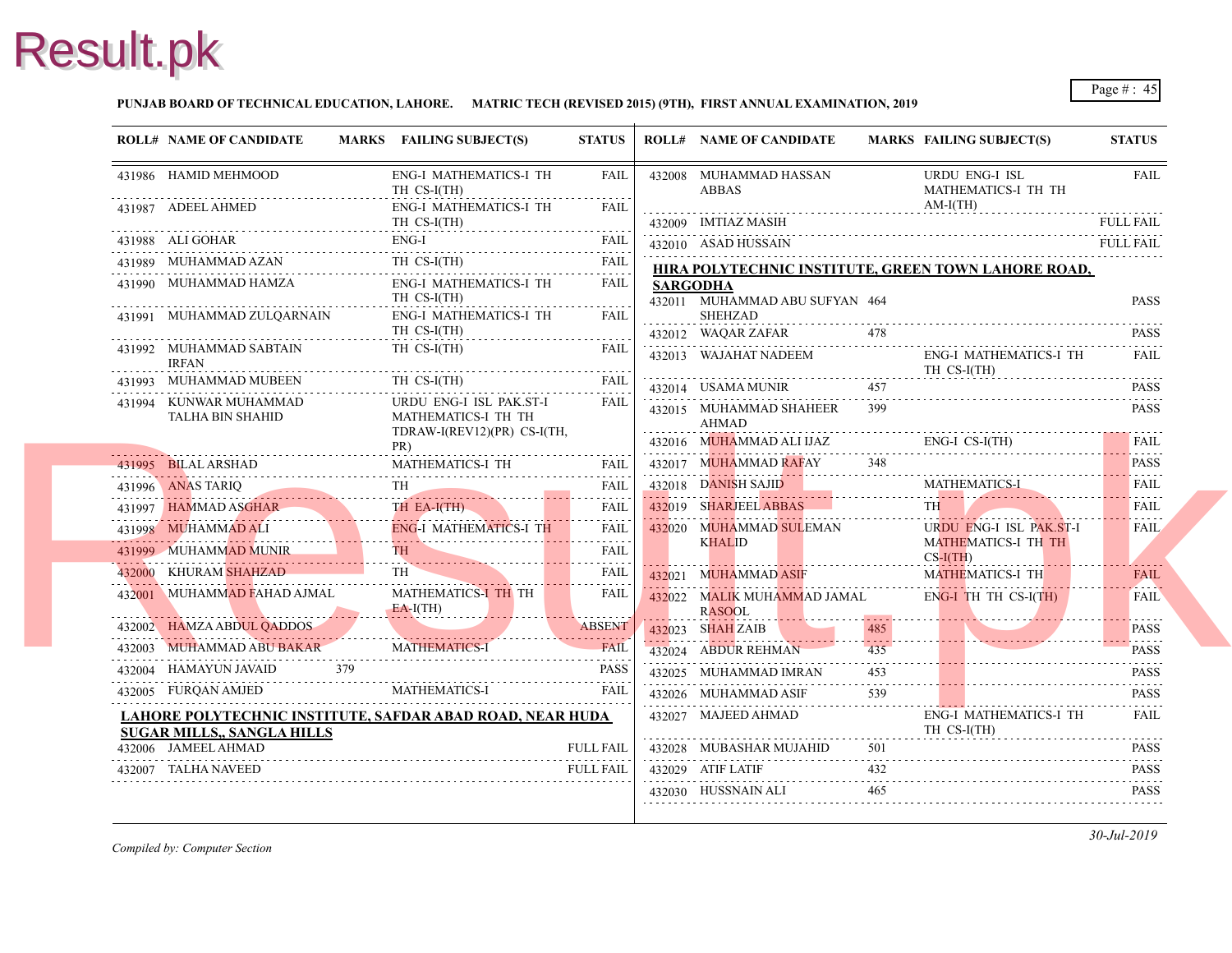### **PUNJAB BOARD OF TECHNICAL EDUCATION, LAHORE. MATRIC TECH (REVISED 2015) (9TH), FIRST ANNUAL EXAMINATION, 2019**

|                  | <b>ROLL# NAME OF CANDIDATE</b>          |     | MARKS FAILING SUBJECT(S)    | <b>STATUS</b>                | <b>ROLL# NAME OF CANDIDATE</b>                | <b>MARKS FAIL</b> |                 |
|------------------|-----------------------------------------|-----|-----------------------------|------------------------------|-----------------------------------------------|-------------------|-----------------|
|                  | 432031 MUHAMMAD SANWAL                  | 484 |                             | <b>PASS</b>                  | 432059 MUHAMMAD HASSAN                        |                   | MAT.            |
|                  | <b>ZAFAR</b><br>432032 MUHAMMAD YOUSAF  |     | ENG-I                       | <b>FAIL</b>                  | 432060 ADNAN FAIYYAZ                          |                   | ENG-            |
|                  |                                         |     |                             |                              | 432061 ZAIN ABBAS                             |                   | ENG-            |
|                  | 432033 ANIL YASHWA                      |     |                             | <b>PASS</b>                  | 432062 ABDUL NISAR                            | 459               |                 |
|                  | 432034 ARSLAN AHMAD                     |     | ENG-I TH                    | FAIL                         | 432063 MUHAMMAD ADEEL                         | .<br>487          |                 |
|                  | 432035 AZAD AHMAD                       | 513 |                             | <b>PASS</b>                  | 432064 AJMAIR HASSAN                          | 440               |                 |
|                  | 432036 KHURRAM SHEHZAD                  |     | ENG-I                       | FAIL                         | 432065 SAMAR IQBAL                            |                   | MAT.            |
|                  | 432037 MUHAMMAD BASIT ALI 472           |     |                             | <b>PASS</b>                  | 432066 MUHAMMAD ATIQ UR                       |                   | ENG-            |
|                  | 432038 MUHAMMAD AWAIS ALI 434           |     |                             | <b>PASS</b>                  | <b>REHMAN</b>                                 |                   |                 |
|                  | 432039 FAISAL RAMZAN                    |     |                             | <b>PASS</b>                  | 432067 MUHAMMAD AWAIS                         | 491               |                 |
|                  | 432040 ALI HASSAN                       |     | ENG-I                       | FAIL                         | 432068 MUHAMMAD AHMAD<br><b>NAZEER</b>        | 528               |                 |
|                  | 432041 MUHAMMAD SHEHZAD ALI 528         |     |                             | <b>PASS</b>                  | 432069 MUHAMMAD ATIF                          | 514               |                 |
|                  | 432042 MUHAMMAD TALHA HAYAT 432         |     |                             | <b>PASS</b>                  | 432070 MUHAMMAD HASSAN                        | 465               |                 |
|                  | 432043 MUHAMMAD ZEESHAN<br><b>KHAN</b>  |     | ENG-I                       | FAIL                         | <b>MUNIR</b>                                  |                   |                 |
| . <del>. .</del> | 432044 ABU UBAIDA                       |     | ENG-I TH                    | <b>FAIL</b>                  | 432071 NOUMAN ALI                             |                   | MAT.<br>$CS-I$  |
|                  | 432045 GULFAM AKRAM                     | 434 |                             | <b>PASS</b>                  | 432072 MUHAMMAD SALEEM                        |                   | <b>MAT</b>      |
|                  | 432046 FAISAL SHAHZAD                   | 469 |                             | <b>PASS</b>                  |                                               |                   | $CS-I($         |
|                  | 432047 MUHAMMAD SHUMAIL                 | 453 |                             | .<br><b>PASS</b>             | 432073 MUHAMMAD NABEEL                        | 478               |                 |
|                  | 432048 AHTASHAM RAZA                    | 437 |                             | <b>PASS</b>                  | 432074 HAMMAD ASGHAR                          | 476               |                 |
|                  | 432049 JUNAID MUKHTAR                   | 451 |                             | 1.1.1.1.1.1.1<br><b>PASS</b> | 432075 MUHAMMAD UMAIR                         |                   | <b>TH</b>       |
|                  | 432050 TALHA SHAHBAZ                    |     | TH \                        | <b>FAIL</b>                  | 432076 MUHAMMAD ANEES UR 427<br><b>REHMAN</b> |                   |                 |
|                  | 432051 MUHAMMAD EESA                    |     | TH                          | <b>FAIL</b>                  | 432077 TANZEEL ALTAF                          |                   | <b>MAT</b>      |
|                  | 432052 RIZWAN ALI                       |     | <b>MATHEMATICS-I</b>        | .<br><b>FAIL</b>             | 432078 USAMA IQBAL                            |                   | <b>MAT</b>      |
|                  |                                         |     | TDRAW-I(REV12)(PR) CS-I(PR) |                              | 432079 MUHAMMAD ANAS                          |                   | <b>MAT</b>      |
|                  | 432053 HAROON SALEEM                    |     | <b>MATHEMATICS-I</b>        | FAIL                         | 432080 HUMAYOUN GHAZANFAR                     |                   | ENG-            |
|                  | 432054 ASAD REHMAN                      | 483 |                             | <b>PASS</b>                  | ALI                                           |                   | TH <sub>1</sub> |
|                  | 432055 HASSAN ALI                       | 439 |                             | PASS                         | 432081 ABDULLAH ALI                           | 563               |                 |
|                  | 432056 AKHTAR HUSSAIN                   |     | ENG-I MATHEMATICS-I         | FAIL                         | 432082 MUHAMMAD ATIF                          |                   | ENG-            |
|                  | 432057 KHAWAJA MUHAMMAD                 |     | <b>MATHEMATICS-I</b>        | FAIL                         | <b>MASROOR</b><br>432083 SHEHZADA MUHAMMAD    | 528               | <b>MAT</b>      |
| .                | <b>AHSAN NAEEM</b><br>432058 JAWAD ASAD |     | MATHEMATICS-I               | FAIL                         | FARHAN                                        |                   |                 |
|                  |                                         |     |                             |                              |                                               |                   |                 |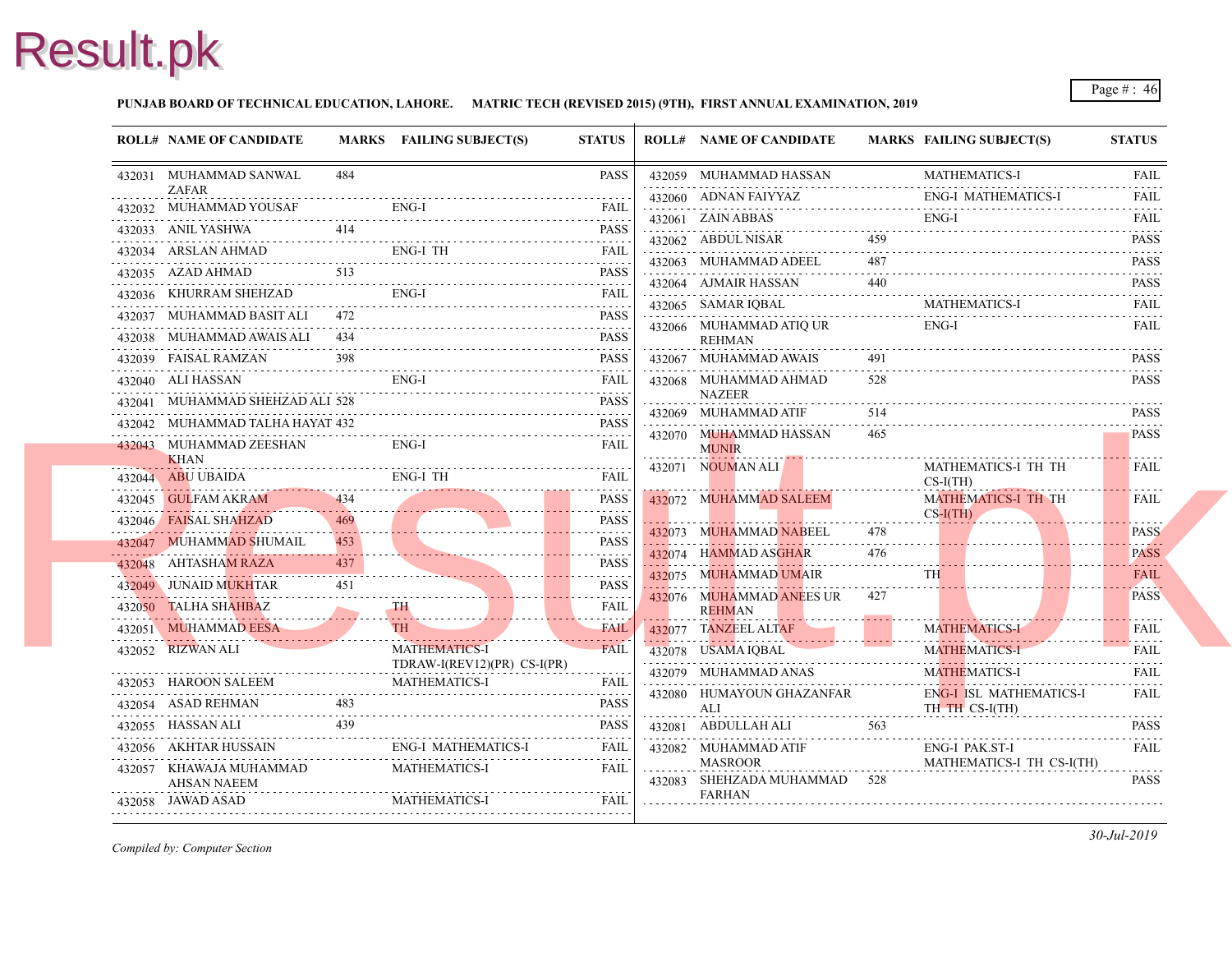### **PUNJAB BOARD OF TECHNICAL EDUCATION, LAHORE. MATRIC TECH (REVISED 2015) (9TH), FIRST ANNUAL EXAMINATION, 2019**

| <b>ROLL# NAME OF CANDIDATE</b>                 |     | MARKS FAILING SUBJECT(S)                                                                                                                                                                | <b>STATUS</b>    | <b>ROLL# NAME OF CANDIDATE</b>                     | <b>MARKS FAIL</b> |                          |
|------------------------------------------------|-----|-----------------------------------------------------------------------------------------------------------------------------------------------------------------------------------------|------------------|----------------------------------------------------|-------------------|--------------------------|
| 432084 MUHAMMAD SALEEM                         | 503 |                                                                                                                                                                                         | <b>PASS</b>      | 432111 MUHAMMAD IRFAN JAVED                        |                   | <b>MAT</b>               |
| 432085 MUHAMMAD SHAKEEL                        |     | <b>MATHEMATICS-I</b>                                                                                                                                                                    | <b>FAIL</b>      | 432112 MUHAMMAD MUNIB UR 497                       |                   |                          |
| 432086 MUHAMMAD MUZAMMIL                       |     | MATHEMATICS-I CS-I(TH)                                                                                                                                                                  | FAIL             | <b>REHMAN MUNIR</b><br>432113 UMAIR QAISER         | 415               |                          |
| 432087 ALI HASSAN                              | 461 |                                                                                                                                                                                         | <b>PASS</b>      | 432114 ABDUL WAHAB                                 | 373               |                          |
| 432088 SAJAD ALI                               | 428 |                                                                                                                                                                                         | <b>PASS</b>      | 432115 MUHAMMAD USAMA                              | 468               |                          |
| 432089 MUHAMMAD SAEED                          |     |                                                                                                                                                                                         | <b>FAIL</b>      | 432116 DANISH TAHIR                                |                   | TH.                      |
| 432090 IHTISHAM AKBAR                          |     | MATHEMATICS-I                                                                                                                                                                           | <b>FAIL</b>      | 432117 DAUD ASHFAQ                                 | 421               |                          |
| 432091 MUHAMMAD SAAD                           |     | MATHEMATICS-I TH TH<br>$CS-I(TH)$                                                                                                                                                       | FAIL             | 432118 MUHAMMAD BILAL                              |                   | <b>MAT</b>               |
| 432092 MUHAMMAD HAROON ALI 476                 | .   |                                                                                                                                                                                         | <b>PASS</b>      | 432119 SUNNY YOUNAS                                |                   | ENG-                     |
| 432093 MUHAMMAD NAVEED<br>AZHAR                |     | ENG-I MATHEMATICS-I TH                                                                                                                                                                  | FAII.            |                                                    |                   | <b>MAT</b><br>$CS-I$     |
| 432094 USAMA AMIR                              |     | MATHEMATICS-I TH CS-I(TH)                                                                                                                                                               | FAIL             | 432120 TALHA IFTIKHAR                              | 400               |                          |
| 432095 MUHAMMAD ATIF                           |     | ENG-I CS-I(TH)<br>432095 MUHAMMAD ATIF ENG-I CS-I(TH) FAIL                                                                                                                              | <b>FAIL</b>      | 432121 ALI HASSAN<br>432121 ALI HASSAN 403         | 403               |                          |
|                                                |     | $CS-I(TH)$<br>432096 MUHAMMAD TAYYAB JAN CS-I(TH) FAIL                                                                                                                                  |                  | $432122$ HASSAN RAZA                               |                   | <b>MAT</b>               |
| 432097 MUHAMMAD ABDULLAH 487                   |     |                                                                                                                                                                                         | <b>PASS</b><br>. | 432123 ABDULLAH IJAZ                               |                   | MAT.                     |
| 432098 FAKHAR UD DIN<br><b>MUHAMMAD</b>        | 483 |                                                                                                                                                                                         | <b>PASS</b>      | 432124 MUHAMMAD MEHERBAN<br>432125 MUHAMMAD UMAR   | 409               | <b>MAT</b>               |
| 432099 USMAN RIAZ                              |     | MATHEMATICS-I CS-I(TH)                                                                                                                                                                  | <b>FAIL</b>      | <b>HANEEF</b>                                      |                   |                          |
| 432100 SAQIB JAVAID                            | 540 |                                                                                                                                                                                         | <b>PASS</b>      | 432126 MUHAMMAD SAHIL                              | 413               |                          |
| 432101 MUHAMMAD MUZAMMIL                       |     | MATHEMATICS-I CS-I(TH)                                                                                                                                                                  | .<br><b>FAIL</b> | 432127 MUHAMMAD URWA                               | 431               |                          |
| 432102 MUHAMMAD HAISUM<br><b>KHAN</b>          | 428 |                                                                                                                                                                                         | <b>PASS</b>      | 432128 HAROON UR RASHEED<br>432129 WALEED ABDULLAH | 506               | <b>TH</b>                |
|                                                |     | New York and the contract of the contract of the contract of the contract of the contract of the contract of<br>MATHEMATICS-I CS-I(TH)<br>432103 SYED TALHA RAZA MATHEMATICS-I CS-I(TH) | <b>FAIL</b>      | 432130 ADEEL ABDULLAH                              | 381               |                          |
| 432104 HASEEB SULEMAN                          |     | $CS-I(TH)$                                                                                                                                                                              | .<br><b>FAIL</b> | 432131 MUHAMAMD ADIL                               |                   | ENG-                     |
| 432105 MUHAMMAD IMTISHAL<br><b>AKHTAR</b>      |     | ENG-I MATHEMATICS-I                                                                                                                                                                     | <b>FAIL</b>      | 432132 NAVEED AKHTAR                               |                   | <b>TH</b><br><b>MAT</b>  |
| 432106 CHAUDHARY MUHAMMAD 460<br><b>HAMMAS</b> |     |                                                                                                                                                                                         | PASS             | 432133 BASSAM NADEEM                               |                   | ENG-                     |
| 432107 SHAMAIL                                 | 399 |                                                                                                                                                                                         | <b>PASS</b>      | 432134 AMANULLAH                                   |                   | <b>URD</b>               |
| 432108 SHAHZAIB ARSHAD                         | 415 |                                                                                                                                                                                         | <b>PASS</b>      |                                                    |                   | <b>MAT</b><br><b>TDR</b> |
| 432109 MUHAMMAD HARIS KHAN                     |     | <b>MATHEMATICS-I</b><br>432109 MUHAMMAD HARIS KHAN MATHEMATICS-I FAIL                                                                                                                   | FAIL             |                                                    |                   | PR)                      |
| 432110 SULMAN YOUNAS MATHEMATICS-I             |     |                                                                                                                                                                                         | FAIL             | 432135 AQLEEM ABBAS                                |                   | ENG-<br>TH <sub>C</sub>  |
|                                                |     |                                                                                                                                                                                         |                  |                                                    |                   |                          |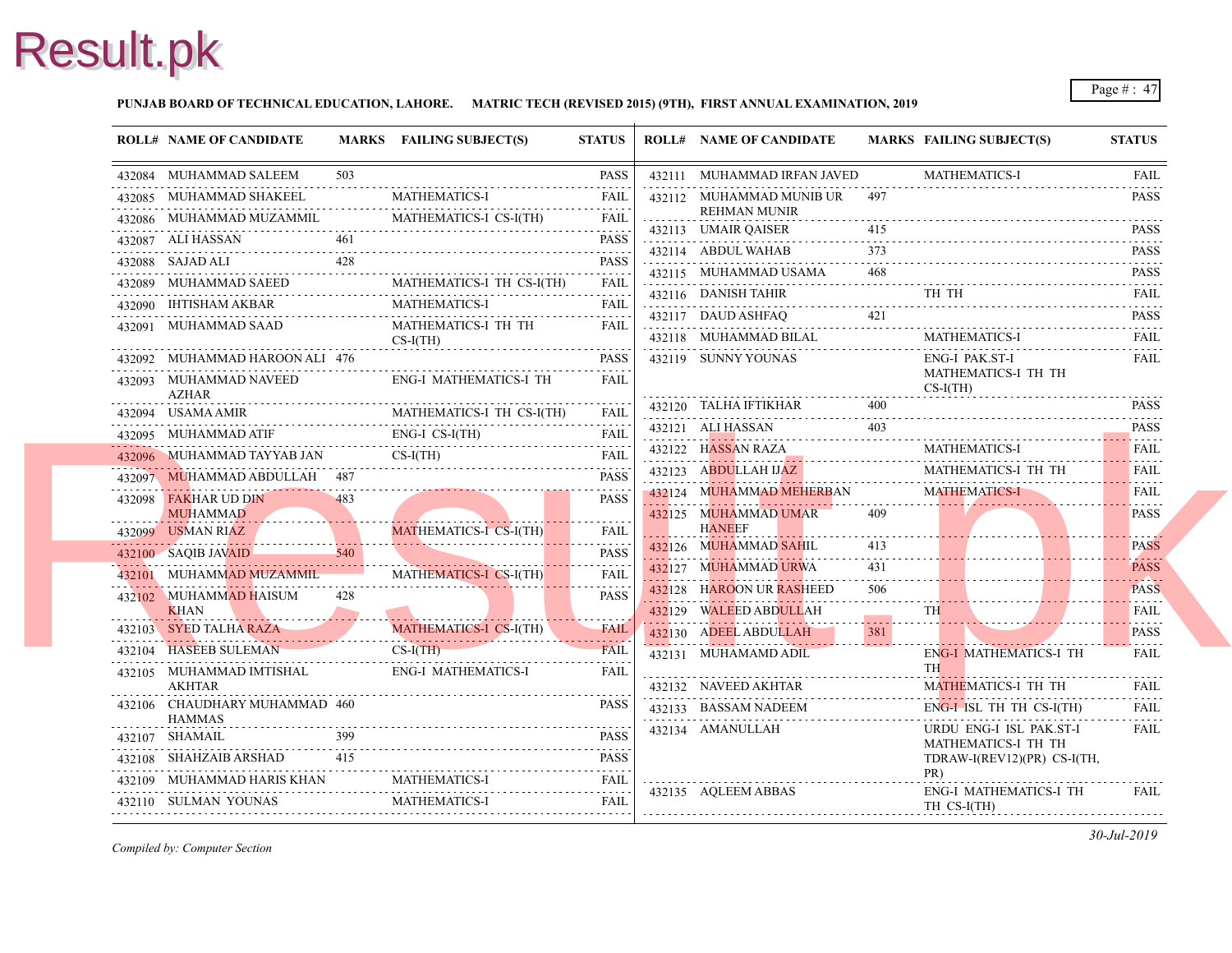### **PUNJAB BOARD OF TECHNICAL EDUCATION, LAHORE. MATRIC TECH (REVISED 2015) (9TH), FIRST ANNUAL EXAMINATION, 2019**

| <b>ROLL# NAME OF CANDIDATE</b>                                          |     | MARKS FAILING SUBJECT(S)                                                | <b>STATUS</b>    |   | <b>ROLL# NAME OF CANDIDATE</b>                                 | <b>MARKS FAIL</b> |                                 |
|-------------------------------------------------------------------------|-----|-------------------------------------------------------------------------|------------------|---|----------------------------------------------------------------|-------------------|---------------------------------|
| 432136 HAIDER AMEER                                                     |     | TH                                                                      | FAIL             |   | 432161 ZEESHAN GHOMAN                                          |                   | ENG-                            |
| 432137 HASSAN AMEER<br>SSAN AMEER<br>---------------------------------- |     | TH TH CS-I(TH)                                                          | <b>FAIL</b>      |   | 432162 ABDUL BASIT                                             |                   | TH <sub>C</sub><br><b>MAT</b>   |
|                                                                         |     | 432138 ABDULLAH WASIQ MATHEMATICS-I TH TH FAIL                          |                  |   |                                                                |                   |                                 |
| 432139 HAMZA SIKANDAR                                                   |     | <b>TH</b><br>432139 HAMZA SIKANDAR TH FAIL FAIL                         | <b>FAIL</b>      |   | 432163 MUHAMMAD FAIZAN                                         |                   | TH                              |
| 432140 USMAN DILSHAD                                                    | 519 |                                                                         | <b>PASS</b>      |   | 432164 SAMEER AHMAD<br>432165 HAMMAD HASSAN                    | 416               | <b>MAT</b>                      |
| 432141 GHULAM MUJTABA                                                   |     |                                                                         | <b>PASS</b>      |   |                                                                |                   |                                 |
| 432142 FAIZAN IQTEDAR                                                   |     | TH TH                                                                   | <b>FAIL</b>      |   | 432166 MUHAMMAD BILAL                                          |                   | <b>MATI</b>                     |
| 432143 MUHAMMAD USAMA                                                   |     | <b>ENG-I MATHEMATICS-I TH</b><br>$CS-I(TH)$                             | FAIL             |   | 432167 MUHAMMAD UMAR<br>FAROOQ<br>432168 MUHAMMAD ABDULLAH 479 | 412               |                                 |
| 432144 MUHAMMAD HAMZA                                                   | 463 |                                                                         | <b>PASS</b>      |   |                                                                |                   |                                 |
| 432145 ZOHAIB HASSAN<br>432145 ZOHAIB HASSAN TH TH                      |     | TH TH                                                                   | <b>FAIL</b>      |   | 432169 FARHAN KHURSHID                                         |                   | ENG-                            |
| 432146 MUHAMAMD TAHIR<br><b>RAFIQUE</b>                                 |     | .<br>MATHEMATICS-I TH                                                   | FAIL             |   | 432170 MUHAMMAD ZAIN<br>432171 TAYYAB SHAKEEL                  |                   | ENG-<br><b>MAT</b>              |
| 432147 SHAH ZAIB                                                        |     | URDU ENG-I ISL PAK.ST-I                                                 | <b>FAIL</b>      |   | 432172 TASAWAR ABBAS                                           |                   | <b>MAT</b>                      |
|                                                                         |     | MATHEMATICS-I TH TH<br>TDRAW-I(REV12)(PR) CS-I(TH,<br>PR)               |                  | . | 432173 MUAHMMAD YASIR                                          |                   | ENG-<br>TH                      |
| 432148 SAQIB UMAR                                                       |     | <b>MATHEMATICS-I TH</b>                                                 | FAIL             |   | 432174 ALI NAWAZ                                               |                   | <b>URD</b>                      |
| 432149 MUHAMMAD HASSAN                                                  |     |                                                                         | .<br>FAIL        |   |                                                                |                   | <b>MAT</b><br><b>TDR</b>        |
| 432150 SOHAIL AHMAD                                                     | 479 | 432149 MUHAMIMAD HASSAN 1H                                              | .<br><b>PASS</b> |   | 432175 ABDUL KABEER AHMAD                                      |                   | TH 1                            |
| 432151 MUHAMMAD USMAN                                                   |     | 432151 MUHAMMAD USMAN MATHEMATICS-I                                     | <b>FAIL</b>      |   | 432176 MUSHARAF RIAZ                                           |                   | <b>MAT</b>                      |
|                                                                         |     | <b>MATHEMATICS-I</b><br>432152 ZEESHAN TARIQ MATHEMATICS-I              | .<br><b>FAIL</b> |   | 432177 AQEEL UR REHMAN                                         | 458               |                                 |
| 432153 ALI HAIDER<br>413                                                |     |                                                                         | .<br><b>PASS</b> |   | 432178 <b>UMAR DRAZ</b>                                        |                   | <b>MAT</b>                      |
| 432154 SHEHARYAR SAFDAR                                                 |     | <b>URDU ENG-LISL PAK.ST-I</b>                                           | <b>FAIL</b>      |   | $432179$ TAYYAB FIAZ                                           |                   | <b>MAT</b>                      |
|                                                                         |     | MATHEMATICS-I TH TH                                                     |                  |   | 432180 TAYYAB REHMAN                                           |                   | <b>MAT</b>                      |
|                                                                         |     | TDRAW-I(REV12)(PR) CS-I(TH,<br>PR)                                      |                  |   | 432181 SHAHBAZ ALI                                             |                   | <b>URD</b>                      |
| 432155 MUHAMMAD SHAHZAD<br>ASLAM                                        |     | <b>ENG-I MATHEMATICS-I TH</b>                                           | FAIL             |   |                                                                |                   | <b>MAT</b><br><b>TDR</b><br>PR) |
| 432156 TALHA ASGHAR                                                     | 477 |                                                                         | <b>PASS</b>      |   | 432182 BILAL AKRAM                                             |                   | ENG-                            |
| 432157 HAMZA ALTAF                                                      |     | <b>MATHEMATICS-I TH</b>                                                 | <b>FAIL</b>      |   |                                                                |                   | TH                              |
| 432158 NAVEED UL HASSAN                                                 |     | <b>MATHEMATICS-I</b><br>432158 NAVEED UL HASSAN MATHEMATICS-I FAIL FAIL | <b>FAIL</b>      |   | 432183 KAMRAN                                                  |                   | <b>URD</b>                      |
|                                                                         |     | 432159 SAIF UR REHMAN CS-I(TH) FAIL                                     |                  |   |                                                                |                   | <b>MAT</b><br>$CS-I($           |
| 432160 SOHAIL ASHRAF<br>439                                             |     |                                                                         | PASS             |   | 432184 ALI HASSAN KHAN                                         |                   | <b>MAT</b>                      |
|                                                                         |     |                                                                         |                  |   |                                                                |                   |                                 |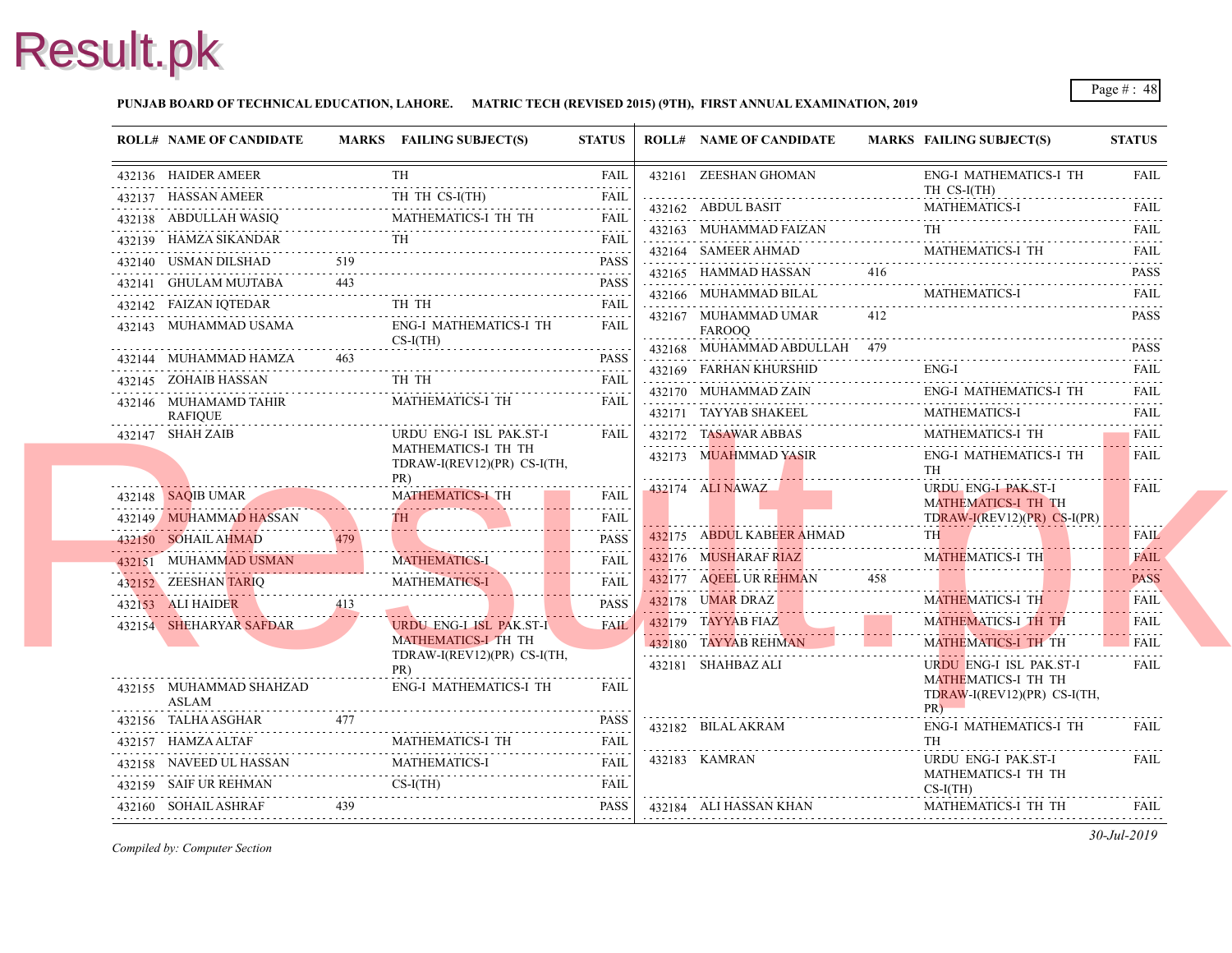

### **PUNJAB BOARD OF TECHNICAL EDUCATION, LAHORE. MATRIC TECH (REVISED 2015) (9TH), FIRST ANNUAL EXAMINATION, 2019**

|                 | <b>ROLL# NAME OF CANDIDATE</b>          | MARKS FAILING SUBJECT(S)                                                | <b>STATUS</b> | <b>ROLL# NAME OF CANDIDATE</b>                           | <b>MARKS FAIL</b> |                |
|-----------------|-----------------------------------------|-------------------------------------------------------------------------|---------------|----------------------------------------------------------|-------------------|----------------|
|                 | 432185 MUHAMMAD AWAIS ALI               | MATHEMATICS-I TH TH                                                     |               | 432208 KASHIF MAHMOOD                                    |                   | <b>MAT</b>     |
| دادا دادا داداد | 432186 MUHAMMAD BILAL ZIA 410<br>HASHMI |                                                                         | <b>PASS</b>   | 432209 MUHAMMAD USAMA                                    |                   | ISL<br>$CS-I($ |
|                 | 432187 AZHER AHMAD                      |                                                                         | PASS          | 432210 MUHAMMAD UMAIR                                    |                   | <b>MAT</b>     |
|                 | 432188 USAMA KHALID                     | ENG-I MATHEMATICS-I TH<br>$CS-I(TH)$                                    | <b>FAIL</b>   | SALEEM<br>432211 NADEEM ALI                              |                   | <b>MAT</b>     |
|                 | 432189 MUHAMMAD SHAHZAIB                | ENG-I PAK.ST-I                                                          | FAIL          | 432212 MUHAMMAD ARFAN UMAIR                              |                   | <b>MAT</b>     |
|                 | 432190 IMRAN NAWAZ                      | MATHEMATICS-I TH TH<br>MATHEMATICS-I TH                                 | .<br>FAII.    | 432213 ALI HUSSAIN<br>$432213$ ALI HUSSAIN MAT           |                   | <b>MAT</b>     |
|                 | 432191 USAMA ABID                       | 432190 IMRAN NAWAZ MATHEMATICS-I TH FAIL<br><b>ENG-I MATHEMATICS-I</b>  |               | 432214 SHAH MUHAMMAD                                     |                   | ENG-           |
|                 | 432192 UMAIR ALI                        | 432191 USAMA ABID ENG-I MATHEMATICS-I FAIL<br>ENG-I MATHEMATICS-I TH    | FAIL          | 432215 MUHAMMAD USAMA<br>ISHTIAQ                         |                   | TH             |
|                 | 432193 HAMZA WAQAR                      | <b>TH</b><br><b>MATHEMATICS-I TH</b>                                    |               | 432216 ZEESHAN ALI                                       |                   | <b>MAT</b>     |
|                 | 432194 SAQIB YOHANNA                    | MATHEMATICS-I TH<br>ENG-I PAK.ST-I                                      | <b>FAIL</b>   | 432217 AHTISHAM ALI                                      |                   |                |
|                 |                                         | MATHEMATICS-I TH TH                                                     |               | 432218 HAMMAD ALI                                        |                   | MAT.           |
|                 | 432195 MUHAMMAD TALHA<br><b>KHALID</b>  | <b>TH</b>                                                               | FAIL          | 432219 USMAN YOUNAS                                      |                   | $CS-I$         |
|                 | 432196 AMEER HAIDER                     | <b>ENG-I MATHEMATICS-I TH</b>                                           | FAIL          | 432220 NOMAN ASIF                                        | 392               |                |
|                 |                                         | TH <sub>-</sub><br><u>n</u>                                             |               | 432221 ALI RAZA TABASSUM                                 |                   | TH             |
|                 | 432197 MUHAMMAD AJMAL                   | <b>ENG-I MATHEMATICS-I TH</b><br>TH CS-I(TH)                            | FAIL          | 432222 MUHAMMAD SHAFIQ UR 336<br>REHMAN                  |                   |                |
|                 | 432198 MUHAMMAD JAMAL                   | <b>URDU ENG-I ISL</b>                                                   | FAIL          | 432223 AAMIR SHEHZAD                                     |                   | <b>MAT</b>     |
|                 |                                         | <b>MATHEMATICS-I TH TH</b><br>TDRAW-I(REV12)(PR) CS-I(TH,               |               | 432224 SYED AWAIS HASSAN SHAH                            |                   | <b>MAT</b>     |
|                 |                                         | PR)                                                                     |               | 432225 DANISH MUMTAZ                                     |                   | TH.            |
|                 | 432199 MUZAMMIL FAROOQ                  |                                                                         | PASS          | 432226 MUHAMMAD MUDDSER                                  |                   | <b>MAT</b>     |
|                 | 432200 ZAYAN HAIDER                     | ENG-I MATHEMATICS-I TH                                                  | <b>FAIL</b>   | 432227 MUHAMMAD SULEMAN                                  |                   | <b>MAT</b>     |
|                 | 432201 NAEEM AKRAM                      | <b>URDU MATHEMATICS-I</b><br>432201 NAEEM AKRAM URDU MATHEMATICS-I FAIL | <b>FAIL</b>   | 432228 AHSAN ADEEL                                       |                   | TH.            |
|                 | 432202 AHMAD ABBAS                      | MATHEMATICS-I<br>432202 AHMAD ABBAS MATHEMATICS-I FAIL                  | <b>FAIL</b>   | 432229 ALI HASSAN<br>432229 ALI HASSAN 385               | 385               |                |
|                 | 432203 SHAKIR NAVEED                    | ED MATHEMATICS-I FAIL                                                   |               | 432230 UMER FAROOQ 374                                   |                   |                |
|                 | 432204 ZAHID USMAN                      |                                                                         | <b>ABSENT</b> | 432231 USAMA ISHFAQ                                      |                   | TH             |
|                 | 432205 MUHAMMAD AHTASHAM<br>UL HAQ      | <b>MATHEMATICS-I</b>                                                    | FAIL          | 432232 MOHAMMAD HASSAN ALI                               |                   | <b>MAT</b>     |
| .               | 432206 MUHAMMAD MUNEEB<br>ULLAH         | MATHEMATICS-I                                                           | <b>FAIL</b>   | 432233 MUHAMMAD ARSLAN ALI<br>432234 HAFIZ ZIA UR RAHMAN |                   | MAT.           |
|                 | 432207 SAJJAD ALI                       | <b>MATHEMATICS-I</b>                                                    | FAIL          |                                                          |                   |                |
|                 |                                         |                                                                         |               |                                                          |                   |                |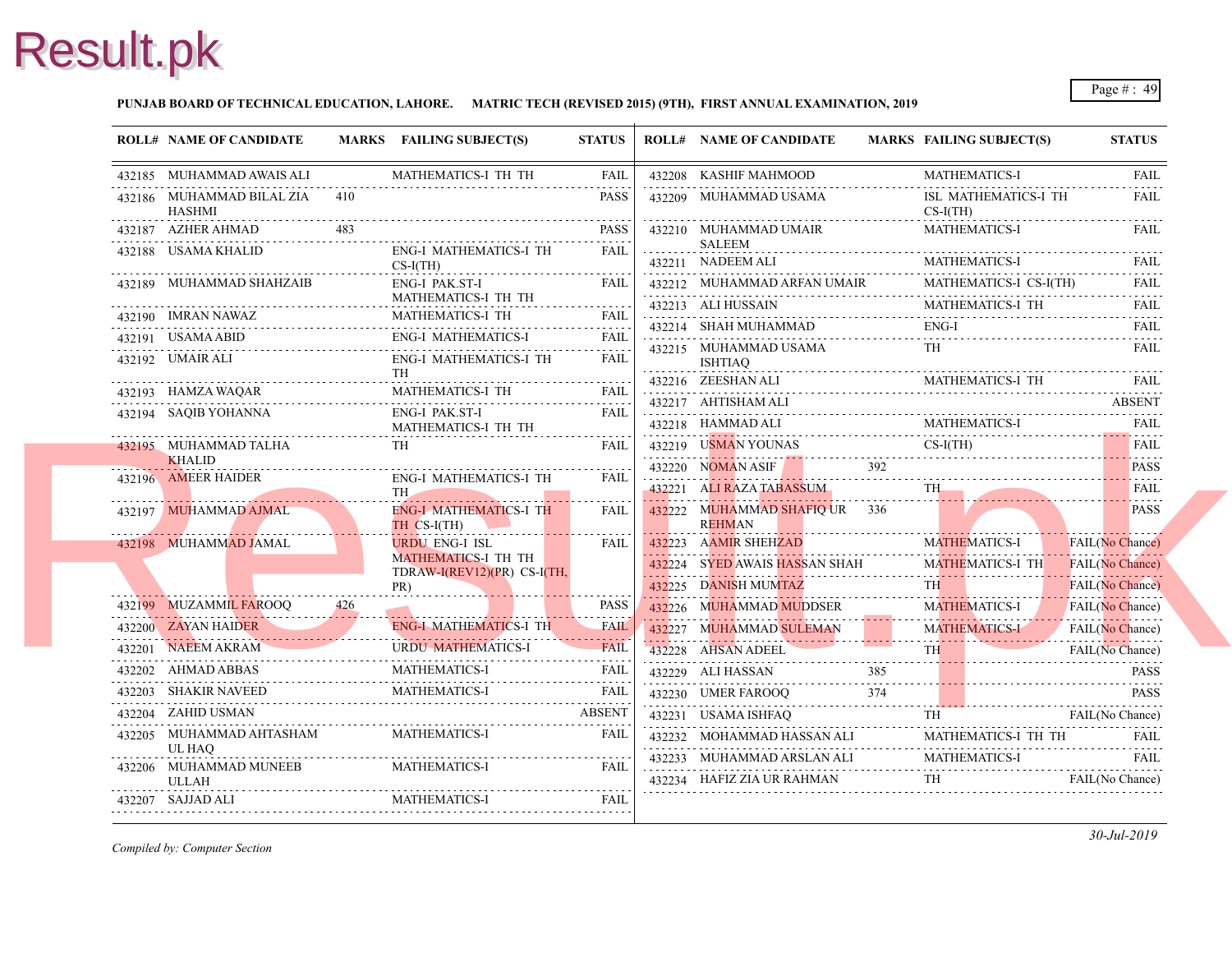### **PUNJAB BOARD OF TECHNICAL EDUCATION, LAHORE. MATRIC TECH (REVISED 2015) (9TH), FIRST ANNUAL EXAMINATION, 2019**

|                 | <b>ROLL# NAME OF CANDIDATE</b>                 |     | MARKS FAILING SUBJECT(S)                                                  | <b>STATUS</b>                                                                                                                                       | <b>ROLL# NAME OF CANDIDATE</b>                                                    | <b>MARKS FAIL</b>                    |
|-----------------|------------------------------------------------|-----|---------------------------------------------------------------------------|-----------------------------------------------------------------------------------------------------------------------------------------------------|-----------------------------------------------------------------------------------|--------------------------------------|
|                 |                                                |     | PAKISTAN COLLEGE OF TECHNOLOGY, 199-A, CHUNGI NO. 9 SATELLITE             |                                                                                                                                                     | 432256 SAHIL RASHEED                                                              | ENG-<br>TH <sub>1</sub>              |
|                 | <b>TOWN, SARGODHA</b><br>432235 NAVEED SHAHZAD |     | ENG-I TH                                                                  | FAIL                                                                                                                                                | 432257 MUHAMMAD ABDULLAH                                                          | ENG-                                 |
|                 | 432236 TEHZEEB UL HASSAN                       |     |                                                                           | <b>PASS</b>                                                                                                                                         | 432258 AZHAR MASIH                                                                | EA-I<br>ENG-                         |
|                 | 432237 MUHAMMAD NAUMAN                         | 451 |                                                                           | <b>PASS</b>                                                                                                                                         | 432259 MUHAMMAD HAMZA KHAN                                                        | <b>MAT</b>                           |
|                 | 432238 MUHAMMAD MAHBOOB                        |     | AHBOOB ENG-I MATHEMATICS-I FAIL                                           |                                                                                                                                                     | 432260 IRSHAD BHATTI                                                              | ENG-                                 |
|                 |                                                |     | ENG-I MATHEMATICS-I TH<br>432239 MUHAMMAD ALI ENG-I MATHEMATICS-I TH FAIL |                                                                                                                                                     |                                                                                   | TH                                   |
|                 |                                                |     |                                                                           |                                                                                                                                                     | 432261 RIZWAN JAVED MASIH                                                         | ENG-                                 |
|                 | 432241 MUHAMMAD ZAIN                           |     | 432241 MUHAMMAD ZAIN ENG-I FAIL FAIL                                      |                                                                                                                                                     | 432262 SAFYAN ASHRAF                                                              | TH E<br>TH H                         |
|                 | 432242 SHAH ZAMAN                              |     | <b>ENG-I MATHEMATICS-I TH</b><br><b>TH</b>                                | <b>FAIL</b>                                                                                                                                         | 432263 MUHAMMAD HAMZA ZIA 409                                                     |                                      |
|                 | 432243 RABI ULLAH                              |     | MATHEMATICS-I TH TH                                                       | <b>FAIL</b>                                                                                                                                         | 432264 NOMAN GILL                                                                 | <b>MAT</b>                           |
|                 | 432244 SAQIB NISAR                             |     | URDU ENG-I ISL PAK.ST-I                                                   | <b>FAIL</b>                                                                                                                                         | $432265$ DANISH $447$                                                             |                                      |
|                 |                                                |     | MATHEMATICS-I TH TH<br>$CS-I(TH)$                                         |                                                                                                                                                     | 432266 ARSLAN GILL                                                                | MAT.                                 |
|                 | 432245 MUHAMMAD ARSLAN                         |     | ENG-I MATHEMATICS-I TH                                                    | <b>FAIL</b>                                                                                                                                         | 432267 SHAHZAIB RAFIQUE                                                           |                                      |
|                 | ARSHAD                                         |     | TH CS-I(TH)                                                               |                                                                                                                                                     | 432268 ADNAN JAVED                                                                |                                      |
|                 |                                                |     | SARGODHA INSTITUTE OF TECHNOLOGY, 6TH COLLEGE ROAD,                       |                                                                                                                                                     | 432269 AMAN FALBOUS                                                               | TH.                                  |
| <b>SARGODHA</b> | 432246 ALLAH DITTA                             |     | <b>ENG-I MATHEMATICS-I TH</b>                                             | FAIL                                                                                                                                                | 432270 ZAMIL SHAHZAD<br>432270 ZAMIL SHAHZAD TH                                   |                                      |
|                 | 432247 MUHAMMAD SAJID                          |     | <b>ENG-I MATHEMATICS-I</b>                                                | <b>FAIL</b>                                                                                                                                         | 432271 DAUD 386                                                                   |                                      |
|                 | 432248 YASIR ALI                               |     | <b>ENG-I MATHEMATICS-I TH</b>                                             | $\mathcal{L}^{\mathcal{A}}\left( \mathcal{A}^{\mathcal{A}}\right) =\mathcal{L}^{\mathcal{A}}\left( \mathcal{A}^{\mathcal{A}}\right)$<br><b>FAIL</b> | 432272 FARAZ MASIH MA                                                             | <b>MAT</b>                           |
|                 |                                                |     | TH CS-I(TH)                                                               |                                                                                                                                                     | 432273 DAUD MUSHTAQ                                                               | TH.                                  |
|                 | 432249 SUFYAN JAVED                            |     | <b>ENG-I ISL PAK.ST-I</b><br><b>MATHEMATICS-I TH TH</b>                   | <b>FAIL</b>                                                                                                                                         | 432274 UNEEB JAVAID                                                               | TH.                                  |
|                 | 432250 MUHAMMAD SUBHAN                         |     | MATHEMATICS-I TH TH                                                       | <b>FAIL</b>                                                                                                                                         | 432275 MUHAMMAD ASHARIB<br>432276 MUHAMMAD SHERAZ                                 | 335<br>$\omega$ is a $\omega$<br>333 |
| 432251 ASHIR    | KHAN                                           |     | <b>ENG-I MATHEMATICS-I TH</b>                                             | <b>FAIL</b>                                                                                                                                         | 432277 SAUD MASIH                                                                 | TH.                                  |
|                 | 432252 MUHAMMAD AMAN HAYAT                     |     | <b>ENG-I MATHEMATICS-I TH</b>                                             | FAIL.                                                                                                                                               | 432278 NOMAN EJAZ                                                                 |                                      |
|                 |                                                |     | TH                                                                        |                                                                                                                                                     |                                                                                   | <b>MAT</b>                           |
|                 | 432253 VANZOL JOHNSON                          |     | <b>ENG-I ISL MATHEMATICS-I</b>                                            | FAII.                                                                                                                                               | 432280 AZEEM ULLAH                                                                | 371                                  |
|                 | 432254 MUHAMMAD NUMAN                          |     | $\frac{1}{2}$ rall<br>ENG-I TH TH                                         | FAIL                                                                                                                                                | 432281 CHANGAIZ NASIR                                                             | 369                                  |
|                 | 432255 SAMROON SALEEM                          |     | ENG-I MATHEMATICS-I TH<br><b>TH</b>                                       | FAIL                                                                                                                                                | <b>AFZAL PUBLIC TECHNICAL HIGH SCHOOL,</b><br><b>GUJRANWALA ROAD, SHEIKHUPURA</b> |                                      |
|                 |                                                |     |                                                                           |                                                                                                                                                     |                                                                                   |                                      |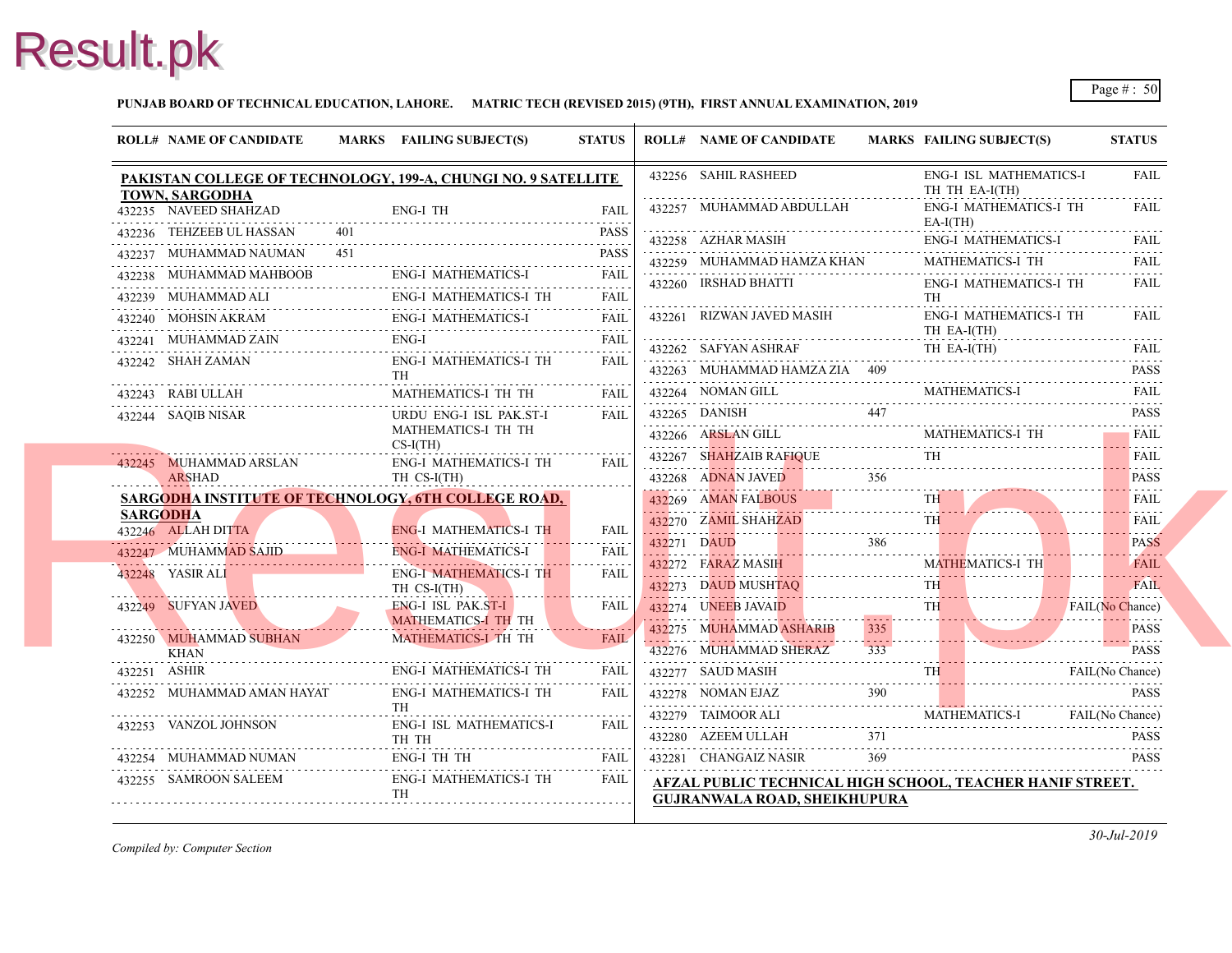### **PUNJAB BOARD OF TECHNICAL EDUCATION, LAHORE. MATRIC TECH (REVISED 2015) (9TH), FIRST ANNUAL EXAMINATION, 2019**

| 432282 MUHAMMAD ARSLAN<br>432282 MUHAMMAD ARSLAN MATHEMATICS-I FAIL<br>432283 UMAIS IFTIKHAR<br>432284 GULFAM ALI |     | <b>MATHEMATICS-I</b>                         |                       |                                                         |                      |
|-------------------------------------------------------------------------------------------------------------------|-----|----------------------------------------------|-----------------------|---------------------------------------------------------|----------------------|
|                                                                                                                   |     |                                              | FAIL                  | 432309 ZAINUB ASGHAR                                    | 527                  |
|                                                                                                                   |     | MATHEMATICS-I                                | <b>FAIL</b>           | 432310 MAIRA NAEEM BAIG                                 | 387                  |
|                                                                                                                   |     | MATHEMATICS-I                                | FAIL                  | 432311 SHAINZA IFTIKHAR                                 | 445                  |
| 432285 TAYYAB SALEEM                                                                                              |     | MATHEMATICS-I TH                             | <b>FAIL</b>           | 432312 RBIA MAJEED                                      | 417                  |
| 432286 ALI USMAN                                                                                                  |     | MATHEMATICS-I TH<br>WATHEMATICS-1 111 12.000 | <b>FAIL</b>           | 432313 KINZA SHAHZADI                                   | 418                  |
| 432287 MUHAMMAD ABU BAKAR                                                                                         |     |                                              | <b>FULL FAIL</b>      | 432314 ANUM SHAHZADI                                    | 405                  |
| 432288 ZAFAR ALI                                                                                                  |     | ENG-I MATHEMATICS-I                          | FAIL                  | 432315 IQRA RANI                                        | 472                  |
| 432289 MUHAMMAD MOAZZAM<br>RASHID                                                                                 |     | <b>MATHEMATICS-I</b>                         | <b>FAIL</b>           | 432316 MUHAMMAD SUFIAN TAHIR 377<br>432317 NOMAN JAVAID | 471                  |
| 432290 UMAR IFTIKHAR                                                                                              |     | <b>ENG-I MATHEMATICS-I TH</b><br>$CS-I(TH)$  | <b>FAIL</b>           | 432318 USMAN SHAFI                                      | 364                  |
| 432291 QASIM ALI                                                                                                  |     | MATHEMATICS-I                                | <b>FAIL</b>           | 432319 SHAHID ALI                                       | 350                  |
| 432292 SOHAIL ASGHAR                                                                                              |     | MATHEMATICS-I TH TH                          | FAIL                  | 432320 MAZHAR ABBAS                                     | 362                  |
| 432293 SHAHZAIN                                                                                                   |     | <b>MATHEMATICS-I</b>                         | FAIL                  | 432321 MUHAMMAD AWAIS                                   |                      |
| 432294 HAIDER ALI                                                                                                 |     | ENG-I MATHEMATICS-I                          | <b>FAIL</b>           | 432322 MUHAMMAD NAEEM                                   | TH O                 |
| 432295 SAMAR ABBAS VIRK                                                                                           |     | ENG-I ISL MATHEMATICS-I<br>$THCS-I(TH)$      | <b>FAIL</b>           | 432323 MUHAMMAD QASIM                                   | 343                  |
| 432296 MUHAMMAD ALI<br>432296 MUHAMMAD ALI                                                                        |     | <b>MATHEMATICS-I</b>                         | <b>FAIL</b>           | 432324 SAJJAD AHMAD                                     | 368<br><b>TH</b>     |
| 432297 ASAD ALI KHAN                                                                                              |     | <b>MATHEMATICS-I TH</b>                      | <b>FAIL</b>           | 432325 SAMINA BIBI                                      | 377                  |
| 432298 HAMID RAZZAQ                                                                                               |     | <b>MATHEMATICS-I TH</b>                      | .<br><b>FAIL</b>      | 432326 TAHIR ZAMAN                                      |                      |
| 432299 FAZAL ABBAS                                                                                                |     |                                              | .<br><b>FULL FAIL</b> | <b>GOVERNMENT COLLEGE OF TECHNOLOGY</b>                 |                      |
| 432300 SYED SHOAIB RAZA                                                                                           |     |                                              | .<br><b>FAIL</b>      | 432327 SAQIB ALI                                        | 416                  |
| <b>BUKHARI</b><br>432301 AHMAD RAZA                                                                               |     | $CS-I(TH)$                                   | FAIL                  | 432328 MUHAMMAD TOHEED                                  | <b>MAT</b>           |
| 432302 MUHAMMAD HASHIM                                                                                            |     |                                              | <b>FULL FAIL</b>      | 432329 DAUD DILSHAD                                     | 417                  |
| KHAN                                                                                                              |     |                                              |                       | 432330 MOHSIN ADEEL                                     | <b>MAT</b>           |
| 432303 SHAHZAIB                                                                                                   | 455 |                                              | <b>PASS</b>           | 432331 MUHAMMAD MAJID                                   | <b>MAT</b>           |
| 432304 KAMRAN ALI                                                                                                 |     | <b>ENG-I ISL</b>                             | <b>FAIL</b>           | 432332 AHMER                                            | 334                  |
| 432305 MUHAMMAD MUNEEB<br>TAHIR<br>.                                                                              | 532 |                                              | <b>PASS</b>           | 432333 HAFIZ HUSSAIN RAZA                               | <b>MAT</b><br>$EA-I$ |
| 432306 ALI AHMAD                                                                                                  | 419 |                                              | <b>PASS</b>           | <b>KARAKURAM INSTITUTE OF COMMERCE &amp;</b>            |                      |
| 432307 MUHAMMAD EHSAN TAHIR                                                                                       |     | ENG-I TH TH                                  | <b>FAIL</b>           | ROAD, EID GAH COLONY, SKARDU<br>432334 IFTIKHAR HUSSAIN | ENG-                 |
| 432308 MUHAMMAD ABU BAKAR 401                                                                                     |     |                                              | <b>PASS</b>           | 432335 SYED SHAHZAD                                     | ENG-                 |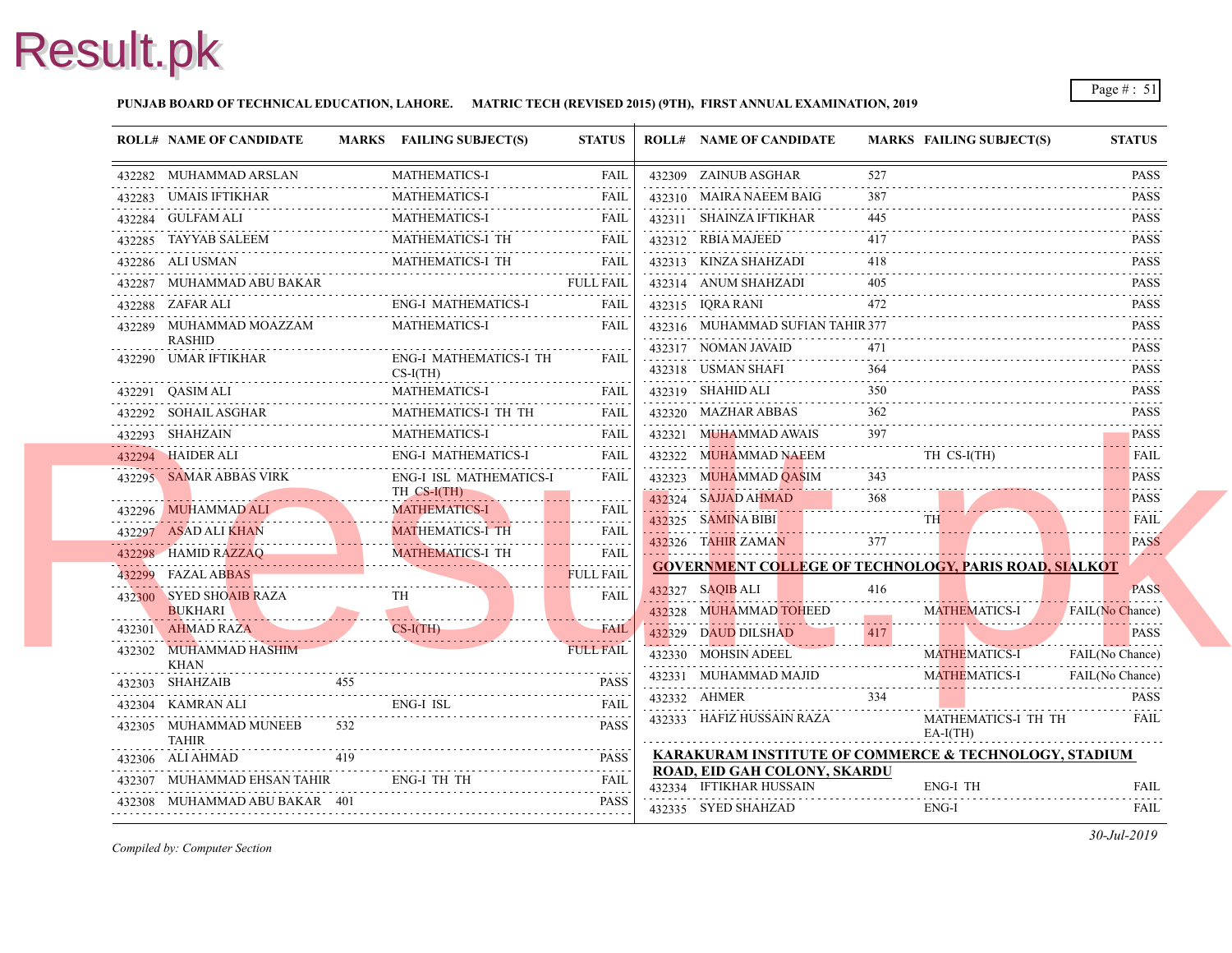### **PUNJAB BOARD OF TECHNICAL EDUCATION, LAHORE. MATRIC TECH (REVISED 2015) (9TH), FIRST ANNUAL EXAMINATION, 2019**

|               | <b>ROLL# NAME OF CANDIDATE</b>                            |     | MARKS FAILING SUBJECT(S)      | <b>STATUS</b>                                                       | <b>ROLL# NAME OF CANDIDATE</b>                         | <b>MARKS FAIL</b> |                 |
|---------------|-----------------------------------------------------------|-----|-------------------------------|---------------------------------------------------------------------|--------------------------------------------------------|-------------------|-----------------|
|               | 432336 SHAKEEL AHMAD                                      |     | <b>ENG-I TH TH</b>            | <b>FAIL</b>                                                         | 432363 KHADIM HUSSAIN                                  | 417               |                 |
|               | 432337 WAJAHAT ALI KHAN                                   | 425 |                               | <b>PASS</b>                                                         | 432364 ALI RAZA                                        | 375               |                 |
|               | 432338 WAZIR MUHAMMAD                                     | 439 |                               | <b>PASS</b>                                                         | 432365 MUHAMMAD IRFAN                                  | 418<br>.          |                 |
|               | <b>ISHTIAQ</b><br>432339 WAZIR MUHAMMAD EHSAS 461         |     |                               | <b>PASS</b>                                                         | 432366 MUHAMMAD KAZIM                                  | 478               |                 |
|               | 432340 HASSAN DANISH                                      | 380 |                               | <b>PASS</b>                                                         | 432367 IMRAN                                           |                   | ENG-            |
|               | 432341 KUMAIL ALI                                         | 468 |                               | 1.1.1.1.1<br><b>PASS</b>                                            | 432368 IMRAN HASSAN                                    | 460               |                 |
|               | 432342 KHAWAJA MUSA ALI                                   | 449 |                               | 1.1.1.1.1<br><b>PASS</b>                                            | 432369 ALI RAZA                                        | 447               |                 |
|               | 432343 MUHAMMAD IQBAL                                     |     | <b>MATHEMATICS-I</b>          | <b>FAIL</b>                                                         | 432370 LIAQAT ALI                                      | 433               |                 |
|               | 432344 NAVEED ASGHAR                                      |     | URDU ENG-I PAK.ST-I           | <b>FAIL</b>                                                         | 432371 MUHAMMAD QASIM                                  | 462               | ENG-            |
|               |                                                           |     | MATHEMATICS-I TH TH           |                                                                     | 432372 SAQIB ALI                                       |                   | TH <sub>1</sub> |
|               | 432345 MUHAMMAD IBRAHIM                                   |     | ENG-I                         | <b>FAIL</b>                                                         |                                                        |                   | EA-I            |
|               | 432346 ZULFIQAR ALI                                       |     | ENG-I                         | <b>FAIL</b>                                                         | 432373 ZAMIN ALI                                       | 471               |                 |
| . <b>.</b>    | 432347 SYED AKBAR SHAH                                    |     | ENG-I                         | FAIL                                                                | 432374 MUHAMMAD ZULQARNAIN 472                         |                   |                 |
|               | 432348 SAJID ALI                                          |     | ENG-I                         | FAIL                                                                | 432375 WILAYAT ALI                                     | 524               |                 |
|               | 432349 MUHAMMAD HAMEED                                    | 416 |                               | <b>PASS</b><br>$\alpha$ , $\alpha$ , $\alpha$ , $\alpha$ , $\alpha$ | 432376 HASNAIN ALI                                     | 448               |                 |
|               | 432350 MUHAMMAD AWAIS                                     |     | <b>ENG-I MATHEMATICS-I TH</b> | <b>FAIL</b>                                                         | 432377 NASIR HUSSAIN                                   | 383               |                 |
|               | 432351 MUHAMMAD HASHIM                                    | 477 |                               | <b>PASS</b>                                                         | 432378 SHAHID ALI                                      | 457               |                 |
|               | 432352 KUMAIL ABBAS                                       | 337 |                               | <b>PASS</b>                                                         | 432379 MUHAMMAD ABBAS                                  | 460               |                 |
|               | 432353 SYED IRFAN<br>. <u>.</u>                           |     | ENG-I                         | FAIL                                                                | 432380 SAJID ALI<br>والمتحدث والمتمام والمتحدث وأحمدته | 447               |                 |
|               | 432354 MUHAMMAD NASEEM                                    |     | ENG-I PAK.ST-I                | <b>FAIL</b><br><u>.</u>                                             | 432381 MUJTABA AMIR                                    | 482               |                 |
|               | 432355 MUHAMMAD HUSSAIN                                   |     | ENG-I                         | <b>FAIL</b><br>.                                                    | 432382 INAYAT ALI                                      | 438               |                 |
|               | PAK POLYTECHNIC INSTITUTE, MADINA AHLEBAIT, AIRPORT ROAD, |     |                               |                                                                     | 432383 BASHARAT ALI                                    | 545               |                 |
| <b>SKARDU</b> | 432356 MUHAMMAD HASNAIN                                   | 461 |                               | <b>PASS</b>                                                         | 432384 NASEEM AKHTAR                                   | 523               |                 |
|               | <b>MEER</b>                                               |     |                               |                                                                     | 432385 SHAHID HUSSAIN                                  | 513               |                 |
|               | 432357 ABID HUSSAIN                                       | 376 |                               | <b>PASS</b><br>.                                                    | 432386 MUZAMMIL HUSSAIN<br>.                           | 507               |                 |
|               | 432358 MUHAMMAD IBRAHIM                                   |     | ENG-I                         | <b>FAIL</b>                                                         | 432387 RAMZAN ALI                                      | 536               |                 |
|               | 432359 SHAMSUL HASSAN                                     |     | <b>MATHEMATICS-I</b>          | <b>FAIL</b>                                                         | 432388 MUHAMMAD ALI                                    | 434               |                 |
|               | 432360 ASIF HUSSAIN                                       | 398 |                               | <b>PASS</b><br>.                                                    | 432389 OAMAR ABBAS                                     | 458               |                 |
|               | 432361 ASGHAR HAIDER                                      | 466 |                               | <b>PASS</b>                                                         | 432390 SYED ZEESHAN HAIDER                             |                   |                 |
|               | 432362 FIDA ALI                                           | 422 |                               | <b>PASS</b><br>.                                                    | 432391 SADIQ DILSHAD                                   | 505               |                 |
|               |                                                           |     |                               |                                                                     |                                                        |                   |                 |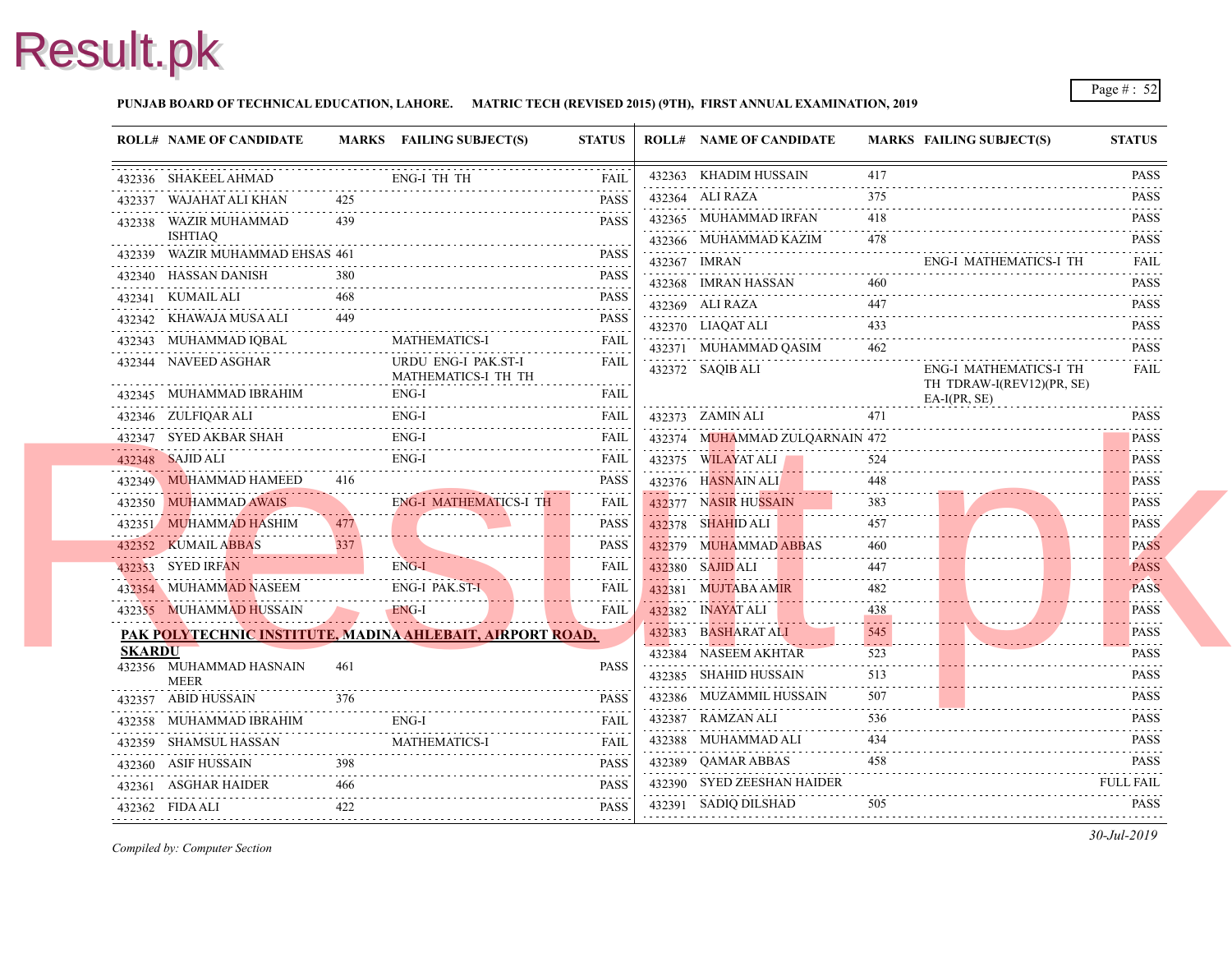### **PUNJAB BOARD OF TECHNICAL EDUCATION, LAHORE. MATRIC TECH (REVISED 2015) (9TH), FIRST ANNUAL EXAMINATION, 2019**

| <b>ROLL# NAME OF CANDIDATE</b>         |                                                             | MARKS FAILING SUBJECT(S)                                | <b>STATUS</b>                                            | <b>ROLL# NAME OF CANDIDATE</b>         | <b>MARKS FAIL</b> |            |
|----------------------------------------|-------------------------------------------------------------|---------------------------------------------------------|----------------------------------------------------------|----------------------------------------|-------------------|------------|
| 432392 ARIF HUSSAIN                    | 550                                                         |                                                         | <b>PASS</b>                                              | 432418 MUHAMMAD KALEEM                 |                   | ENG-       |
| 432393 WASEEM AKARAM                   | 496                                                         |                                                         | .<br><b>PASS</b>                                         | IMTIAZ                                 |                   |            |
| 432394 MUZAMMIL HUSSAIN                | 571                                                         |                                                         | .<br><b>PASS</b>                                         | 432419 AHSAN SHABBIR                   |                   |            |
| 432395 RIZWAN ALI GHAFOORE             | 483                                                         |                                                         | .<br><b>PASS</b><br>.                                    | 432420 MUHAMMAD QASIM<br><b>OADEER</b> |                   | ENG-       |
| 432396 MUHAMMAD ASIF                   | 460                                                         |                                                         | <b>PASS</b>                                              | 432421 MOUEEN AHMAD                    |                   | ENG-       |
| 432397 KUMAIL ABBAS                    | 505                                                         |                                                         | <b>PASS</b><br>$-1 - 1 - 1 - 1$                          | 432422 MUHAMMAD TAUHEED                | 375               | TH E       |
| 432398 ABBAS ALI                       | 403                                                         |                                                         | <b>PASS</b>                                              | <b>BUTT</b>                            |                   |            |
| 432399 AHMED HUSSAIN                   | 390                                                         |                                                         | <b>PASS</b>                                              | 432423 SHEHROON                        |                   | <b>MAT</b> |
| 432400 MUHAMMAD RAZA                   | 407                                                         |                                                         | <b>PASS</b><br>.                                         | 432424 ALI ASFAND SHADI KHAN           |                   |            |
| 432401 MUHAMMAD RIZWAN                 | 417                                                         |                                                         | <b>PASS</b>                                              | THE PUNJAB COLLEGE OF TECHNOLOGY, F    |                   |            |
| 432402 ZAKAWAT ALI                     | 425                                                         |                                                         | <b>PASS</b>                                              | 432425 ATZAM HUSSAIN                   |                   | <b>MAT</b> |
| 432403 MUHAMMAD KASHIF MEER 377        |                                                             |                                                         | <b>PASS</b>                                              | 432426 MOHAMMAD WAQAS                  |                   | ENG-       |
| 432404 WAZIR MUHAMMAD<br><b>HASSAN</b> | 399                                                         |                                                         | <b>PASS</b>                                              | 432427 MUHAMMAD DILSHAD                | 367               |            |
| 432405 SYED MEHDI SHAH                 | 334                                                         |                                                         | <b>PASS</b>                                              | 432428 MUHAMMAD AHMAD                  |                   |            |
| 432406 YAHYA ARIF HUSSAIN              | $\alpha$ , $\alpha$ , $\alpha$ , $\alpha$ , $\alpha$<br>364 |                                                         | <b>PASS</b>                                              | 432429 MUHAMMAD SANWAL                 | 309               |            |
| 432407 KARAMAT ALI                     | 381                                                         |                                                         | <b>PASS</b>                                              |                                        |                   |            |
| 432408 SHAHZAD ALI KHAN                | 375                                                         |                                                         | <b>PASS</b>                                              |                                        |                   |            |
| 432409 OAMAR ABBAS SALEEM              | - 341                                                       |                                                         | $\alpha$ , $\alpha$ , $\alpha$ , $\alpha$<br><b>PASS</b> |                                        |                   |            |
| <b>DEGREE COLLEGE, VEHARI</b>          |                                                             | PUNJAB INSTITUTE OF TECHNOLOGY, FAISAL TOWN, OPP. GOVT. |                                                          |                                        |                   |            |
| 432410 SHOAIB AKHTAR                   |                                                             | <b>ENG-I MATHEMATICS-I TH</b>                           | FAIL                                                     |                                        |                   |            |
| 432411 MUHAMMAD ARFAN ASHIQ            |                                                             | ENG-I TH TH EA-I(TH)                                    | <b>FAIL</b>                                              |                                        |                   |            |
| 432412 MUHAMMAD AKASH                  |                                                             | TH EA-I(TH)                                             | <b>FAIL</b>                                              |                                        |                   |            |
| 432413 MUHAMMAD SAMAR<br><b>ABBAS</b>  | 440                                                         |                                                         | <b>PASS</b>                                              |                                        |                   |            |
| 432414 USAMA AZIZ                      |                                                             | $EA-I(TH)$                                              | FAIL<br>الداعات عامان                                    |                                        |                   |            |
| 432415 REHAN SAEED                     |                                                             | MATHEMATICS-I EA-I(TH)                                  | <b>FAIL</b>                                              |                                        |                   |            |
| 432416 SAMAMA REHMAN                   |                                                             | $EA-I(TH)$                                              | <b>FAIL</b>                                              |                                        |                   |            |
| 432417 MUHAMMAD FAHEEM<br>AKRAM        | 434                                                         |                                                         | <b>PASS</b>                                              |                                        |                   |            |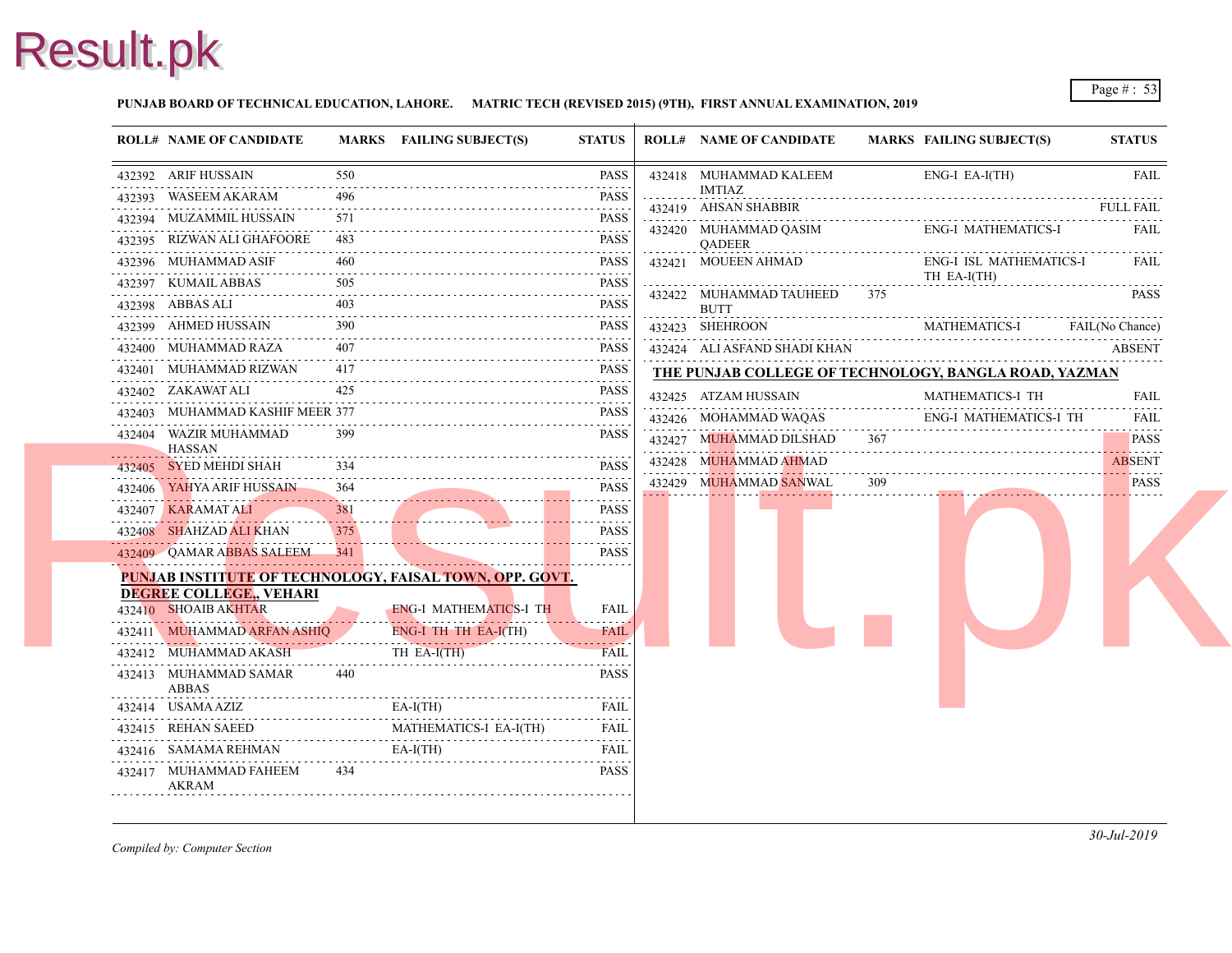

PUNJAB BOARD OF TECHNICAL EDUCATION, LAHORE. MATRIC TECH (REVISED COURSE 2009) (PART-I), FIRST ANNUAL EXAMINATION

| <b>ROLL# NAME OF CANDIDATE</b> | <b>MARKS</b> FAILING SUBJECT(S)                                    | <b>STATUS</b>    | <b>ROLL# NAME OF CANDIDATE</b> | <b>MARKS FAIL</b> |
|--------------------------------|--------------------------------------------------------------------|------------------|--------------------------------|-------------------|
|                                | <b>GHOUS TECHNICAL INSTITUTE, GOVT. MIDDLE SCHOOL #2, ARIFWALA</b> |                  |                                |                   |
| 430000 SYED SARMAD NAZAM       | $\operatorname{MATH-I}$<br>.                                       | <b>FAIL</b><br>. |                                |                   |
| <b>SULTAN</b>                  | KHYBER COLLEGE OF COMMERCE & COMPUTER SCIENCES, , KOT              |                  |                                |                   |
| 430001 MUHAMMAD NADEEM         | 335                                                                | PASS             |                                |                   |
|                                |                                                                    |                  |                                |                   |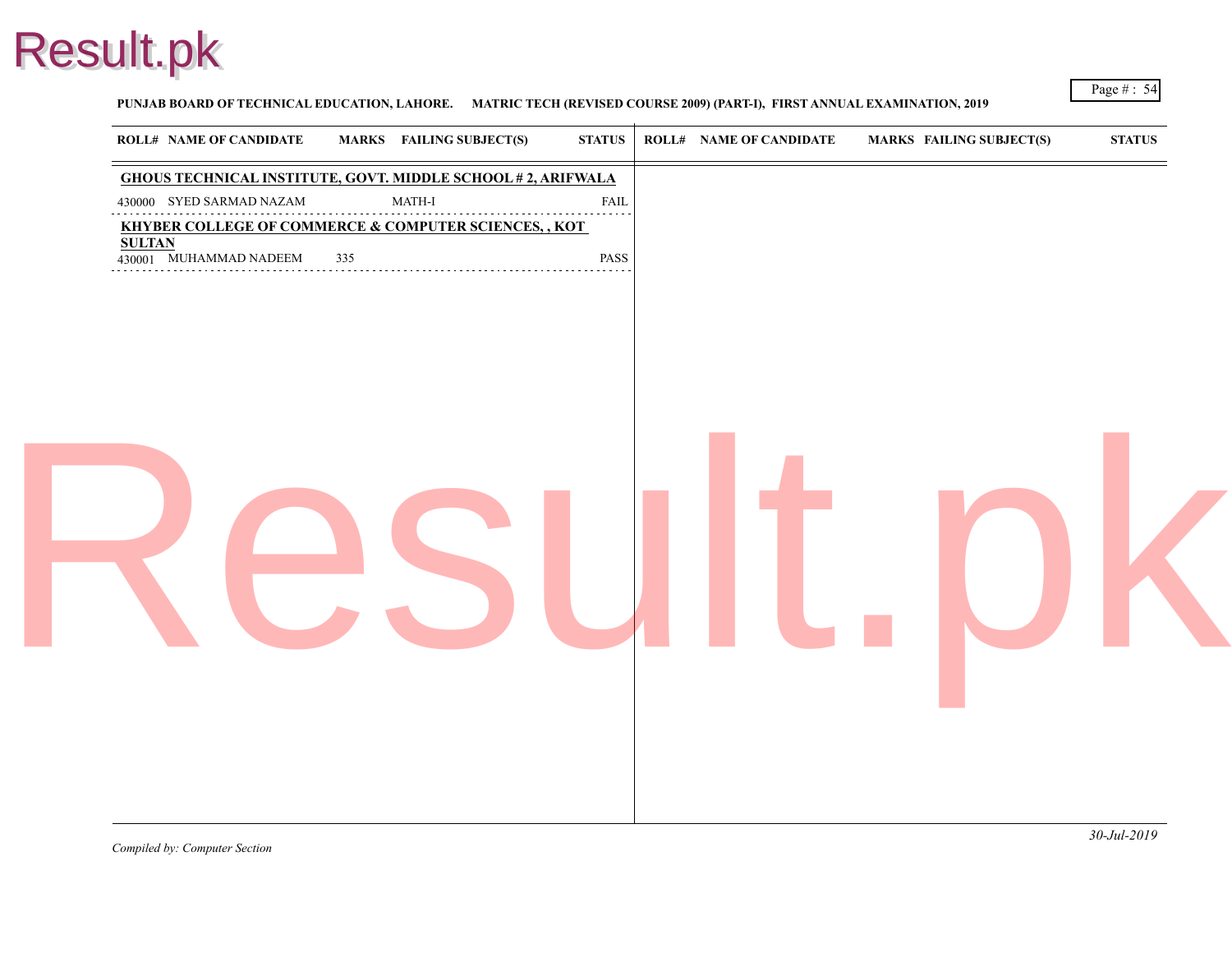**PUNJAB BOARD OF TECHNICAL EDUCATION, LAHORE. MATRIC TECH (REVISED 2012) (10TH), FIRST ANNUAL EXAMINATION, 2019**

| <b>ROLL# NAME OF CANDIDATE</b>                                                                                    | MARKS FAILING SUBJECT(S)                                        | <b>STATUS</b>   | <b>ROLL# NAME OF CANDIDATE</b>                                  | <b>MARKS FAIL</b>        |
|-------------------------------------------------------------------------------------------------------------------|-----------------------------------------------------------------|-----------------|-----------------------------------------------------------------|--------------------------|
| DR. ABDUL QADEER POLYTECHNIC INSTITUTE, ALLAHABAD MOHALLA<br>HAJI LUKHAY KHAN, WARD NO. 1 TEH. CHUNIAN, ALLAHABAD |                                                                 |                 | 432442 MUHAMMAD UMER<br><b>MUJAHID KHAN</b>                     | <b>MAT</b><br><b>CHE</b> |
| 432430 SYAD ANMOL SHAH                                                                                            |                                                                 | RL Fee          | PAK CANADIAN POLYTECHNIC INSTITUTE,                             |                          |
| GHOUS TECHNICAL INSTITUTE, GOVT. MIDDLE SCHOOL #2, ARIFWALA                                                       |                                                                 |                 | MUSTAFABAD, (DHARAM PURA), LAHORE<br>432443 SHAHRUKH KHAN       | <b>CHEI</b>              |
| 432431 MUHAMMAD ATHER<br><b>FAROOO</b>                                                                            | ENG-II MATH-II(REV12)<br>CHEMISTRY-II PHYSICS-II<br>$EA-II(TH)$ | <b>FAIL</b>     | PAKISTAN COLLEGE OF TECHNOLOGY, NE.<br><b>MANDI BAHAUDDIN</b>   |                          |
| NEW NATIONAL POLYTECHNIC INSTITUTE (CAMPUS-1), MAIN DARYA                                                         |                                                                 |                 | 432444 USMAN IOBAL                                              | ENG-<br>PHYS             |
| <b>KHAN ROAD, BHAKKAR</b><br>432432 FARRUKH IZHAR KHAN                                                            |                                                                 | <b>ABSENT</b>   | MUSLIM COLLEGE OF TECHNOLOGY, WIJH                              |                          |
| 432433 SYED UBAID ULLAH                                                                                           | MATH-II(REV12)                                                  | FAIL            | 432445 MUHAMMAD SALEEM                                          | <b>MAT</b>               |
| <b>HUSSAIN</b>                                                                                                    | CHEMISTRY-II PHYSICS-II                                         |                 | 432446 QAMAR U ZAMAN                                            | ENG-<br><b>CHE</b>       |
| DEPALPUR POLYTECHNIC INSTITUTE, OKARA ROAD DEPALPUR,<br><b>DEPALPUR</b>                                           |                                                                 |                 | <b>KASIB POLYTECHNIC INSTITUTE, 242-B, GU</b>                   |                          |
| 432434 MUHAMMAD WAQAS<br>SALEEM                                                                                   | MATH-II(REV12)<br>CHEMISTRY-II                                  | FAIL(No Chance) | 432447 ALI IMRAN                                                | <b>ISLA</b>              |
| <b>ALLAMA IQBAL POLYTECHNIC INSTITUTE, 108-109 MODEL TOWN,</b>                                                    |                                                                 |                 |                                                                 | PAK.<br><b>MAT</b>       |
| <b>HAROONABAD</b>                                                                                                 |                                                                 |                 |                                                                 | <b>CHE</b>               |
| 432435 MUHAMMAD ASIM<br>AMMAD ASIM                                                                                | CHEMISTRY-II PHYSICS-II                                         | <b>FAIL</b>     |                                                                 | <b>TDR</b><br>$CS-H$     |
| 432436 MUHAMMAD ZOHAIB<br><b>AKHTAR</b>                                                                           | <b>CHEMISTRY-II PHYSICS-II</b>                                  | FAIL            | <b>AL-HIRA COLLEGE OF TECHNOLOGY, NEAL</b>                      |                          |
| <b>HASILPUR COLLEGE OF TECHNOLOGY, 9/B REASOOLABAD COLONY,</b>                                                    |                                                                 |                 | 432448 AHMAD IOBAL                                              |                          |
| <b>HASILPUR</b><br>432437 MUHAMMAD ASIF                                                                           |                                                                 | RL Fee          | 432449 MUHAMMAD BASHEER $384 + 393 = 777$                       |                          |
| KHANPUR COLLEGE OF TECHNOLOGY, MANZOOR COLONY, OPP.                                                               |                                                                 |                 | <b>ASKARI INSTITUTE OF TECHNOLOGY, G.T F</b>                    |                          |
| <b>MADNI MASJID, NEAR WAPDA OFFICE, AIRPORT ROAD, KHANPUR</b>                                                     |                                                                 |                 | 432450 HASSAN SHAHZADA                                          |                          |
| 432438 MASHAD BIN ZIA                                                                                             | PHYSICS-II                                                      | <b>FAIL</b>     | SADIQABAD POLYTECHNIC INSTITUTE (CA                             |                          |
| <b>KHYBER COLLEGE OF COMMERCE &amp; COMPUTER SCIENCES,, KOT</b>                                                   |                                                                 |                 | <b>SADIOABAD</b><br>432451 DANISH ZAHOOR                        | ENG-                     |
| <b>SULTAN</b><br>432439 SIKANDER ALI SIAL                                                                         | <b>ISLAMIAT-II ENG-II</b><br>CHEMISTRY-II                       | <b>FAIL</b>     |                                                                 | <b>CHEI</b>              |
| 432440 RUBINA MANZOOR Fail In 9Th + 385                                                                           |                                                                 | RL 9TH          | PUNJAB INSTITUTE OF TECHNOLOGY, FAIS<br>DEGREE COLLEGE,, VEHARI |                          |
| 432441 MUHAMMAD ASGHAR                                                                                            | $376 + 401 = 777$                                               | <b>PASS</b>     | 432452 MUHAMMAD AWAIS<br><b>ASHRAF</b>                          | ENG-<br><b>CHE</b>       |
| <b>GOVERNMENT COLLEGE OF TECHNOLOGY FOR PRINTING AND</b>                                                          |                                                                 |                 | THE PUNJAB COLLEGE OF TECHNOLOGY, H                             |                          |
| <b>GRAPHIC ARTS, ALLAMA IQBAL TOWN, LAHORE</b>                                                                    |                                                                 |                 | 432453 HAFIZ MUHAMMAD ADEEL                                     |                          |
|                                                                                                                   |                                                                 |                 |                                                                 |                          |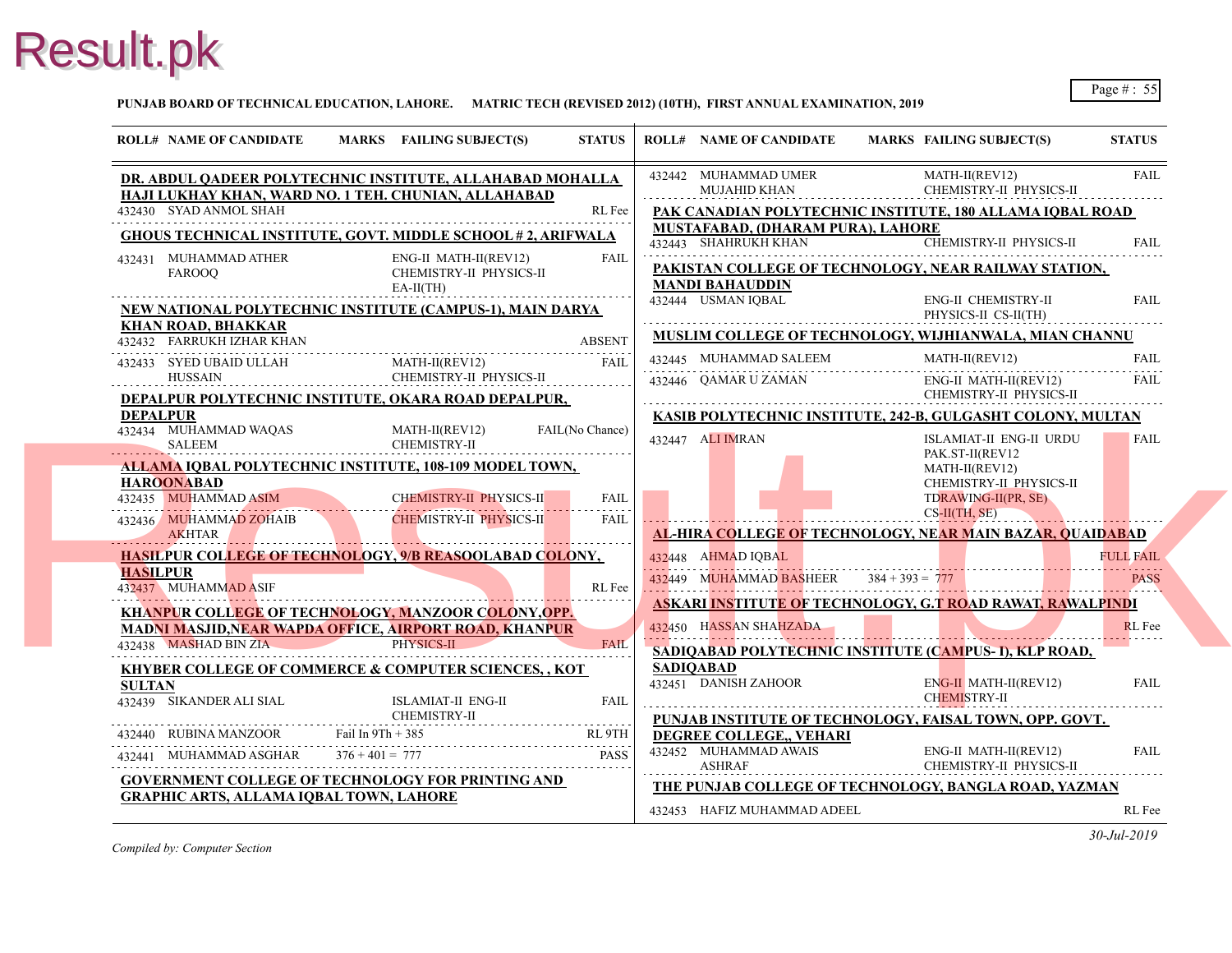

### **PUNJAB BOARD OF TECHNICAL EDUCATION, LAHORE. MATRIC TECH (REVISED 2012) (10TH), FIRST ANNUAL EXAMINATION, 2019**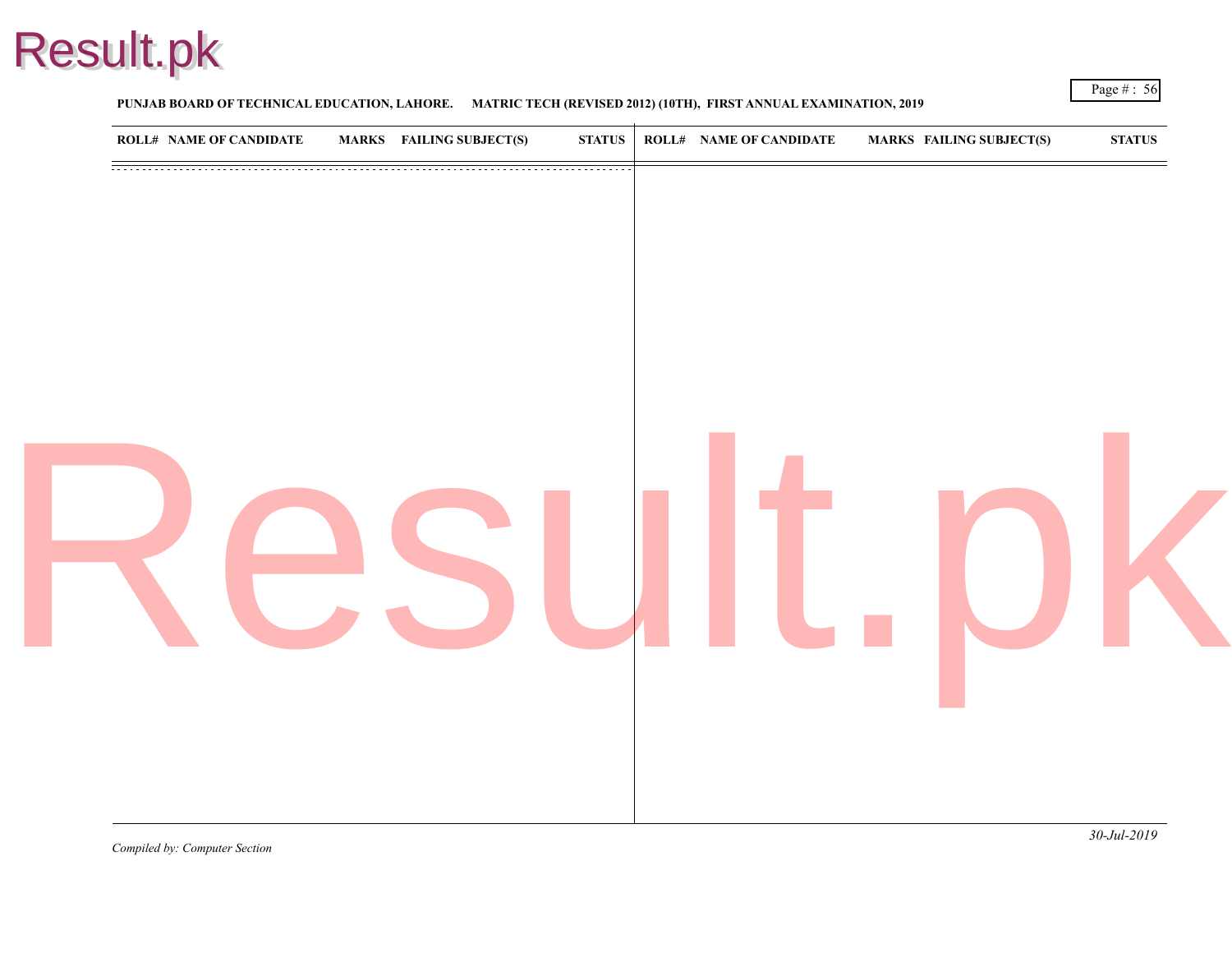

**PUNJAB BOARD OF TECHNICAL EDUCATION, LAHORE. MATRIC TECH (REVISED 2015) (10TH), FIRST ANNUAL EXAMINATION, 2019**

|                   | <b>ROLL# NAME OF CANDIDATE</b>           |                   | MARKS FAILING SUBJECT(S)                                                                  | <b>STATUS</b> |  | <b>ROLL# NAME OF CANDIDATE</b>              | <b>MARKS FAIL</b>      |
|-------------------|------------------------------------------|-------------------|-------------------------------------------------------------------------------------------|---------------|--|---------------------------------------------|------------------------|
|                   |                                          |                   | DR. ABDUL QADEER POLYTECHNIC INSTITUTE, ALLAHABAD MOHALLA                                 |               |  | 432479 ZOHAIB SAJID                         | ENG-                   |
|                   |                                          |                   | HAJI LUKHAY KHAN, WARD NO. 1 TEH. CHUNIAN, ALLAHABAD                                      |               |  |                                             | <b>CHE</b>             |
|                   | 432454 NUMAN ANWAR                       | $460 + 503 = 963$ |                                                                                           | <b>PASS</b>   |  | 432480 HASEEB NAWAZ                         | EA-II<br><b>CHE</b>    |
|                   |                                          |                   | 432455 HAMZA SHAHID $427 + 503 = 930$ PASS                                                |               |  |                                             |                        |
|                   |                                          |                   | 432456 TALHA SHAHID $443 + 531 = 974$ PASS                                                |               |  | 432481 MUHAMMAD UMAR<br>FAROOQ              | <b>ISLA</b><br>$EA-II$ |
|                   |                                          |                   | 432457 ASGHAR ALI PHY-II(TH) FAIL PHY-II(TH)                                              | FAIL          |  | 432482 MUHAMMAD SHAHID                      | <b>CHE</b>             |
|                   |                                          |                   | $432458$ WAQAS AHMAD $391 + 456 = 847$ PASS                                               | PASS          |  | 432483 SAJJAD ALI                           | <b>ISLA</b>            |
|                   |                                          |                   | 432459 IFTIKHAR YOUNAS $403 + 453 = 856$ PASS                                             |               |  |                                             | PHY-                   |
|                   | 432460 UMAR DRAZ TUFAIL                  |                   | 432460 UMAR DRAZ TUFAIL $371 + 426 = 797$ PASS                                            |               |  |                                             | PR)<br><b>TDR</b>      |
|                   | 432461 AYAZ UR REHMAN $419 + 425 = 844$  |                   | 432461 AYAZ UR REHMAN $419 + 425 = 844$ PASS                                              | <b>PASS</b>   |  |                                             | PAK.                   |
|                   |                                          |                   | 432462 ABDUL MANAN $418 + 524 = 942$ PASS                                                 |               |  | 432484 AZIZ UR RAHMAN                       | <b>CHE</b>             |
|                   | 432463 ABDUL RAZZAQ                      |                   | $ENG-II$ $PHY-II(TH)$                                                                     | FAIL          |  | 432485 ABDUL RAOOF JANBAZ $501 + 560 = 106$ |                        |
|                   |                                          |                   | CHEM-II(TH) MATH-II(REV12)<br>PAK.ST-II(REV12                                             |               |  | 432486 IRTAZA ALI                           | -ENG4<br><b>CHE</b>    |
|                   | 432464 WAQAS UL HASSAN $432 + 520 = 952$ |                   |                                                                                           |               |  |                                             | <b>TDR</b>             |
|                   |                                          |                   | 432464 WAQAS UL HASSAN $432 + 520 = 952$ PASS                                             |               |  | 432487 ALI RAZA                             | <b>CHE</b>             |
|                   |                                          |                   | 432465 AMMAD ZOHAIB $443 + 525 = 968$ PASS                                                |               |  | 432488 IBRAHEM                              | <b>ISLA</b>            |
|                   | 432467 AHSAN AMIN                        |                   | 432466 KASHIF AZIZ $402 + 480 = 882$ PASS                                                 |               |  |                                             | PHY-<br><b>TDR</b>     |
|                   |                                          |                   | 432467 AHSAN AMIN $471 + 504 = 975$ PASS                                                  |               |  | 432489 TASAWAR HAYAT                        | <b>ISLA</b>            |
|                   |                                          |                   | $\frac{432468}{182468}$ IRFAN ABDUL SATTAR $\frac{450 + 524}{182468} = 974$ PASS          |               |  | 432490 FARMAN AHMAD                         | <b>ISLA</b>            |
|                   |                                          |                   | 432469 AHMAD ANWAR Fail In 9Th + 407 RL 9TH                                               |               |  |                                             | <b>CHE</b>             |
|                   |                                          |                   | 432470 HAFIZ SHARAFAT ALI ENG-II MATH-II(REVI2) FAIL                                      |               |  | 432491 MUHAMMAD ZOHAIB                      | <b>ISLA</b>            |
|                   |                                          |                   | 432471 UMAR AYYOUB RL Fee                                                                 | RL Fee        |  |                                             | PHY-<br><b>MAT</b>     |
|                   |                                          |                   | $432472$ MUHAMMAD ASHFAQ $368 + 440 = 808$ PASS                                           |               |  |                                             | PAK.                   |
|                   |                                          |                   | $398 + 459 = 857$ PASS                                                                    | <b>PASS</b>   |  | 432492 NABEEL AHMAD                         | <b>ISLA</b>            |
|                   |                                          |                   | 432474 MUHAMMAD AHAD Fail In 9Th + 469 RL 9TH                                             | .             |  |                                             | PHY-<br>PR)            |
|                   |                                          |                   | 432475 KHURAM SHAHZAD PHY-II(TH) MATH-II(REV12) FAIL                                      |               |  |                                             | <b>TDR</b>             |
|                   |                                          |                   | <b>GHOUS TECHNICAL INSTITUTE, GOVT. MIDDLE SCHOOL #2, ARIFWALA</b>                        |               |  |                                             | PAK.<br>$EA-II$        |
| 432476 SHAHID ALI |                                          |                   | $CHEM-II(TH)$ $EA-II(TH)$                                                                 | FAIL          |  | 432493 AMEER HAMZA                          | <b>ISLA</b>            |
|                   |                                          |                   | 432477 HASNAIN FAKHAR Fail In 9Th + 457 RL 9TH                                            |               |  |                                             | PHY-                   |
|                   |                                          |                   | $\begin{tabular}{ll} \bf 432478 & MUZAMAL ALI RIAZ & CHEM-II(TH) \\ \hline \end{tabular}$ | FAII          |  |                                             | PR)<br><b>TDR</b>      |
|                   |                                          |                   |                                                                                           |               |  |                                             | PAK.                   |
|                   |                                          |                   |                                                                                           |               |  |                                             | EA-II                  |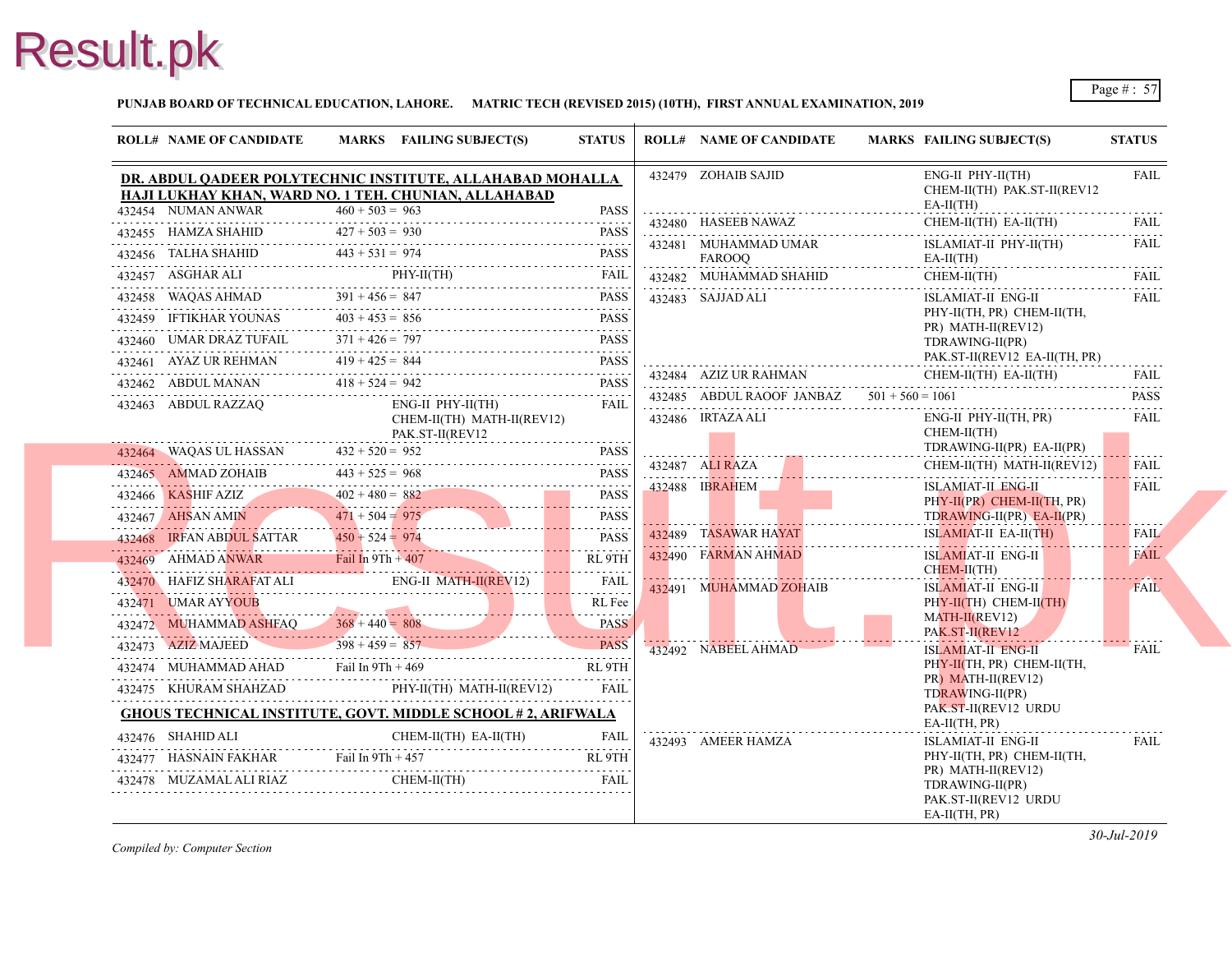### **PUNJAB BOARD OF TECHNICAL EDUCATION, LAHORE. MATRIC TECH (REVISED 2015) (10TH), FIRST ANNUAL EXAMINATION, 2019**

| <b>ROLL# NAME OF CANDIDATE</b>                              | MARKS FAILING SUBJECT(S)                                                 | <b>STATUS</b>                                                | <b>ROLL# NAME OF CANDIDATE</b>                                                  | <b>MARKS FAIL</b> |                               |
|-------------------------------------------------------------|--------------------------------------------------------------------------|--------------------------------------------------------------|---------------------------------------------------------------------------------|-------------------|-------------------------------|
| 432494 MUHAMMAD HASNAIN<br>ASHRAF                           | ENG-II CHEM-II(TH)                                                       | FAIL                                                         | <b>LAHORE COLLEGE OF TECHNOLOGY, HOU</b><br><b>CHISHTIAN ROAD, BAHAWALNAGAR</b> |                   |                               |
| 432495 SAHIL YOUSAF                                         | ENG-II CHEM-II(TH)<br>MATH-II(REV12)                                     | FAIL<br>.                                                    | 432515 HAFIZ MUHAMMAD NAEEM                                                     |                   | <b>CHE</b>                    |
| 432496 SYED EHTISHAM GILANI                                 | $ENG-II$ $PHY-II(TH)$<br>CHEM-II(TH) MATH-II(REV12)<br>$EA-II(TH)$       | FAIL                                                         | 432516 MUHAMMAD IRFAN<br>432517 MIRZA SHAHZAD BAIG                              |                   | <b>CHE</b><br>PHY-<br>$CS-II$ |
| 432497 ABDUL MANAN                                          | CHEM-II(TH)                                                              | FAIL                                                         | 432518 SYED GHAZANFAR ALI                                                       |                   | ENG-                          |
| 432498 MUHAMMAD ABBAS                                       | ENG-II CHEM-II(TH)<br>EVI2)<br>MATH-II(REV12)                            | FAIL                                                         |                                                                                 |                   | <b>CHE</b><br>PAK.            |
|                                                             | ENG-II<br>432499 MUHAMMAD JAVED ENG-II FAIL FAIL                         |                                                              | 432519 MEHBOOB ALIM                                                             |                   | <b>ISLA</b><br>PHY-           |
| 432500 BABAR ALI                                            | ENG-II PHY-II(TH)<br>CHEM-II(TH)                                         | FAIL                                                         |                                                                                 |                   | PAK.<br>$CS-II$               |
| 432501 MUHAMMAD USMAN ENG-II CHEM-II(TH)                    | ENG-II CHEM-II(TH) FAIL                                                  |                                                              | 432520 MUHAMMAD ARSHAAD                                                         |                   | <b>ISLA</b>                   |
| 432502 MUHAMMAD SAAD                                        | PHY-II(TH) CHEM-II(TH)                                                   | FAIL                                                         |                                                                                 |                   | PHY-<br>PAK.                  |
| 432503 MUHAMMAD KALEEM $526 + 460 = 986$<br><b>BASHARAT</b> |                                                                          | <b>PASS</b>                                                  | 432521 MUDDASSAR HUSSAIN                                                        |                   | $CS-II$<br><b>ISLA</b>        |
| 432504 SYED KHURAM ABBAS<br><b>NAQVI</b><br><u>IAQVI</u> (  | ENG-II PHY-II(TH)<br>CHEM-II(TH) MATH-II(REV12)                          | FAIL                                                         |                                                                                 |                   | PHY-<br><b>MAT</b>            |
| 432505 MUAZZAM ALI                                          |                                                                          | <b>ABSENT</b>                                                |                                                                                 |                   | PAK.                          |
| 432506 MUHAMMAD USAMA<br>AHMAD KHAN<br>AHMAD KHAN           | $ENG-II$ PHY-II $(TH)$<br>CHEM-II(TH) MATH-II(REV12)                     | $\alpha$ , $\alpha$ , $\alpha$ , $\alpha$ , $\alpha$<br>FAIL | 432522 ARBAB JAMIL<br>432523 MUBASHAR KHAN Fail In 9Th + $45'$                  |                   | PHY-                          |
| 432507 IRFAN ALI                                            | <b>ISLAMIAT-II ENG-II</b>                                                | FAIL                                                         | 432524 AMIR MURTAZA                                                             |                   | <b>MAT</b>                    |
|                                                             | PHY-II(TH) CHEM-II(TH)<br>MATH-II(REV12)                                 |                                                              | 432525 MUHAMMAD SALMAN                                                          |                   | <b>MAT</b>                    |
| 432508 MUHAMMAD UBAID                                       | ENG-II PHY-II(TH)                                                        | <b>FAIL</b>                                                  | 432526 MUHAMMAD QASIM                                                           |                   | $CS-H$                        |
|                                                             | CHEM-II(TH) MATH-II(REV12)                                               | $- - - - -$                                                  | 432527 MUHAMMAD AMEER                                                           |                   | PHY-                          |
| 432509 DILAWAR ALI                                          | ISLAMIAT-II PHY-II(TH)<br>$CHEM-II(TH)$                                  | <b>FAIL</b>                                                  | 432528 MUHAMMAD SHAKEEL                                                         |                   | ENG-<br><b>MAT</b>            |
| 432510 MAROOF AFZAL<br><u>l</u><br>                         | PHY-II(TH) CHEM-II(TH) FAIL                                              | FAIL                                                         | 432529 RASHID WASEEM                                                            |                   | PHY-                          |
| 432511 ZULQARNAIN HAIDER                                    |                                                                          | <b>ABSENT</b>                                                | 432530 MUHAMMAD ATIF NIAZ                                                       |                   | PHY-                          |
| 432512 BEHROZ ZAHID                                         | $ENG-II$ $PHY-II(TH)$<br>CHEM-II(TH) MATH-II(REV12)                      | <b>FAIL</b><br>.                                             | 432531 MUHAMMAD AMIR SULTAN                                                     |                   | <b>CHEI</b><br>$CS-II$        |
| 432513 ZAHOOR AHMED                                         | PHY-II(TH) CHEM-II(TH)                                                   | FAIL                                                         | 432532 MUHAMMAD KASHIF                                                          |                   | <b>CHE</b>                    |
| 432514 SHAN KHAN                                            | ISLAMIAT-II ENG-II<br>PHY-II(TH) CHEM-II(TH)<br>MATH-II(REV12) EA-II(TH) | FAIL                                                         | 432533 MALKA AFIA                                                               |                   | <b>ISLA</b><br><b>CHE</b>     |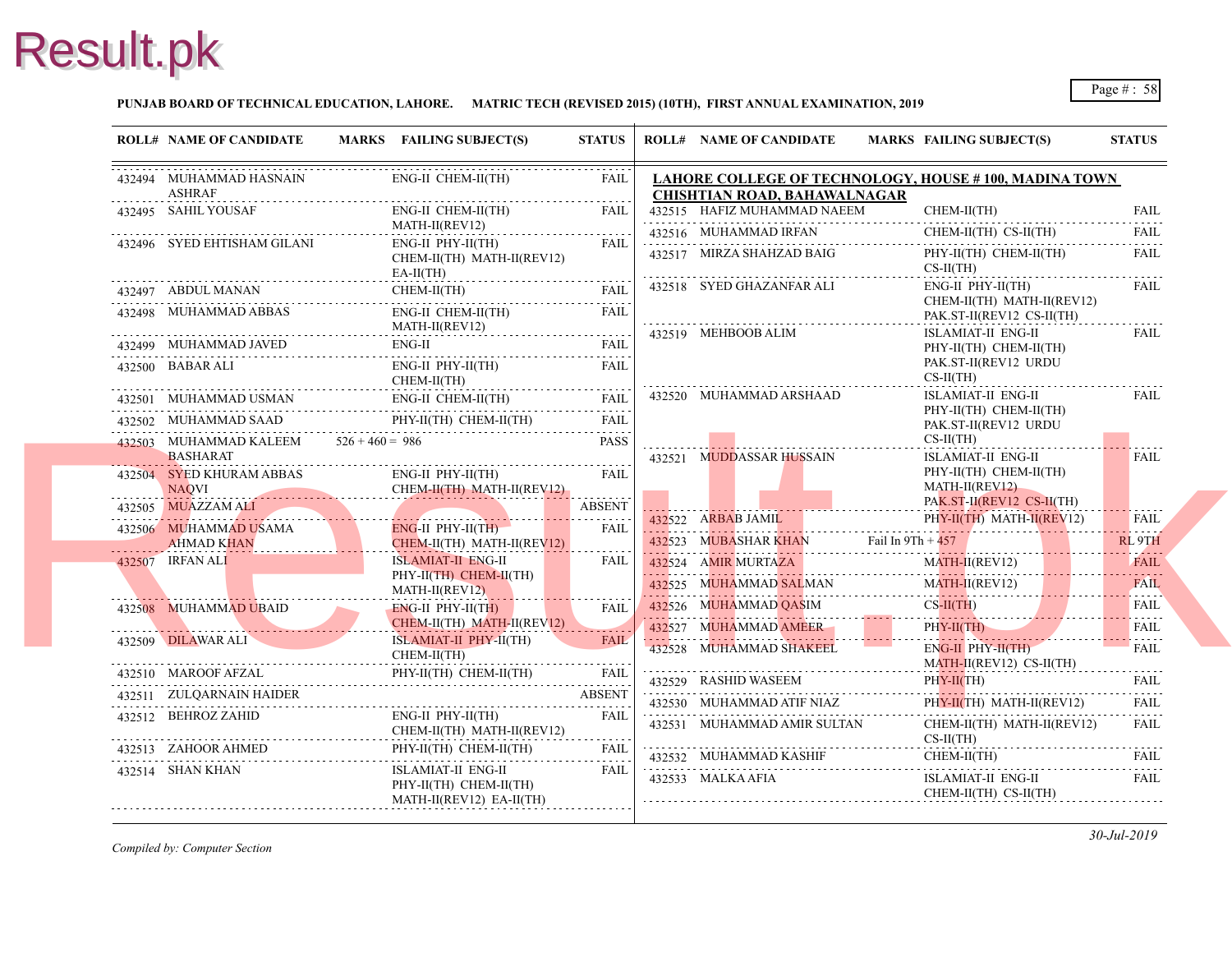**PUNJAB BOARD OF TECHNICAL EDUCATION, LAHORE. MATRIC TECH (REVISED 2015) (10TH), FIRST ANNUAL EXAMINATION, 2019**

| <b>ROLL# NAME OF CANDIDATE</b>     | MARKS FAILING SUBJECT(S)                                                                                                                                                                                                                           | <b>STATUS</b> | <b>ROLL# NAME OF CANDIDATE</b>      | <b>MARKS FAIL</b>   |
|------------------------------------|----------------------------------------------------------------------------------------------------------------------------------------------------------------------------------------------------------------------------------------------------|---------------|-------------------------------------|---------------------|
|                                    | <b>GOVERNMENT COLLEGE OF TECHNOLOGY FOR WOMEN, NEAR FAREED</b>                                                                                                                                                                                     |               | 432560 SHAHROZ KHALID               | <b>CHE</b>          |
| <b>GATE OPP. GPO, BAHAWALPUR</b>   |                                                                                                                                                                                                                                                    |               | 432561 MUHAMMAD ISMAIL              | PHY-                |
| 432534 SADIA JAMAL                 | CHEM-II(TH)                                                                                                                                                                                                                                        | <b>FAIL</b>   | 432562 MUHAMMAD MUBASHIR            | ENG-                |
|                                    | $431 + 493 = 924$<br>PASS<br>2355 SANA USMAN $431 + 493 = 924$<br>PASS                                                                                                                                                                             |               | ZAFAR                               | <b>CHE</b>          |
| 432536 AQSA NAZ                    | CHEM-II(TH)<br>.Z CHEM-II(TH) FAIL                                                                                                                                                                                                                 | <b>FAIL</b>   | 432563 MUHAMMAD HASNAIN             | ENG-                |
|                                    | 432537 MUQADDAS BIBI CHEM-II(TH) FAIL                                                                                                                                                                                                              |               | 432564 MUHAMMAD REHAN               | ENG-<br><b>CHE</b>  |
|                                    | 432538 FIRZA MALIK $453 + 477 = 930$ PASS                                                                                                                                                                                                          | <b>PASS</b>   | 432565 MUHAMMAD KASHIF              | <b>CHE</b>          |
|                                    | $477 + 506 = 983$<br>PASS<br>PASS<br>PASS                                                                                                                                                                                                          |               | 432566 MOHAMMAD SALEEM              | ENG-                |
|                                    | 432540 SIDRA REHMAN AWAN CHEM-II(TH) FAIL                                                                                                                                                                                                          |               |                                     | <b>CHE</b>          |
|                                    |                                                                                                                                                                                                                                                    |               | 432567 ZOHAIB SHAMSHAD ALI          | ENG-                |
|                                    | 432541 HAMNA MUQADAS SATTAR $479 + 546 = 1025$ PASS<br>432542 WARISHA BIBI 435 + 481 = 916 PASS                                                                                                                                                    |               | 432568 MUHAMMAD NUMAN               | <b>CHE</b><br>PHY-  |
|                                    | 432543 SIDRA KHALID CHEM-II(TH) CS-II(TH) FAIL                                                                                                                                                                                                     |               |                                     | <b>MAT</b>          |
|                                    | 432544 NIMRA AKRAM $458 + 502 = 960$ PASS<br>432545 AREESHA RAFIQ 501 + 576 = 1077 PASS                                                                                                                                                            |               | 432569 AHMAD RAZA $551 + 493 = 104$ |                     |
|                                    |                                                                                                                                                                                                                                                    |               | 432570 IFTIKHAR ALI ANJUM           | ENG-                |
|                                    | 432546 KIRAN MEHMOOD CHEM-II(TH) FAIL                                                                                                                                                                                                              |               | 432571 MUHAMMAD IBRAR               | <b>CHE</b>          |
|                                    |                                                                                                                                                                                                                                                    |               |                                     | ENG-<br><b>CHEI</b> |
|                                    | $\begin{tabular}{lllllllll} \multicolumn{2}{c l}{{\bf{432547}}}\quad {\bf{FATIMA}\ IMA\ IMA\ N}\\ & {\bf{CHEM-II(TH)\ PAKST-II(REV12)}\qquad FAIL\\ & {\bf{432548}} & {\bf{IQRA SAMREEN}} & {\bf{468 + 550 = 1018}} & {\bf{PASS}}\\ \end{tabular}$ |               |                                     | <b>URD</b>          |
|                                    | 432549 IQRA BIBI $526 + 598 = 1124$ PASS                                                                                                                                                                                                           |               | 432572 ATIQ UR RAHMAN               | PHY-<br><b>URD</b>  |
|                                    | $432550$ TANIA IQBAL $479 + 538 = 1017$ PASS                                                                                                                                                                                                       | PASS          | 432573 MUHAMMAD BILAL               | <b>ISLA</b>         |
|                                    | 432551 IQRA RASHEED CHEM-II(TH) FAIL                                                                                                                                                                                                               |               |                                     | PHY-                |
|                                    | 432552 BAKHTAWAR IMRAN $338 + 441 = 779$<br><b>Contract Contract</b>                                                                                                                                                                               | <b>PASS</b>   |                                     | <b>MAT</b><br>PAK.  |
|                                    | <u>AZEEM COLLEGE OF TECHNOLOGY &amp; MANGEMENT, NEAR UBL BANK</u>                                                                                                                                                                                  |               |                                     | $EA-II$             |
| <b>SHAHAB CENTRE, BASTI MALOOK</b> |                                                                                                                                                                                                                                                    |               | 432574 MUHAMMAD ANSAR               | PHY-                |
| 432553 NADEEM ABBAS                | ENG-II CHEM-II(TH)                                                                                                                                                                                                                                 | <b>FAIL</b>   |                                     | $EA-II$             |
|                                    | MATH-II(REV12)                                                                                                                                                                                                                                     |               | 432575 MUHAMMAD REHMAN              | PHY-                |
|                                    | 432554 MUHAMMAD NADEEM ENG-II CHEM-II(TH) FAIL                                                                                                                                                                                                     |               | 432576 TALHA SAJJAD                 | PHY-<br><b>MAT</b>  |
| 432555 NOMAN ZAHID                 | ENG-II CHEM-II(TH)                                                                                                                                                                                                                                 |               | 432577 MUHAMMAD RIZWAN KHAN         | PHY-                |
| 432556 MUHAMMAD AAMIR              | CHEM-II(TH) MATH-II(REV12)                                                                                                                                                                                                                         | <b>FAIL</b>   |                                     | <b>MAT</b>          |
| 432557 MUHAMMAD UMAIR NASIR        | CHEM-II(TH) FAIL                                                                                                                                                                                                                                   | FAIL          | 432578 ZIA UL HAO                   | ENG-<br><b>CHE</b>  |
|                                    | CHEM-II(TH)<br>$\begin{tabular}{ll} \bf 432558 & MUHAMMAD MUZAMIL & CHEM-II(TH) & FAIL \\ \hline \end{tabular} \begin{tabular}{ll} \bf 1432558 & MUHAMMAD MUZAMIL & \end{tabular}$                                                                 | FAIL          |                                     |                     |
| 432559 ZARQUAIN ABBAS              | CHEM-II(TH)                                                                                                                                                                                                                                        | <b>FAIL</b>   |                                     |                     |
|                                    |                                                                                                                                                                                                                                                    |               |                                     |                     |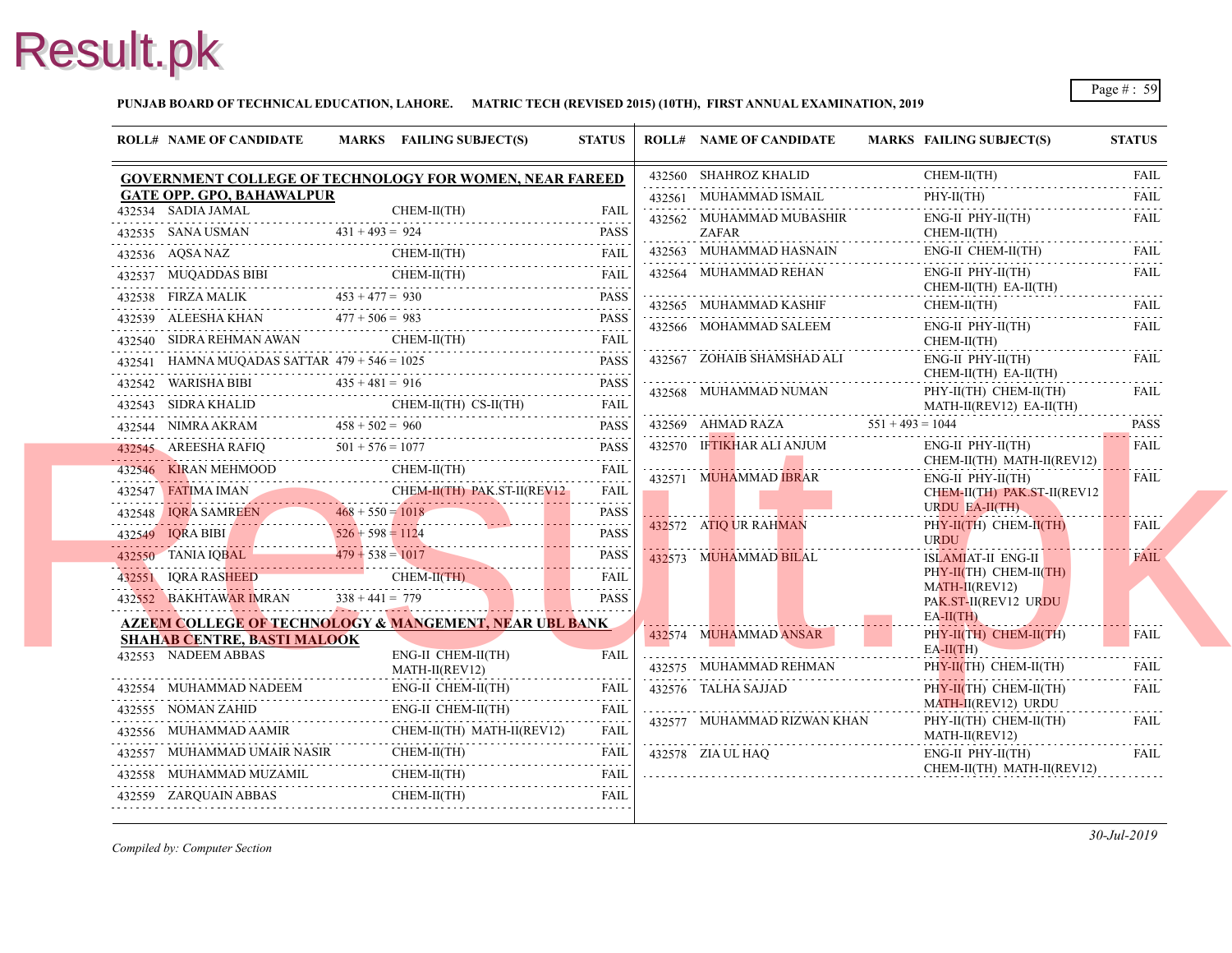### **PUNJAB BOARD OF TECHNICAL EDUCATION, LAHORE. MATRIC TECH (REVISED 2015) (10TH), FIRST ANNUAL EXAMINATION, 2019**

|                         | <b>ROLL# NAME OF CANDIDATE</b>                                                                                                                   | MARKS FAILING SUBJECT(S)                            | <b>STATUS</b>    | <b>ROLL# NAME OF CANDIDATE</b>                                                     | <b>MARKS FAIL</b>   |
|-------------------------|--------------------------------------------------------------------------------------------------------------------------------------------------|-----------------------------------------------------|------------------|------------------------------------------------------------------------------------|---------------------|
|                         | 432579 FARHAD RAMZAN                                                                                                                             | $ENG-II$ $PHY-II(TH)$<br>CHEM-II(TH) MATH-II(REV12) | FAIL             | 432598 MUHAMMAD RIZWAN                                                             | PHY-<br>EA-II       |
|                         |                                                                                                                                                  | $EA-II(TH)$                                         |                  | 432599 ABDUL REHMAN                                                                | PHY-                |
|                         | 432580 MUHAMMAD MUHSIN                                                                                                                           | PHY-II(TH) CHEM-II(TH)<br>MATH-II(REV12)            | <b>FAIL</b>      |                                                                                    | <b>MAT</b>          |
|                         | 432581 MUHAMMAD FARHAN                                                                                                                           | CHEM-II(TH) MATH-II(REV12)                          | <b>FAIL</b>      | 432600 MUHAMMAD RIMZAN                                                             | PHY-<br>EA-II       |
|                         |                                                                                                                                                  | URDU                                                |                  | 432601 MUHAMMAD AKASH                                                              | PHY-                |
|                         | 432582 MUNAWAR ALI                                                                                                                               | PHY-II(TH) CHEM-II(TH)                              | <b>FAIL</b>      |                                                                                    | <b>MAT</b>          |
|                         |                                                                                                                                                  | MATH-II(REV12) URDU                                 | .                | 432602 MUBBSHIR KARAMAT                                                            | PHY-                |
|                         | 432583 MUHAMMAD TAUQEER                                                                                                                          | PHY-II(TH) CHEM-II(TH)                              | <b>FAIL</b>      |                                                                                    | $EA-II$             |
|                         |                                                                                                                                                  | MATH-II(REV12) URDU                                 |                  | 432603 REHAAN FAISAL                                                               | PHY-                |
|                         |                                                                                                                                                  | $EA-II(TH)$                                         |                  |                                                                                    | <b>URD</b>          |
|                         | 432584 MUHAMMAD FARHAN                                                                                                                           | PHY-II(TH) MATH-II(REV12)<br><b>URDU</b>            | FAIL             | $\begin{tabular}{ccccc} 432604 & ISRAR AHMED & \text{PHY} \\ \hline \end{tabular}$ | PHY-                |
|                         | 432585 MUHAMMAD SHAHZAD $555 + 579 = 1134$                                                                                                       |                                                     | <b>PASS</b>      | 432605 MUHAMMAD INTIZAR                                                            | PHY-                |
|                         | 432586 MUHAMMAD ZUBAIR                                                                                                                           | PHY-II(TH)                                          | <b>FAIL</b>      | 432606 MUHAMMAD AQEEL                                                              | PHY-                |
|                         | AHMAD                                                                                                                                            |                                                     |                  |                                                                                    | <b>MATI</b>         |
| . <b>.</b> <del>.</del> | 432587 ALI RAZA AFZAL                                                                                                                            | $ENG-II$ $PHY-II(TH)$                               | <b>FAIL</b>      | 432607 ADNAN MUAVIA                                                                | PHY-                |
|                         |                                                                                                                                                  | CHEM-II(TH) MATH-II(REV12)                          |                  |                                                                                    | <b>MAT</b>          |
|                         |                                                                                                                                                  | URDU EA-II(TH)                                      |                  | 432608 MUNAWWAR SAEED                                                              | <b>ISLA</b><br>PHY- |
|                         | 432588 RASHID ALI                                                                                                                                | PHY-II(TH) CHEM-II(TH)                              | FAIL             |                                                                                    | <b>MAT</b>          |
|                         |                                                                                                                                                  | $EA-II(TH)$                                         |                  |                                                                                    | PAK.                |
|                         | 432589 MUHAMMAD ISHAQ                                                                                                                            | PHY-II(TH) CHEM-II(TH)                              | <b>FAIL</b>      |                                                                                    | $EA-II$             |
|                         | 432590 MUHAMMAD FERYAD                                                                                                                           | ENG-II CHEM-II(TH) URDU                             | FAIL             | 432609 SAYED MUHAMMAD JARAR                                                        | PHY-                |
|                         |                                                                                                                                                  | $EA-H(TH)$                                          |                  | <b>ABBAS</b>                                                                       |                     |
|                         | 432591 SHAHID IQBAL                                                                                                                              | PHY-II(TH) CHEM-II(TH)<br>MATH-II(REV12)            | FAIL             | 432610 MUHAMMAD RIZWAN                                                             | PHY-                |
|                         | <u> Andrea Andrews Andrews Andrews Andrews Andrews Andrews Andrews Andrews Andrews Andrews Andrews Andrews Andrews</u><br>432592 HABIB UR REHMAN | PHY-II(TH) CHEM-II(TH)                              | <u>.</u><br>FAIL | 432611 MUHAMMAD ZEESHAN                                                            | PHY-                |
|                         |                                                                                                                                                  |                                                     |                  |                                                                                    | <b>MAT</b>          |
|                         | 432593 MUHAMMAD UMAIR                                                                                                                            | PHY-II(TH) CHEM-II(TH)<br>MATH-II(REV12) EA-II(TH)  | <b>FAIL</b>      |                                                                                    | PHY-<br><b>MAT</b>  |
|                         | 432594 MUHAMMAD AQIB UMAR                                                                                                                        | PHY-II(TH) CHEM-II(TH)                              | FAIL             | 432613 RAO MUHAMMAD WASEEM                                                         | PHY-                |
|                         |                                                                                                                                                  | URDU EA-II(TH)                                      |                  |                                                                                    | <b>MAT</b>          |
|                         | 432595 SANAWAR HUSSAIN                                                                                                                           | PHY-II(TH) CHEM-II(TH)                              | <b>FAIL</b>      | 432614 MUHAMMAD JAVAID                                                             | PHY-                |
|                         |                                                                                                                                                  | URDU EA-II(TH)                                      | .                |                                                                                    | <b>MAT</b>          |
|                         | 432596 ALI RAZA                                                                                                                                  | PHY-II(TH) CHEM-II(TH)                              | FAIL             | 432615 MUHAMMAD AFTAB                                                              | PHY-                |
|                         |                                                                                                                                                  | URDU                                                |                  |                                                                                    | <b>MAT</b>          |
|                         | 432597 MUHAMMAD WALEED<br><b>TAHIR</b>                                                                                                           | $PHY-II(TH)$ CHEM-II(TH) FAIL<br>MATH-II(REV12)     |                  | 432616 DANISH IFTIKHAR                                                             | PHY-<br><b>MAT</b>  |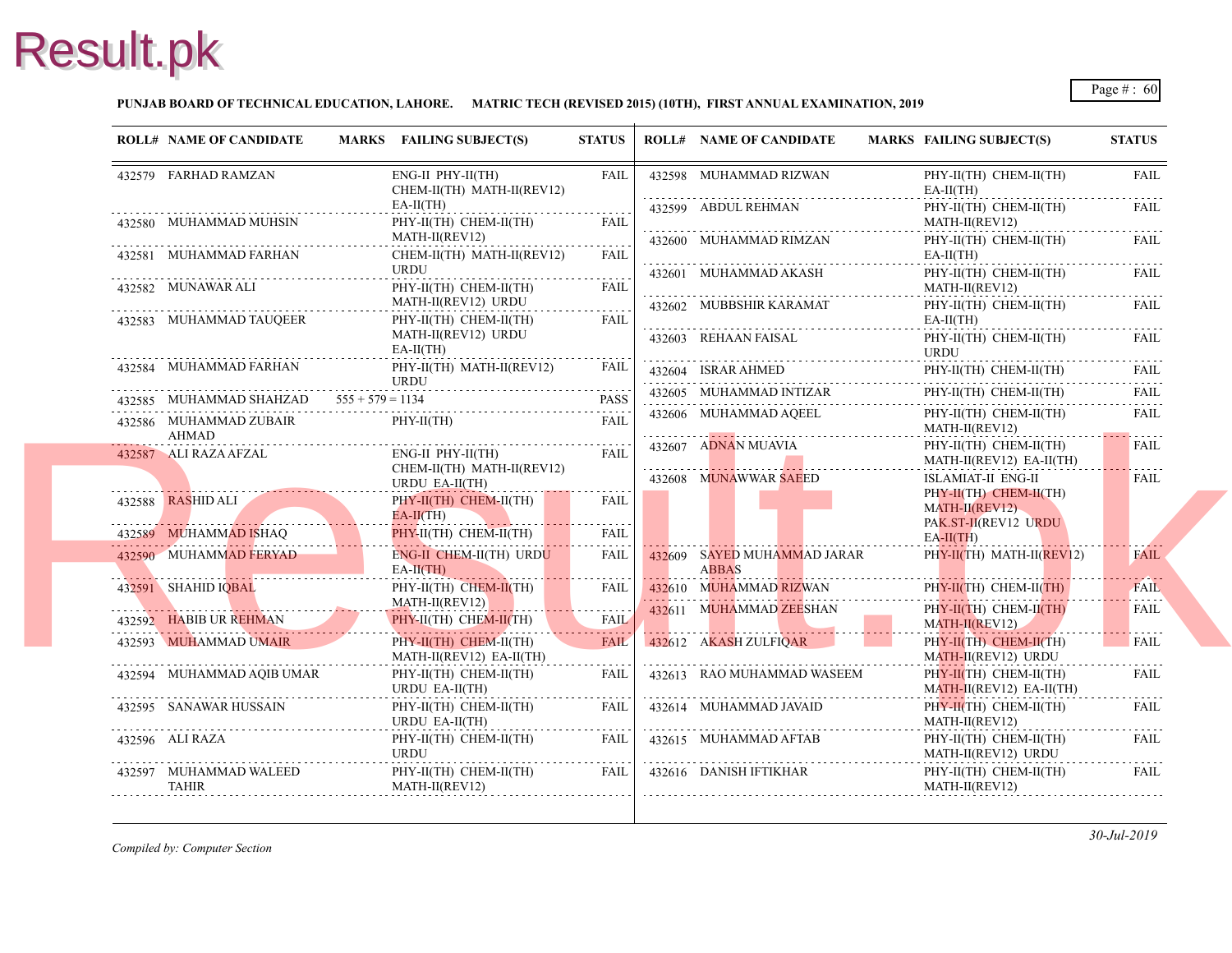### **PUNJAB BOARD OF TECHNICAL EDUCATION, LAHORE. MATRIC TECH (REVISED 2015) (10TH), FIRST ANNUAL EXAMINATION, 2019**

| <b>ROLL# NAME OF CANDIDATE</b>                                                                                                                | MARKS FAILING SUBJECT(S)                                               | <b>STATUS</b>                            | <b>ROLL# NAME OF CANDIDATE</b>                | <b>MARKS FAIL</b>             |
|-----------------------------------------------------------------------------------------------------------------------------------------------|------------------------------------------------------------------------|------------------------------------------|-----------------------------------------------|-------------------------------|
| 432617 MUHAMMAD SHOAIB                                                                                                                        | PHY-II(TH) CHEM-II(TH)<br>MATH-II(REV12)                               | FAIL                                     | 432636 BABAR KHAN                             | PHY-<br><b>MAT</b>            |
| 432618 IBRAR HAIDER                                                                                                                           | PHY-II(TH) CHEM-II(TH)<br>MATH-II(REV12)                               | FAIL                                     | 432637 AFAQ RAZA                              | EA-II<br>PHY-                 |
| 432619 USAMA NAEEM                                                                                                                            | PHY-II(TH) CHEM-II(TH)<br>MATH-II(REV12)                               | <b>FAIL</b>                              | 432638 UMAR SHAHID                            | <b>MAT</b><br><b>ISLA</b>     |
| 432620 MURTIZA GHORI                                                                                                                          | PHY-II(TH) CHEM-II(TH)<br>MATH-II(REV12) URDU                          | FAIL                                     |                                               | PHY-<br><b>MAT</b>            |
| 432621 SARMAD NOOR                                                                                                                            | PHY-II(TH) CHEM-II(TH)<br>MATH-II(REV12)                               | <b>FAIL</b>                              |                                               | PAK.<br>EA-II                 |
|                                                                                                                                               | .<br>PHY-II(TH) CHEM-II(TH)<br>MATH-II(REV12)                          | <b>FAIL</b>                              | 432639 MUHAMMAD SAJID                         | PHY-<br><b>MAT</b>            |
| 432623 SHER SHAHBAZ I                                                                                                                         | PHY-II(TH) CHEM-II(TH)                                                 | .<br><b>FAIL</b>                         | 432640 MUHAMMAD ASIF                          | PHY-<br><b>MAT</b>            |
| 432624 SHER ZAMAN                                                                                                                             | PHY-II(TH) CHEM-II(TH)<br>MATH-II(REV12)                               | FAIL                                     | 432641 MUHAMMAD YASEEN                        | PHY-<br><b>MAT</b>            |
| 432625 MUHAMMAD FARHAN                                                                                                                        | PHY-II(TH) CHEM-II(TH)<br>$MATH-II(REV12)$                             | <b>FAIL</b>                              | 432642 REHMAN RAZA                            | <b>ISLA</b><br>PHY-           |
| 432626 ADEEL KHAN                                                                                                                             | PHY-II(TH) CHEM-II(TH)<br>MATH-II(REV12)                               | FAIL<br>.                                |                                               | <b>MAT</b><br>PAK.            |
| 432627 MUHAMMAD SHAHZAD                                                                                                                       | PHY-II(TH) CHEM-II(TH)<br>MATH-II(REV12)                               | <b>FAIL</b>                              | 432643 MUHAMMAD SIDDIQ                        | $EA-II$<br><b>CHE</b>         |
| 432628 MUHAMMAD FAIZ AHMAD                                                                                                                    | PHY-II(TH) CHEM-II(TH)<br>MATH-II(REV12) URDU                          | FAIL                                     | 432644 SOHAIB IQBAL                           | PHY-<br><b>MAT</b>            |
| 432629 SAJJAD ALI                                                                                                                             | $EA-II(TH)$<br>PHY-II(TH) CHEM-II(TH)                                  | <b>FAIL</b>                              | 432645 MUHAMMAD HAMID                         | ENG-<br><b>CHE</b>            |
| 432630 SHAHBAZ ISMAIL<br><u> 1988 - Andrew Mars Barbara, Amerikaansk ferstjer oantal fan de Amerikaansk ferstjer oantal fan de Amerikaans</u> | PHY-II(TH) CHEM-II(TH)<br>$MATH-II(REV12)$                             | .<br><b>FAIL</b>                         | 432646 MUHAMMAD ASAD ATTIQUE465 + 494 = $959$ | <b>URD</b>                    |
| 432631 SHOAIB NAWAZ                                                                                                                           | PHY-II(TH) CHEM-II(TH)<br>$MATH-II(REV12)$                             | <u>a dalam dan dan da</u><br><b>FAIL</b> | 432647 ZULFIQAR ALI                           | <b>ISLA</b><br>PHY-           |
| 432632 MUHAMMAD ISLAM                                                                                                                         | ISLAMIAT-II PHY-II(TH)<br>CHEM-II(TH) MATH-II(REV12)<br>URDU AM-II(TH) | <b>FAIL</b>                              |                                               | <b>MAT</b><br>PAK.<br>$EA-II$ |
| 432633 IMRAN ALI                                                                                                                              | PHY-II(TH) CHEM-II(TH)<br>MATH-II(REV12)                               | FAIL<br>.                                | 432648 BILAL RAFIQUE                          | <b>ISLA</b><br>PHY-           |
| 432634 FARMAN ALI                                                                                                                             | ENG-II PHY-II(TH)<br>CHEM-II(TH) MATH-II(REV12)                        | <b>FAIL</b>                              |                                               | <b>MAT</b><br>PAK.            |
| 432635 ALLAH NAWAZ                                                                                                                            | PHY-II(TH) CHEM-II(TH)                                                 | FAIL                                     | 432649 MUHAMMAD WAQAS                         | EA-II<br>PHY-                 |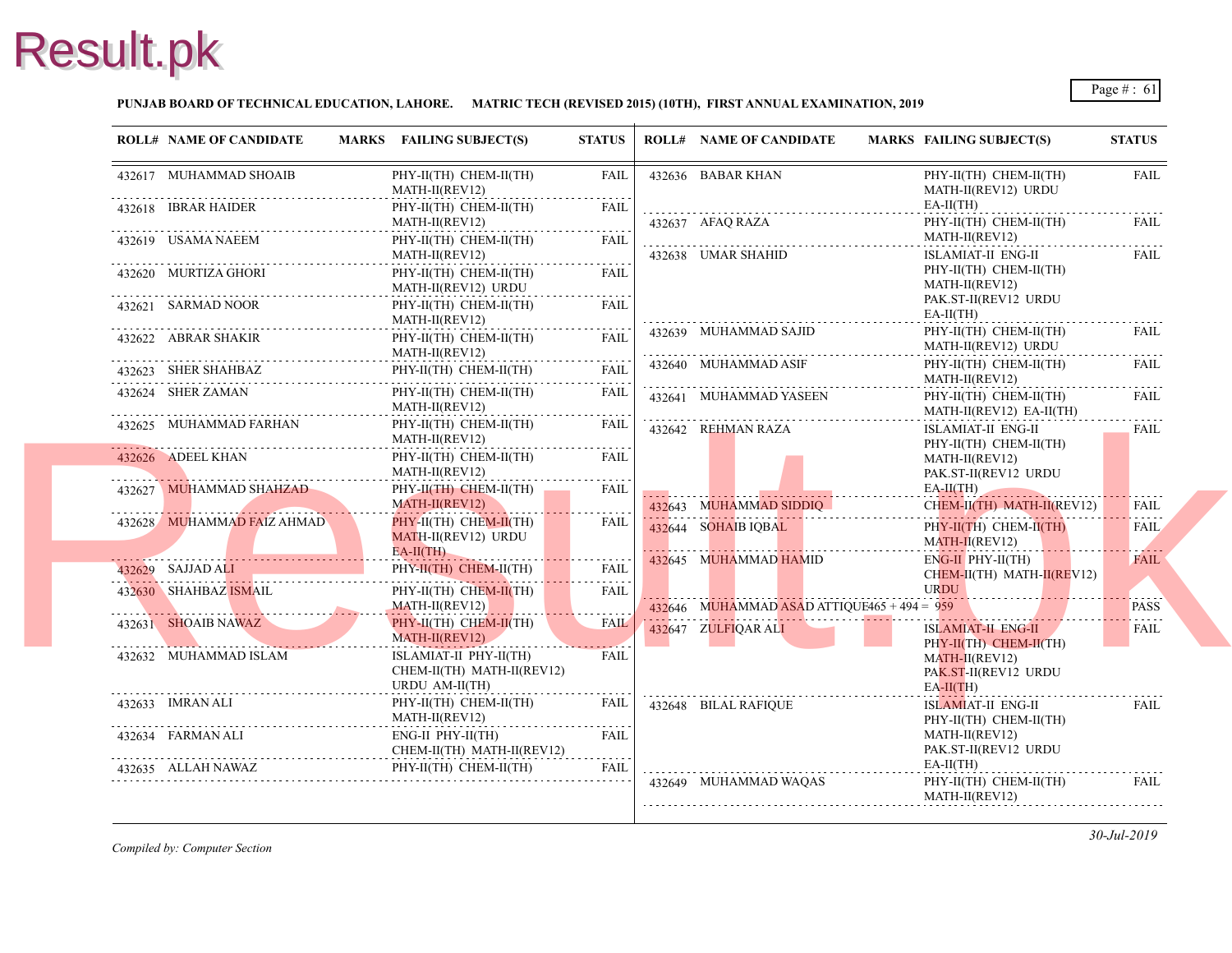### **PUNJAB BOARD OF TECHNICAL EDUCATION, LAHORE. MATRIC TECH (REVISED 2015) (10TH), FIRST ANNUAL EXAMINATION, 2019**

| <b>ROLL# NAME OF CANDIDATE</b>          |                   | MARKS FAILING SUBJECT(S)                        | <b>STATUS</b>                                                                                                                                                       | <b>ROLL# NAME OF CANDIDATE</b>                                           | <b>MARKS FAIL</b>          |
|-----------------------------------------|-------------------|-------------------------------------------------|---------------------------------------------------------------------------------------------------------------------------------------------------------------------|--------------------------------------------------------------------------|----------------------------|
| $432650$ ASIM IJAZ                      |                   | CHEM-II(TH) MATH-II(REV12)                      | <b>FAIL</b><br>.                                                                                                                                                    | 432670 WAQAS ALI                                                         | $424 + 477 = 901$          |
| 432651 WAQAR AHMAD TOOR                 |                   | PHY-II(TH) CHEM-II(TH)<br>MATH-II(REV12)        | FAIL                                                                                                                                                                | 432671 AMJAD ABBAS                                                       | EA-II<br>$400 + 470 = 870$ |
| 432652 MUHAMMAD IMRAN ALI               |                   | PHY-II(TH) CHEM-II(TH)<br>MATH-II(REV12)        | $\frac{1}{2} \left( \frac{1}{2} \right) \left( \frac{1}{2} \right) \left( \frac{1}{2} \right) \left( \frac{1}{2} \right)$<br><b>FAIL</b>                            | 432672 MUHAMMAD ZEESHAN<br>432673 HAJI MUHAMMAD QURBAN $427 + 485 = 912$ |                            |
| 432653 MUHAMMAD SAJJAD                  |                   | CHEM-II(TH) MATH-II(REV12)                      | <b>FAIL</b>                                                                                                                                                         | 432674 MUHAMMAD KAMRAN                                                   |                            |
| 432654 MUHAMMAD NAVEED                  |                   | <b>ISLAMIAT-II ENG-II</b>                       | <b>FAIL</b>                                                                                                                                                         | 432675 MUHAMMAD RIZWAN                                                   | $392 + 480 = 872$          |
|                                         |                   | PHY-II(TH) CHEM-II(TH)<br>MATH-II(REV12)        |                                                                                                                                                                     | 432676 JAMEEL AHMAD                                                      | $417 + 489 = 906$          |
|                                         |                   | PAK.ST-II(REV12 URDU                            |                                                                                                                                                                     | 432677 MUHAMMAD SHABAZ                                                   | $362 + 429 = 791$          |
|                                         |                   | $EA-II(TH)$                                     |                                                                                                                                                                     | 432678 MUHAMMAD FAROOQ                                                   | Fail In $9Th + 46$         |
| 432655 IJAZ UL HAQ                      |                   | PHY-II(TH) CHEM-II(TH)<br>MATH-II(REV12)        | <b>FAIL</b>                                                                                                                                                         | 432679 MUHAMMAD ASAD ULLAH                                               |                            |
|                                         |                   | PAK.ST-II(REV12 URDU                            | .                                                                                                                                                                   | NEW NATIONAL POLYTECHNIC INSTITUTE                                       |                            |
| 432656 MUHAMMAD ADNAN                   |                   | CHEM-II(TH) MATH-II(REV12)                      | <b>FAIL</b>                                                                                                                                                         | <b>KHAN ROAD, BHAKKAR</b>                                                |                            |
| 432657 MUHAMMAD SAJID                   |                   | PHY-II(TH) CHEM-II(TH)<br>MATH-II(REV12)        | FAIL                                                                                                                                                                | 432680 USAMA                                                             | <b>CHE</b>                 |
| 432658 MUHAMMAD KAMAL                   |                   | CHEM-II(TH) MATH-II(REV12)                      | .<br><b>FAIL</b>                                                                                                                                                    | 432681 SAAD MOEEZ                                                        | <b>CHE</b>                 |
| 432659 MUHAMMAD LUQMAN                  |                   | PHY-II(TH) CHEM-II(TH)                          | .<br><b>FAIL</b>                                                                                                                                                    | 432682 HASRAT ALI                                                        | ENG-<br><b>MAT</b>         |
|                                         |                   | MATH-II(REV12)                                  | .                                                                                                                                                                   | 432683 MUHAMMAD ARSLAN UR                                                | ENG-                       |
| 432660 MUHAMMAD BILAL SADIQ             |                   | CHEM-II(TH) MATH-II(REV12)                      | <b>FAIL</b>                                                                                                                                                         | <b>REHMAN</b>                                                            |                            |
| 432661 HAMAD LIAQAT                     |                   | PHY-II(TH) CHEM-II(TH)                          | FAIL                                                                                                                                                                | 432684 KALEEM ULLAH                                                      | <b>CHEI</b>                |
|                                         |                   | MATH-II(REV12)<br>PAK ST-II(REV12 URDU          |                                                                                                                                                                     | 432685 MUHAMMAD KAMRAN<br><b>ASHRAF</b>                                  | <b>CHE</b>                 |
| 432662 ALI RAZA ASLAM                   |                   | $EA-II(TH)$<br>PHY-II(TH) CHEM-II(TH)           | <b>FAIL</b>                                                                                                                                                         | 432686 SYED MUHAMMAD JOHN<br><b>RAZA</b>                                 | <b>CHEI</b><br>$CS-H$      |
| 432663 MUHAMMAD TANVEER                 |                   | MATH-II(REV12) URDU                             | FAIL                                                                                                                                                                | 432687 SYED MAHMOOD AZHAR                                                | <b>CHE</b>                 |
|                                         |                   | $PHY-II(TH)$ CHEM-II(TH)<br>MATH-II(REV12) URDU |                                                                                                                                                                     | 432688 MUHAMMAD HAMZA                                                    | ENG-                       |
| 432664 MOHSIN ALI RAO $416 + 507 = 923$ |                   |                                                 | <b>PASS</b><br>$\frac{1}{2} \left( \frac{1}{2} \right) \left( \frac{1}{2} \right) \left( \frac{1}{2} \right) \left( \frac{1}{2} \right) \left( \frac{1}{2} \right)$ | 432689 AMEER HAMZA                                                       | <b>CHE</b>                 |
| 432665 MUHAMMAD RIAZ                    |                   | ISLAMIAT-II PAK.ST-II(REV12<br>$EA-II(TH)$      | <b>FAIL</b>                                                                                                                                                         | 432690 FARHAN ALI                                                        | $CS-H$<br>ENG-             |
| 432666 MUHAMMAD FARHAN<br><b>SALEEM</b> |                   |                                                 | <b>ABSENT</b>                                                                                                                                                       |                                                                          | <b>CHE</b><br><b>MAT</b>   |
| 432667 SAIF-UL-ALLAH                    |                   | CHEM-II(TH)<br>$\frac{1}{1000}$                 | FAIL                                                                                                                                                                |                                                                          | <b>TDR</b><br>PAK.         |
| 432668 ABID RIAZ AHMAD                  | $418 + 417 = 835$ |                                                 | <b>PASS</b>                                                                                                                                                         |                                                                          | $CS-II$                    |
|                                         |                   | 432669 SHAHZAD ALI $422 + 508 = 930$ PASS       | <b>PASS</b>                                                                                                                                                         |                                                                          |                            |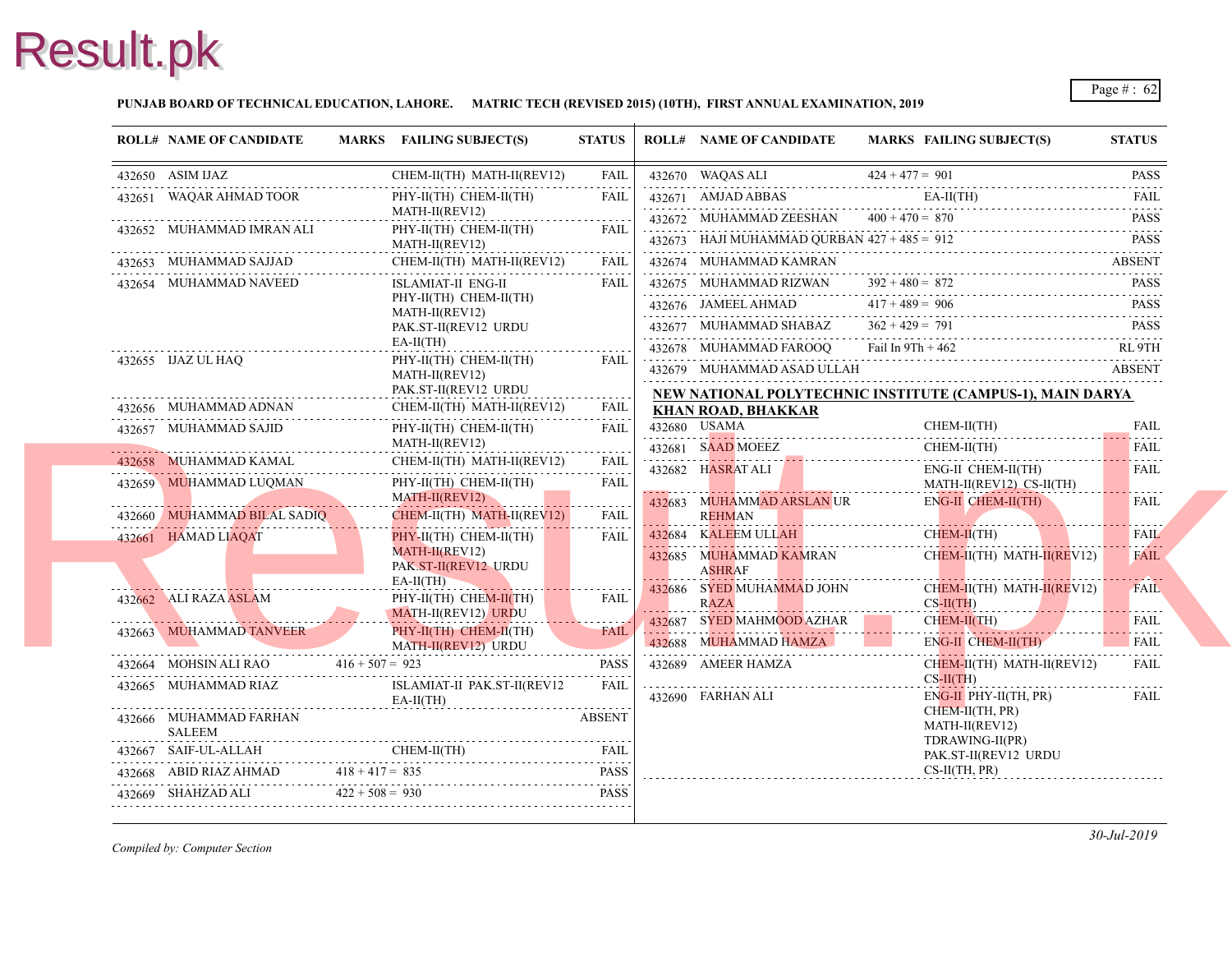### **PUNJAB BOARD OF TECHNICAL EDUCATION, LAHORE. MATRIC TECH (REVISED 2015) (10TH), FIRST ANNUAL EXAMINATION, 2019**

| <b>ROLL# NAME OF CANDIDATE</b>         | MARKS FAILING SUBJECT(S)                                                        | <b>STATUS</b> |                 | <b>ROLL# NAME OF CANDIDATE</b>                                                | <b>MARKS FAIL</b>                                           |
|----------------------------------------|---------------------------------------------------------------------------------|---------------|-----------------|-------------------------------------------------------------------------------|-------------------------------------------------------------|
| 432691 NAJEEB ULLAH                    | <b>ISLAMIAT-II ENG-II</b><br>PHY-II(TH) CHEM-II(TH)                             | <b>FAIL</b>   |                 | 432705 MUHAMMAD WAQAS<br>AHMAD                                                | $CS-II$                                                     |
|                                        | MATH-II(REV12)                                                                  |               |                 | 432706 MUHAMMAD ZAHID                                                         | <b>CHE</b>                                                  |
|                                        | PAK.ST-II(REV12 URDU<br>$CS-II(TH)$                                             |               |                 | 432707 HAMZA NAWAZ                                                            | $368 + 395 = 763$                                           |
| 432692 MUHAMMAD ADNAN                  | CHEM-II(TH)                                                                     | <b>FAIL</b>   |                 | 432708 MUHAMMAD HASSAN                                                        | ENG-                                                        |
| 432693 AHMAD MUJTABA                   | CHEM-II(TH) CS-II(TH)<br>111)<br>                                               | <b>FAIL</b>   |                 |                                                                               | <b>MAT</b>                                                  |
| 432694 MUHAMMAD HAMZA<br>AHMAD         | $ENG-II$ $PHY-II(TH)$<br>CHEM-II(TH) MATH-II(REV12)<br>$CS-II(TH)$              | <b>FAIL</b>   |                 | 432709 MUHAMMAD WAQAS                                                         | <b>ISLA</b><br><b>CHE</b><br><b>TDR</b>                     |
| 432695 MUHAMMAD SHEZAD                 | <b>ISLAMIAT-II ENG-II</b><br>PHY-II(TH) CHEM-II(TH)<br>MATH-II(REV12) CS-II(TH) | <b>FAIL</b>   |                 | 432710 KAMRAN KAMAL<br>432711 MUHAMMAD USAMA                                  | <b>ISLA</b><br><b>CHE</b><br>ENG-                           |
| 432696 MUHAMMAD ZESHAN                 | ISLAMIAT-II ENG-II<br>PHY-II(TH, PR) CHEM-II(TH,                                | FAIL          |                 | <b>HASSAN</b><br>432712 MUHAMMAD HAMMAD<br><b>ZAFAR</b>                       | $386 + 436 = 822$                                           |
|                                        | PR) MATH-II(REV12)<br>TDRAWING-II(PR) URDU<br>CS-II(TH, PR)                     |               |                 | 432713 MUHAMMAD MEHAR KHAN $377 + 420 = 797$<br>432714 SAMEE ULLAH            | $432 + 460 = 892$                                           |
| 432697 BILAL HAMZA                     | PHY-II(TH) CHEM-II(TH)<br>$CS-II(TH)$                                           | <b>FAIL</b>   |                 | 432715 MUHAMMAD RIZWAN                                                        | $404 + 450 = 854$                                           |
| 432698 WASEEM ABBAS                    | <b>ISLAMIAT-II ENG-II</b><br>PHY-II(TH, PR) CHEM-II(TH,<br>PR) MATH-II(REV12)   | <b>FAIL</b>   |                 | 432716 MUHAMMAD ARSLAN<br>432717 SHAH ZAIB KHAN                               | PHY-<br>ENG-                                                |
|                                        | TDRAWING-II(PR)<br>PAK.ST-II(REV12 URDU<br>$CS-II(TH, PR)$                      |               |                 | 432718 MUHAMMAD FAIZAN<br>432719 MUHAMMAD RAMZAN<br>432720 RANA ABU ZAR HARIS | $399 + 437 = 836$<br>$416 + 504 = 920$<br>$409 + 446 = 855$ |
| 432699 MOHAMMAD SAJJAD                 | $CHEM-II(TH)$                                                                   | <b>FAIL</b>   |                 | 432721 ALI AHMAD                                                              | $358 + 446 = 804$                                           |
| 432700 MUHAMMAD BABAR<br><b>ASHRAF</b> | CHEM-II(TH)                                                                     | <b>FAIL</b>   |                 | 432722 MUHAMMAD IMRAN<br><b>TOQEER</b>                                        | ENG-                                                        |
| 432701 MUHAMMAD KHAN                   | $PHY-II(TH)$ CHEM-II(TH)<br>MATH-II(REV12) CS-II(TH)                            | <b>FAIL</b>   |                 | 432723 MUHAMMAD SHAHID                                                        | PHY-                                                        |
| 432702 ZULQURNAIN ALI KHAN             | $ENG-II$ $PHY-II(TH)$<br>CHEM-II(TH) MATH-II(REV12)<br>URDU CS-II(TH)           | <b>FAIL</b>   |                 | 432724 MUHAMMAD ADNAN<br>432725 ASMAT ABBAS                                   | <b>MAT</b><br>ENG-<br><b>MAT</b>                            |
| 432703 ANSAR ABBAS                     | ENG-II PHY-II(TH)<br>CHEM-II(TH) CS-II(TH)                                      | <b>FAIL</b>   |                 | 432726 SAHIB JAN                                                              |                                                             |
| 432704 MUSTEHSAN IJAZ                  | PHY-II(TH) CHEM-II(TH)<br>MATH-II(REV12) URDU<br>$CS-II(TH)$                    | <b>FAIL</b>   | <b>BUREWALA</b> | ALLAMA IOBAL COLLEGE, NEAR MODEL T<br>432727 AWAIS ZAFAR                      | PHY-                                                        |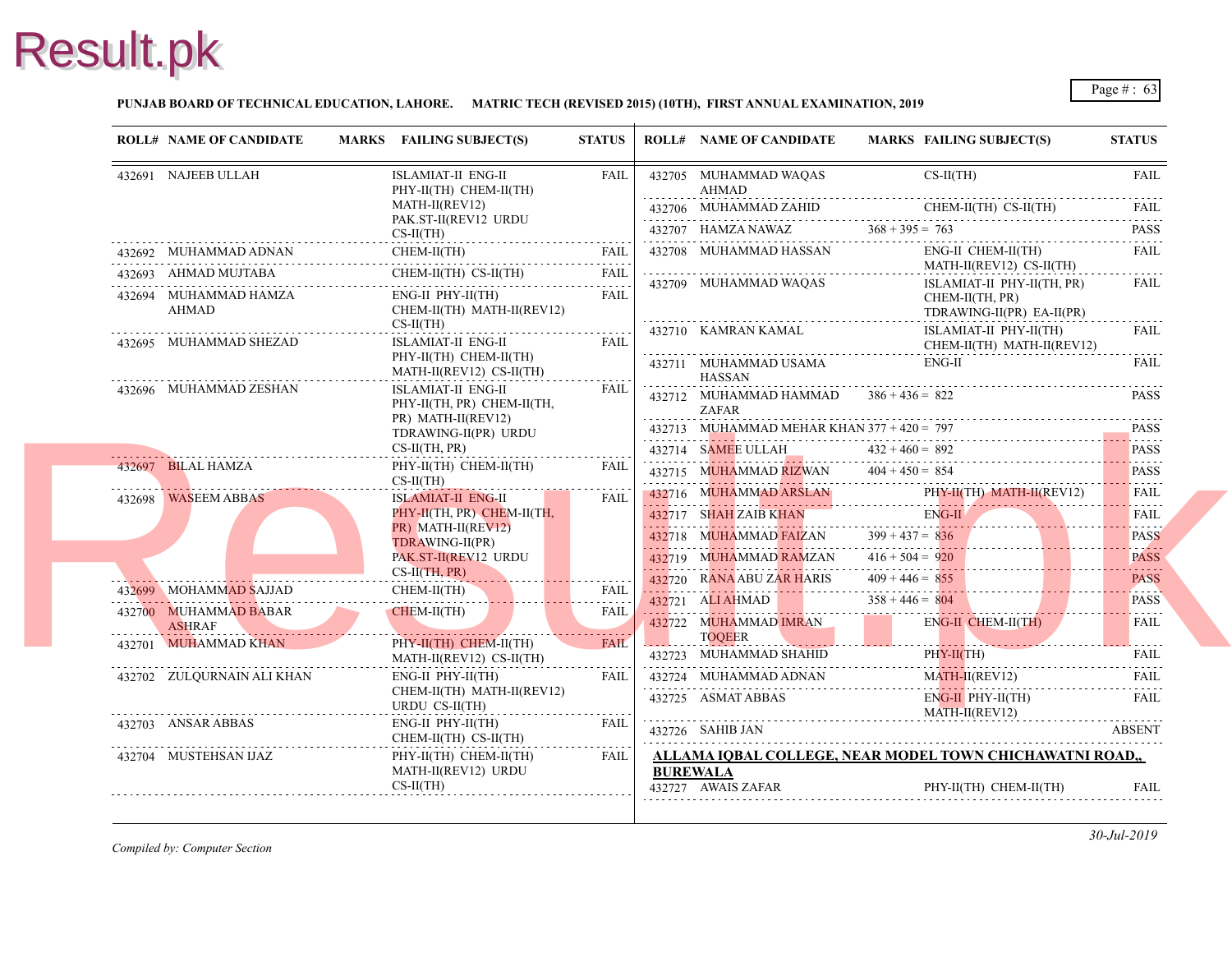### **PUNJAB BOARD OF TECHNICAL EDUCATION, LAHORE. MATRIC TECH (REVISED 2015) (10TH), FIRST ANNUAL EXAMINATION, 2019**

| <b>ROLL# NAME OF CANDIDATE</b>                        |                                            | MARKS FAILING SUBJECT(S)                                                                                                                                                                       | <b>STATUS</b>    |                 | <b>ROLL# NAME OF CANDIDATE</b>                                                                                                          | <b>MARKS FAIL</b>    |
|-------------------------------------------------------|--------------------------------------------|------------------------------------------------------------------------------------------------------------------------------------------------------------------------------------------------|------------------|-----------------|-----------------------------------------------------------------------------------------------------------------------------------------|----------------------|
| 432728 MUHAMMAD AFAN NAVID                            |                                            | ISLAMIAT-II ENG-II                                                                                                                                                                             | FAIL             |                 | $432748$ MUHAMMAD IRFAN $406 + 480 = 886$                                                                                               | $406 + 480 = 886$    |
|                                                       |                                            | PHY-II(TH) CHEM-II(TH)<br>MATH-II(REV12)                                                                                                                                                       |                  |                 | 432749 SAJID ALI                                                                                                                        | <b>CHEI</b>          |
|                                                       |                                            | PAK.ST-II(REV12 URDU                                                                                                                                                                           |                  |                 | 432750 ALI MOHSIN $407 + 481 = 888$                                                                                                     |                      |
|                                                       |                                            | $EA-II(TH)$                                                                                                                                                                                    |                  |                 | 432751 HAIDER ALI $414 + 475 = 88$                                                                                                      | $414 + 475 = 889$    |
| 432729 KHALIQ ALI                                     |                                            | $ENG-II$ $PHY-II(TH)$<br>CHEM-II(TH) PAK.ST-II(REV12                                                                                                                                           | <b>FAIL</b>      |                 | 432752 MUHAMMAD AQIL HASSAN $481 + 517 = 998$                                                                                           |                      |
|                                                       |                                            | <b>URDU</b>                                                                                                                                                                                    |                  |                 | 432753 ZAIN ULABEDIN $435 + 478 = 913$                                                                                                  |                      |
| 432730 SYED HUSSAN SHAH                               |                                            | CHEM-II(TH) MATH-II(REV12)<br>$EA-II(TH)$                                                                                                                                                      | <b>FAIL</b>      |                 | 432754 IRFAN HAIDER $405 + 491 = 896$                                                                                                   |                      |
| 432731 SHAHBAN RAZA E                                 |                                            | ENG-II CHEM-II(TH)                                                                                                                                                                             | <b>FAIL</b>      |                 | 432755 JUNAID BIN YOUSAF                                                                                                                | ENG-<br><b>CHE</b>   |
|                                                       |                                            | 432732 UMER FAROOQ CHEM-II(TH) MATH-II(REV12) FAIL                                                                                                                                             |                  |                 | 432756 SHAHID ALI ENG-                                                                                                                  | ENG-                 |
|                                                       |                                            | $\begin{tabular}{cc} 432733 & HAMZA NAZIR & CHEM-II(TH) & FAIL \\ \hline \end{tabular}$                                                                                                        |                  |                 | 432757 UMAR MUSTAFA CHE                                                                                                                 | <b>CHE</b>           |
| 432734 FAHAD ALI                                      |                                            | PHY-II(TH) CHEM-II(TH)<br><b>URDU</b>                                                                                                                                                          | <b>FAIL</b>      |                 | 432758 SADI AHMAD                                                                                                                       | ENG-                 |
|                                                       |                                            |                                                                                                                                                                                                |                  |                 |                                                                                                                                         | <b>CHE</b><br>PAK.   |
|                                                       |                                            | 432736 MUHAMMAD SHAHBAZ PHY-II(TH) CHEM-II(TH) FAIL                                                                                                                                            | FAIL             |                 | 432759 ANSER ALI                                                                                                                        | <b>CHE</b>           |
| 432737 MUHAMMAD AMEER<br>HAMZA PHY-II(TH) CHEM-II(TH) |                                            | ISLAMIAT-II ENG-II                                                                                                                                                                             | FAIL             |                 | 432760 MUHAMMAD NALAIN<br>HAIDER 2001 - 2002 - 2003 - 2014 - 2015 - 2016 - 2017 - 2018 - 2019 - 2019 - 2019 - 2019 - 2019 - 2019 - 2019 | $CS-H$<br><b>CHE</b> |
|                                                       |                                            |                                                                                                                                                                                                | <b>FULL FAIL</b> | . 1             | 432761 MOBEEN ALI 349 + 394 = $743$                                                                                                     |                      |
| 432738 MUHAMMAD MUDASSAR                              |                                            |                                                                                                                                                                                                |                  |                 | 432762 MUHAMMAD AWAIS CHE                                                                                                               | <b>CHE</b>           |
|                                                       |                                            | 432739 MUDASSAR ASGHAR ABSENT                                                                                                                                                                  |                  |                 | 432763 SUNNY ABBAS EN                                                                                                                   | ENG-                 |
|                                                       |                                            | 432740 RIZWAN QASIM ENG-II FAIL FAIL 192741 MUHAMMAD AHTISHAM CHEM-II(TH) FAIL                                                                                                                 |                  |                 | 432764 QAMAR HUSSAIN                                                                                                                    | ENG-                 |
| 432742 FARHAN IMRAN                                   |                                            |                                                                                                                                                                                                | FAII.            |                 | 432765 MUHAMMAD SHAYAN                                                                                                                  | <b>MAT</b>           |
|                                                       |                                            | 432742 FARHAN IMRAN CHEM-II(TH)                                                                                                                                                                |                  |                 | 432766 MUHAMMAD YASEEN<br>432766 MUHAMMAD YASEEN CHI                                                                                    | <b>CHE</b>           |
| <b>SHAHDAB ROAD, BUREWALA</b>                         |                                            | <b>JINNAH COLLEGE OF ENGINEERING &amp; TECHNOLOGY, NEAR G.C.C, 505</b>                                                                                                                         |                  |                 | 432767 IJAZ SHARIF                                                                                                                      | <b>MAT</b>           |
| 432743 MUHAMMAD SALEEM                                | EEM<br>- - - - - - - - - - - - - - - - - - | CHEM-II(TH)                                                                                                                                                                                    | <b>FAIL</b>      |                 | 432768 ZAFAR ABBAS CHE                                                                                                                  | <b>CHE</b>           |
|                                                       |                                            | ENG-II CHEM-II(TH)                                                                                                                                                                             | FAIL             |                 | 432769 SHOAIB HAIDER                                                                                                                    | <b>CHEI</b>          |
|                                                       |                                            |                                                                                                                                                                                                |                  |                 | <b>DEPALPUR POLYTECHNIC INSTITUTE, OKA</b>                                                                                              |                      |
| <b>ASHRAF</b>                                         |                                            | $\begin{tabular}{ll} \bf 432745 & BILAL ASIF & MATH-II(REV12) & FAIL \\ \bf 432746 & MUHAMMAD DAWOOD & 396 + 392 = 788 & \textbf{PASS} \end{tabular}$                                          |                  | <b>DEPALPUR</b> | 432770 UMAIR FARID                                                                                                                      | ENG-<br><b>CHE</b>   |
| PAK POLYTECHNIC INSTITUTE, FAISALABAD ROAD, CHINIOT   |                                            |                                                                                                                                                                                                |                  |                 | 432771 FAISAL NAWAZ                                                                                                                     | ENG-                 |
|                                                       |                                            |                                                                                                                                                                                                | FAIL             |                 |                                                                                                                                         | <b>MAT</b>           |
|                                                       |                                            | $\begin{tabular}{ll} $432747 $ & {\small \textsf{MUHAMMAD MUDASSIR}} & & {\small \textsf{ENG-II MATH-II(REV12)}} & {\small \textsf{FAIL}}\\ \rule{0pt}{2.2pt} \textsf{FAIL} & & \end{tabular}$ |                  |                 |                                                                                                                                         |                      |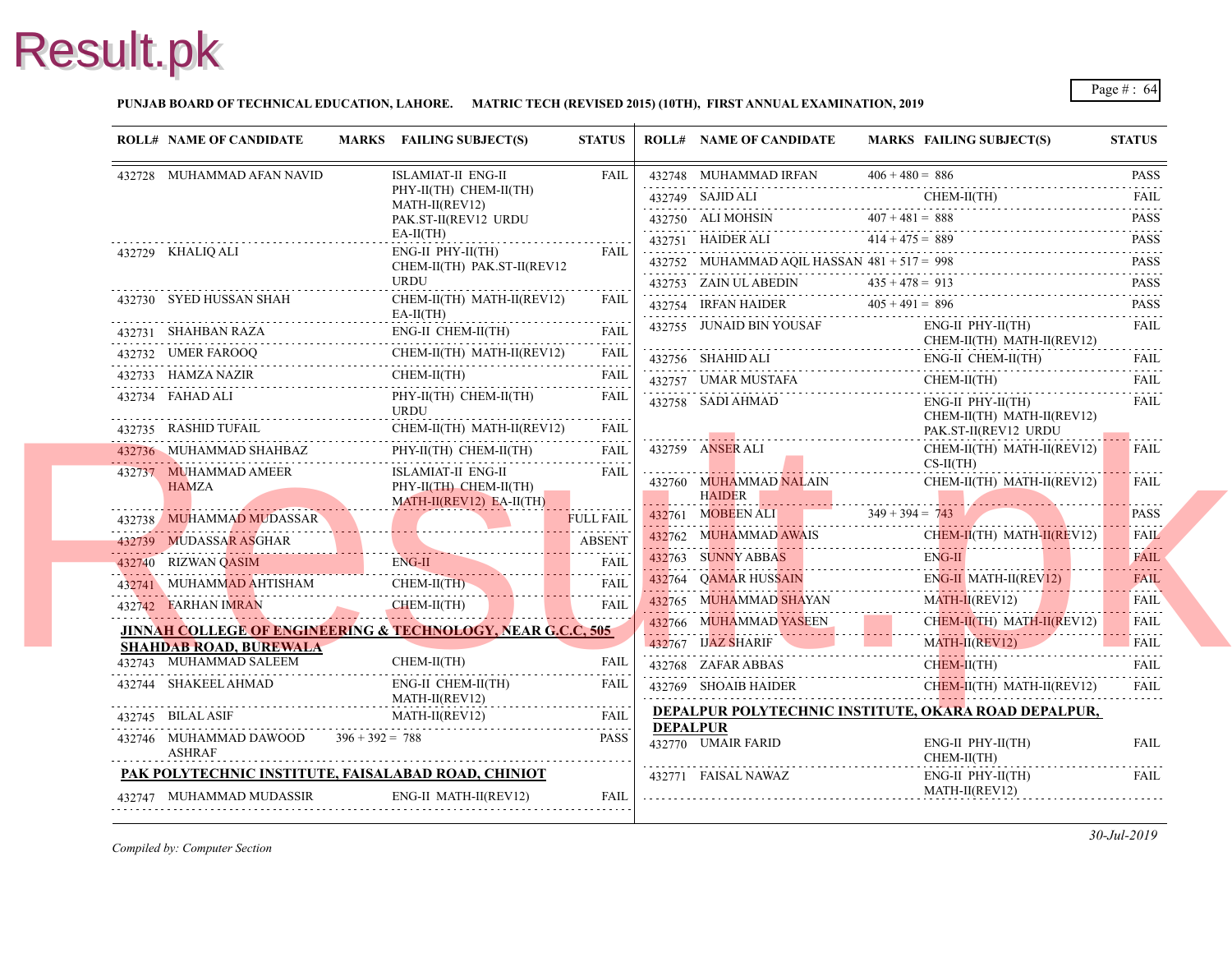### **PUNJAB BOARD OF TECHNICAL EDUCATION, LAHORE. MATRIC TECH (REVISED 2015) (10TH), FIRST ANNUAL EXAMINATION, 2019**

| <b>ROLL# NAME OF CANDIDATE</b>                              |                   | MARKS FAILING SUBJECT(S)                                   | <b>STATUS</b>    | <b>ROLL# NAME OF CANDIDATE</b>                                 | <b>MARKS FAIL</b> |                          |
|-------------------------------------------------------------|-------------------|------------------------------------------------------------|------------------|----------------------------------------------------------------|-------------------|--------------------------|
| 432772 ALI RAZA                                             |                   | PHY-II(TH) MATH-II(REV12)<br>$CS-II(TH)$                   | FAIL             | 432791 MUHAMMAD TOSEEF<br>AHMAD                                |                   | PHY-                     |
|                                                             |                   | JINNAH POLYTECHNIC INSTITUTE, ZUBAIR COLONY JARANWALA      |                  | 432792 MUHAMMAD AHMED RIAZ $396 + 414 = 810$                   |                   |                          |
| ROAD, FAISALABAD<br>432773 SABA MUBARAK                     | $466 + 498 = 964$ |                                                            | <b>PASS</b>      | 432793 MUHAMMAD ANEES                                          |                   | <b>ISLA</b><br>PHY-      |
| 432774 TEHMINA SHARIF                                       |                   | ENG-II PHY-II(TH)                                          | FAIL             | 432794 QAISAR AZIZ                                             |                   | <b>CHE</b>               |
|                                                             |                   | CHEM-II(TH) MATH-II(REV12)<br>$CS-H(TH)$                   |                  | 432795 MUHAMMAD ISMAIL<br><b>MINHAS</b><br>w                   | Fail In 9Th + 421 |                          |
| 432775 MUHAMMAD TALHA LIAQAT415 + 478 = 893                 |                   |                                                            | <b>PASS</b>      | 432796 MUNEEB ALAM $387 + 484 = 871$                           |                   |                          |
| 432776 NOOR-UL-HASSAN                                       | $453 + 494 = 947$ |                                                            | <b>PASS</b>      | 432797 AHMAD UR REHMAN                                         |                   | <b>CHE</b>               |
| 432777 MUHAMMAD AYUB                                        |                   | <b>ISLAMIAT-II ENG-II</b><br>PHY-II(TH, PR) CHEM-II(TH,    | FAIL             | 432798 MUHAMMAD REHAN<br>432798 MUHAMMAD REHAN C               |                   | <b>CHE</b>               |
|                                                             |                   | PR) MATH-II(REV12)                                         |                  | <b>JINNAH POLYTECHNIC INSTITUTE, NEAR N</b>                    |                   |                          |
|                                                             |                   | TDRAWING-II(PR)<br>PAK.ST-II(REV12 URDU<br>$EA-II(TH, PR)$ |                  | <b>ROAD., FAISALABAD</b><br>432799 ABDUL MONIM ALI             |                   | ENG-                     |
| 432778 MANZAR HUSSAIN SHAH                                  |                   | ISLAMIAT-II ENG-II<br>PHY-II(TH) CHEM-II(TH)               | FAIL             | 432800 MARSAD MUBARAK                                          |                   | ENG-<br><b>CHE</b>       |
|                                                             |                   | PAK.ST-II(REV12                                            |                  | 432801 EHTISHAM YAQOOB                                         |                   | <b>CHE</b>               |
| 432779 MUHAMMAD ANAS                                        |                   | $ENG-H$ $PHY-H(TH)$                                        | <b>FAIL</b>      | 432802 USMAN HAIDER                                            |                   | PHY-                     |
| <b>SAGHEER</b><br>. <i>.</i> <b>.</b><br>432780 HAMZA IMRAN |                   | CHEM-II(TH)<br>$ENG-II$ PHY-II(TH)                         | .<br><b>FAIL</b> | 432803 ZEESHAN KHALIL                                          |                   | <b>CHE</b>               |
|                                                             |                   | CHEM-II(TH) MATH-II(REV12)                                 |                  | 432804 MUHAMMAD SAAD                                           |                   | <b>CHEI</b>              |
| 432781 MUHAMMAD ALI                                         |                   | PHY-II(TH) CHEM-II(TH)                                     | <b>FAIL</b><br>. | 432805 NUMAN AHMAD RAZA                                        |                   | PHY-                     |
| 432782 ABDUL RAUF HARIS SANA                                |                   | CHEM-II(TH)                                                | FAIL             | 432806 SHAHZAD KALEEM 467 + 521 = 988<br>432806 SHAHZAD KALEEM |                   |                          |
|                                                             |                   | 432783 MUHAMMAD RAMZAN PHY-II(TH) CHEM-II(TH) FAIL         |                  | 432807 HAMDAN AHMAD                                            |                   | PHY-                     |
| 432784 ABDUL REHMAN                                         |                   | ENG-II PHY-II(TH)<br>CHEM-II(TH)                           | <b>FAIL</b>      | 432808 MUHAMMAD USMAN                                          |                   | ENG-<br><b>CHE</b>       |
| 432785 MUQADDAS SULTANA $409 + 472 = 881$                   |                   |                                                            | <b>PASS</b>      | 432809 MUHAMMAD AZHAR KHAN                                     |                   | ENG-<br><b>CHE</b>       |
| 432786 AMMARA AREEJ SULTANA                                 |                   | ISLAMIAT-II PHY-II(TH)<br>$CHEM-II(TH)$<br>.               | FAIL             | 432810 MUHAMMAD SAAD ALI                                       |                   | ENG-<br><b>CHE</b>       |
| 432787 MUHAMMAD ATIF RAZA                                   |                   | ISLAMIAT-II PHY-II(TH)<br>$CHEM-II(TH)$                    | FAIL             | 432811 MIRZA MUHAMMAD ADEEL                                    |                   | ENG-                     |
|                                                             |                   | 432788 JUNAID SHABBIR Fail In 9Th + 464                    | RL 9TH           | BAIG<br>432812 FAISAL WAHEED                                   |                   | <b>CHE</b><br><b>CHE</b> |
| 432789 OAMAR NAWAZ                                          |                   | $ENG-II$ $PHY-II(TH)$<br>CHEM-II(TH)                       | <b>FAIL</b>      | 432813 HAFIZ AZEEM JAVED                                       |                   | <b>ISLA</b>              |
| 432790 ABDUL REHMAN                                         |                   | $ENG-II$ $PHY-II(TH)$<br>CHEM-II(TH)                       | FAIL             | 432814 USAMA REHMAN                                            |                   | PHY-<br><b>CHE</b>       |
|                                                             |                   |                                                            |                  |                                                                |                   |                          |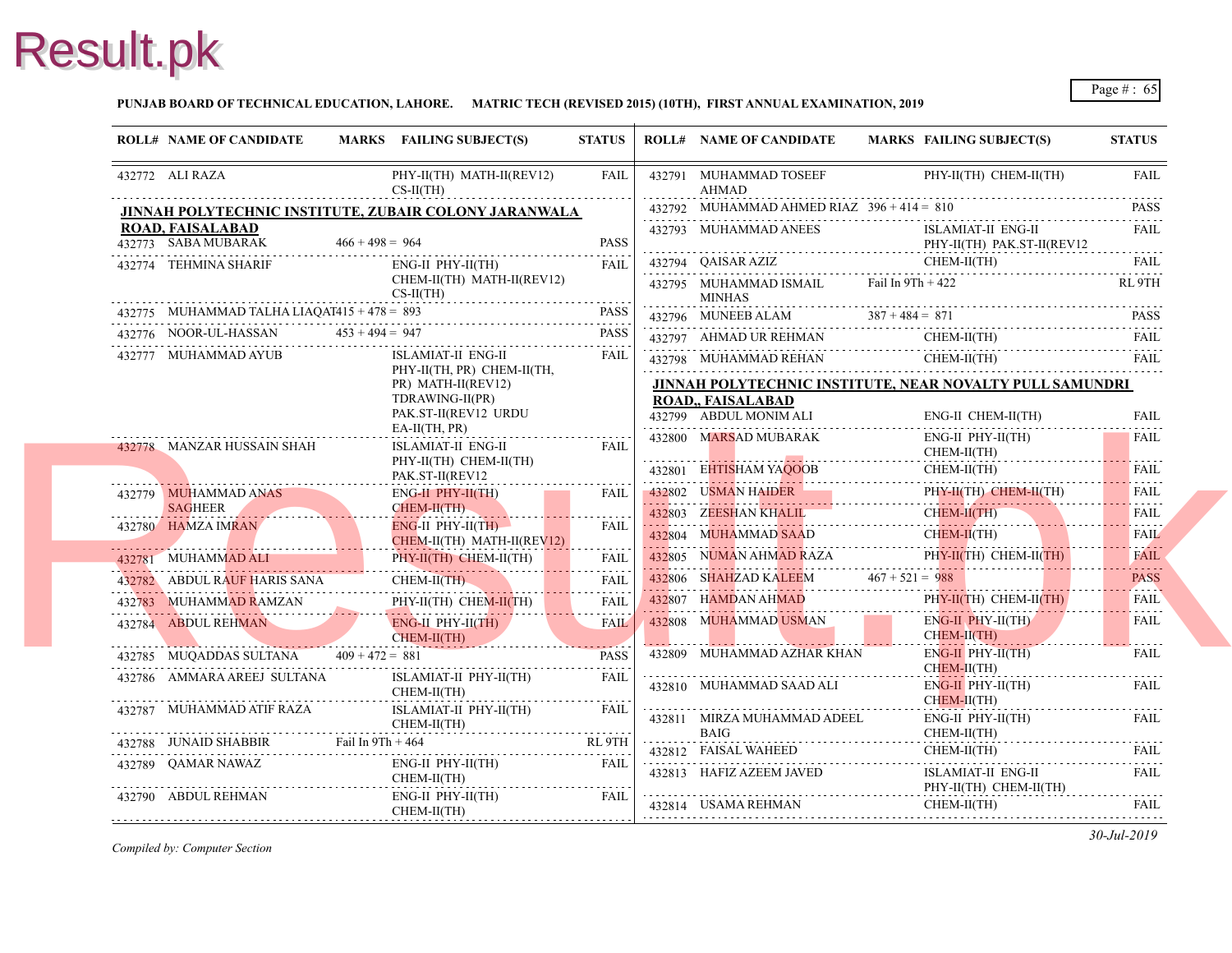

### **PUNJAB BOARD OF TECHNICAL EDUCATION, LAHORE. MATRIC TECH (REVISED 2015) (10TH), FIRST ANNUAL EXAMINATION, 2019**

| <b>ROLL# NAME OF CANDIDATE</b>               |                   | MARKS FAILING SUBJECT(S)                                 | <b>STATUS</b>    | <b>ROLL# NAME OF CANDIDATE</b> | <b>MARKS FAIL</b>   |
|----------------------------------------------|-------------------|----------------------------------------------------------|------------------|--------------------------------|---------------------|
| 432815 ALI RAZA                              |                   | <b>ISLAMIAT-II ENG-II</b><br>PHY-II(TH, PR) CHEM-II(TH)  | <b>FAIL</b>      | 432828 AQIB NAZIR              | PHY-<br><b>MAT</b>  |
|                                              |                   | MATH-II(REV12)<br>TDRAWING-II(PR)                        |                  | 432829 AFNAN AHMED             | PHY-<br><b>MAT</b>  |
| 432816 USAMA SALEEM                          | $462 + 450 = 912$ | PAK.ST-II(REV12 EA-II(PR)                                | <b>PASS</b>      | 432830 MUH AWAIS KHAN          | PHY-<br><b>MAT</b>  |
| 432817 HAMZA SALEEM                          | $410 + 421 = 831$ | $62 + 450 = 912$ PASS                                    | <b>PASS</b>      | 432831 MUHAMMAD ZAHID          | <b>CHE</b>          |
|                                              |                   | SAIFIA POLYTECHNIC INSTITUTE, PAKKI MOR, KALA BAGH ROAD, |                  | 432832 MUHAMMAD RAMZAN         | <b>CHE</b>          |
| <b>GULLEN KHEL</b>                           |                   |                                                          |                  | 432833 MUHAMMAD KAMRAN         | ENG-                |
| 432818 ALI HAIDER KHAN                       |                   | ISLAMIAT-II ENG-II<br>PHY-II(TH) CHEM-II(TH)             | <b>FAIL</b>      |                                | <b>CHE</b><br>PAK.  |
|                                              |                   | MATH-II(REV12) CS-II(TH)                                 |                  | 432834 MUHAMMAD JUNAID         | <b>ISLA</b>         |
| 432819 MUHAMMAD SAJJAD<br><b>HAMEED KHAN</b> |                   | CHEM-II(TH) MATH-II(REV12)                               | <b>FAIL</b>      |                                | PHY-<br><b>MAT</b>  |
| 432820 BILAL AHMAD KHAN                      |                   | PHY-II(TH) CHEM-II(TH)<br>MATH-II(REV12)                 | <b>FAIL</b>      | 432835 MUHAMMAD ABDULLAH       | PAK.<br>ENG-        |
| 432821 MUHAMMAD SHAFEEQ                      |                   | ISLAMIAT-II ENG-II                                       | .<br><b>FAIL</b> |                                | <b>CHE</b>          |
| <b>AHMED KHAN</b>                            |                   | PHY-II(TH) CHEM-II(TH)                                   |                  |                                | PAK.                |
|                                              |                   | MATH-II(REV12)<br>PAK.ST-II(REV12 CS-II(TH)              |                  | 432836 AZMAT ULLAH KHAN        | <b>ISLA</b><br>PHY- |
| 432822 MALIK ZAKA ULLAH                      |                   | <b>ISLAMIAT-II ENG-II</b>                                | .<br>FAIL        |                                | <b>MAT</b>          |
|                                              |                   | PHY-II(TH) CHEM-II(TH)<br>$MATH-II(REV12)$               |                  |                                | PAK.                |
|                                              |                   | PAK.ST-II(REV12 URDU                                     |                  | 432837 TAJAMAL ABBAS           | <b>ISLA</b><br>PHY- |
|                                              |                   | $CS-II(TH)$                                              |                  |                                | <b>MAT</b>          |
| 432823 MUHAMMAD BILAL                        |                   | $ENG-II$ $PHY-II(TH)$<br>CHEM-II(TH) MATH-II(REV12)      | FAIL             | 432838 NASIR KHAN              | PAK.<br><b>ISLA</b> |
|                                              |                   | $CS-II(TH)$                                              | . <b>.</b>       |                                | PHY-                |
| 432824 MUHAMMAD RAEES                        |                   | <b>ISLAMIAT-II ENG-II</b>                                | <b>FAIL</b>      |                                | <b>MAT</b>          |
|                                              |                   | PHY-II(TH) CHEM-II(TH)<br>MATH-II(REV12) CS-II(TH)       |                  | 432839 MUHAMMAD BILAL KHAN     | ENG-<br><b>CHE</b>  |
| 432825 AHMED MUJTABA MOHSIN                  |                   | ISLAMIAT-II ENG-II                                       | FAIL             | 432840 MUHAMMAD DAIM           | <b>ISLA</b>         |
| <b>HASSAN KHAN</b>                           | .                 | CHEM-II(TH)                                              |                  |                                | PHY-                |
| 432826 SHERAZ KHAN                           |                   | <b>ISLAMIAT-II ENG-II</b>                                | FAIL             |                                | <b>MAT</b><br>PAK.  |
|                                              |                   | PHY-II(TH) CHEM-II(TH)<br>MATH-II(REV12)                 |                  |                                | $CS-H$              |
|                                              |                   | PAK.ST-II(REV12 URDU                                     |                  | 432841 M TALHA KUNDI           | <b>ISLA</b>         |
| 432827 SAMI ULLAH                            |                   | $CS-II(TH)$<br>PHY-II(TH) CHEM-II(TH)                    | <b>FAIL</b>      |                                | <b>CHE</b><br>PAK.  |
|                                              |                   | MATH-II(REV12)                                           |                  |                                | $CS-II$             |
|                                              |                   |                                                          |                  |                                |                     |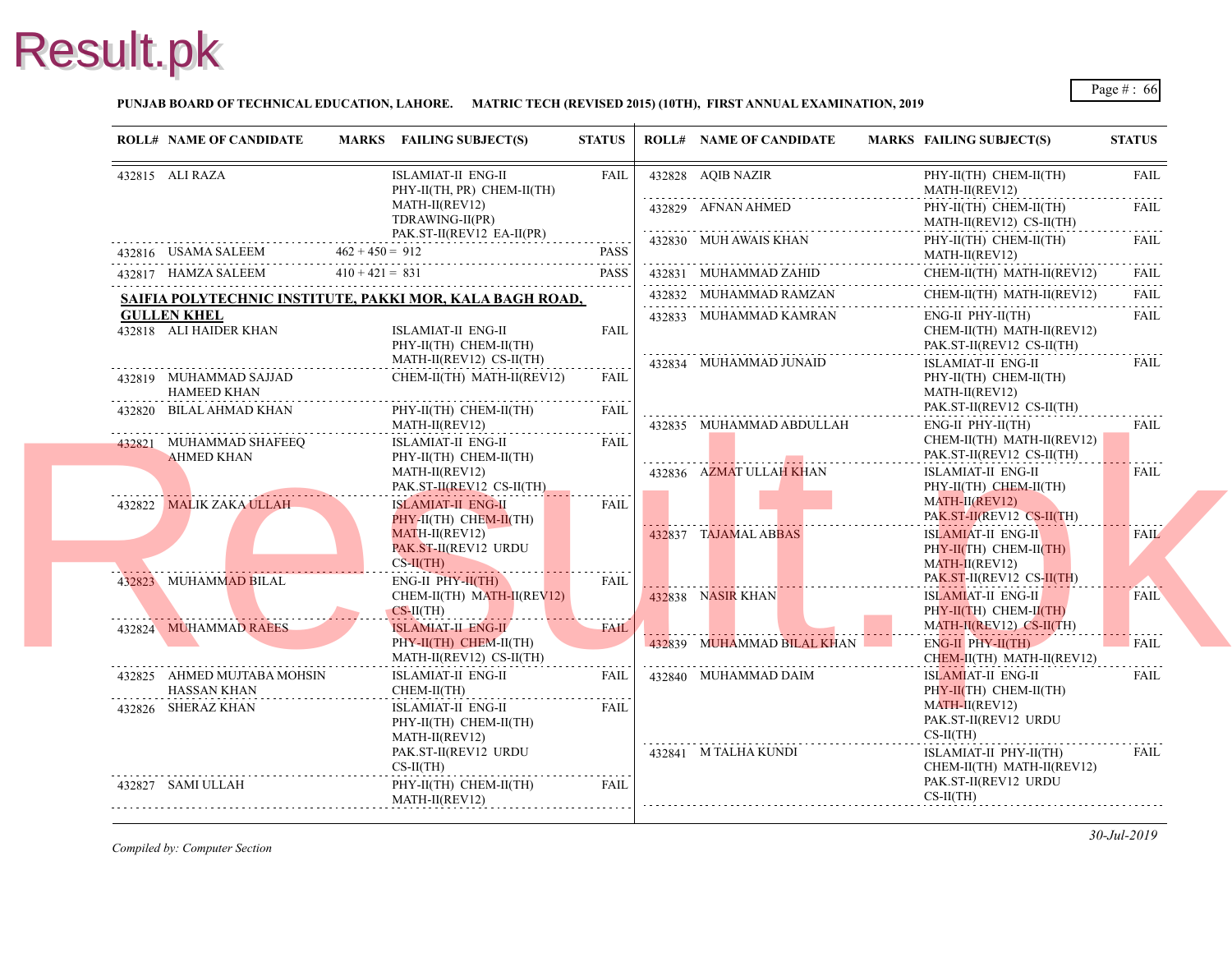### **PUNJAB BOARD OF TECHNICAL EDUCATION, LAHORE. MATRIC TECH (REVISED 2015) (10TH), FIRST ANNUAL EXAMINATION, 2019**

|  | <b>ROLL# NAME OF CANDIDATE</b> |                                              | MARKS FAILING SUBJECT(S)                            | <b>STATUS</b>           | <b>ROLL# NAME OF CANDIDATE</b>           | <b>MARKS FAIL</b>     |
|--|--------------------------------|----------------------------------------------|-----------------------------------------------------|-------------------------|------------------------------------------|-----------------------|
|  | 432842 NOUMAN ALI KHAN         |                                              | ISLAMIAT-II ENG-II<br>PHY-II(TH) CHEM-II(TH)        | <b>FAIL</b>             | 432854 SHAH NAWAZ KHAN                   | ENG-<br><b>CHE</b>    |
|  |                                |                                              | MATH-II(REV12)<br>PAK.ST-II(REV12 URDU              |                         | 432855 IMTIAZ ULLAH KHAN                 | ENG-                  |
|  |                                |                                              | $CS-II(TH)$                                         |                         | <del></del><br>432856 ABRAR ELAHI        | PHY-                  |
|  | 432843 UMAR FAROOQ             |                                              | <b>ISLAMIAT-II ENG-II</b>                           | <b>FAIL</b>             |                                          | <b>MAT</b>            |
|  |                                |                                              | PHY-II(TH, PR) CHEM-II(TH,                          |                         | 432857 HASSAN RAZZAO                     | ENG-                  |
|  |                                |                                              | PR) MATH-II(REV12)                                  |                         |                                          | <b>CHE</b><br>$CS-II$ |
|  |                                | TDRAWING-II(PR)<br>PAK.ST-II(REV12 URDU      |                                                     | 432858 MUHAMMAD SULAMAN | <b>ISLA</b>                              |                       |
|  |                                |                                              | $CS-II(TH, PR)$                                     |                         | <b>KHAN</b>                              | PHY-                  |
|  | 432844 SYED MOHSIN RAZA SHAH   |                                              | ISLAMIAT-II PHY-II(TH)                              | <b>FAIL</b>             |                                          | <b>MAT</b>            |
|  |                                |                                              | CHEM-II(TH) MATH-II(REV12)                          |                         |                                          | $CS-II$               |
|  | 432845 ABDUL WAHAB             |                                              | PHY-II(TH) CHEM-II(TH)<br>MATH-II(REV12)            | FAIL                    | 432859 MUHAMMAD IRFAN                    | ENG-<br><b>MAT</b>    |
|  | 432846 MOHAMMAD ALI            |                                              | PHY-II(TH) CHEM-II(TH)<br>MATH-II(REV12)            | FAIL                    | 432860 MUHAMMAD ALI HAMZA<br><b>KHAN</b> | <b>MATI</b>           |
|  | 432847 MUSTANSAR SIRAJ         |                                              | ENG-II PHY-II(TH)                                   | FAIL                    | 432861 HARIS KHAN                        | ENG-                  |
|  |                                |                                              | CHEM-II(TH) MATH-II(REV12)                          |                         |                                          | <b>CHE</b><br>$CS-II$ |
|  |                                |                                              | PAK.ST-II(REV12                                     |                         | 432862 WAHEED AHMED KUNDI                | <b>CHE</b>            |
|  | 432848 FARHAN TARIQ KHAN       | ISLAMIAT-II ENG-II<br>PHY-II(TH) CHEM-II(TH) | FAIL                                                |                         |                                          |                       |
|  |                                |                                              | MATH-II(REV12)                                      |                         | 432863 JUNAID HAROON KHAN                | ENG-<br><b>CHE</b>    |
|  |                                |                                              | PAK ST-II(REV12 CS-II(TH)                           |                         |                                          | $CS-H$                |
|  | 432849 MUHAMMAD AZHAR IQBAL    |                                              | ENG-II PHY-II(TH)                                   | <b>FAIL</b>             | 432864 MUHAMMAD FIAZ                     | ENG-                  |
|  | KHAN                           |                                              | CHEM-II(TH) MATH-II(REV12)                          |                         |                                          | <b>CHE</b>            |
|  |                                |                                              | PAK.ST-II(REV12 CS-II(TH)                           | <b>FAIL</b>             | 432865 ASGHAR JAVED                      | ENG-                  |
|  | 432850 DILAWAR KHAN            |                                              | <b>ISLAMIAT-II ENG-II</b><br>PHY-II(TH) CHEM-II(TH) |                         |                                          | <b>CHE</b>            |
|  |                                |                                              | MATH-II(REV12)                                      |                         | 432866 SHER ABBAS KHAN                   | ENG-                  |
|  |                                |                                              | PAK.ST-II(REV12 URDU                                |                         |                                          | <b>CHE</b><br>$CS-H$  |
|  |                                |                                              | $CS-II(TH)$                                         |                         |                                          | ENG-                  |
|  | 432851 SANWAL MEHBOOB KHAN     |                                              | ISLAMIAT-II ENG-II                                  | FAIL                    | 432867 AMEER HAMAD KHAN                  | <b>CHE</b>            |
|  |                                |                                              | PHY-II(TH, PR) CHEM-II(TH,<br>PR) MATH-II(REV12)    |                         |                                          | $CS-H$                |
|  |                                |                                              | TDRAWING-II(PR)                                     |                         | 432868 KAREEM NAWAZ                      | ENG-                  |
|  |                                |                                              | PAK.ST-II(REV12 URDU                                |                         |                                          | <b>CHE</b>            |
|  |                                |                                              | $CS-II(TH, PR)$                                     | .                       |                                          | $CS-II$               |
|  | 432852 MIAN MUHAMMAD TALHA     |                                              | ENG-II CHEM-II(TH)                                  | FAIL                    | 432869 BABAR JAMAL KHAN                  | ENG-                  |
|  |                                |                                              | MATH-II(REV12)                                      | .                       | 432870 BILAL AKBAR KHAN                  | ENG-                  |
|  | 432853 ZAKA ULLAH KHAN         |                                              | $ENG-II$ $PHY-II(TH)$                               | FAIL                    |                                          | <b>CHE</b>            |
|  |                                |                                              | CHEM-II(TH)                                         |                         |                                          | $CS-H$                |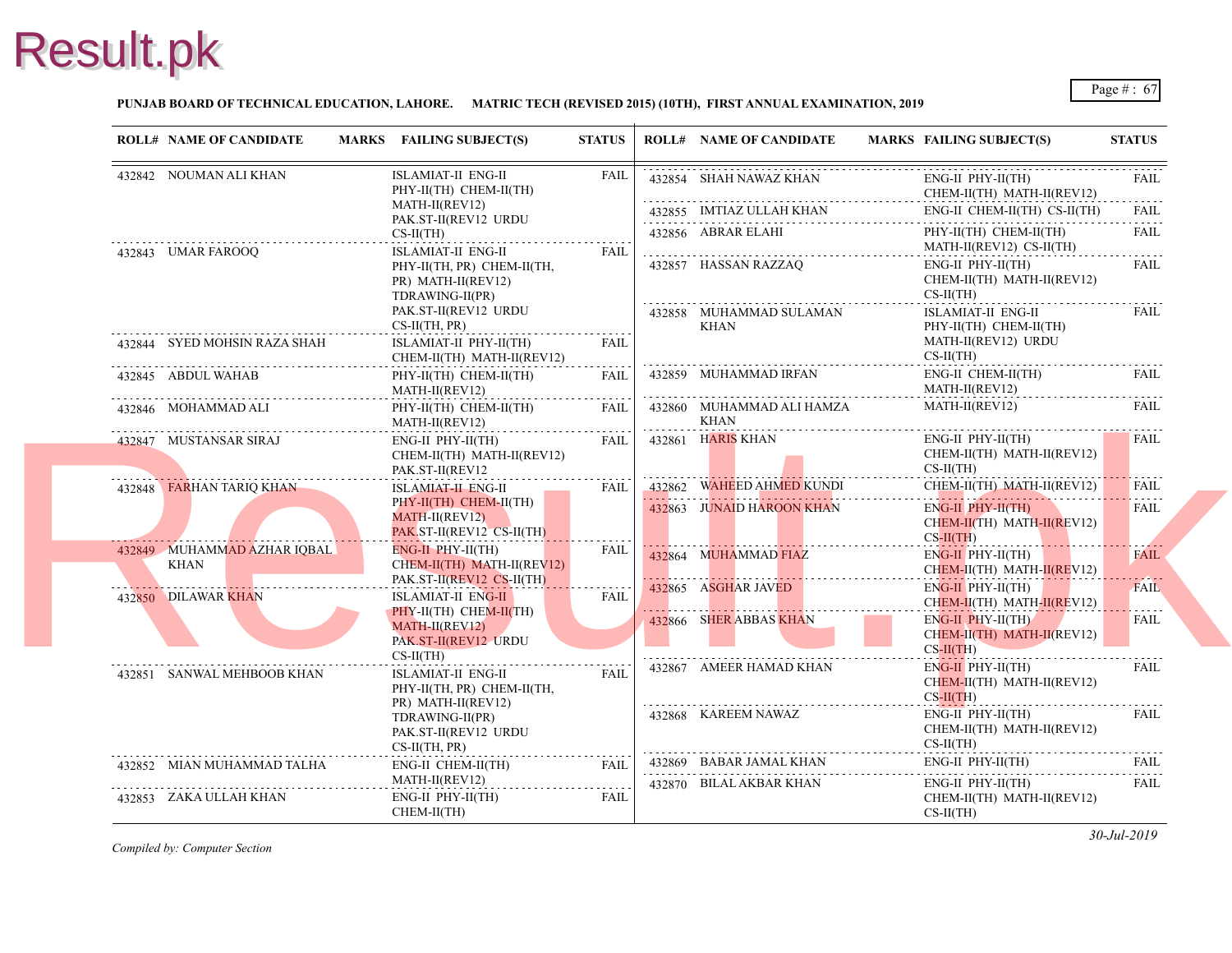### **PUNJAB BOARD OF TECHNICAL EDUCATION, LAHORE. MATRIC TECH (REVISED 2015) (10TH), FIRST ANNUAL EXAMINATION, 2019**

|                        | <b>ROLL# NAME OF CANDIDATE</b> | MARKS FAILING SUBJECT(S)                                                                    | <b>STATUS</b>    |                                                                                                                                                               | <b>ROLL# NAME OF CANDIDATE</b>                       | <b>MARKS FAIL</b>                         |
|------------------------|--------------------------------|---------------------------------------------------------------------------------------------|------------------|---------------------------------------------------------------------------------------------------------------------------------------------------------------|------------------------------------------------------|-------------------------------------------|
| 432871 SHAHRUKH ALI    |                                | ISLAMIAT-II ENG-II<br>PHY-II(TH) CHEM-II(TH)<br>MATH-II(REV12)<br>PAK.ST-II(REV12 CS-II(TH) | FAII.            |                                                                                                                                                               | 432883 USAMA RIAZ                                    | <b>ISLA</b><br>PHY-<br><b>MAT</b><br>PAK. |
|                        | 432872 SHUJAAT ABDULLAH SHAH   | $ENG-II$ $PHY-II(TH)$<br>CHEM-II(TH) MATH-II(REV12)<br>$CS-II(TH)$                          | FAIL             |                                                                                                                                                               | 432884 MUHAMMAD WAHEED<br><b>RABANI</b>              | $CS-II$<br><b>ISLA</b><br>PHY-            |
| KHAN                   | 432873 MUHAMMAD ASIF NAWAZ     | ENG-II PHY-II(TH)<br>CHEM-II(TH) MATH-II(REV12)<br>$CS-II(TH)$                              | <b>FAIL</b>      |                                                                                                                                                               |                                                      | <b>MAT</b><br>PAK.<br>$CS-II$             |
| 432874 AAMIR SHAHZAD   |                                | ISLAMIAT-II ENG-II<br>PHY-II(TH) CHEM-II(TH)                                                | FAIL             |                                                                                                                                                               | 432885 NAVEED AHMED KUNDI                            | PHY-<br><b>MAT</b>                        |
|                        |                                | MATH-II(REV12)<br>PAK.ST-II(REV12 URDU<br>$CS-II(TH)$                                       |                  |                                                                                                                                                               | 432886 MUHAMMAD AWAIS                                | ENG-<br><b>CHE</b><br>$CS-II$             |
| 432875 FAHAD KAMRAN    |                                | $ENG-II$ $PHY-II(TH)$<br>CHEM-II(TH) MATH-II(REV12)                                         | FAIL             | $\mathcal{L}^{\mathcal{A}}(\mathcal{A})=\mathcal{L}^{\mathcal{A}}(\mathcal{A})=\mathcal{L}^{\mathcal{A}}(\mathcal{A})=\mathcal{L}^{\mathcal{A}}(\mathcal{A})$ | 432887 MUHAMMAD SHAHZAD<br>AHMAD                     | PHY-<br>$CS-II$                           |
| 432876 AMEER HAMZA     |                                | ENG-II PHY-II(TH, PR)<br>CHEM-II(TH, PR)<br>MATH-II(REV12)<br>TDRAWING-II(PR) CS-II(TH,     | .<br>FAIL        |                                                                                                                                                               | 432888 MUHAMMAD AWAIS KHAN<br>432889 ATEEQ UR REHMAN | ENG-<br><b>CHE</b><br><b>URD</b><br>ENG-  |
|                        |                                | $PR$ )<br><u> 1977 - John Hammer Harrison, francuski filozof (</u>                          |                  |                                                                                                                                                               |                                                      | <b>CHE</b><br>$CS-II$                     |
| 432877 AHMAD KHAN      |                                | ISLAMIAT-II ENG-II<br>$PHY-H(TH)$ CHEM-II(TH)<br>MATH-II(REV12)                             | FAIL<br><u>.</u> |                                                                                                                                                               | 432890 MUHAMMAD BABAR<br><b>SHEHZAD KHAN</b>         | <b>ISLA</b><br>PHY-                       |
|                        | 432878 HAJI TANVEER KHAN       | ENG-II PHY-II(TH)<br>CHEM-II(TH) MATH-II(REV12)                                             | <b>FAIL</b>      |                                                                                                                                                               |                                                      | <b>MAT</b><br>$CS-H$                      |
|                        | 432879 MUHAMMAD MUDDASIR       | $ENG-II$ MATH-II(REV12)                                                                     | .<br><b>FAIL</b> |                                                                                                                                                               | 432891 MUHAMMAD AAMIR                                | <b>MAT</b>                                |
| 432880 AMIR KHAN       |                                | <b>ISLAMIAT-II ENG-II</b>                                                                   | <b>FAIL</b>      |                                                                                                                                                               | 432892 REHMAT ULLAH KHAN                             | <b>MAT</b>                                |
|                        |                                | PHY-II(TH) CHEM-II(TH)<br>MATH-II(REV12)                                                    |                  |                                                                                                                                                               | 432893 MUHAMMAD WASIF FAIZ                           | PHY-                                      |
|                        |                                | PAK.ST-II(REV12 CS-II(TH)                                                                   |                  |                                                                                                                                                               | 432894 QAMAR ZAMAN                                   | ENG-<br><b>MAT</b>                        |
| 432881 SAJJAD ALI KHAN |                                | $ENG-II$ $PHY-II(TH)$<br>CHEM-II(TH) MATH-II(REV12)<br>$CS-II(TH)$                          | FAIL             |                                                                                                                                                               | 432895 MUHAMMAD BILAL                                | <b>ISLA</b><br>PHY-                       |
| <b>RAZA SHAH</b>       | 432882 SYED MUHAMMAD ALI       | <b>ISLAMIAT-II ENG-II</b><br>PHY-II(TH) CHEM-II(TH)                                         | <b>FAIL</b>      |                                                                                                                                                               |                                                      | <b>MAT</b><br>PAK.                        |
|                        |                                | MATH-II(REV12) CS-II(TH)                                                                    |                  |                                                                                                                                                               | 432896 YASIR ALI MALIK                               | ENG-<br><b>MAT</b>                        |
|                        |                                |                                                                                             |                  |                                                                                                                                                               | 432897 FAHAD MUSTAQEEM                               | PHY-<br><b>MAT</b>                        |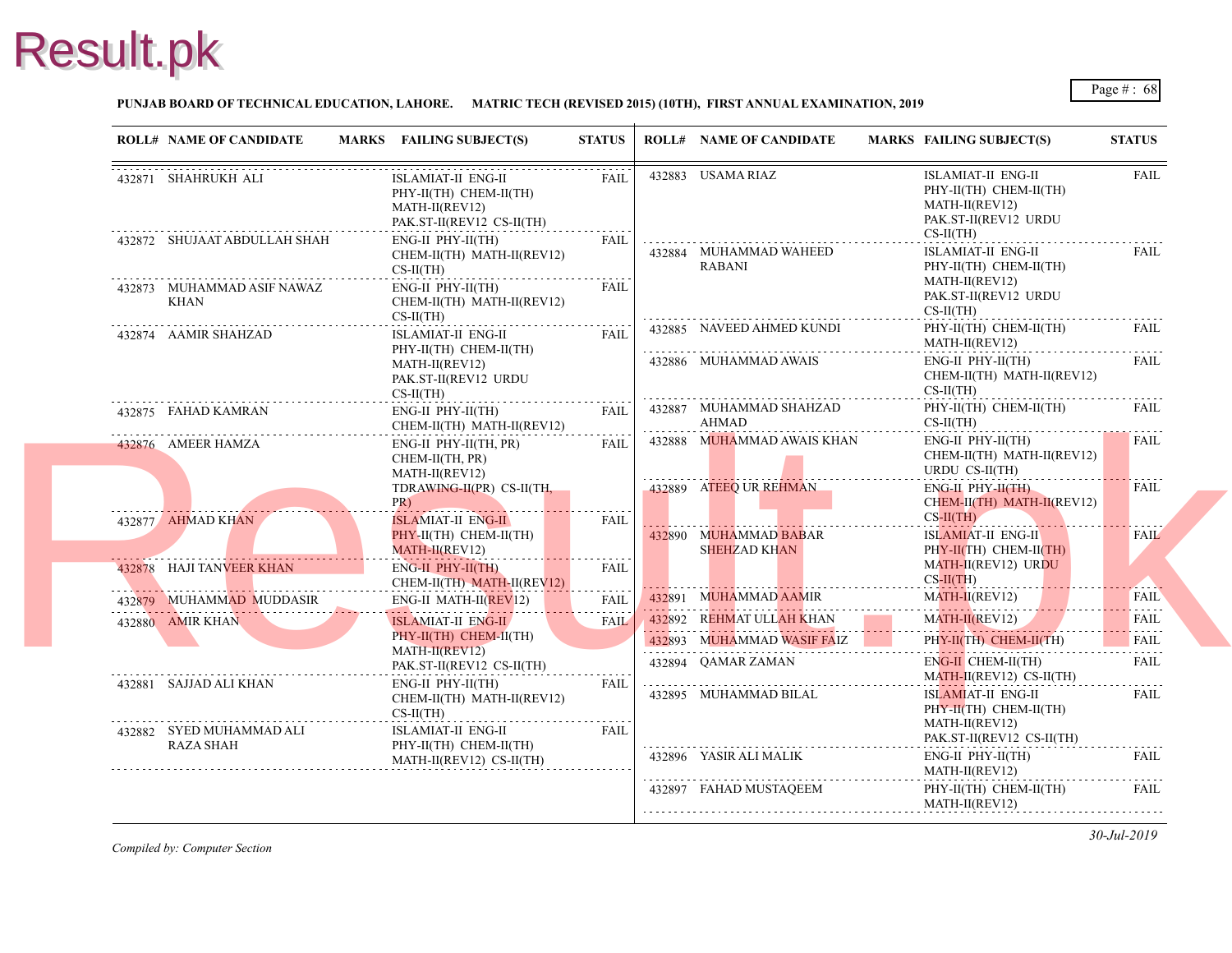### **PUNJAB BOARD OF TECHNICAL EDUCATION, LAHORE. MATRIC TECH (REVISED 2015) (10TH), FIRST ANNUAL EXAMINATION, 2019**

| <b>ROLL# NAME OF CANDIDATE</b>                                                                                                                                                                                                                                     | MARKS FAILING SUBJECT(S)                                                                                                                                                                                                                                                                                                                                                                                                                                                      | <b>STATUS</b>    |          | <b>ROLL# NAME OF CANDIDATE</b>                                          | <b>MARKS FAIL</b>                 |
|--------------------------------------------------------------------------------------------------------------------------------------------------------------------------------------------------------------------------------------------------------------------|-------------------------------------------------------------------------------------------------------------------------------------------------------------------------------------------------------------------------------------------------------------------------------------------------------------------------------------------------------------------------------------------------------------------------------------------------------------------------------|------------------|----------|-------------------------------------------------------------------------|-----------------------------------|
|                                                                                                                                                                                                                                                                    | $\begin{tabular}{lllllllllll} \hline 432898 & MUHAMMAD UZAIR & CHEM-II(TH) MATH-II(REV12) & FAIL \\ \hline 432899 & GHAZI ABBAS & MATH-II(REV12) & FAIL \\ \hline & 432900 & MOHSIN IQBAL & ENG-II MATH-II(REV12) & FAIL \\ \hline & 432901 & MUHAMMAD JAVED IQBAL & CHEM-II(TH) MATH-II(REV12) & FAIL \\ \hline & 432901 & MUHAMMAD JAVED IQBAL & CHEM-II(TH) MATH-II(REV12) & FAIL \\ \hline & 432901 & MUHAMMAD JAVED IQBAL &$                                             |                  |          | 432920 MUHAMMAD KASHIF                                                  | ENG-                              |
|                                                                                                                                                                                                                                                                    |                                                                                                                                                                                                                                                                                                                                                                                                                                                                               |                  |          | 432921 MUHAMMAD WASEEM                                                  | <b>ISLA</b>                       |
|                                                                                                                                                                                                                                                                    |                                                                                                                                                                                                                                                                                                                                                                                                                                                                               |                  | <u>.</u> | <b>SHAHZAD</b>                                                          | <b>CHE</b>                        |
|                                                                                                                                                                                                                                                                    |                                                                                                                                                                                                                                                                                                                                                                                                                                                                               |                  |          | 432922 MUHAMMAD YASIR BASHIR                                            | ENG-                              |
|                                                                                                                                                                                                                                                                    | 432902 MUHAMMAD BILAL $514 + 500 = 1014$ PASS                                                                                                                                                                                                                                                                                                                                                                                                                                 |                  |          | 432923 SAFI ULLAH KHAN ENG                                              | ENG-                              |
| 432903 MUHAMMAD ADREES ENG-II                                                                                                                                                                                                                                      | ENG-II MATH-II(REV12)                                                                                                                                                                                                                                                                                                                                                                                                                                                         | <b>FAIL</b>      |          | 432924 LIAQAT ALI<br>432924 LIAQAT ALI ENC                              | ENG-                              |
| 432904 MUHAMMAD AHSAN                                                                                                                                                                                                                                              | ENG-II PHY-II(TH)                                                                                                                                                                                                                                                                                                                                                                                                                                                             | FAIL             |          | 432925 MUHAMMAD IRFAN ENG                                               | ENG-                              |
|                                                                                                                                                                                                                                                                    | CHEM-II(TH) MATH-II(REV12)                                                                                                                                                                                                                                                                                                                                                                                                                                                    |                  |          | 432926 ABDULLAH HARIS<br>432926 ABDULLAH HARIS                          | ENG-                              |
| 432905 YAKI KHAN                                                                                                                                                                                                                                                   | ISLAMIAT-II ENG-II<br>PHY-II(TH) CHEM-II(TH)<br>MATH-II(REV12) URDU                                                                                                                                                                                                                                                                                                                                                                                                           | FAIL             |          | 432927 MUHAMMAD SAAD                                                    | <b>ISLA</b><br>PHY-<br><b>MAT</b> |
| 432906 MUHAMMAD IMRAN                                                                                                                                                                                                                                              | $CS-II(TH)$<br>ENG-II PHY-II(TH)                                                                                                                                                                                                                                                                                                                                                                                                                                              | FAIL             |          | 432928 MUHAMMAD FAIZAN                                                  | ENG-<br><b>MAT</b>                |
| 432907 DANISH MASIH                                                                                                                                                                                                                                                | CHEM-II(TH) MATH-II(REV12)<br>ENG-II PHY-II(TH)<br>CHEM-II(TH) MATH-II(REV12)                                                                                                                                                                                                                                                                                                                                                                                                 | .<br>FAIL        |          | 432929 QAYYUM NAWAZ<br>432930 MUHAMMAD SHEHBAZ                          | ENG-<br><b>CHE</b><br>ENG-        |
| 432908 ADISH                                                                                                                                                                                                                                                       | ENG-II PHY-II(TH)<br>CHEM-II(TH) MATH-II(REV12)                                                                                                                                                                                                                                                                                                                                                                                                                               | FAIL             |          | 432931 MUHAMMAD UMAR                                                    | ENG-<br><b>CHE</b>                |
| 432909 SHAHZAIB KHAN                                                                                                                                                                                                                                               | $ENG-II$ PHY-II(TH)<br>CHEM-II(TH) MATH-II(REV12)<br>$CS-II(TH)$                                                                                                                                                                                                                                                                                                                                                                                                              | <b>FAIL</b>      | .        | FAROOQ KHAN<br>432932 MOHSIN KAMAL<br>and the state of the state of the | ENG-<br><b>MAT</b>                |
| 432910 SYED JAWAD AHMAD                                                                                                                                                                                                                                            | PHY-II(TH) CHEM-II(TH)<br>$MATH-II(REV12) CS-II(TH)$                                                                                                                                                                                                                                                                                                                                                                                                                          | <b>FAIL</b><br>. |          | 432933 IHSAN ULLAH KHAN                                                 | ENG-<br><b>CHE</b><br>$CS-H$      |
| 432911 MAZHAR QAYYUM                                                                                                                                                                                                                                               | ENG-II CHEM-II(TH)<br>432911 MAZHAR QAYYUM ENG-II CHEM-II(TH) FAIL                                                                                                                                                                                                                                                                                                                                                                                                            | FAIL             |          | 432934 JAVED KHAN                                                       | ENG-                              |
| 432912 MUHAMMAD USAMA KHAN                                                                                                                                                                                                                                         | <b>ENG-II</b><br>ENG-II FAIL                                                                                                                                                                                                                                                                                                                                                                                                                                                  | <b>FAIL</b>      |          |                                                                         | <b>CHE</b>                        |
| 432913 MUHAMMAD JAVED KHAN<br><u> Estados de la contrador de la contrador de la contrador de la contrador de la contrador de la contrador de la contrador de la contrador de la contrador de la contrador de la contrador de la contrador de la contrador de l</u> | <b>ISLAMIAT-II ENG-II</b><br>PHY-II(TH) CHEM-II(TH)<br>MATH-II(REV12)                                                                                                                                                                                                                                                                                                                                                                                                         | <b>FAIL</b>      |          | 432935 MUHAMMAD KASHIF KHAN                                             | <b>ISLA</b><br>PHY-<br><b>MAT</b> |
|                                                                                                                                                                                                                                                                    | $\begin{tabular}{lllllll} \hline 432914 & FAHEEM SHAHZAD & & & & & & & ENG-II MATH-II (REV12) & & FAIL \\ \hline 432915 & UMAIR ANWAR & & & & & & & & ENG-II & & \\ \hline \end{tabular}$                                                                                                                                                                                                                                                                                     |                  |          |                                                                         | $CS-H$                            |
|                                                                                                                                                                                                                                                                    |                                                                                                                                                                                                                                                                                                                                                                                                                                                                               |                  |          | 432936 KAMRAN HASSAN                                                    | ENG-<br><b>CHE</b>                |
|                                                                                                                                                                                                                                                                    | $\begin{tabular}{lllllllllll} \hline 432915 & UMAIR ANWAR & \multicolumn{3}{l} \multicolumn{3}{l} \multicolumn{3}{l} \multicolumn{3}{l} \multicolumn{3}{l} \multicolumn{3}{l} \multicolumn{3}{l} \multicolumn{3}{l} \multicolumn{3}{l} \multicolumn{3}{l} \multicolumn{3}{l} \multicolumn{3}{l} \multicolumn{3}{l} \multicolumn{3}{l} \multicolumn{3}{l} \multicolumn{3}{l} \multicolumn{3}{l} \multicolumn{3}{l} \multicolumn{3}{l} \multicolumn{3}{l} \multicolumn{3}{l} \$ |                  |          | 432937 MUHAMMAD KAMRAN                                                  | ENG-                              |
| 432917 MUHAMMAD ASAD                                                                                                                                                                                                                                               | MMAD ASAD ENG-II MATH-II(REV12) FAIL                                                                                                                                                                                                                                                                                                                                                                                                                                          |                  |          |                                                                         | <b>CHE</b>                        |
|                                                                                                                                                                                                                                                                    | ISLAMIAT-II ENG-II<br>PHY-II(TH) MATH-II(REV12)                                                                                                                                                                                                                                                                                                                                                                                                                               | <b>FAIL</b>      |          | 432938 HASEEB UR REHMAN                                                 | ENG-<br><b>CHE</b><br>$CS-II$     |
| 432919 MUHAMMAD ARSALAN ENG-II CHEM-II(TH)                                                                                                                                                                                                                         | MATH-II(REV12) CS-II(TH)                                                                                                                                                                                                                                                                                                                                                                                                                                                      | FAIL             |          | 432939 MAAZ IOBAL                                                       | ENG-<br><b>CHE</b>                |
|                                                                                                                                                                                                                                                                    |                                                                                                                                                                                                                                                                                                                                                                                                                                                                               |                  |          |                                                                         |                                   |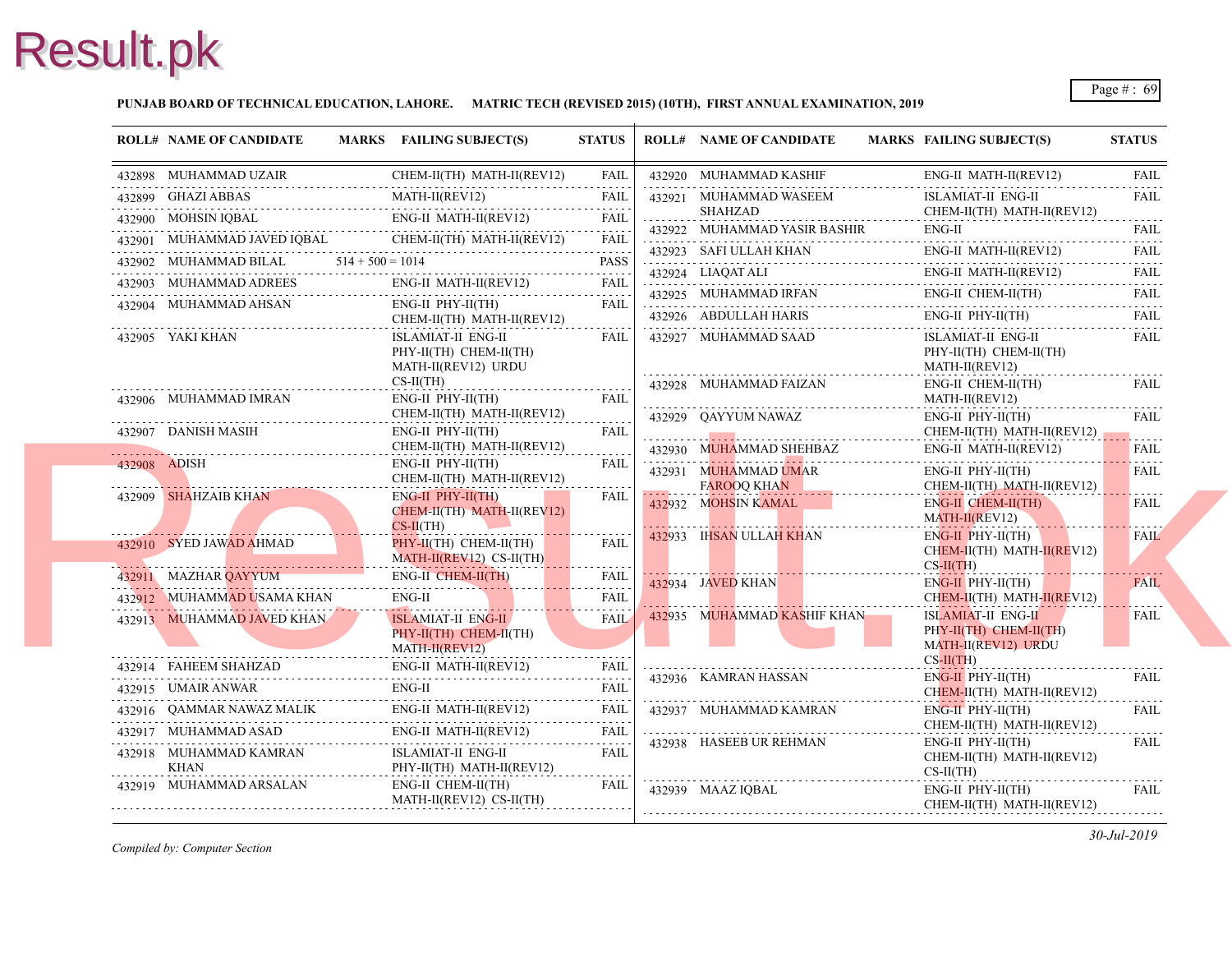### **PUNJAB BOARD OF TECHNICAL EDUCATION, LAHORE. MATRIC TECH (REVISED 2015) (10TH), FIRST ANNUAL EXAMINATION, 2019**

|                           | <b>ROLL# NAME OF CANDIDATE</b>                                                                                                                                                                                                       |                           | MARKS FAILING SUBJECT(S)                                                                                                           | <b>STATUS</b>       | <b>ROLL# NAME OF CANDIDATE</b> | <b>MARKS FAIL</b>  |
|---------------------------|--------------------------------------------------------------------------------------------------------------------------------------------------------------------------------------------------------------------------------------|---------------------------|------------------------------------------------------------------------------------------------------------------------------------|---------------------|--------------------------------|--------------------|
|                           | 432940 MUHAMMAD AWAIS                                                                                                                                                                                                                |                           | 132940 MUHAMMAD AWAIS ENG-II CHEM-II(TH) FAIL                                                                                      |                     | 432957 SAJID KHAN              | ENG-               |
|                           |                                                                                                                                                                                                                                      |                           | 432941 ATIF BILAL KHAN ENG-II CHEM-II(TH) FAIL                                                                                     |                     |                                | <b>CHE</b>         |
|                           |                                                                                                                                                                                                                                      |                           | $\begin{tabular}{ll} \bf 432942 & HUMAIR HAYAT KHAN & \color{red}{ENG-II CHEM-II(TH)} & \color{red}{FAIL} \\ \hline \end{tabular}$ |                     | 432958 RAJMEER KHAN            | ENG-<br><b>MAT</b> |
|                           |                                                                                                                                                                                                                                      |                           | 432943 ZAFAR ULLAH KHAN ENG-II FAIL FAIL FAIL                                                                                      |                     | 432959 SHEHZAD KHAN            | ENG-               |
|                           | 432944 MUHAMMAD SHAFI ULLAH                                                                                                                                                                                                          |                           | <b>ISLAMIAT-II ENG-II</b>                                                                                                          | FAIL                |                                | <b>CHE</b>         |
|                           | KHAN                                                                                                                                                                                                                                 |                           | PHY-II(TH) CHEM-II(TH)                                                                                                             |                     | 432960 QAISER ABBAS KHAN       | ENG-<br><b>CHE</b> |
|                           |                                                                                                                                                                                                                                      |                           | MATH-II(REV12)<br>PAK.ST-II(REV12 CS-II(TH)                                                                                        |                     | 432961 AQIB AZIZ KHAN          | ENG-               |
|                           | 432945 MUHAMMAD ZIA ULLAH                                                                                                                                                                                                            |                           | ENG-II PHY-II(TH)                                                                                                                  | <b>FAIL</b>         |                                | <b>CHE</b>         |
|                           | KHAN                                                                                                                                                                                                                                 |                           | CHEM-II(TH) MATH-II(REV12)                                                                                                         |                     | 432962 QAISER AZIZ KHAN        | <b>ISLA</b>        |
|                           | 432946 BILAWAL KHAN                                                                                                                                                                                                                  |                           | ENG-II CHEM-II(TH)                                                                                                                 | <b>FAIL</b>         |                                | PHY-               |
|                           |                                                                                                                                                                                                                                      |                           | MATH-II(REV12)<br>.                                                                                                                |                     |                                | <b>MAT</b><br>PAK. |
|                           |                                                                                                                                                                                                                                      |                           | ENG-II PHY-II(TH)<br>CHEM-II(TH) MATH-II(REV12)                                                                                    | <b>FAIL</b>         |                                | CS-II              |
|                           |                                                                                                                                                                                                                                      |                           | ENG-II PHY-II(TH)                                                                                                                  | FAIL                | 432963 ABDUL GHAFOOR KHAN      | ENG-               |
| . <b>. .</b> <del>.</del> | 432948 MALIK MUHAMMAD<br>AMJAD AMJAD AMJAD                                                                                                                                                                                           |                           | CHEM-II(TH) MATH-II(REV12)                                                                                                         | .                   |                                | <b>MAT</b>         |
|                           | 432949 MUHAMMAD UZAIR JAVED                                                                                                                                                                                                          |                           | ISLAMIAT-II ENG-II                                                                                                                 | <b>FAIL</b>         | 432964 ASAD ULLAH KHAN         | ENG-<br><b>CHE</b> |
|                           |                                                                                                                                                                                                                                      |                           | PHY-II(TH) CHEM-II(TH)                                                                                                             |                     | 432965 AZHAR KHAN              | ENG-               |
|                           | 432950 AAMIR SHAHZAD                                                                                                                                                                                                                 |                           | MATH-II(REV12) CS-II(TH)<br>ENG-II CHEM-II(TH)                                                                                     | FAIL                |                                | <b>MAT</b>         |
|                           | <u> Estados de la contrada de la contrada de la contrada de la contrada de la contrada de la contrada de la contrada de la contrada de la contrada de la contrada de la contrada de la contrada de la contrada de la contrada de</u> |                           | MATH-II(REV12)                                                                                                                     |                     | 432966 MUHAMMAD USMAN          | ENG-               |
|                           | 432951 ABRAR AKBAR KHAN                                                                                                                                                                                                              | <b>ISLAMIAT-II ENG-II</b> | <b>FAIL</b>                                                                                                                        | 432967 MAZHAR ABBAS | ENG-                           |                    |
|                           |                                                                                                                                                                                                                                      |                           | PHY-II(TH) CHEM-II(TH)                                                                                                             |                     |                                | <b>CHE</b>         |
|                           | 432952 DANIAL AHMAD KHAN                                                                                                                                                                                                             |                           | MATH-II(REV12)<br><b>ISLAMIAT-H ENG-II</b>                                                                                         | <b>FAIL</b>         | 432968 MALIK MUHAMMAD UMER     | ENG-<br><b>CHE</b> |
|                           |                                                                                                                                                                                                                                      |                           | PHY-II(TH) CHEM-II(TH)                                                                                                             |                     |                                | $CS-H$             |
|                           |                                                                                                                                                                                                                                      |                           | MATH-II(REV12)                                                                                                                     |                     | 432969 ZEESHAN MALIK           | ENG-               |
|                           |                                                                                                                                                                                                                                      |                           | PAK.ST-II(REV12 CS-II(TH)                                                                                                          |                     |                                | <b>CHE</b>         |
|                           | 432953 MUHAMMAD IJAZ                                                                                                                                                                                                                 |                           | <b>ISLAMIAT-II ENG-II</b><br>PHY-II(TH) CHEM-II(TH)                                                                                | <b>FAIL</b>         |                                | $CS-H$             |
|                           |                                                                                                                                                                                                                                      |                           | MATH-II(REV12) CS-II(TH)                                                                                                           |                     | 432970 KABIR ULLAH KHAN        | ENG-<br><b>CHE</b> |
|                           | 432954 MUHAMMAD AWAIS                                                                                                                                                                                                                |                           | ENG-II PHY-II(TH)                                                                                                                  | <b>FAIL</b>         | 432971 AAMIR SHAHZAD           | ENG-               |
|                           |                                                                                                                                                                                                                                      |                           | CHEM-II(TH) MATH-II(REV12)                                                                                                         |                     |                                | <b>MAT</b>         |
|                           | 432955 SHAKKIR MEHMOOD                                                                                                                                                                                                               |                           | $CS-II(TH)$<br>ENG-II CHEM-II(TH)                                                                                                  | FAIL                | 432972 WAHEED AHMAD KHAN       | ISLA               |
|                           |                                                                                                                                                                                                                                      |                           | MATH-II(REV12)                                                                                                                     |                     |                                | PHY-<br><b>MAT</b> |
|                           | 432956 MOHSIN KHAN                                                                                                                                                                                                                   |                           | ENG-II PHY-II(TH)                                                                                                                  | FAIL                | 432973 MUHAMMAD FAHAD          | <b>ISLA</b>        |
|                           |                                                                                                                                                                                                                                      |                           | CHEM-II(TH) MATH-II(REV12)                                                                                                         |                     | <b>SULTAN</b>                  | PHY-               |
|                           |                                                                                                                                                                                                                                      |                           | $CS-II(TH)$                                                                                                                        |                     |                                |                    |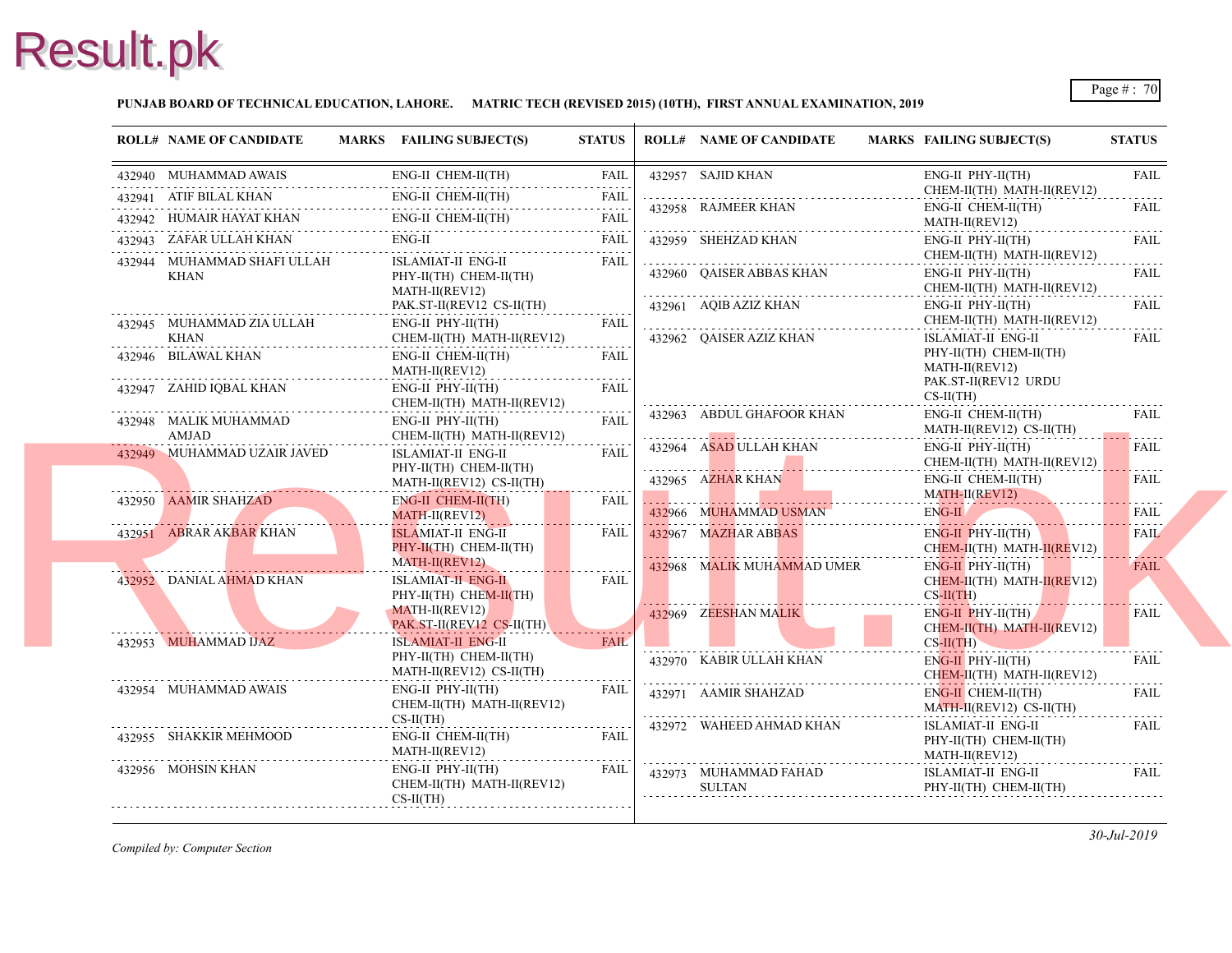### **PUNJAB BOARD OF TECHNICAL EDUCATION, LAHORE. MATRIC TECH (REVISED 2015) (10TH), FIRST ANNUAL EXAMINATION, 2019**

| <b>ROLL# NAME OF CANDIDATE</b>                                                                      | MARKS FAILING SUBJECT(S)                                                          | <b>STATUS</b> |   | <b>ROLL# NAME OF CANDIDATE</b>                                                                                                                                                                                                                      | <b>MARKS FAIL</b>                 |
|-----------------------------------------------------------------------------------------------------|-----------------------------------------------------------------------------------|---------------|---|-----------------------------------------------------------------------------------------------------------------------------------------------------------------------------------------------------------------------------------------------------|-----------------------------------|
| 432974 SHAH ZAIB                                                                                    | ENG-II CHEM-II(TH)<br>MATH-II(REV12)                                              | FAIL          |   | 432987 MUHAMMAD AAMIR                                                                                                                                                                                                                               | ENG-<br><b>CHE</b>                |
| 432975 SAJJAD AHMAD                                                                                 | ISLAMIAT-II ENG-II<br>PHY-II(TH) CHEM-II(TH)<br>MATH-II(REV12)                    | FAIL          |   | 432988 AHSANULLAH KHAN                                                                                                                                                                                                                              | ENG-<br><b>MAT</b>                |
|                                                                                                     | PAK.ST-II(REV12 URDU<br>$CS-II(TH)$                                               |               |   | 432989 MUHAMMAD NADEEM<br>KHAN                                                                                                                                                                                                                      | <b>ISLA</b><br>PHY-<br><b>MAT</b> |
| 432976 MUHAMMAD ZEESHAN                                                                             | $ENG-II$ $PHY-II(TH)$<br>CHEM-II(TH) MATH-II(REV12)<br>$CS-II(TH)$                | FAIL          | . | 432990 MALIK MUHAMMAD<br>D<br><br>WAHEED                                                                                                                                                                                                            | ENG-<br><b>CHE</b>                |
| 432977 FAISAL UR REHMAN KHAN                                                                        | ENG-II PHY-II(TH) FAIL<br>CHEM-II(TH) MATH-II(REV12)                              |               |   | 432991 MUSHAF JAVAID KHAN                                                                                                                                                                                                                           | <b>ISLA</b><br>PHY-<br><b>MAT</b> |
| 432978 ZIA UR REHMAN KHAN                                                                           | $ENG-II$ $PHY-II(TH)$<br>CHEM-II(TH) MATH-II(REV12)<br>$CS-II(TH)$                | FAIL          |   | 432992 MUHAMMAD JAMAL KHAN                                                                                                                                                                                                                          | PAK.<br>$CS-II$<br>ENG-           |
| 432979 ROZI KHAN                                                                                    | $ENG-II$ $PHY-II(TH)$<br>CHEM-II(TH) MATH-II(REV12)                               | FAIL          |   |                                                                                                                                                                                                                                                     | <b>CHE</b><br>$CS-H$              |
| 432980 ASMAT ULLAH KHAN                                                                             | $CS-II(TH)$<br><b>ISLAMIAT-II ENG-II</b><br>PHY-II(TH) CHEM-II(TH)                | FAIL          |   | 432993 MOHSIN BASHIR                                                                                                                                                                                                                                | <b>ISLA</b><br>PHY-<br><b>MAT</b> |
|                                                                                                     | $MATH-H(REV12)$<br>PAK.ST-II(REV12                                                |               |   | 432994 MUHAMMAD ZEESHAN<br><b>KHAN</b>                                                                                                                                                                                                              | ENG-                              |
| 432981 SAMI ULLAH KHAN<br>the contract of the contract of the contract of<br>432982 SHER AHMAD KHAN | $ENG-II$ PHY- $I$ $I$ $(TH)$<br>CHEM-II(TH) MATH-II(REV12)<br>ISLAMIAT-II ENG-II  | FAIL<br>FAIL  |   | MATE MATE AND MATERIAL MATERIAL MATERIAL MATERIAL MATERIAL MATERIAL MATERIAL MATERIAL MATERIAL MATERIAL MATERIAL MATERIAL MATERIAL MATERIAL MATERIAL MATERIAL MATERIAL MATERIAL MATERIAL MATERIAL MATERIAL MATERIAL MATERIAL M<br>432996 SHER AFZAL | ENG-                              |
|                                                                                                     | PHY-II(TH) CHEM-II(TH)<br>MATH-II(REV12)                                          | .             |   | 432997 MASAB KHAN                                                                                                                                                                                                                                   | <b>CHE</b><br>ENG-<br><b>CHE</b>  |
| 432983 WALID KHALID                                                                                 | <b>ISLAMIAT-II ENG-II</b><br>PHY-II(TH) CHEM-II(TH)<br>MATH-II(REV12)             | FAIL          |   | 432998 MUHAMMAD ISHAQ                                                                                                                                                                                                                               | <b>ISLA</b><br>PHY-               |
| 432984 MUHAMMAD FAROOQ<br>SULTAN                                                                    | <b>ISLAMIAT-II_ENG-II</b><br>PHY-II(TH) CHEM-II(TH)<br>MATH-II(REV12)             | <b>FAIL</b>   | . | 432999 MUHAMMAD AFNAN<br>SHAHID                                                                                                                                                                                                                     | MAT <sub>1</sub><br>ENG-          |
| 432985 AMEER HAMZA                                                                                  | PAK.ST-II(REV12<br>$ENG-II$ $PHY-II(TH)$                                          | <b>FAIL</b>   |   | 433000 MUHAMMAD RAMZAN                                                                                                                                                                                                                              | <b>ISLA</b><br>PHY-<br><b>MAT</b> |
| 432986 SHAHZAR ALI                                                                                  | CHEM-II(TH) MATH-II(REV12)<br><b>ISLAMIAT-II ENG-II</b><br>PHY-II(TH) CHEM-II(TH) | <b>FAIL</b>   |   | 433001 NOMAN MAJEED                                                                                                                                                                                                                                 | ENG-<br><b>CHE</b>                |
|                                                                                                     | MATH-II(REV12)<br>PAK.ST-II(REV12 URDU                                            |               |   | 433002 MUHAMMAD TAYYAB                                                                                                                                                                                                                              | <b>URD</b><br>ENG-                |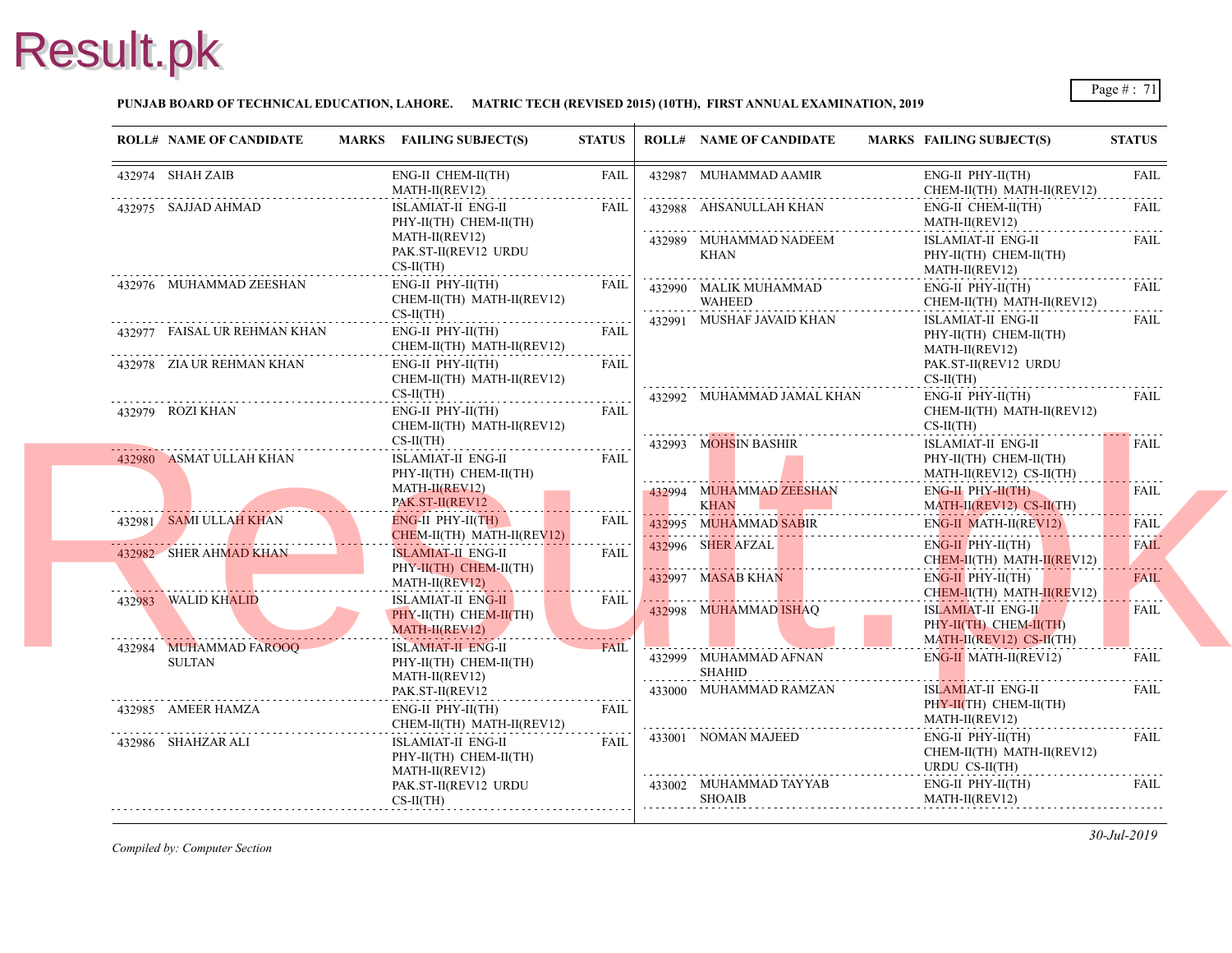### **PUNJAB BOARD OF TECHNICAL EDUCATION, LAHORE. MATRIC TECH (REVISED 2015) (10TH), FIRST ANNUAL EXAMINATION, 2019**

|  | <b>ROLL# NAME OF CANDIDATE</b>                                                                                                                                                                                                       | MARKS FAILING SUBJECT(S)                                       | <b>STATUS</b>       | <b>ROLL# NAME OF CANDIDATE</b>          | <b>MARKS FAIL</b>          |
|--|--------------------------------------------------------------------------------------------------------------------------------------------------------------------------------------------------------------------------------------|----------------------------------------------------------------|---------------------|-----------------------------------------|----------------------------|
|  | 433003 SHAH ZAIB REHMAN                                                                                                                                                                                                              | ISLAMIAT-II ENG-II<br>PHY-II(TH) MATH-II(REV12)<br>$CS-II(TH)$ | FAIL                | 433016 TANVEER AHMED                    | ENG-<br><b>CHE</b><br>PAK. |
|  | 433004 MALIK MOHAMMAD ADNAN                                                                                                                                                                                                          | ISLAMIAT-II ENG-II                                             | FAIL                | 433017 NISAR AHMED                      | ENG-                       |
|  |                                                                                                                                                                                                                                      | PHY-II(TH) CHEM-II(TH)                                         |                     | 433018 ASAD MUSHTAQ AHMED               | ENG-                       |
|  | 433005 INAM ULLAH KHAN                                                                                                                                                                                                               | MATH-II(REV12) CS-II(TH)<br><b>ISLAMIAT-II ENG-II</b>          | FAII.               | 433019 AHSAN ULLAH                      | <b>MAT</b>                 |
|  |                                                                                                                                                                                                                                      | PHY-II(TH) CHEM-II(TH)                                         |                     |                                         | ENG-                       |
|  |                                                                                                                                                                                                                                      | MATH-II(REV12) CS-II(TH)                                       |                     |                                         | <b>URD</b>                 |
|  | 433006 MUHAMMAD RIAZ KHAN                                                                                                                                                                                                            | ISLAMIAT-II ENG-II                                             | <b>FAIL</b>         | 433020 RASHID MEHMOOD                   | <b>ISLA</b><br>PHY-        |
|  |                                                                                                                                                                                                                                      | PHY-II(TH) CHEM-II(TH)                                         |                     |                                         | <b>MATI</b>                |
|  |                                                                                                                                                                                                                                      | MATH-II(REV12)<br>PAK.ST-II(REV12 URDU                         |                     |                                         | $CS-H$                     |
|  | $CS-II(TH)$                                                                                                                                                                                                                          |                                                                | 433021 ZAHOOR AHMAD | <b>ISLA</b>                             |                            |
|  | 433007 QAISER IJAZ                                                                                                                                                                                                                   | <b>ISLAMIAT-II ENG-II</b>                                      | FAIL                |                                         | PHY-                       |
|  |                                                                                                                                                                                                                                      | PHY-II(TH) CHEM-II(TH)                                         |                     |                                         | <b>MAT</b>                 |
|  |                                                                                                                                                                                                                                      | MATH-II(REV12)                                                 |                     | 433022 AHSAN RAZA                       | ENG-<br><b>CHE</b>         |
|  |                                                                                                                                                                                                                                      | PAK.ST-II(REV12                                                |                     |                                         | $CS-II$                    |
|  | 433008 ABDUR RAZZAQ KHAN                                                                                                                                                                                                             | ENG-II MATH-II(REV12)<br>PAK.ST-II(REV12                       | FAIL                | 433023 ASAD SHAH                        | <b>ISLA</b>                |
|  | 433009 AHMER HABIB KHAN                                                                                                                                                                                                              | ENG-II_MATH-II(REV12)                                          | <b>FAIL</b>         |                                         | <b>CHE</b>                 |
|  |                                                                                                                                                                                                                                      |                                                                |                     |                                         | <b>URD</b>                 |
|  | 433010 MALIK MUHAMMAD<br>NAVEED IOBAL                                                                                                                                                                                                | $ENG-II$ $PHY-II(TH)$<br>CHEM-II(TH) MATH-II(REV12)            | <b>FAIL</b>         | 433024 FAISAL SHAHZAD                   | ENG-                       |
|  | <u> 1988 - Johann Johann Johann Johann Johann Johann Johann Johann Johann Johann Johann Johann Johann Johann Johann Johann Johann Johann Johann Johann Johann Johann Johann Johann Johann Johann Johann Johann Johann Johann Joh</u> | $CS-II(TH)$                                                    |                     | 433025 MUHAMMAD AHMAD ALI               | ENG-                       |
|  | 433011 ARSHAD KHAN                                                                                                                                                                                                                   | $ENG-II$ $PHY-II(TH)$                                          | <b>FAIL</b>         |                                         | <b>CHE</b>                 |
|  |                                                                                                                                                                                                                                      | CHEM-II(TH) MATH-II(REV12)                                     |                     |                                         | <b>URD</b>                 |
|  | 433012 MUHAMMAD SHAHID                                                                                                                                                                                                               | ISLAMIAT-II ENG-II                                             | FAIL                | 433026 MUHAMMAD KAMRAN                  | ENG-<br><b>CHE</b>         |
|  |                                                                                                                                                                                                                                      | $PHY-II(TH)$ CHEM-II(TH)                                       |                     |                                         | <b>URD</b>                 |
|  |                                                                                                                                                                                                                                      | MATH-II(REV12)                                                 |                     | 433027 ALI IMRAN                        | ENG-                       |
|  |                                                                                                                                                                                                                                      | PAK.ST-II(REV12 URDU                                           |                     |                                         | <b>MAT</b>                 |
|  | 433013 NAEEM SHAHZAD                                                                                                                                                                                                                 | ENG-II CHEM-II(TH)<br>MATH-II(REV12)                           | <b>FAIL</b>         | 433028 JUNAID JUMSHED                   | <b>ISLA</b>                |
|  | 433014 YASIR AKBAR                                                                                                                                                                                                                   | ISLAMIAT-II ENG-II                                             | <b>FAIL</b>         |                                         | PHY-                       |
|  |                                                                                                                                                                                                                                      | PHY-II(TH) CHEM-II(TH)                                         |                     |                                         | <b>MATI</b>                |
|  |                                                                                                                                                                                                                                      | MATH-II(REV12)                                                 |                     |                                         | $CS-II$                    |
|  |                                                                                                                                                                                                                                      | PAK.ST-II(REV12 URDU                                           |                     | 433029 MUHAMMAD MUNEEB<br><b>KAUSAR</b> | <b>ISLA</b><br>PHY-        |
|  | 433015 REHMAT ULLAH KHAN                                                                                                                                                                                                             | ISLAMIAT-II ENG-II                                             | FAIL                |                                         | <b>MAT</b>                 |
|  |                                                                                                                                                                                                                                      | PHY-II(TH) CHEM-II(TH)                                         |                     | 433030 MUHAMMAD BILAL                   | ENG-                       |
|  |                                                                                                                                                                                                                                      | MATH-II(REV12)                                                 |                     |                                         | <b>CHE</b>                 |
|  |                                                                                                                                                                                                                                      |                                                                |                     |                                         | <b>URD</b>                 |
|  |                                                                                                                                                                                                                                      |                                                                |                     |                                         |                            |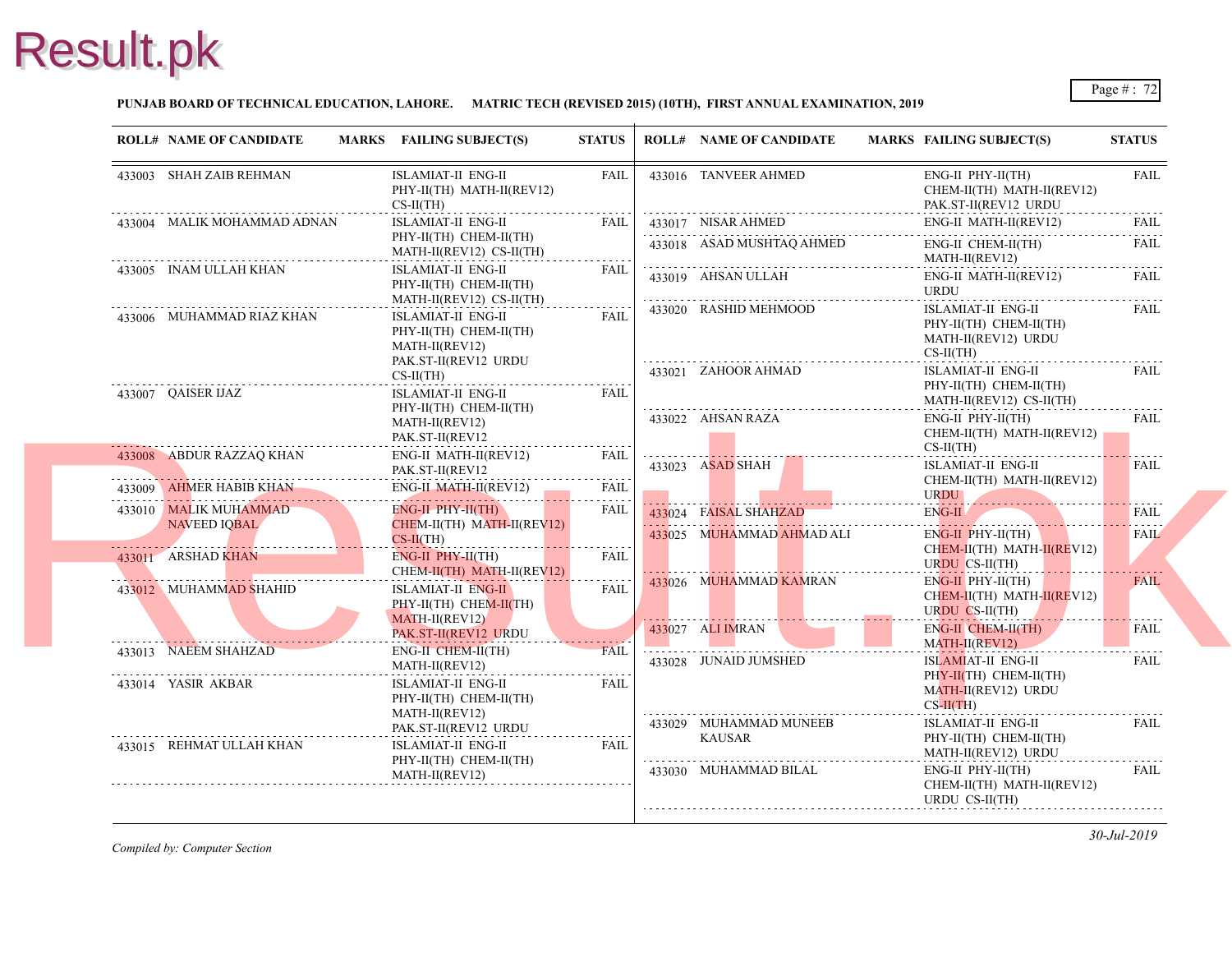#### **PUNJAB BOARD OF TECHNICAL EDUCATION, LAHORE. MATRIC TECH (REVISED 2015) (10TH), FIRST ANNUAL EXAMINATION, 2019**

| <b>ROLL# NAME OF CANDIDATE</b>     | MARKS FAILING SUBJECT(S)                                                                                                                 | <b>STATUS</b> |   | <b>ROLL# NAME OF CANDIDATE</b>                                 | <b>MARKS FAIL</b>                            |
|------------------------------------|------------------------------------------------------------------------------------------------------------------------------------------|---------------|---|----------------------------------------------------------------|----------------------------------------------|
| 433031 MUHAMMAD HAMMAD             | ISLAMIAT-II ENG-II<br>PHY-II(TH) CHEM-II(TH)<br>MATH-II(REV12) URDU                                                                      | <b>FAIL</b>   |   | 433046 QUDRAT ULLAH KHAN                                       | <b>ISLA</b><br>PHY-<br><b>MATI</b>           |
| 433032 MUHAMMAD ZAHOOR<br>KHAN     | ISLAMIAT-II ENG-II<br>PHY-II(TH) CHEM-II(TH)<br>MATH-II(REV12)<br>PAK.ST-II(REV12 URDU                                                   | FAIL          |   | 433047 NADIR KHAN                                              | <b>ISLA</b><br>PHY-<br><b>MAT</b>            |
| 433033 MUHAMMAD HAMMAD             | $ENG-II$ $PHY-II(TH)$<br>CHEM-II(TH) MATH-II(REV12)<br>PAK.ST-II(REV12 URDU                                                              | FAIL          |   | 433048 MALIK MUHAMMAD<br>KAMRAN                                | <b>ISLA</b><br>PHY-<br>$CS-II$               |
|                                    | $CS-II(TH)$                                                                                                                              |               |   | 433049 MUHAMMAD ALI KHAN                                       | ENG-                                         |
| 433034 AFZAAL HUSSAIN              | $\textbf{433034}\quad \textbf{AFZAAL HUSSAIN}\qquad \qquad \textbf{ENG-II}\ \textbf{MATH-II}(\textbf{REV12})\qquad \qquad \textbf{FAIL}$ | <b>FAIL</b>   |   | 433050 ASFAND YAR KALLUE<br>433050 ASFAND YAR KALLUE MATI      | <b>MAT</b>                                   |
| 433035 SYED MUHAMMAD TAHIR         | ENG-II CHEM-II(TH)                                                                                                                       | <b>FAIL</b>   |   | 433051 SHERISTAN                                               | ENG-                                         |
| RAZA MEHDI<br>433036 MUSAWAR ABBAS | MATH-II(REV12)<br>ISLAMIAT-II ENG-II<br>CHEM-II(TH) MATH-II(REV12)<br><b>URDU</b>                                                        | <b>FAIL</b>   |   | 433052 SAYYAM SHOUKAT                                          | <b>ISLA</b><br>PHY-<br><b>MAT</b><br>$CS-II$ |
| 433037 MUZAMMIL NAWAZ              | ISLAMIAT-II ENG-II<br>PHY-II(TH) CHEM-II(TH)<br>MATH-II(REV12) URDU                                                                      | FAIL<br>.     |   | 433053 MUHAMMAD HUSNAIN<br><b>KHAN</b>                         | ENG-<br><b>CHE</b><br>$CS-II$                |
| 433038 AQIB NAWAZ                  | ENG-II PHY-II(TH)<br>CHEM-II(TH) MATH-II(REV12)<br><b>URDU</b>                                                                           | FAIL          | . | 433054 MUHAMMAD ADIL NAWAZ<br><b>KHAN</b><br>433055 SHER HAMZA | <b>CHEI</b><br><b>MAT</b>                    |
| 433039 ALI ASGHAR                  | ISLAMIAT-II ENG-II<br>PHY-II(TH) CHEM-II(TH)<br>MATH-II(REV12) URDU<br>$CS-II(TH)$                                                       | <b>FAIL</b>   |   | 433056 ARBAB KHAN                                              | <b>ISLA</b><br>PHY-<br><b>MAT</b><br>$CS-H$  |
| 433040 MAQSOOD ULLAH               | $ENG-II$ PHY-II(TH)<br>CHEM-II(TH) MATH-II(REV12)<br><b>URDU CS-II(TH)</b>                                                               | <b>FAIL</b>   |   | 433057 MUHAMMAD GUL BAZ<br><b>KHAN</b>                         | $543 + 424 = 967$                            |
| 433041 MUHAMMAD UMAR RAZA          | PHY-II(TH) CHEM-II(TH)                                                                                                                   | <b>FAIL</b>   |   | 433058 BILAL AHMED<br>a a sh                                   | $535 + 435 = 970$                            |
|                                    | MATH-II(REV12) URDU                                                                                                                      |               |   | 433059 MUHAMMAD AMEER<br><b>HAMZA KHAN</b>                     | <b>MAT</b>                                   |
| 433042 MUHAMMAD MOHSIN             | PHY-II(TH) CHEM-II(TH)                                                                                                                   | <b>FAIL</b>   |   | 433060 MUHAMMAD MEHBOOB                                        | <b>ISLA</b>                                  |
| 433043 AHSAN ALI                   | PHY-II(TH) CHEM-II(TH)<br><b>URDU</b>                                                                                                    | <b>FAIL</b>   |   |                                                                | PHY-<br>PR)                                  |
| 433044 SHEHZAD KHAN                | ISLAMIAT-II ENG-II<br>PHY-II(TH) CHEM-II(TH)<br>MATH-II(REV12) URDU<br>$CS-II(TH)$                                                       | FAIL          |   | 433061 MUHAMMAD IKRAM ASLAM                                    | <b>TDR</b><br>PAK.<br>$CS-II$<br><b>MAT</b>  |
| 433045 MUHAMMAD NABEEL ZIA         | $ENG-II$ $PHY-II(TH)$<br>CHEM-II(TH) URDU CS-II(TH)                                                                                      | FAIL          |   |                                                                |                                              |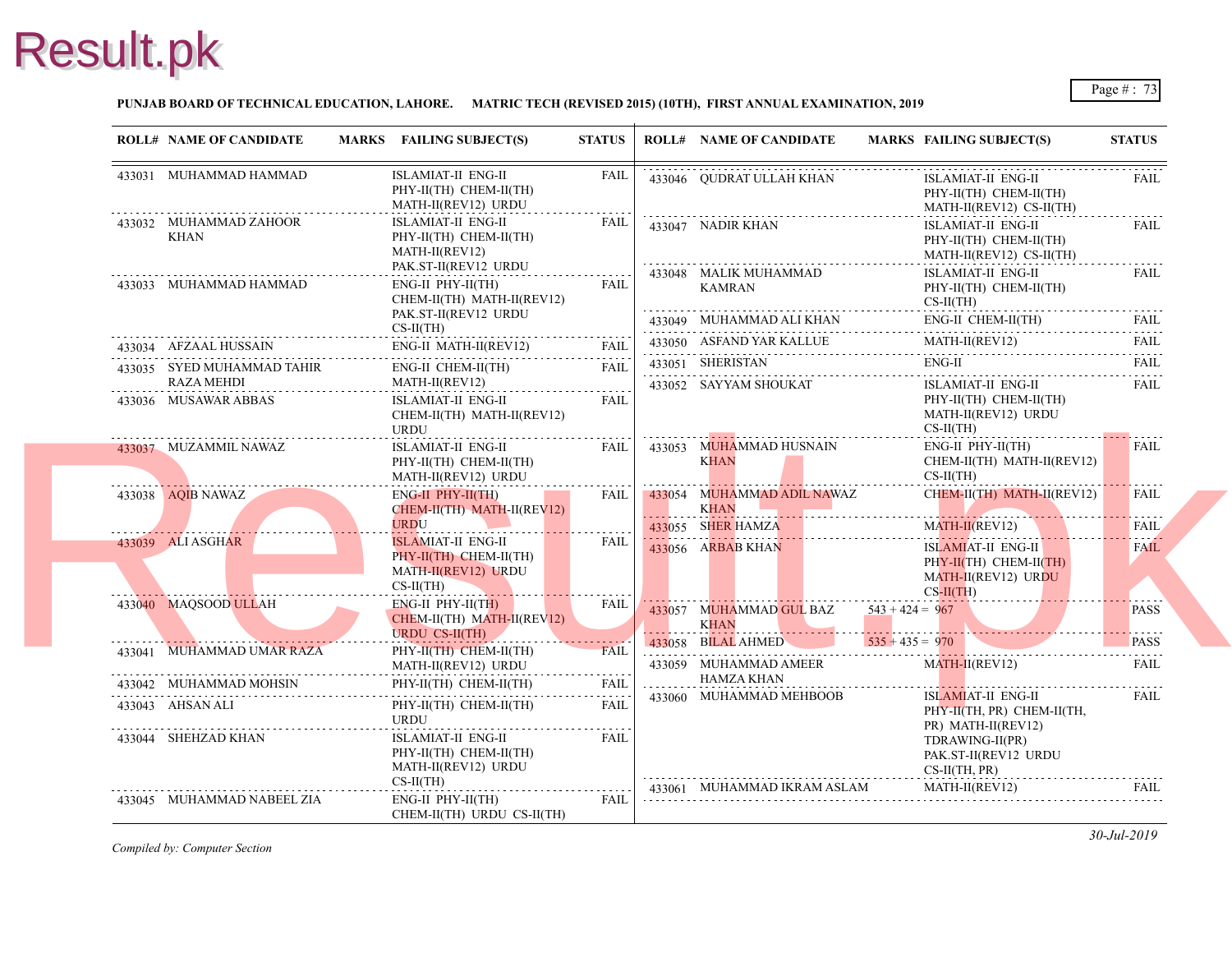#### **PUNJAB BOARD OF TECHNICAL EDUCATION, LAHORE. MATRIC TECH (REVISED 2015) (10TH), FIRST ANNUAL EXAMINATION, 2019**

|   | <b>ROLL# NAME OF CANDIDATE</b>                              | MARKS FAILING SUBJECT(S)                                                                                                                                                                                                                                                                                                                 | <b>STATUS</b> |   | <b>ROLL# NAME OF CANDIDATE</b>                          | <b>MARKS FAIL</b>         |
|---|-------------------------------------------------------------|------------------------------------------------------------------------------------------------------------------------------------------------------------------------------------------------------------------------------------------------------------------------------------------------------------------------------------------|---------------|---|---------------------------------------------------------|---------------------------|
|   | 433062 SAAD HASSAN                                          | ISLAMIAT-II ENG-II<br>PHY-II(TH) CHEM-II(TH)                                                                                                                                                                                                                                                                                             | FAIL          |   | 433087 MUHAMMAD ZEESHAN<br>KHAN                         | <b>CHE</b>                |
|   |                                                             | MATH-II(REV12)<br>PAK.ST-II(REV12 URDU<br>$CS-II(TH)$                                                                                                                                                                                                                                                                                    |               | . | 433088 MUHAMMAD SHEZAD UL $533 + 446 = 979$<br>HAO KHAN |                           |
|   | 433063 MUHAMMAD SHAHZAD                                     | MATH-II(REV12)                                                                                                                                                                                                                                                                                                                           |               |   | 433089 MUHAMMAD SHOUKAT<br><b>IMRAN</b>                 | $518 + 435 = 953$         |
|   | 433064 MUBASHER REHMAN KHAN                                 | [ATH-II(REV12) FAIL<br>MATH-II(REV12)                                                                                                                                                                                                                                                                                                    | FAIL          |   | 433090 AHMAD HASSAN KHAN                                | ENG-                      |
|   | 433065 HASNAIN NOOR                                         | ISLAMIAT-II ENG-II                                                                                                                                                                                                                                                                                                                       | <b>FAIL</b>   |   |                                                         | <b>MAT</b>                |
|   |                                                             | CHEM-II(TH) MATH-II(REV12)<br>URDU CS-II(TH)                                                                                                                                                                                                                                                                                             |               |   | 433091 TAYYAB MEHMOOD                                   | ENG-<br><b>MAT</b>        |
|   |                                                             | ENG-II MATH-II(REV12)<br>433066 UMAIR KHAN ENG-II MATH-II(REV12) FAIL                                                                                                                                                                                                                                                                    |               |   | 433092 ABDUL QADEER                                     | $CS-II$<br>ENG-           |
|   | 433067 SYED MUHAMMAD FAHAD ISLAMIAT-II PHY-II(TH)<br>HASSAN | CHEM-II(TH) CS-II(TH)                                                                                                                                                                                                                                                                                                                    | FAIL<br>.     |   |                                                         | <b>CHE</b><br><b>URD</b>  |
| . |                                                             | $433068$ AYESHA KHAN $553 + 464 = 1017$ PASS                                                                                                                                                                                                                                                                                             |               |   | 433093 MUHAMMAD ARSHAD                                  | <b>ISLA</b>               |
|   |                                                             |                                                                                                                                                                                                                                                                                                                                          |               |   | KHAN                                                    | <b>CHE</b>                |
|   |                                                             |                                                                                                                                                                                                                                                                                                                                          |               |   |                                                         | PAK.<br>$CS-II$           |
|   |                                                             | 433071 KHADIJA BIBI ENG-II FAIL FAIL                                                                                                                                                                                                                                                                                                     |               |   | 433094 MUHAMMAD UMER                                    | <b>MAT</b>                |
|   |                                                             |                                                                                                                                                                                                                                                                                                                                          |               |   | <b>FAROOO KHAN</b>                                      |                           |
|   |                                                             |                                                                                                                                                                                                                                                                                                                                          |               |   | 433095 MUHAMMAD JAWAD AJMAL                             | <b>MAT</b>                |
|   |                                                             | $\begin{tabular}{c c c c c} \hline \textbf{433072} & \textbf{MUBARA ANDLIB} & \textbf{529 + 422 = 951} & \textbf{PASS} \\ \hline \textbf{433073} & \textbf{ZARMINA GU} & \textbf{557 + 496 = 1053} & \textbf{PASS} \\ \hline \textbf{433074} & \textbf{IFRA QANDEEL} & & & \textbf{SILAMIAT-II} & \textbf{FAIL} \\ \hline \end{tabular}$ |               |   | 433096 JAVED IQBAL                                      | <b>ISLA</b><br><b>MAT</b> |
|   | 433075 IRFANA PARVEEN 530 + 447 = 977                       |                                                                                                                                                                                                                                                                                                                                          | PASS          |   | 433097 SHERAZ GUL                                       | <b>MAT</b>                |
|   |                                                             | 433076 SHINZA ANDEELA ISLAMIAT-II ENG-II FAIL FAIL                                                                                                                                                                                                                                                                                       |               |   | 433098 IKRAM ULLAH                                      | <b>MAT</b>                |
|   |                                                             |                                                                                                                                                                                                                                                                                                                                          |               |   | 433099 YASIR ABBAS KHAN                                 | <b>MAT</b>                |
|   |                                                             |                                                                                                                                                                                                                                                                                                                                          |               |   | 433100 ARSALAN AHMAD<br>433100 ARSALAN AHMAD MAT        | <b>MAT</b>                |
|   |                                                             | 433079 RIFAT PARVEEN ISLAMIAT-II FAIL                                                                                                                                                                                                                                                                                                    |               |   | 433101 MUHAMMAD HASSAN                                  | <b>CHE</b>                |
|   |                                                             | 433080 FARZANA BIBI $555 + 471 = 1026$ PASS                                                                                                                                                                                                                                                                                              | <b>PASS</b>   |   | 433102 RAMEEZ GUL                                       | <b>ISLA</b>               |
|   |                                                             | $\begin{tabular}{c} 433081 \end{tabular} \begin{tabular}{l} JAMILA BATOOL \end{tabular} \begin{tabular}{l} 551 + 501 = 1052 \end{tabular} \begin{tabular}{l} \hline \textbf{251} & \textbf{PASS} \\ 433082 & IMRANA BATOOL \end{tabular} \end{tabular}$                                                                                  |               |   |                                                         | PHY-<br><b>MAT</b>        |
|   |                                                             |                                                                                                                                                                                                                                                                                                                                          |               |   |                                                         | PAK.                      |
|   |                                                             | $51 + 484 = 1035$<br>$433083$ RUKHSANA BATOOL $540 + 492 = 1032$<br>$540 + 492 = 1032$                                                                                                                                                                                                                                                   |               |   | 433103 DANISH BILAL                                     | <b>MAT</b>                |
|   |                                                             | 433084 NABEERA SADDIQQI $546 + 506 = 1052$ PASS                                                                                                                                                                                                                                                                                          |               |   | 433104 MUHAMMAD UMAIS                                   | <b>ISLA</b>               |
|   |                                                             | 433085 AMNA NOUREEN ENG-II CS-II(TH) FAIL                                                                                                                                                                                                                                                                                                |               |   | <b>BAIRAM HAYAT</b><br>433105 MUHAMMAD KAMRAN           | <b>CHE</b>                |
|   | 433086 MUHAMMAD HASNAIN<br>KHAN                             | $CS-II(TH)$                                                                                                                                                                                                                                                                                                                              | <b>FAIL</b>   |   | 433106 ZEESHAN HAIDER                                   | <b>MAT</b>                |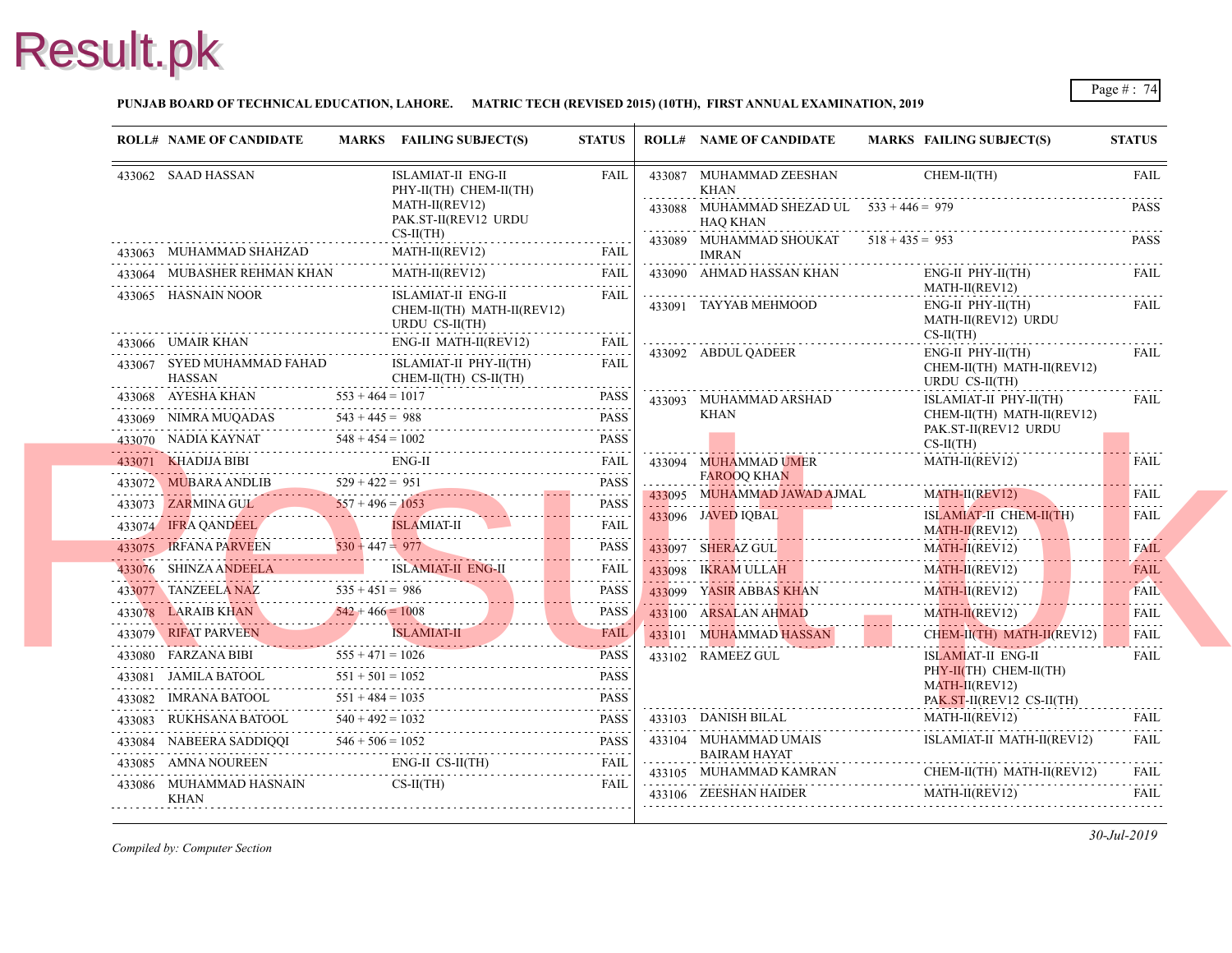#### **PUNJAB BOARD OF TECHNICAL EDUCATION, LAHORE. MATRIC TECH (REVISED 2015) (10TH), FIRST ANNUAL EXAMINATION, 2019**

|   | <b>ROLL# NAME OF CANDIDATE</b>                                                                                                                                                                                                                            | MARKS FAILING SUBJECT(S)                                                                                                                                                                                                                                                                                                                                                                            | <b>STATUS</b>                         |                  | <b>ROLL# NAME OF CANDIDATE</b> | <b>MARKS FAIL</b>                           |
|---|-----------------------------------------------------------------------------------------------------------------------------------------------------------------------------------------------------------------------------------------------------------|-----------------------------------------------------------------------------------------------------------------------------------------------------------------------------------------------------------------------------------------------------------------------------------------------------------------------------------------------------------------------------------------------------|---------------------------------------|------------------|--------------------------------|---------------------------------------------|
|   | 433107 ABDUL REHMAN KHAN                                                                                                                                                                                                                                  | MATH-II(REV12) CS-II(TH)                                                                                                                                                                                                                                                                                                                                                                            | <b>FAIL</b>                           |                  | 433132 ABDUL JABBAR KHAN       | ENG-                                        |
|   | 433108 MUHAMMAD AYUB KHAN                                                                                                                                                                                                                                 | PHY-II(TH) MATH-II(REV12)                                                                                                                                                                                                                                                                                                                                                                           | FAIL                                  |                  | 433133 AHMAR BILAL SHAH        | <b>MAT</b>                                  |
|   | 433109 ABBAS RAZA                                                                                                                                                                                                                                         | $MATH-II(REV12)$                                                                                                                                                                                                                                                                                                                                                                                    | FAIL                                  |                  |                                | <b>ISLA</b><br>PHY-                         |
|   | 433110 MUHAMMAD WASEEM                                                                                                                                                                                                                                    | MATH-II(REV12)                                                                                                                                                                                                                                                                                                                                                                                      |                                       |                  | 433134 MUHAMMAD MUDASSIR       | <b>ISLA</b>                                 |
|   | 433111 MUHAMMAD FAISAL<br>HAMMAD FAISAL<br>                                                                                                                                                                                                               | MATH-II(REV12)                                                                                                                                                                                                                                                                                                                                                                                      | FAIL                                  |                  | KHAN                           | PHY-<br><b>MAT</b>                          |
|   |                                                                                                                                                                                                                                                           | MATH-II(REV12)<br>433112 GHULAM HAIDER KHAN MATH-II(REV12) FAIL                                                                                                                                                                                                                                                                                                                                     |                                       |                  |                                | $CS-II$                                     |
|   |                                                                                                                                                                                                                                                           |                                                                                                                                                                                                                                                                                                                                                                                                     |                                       |                  | 433135 MUNEER HUSSAIN          | <b>ISLA</b>                                 |
|   |                                                                                                                                                                                                                                                           | $\begin{tabular}{lllllllll} \bf 433113 & WAJAHAT ALI & MATH-II (REV12) & FAIL \\ \bf 433114 & ISHFAQ KHAN & MATH-II (REV12) & FAIL \\ \bf 433114 & ISHFAG KHAN & MATH-II (REV12) & FAIL \\ \bf 433114 & TSHLA (WHA) & MATH-II (REV12) & TAIL \\ \bf 433114 & TSHLA (WHA) & TIL \\ \bf 433114 & TSHLA (WHA) & TIL \\ \bf 433114 & TSHLA (WHA) & TIL \\ \bf 433114 & TSHLA (WHA) & TIL \\ \bf 433114$ |                                       |                  |                                | PHY-<br><b>MAT</b>                          |
|   |                                                                                                                                                                                                                                                           | 433115 HAMZA KHAN MATH-II(REV12) FAIL                                                                                                                                                                                                                                                                                                                                                               |                                       |                  |                                | $CS-II$                                     |
|   | 433116 MUDASIR ABBAS                                                                                                                                                                                                                                      | MATH-II(REV12)                                                                                                                                                                                                                                                                                                                                                                                      | <b>FAIL</b>                           |                  | 433136 MUHAMMAD BILAL KHAN     | <b>ISLA</b>                                 |
|   | 433117 MUHAMMAD HAFEEZ                                                                                                                                                                                                                                    | ENG-II CHEM-II(TH)<br>MATH-II(REV12) CS-II(TH)                                                                                                                                                                                                                                                                                                                                                      | FAIL                                  |                  |                                | PHY-<br><b>MAT</b><br>$CS-II$               |
|   | 433118 MUHAMMAD ZAHEER                                                                                                                                                                                                                                    | PHY-II(TH) CHEM-II(TH)<br>MATH-II(REV12) CS-II(TH)                                                                                                                                                                                                                                                                                                                                                  | FAIL                                  |                  | 433137 MALIK MUHAMMAD WAQAS    | <b>ISLA</b><br>PHY-                         |
|   | 433119 MUHAMMAD BILAL                                                                                                                                                                                                                                     | MATH-II(REV12)                                                                                                                                                                                                                                                                                                                                                                                      | <b>FAIL</b>                           |                  |                                | <b>MAT</b>                                  |
|   | 433120 SYED YASIR ABBAS SHAH                                                                                                                                                                                                                              | MATH-II(REV12)                                                                                                                                                                                                                                                                                                                                                                                      | FAIL<br>$\omega$ is a set of $\omega$ |                  | 433138 SAMI ULLAH              | $CS-II$<br><b>ISLA</b>                      |
|   | 433121 ALI HASSAN<br><u> Estados de la contrador de la contrador de la contrador de la contrador de la contrador de la contrador de la contrador de la contrador de la contrador de la contrador de la contrador de la contrador de la contrador de l</u> | ISLAMIAT-II MATH-II(REV12)<br>CS-II(TH)                                                                                                                                                                                                                                                                                                                                                             | FAIL                                  |                  |                                | PHY-<br><b>MAT</b>                          |
|   | 433122 AHSAN ULLAH                                                                                                                                                                                                                                        | $MATH-II(REV12)$<br><b>The Contract of the Contract of the Contract of the Contract of the Contract of the Contract of the Contract o</b>                                                                                                                                                                                                                                                           | FAIL                                  |                  | 433139 SAQIB NAWAZ             | <b>ISLA</b>                                 |
|   | 433123 ADEEL HUSSAIN                                                                                                                                                                                                                                      | MATH-II(REV12)                                                                                                                                                                                                                                                                                                                                                                                      | FAIL<br>.                             |                  |                                | PHY-<br><b>MAT</b>                          |
|   | 433124 MUHAMMAD ROMAN KHAN                                                                                                                                                                                                                                | PHY-II(TH) MATH-II(REV12)                                                                                                                                                                                                                                                                                                                                                                           | <b>FAIL</b>                           |                  | 433140 MUHAMMAD SOHAIL         | ENG-                                        |
|   |                                                                                                                                                                                                                                                           | 433125 MUHAMMAD DANISH KHAN MATH-II(REVI2)                                                                                                                                                                                                                                                                                                                                                          | <b>FAIL</b>                           |                  | <b>HUSSAIN</b>                 | <b>CHE</b>                                  |
|   |                                                                                                                                                                                                                                                           |                                                                                                                                                                                                                                                                                                                                                                                                     | <b>FAIL</b>                           | . <mark>.</mark> | 433141 AHMED WAQAS             | $CS-H$<br><b>ISLA</b>                       |
|   |                                                                                                                                                                                                                                                           | 433126 MUHAMMAD SUFIAN MATH-II(REVI2)<br>433127 AAMIR KHAN 516 + 427 = 943                                                                                                                                                                                                                                                                                                                          | <b>PASS</b>                           |                  |                                | PHY-                                        |
|   | 433128 WASIF MALIK                                                                                                                                                                                                                                        | CHEM-II(TH) MATH-II(REV12)                                                                                                                                                                                                                                                                                                                                                                          | FAIL                                  |                  |                                | <b>MAT</b>                                  |
|   | 433129 FAIZ MUSHTAQ                                                                                                                                                                                                                                       | ISLAMIAT-II ENG-II<br>PHY-II(TH) CHEM-II(TH)<br>MATH-II(REV12)<br>PAK.ST-II(REV12 URDU                                                                                                                                                                                                                                                                                                              | <b>FAIL</b>                           |                  | 433142 ABDUL REHMAN            | <b>ISLA</b><br>PHY-<br><b>MAT</b><br>$CS-H$ |
|   | 433130 SYED MUHAMMAD                                                                                                                                                                                                                                      | $CS-II(TH)$<br>ISLAMIAT-II PHY-II(TH)                                                                                                                                                                                                                                                                                                                                                               | <b>FAIL</b>                           |                  | 433143 SHAHID IQBAL            | <b>ISLA</b><br>PHY-                         |
|   | <b>SHAHRYAR</b>                                                                                                                                                                                                                                           | MATH-II(REV12) URDU                                                                                                                                                                                                                                                                                                                                                                                 |                                       |                  |                                | <b>MAT</b>                                  |
| . | 433131 MUHAMMAD ARSHAD<br><b>KHAN</b>                                                                                                                                                                                                                     | ENG-II PHY-II(TH)<br>MATH-II(REV12) CS-II(TH)                                                                                                                                                                                                                                                                                                                                                       | <b>FAIL</b>                           |                  |                                | $CS-II$                                     |
|   |                                                                                                                                                                                                                                                           |                                                                                                                                                                                                                                                                                                                                                                                                     |                                       |                  |                                |                                             |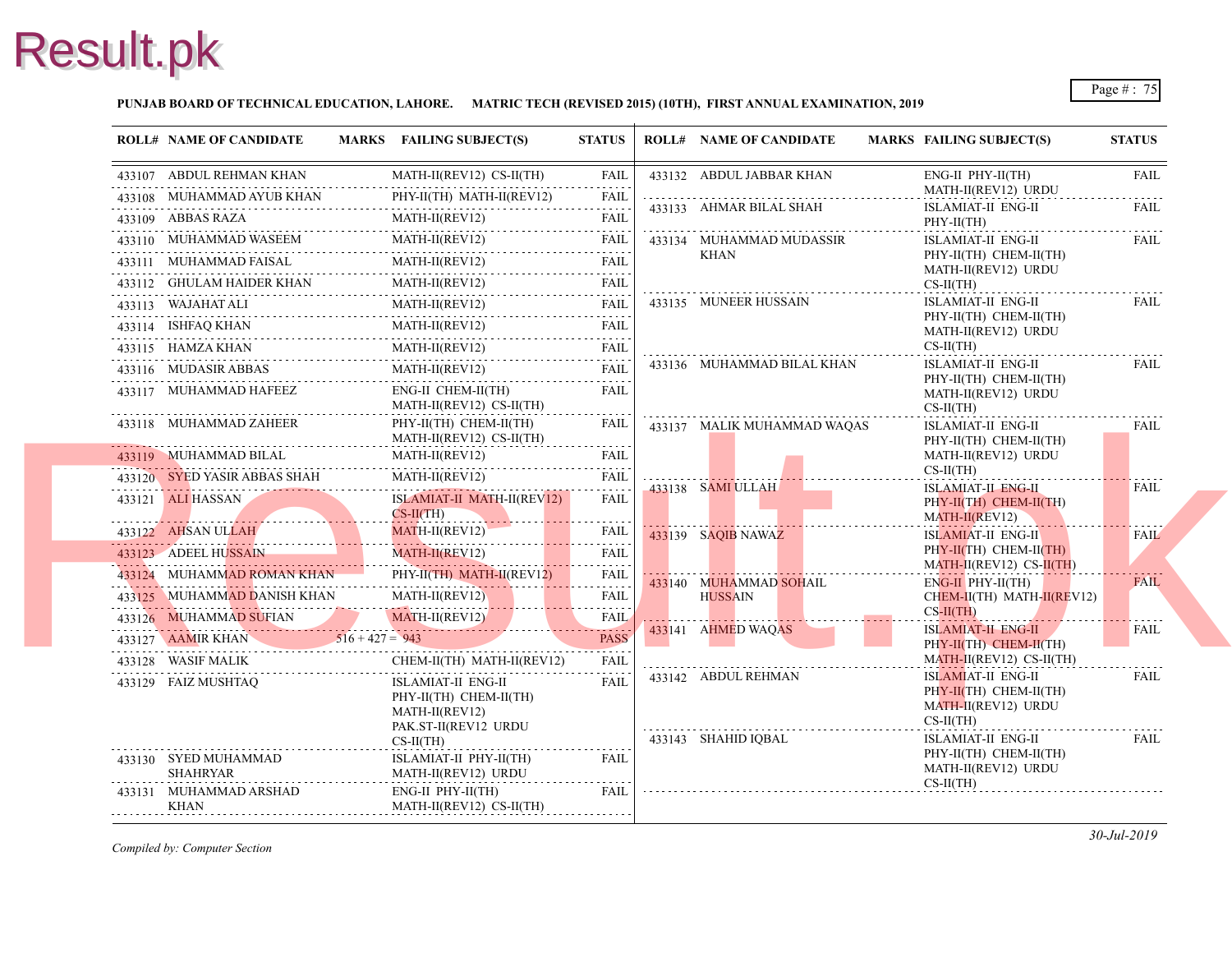#### **PUNJAB BOARD OF TECHNICAL EDUCATION, LAHORE. MATRIC TECH (REVISED 2015) (10TH), FIRST ANNUAL EXAMINATION, 2019**

|                              | <b>ROLL# NAME OF CANDIDATE</b>                | MARKS FAILING SUBJECT(S)                                                                           | <b>STATUS</b>                         |                                 | <b>ROLL# NAME OF CANDIDATE</b>         | <b>MARKS FAIL</b>                 |
|------------------------------|-----------------------------------------------|----------------------------------------------------------------------------------------------------|---------------------------------------|---------------------------------|----------------------------------------|-----------------------------------|
|                              | 433144 SOMAN SAJJAD AKHTAR                    | ISLAMIAT-II ENG-II<br>PHY-II(TH) CHEM-II(TH)<br>URDU CS-II(TH)                                     | FAIL                                  |                                 | 433157 ASHIR KHAN                      | <b>ISLA</b><br>PHY-<br><b>MAT</b> |
|                              | 433145 EHTSHAM MAJID                          | ISLAMIAT-II ENG-II<br>CHEM-II(TH) MATH-II(REV12)                                                   | FAIL                                  |                                 | 433158 MUHAMMAD ZUBAIR KHAN            | <b>ISLA</b><br><b>CHE</b>         |
|                              | 433146 MALIK MUZAMMIL TALHA                   | ISLAMIAT-II PHY-II(TH)<br>CHEM-II(TH) MATH-II(REV12)<br><b>URDU</b>                                | FAIL                                  |                                 | 433159 MUHAMMAD BILAL                  | ENG-<br><b>CHE</b><br>$CS-II$     |
|                              | 433147 MUHAMMAD AQEEL ABBAS                   | $\text{MATH-II}(\text{REV12}) \qquad \qquad \text{FAIL}$                                           | FAIL                                  |                                 | 433160 MUHAMMAD IBRAR                  | <b>MAT</b>                        |
| 433148 MUHAMMAD ADEEL        | ISLAMIAT-II ENG-II                            | FAIL                                                                                               |                                       | 433161 MUHAMMAD SHAHZAD         | PHY-                                   |                                   |
|                              |                                               | PHY-II(TH) CHEM-II(TH)<br>MATH-II(REV12) URDU                                                      |                                       |                                 | 433162 MUZAMMIL                        | ENG-<br><b>CHE</b>                |
| 433149 SHER ABBAS KHAN NIAZI | $CS-II(TH)$<br><b>ISLAMIAT-II ENG-II</b>      | <b>FAIL</b>                                                                                        |                                       | 433163 MUHAMMAD SAJAWAL         | PHY-                                   |                                   |
|                              | PHY-II(TH) CHEM-II(TH)<br>MATH-II(REV12) URDU |                                                                                                    | .                                     | 433164 MUHAMMAD TALHA<br>FAROOQ | ENG-<br><b>CHE</b>                     |                                   |
|                              |                                               | $CS-II(TH)$                                                                                        |                                       |                                 | 433165 MUHAMMAD MEHRAN                 | <b>ISLA</b>                       |
|                              | 433150 UZAIR ALI                              | ISLAMIAT-II ENG-II<br>PHY-II(TH) CHEM-II(TH)                                                       | <b>FAIL</b>                           |                                 |                                        | PHY-<br><b>MAT</b>                |
|                              |                                               | MATH-II(REV12) URDU                                                                                |                                       | . <mark>.</mark> .              | 433166 SHAHID NAZIR                    |                                   |
|                              |                                               | $CS-I(TH)$                                                                                         |                                       |                                 | 433167 MUHAMMAD TAUQEER                |                                   |
|                              | 433151 SYED QAMAR ABBAS SHAH                  | ENG-II PHY-II(TH)                                                                                  | <b>FAIL</b>                           |                                 | 433168 ABDUL QUDOS KHAN                | <b>CHE</b>                        |
|                              |                                               | CHEM-II(TH) MATH-II(REV12)<br>$CS-II(TH)$                                                          |                                       |                                 |                                        | $CS-H$                            |
|                              | .<br>433152 MUHAMMAD IKRAM ULLAH              | <b>ISLAMIAT-II ENG-II</b>                                                                          | <b>AU</b> . <u>.</u> .<br><b>FAIL</b> |                                 | 433169 AHSAN ULLAH KHAN                | <b>MAT</b>                        |
|                              | KHAN                                          | PHY-II(TH) CHEM-II(TH)<br>MATH-II(REV12) URDU<br>$CS-II(TH)$                                       |                                       |                                 | 433170 AMEER NAJAF ALI                 | <b>ISLA</b><br>PHY-               |
|                              | 433153 QAISER MEHMOOD KHAN                    | <b>ISLAMIAT-II ENG-II</b>                                                                          | <b>FAIL</b>                           |                                 |                                        | <b>MAT</b><br>$CS-H$              |
|                              |                                               | PHY-II(TH) CHEM-II(TH)                                                                             |                                       |                                 | 433171 ATTA MUHAMMAD KHAN              | <b>ISLA</b>                       |
|                              |                                               | MATH-II(REV12) URDU                                                                                |                                       |                                 |                                        | PHY-                              |
|                              | 433154 SYYAD KALEEM HAIDER                    | $CS-II(TH)$<br><b>ISLAMIAT-II ENG-II</b>                                                           | <b>FAIL</b>                           |                                 |                                        | <b>MAT</b><br>PAK.                |
|                              | SHAH                                          | PHY-II(TH) CHEM-II(TH)                                                                             |                                       |                                 |                                        | $CS-H$                            |
|                              |                                               | MATH-II(REV12) CS-II(TH)                                                                           | .                                     |                                 | 433172 MUHAMMAD MUDASIR                | <b>MAT</b>                        |
|                              | 433155 MUHAMMAD TANVEER                       | ISLAMIAT-II ENG-II                                                                                 | FAIL                                  | .                               | HAYAT                                  |                                   |
|                              | KHAN                                          | PHY-II(TH) CHEM-II(TH)<br>MATH-II(REV12) CS-II(TH)                                                 |                                       |                                 | 433173 SALAH UD DIN                    | <b>MAT</b>                        |
|                              | 433156 SHAWAL NAEEM                           | MATH-II(REV12)<br>,我们也不会有什么。""我们的人,我们也不会有什么?""我们的人,我们也不会有什么?""我们的人,我们也不会有什么?""我们的人,我们也不会有什么?""我们的人 | <b>FAIL</b>                           |                                 | 433174 MUHAMMAD BAZAL<br><b>HASHAM</b> | $518 + 459 = 977$                 |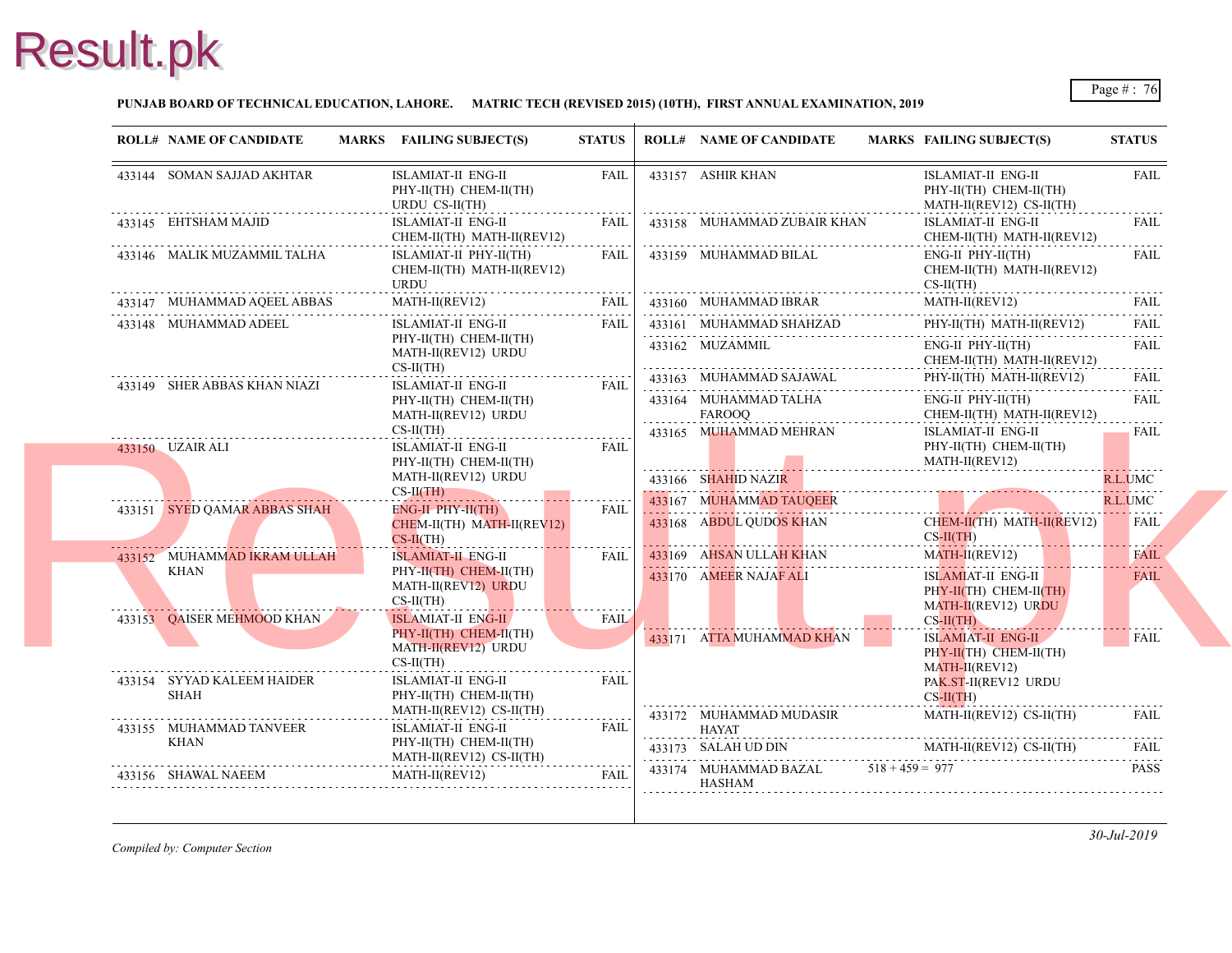

### **PUNJAB BOARD OF TECHNICAL EDUCATION, LAHORE. MATRIC TECH (REVISED 2015) (10TH), FIRST ANNUAL EXAMINATION, 2019**

|                         | <b>ROLL# NAME OF CANDIDATE</b>             |                                                                                  | MARKS FAILING SUBJECT(S)                                               | <b>STATUS</b>              | <b>ROLL# NAME OF CANDIDATE</b>        | <b>MARKS FAIL</b>      |
|-------------------------|--------------------------------------------|----------------------------------------------------------------------------------|------------------------------------------------------------------------|----------------------------|---------------------------------------|------------------------|
|                         | 433175 MUHAMMAD ZUBAIR WARIS               |                                                                                  | ENG-II MATH-II(REV12)<br>$CS-II(TH)$                                   | FAIL<br>.                  | 433184 SHADI KHAN                     | <b>ISLA</b><br>PHY-    |
|                         | 433176 MUHAMMAD TAHIR<br>SHAHZAD           |                                                                                  | ENG-II MATH-II(REV12)<br>$CS-II(TH)$                                   | <b>FAIL</b><br>$- - - - -$ |                                       | PR)<br><b>TDR</b>      |
|                         | 433177 HAMZA SAEED KHAN                    | ISLAMIAT-II PHY-II(TH)<br>CHEM-II(TH) MATH-II(REV12)                             | <b>FAIL</b>                                                            | 433185 ATIF REHMAN         | PAK.<br>$CS-II$<br><b>ISLA</b>        |                        |
|                         | 433178 MUHAMMAD REHAN KHAN                 |                                                                                  | URDU CS-II(TH)<br>MATH-II(REV12) CS-II(TH)                             | <b>FAIL</b>                |                                       | <b>MAT</b>             |
|                         | 433179 GHULAM MURTAZA                      |                                                                                  | ISLAMIAT-II ENG-II                                                     | <b>FAIL</b>                | 433186 AKHLAS KHAN                    | ENG-<br><b>MATI</b>    |
|                         |                                            |                                                                                  | PHY-II(TH, PR) CHEM-II(TH,<br>PR) MATH-II(REV12)<br>TDRAWING-II(PR)    |                            | 433187 MUHAMMAD WAQAS                 | <b>ISLA</b><br>$CS-II$ |
|                         |                                            |                                                                                  | PAK.ST-II(REV12 URDU                                                   |                            | 433188 MUHAMMAD ZUBAIR                | <b>MAT</b>             |
|                         |                                            | $CS-II(TH, PR)$                                                                  |                                                                        | 433189 MUJAHID             | <b>MAT</b>                            |                        |
|                         | 433180 IMRAN AHMED                         |                                                                                  | ISLAMIAT-II ENG-II<br>PHY-II(TH, PR) CHEM-II(TH,<br>PR) MATH-II(REV12) | <b>FAIL</b>                | 433190 TAIMOOR AHMAD                  | <b>ISLA</b><br>PHY-    |
|                         |                                            | TDRAWING-II(PR)<br>PAK.ST-II(REV12 URDU                                          |                                                                        |                            | <b>MAT</b><br>PAK.<br>$CS-II$         |                        |
|                         | $CS-II(TH, PR)$                            |                                                                                  | 433191 TAHSEEN ABBAS                                                   | <b>ISLA</b>                |                                       |                        |
| 433181 <b>IMRAN ALI</b> |                                            |                                                                                  | <b>ISLAMIAT-II ENG-II</b><br>PHY-II(TH, PR) CHEM-II(TH,                | <b>FAIL</b>                |                                       | $CS-H$                 |
|                         |                                            | PR) MATH-II(REV12)<br>TDRAWING-II(PR)<br>PAK.ST-II(REV12 URDU<br>$CS-II(TH, PR)$ |                                                                        | 433192 MUHAMMAD SAEED      | <b>ISLA</b><br><b>MAT</b>             |                        |
|                         |                                            |                                                                                  |                                                                        | 433193 EHSAN ULLAH         | <b>MAT</b>                            |                        |
|                         |                                            |                                                                                  |                                                                        | 433194 HASSAAN MUSTAFA     |                                       |                        |
|                         | 433182 SYED SHOAIB ABBAS<br><b>BUKHARI</b> |                                                                                  | <b>ISLAMIAT-II ENG-II</b><br>PHY-II(TH, PR) CHEM-II(TH,                | FAIL                       | 433195 AMJAD JAVED KHAN               | $CS-H$                 |
|                         |                                            |                                                                                  | PR) MATH-II(REV12)<br>TDRAWING-II(PR)                                  |                            | 433196 MUHAMMAD UMER<br><b>FAROOQ</b> | <b>MAT</b>             |
|                         |                                            |                                                                                  | PAK.ST-II(REV12 URDU                                                   |                            | 433197 UMAIR RAMZAN KHAN              | $495 + 515 = 101$      |
|                         | 433183 MUHAMMAD ARHAM ALI                  |                                                                                  | $CS-II(TH, PR)$<br><b>ISLAMIAT-II ENG-II</b>                           | FAIL                       | 433198 MUHAMMAD MUNEER                |                        |
| ASIF                    |                                            |                                                                                  | PHY-II(TH, PR) CHEM-II(TH,                                             |                            | 433199 SOHAIL AKBAR                   | $483 + 533 = 101$      |
|                         |                                            |                                                                                  | PR) MATH-II(REV12)<br>TDRAWING-II(PR)                                  |                            | 433200 MURWAT HUSSAIN                 | <b>MAT</b>             |
|                         |                                            |                                                                                  | PAK.ST-II(REV12 URDU                                                   |                            | ALI COLLEGE OF TECHNOLOGY, BYPASS R   |                        |
|                         |                                            |                                                                                  | $CS-II(TH, PR)$                                                        |                            | <b>HAROONABAD</b>                     |                        |
|                         |                                            |                                                                                  |                                                                        |                            | 433201 ABDUL BASIT                    |                        |
|                         |                                            |                                                                                  |                                                                        |                            | 433202 ALI HUSNAIN                    |                        |
|                         |                                            |                                                                                  |                                                                        |                            | 433203 MUHAMMAD ABDULLAH              |                        |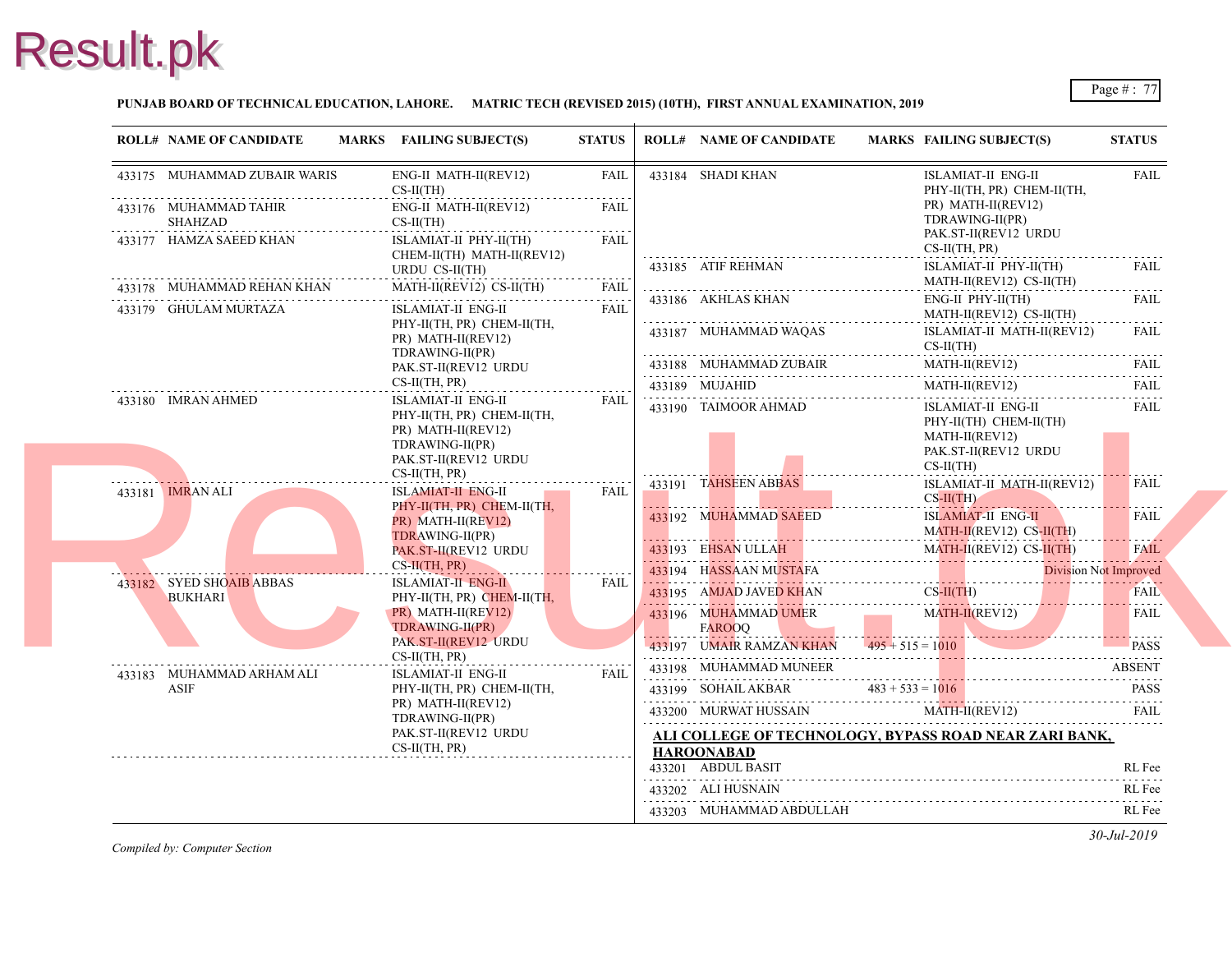#### **PUNJAB BOARD OF TECHNICAL EDUCATION, LAHORE. MATRIC TECH (REVISED 2015) (10TH), FIRST ANNUAL EXAMINATION, 2019**

| <b>ROLL# NAME OF CANDIDATE</b>                      | MARKS FAILING SUBJECT(S) | <b>STATUS</b>                                                  | <b>ROLL# NAME OF CANDIDATE</b>                | <b>MARKS FAIL</b> |
|-----------------------------------------------------|--------------------------|----------------------------------------------------------------|-----------------------------------------------|-------------------|
| 433204 MUHAMMAD WASEEM                              |                          | RL Fee                                                         | 433234 MUHAMMAD<br>ZAIN-UL-ABDIN              |                   |
| 433205 SAJJAD AHMAD                                 |                          | RL Fee<br>.                                                    | 433235 MUHAMMAD TAYYAB                        |                   |
| 433206 SHAHZADA RAEES                               |                          | RL Fee                                                         | 433236 MUHAMMAD AHMAD                         |                   |
| 433207 AQEEL AHMAD<br>.                             |                          | RL Fee                                                         | 433237 HAMZA IJAZ                             |                   |
| 433208 MUHAMMAD BILAL                               |                          | RL Fee                                                         | 433238 MUHAMMAD HASEEB                        |                   |
| 433209 IFTIKHAR AHMAD                               |                          | RL Fee                                                         | <b>BILAL</b>                                  |                   |
| 433210 ALI HASSAN<br>.                              |                          | <b>RL</b> Fee                                                  | 433239 ATIQA MAHBOOB                          |                   |
| 433211 AMEER HAMZA                                  |                          | RL Fee                                                         | 433240 YASRAA TABASSUM                        |                   |
| 433212 MUHAMMAD TAYYAB                              |                          | RL Fee                                                         | 433241 MUHAMMAD SUFYAN                        |                   |
| 433213 WASEEM AKRAM                                 |                          | RL Fee                                                         | 433242 ANAS MEHMOOD                           |                   |
| 433214 MUHAMMAD ANAS                                |                          | RL Fee                                                         | 433243 HUSNAIN AKRAM                          |                   |
| 433215 FIAZ AHMAD                                   |                          | RL Fee                                                         | 433244 MUHAMMAD KAMRAN                        |                   |
| 433216 MOHAMMAD YASEEN                              |                          | .<br>RL Fee                                                    | <b>AKRAM</b><br>433245 SOHAIB ALI             |                   |
| 433217 TAWSSAL BASHARAT                             |                          | RL Fee                                                         | 433246 MUHAMMAD AHMDA                         |                   |
| 433218 MUHAMMAD USMAN                               |                          | RL Fee                                                         | 433247 HASEEB NAWAZ                           |                   |
| 433219 SIKANDAR JAVAID                              |                          | .<br>RL Fee                                                    | 433248 AHMED HUSSAIN                          |                   |
| 433220 MUHAMMAD AHSAN<br>TUJZZU WILINIVIIVITY AHSAN |                          | $\sim$ $\sim$ $\sim$ $\sim$ $\sim$ $\sim$ $\sim$<br>RL Fee     | . <b>. . <del>.</del></b><br>433249 ALI HADER |                   |
| 433221 SAYAM ALI                                    |                          | RL Fee                                                         | 433250 MUHAMMAD ZAHID                         |                   |
| . . <b>.</b><br>433222 MUHASIN MAJEED               |                          | RL Fee                                                         | 433251 MUHAMMAD JAWAD                         |                   |
| 433223 ALI HUSNAIN                                  |                          | .<br>RL Fee                                                    |                                               |                   |
| 433224 TAUSEEF AHMAD                                |                          | $\alpha$ , $\alpha$ , $\alpha$ , $\alpha$ , $\alpha$<br>RL Fee | 433252 MUBSHAR HASSAN<br>433253 MUHAMMAD ASIF |                   |
| 433225 MUHAMMAD ARSLAN                              |                          | RL Fee                                                         | 433254 MUHAMMAD IRFAN                         |                   |
| 433226 ANAS MEHMOOD                                 |                          | <b>RL</b> Fee                                                  |                                               |                   |
| 433227 SAQIB IQBAL                                  |                          | .<br>RL Fee                                                    | 433255 MUHAMMAD USAMA                         |                   |
| 433228 ALI HADIR                                    |                          | RL Fee                                                         | 433256 USMA QASIM                             |                   |
| 433229 MUJEEB ANWAR                                 |                          | RL Fee                                                         | 433257 MUHAMMAD AFZAAL                        |                   |
| 433230 ABDULLAH NASIR                               |                          | RL Fee                                                         | 433258 SHAHZAIB DILSHAD                       |                   |
| 433231 MUHAMMAD HUSSNAIN                            |                          | RL Fee                                                         | 433259 ALAM ALI                               |                   |
| 433232 HASSAN TAHIR                                 |                          | RL Fee                                                         | 433260 ANSAR IQBAL                            |                   |
| 433233 ZAHID HUSSAIN                                |                          | RL Fee                                                         | 433261 ZOHAIB TABISH                          |                   |
|                                                     |                          | -------                                                        |                                               |                   |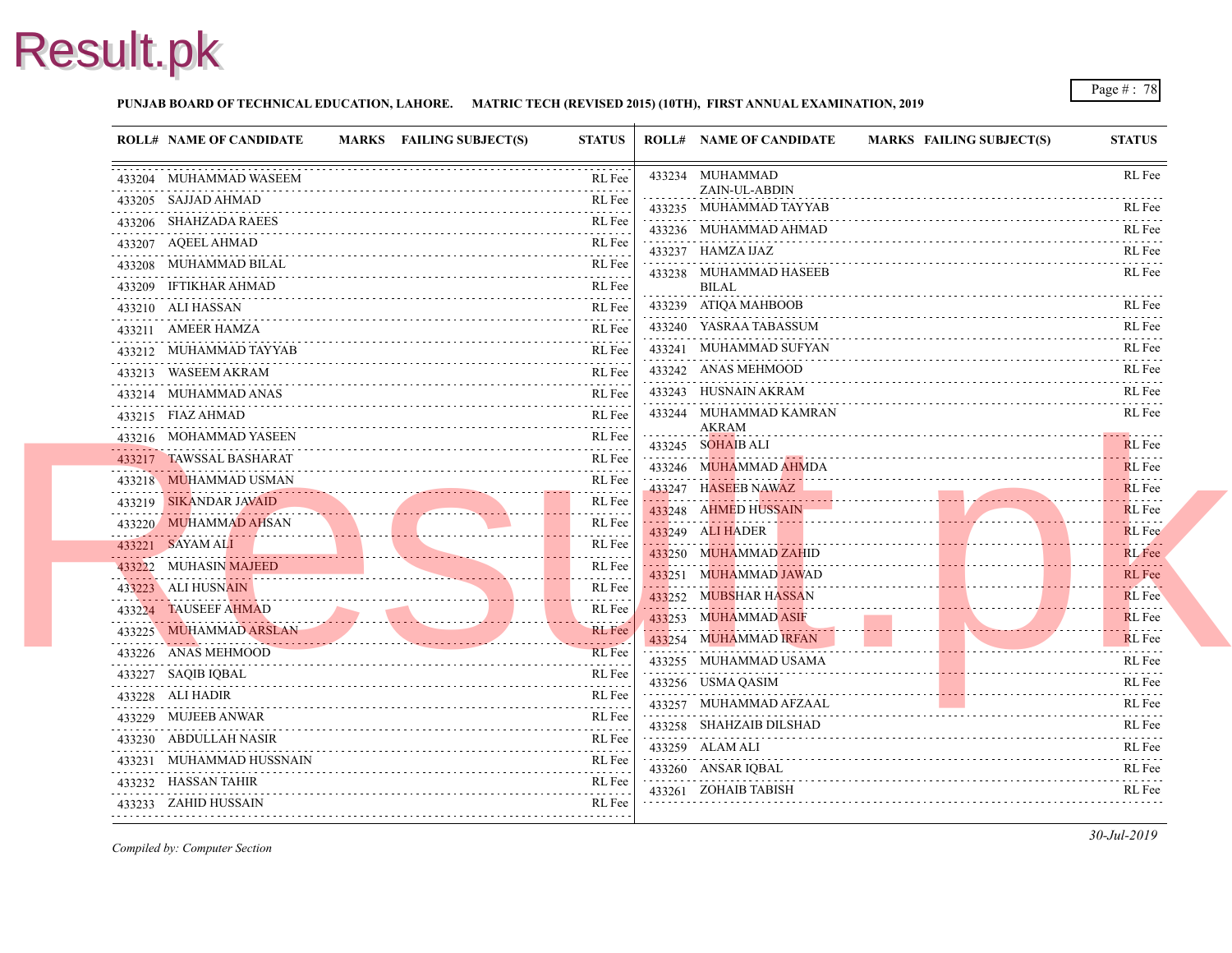#### **PUNJAB BOARD OF TECHNICAL EDUCATION, LAHORE. MATRIC TECH (REVISED 2015) (10TH), FIRST ANNUAL EXAMINATION, 2019**

| <b>ROLL# NAME OF CANDIDATE</b>                        | MARKS FAILING SUBJECT(S)                                                                                                                                                                                                                                                                                         | <b>STATUS</b> | <b>ROLL# NAME OF CANDIDATE</b>                             | <b>MARKS FAIL</b>         |
|-------------------------------------------------------|------------------------------------------------------------------------------------------------------------------------------------------------------------------------------------------------------------------------------------------------------------------------------------------------------------------|---------------|------------------------------------------------------------|---------------------------|
| 433262 MUHAMMAD ABDULLAH                              |                                                                                                                                                                                                                                                                                                                  | RL Fee        | 433289 HAMZA SHAHID                                        |                           |
| <b>TARIQ</b><br>433263 WAJID HUSSAIN JALANI           |                                                                                                                                                                                                                                                                                                                  | RL Fee        | 433290 MUHAMMAD SAJAD                                      |                           |
| 433264 MUHAMMAD SHAHZAD                               |                                                                                                                                                                                                                                                                                                                  | RL Fee        | 433291 MUHAMMAD NABEEL                                     |                           |
| <b>HABIB</b>                                          |                                                                                                                                                                                                                                                                                                                  |               | 433292 AMEER ULLAH KHAN                                    |                           |
| 433265 FIDA UR REHMAN<br>433265 FIDA UR REHMAN RL Fee |                                                                                                                                                                                                                                                                                                                  | RL Fee        | 433293 BILAL HAYDER                                        |                           |
| 433266 MUHAMMAD ZEESHAN                               |                                                                                                                                                                                                                                                                                                                  | RL Fee        | 433294 MUHAMMAD IMRAN                                      |                           |
| 433267 MUHAMMAD ADNAN                                 |                                                                                                                                                                                                                                                                                                                  | RL Fee        | 433295 MUHAMMAD IRFAN                                      |                           |
| <b>KHALID</b><br>433268 TAYYAB MAQSOOD                |                                                                                                                                                                                                                                                                                                                  |               | 433296 MUHAMMAD NASIR                                      |                           |
| 433269 REHAN RASHEED                                  | IAQSOOD RL Fee                                                                                                                                                                                                                                                                                                   | RL Fee        | ALLAMA IQBAL POLYTECHNIC INSTITUTE,                        |                           |
| 433269 REHAN RASHEED RL Fee<br>433270 BINYAMEEN       |                                                                                                                                                                                                                                                                                                                  | RL Fee        | <b>HAROONABAD</b>                                          |                           |
| 433271 JRRAR ABBAS                                    |                                                                                                                                                                                                                                                                                                                  | RL Fee        | 433297 MUHAMMAD ABUBAKAR $403 + 476 = 879$<br><b>IOBAL</b> |                           |
| 433272 HAMMAD AHMAD                                   |                                                                                                                                                                                                                                                                                                                  | RL Fee        | 433298 SHAH ZAIB ABDULLAH                                  | $451 + 503 = 954$         |
| 433273 MUHAMMAD SAQIB                                 |                                                                                                                                                                                                                                                                                                                  | RL Fee        | 433299 MABDULLAH BIN ZAHID $401 + 438 = 839$               |                           |
| 433274 MUHAMMAD ZEESHAN                               |                                                                                                                                                                                                                                                                                                                  | RL Fee        | 433300 MUHAMMAD HAMZA                                      | ENG-                      |
| <b>MANZOOR</b>                                        |                                                                                                                                                                                                                                                                                                                  |               | <b>MUNIR</b>                                               |                           |
| 433275 ABDUL MUEEZ                                    |                                                                                                                                                                                                                                                                                                                  | RL Fee        | 433301 HAFIZ AHMAD RAZA AL<br>KHEERY                       | PHY-                      |
| 433276 SHAHBAZ ALI<br>433276 SHAHBAZ ALI RL Fee       |                                                                                                                                                                                                                                                                                                                  | RL Fee        | 433302 ABDUL MANAN                                         | PHY-                      |
| 433277 MUQADAS MAQSOOD                                | QADAS MAQSOOD RL Fee                                                                                                                                                                                                                                                                                             | RL Fee        | 433303 MUHAMMAD SULTAN                                     | ENG-                      |
| 433278 SAJID MAHMOOD                                  | $J_D$ $\kappa$ $\kappa$ r $\kappa$ r $\kappa$ r $\kappa$ r $\kappa$ r $\kappa$ r $\kappa$ r $\kappa$ r $\kappa$ r $\kappa$ r $\kappa$ r $\kappa$ r $\kappa$ r $\kappa$ r $\kappa$ r $\kappa$ r $\kappa$ r $\kappa$ r $\kappa$ r $\kappa$ r $\kappa$ r $\kappa$ r $\kappa$ r $\kappa$ r $\kappa$ r $\kappa$ r $\$ | RL Fee        |                                                            | <b>MAT</b>                |
| 433279 TALHA UMAIR                                    |                                                                                                                                                                                                                                                                                                                  | RL Fee        | 433304 MUHAMMAD UMAR<br><b>FAROOO</b>                      | ENG-                      |
| 433280 JAHANGEER ALAM<br>433280 JAHANGEER ALAM RL Fee |                                                                                                                                                                                                                                                                                                                  | RL Fee        | 433305 M DANEEAL KHELJEE                                   | <b>ISLA</b>               |
| 433281 USMAN GHANI<br>433281 USMAN GHANI KL Fee       |                                                                                                                                                                                                                                                                                                                  | <b>RL</b> Fee |                                                            | PHY-                      |
| 433282 MUHAMMAD NAOUMAN                               |                                                                                                                                                                                                                                                                                                                  | RL Fee        | 433306 IQRA AKRAM                                          | <b>ISLA</b><br><b>CHE</b> |
| AFZAL<br>433283 ARSLAN ASAD                           |                                                                                                                                                                                                                                                                                                                  | RL Fee        |                                                            | PAK.                      |
| 433284 AHMAD NAWAZ                                    |                                                                                                                                                                                                                                                                                                                  | RL Fee        | 433307 MUHAMMAD RASHID                                     |                           |
| 433285 ZULQARNAIN HAIDER                              |                                                                                                                                                                                                                                                                                                                  | RL Fee        | 433308 ABDUL RAFAY                                         | $443 + 473 = 916$         |
| 433286 ADEEL HUSSAIN                                  |                                                                                                                                                                                                                                                                                                                  | RL Fee        | 433309 MUHAMMAD RAMZAN                                     | $421 + 465 = 886$         |
| 433287 AJAZ HUSSAIN                                   |                                                                                                                                                                                                                                                                                                                  | RL Fee        | 433310 ABDULLAH SHAHID                                     | $424 + 469 = 893$         |
|                                                       |                                                                                                                                                                                                                                                                                                                  | RL Fee        | 433311 IMRAN RAFIO                                         | <b>CHE</b>                |
|                                                       |                                                                                                                                                                                                                                                                                                                  |               | 433312 ABDUL RAHMAN $375 + 413 = 788$                      |                           |
|                                                       |                                                                                                                                                                                                                                                                                                                  |               |                                                            |                           |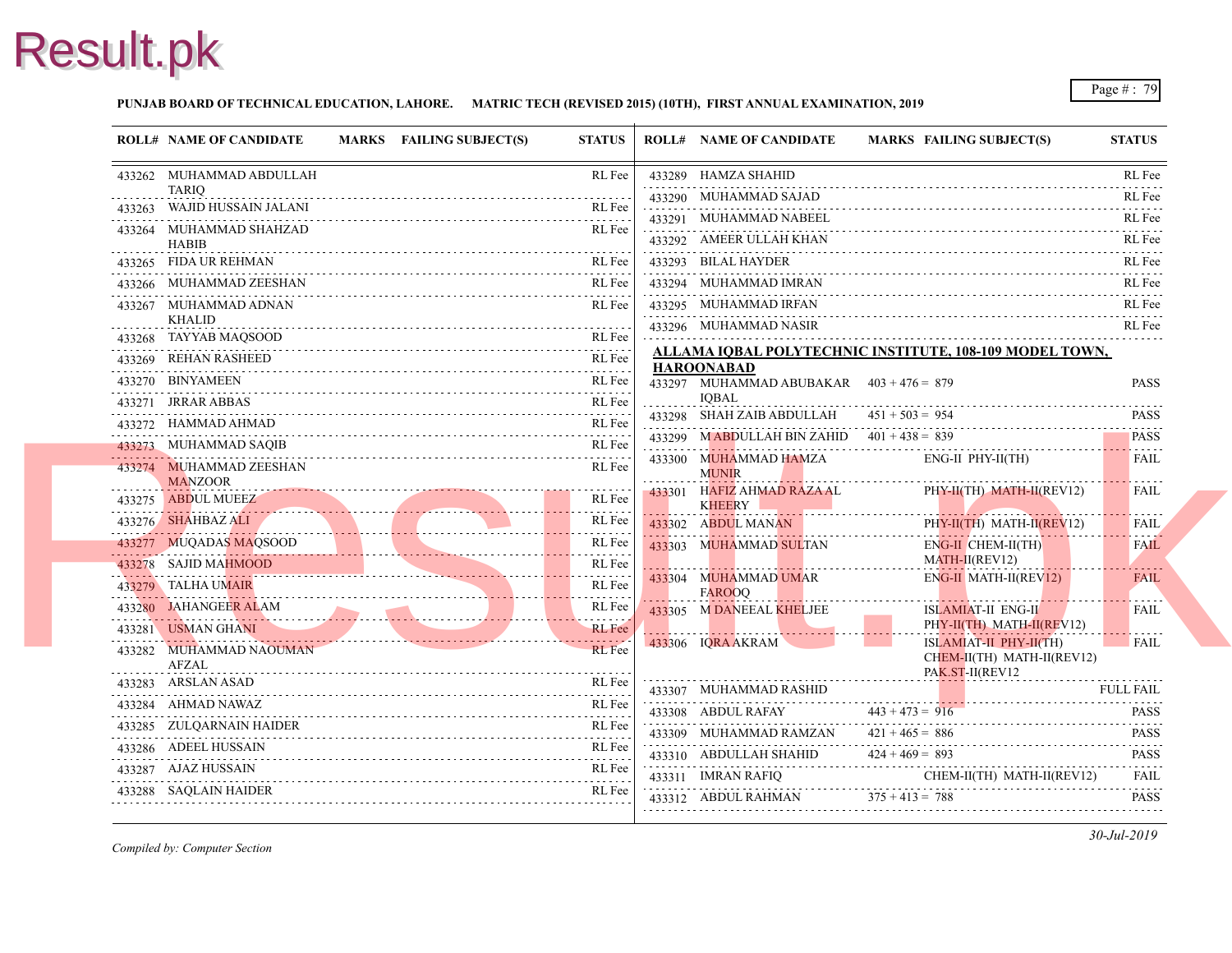#### **PUNJAB BOARD OF TECHNICAL EDUCATION, LAHORE. MATRIC TECH (REVISED 2015) (10TH), FIRST ANNUAL EXAMINATION, 2019**

|                 | <b>ROLL# NAME OF CANDIDATE</b>                                                                                                                                                                                                                                                                                                                                                                                                              | MARKS FAILING SUBJECT(S) | <b>STATUS</b> | <b>ROLL# NAME OF CANDIDATE</b>       | <b>MARKS FAIL</b>   |
|-----------------|---------------------------------------------------------------------------------------------------------------------------------------------------------------------------------------------------------------------------------------------------------------------------------------------------------------------------------------------------------------------------------------------------------------------------------------------|--------------------------|---------------|--------------------------------------|---------------------|
|                 | 433313 SAIFULLAH $379 + 417 = 796$ PASS                                                                                                                                                                                                                                                                                                                                                                                                     |                          | PASS          | 433334 MUHAMMAD ALI ANWAR            | ENG-                |
|                 | 433314 SUFYAN YASEEN $395 + 458 = 853$ PASS                                                                                                                                                                                                                                                                                                                                                                                                 |                          |               |                                      | <b>CHE</b>          |
|                 |                                                                                                                                                                                                                                                                                                                                                                                                                                             |                          |               | 433335 MUHAMMAD USMAN                | PHY-                |
|                 |                                                                                                                                                                                                                                                                                                                                                                                                                                             |                          |               | $433336$ AMIR SOHAIL                 | PHY-                |
|                 |                                                                                                                                                                                                                                                                                                                                                                                                                                             |                          |               | $433337$ IMRAN AKBAR ENG             | ENG-                |
|                 | ASIAN COLLEGE OF TECHNOLOGY, GULBERG TOWN NEAR RAMAY                                                                                                                                                                                                                                                                                                                                                                                        |                          |               | 433338 USMAN MAJEED                  | PHY-                |
|                 | PETROLIUM, BAHAWALPUR ROAD, HASILPUR, HASILPUR<br>433317 MUHAMMAD SHAHBAZ                                                                                                                                                                                                                                                                                                                                                                   | ISLAMIAT-II CHEM-II(TH)  | <b>FAIL</b>   |                                      | <b>URD</b>          |
|                 |                                                                                                                                                                                                                                                                                                                                                                                                                                             | MATH-II(REV12)           |               | 433339 MUHAMMAD IJAZ ARSHAD          | ENG-                |
|                 | $\begin{tabular}{c c c c} \multicolumn{1}{c }{\textbf{433317}} & {\textbf{MUHAMMAD SHAHBAZ}} & & & \textbf{\overline{ISLAM}}\\ \multicolumn{1}{c }{\textbf{AKRAM}} & {\textbf{MATH}}\\ \multicolumn{1}{c }{\textbf{433318}} & {\textbf{MOHAMMAD IMRAN}} & {\textbf{356 + 436 = 792}} \end{tabular}$<br>433318 MOHAMMAD IMRAN $356 + 436 = 792$ PASS                                                                                         |                          | <b>PASS</b>   | 433340 FAIZAN RASHEED                | <b>MAT</b><br>PHY-  |
|                 | $433319$ SYED NASIR ABBAS                                                                                                                                                                                                                                                                                                                                                                                                                   | CHEM-II(TH) FAIL         | FAIL          |                                      | $CS-II$             |
|                 | HASILPUR COLLEGE OF TECHNOLOGY, 9/B REASOOLABAD COLONY,                                                                                                                                                                                                                                                                                                                                                                                     |                          |               | 433341 MARYAM BIBI                   | PHY-                |
| <b>HASILPUR</b> |                                                                                                                                                                                                                                                                                                                                                                                                                                             |                          |               | 433342 MUHAMMAD UMER SAJID           | ENG-                |
|                 | 433320 MUHAMMAD RAMZAN<br>MMAD RAMZAN<br>------------------------------                                                                                                                                                                                                                                                                                                                                                                     | PHY-II(TH) CHEM-II(TH)   | <b>FAIL</b>   |                                      | <b>CHE</b>          |
|                 | 433321 ABU KASHIF                                                                                                                                                                                                                                                                                                                                                                                                                           | ENG-II PHY-II(TH)        | FAIL          |                                      | $CS-H$              |
|                 |                                                                                                                                                                                                                                                                                                                                                                                                                                             | CHEM-II(TH)              |               | 433343 ALI HUSNAIN                   | ENG-                |
|                 | 433322 HUSSAN TARIQ PHY-II(TH) MATH-II(REV12)                                                                                                                                                                                                                                                                                                                                                                                               |                          | <b>FAIL</b>   | 433344 ABDUL REHMAN                  | <b>CHE</b><br>ENG-  |
|                 | THE QUAID-E-AZAM COLLEGE OF TECHNOLOGY, QUAID-E-AZAM                                                                                                                                                                                                                                                                                                                                                                                        |                          |               |                                      | <b>CHE</b>          |
|                 | PLAZA, RASOOLABAD COLOY, HASILPUR                                                                                                                                                                                                                                                                                                                                                                                                           |                          |               | 433345 FAISAL LIAQAT                 | ENG-                |
|                 | 433323 MUHAMMAD ADNAN<br>433323 MUHAMMAD ADNAN PHY-II(TH) MATH-II(REV12) FAIL                                                                                                                                                                                                                                                                                                                                                               |                          |               |                                      | <b>CHE</b>          |
|                 | 433324 MEHBOOB ALI ENG-II PHY-II(TH)                                                                                                                                                                                                                                                                                                                                                                                                        |                          | <b>FAIL</b>   | .                                    | $CS-H$              |
|                 | 433325 GHAZANFER ALI ENG-II                                                                                                                                                                                                                                                                                                                                                                                                                 | ENG-II PHY-II(TH)        | .<br>FAIL     | 433346 ALI RAZA AFZAL                | ENG-<br><b>MAT</b>  |
|                 | 433326 ANEES AZAM                                                                                                                                                                                                                                                                                                                                                                                                                           | PHY-II(TH) CHEM-II(TH)   | <b>FAIL</b>   |                                      | <b>MAT</b>          |
|                 |                                                                                                                                                                                                                                                                                                                                                                                                                                             | $MATH-II(REV12)$         | .             | 433347 SANA ULLAH MAT                | <b>CHE</b>          |
|                 | 433327 ABDUL KHALIQ PHY-II(TH) FAIL                                                                                                                                                                                                                                                                                                                                                                                                         | PHY-II(TH)               |               | 433348 SHAZIM RAZA CHE               |                     |
|                 |                                                                                                                                                                                                                                                                                                                                                                                                                                             | ENG-II PHY-II(TH)        | <b>FAIL</b>   | 433349 FAHAD ULLAH                   | <b>MAT</b>          |
|                 | 433328 MUAHMMAD AHMAD                                                                                                                                                                                                                                                                                                                                                                                                                       | MATH-II(REV12) CS-II(TH) |               | AL-REHMAN POLYTECHNIC INSTITUTE, OP  |                     |
|                 |                                                                                                                                                                                                                                                                                                                                                                                                                                             |                          |               | <b>ROAD, JARANWALA</b>               |                     |
|                 | $\begin{tabular}{ll} \hline 433329 & ABDUL WAHAB SATIAR & ENG-II PHY-II(TH) & FAIL \\ \hline \end{tabular} \begin{tabular}{ll} \hline \textbf{FAIL} & \textbf{ENG-II PHYS-II(TH)} \\ \hline \end{tabular} \begin{tabular}{ll} \hline \textbf{FAIS} & \textbf{FAIS} \\ \hline \end{tabular} \end{tabular} \begin{tabular}{ll} \hline \textbf{FAIS} \\ \hline \end{tabular} \begin{tabular}{ll} \hline \textbf{FAIS} \\ \hline \end{tabular}$ |                          |               | 433350 RAI BASHARAT KHAN             | <b>ISLA</b><br>PHY- |
|                 | 433331 FAIZAN AHMAD                                                                                                                                                                                                                                                                                                                                                                                                                         | ISLAMIAT-II ENG-II       | FAIL          |                                      | <b>MAT</b>          |
|                 |                                                                                                                                                                                                                                                                                                                                                                                                                                             | PHY-II(TH) CHEM-II(TH)   |               |                                      | PAK.                |
|                 | 433332 MUHAMMAD ABUBAKAR                                                                                                                                                                                                                                                                                                                                                                                                                    | MATH-II(REV12)           |               | 433351 MUHAMMAD BILAL                | EA-II               |
|                 | $MATH-II (REV12)$                                                                                                                                                                                                                                                                                                                                                                                                                           | ENG-II PHY-II(TH)        | <b>FAIL</b>   |                                      |                     |
|                 | 433333 NADEEM AKHTAR                                                                                                                                                                                                                                                                                                                                                                                                                        | ENG-II PHY-II(TH)        | FAIL          | SAIFIA POLYTECHNIC INSTITUTE, MOHALI |                     |
|                 |                                                                                                                                                                                                                                                                                                                                                                                                                                             | CHEM-II(TH) CS-II(TH)    |               | <b>ROAD, JHANG</b>                   |                     |
|                 |                                                                                                                                                                                                                                                                                                                                                                                                                                             |                          |               |                                      |                     |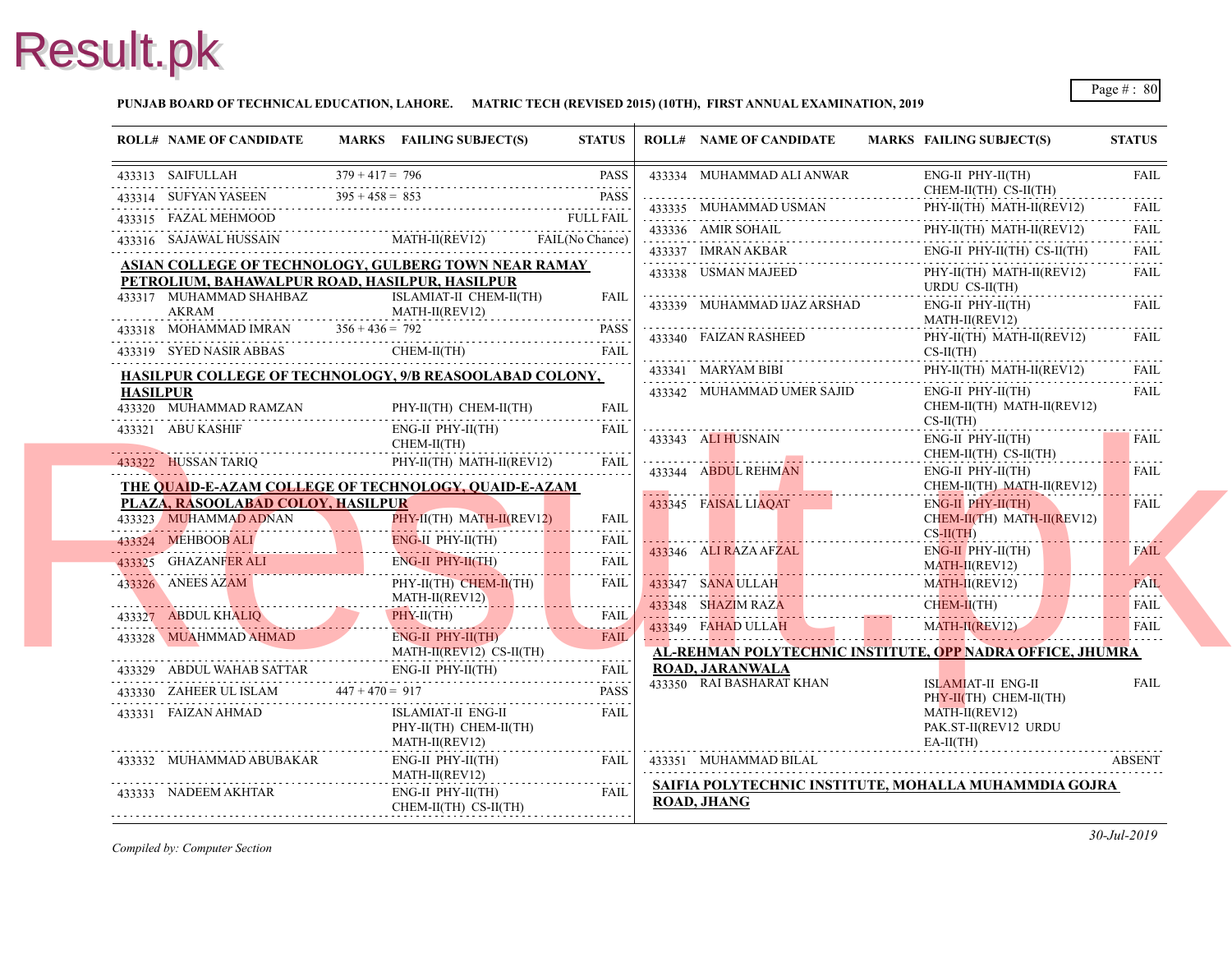#### **PUNJAB BOARD OF TECHNICAL EDUCATION, LAHORE. MATRIC TECH (REVISED 2015) (10TH), FIRST ANNUAL EXAMINATION, 2019**

| <b>ROLL# NAME OF CANDIDATE</b>              |                     | MARKS FAILING SUBJECT(S)                                                                                                                               | <b>STATUS</b> |   | <b>ROLL# NAME OF CANDIDATE</b>                                                       | <b>MARKS FAIL</b>  |
|---------------------------------------------|---------------------|--------------------------------------------------------------------------------------------------------------------------------------------------------|---------------|---|--------------------------------------------------------------------------------------|--------------------|
| 433352 HONAIN HAIDER                        |                     | $PHY-II(TH)$<br>433352 HONAIN HAIDER PHY-II(TH) FAIL                                                                                                   | FAIL          |   | 433381 UZAIR SAFDAR                                                                  | $415 + 458 = 873$  |
| 433353 MUHAMMAD ABDULLAH $490 + 595 = 1085$ |                     | 433353 MUHAMMAD ABDULLAH $490 + 595 = 1085$ PASS                                                                                                       | <b>PASS</b>   |   | 433382 MUHAMMAD AAMIR<br>433382 MUHAMMAD AAMIR EN                                    | ENG-               |
| 433354 MUHAMMAD ISHAO                       | Fail In $9Th + 454$ |                                                                                                                                                        | RL 9TH        |   | 433383 UMAIR ALI                                                                     | ENG-               |
| 433355 MUHAMMAD BADAR                       | $389 + 507 = 896$   | 433355 MUHAMMAD BADAR $389 + 507 = 896$ PASS                                                                                                           | <b>PASS</b>   |   | 433384 MUHAMMAD AJMAL                                                                | ENG-               |
| 433356 NOMAN KHAN                           | $410 + 467 = 877$   | 433356 NOMAN KHAN $410 + 467 = 877$ PASS                                                                                                               | <b>PASS</b>   |   | 433385 NAVEED ABBAS<br>433385 NAVEED ABBAS $427 + 496 = 923$                         |                    |
|                                             | Fail In $9Th + 491$ | $433357$ MOHAMMAD ADNAN Fail In $9Th + 491$ RL $9TH + 491$                                                                                             |               |   | 433386 SEYED BABAR ALI ENG                                                           | ENG-               |
| 433358 MUHAMMAD HABIB                       | $370 + 447 = 817$   | 433358 MUHAMMAD HABIB $370 + 447 = 817$ PASS                                                                                                           |               |   | $398 + 453 = 851$<br>$398 + 453 = 851$                                               |                    |
|                                             |                     | ${\bf 433359} \hspace{0.2cm} {\bf ZEESHAN ALI} \hspace{0.3cm} {\bf CHEM-II(TH)} \hspace{0.3cm} {\bf FAIL}$                                             |               |   | 433388 ALI REHMAN SIAL                                                               | ENG-               |
| 433360 MUHAMMAD ZEESHAN $452 + 539 = 991$   |                     | 433360 MUHAMMAD ZEESHAN $452 + 539 = 991$ PASS                                                                                                         |               |   | 433389 HAIDER ALI $388 + 418 = 806$                                                  |                    |
| 433361 ALI KHAN                             | $418 + 462 = 880$   | 433361 ALI KHAN $418 + 462 = 880$ PASS                                                                                                                 | <b>PASS</b>   |   | 433390 DANISH $404 + 463 = 867$                                                      |                    |
| 433362 MUHAMMAD SHOAIB                      | $382 + 439 = 821$   | 433362 MUHAMMAD SHOAIB $382 + 439 = 821$ PASS                                                                                                          |               |   | 433391 MUHAMMAD RAMZAN                                                               | $409 + 475 = 884$  |
| 433363 ALI USMAN                            | $387 + 463 = 850$   | 433363 ALI USMAN $387 + 463 = 850$ PASS                                                                                                                | <b>PASS</b>   |   | 433392 MUHAMMAD SAQLAIN                                                              | $499 + 578 = 107'$ |
| 433364 SHAHARYAR GULL                       | $395 + 471 = 866$   | $-433364$ SHAHARYAR GULL $395 + 471 = 866$ PASS                                                                                                        |               |   | <b>ABDULLAH</b><br>433393 MUHAMMAD HASNAIN                                           | ENG-               |
| 433365 MUHAMMAD KASHIF                      | $390 + 470 = 860$   | 433365 MUHAMMAD KASHIF $390 + 470 = 860$ PASS                                                                                                          |               |   |                                                                                      | Fail In 9Th + 430  |
| 433366 ALI HAIDER                           | $418 + 471 = 889$   |                                                                                                                                                        | <b>PASS</b>   |   | 433394 MUHAMMAD NAVEED<br><b>KHAN</b>                                                |                    |
| 433367 MUHAMMAD SHIRAZ                      | $389 + 457 = 846$   | $433367$ MUHAMMAD SHIRAZ $389 + 457 = 846$ PASS                                                                                                        | <b>PASS</b>   |   | 433395 TAUSEEO HAIDER                                                                | PHY-               |
| 433368 ALI HAIDER<br>433368 ALI HAIDER      |                     | Fail In 9Th + 445                                                                                                                                      | RL 9TH        |   | 433396 AHTHSHAM MAZHAR<br>433396 AHTHSHAM MAZHAR PHY                                 | PHY-               |
|                                             |                     | Fail In 9Th + 469<br>433370 MUHAMMAD UMAIR Fail In 9Th + 438<br>Fail In 9Th + 438                                                                      |               |   | 433397 ASIM MEHBOOB                                                                  | <b>CHE</b>         |
|                                             |                     |                                                                                                                                                        |               |   | $433398$ MUHAMMAD ZEESHAN Fail In 9Th + 449                                          |                    |
| 433371 IMTIAZ HUSSAIN                       |                     | Fail In $9Th + 425$<br>RL $9TH$                                                                                                                        |               | . | <b>KHAN</b><br>433399 HUSSNAIN ALI                                                   | $437 + 483 = 920$  |
| 433372 IBTISAM ABDULLAH                     | $393 + 420 = 813$   | $433372$ IBTISAM ABDULLAH $393 + 420 = 813$ PASS                                                                                                       |               |   | 433400 MUHAMMAD ATIF KHAN $424 + 479 = 903$                                          |                    |
| 433373 ALI RAZA                             | Fail In $9Th + 385$ | 433373 ALIRAZA Fail In 9Th + 385 RL 9TH                                                                                                                |               |   | 433401 ZAHID KHAN                                                                    | ENG-               |
| 433374 ZAHEER ABBAS                         |                     | $395 + 439 = 834$<br>$395 + 439 = 834$ PASS                                                                                                            |               |   | 433402 MUHAMMAD ADNAN                                                                | $381 + 441 = 822$  |
|                                             |                     | $\begin{tabular}{ll} \bf 433375 & \tt UMER FAROOQ & \tt ENG-II PHY-II(TH) & \tt FAIL \\ \bf \end{tabular}$                                             |               |   |                                                                                      |                    |
| 433376 MUHAMMAD ASIF SHAH $401 + 462 = 863$ |                     | 433376 MUHAMMAD ASIF SHAH $401 + 462 = 863$ PASS                                                                                                       |               |   | 433403 ARSHAD ALI $376 + 452 = 828$                                                  |                    |
|                                             |                     | ENG-II                                                                                                                                                 | FAIL          |   | 433404 TASAWAR ABBAS $424 + 473 = 897$                                               |                    |
| 433378 MUDASSAR ABBAS                       |                     | ENG-II PHY-II(TH)<br>CHEM-II(TH) MATH-II(REV12)                                                                                                        | <b>FAIL</b>   |   | 433405 WASIF NAWAZ $426 + 499 = 925$<br>433406 ASGHAR ALI<br>$433406$ ASGHAR ALI ENG | ENG-               |
|                                             |                     | 433379 ABDUR RAUF $396 + 447 = 843$ PASS                                                                                                               | <b>PASS</b>   |   | 433407 ALI ABDULLAH                                                                  | <b>CHE</b>         |
|                                             |                     | $\begin{tabular}{lllllllll} \bf 433380 & RASHID ANWAR & \bf \multicolumn{3}{l}{{\bf ENG-II~CHEM-II(TH)}} & \bf \multicolumn{3}{l}{FAIL} \end{tabular}$ | FAIL          |   | 433408 WASEEM SHAHZAD                                                                | ENG-               |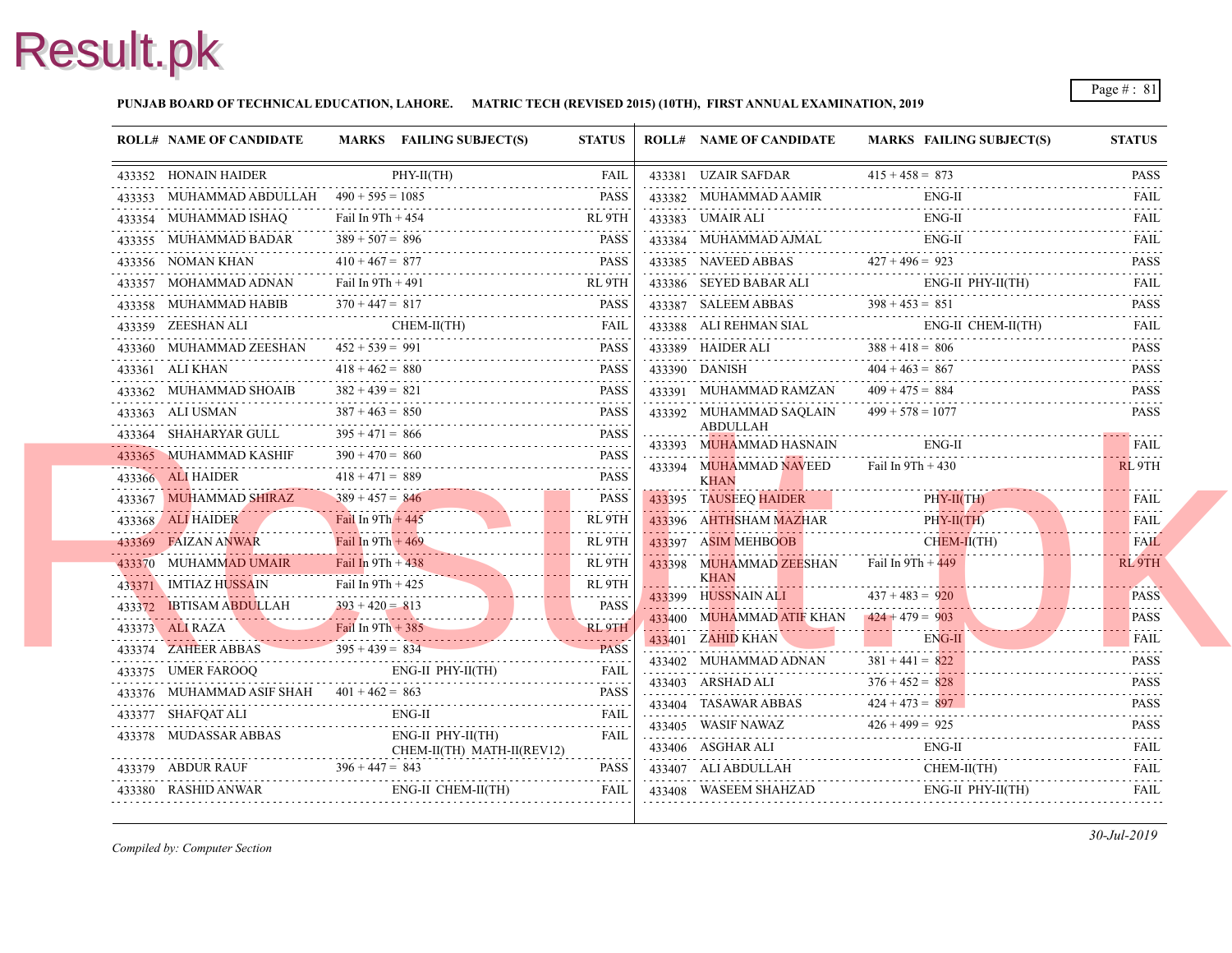

#### **PUNJAB BOARD OF TECHNICAL EDUCATION, LAHORE. MATRIC TECH (REVISED 2015) (10TH), FIRST ANNUAL EXAMINATION, 2019**

| <b>ROLL# NAME OF CANDIDATE</b>                                                                                                                                                                                                                                                                                                                                                                            |                                                     | MARKS FAILING SUBJECT(S)                                           | <b>STATUS</b>           | <b>ROLL# NAME OF CANDIDATE</b>           | <b>MARKS FAIL</b>                |
|-----------------------------------------------------------------------------------------------------------------------------------------------------------------------------------------------------------------------------------------------------------------------------------------------------------------------------------------------------------------------------------------------------------|-----------------------------------------------------|--------------------------------------------------------------------|-------------------------|------------------------------------------|----------------------------------|
| 433409 MUHAMMAD ABU BAKAR PHY-II(TH) FAIL                                                                                                                                                                                                                                                                                                                                                                 |                                                     |                                                                    | FAIL                    | 433427 SHOAIB AKHTER                     | <b>ISLA</b>                      |
| 433410 MOHSINALI $382 + 461 = 843$ PASS                                                                                                                                                                                                                                                                                                                                                                   |                                                     |                                                                    |                         |                                          | PHY-<br><b>MAT</b>               |
| 433411 MUHAMMAD IMRAN ENG-II<br>433411 MUHAMMAD IMRAN ENG-II FAIL FAIL                                                                                                                                                                                                                                                                                                                                    |                                                     |                                                                    |                         |                                          | PAK.                             |
|                                                                                                                                                                                                                                                                                                                                                                                                           |                                                     |                                                                    |                         | 433428 ZOHAIB HASSAN                     | <b>ISLA</b>                      |
|                                                                                                                                                                                                                                                                                                                                                                                                           |                                                     |                                                                    |                         |                                          | PHY-<br><b>MAT</b>               |
| $\begin{tabular}{c c c c c} \hline \textbf{433412} & \textbf{ALI SARFRAZ} & \textbf{363 + 451 = 814} & \textbf{PASS} \\ \hline \textbf{433413} & \textbf{FAISAL SHAHZAD} & \textbf{420 + 458 = 878} & \textbf{PASS} \\ \hline \textbf{433414} & \textbf{HAMZA ASHAKAF} & \textbf{PHY-II(TH)} & \textbf{FAIL} \\ \hline \textbf{133414} & \textbf{HAMZA ASHRAF} & \textbf{PHY-II(TH)} & \textbf{FAL} \\ \$ |                                                     |                                                                    |                         | 433429 AHSAN ALI SHAH                    | <b>ISLA</b>                      |
| 433415 MUHAMMAD USAMA KHAN $353 + 437 = 790$                                                                                                                                                                                                                                                                                                                                                              |                                                     | HAMMAD USAMA KHAN 353 + 437 = 790 PASS                             | PASS                    |                                          | PHY-<br><b>MAT</b>               |
| 433416 RABEEZ WAHAB SHAHZAD 383 + 415 = 798 PASS                                                                                                                                                                                                                                                                                                                                                          |                                                     |                                                                    |                         | 433430 MUHAMMAD SALEEM                   | <b>ISLA</b>                      |
| <b>IBN-E-SEENA COLLEGE OF TECHNOLOGY, BANNU MIANWALI ROAD,</b>                                                                                                                                                                                                                                                                                                                                            |                                                     |                                                                    |                         | <b>KHAN</b>                              | PHY-                             |
| KAMAR MUSHANI, KAMAR MUSHANI                                                                                                                                                                                                                                                                                                                                                                              |                                                     |                                                                    |                         |                                          | <b>MAT</b>                       |
|                                                                                                                                                                                                                                                                                                                                                                                                           | 433417 MUHAMMAD SHERAZ KHAN<br>ENG-II CHEM-II(TH)   |                                                                    | <b>FAIL</b>             | 433431 MUHAMMAD KAREEM                   | <b>ISLA</b><br>PHY-              |
| 433418 MUHAMMAD ULFAT KHAN                                                                                                                                                                                                                                                                                                                                                                                |                                                     | MATH-II(REV12) CS-II(TH)<br>ENG-II CHEM-II(TH)<br>$MATH-II(REV12)$ | <b>FAIL</b>             |                                          | <b>MAT</b><br>PAK.               |
| 433419 EASUB KHAN<br><u>133419</u> EASUB KHAN ENG-II EAIL FAIL FAIL                                                                                                                                                                                                                                                                                                                                       |                                                     | $ENG-II$                                                           |                         | 433432 SHAKEEL KHAN                      | <b>ISLA</b><br><b>CHE</b>        |
|                                                                                                                                                                                                                                                                                                                                                                                                           |                                                     | $ENG-II$                                                           |                         | 433433 MUHAMMAD KHALIL                   | ENG-                             |
| 433420 SAQIB JAVED ENG-II FAIL<br>433421 MUHAMMAD ISHFAQ KHAN                                                                                                                                                                                                                                                                                                                                             | <b>ISLAMIAT-II ENG-II</b><br>PHY-II(TH) CHEM-II(TH) | FAIL                                                               |                         | <b>MAT</b>                               |                                  |
|                                                                                                                                                                                                                                                                                                                                                                                                           |                                                     |                                                                    | 433434 MUHAMMAD TANVEER | <b>MAT</b>                               |                                  |
|                                                                                                                                                                                                                                                                                                                                                                                                           |                                                     | MATH-II(REV12)<br>PAK ST-II(REV12                                  |                         | 433435 MUHAMMAD SALEEM                   | ENG-                             |
| 433422 SAFDAR ABBAS                                                                                                                                                                                                                                                                                                                                                                                       |                                                     | $ENG-II$ $PHY-II(TH)$<br>CHEM-II(TH) MATH-II(REV12)                | <b>FAIL</b>             | <b>KHAN</b><br>433436 WAQAR HASAN HASHIM | ENG-<br><b>CHE</b>               |
| 433423 MUHAMMAD ASIF KHAN                                                                                                                                                                                                                                                                                                                                                                                 |                                                     | <b>ISLAMIAT-II ENG-II</b>                                          | <b>FAIL</b>             |                                          | <b>URD</b>                       |
|                                                                                                                                                                                                                                                                                                                                                                                                           |                                                     | $PHY-II(TH)$ CHEM-II(TH)<br>MATH-II(REV12)<br>PAK.ST-II(REV12      |                         | 433437 SAJID BASHIR KHAN                 | <b>ISLA</b><br>PHY-              |
| 433424 MUHAMMAD ZEESHAN                                                                                                                                                                                                                                                                                                                                                                                   |                                                     | ISLAMIAT-II ENG-II                                                 | <b>FAIL</b>             |                                          | <b>MAT</b><br>PAK.               |
| KHAN                                                                                                                                                                                                                                                                                                                                                                                                      |                                                     | PHY-II(TH) CHEM-II(TH)<br>MATH-II(REV12)                           |                         | 433438 MOHSAN KHAN                       | <b>ISLA</b>                      |
| 433425 YOUNAS NAWAZ KHAN                                                                                                                                                                                                                                                                                                                                                                                  |                                                     | $ENG-II$ $PHY-II(TH)$                                              | FAIL                    |                                          | PHY-                             |
|                                                                                                                                                                                                                                                                                                                                                                                                           |                                                     | CHEM-II(TH) MATH-II(REV12)                                         |                         | 433439 RIZWAN ULLAH KHAN                 | <b>URD</b><br>PHY-               |
|                                                                                                                                                                                                                                                                                                                                                                                                           |                                                     | $CS-II(TH)$                                                        |                         |                                          | <b>MAT</b>                       |
| 433426 ABU BAKKAR SIDDIQUE<br><b>KHAN</b>                                                                                                                                                                                                                                                                                                                                                                 |                                                     | <b>ISLAMIAT-II ENG-II</b><br>PHY-II(TH) CHEM-II(TH)                | <b>FAIL</b>             |                                          | PAK.                             |
|                                                                                                                                                                                                                                                                                                                                                                                                           |                                                     | MATH-II(REV12)<br>PAK.ST-II(REV12                                  |                         | 433440 MUHAMMAD SHEHRYAR<br><b>KHAN</b>  | ENG-<br><b>CHE</b><br><b>URD</b> |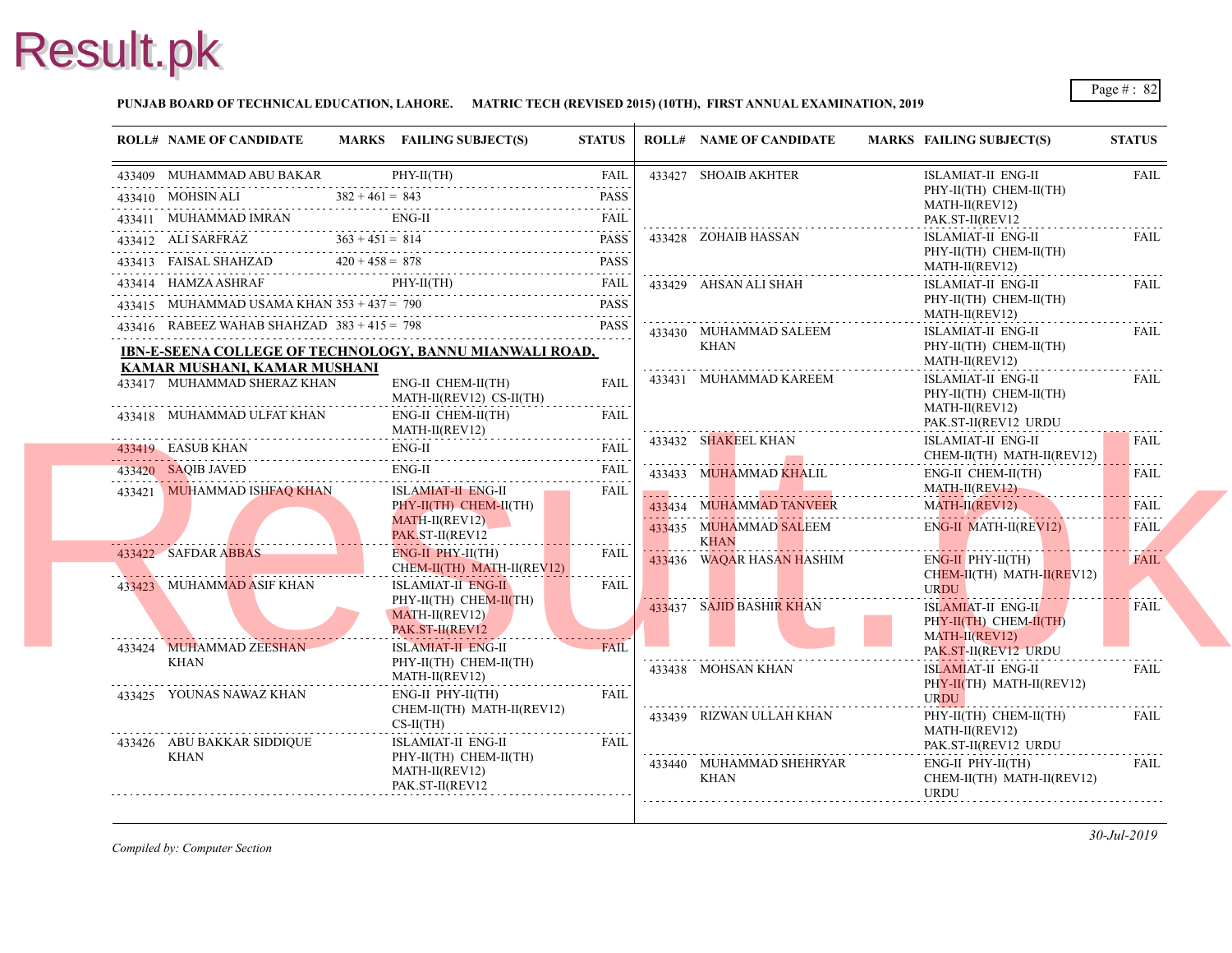#### **PUNJAB BOARD OF TECHNICAL EDUCATION, LAHORE. MATRIC TECH (REVISED 2015) (10TH), FIRST ANNUAL EXAMINATION, 2019**

| <b>ROLL# NAME OF CANDIDATE</b>              | MARKS FAILING SUBJECT(S)                                                               | <b>STATUS</b>          |   | <b>ROLL# NAME OF CANDIDATE</b>                                       | <b>MARKS FAIL</b> |                                   |
|---------------------------------------------|----------------------------------------------------------------------------------------|------------------------|---|----------------------------------------------------------------------|-------------------|-----------------------------------|
| 433441 MUHAMMAD SAQIB                       | ISLAMIAT-II ENG-II<br>PHY-II(TH) CHEM-II(TH)<br>MATH-II(REV12)                         | <b>FAIL</b><br>.       |   | 433456 MUHAMMAD KHURSHEED                                            |                   | <b>ISLA</b><br>PHY-<br><b>MAT</b> |
| 433442 GHULAM HABIB KHAN                    |                                                                                        | <b>FULL FAIL</b><br>.  |   |                                                                      |                   | PAK.                              |
| 433443 MUHAMMAD IRFAN KHAN                  | ISLAMIAT-II ENG-II<br>PHY-II(TH) CHEM-II(TH)<br>MATH-II(REV12)                         | <b>FAIL</b>            | . | 433457 MUHAMMAD IMRAN ABBAS<br>HAIDERI<br>433458 MOHAMMAD SAJJAD     |                   | ENG-<br><b>CHE</b><br>ENG-        |
| 433444 SHAFA ULLAH KHAN                     | ISLAMIAT-II ENG-II<br>PHY-II(TH) CHEM-II(TH)<br>MATH-II(REV12) URDU                    | FAIL                   |   | 433459 ZEESHAN KHAN                                                  |                   | <b>CHE</b><br>ENG-<br><b>CHE</b>  |
|                                             | $CS-H(TH)$                                                                             |                        |   | 433460 KHALID KHAN                                                   |                   | PHY-                              |
| 433445 FAHAD ABBAS KHAN                     | ENG-II PHY-II(TH)<br>MATH-II(REV12)                                                    | FAIL                   |   | 433461 ABID NAWAZ                                                    |                   | <b>MAT</b>                        |
| 433446 MUHAMMAD SAQIB KHAN                  | ENG-II MATH-II(REV12)                                                                  | <b>FAIL</b>            |   | 433462 ZAIT ULLAH KHAN                                               |                   | ENG-<br><b>CHE</b>                |
| 433447 UMAR KHTIAB                          | PHY-II(TH) CHEM-II(TH)<br>MATH-II(REV12)<br>PAK.ST-II(REV12 URDU<br>$CS-II(TH)$        | FAIL                   | . | 433463 MUHAMMAD MUSHRAF<br><b>KHAN</b><br>433464 MUHAMMAD IMRAN KHAN |                   | PAK.<br>PHY-                      |
| 433448 MUHAMMAD SHAFIQ                      | PHY-II(TH) URDU CS-II(TH)                                                              | <b>FAIL</b>            |   |                                                                      |                   | <b>MAT</b>                        |
| 433449 MUHAMMAD HAFEEZ<br><b>ULLAH KHAN</b> | ISLAMIAT-II ENG-II<br>PHY-II(TH) CHEM-II(TH)<br>MATH-II(REV12)<br>PAK ST-II(REV12 URDU | <b>FAIL</b>            |   | 433465 MUHAMMAD ARSHID KHAN<br>433466 ALAM KHAN                      |                   | ENG-<br><b>CHE</b><br><b>URD</b>  |
| 433450 SAJJAD ANWAR                         | ENG-II PHY-II(TH)<br>CHEM-II(TH) MATH-II(REV12)                                        | <b>FAIL</b>            |   | 433467 YASIR KHAN                                                    |                   | ENG-<br><b>MAT</b>                |
| 433451 SHAHID IQBAL                         | MATH-II(REV12)                                                                         | <b>FAIL</b>            |   | 433468 MUHAMMAD ASHRAF KHAN                                          |                   | ENG-                              |
| 433452 UMAR NAWAZ                           | . . <u>. .</u><br>MATH-II(REV12)                                                       | الدامات الداري<br>FAIL |   |                                                                      |                   | <b>MAT</b>                        |
| 433453 BANARIS KHAN                         | . <i>. .</i><br>ENG-II MATH-II(REV12)                                                  | .<br><b>FAIL</b>       |   | 433469 ABDUL MAJEED KHAN                                             |                   | ENG-<br><b>MAT</b>                |
| 433454 MOHSIN KHAN                          | ENG-II PHY-II(TH)<br>CHEM-II(TH) MATH-II(REV12)                                        | <b>FAIL</b>            |   | 433470 WASEEM ATTA                                                   |                   | ENG-                              |
|                                             | URDU                                                                                   |                        |   | 433471 BABAR MASIH                                                   |                   | ENG-                              |
| 433455 RASHID KHAN                          | ISLAMIAT-II ENG-II<br>PHY-II(TH) CHEM-II(TH)<br>MATH-II(REV12)                         | FAIL                   |   | 433472 AWAIS KHAN                                                    |                   | <b>MAT</b><br>ENG-<br><b>CHE</b>  |
|                                             | PAK.ST-II(REV12 URDU<br>$CS-II(TH)$                                                    |                        |   | 433473 ZAHID KHAN                                                    |                   | ENG-<br><b>MAT</b>                |
|                                             |                                                                                        |                        |   | 433474 NAVEED                                                        |                   | ENG-<br><b>CHE</b><br><b>URD</b>  |
|                                             |                                                                                        |                        |   |                                                                      |                   |                                   |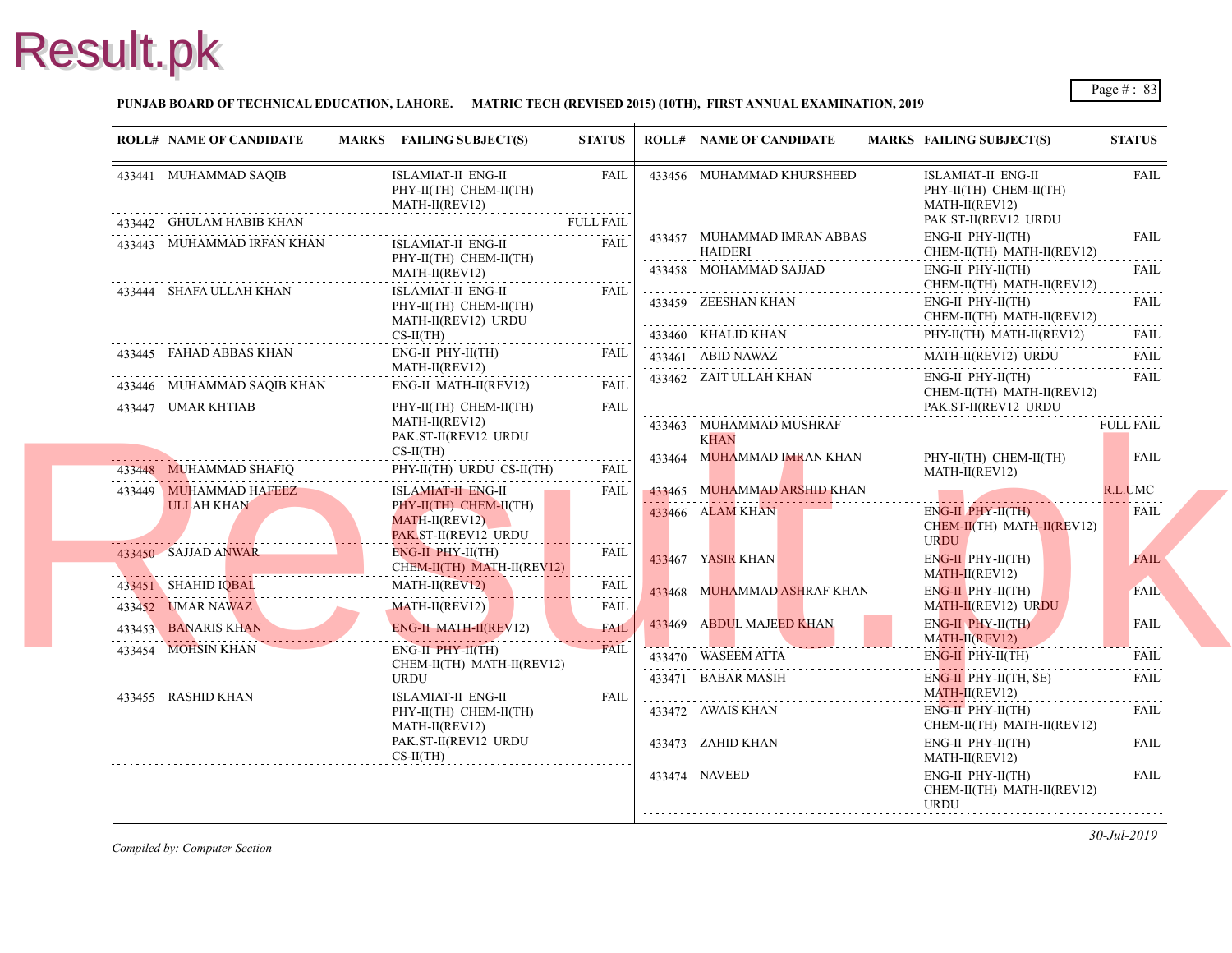#### **PUNJAB BOARD OF TECHNICAL EDUCATION, LAHORE. MATRIC TECH (REVISED 2015) (10TH), FIRST ANNUAL EXAMINATION, 2019**

| <b>ROLL# NAME OF CANDIDATE</b> | MARKS FAILING SUBJECT(S)                                                                             | <b>STATUS</b> |   | <b>ROLL# NAME OF CANDIDATE</b>                                                    | <b>MARKS FAIL</b> |                                   |
|--------------------------------|------------------------------------------------------------------------------------------------------|---------------|---|-----------------------------------------------------------------------------------|-------------------|-----------------------------------|
| 433475 NADEEM KHAN             | ENG-II PHY-II(TH)<br>CHEM-II(TH) MATH-II(REV12)<br>PAK.ST-II(REV12 URDU                              | <b>FAIL</b>   |   | 433489 MUHAMMAD UZAIR KHAN<br>433490 MUHAMMAD FAISAL                              |                   | ENG-<br>ENG-                      |
| 433476 MUHAMMAD NAVEED<br>KHAN | ENG-II PHY-II(TH)<br>CHEM-II(TH) MATH-II(REV12)<br>PAK.ST-II(REV12 URDU                              | <b>FAIL</b>   |   | 433491 MUHAMMAD IRSHAD KHAN<br>433492 HISHAM ABU BAKKAR                           |                   | PAK.<br>ENG-<br>ENG-              |
| 433477 ABD UL KABEER KHAN      | PHY-II(TH) MATH-II(REV12)<br><b>URDU</b>                                                             | FAIL          |   | 433493 MUHAMMAD JABIR KHAN                                                        |                   | ENG-                              |
| 433478 ZEESHAN KHAN            | ISLAMIAT-II ENG-II<br>PHY-II(TH) CHEM-II(TH)<br>MATH-II(REV12)                                       | <b>FAIL</b>   |   | 433494 YASIR KHAN<br>433495 MUHAMMAD UZAIR                                        |                   | ENG-<br>ENG-<br><b>MAT</b>        |
| 433479 MUNTAZIR MEHDI          | PAK.ST-II(REV12 URDU<br>ENG-II MATH-II(REV12)                                                        | .<br>FAIL     | . | 433496 MUHAMMAD YOUSAF<br>KHAN                                                    |                   | ENG-                              |
| 433480 HAMMAD HUSSAIN          | ENG-II PHY-II(TH)<br>MATH-II(REV12) URDU                                                             | <b>FAIL</b>   |   | 433497 ASWAD SAUD KHAN MAI<br>433498 KAMRAN KHAN                                  |                   | <b>MAT</b><br><b>MAT</b>          |
| 433481 MUHAMMAD IQBAL KHAN     | ENG-II PHY-II(TH)<br>CHEM-II(TH) MATH-II(REV12)<br>PAK.ST-II(REV12                                   | <b>FAIL</b>   |   | 433499 MIFTAH IKRAM $457 + 500 = 957$<br>433500 MUHAMMAD AHSAN KHAN               |                   |                                   |
| 433482 MUHAMMAD SABIR          | ISLAMIAT-II ENG-II<br>PHY-II(TH) CHEM-II(TH)<br>MATH-II(REV12)<br>PAK.ST-H(REV12 URDU<br>$CS-II(TH)$ | FAIL          |   | 433501 MUHAMMAD IBRAHIM<br>433502 SHAFA ULLAH KHAN<br>433503 MUHAMMAD IKRAM ULLAH |                   | PHY-<br>PAK.<br>PHY-<br>PHY-      |
| 433483 NAEEM ABBAS             | <b>ISLAMIAT-II ENG-II</b><br>CHEM-II(TH) MATH-II(REV12)<br>PAK.ST-II(REV12 URDU                      | <b>FAIL</b>   |   | KHAN<br>433504 MUHAMMAD ASAD KHAN                                                 |                   | <b>MAT</b><br>PAK.<br>PHY-        |
| 433484 SAJJAD KHAN             | <b>ISLAMIAT-II ENG-II</b><br>PHY-II(TH) CHEM-II(TH)<br>MATH-II(REV12)                                | <b>FAIL</b>   |   | 433505 MUHAMMAD AQIB KHAN<br>433506 KIFAYAT ULLAH                                 |                   | <b>URD</b><br>PHY-                |
| 433485 SADIO REHMAN            | PAK.ST-II(REV12 URDU<br><b>ISLAMIAT-II ENG-II</b><br>CHEM-II(TH) MATH-II(REV12)                      | <b>FAIL</b>   |   | 433507 MUHAMMAD IKRAM ULLAH<br><b>KHAN</b>                                        |                   | <b>ISLA</b><br>PHY-<br><b>MAT</b> |
| 433486 SIFT UL HASSAN          | PAK.ST-II(REV12 URDU                                                                                 | .<br>R.L.UMC  |   | 433508 SHAFA ULLAH KHAN                                                           |                   | ENG-<br><b>CHE</b>                |
| 433487 SHARIQ KHAN             | $ENG-II$ $PHY-II(TH)$<br>CHEM-II(TH) MATH-II(REV12)<br>PAK.ST-II(REV12 URDU                          | <b>FAIL</b>   |   | 433509 NAIMAT ULLAH KHAN                                                          |                   | PAK.<br><b>ISLA</b><br>PHY-       |
| 433488 AASHIR KHAN             | ENG-II PHY-II(TH)<br>CHEM-II(TH) MATH-II(REV12)                                                      | <b>FAIL</b>   |   |                                                                                   |                   | <b>MAT</b><br>PAK.                |
|                                | PAK.ST-II(REV12 URDU                                                                                 | .             |   | 433510 MUHAMMAD TARIQ KHAN                                                        |                   | PHY-<br><b>MAT</b>                |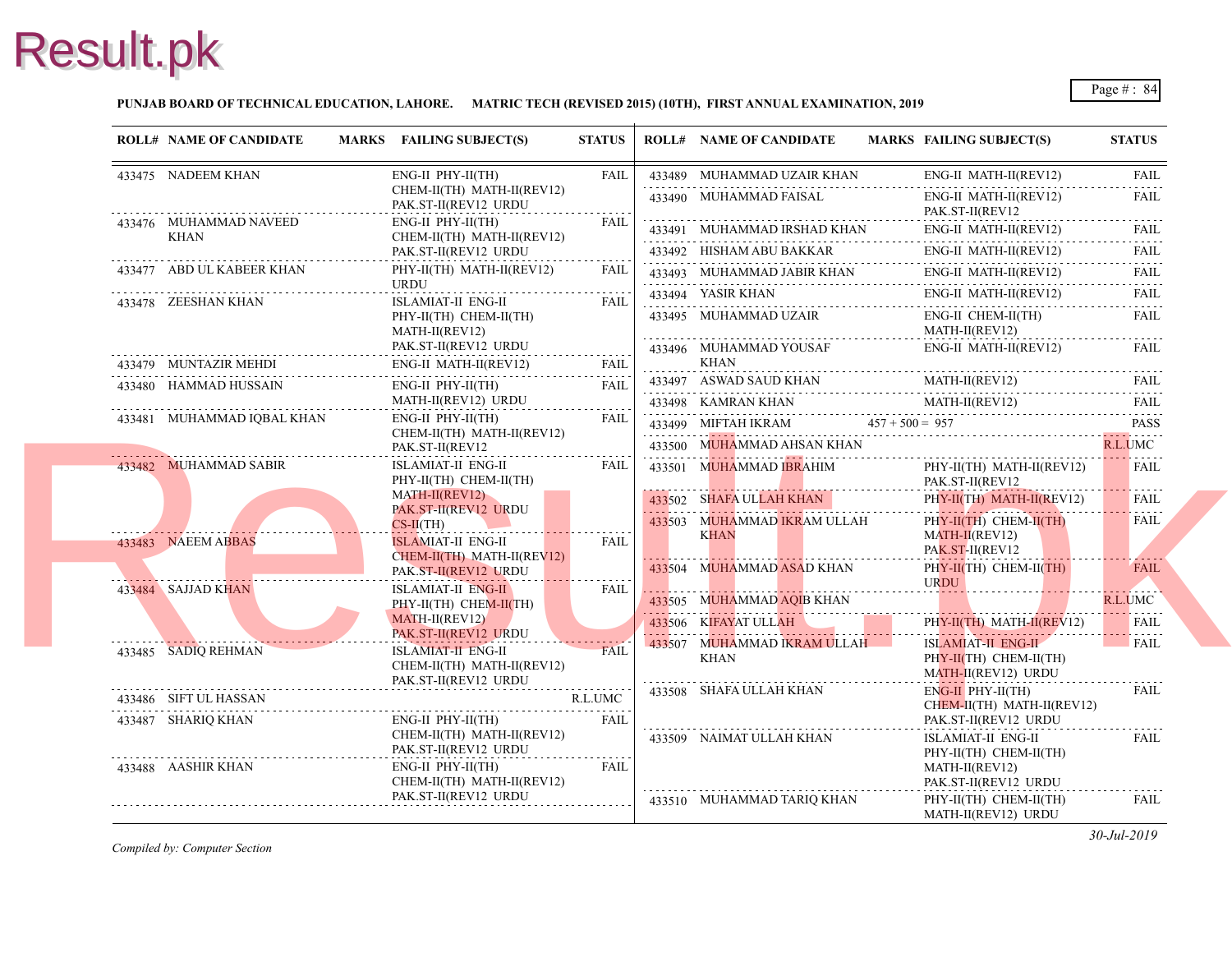#### **PUNJAB BOARD OF TECHNICAL EDUCATION, LAHORE. MATRIC TECH (REVISED 2015) (10TH), FIRST ANNUAL EXAMINATION, 2019**

| <b>ROLL# NAME OF CANDIDATE</b> | MARKS FAILING SUBJECT(S)                                                                                                                                                                                                                                                                                                                                                               | <b>STATUS</b>    | <b>ROLL# NAME OF CANDIDATE</b>               | <b>MARKS FAIL</b>                    |
|--------------------------------|----------------------------------------------------------------------------------------------------------------------------------------------------------------------------------------------------------------------------------------------------------------------------------------------------------------------------------------------------------------------------------------|------------------|----------------------------------------------|--------------------------------------|
| 433511 ABDUL MAJEED KHAN       | PHY-II(TH) CHEM-II(TH)<br>MATH-II(REV12) URDU                                                                                                                                                                                                                                                                                                                                          | FAIL<br>.        | 433527 WAQAS KHAN                            | ENG-<br><b>CHE</b>                   |
| 433512 MUHAMMAD SAFDAR         | PHY-II(TH) CHEM-II(TH)<br>MATH-II(REV12)<br>PAK.ST-II(REV12 URDU                                                                                                                                                                                                                                                                                                                       | FAIL             | 433528 INAM ULLAH KHAN                       | $CS-II$<br>ENG-<br><b>CHE</b>        |
|                                | ${\small \begin{tabular}{ll} \bf 433513 & MUHAMMAD SALEEM & \tt PHY-II(TH) CHEM-II(TH)\\ \bf 0.1177 & LULAH KHAN & \tt PAK.ST-II(REV12 URDU)\\ \bf 1.1777 & LPLM.1177 & \tt PLM.1177 & \tt PLM.1177 \\ \bf 0.1177 & LPLM.1177 & \tt PLM.1177 & \tt PLM.1177 \\ \bf 1.1177 & LPLM.1177 & \tt PLM.1177 & \tt PLM.1177 \\ \bf 0.1177 & LPLM.1177 & \tt PLM.117$<br>PHY-II(TH) CHEM-II(TH) | FAIL             | 433529 MUHAMMAD BILAL                        | PAK.<br>ENG-                         |
| 433514 KASHIF SHAHZAD          |                                                                                                                                                                                                                                                                                                                                                                                        | <b>FULL FAIL</b> |                                              | <b>CHE</b><br><b>URD</b>             |
| 433515 SAJID HUSSAIN           | 433515 SAJID HUSSAIN R.L.UMC                                                                                                                                                                                                                                                                                                                                                           | R.L.UMC          | 433530 MUHAMMAD USAMA                        | ENG-                                 |
|                                | 433516 MUHAMMAD ANWAR PHY-II(TH) CHEM-II(TH) FAIL<br>URDU                                                                                                                                                                                                                                                                                                                              |                  |                                              | <b>CHE</b>                           |
|                                | ${\bf 433517} \begin{array}{l} {\bf MUHAMMAD KHAWAR} \end{array} \begin{array}{l} {\bf ENG-II PHY-II(TH)} \end{array} \begin{array}{l} {\bf HH2-II(TH) H11(REV12)} \end{array} \begin{array}{l} {\bf FAIL} \end{array}$                                                                                                                                                                |                  | 433531 MUHAMMAD JAMSHAID                     | ENG-<br><b>CHE</b><br>PAK.           |
| 433518 MUHAMMAD NASEEB<br>KHAN | ISLAMIAT-II ENG-II<br>PHY-II(TH) CHEM-II(TH)<br>MATH-II(REV12)<br>PAK.ST-II(REV12 URDU                                                                                                                                                                                                                                                                                                 | FAIL             | 433532 HASNAT HAIDER                         | ENG-<br><b>CHE</b><br>PAK.<br>$CS-H$ |
| 433519 NAJAF SHAHZAD KHAN      | PHY-II(TH) CHEM-II(TH)<br>MATH-II(REV12)                                                                                                                                                                                                                                                                                                                                               | .<br>FAIL        | 433533 SHAMAL KHAN                           | <b>ISLA</b><br>PHY-                  |
| 433520 ARZISH ULLAH KHAN       | ENG-II PHY-II(TH)<br>CHEM-II(TH) MATH-II(REV12)<br><b>URDU</b>                                                                                                                                                                                                                                                                                                                         | FAIL<br>.        | 433534 SANWAL                                | <b>MAT</b><br>ENG-<br><b>CHE</b>     |
| 433521 ABDUL BASIT KHAN        | PHY-II(TH) MATH-II(REV12)                                                                                                                                                                                                                                                                                                                                                              | FAIL             |                                              | <b>URD</b>                           |
| 433522 MUHAMMAD RIZWAN         | $PHY-II(TH, PR, SE)$<br>CHEM-II(TH, PR, SE)<br>MATH-II(REV12)                                                                                                                                                                                                                                                                                                                          | FAIL             | 433535 MUHAMMAD JAVED IQBAL                  | ENG-<br><b>CHE</b><br>PAK.           |
|                                | TDRAWING-II(PR, SE)<br>$CS-II(PR, SE)$                                                                                                                                                                                                                                                                                                                                                 |                  | 433536 ZOHAIB KHAN                           | ENG-<br><b>CHE</b>                   |
| 433523 SHAHED ABBAS KHAN       | PHY-II(TH) MATH-II(REV12)                                                                                                                                                                                                                                                                                                                                                              | <b>FAIL</b>      |                                              | <b>MAT</b><br><b>TDR</b>             |
| 433524 NABI ULLAH KHAN         | ENG-II PHY-II(TH, PR, SE)<br>CHEM-II(TH, PR, SE)                                                                                                                                                                                                                                                                                                                                       | <b>FAIL</b>      |                                              | PAK.<br>$CS-H$                       |
|                                | MATH-II(REV12)<br>TDRAWING-II(PR, SE) URDU<br>$CS-II(TH, PR, SE)$                                                                                                                                                                                                                                                                                                                      |                  | 433537 TARIQ ABBAS KHAN<br>433538 SANA ULLAH | <b>ISLA</b>                          |
| 433525 MUHAMMAD INAM KHAN      | ENG-II PHY-II(TH)<br>CHEM-II(TH) URDU CS-II(TH)                                                                                                                                                                                                                                                                                                                                        | FAIL             |                                              | PHY-<br><b>MAT</b><br>PAK.           |
| 433526 IRFAN AHMAD             | ENG-II PHY-II(TH)<br>CHEM-II(TH) MATH-II(REV12)<br>PAK.ST-II(REV12 URDU<br>$CS-II(TH)$                                                                                                                                                                                                                                                                                                 | <b>FAIL</b>      | 433539 MUHAMMAD ZAHID<br>HASSAN KHAN         | ENG-<br><b>CHE</b>                   |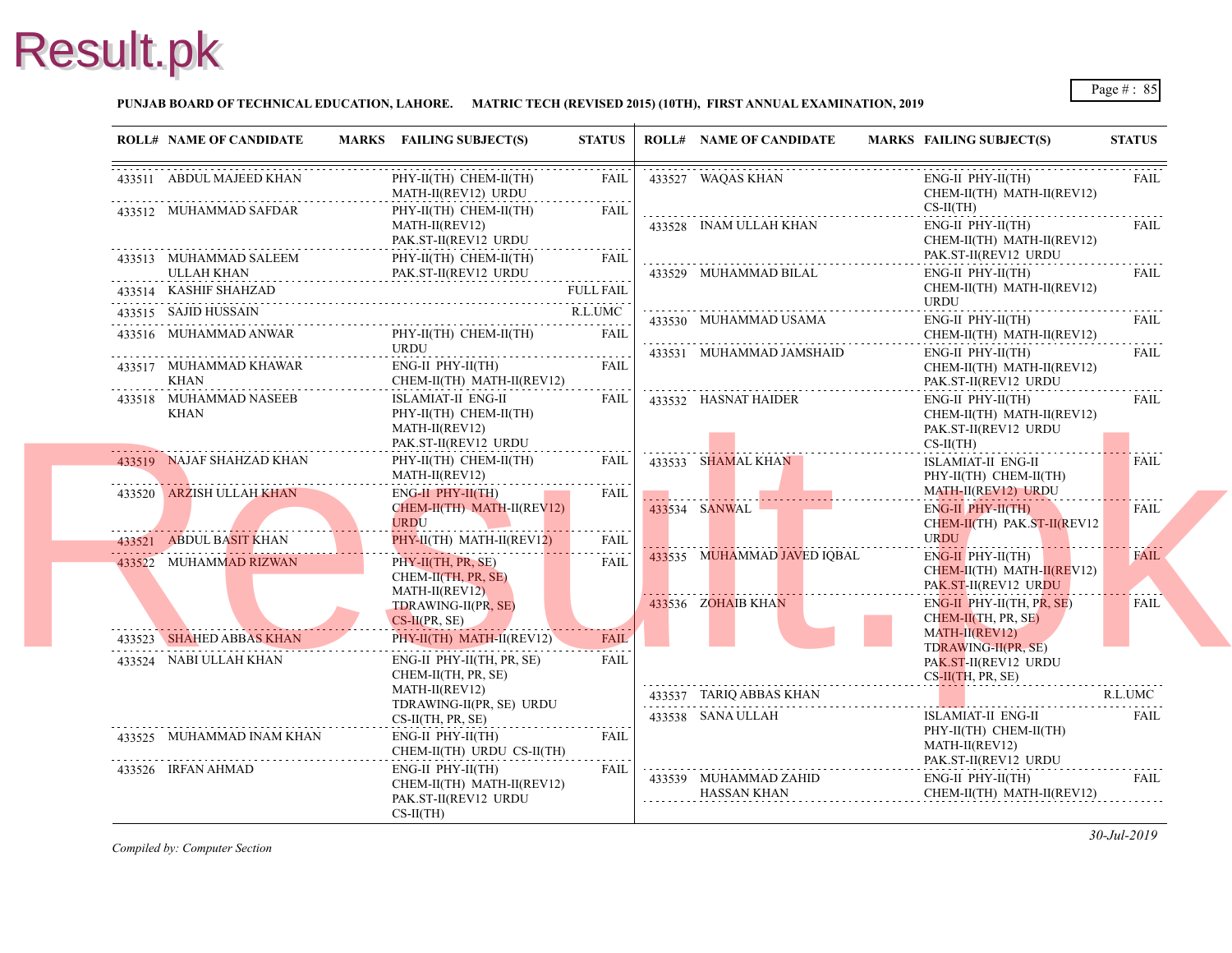#### **PUNJAB BOARD OF TECHNICAL EDUCATION, LAHORE. MATRIC TECH (REVISED 2015) (10TH), FIRST ANNUAL EXAMINATION, 2019**

| <b>ROLL# NAME OF CANDIDATE</b> | MARKS FAILING SUBJECT(S)                                                                              | <b>STATUS</b>    | <b>ROLL# NAME OF CANDIDATE</b>                         | <b>MARKS FAIL</b>                              |
|--------------------------------|-------------------------------------------------------------------------------------------------------|------------------|--------------------------------------------------------|------------------------------------------------|
| 433540 HAFEEZ ULLAH KHAN       | ENG-II PHY-II(TH)<br>CHEM-II(TH) MATH-II(REV12)<br>URDU                                               | FAIL             | 433551 MUHAMMAD FAISAL KHAN                            | ENG-<br><b>CHE</b><br><b>MAT</b>               |
| 433541 ZAR KHAN                | ENG-II PHY-II(TH)<br>MATH-II(REV12)                                                                   | <b>FAIL</b>      |                                                        | <b>TDR</b><br>PAK.                             |
| 433542 DIL JAHAN KHAN          | <b>ISLAMIAT-II ENG-II</b><br>PHY-II(TH) CHEM-II(TH)<br>MATH-II(REV12)<br>PAK.ST-II(REV12 URDU         | <b>FAIL</b>      | 433552 MOHSIN IOBAL KHAN                               | $CS-II$<br><b>ISLA</b><br>PHY-<br><b>MAT</b>   |
|                                | $CS-II(TH)$                                                                                           |                  | 433553 SHAMSA SALEEM                                   | ENG-                                           |
| 433543 MUHAMMAD HAMMAD         | $ENG-II$ $PHY-II(TH)$<br>CHEM-II(TH) MATH-II(REV12)<br>PAK.ST-II(REV12 URDU                           | <b>FAIL</b><br>. | 433554 WASIF SARDAR                                    | <b>ISLA</b><br>PHY-<br><b>MAT</b>              |
| 433544 SUMAIR ABBAS KHAN       |                                                                                                       | <b>FULL FAIL</b> |                                                        | PAK.                                           |
| 433545 NAWAZISH HUSSAIN        | ENG-II PHY-II(TH)<br>CHEM-II(TH) MATH-II(REV12)                                                       | <b>FAIL</b>      | 433555 MUHAMMAD MAJID KHAN                             | <b>ISLA</b><br>PHY-                            |
| 433546 SANA ULLAH KHAN         | ENG-II PHY-II(TH)<br>MATH-II(REV12) URDU<br>$CS-II(PR, SE)$                                           | FAIL             | 433556 AKRAMULLAH KHAN<br>.<br>433557 SYED WAJAHAT ALI | ENG-<br><b>CHE</b><br>ENG-                     |
| 433547 AWAIS KHAN              | ENG-II PHY-II(TH, PR, SE)<br>CHEM-II(TH, PR, SE)<br>MATH-II(REV12)<br>TDRAWING-II(PR, SE)             | FAIL             | 433558 MUHAMMAD MEHMOOD<br><b>KHAN</b>                 | <b>CHE</b><br>ENG-<br><b>MAT</b><br><b>TDR</b> |
|                                | PAK.ST-II(REV12 URDU<br>$CS-II(PR, SE)$                                                               |                  | 433559 KALEEM ULLAH KHAN                               | <b>ISLA</b><br>PHY-                            |
| 433548 SYED ALI MURTAZA SHAH   | ENG-II PHY-II(TH)                                                                                     | FAIL             |                                                        | <b>CHE</b>                                     |
| 433549 MUHAMMAD ALI RAZA TAQI  | ISLAMIAT-II ENG-II<br>PHY-II(TH) CHEM-II(TH)<br>MATH-II(REV12)<br>PAK.ST-II(REV12 URDU<br>$CS-II(TH)$ | <b>FAIL</b>      | 433560 KASHIF MAHMOOD                                  | <b>MAT</b><br><b>TDR</b><br>PAK.<br>$CS-H$     |
| 433550 GULL SAEED              | ISLAMIAT-II ENG-II<br>PHY-II(TH, PR, SE)<br>CHEM-II(TH, PR, SE)                                       | <b>FAIL</b>      | 433561 KHAN NAWAZ KHAN                                 | ENG-<br><b>CHE</b><br>PAK.                     |
|                                | MATH-II(REV12)<br>PAK.ST-II(REV12 URDU<br>$CS-II(PR, SE)$                                             |                  | 433562 ATTA UR REHMAN                                  | ENG-<br><b>CHE</b>                             |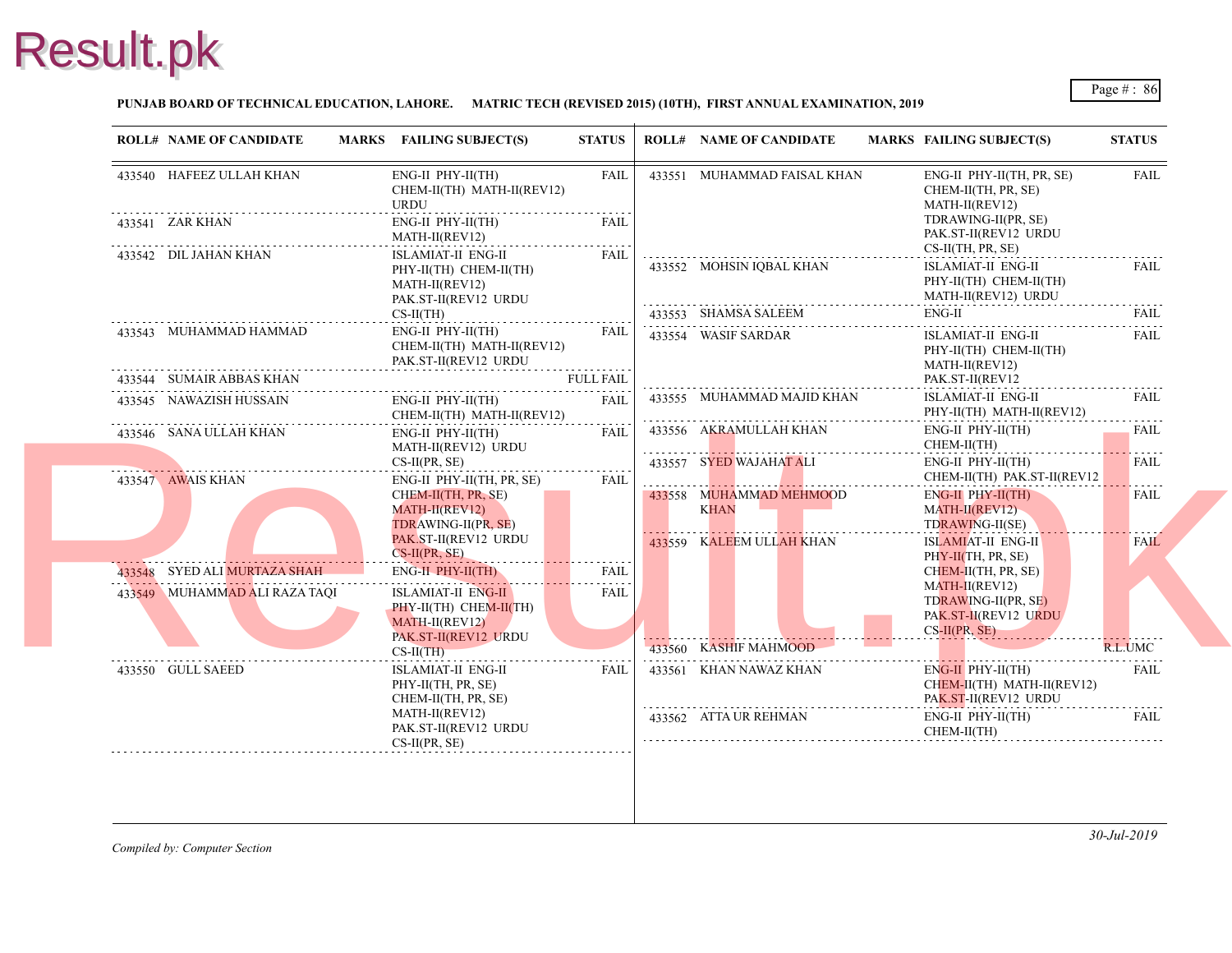#### **PUNJAB BOARD OF TECHNICAL EDUCATION, LAHORE. MATRIC TECH (REVISED 2015) (10TH), FIRST ANNUAL EXAMINATION, 2019**

| <b>ROLL# NAME OF CANDIDATE</b>                                             |                   | MARKS FAILING SUBJECT(S)                                 | <b>STATUS</b> |   | <b>ROLL# NAME OF CANDIDATE</b>               | <b>MARKS FAIL</b> |
|----------------------------------------------------------------------------|-------------------|----------------------------------------------------------|---------------|---|----------------------------------------------|-------------------|
| 433563 MUHAMMAD ARSLAN                                                     |                   | <b>ISLAMIAT-II ENG-II</b>                                | <b>FAIL</b>   |   | 433584 MUHAMMAD JUNAID                       | PHY-              |
| <b>KHAN</b>                                                                |                   | PHY-II(TH, PR, SE)                                       |               |   | 433585 AAMIR KHAN                            | PHY-              |
|                                                                            |                   | CHEM-II(TH, PR, SE)<br>MATH-II(REV12)                    |               |   | 433586 MUHAMMAD AJMAL KHAN                   | ENG-              |
|                                                                            |                   | TDRAWING-II(PR, SE)                                      |               |   | 433587 BILAL AMEER KHAN                      |                   |
| 433564 BILAL KHAN                                                          |                   | PAK.ST-II(REV12 CS-II(PR)<br>ENG-II PHY-II(TH)           | <b>FAIL</b>   |   | 433588 GHULLAM MUJTABA                       | $506 + 439 = 945$ |
|                                                                            |                   | CHEM-II(TH)                                              |               |   | 433589 SAMI ULLAH KHAN                       | $513 + 464 = 977$ |
|                                                                            |                   | 433565 MOHAMMAD RIZWAN Division Not Improved             |               |   | 433590 MUHAMMAD ZUBAIR KHAN                  |                   |
|                                                                            |                   | 433566 MUHAMMAD AWAIS KHAN PHY-II(TH) FAIL FAIL          |               |   | 433591 MUHAMMAD KAMRAN                       | PHY-              |
| 433567 MUHAMMAD BALAL KHAN<br>AD BALAL KHAN<br>--------------------------- |                   |                                                          | <b>ABSENT</b> |   | 433592 SHAHID IMRAN KHAN $490 + 467 = 957$   |                   |
| 433568 MUHAMMAD RIZWAN                                                     |                   | PHY-II(TH) PAK.ST-II(REV12<br><b>URDU</b>                | <b>FAIL</b>   |   | 433593 NAYAR ABBAS SHAH                      | PHY-              |
|                                                                            |                   | $433569$ MUHAMMAD AHSAN $510 + 413 = 923$ PASS           | <b>PASS</b>   |   | 433594 MUHAMMAD SAEED                        | $459 + 440 = 899$ |
| 433570 SHAFEEQ UR REHMAN                                                   |                   | PAK.ST-II(REV12                                          | <b>FAIL</b>   |   | AKHTAR KHAN<br>433595 SABIR ABBAS            |                   |
| 433571 KAFYAT ULLAH KHAN                                                   |                   | ISLAMIAT-II ENG-II                                       | FAIL          |   | 433596 SAMMER ABBAS                          | PHY-              |
|                                                                            |                   | PHY-II(TH) MATH-II(REV12)<br>PAK.ST-II(REV12 URDU        |               |   | 433597 TAHIR ABBAS KHAN $513 + 432 = 945$    |                   |
| 433572 MUHAMMAD JUNAID                                                     | $531 + 412 = 943$ |                                                          | PASS          |   | 433598 MUHAMMAD FARHAD                       | PHY-              |
| 433573 ARBAZ KHAN 518 + 404 = 922                                          |                   |                                                          | <b>PASS</b>   |   | <b>KHAN NIAZI</b>                            |                   |
| 433574 ALLAH NAWAZ KHAN                                                    |                   | ENG-II PHY-II(TH)                                        | <b>FAIL</b>   |   | 433599 MUHAMMAD WASEEM<br><b>KHAN</b>        | PHY-              |
|                                                                            |                   | MATH-II(REV12)<br>PAK.ST-II(REV12                        |               |   | 433600 MUHAMMAD AFTAB KHAN                   | PHY-              |
| 433575 MUHAMMAD NAVEED UL                                                  |                   | $MATH-II(REV12)$                                         | FAIL          |   | 433601 MUHAMMAD IMRAN                        | PHY-              |
| <b>HASSAN KHAN</b>                                                         |                   |                                                          |               |   | 433602 MUHAMMAD YASIR KHAN                   | PHY-              |
| 433576 MUHAMMAD RAEES KHAN                                                 |                   | PHY-II(TH) MATH-II(REV12)<br>PAK.ST-II(REV12             | <b>FAIL</b>   |   | 433603 MUHAMMAD AQIB KHAN                    | PHY-              |
| 433577 MUHAMMAD SALEEM                                                     |                   | PHY-II(TH) MATH-II(REV12)                                | FAIL          |   | 433604 MUHAMMAD IRFAN MALIK                  | PHY-              |
| ULLAH KHAN<br>433578 IRFAN HAYDER KHAN                                     |                   |                                                          | FAIL          |   | 433605 MUHAMMAD ISMAEEL<br><b>KHAN</b>       | PHY-              |
|                                                                            |                   | NN PHY-II(TH) PAK.ST-II(REV12                            |               |   | 433606 MUHAMMAD TAHIR KHAN $503 + 435 = 938$ |                   |
| 433579 MUHAMMAD QATTAL KHAN ENG-II PHY-II(TH)<br>433580 NEMAT ULLAH KHAN   |                   | ENG-II PHY-II(TH)                                        | FAIL          |   | 433607 MUHAMMAD MUZAMIL                      | PHY-              |
|                                                                            |                   | MATH-II(REV12)                                           |               | . | HABIB KHAN                                   |                   |
|                                                                            |                   | 433581 SABIR SHAHZAD KHAN PHY-II(TH) MATH-II(REV12) FAIL |               |   | 433608 KAMRAN HABIB $522 + 434 = 956$        |                   |
| 433582 DANISH ALI                                                          |                   | $ENG-II$ $PHY-II(TH)$                                    | FAIL          |   | 433609 MUHAMMAD HASEEB                       | PHY-              |
| 433583 ADIL ZUBAIR                                                         |                   | ENG-II PHY-II(TH) URDU<br>$CS-II(TH)$                    | <b>FAIL</b>   |   | 433610 MUHAMMAD TARIQ KHAN                   |                   |
|                                                                            |                   |                                                          |               |   |                                              |                   |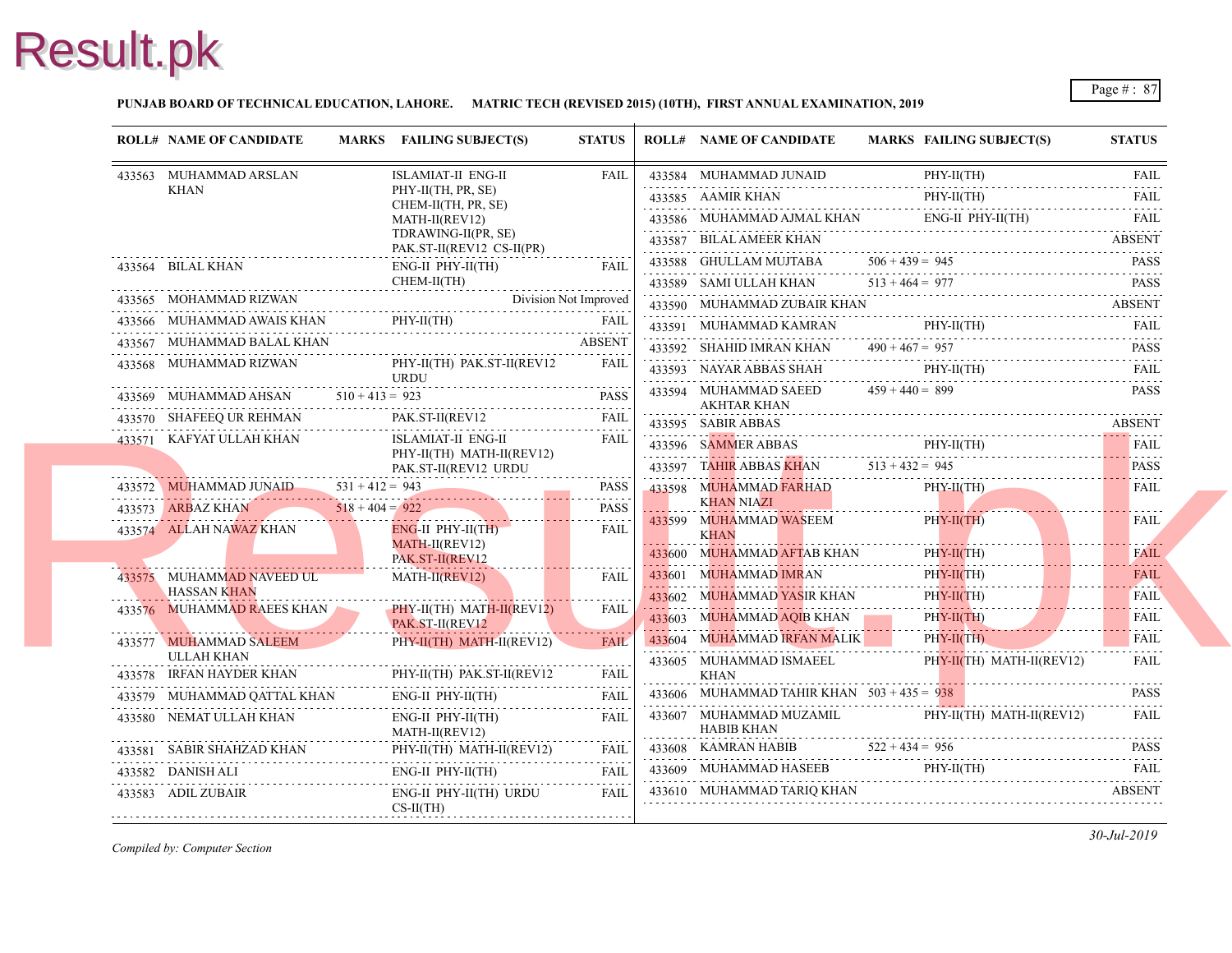#### **PUNJAB BOARD OF TECHNICAL EDUCATION, LAHORE. MATRIC TECH (REVISED 2015) (10TH), FIRST ANNUAL EXAMINATION, 2019**

| <b>ROLL# NAME OF CANDIDATE</b>                                                                        | MARKS FAILING SUBJECT(S)                                                | <b>STATUS</b>             | <b>ROLL# NAME OF CANDIDATE</b>                           | <b>MARKS FAIL</b>    |
|-------------------------------------------------------------------------------------------------------|-------------------------------------------------------------------------|---------------------------|----------------------------------------------------------|----------------------|
| 433611 MOHSIN KAMAL<br>.                                                                              | $PHY-II(TH)$                                                            | <b>FAIL</b>               | 433632 AHSAN KHAN                                        | ENG-                 |
| 433612 MUHAMMAD YAQOOB<br>KHAN                                                                        | $PHY-II(TH)$                                                            | <b>FAIL</b>               |                                                          | <b>CHE</b><br>EA-II  |
| 433613 MUHAMMAD SHAHZAD                                                                               | PHY-II(TH) MATH-II(REV12)                                               | <b>FAIL</b>               | 433633 QALAB ABBAS                                       | ENG-                 |
| <b>KHAN</b>                                                                                           | $CS-II(TH)$                                                             |                           | 433634 YASIR AHMAD                                       | ENG-                 |
| 433614 IHSAN ULLAH KHAN $520 + 479 = 999$                                                             |                                                                         | <b>PASS</b>               | 433635 TALLAT ABBAS                                      | ENG-                 |
| 433615 MOHAMMAD RAZAQ KHAN PHY-II(TH) URDU FAIL                                                       |                                                                         |                           | 433636 ASAD SHAFI<br>433636 ASAD SHAFI ENG               | ENG-                 |
| 433616 MUHAMMAD SHOIB PHY-II(TH) CS-II(TH) FAIL                                                       |                                                                         |                           | 433637 ZOHAIB ULLAH                                      | ENG-                 |
| $\begin{tabular}{cc} 433617 & \text{MUHAMMAD WASEEM} & \text{PHY-II(TH)} & \text{FAIL} \end{tabular}$ |                                                                         |                           | 433638 ALAMDAR HUSSAIN NAQVI                             | <b>MAT</b>           |
| 433618 MUHAMMAD NASAR ULLAH PHY-II(TH) FAIL PHY-II(TH)                                                |                                                                         |                           | 433639 ATTA UR REHMAN                                    | <b>ISLA</b>          |
| 433619 MUHAMMAD JUNAID PHY-II(TH) CS-II(TH) FAIL                                                      |                                                                         |                           |                                                          | PHY-<br>PR)          |
| 433620 MUHAMMAD ZUBAIR                                                                                |                                                                         | <b>ABSENT</b>             |                                                          | <b>TDR</b>           |
| 433621 AHMAD MUKHTIAR                                                                                 |                                                                         | ABSENT                    |                                                          | PAK.                 |
| 433622 ABAID ULLAH KHAN PHY-II(TH)                                                                    |                                                                         | <b>FAIL</b>               | 433640 MUHAMMAD YOUNIS                                   | EA-II<br><b>ISLA</b> |
| 433623 MUHAMMAD ASJIDULLAH $490 + 454 = 944$<br><b>KHAN</b>                                           |                                                                         | <b>PASS</b>               |                                                          | PHY-<br>PR)          |
| 433624 MUHAMMAD BILAL<br>433624 MUHAMMAD BILAL PHY-II(TH) FAIL PHY-II(TH)                             | $PHY-II(TH)$                                                            | <b>FAIL</b>               |                                                          | <b>TDR</b>           |
| 433625 MUHAMMAD NADEEM $396 + 464 = 860$<br><b>KHAN</b>                                               |                                                                         | <b>PASS</b>               |                                                          | PAK.<br>$EA-II$      |
| 433626 MUHAMMAD ARIF KHAN PHY-II(TH) FAIL                                                             |                                                                         |                           | 433641 RASHID LATIF                                      | <b>MAT</b>           |
| 433627 SARDAR KHAN<br>433627 SARDAR KHAN PHY-II(TH)                                                   | $PHY-H(TH)$                                                             | <b>FAIL</b>               | <b>QUAID-E-AZAM INSTITUTE OF TECHNOLOG</b>               |                      |
| 433628 KHIZAR HAYAT                                                                                   | PHY-II(TH)<br>PHY-II(TH)                                                | . <u>.</u><br><b>FAIL</b> | <b>CHOWK SANGLAN WALA, KHANEWAL</b><br>433642 ALI HAIDER | ENG-                 |
| 433629 RIZWAN MEHMOOD KHAN PHY-II(TH)                                                                 |                                                                         | <b>FAIL</b>               |                                                          | <b>CHEI</b>          |
| 433630 MUHAMMAD BILAL ENG-II MATH-II(REV12) FAIL                                                      | ENG-II MATH-II(REV12)                                                   | .                         | 433643 MUHAMMAD MUDASSAR<br><b>MATLOOB</b>               | ENG-                 |
| 433920 AHMAD KHAN                                                                                     | $ENG-II$ $PHY-H(TH)$<br>CHEM-II(TH) URDU                                | <b>FAIL</b>               | 433644 MUHAMMAD RASHID                                   | ENG-                 |
| 433921 MUHAMMAD HASNAIN                                                                               | ISLAMIAT-II ENG-II                                                      | <b>FAIL</b>               | 433645 MUHAMMAD RAMZAN                                   | PHY-                 |
| KHAN                                                                                                  | PHY-II(TH) CHEM-II(TH)<br>PAK.ST-II(REV12 URDU                          |                           | 433646 ANEES HAIDER                                      | ENG-<br><b>CHE</b>   |
| ALI COLLEGE OF TECHNOLOGY, ASTATION ROAD, WARD # 5, NEAR                                              |                                                                         |                           | $433647$ AASHIR $392 + 454 = 846$                        |                      |
| FATEHPUR ROAD,, KAROR LAL ESAN<br>433631 ZASHAN ZAFER                                                 | ISLAMIAT-II PHY-II(TH)<br>CHEM-II(TH) MATH-II(REV12)<br>PAK.ST-II(REV12 | FAIL                      |                                                          |                      |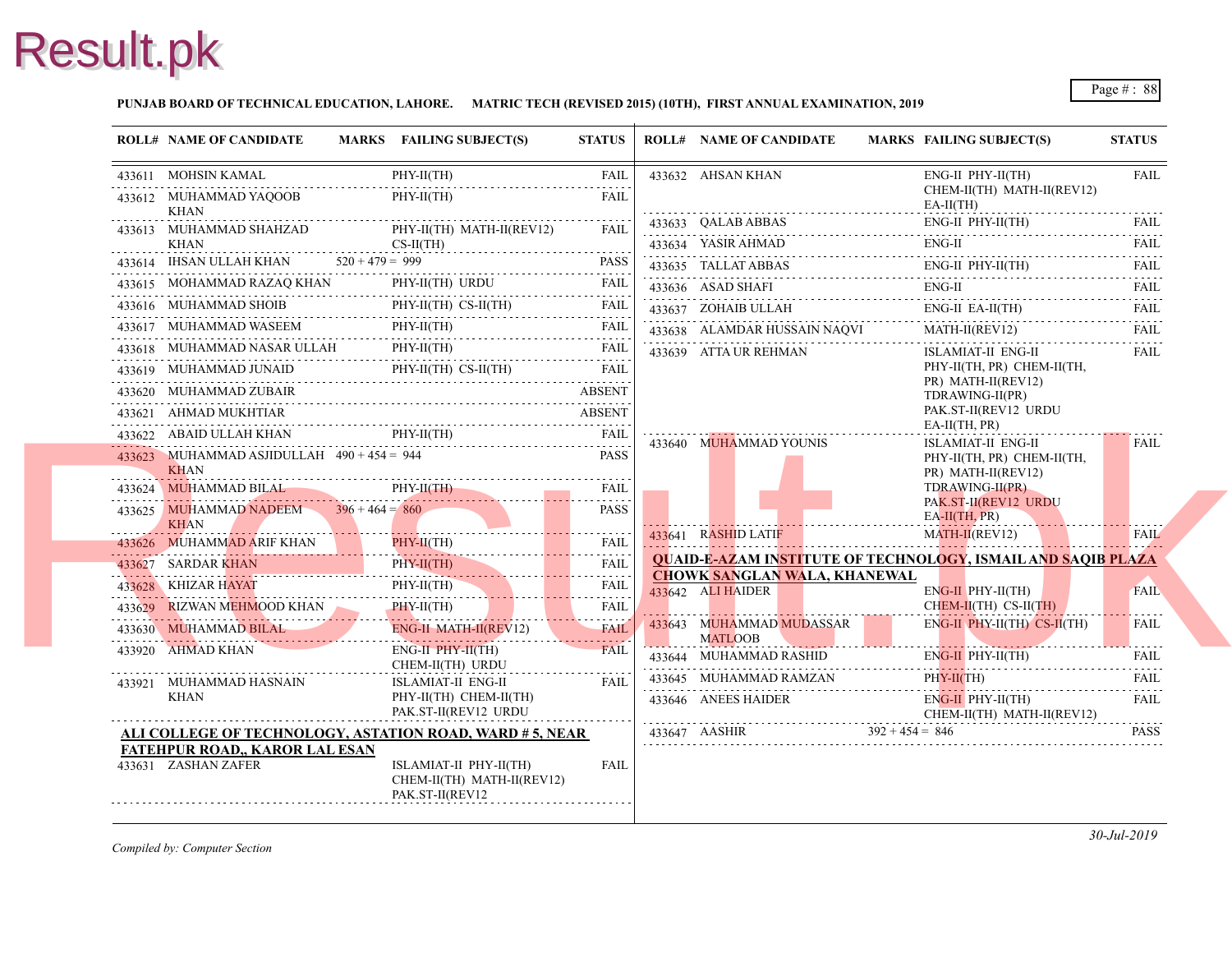#### **PUNJAB BOARD OF TECHNICAL EDUCATION, LAHORE. MATRIC TECH (REVISED 2015) (10TH), FIRST ANNUAL EXAMINATION, 2019**

| 433648 ZAIN UL ABIDEEN<br><b>ISLAMIAT-II ENG-II</b><br><b>FAIL</b><br>433664 MUHAMMAD MUDDSIR<br>RIAZ<br>PHY-II(TH, PR) CHEM-II(TH,<br>PR) MATH-II(REV12)<br>433665 HAIDAR ALI<br>433665 HAIDAR ALI 445 + 465 = 91<br>TDRAWING-II(PR)<br>433666 JAMSHAID ASHIQ<br>PAK.ST-II(REV12 URDU<br>$CS-II(TH, PR)$<br>433667 NASEEB ULLAH<br>433649 RAMISH FRANCIS<br><b>FAIL</b><br>$ENG-II$ $PHY-II(TH)$<br>CHEM-II(TH) MATH-II(REV12)<br>433668 MUHAMMAD IRFAN<br>$444 + 471 = 915$<br>433650 SAIMAN<br>$ENG-II$ $PHY-II(TH)$<br><b>FAIL</b><br>433669 ALI RAZA<br>$404 + 452 = 856$<br>CHEM-II(TH) MATH-II(REV12)<br>433670 MUHAMMAD RASHID $448 + 460 = 908$<br>PAK.ST-II(REV12 URDU<br>$CS-II(TH)$<br><b>GLOBAL COMPUTER AND COMMERCE COL</b><br>433651 MEHWISH<br>$ENG-II$ $PHY-II(TH)$<br><b>FAIL</b><br><b>KOT ADDU</b><br>CHEM-II(TH)<br>433671 SANA KHAN<br>433652 ALI RAZA<br>$ENG-II$ $PHY-II(TH)$<br><b>FAIL</b><br>CHEM-II(TH) MATH-II(REV12)<br>$CS-II(TH)$<br>433653 MUHAMMAD ALI SHAH<br><b>FAIL</b><br>ISLAMIAT-II ENG-II<br>PHY-II(TH) CHEM-II(TH)<br>.<br>433654 MUHAMMAD AZEEM<br>ENG-II PHY-II(TH)<br>FAIL<br>433672 MUHAMMAD USAMA<br>MATH-II(REV12)<br><b>ISLAMIAT-II ENG-II</b><br><b>FAIL</b><br>433655 MUHAMMAD FARAZ KHAN<br>PHY-II(TH, PR) CHEM-II(TH,<br>433673 ZAIBUNNISA<br>PR) MATH-II(REV12)<br><b>KHYBER COLLEGE OF COMMERCE &amp; COM</b><br>TDRAWING-II(PR)<br><b>SULTAN</b><br>PAK.ST-II(REV12 URDU<br>$CS-II(TH, PR)$<br>433674 MUHAMMAD MUZAMIL<br>433656 MUHAMMAD SHERAZ Fail In 9Th + 447<br>RL 9TH<br>433675 MUUHAMMAD NADEEM<br>433657 MUHAMMAD ZEESHAN MATH-II(REV12) FAIL 433658 MUHAMMAD SAAD JAVED CHEM-II(TH) FAIL<br>433676 MUHAMMAD IRFAN<br>433658 MUHAMMAD SAAD JAVED CHEM-II(TH) FAIL<br>433677 MUHAMMAD ZUBAIR $379 + 533 = 912$<br>CHEM-II(TH)<br>433659 JAVEED IQBAL<br><b>FAIL</b><br>433678 MOHAMMAD ASGHAR<br>433660 RANA MUHAMMAD SUFYAN<br>CHEM-II(TH) MATH-II(REV12)<br>FAIL<br>433679 BAOIR HUSSAIN<br><b>KHALID</b><br>433680 MUHAMMAD ABUBAKAR<br>ENG-II CHEM-II(TH)<br>433661 RANA TAYYAB ALI<br><b>FAIL</b><br>433681 MUHAMMAD NAVEED $449 + 558 = 100$<br>KHANPUR COLLEGE OF TECHNOLOGY, MANZOOR COLONY, OPP.<br>433682 AFAQ KHAN<br>433682 AFAQ KHAN CS-<br>MADNI MASJID, NEAR WAPDA OFFICE, AIRPORT ROAD, KHANPUR<br>433662 MUSHARAF NASIR<br>ENG-II CHEM-II(TH)<br>433683 FAIZ RASOOL $337 + 484 = 821$<br><b>FAIL</b><br>MATH-II(REV12) CS-II(TH)<br>433684 MUHAMMAD SAQLAIN<br>ENG-II<br>433663 MUHAMMAD SHAHZAD<br>FAIL | <b>ROLL# NAME OF CANDIDATE</b> | MARKS FAILING SUBJECT(S) | <b>STATUS</b> | <b>ROLL# NAME OF CANDIDATE</b> | <b>MARKS FAIL</b>  |
|--------------------------------------------------------------------------------------------------------------------------------------------------------------------------------------------------------------------------------------------------------------------------------------------------------------------------------------------------------------------------------------------------------------------------------------------------------------------------------------------------------------------------------------------------------------------------------------------------------------------------------------------------------------------------------------------------------------------------------------------------------------------------------------------------------------------------------------------------------------------------------------------------------------------------------------------------------------------------------------------------------------------------------------------------------------------------------------------------------------------------------------------------------------------------------------------------------------------------------------------------------------------------------------------------------------------------------------------------------------------------------------------------------------------------------------------------------------------------------------------------------------------------------------------------------------------------------------------------------------------------------------------------------------------------------------------------------------------------------------------------------------------------------------------------------------------------------------------------------------------------------------------------------------------------------------------------------------------------------------------------------------------------------------------------------------------------------------------------------------------------------------------------------------------------------------------------------------------------------------------------------------------------------------------------------------------------------------------------------------------------------------------------------------------------------------------------------------------------------------------|--------------------------------|--------------------------|---------------|--------------------------------|--------------------|
|                                                                                                                                                                                                                                                                                                                                                                                                                                                                                                                                                                                                                                                                                                                                                                                                                                                                                                                                                                                                                                                                                                                                                                                                                                                                                                                                                                                                                                                                                                                                                                                                                                                                                                                                                                                                                                                                                                                                                                                                                                                                                                                                                                                                                                                                                                                                                                                                                                                                                            |                                |                          |               |                                | ENG-<br><b>CHE</b> |
|                                                                                                                                                                                                                                                                                                                                                                                                                                                                                                                                                                                                                                                                                                                                                                                                                                                                                                                                                                                                                                                                                                                                                                                                                                                                                                                                                                                                                                                                                                                                                                                                                                                                                                                                                                                                                                                                                                                                                                                                                                                                                                                                                                                                                                                                                                                                                                                                                                                                                            |                                |                          |               |                                | $445 + 465 = 910$  |
|                                                                                                                                                                                                                                                                                                                                                                                                                                                                                                                                                                                                                                                                                                                                                                                                                                                                                                                                                                                                                                                                                                                                                                                                                                                                                                                                                                                                                                                                                                                                                                                                                                                                                                                                                                                                                                                                                                                                                                                                                                                                                                                                                                                                                                                                                                                                                                                                                                                                                            |                                |                          |               |                                | <b>CHE</b>         |
|                                                                                                                                                                                                                                                                                                                                                                                                                                                                                                                                                                                                                                                                                                                                                                                                                                                                                                                                                                                                                                                                                                                                                                                                                                                                                                                                                                                                                                                                                                                                                                                                                                                                                                                                                                                                                                                                                                                                                                                                                                                                                                                                                                                                                                                                                                                                                                                                                                                                                            |                                |                          |               |                                | <b>CHE</b>         |
|                                                                                                                                                                                                                                                                                                                                                                                                                                                                                                                                                                                                                                                                                                                                                                                                                                                                                                                                                                                                                                                                                                                                                                                                                                                                                                                                                                                                                                                                                                                                                                                                                                                                                                                                                                                                                                                                                                                                                                                                                                                                                                                                                                                                                                                                                                                                                                                                                                                                                            |                                |                          |               |                                | $CS-II$            |
|                                                                                                                                                                                                                                                                                                                                                                                                                                                                                                                                                                                                                                                                                                                                                                                                                                                                                                                                                                                                                                                                                                                                                                                                                                                                                                                                                                                                                                                                                                                                                                                                                                                                                                                                                                                                                                                                                                                                                                                                                                                                                                                                                                                                                                                                                                                                                                                                                                                                                            |                                |                          |               |                                |                    |
|                                                                                                                                                                                                                                                                                                                                                                                                                                                                                                                                                                                                                                                                                                                                                                                                                                                                                                                                                                                                                                                                                                                                                                                                                                                                                                                                                                                                                                                                                                                                                                                                                                                                                                                                                                                                                                                                                                                                                                                                                                                                                                                                                                                                                                                                                                                                                                                                                                                                                            |                                |                          |               |                                |                    |
|                                                                                                                                                                                                                                                                                                                                                                                                                                                                                                                                                                                                                                                                                                                                                                                                                                                                                                                                                                                                                                                                                                                                                                                                                                                                                                                                                                                                                                                                                                                                                                                                                                                                                                                                                                                                                                                                                                                                                                                                                                                                                                                                                                                                                                                                                                                                                                                                                                                                                            |                                |                          |               |                                |                    |
|                                                                                                                                                                                                                                                                                                                                                                                                                                                                                                                                                                                                                                                                                                                                                                                                                                                                                                                                                                                                                                                                                                                                                                                                                                                                                                                                                                                                                                                                                                                                                                                                                                                                                                                                                                                                                                                                                                                                                                                                                                                                                                                                                                                                                                                                                                                                                                                                                                                                                            |                                |                          |               |                                |                    |
|                                                                                                                                                                                                                                                                                                                                                                                                                                                                                                                                                                                                                                                                                                                                                                                                                                                                                                                                                                                                                                                                                                                                                                                                                                                                                                                                                                                                                                                                                                                                                                                                                                                                                                                                                                                                                                                                                                                                                                                                                                                                                                                                                                                                                                                                                                                                                                                                                                                                                            |                                |                          |               |                                | <b>ISLA</b>        |
|                                                                                                                                                                                                                                                                                                                                                                                                                                                                                                                                                                                                                                                                                                                                                                                                                                                                                                                                                                                                                                                                                                                                                                                                                                                                                                                                                                                                                                                                                                                                                                                                                                                                                                                                                                                                                                                                                                                                                                                                                                                                                                                                                                                                                                                                                                                                                                                                                                                                                            |                                |                          |               |                                | PHY-               |
|                                                                                                                                                                                                                                                                                                                                                                                                                                                                                                                                                                                                                                                                                                                                                                                                                                                                                                                                                                                                                                                                                                                                                                                                                                                                                                                                                                                                                                                                                                                                                                                                                                                                                                                                                                                                                                                                                                                                                                                                                                                                                                                                                                                                                                                                                                                                                                                                                                                                                            |                                |                          |               |                                | PR)                |
|                                                                                                                                                                                                                                                                                                                                                                                                                                                                                                                                                                                                                                                                                                                                                                                                                                                                                                                                                                                                                                                                                                                                                                                                                                                                                                                                                                                                                                                                                                                                                                                                                                                                                                                                                                                                                                                                                                                                                                                                                                                                                                                                                                                                                                                                                                                                                                                                                                                                                            |                                |                          |               |                                | <b>TDR</b><br>PAK. |
|                                                                                                                                                                                                                                                                                                                                                                                                                                                                                                                                                                                                                                                                                                                                                                                                                                                                                                                                                                                                                                                                                                                                                                                                                                                                                                                                                                                                                                                                                                                                                                                                                                                                                                                                                                                                                                                                                                                                                                                                                                                                                                                                                                                                                                                                                                                                                                                                                                                                                            |                                |                          |               |                                | $CS-II$            |
|                                                                                                                                                                                                                                                                                                                                                                                                                                                                                                                                                                                                                                                                                                                                                                                                                                                                                                                                                                                                                                                                                                                                                                                                                                                                                                                                                                                                                                                                                                                                                                                                                                                                                                                                                                                                                                                                                                                                                                                                                                                                                                                                                                                                                                                                                                                                                                                                                                                                                            |                                |                          |               |                                | ENG-               |
|                                                                                                                                                                                                                                                                                                                                                                                                                                                                                                                                                                                                                                                                                                                                                                                                                                                                                                                                                                                                                                                                                                                                                                                                                                                                                                                                                                                                                                                                                                                                                                                                                                                                                                                                                                                                                                                                                                                                                                                                                                                                                                                                                                                                                                                                                                                                                                                                                                                                                            |                                |                          |               |                                | <b>CHE</b><br>PAK. |
|                                                                                                                                                                                                                                                                                                                                                                                                                                                                                                                                                                                                                                                                                                                                                                                                                                                                                                                                                                                                                                                                                                                                                                                                                                                                                                                                                                                                                                                                                                                                                                                                                                                                                                                                                                                                                                                                                                                                                                                                                                                                                                                                                                                                                                                                                                                                                                                                                                                                                            |                                |                          |               |                                | $412 + 471 = 883$  |
|                                                                                                                                                                                                                                                                                                                                                                                                                                                                                                                                                                                                                                                                                                                                                                                                                                                                                                                                                                                                                                                                                                                                                                                                                                                                                                                                                                                                                                                                                                                                                                                                                                                                                                                                                                                                                                                                                                                                                                                                                                                                                                                                                                                                                                                                                                                                                                                                                                                                                            |                                |                          |               |                                |                    |
|                                                                                                                                                                                                                                                                                                                                                                                                                                                                                                                                                                                                                                                                                                                                                                                                                                                                                                                                                                                                                                                                                                                                                                                                                                                                                                                                                                                                                                                                                                                                                                                                                                                                                                                                                                                                                                                                                                                                                                                                                                                                                                                                                                                                                                                                                                                                                                                                                                                                                            |                                |                          |               |                                |                    |
|                                                                                                                                                                                                                                                                                                                                                                                                                                                                                                                                                                                                                                                                                                                                                                                                                                                                                                                                                                                                                                                                                                                                                                                                                                                                                                                                                                                                                                                                                                                                                                                                                                                                                                                                                                                                                                                                                                                                                                                                                                                                                                                                                                                                                                                                                                                                                                                                                                                                                            |                                |                          |               |                                | $477 + 547 = 102$  |
|                                                                                                                                                                                                                                                                                                                                                                                                                                                                                                                                                                                                                                                                                                                                                                                                                                                                                                                                                                                                                                                                                                                                                                                                                                                                                                                                                                                                                                                                                                                                                                                                                                                                                                                                                                                                                                                                                                                                                                                                                                                                                                                                                                                                                                                                                                                                                                                                                                                                                            |                                |                          |               |                                | $414 + 506 = 920$  |
|                                                                                                                                                                                                                                                                                                                                                                                                                                                                                                                                                                                                                                                                                                                                                                                                                                                                                                                                                                                                                                                                                                                                                                                                                                                                                                                                                                                                                                                                                                                                                                                                                                                                                                                                                                                                                                                                                                                                                                                                                                                                                                                                                                                                                                                                                                                                                                                                                                                                                            |                                |                          |               |                                | $453 + 553 = 100$  |
|                                                                                                                                                                                                                                                                                                                                                                                                                                                                                                                                                                                                                                                                                                                                                                                                                                                                                                                                                                                                                                                                                                                                                                                                                                                                                                                                                                                                                                                                                                                                                                                                                                                                                                                                                                                                                                                                                                                                                                                                                                                                                                                                                                                                                                                                                                                                                                                                                                                                                            |                                |                          |               |                                |                    |
|                                                                                                                                                                                                                                                                                                                                                                                                                                                                                                                                                                                                                                                                                                                                                                                                                                                                                                                                                                                                                                                                                                                                                                                                                                                                                                                                                                                                                                                                                                                                                                                                                                                                                                                                                                                                                                                                                                                                                                                                                                                                                                                                                                                                                                                                                                                                                                                                                                                                                            |                                |                          |               |                                | PHY-               |
|                                                                                                                                                                                                                                                                                                                                                                                                                                                                                                                                                                                                                                                                                                                                                                                                                                                                                                                                                                                                                                                                                                                                                                                                                                                                                                                                                                                                                                                                                                                                                                                                                                                                                                                                                                                                                                                                                                                                                                                                                                                                                                                                                                                                                                                                                                                                                                                                                                                                                            |                                |                          |               |                                | ENG-               |
|                                                                                                                                                                                                                                                                                                                                                                                                                                                                                                                                                                                                                                                                                                                                                                                                                                                                                                                                                                                                                                                                                                                                                                                                                                                                                                                                                                                                                                                                                                                                                                                                                                                                                                                                                                                                                                                                                                                                                                                                                                                                                                                                                                                                                                                                                                                                                                                                                                                                                            |                                |                          |               |                                | PHY-               |
|                                                                                                                                                                                                                                                                                                                                                                                                                                                                                                                                                                                                                                                                                                                                                                                                                                                                                                                                                                                                                                                                                                                                                                                                                                                                                                                                                                                                                                                                                                                                                                                                                                                                                                                                                                                                                                                                                                                                                                                                                                                                                                                                                                                                                                                                                                                                                                                                                                                                                            |                                |                          |               |                                |                    |
|                                                                                                                                                                                                                                                                                                                                                                                                                                                                                                                                                                                                                                                                                                                                                                                                                                                                                                                                                                                                                                                                                                                                                                                                                                                                                                                                                                                                                                                                                                                                                                                                                                                                                                                                                                                                                                                                                                                                                                                                                                                                                                                                                                                                                                                                                                                                                                                                                                                                                            |                                |                          |               |                                | CS-II              |
|                                                                                                                                                                                                                                                                                                                                                                                                                                                                                                                                                                                                                                                                                                                                                                                                                                                                                                                                                                                                                                                                                                                                                                                                                                                                                                                                                                                                                                                                                                                                                                                                                                                                                                                                                                                                                                                                                                                                                                                                                                                                                                                                                                                                                                                                                                                                                                                                                                                                                            |                                |                          |               |                                |                    |
|                                                                                                                                                                                                                                                                                                                                                                                                                                                                                                                                                                                                                                                                                                                                                                                                                                                                                                                                                                                                                                                                                                                                                                                                                                                                                                                                                                                                                                                                                                                                                                                                                                                                                                                                                                                                                                                                                                                                                                                                                                                                                                                                                                                                                                                                                                                                                                                                                                                                                            |                                |                          |               |                                | PHY-               |
|                                                                                                                                                                                                                                                                                                                                                                                                                                                                                                                                                                                                                                                                                                                                                                                                                                                                                                                                                                                                                                                                                                                                                                                                                                                                                                                                                                                                                                                                                                                                                                                                                                                                                                                                                                                                                                                                                                                                                                                                                                                                                                                                                                                                                                                                                                                                                                                                                                                                                            |                                |                          |               |                                |                    |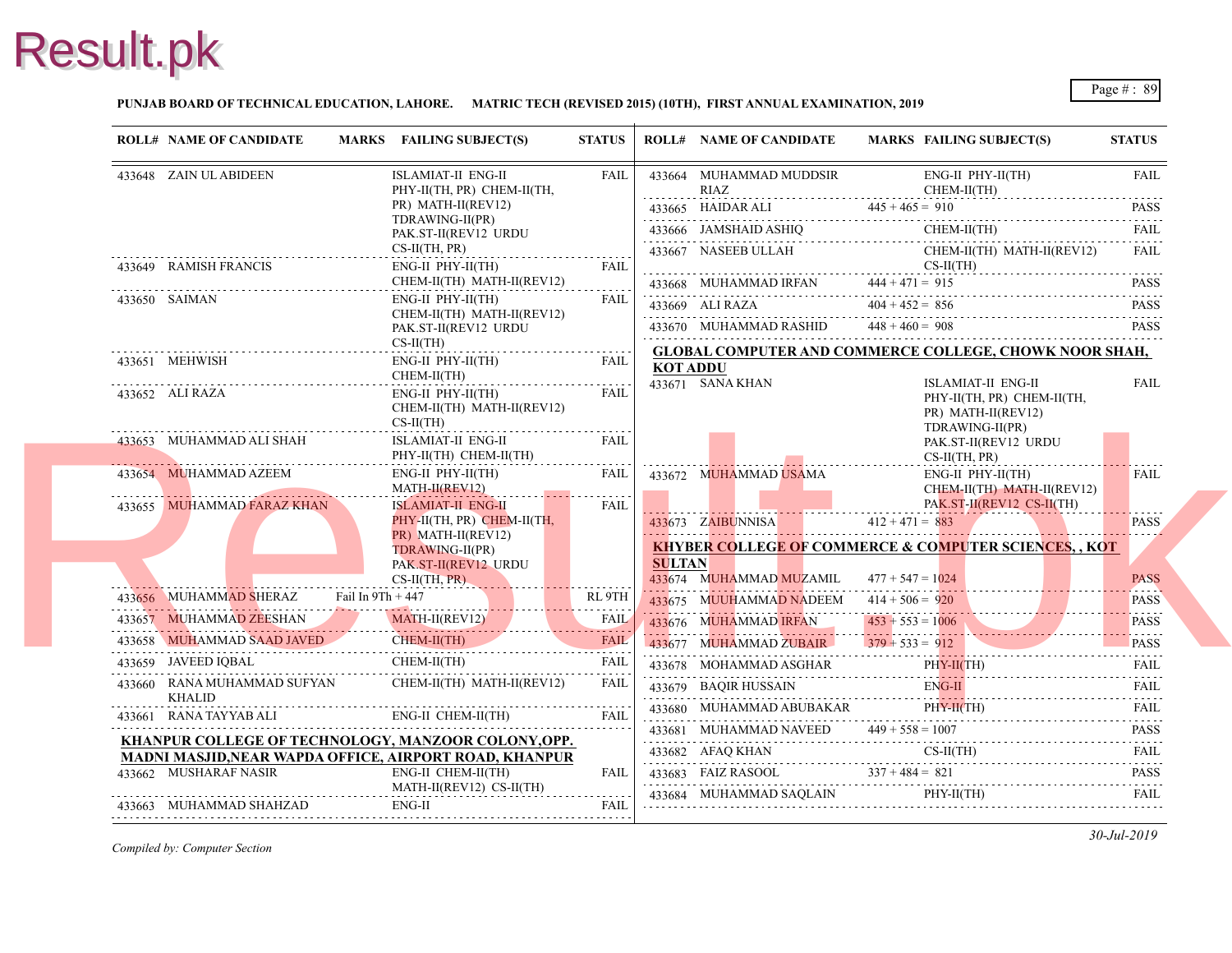#### **PUNJAB BOARD OF TECHNICAL EDUCATION, LAHORE. MATRIC TECH (REVISED 2015) (10TH), FIRST ANNUAL EXAMINATION, 2019**

| <b>ROLL# NAME OF CANDIDATE</b>                      | MARKS FAILING SUBJECT(S)                                                                                           | <b>STATUS</b>           | <b>ROLL# NAME OF CANDIDATE</b>                 | <b>MARKS FAIL</b>                                   |
|-----------------------------------------------------|--------------------------------------------------------------------------------------------------------------------|-------------------------|------------------------------------------------|-----------------------------------------------------|
| 433685 YASIR ABBAS                                  | $ENG-II$ $PHY-II(TH)$                                                                                              | FAIL                    | 433699 MUHAMMAD HARIS                          | ENG-                                                |
| 433686 MUHAMMAD IMRAN $401 + 503 = 904$             |                                                                                                                    | <b>PASS</b>             |                                                | <b>CHE</b><br><b>TDR</b>                            |
|                                                     | LAHORE POLYTECHNIC INSTITUTE, BAND ROAD NEAR CHOWK YATEEM                                                          |                         | 433700 ANSAR HUSSAIN                           | ENG-                                                |
| <b>KHANA, LAHORE</b><br>433687 MUHAMMAD ALI SHAHEER | PHY-II(TH) CHEM-II(TH)                                                                                             | <b>FAIL</b>             |                                                | <b>CHE</b><br><b>TDR</b>                            |
|                                                     | MATH-II(REV12) CS-II(TH)                                                                                           |                         | 433701 ABDUL ALEEM                             | ENG-                                                |
| 433688 SADDAM HUSSAIN<br><b>MURTAZA</b>             | ENG-II MATH-II(REV12)                                                                                              | <b>FAIL</b>             |                                                | <b>MAT</b><br><b>TDR</b>                            |
|                                                     | LAHORE POLYTECHNIC INSTITUTE, MANZOOR TRADE CENTRE,                                                                |                         | 433702 ABDUL REHMAN                            | ENG-                                                |
| 37-MAIN RAVI ROAD, LAHORE<br>433689 MUHAMMAD FAKHAR | ENG-II PHY-II(TH)                                                                                                  |                         | 433703 MUHAMMAD MUSTAFA                        | <b>CHE</b><br><b>TDR</b>                            |
|                                                     | CHEM-II(TH) MATH-II(REV12)<br>PAK.ST-II(REV12 CS-II(TH)                                                            | <b>FAIL</b>             | 433704 MUHAMMAD ABDULLAH                       | <b>ISLA</b>                                         |
| 433690 MUHAMMAD KHIZAR                              | ENG-II PHY-II(TH)<br>CHEM-II(TH) PAK.ST-II(REV12                                                                   | FAIL                    | NADEEM                                         | PHY-<br>PR)<br><b>TDR</b>                           |
|                                                     | $CS-II(TH)$                                                                                                        |                         |                                                | PAK.                                                |
| 433691 MUHAMMAD USAMA JAVED                         | ENG-II                                                                                                             | <b>FAIL</b>             | 433705 HAMZA WASEEM                            | $CS-II$<br>ENG-                                     |
| 433692 MUHAMMAD NAJAM $366 + 417 = 783$             |                                                                                                                    | <b>PASS</b>             |                                                | <b>CHE</b>                                          |
| 433693 MUHAMMAD AWAIS                               | ENG-II PHY-II(TH)<br>433693 MUHAMMAD AWAIS ENG-II PHY-II(TH) FAIL                                                  |                         |                                                | <b>TDR</b><br><b>CHE</b>                            |
| <b>MUSTAFABAD, (DHARAM PURA), LAHORE</b>            | PAK CANADIAN POLYTECHNIC INSTITUTE, 180 ALLAMA IQBAL ROAD                                                          |                         | 433706 MUHAMMAD QAMAR<br>433707 MUHAMMAD BILAL | <b>ISLA</b>                                         |
| 433694 MUHAMMAD ZEESHAN<br><b>KHALID</b>            | PHY-II(TH) CHEM-II(TH)                                                                                             | <b>FAIL</b>             |                                                | PHY-<br><b>MAT</b>                                  |
| 433695 HUNAIN UR REHMAN                             | PHY-II(TH) CHEM-II(TH)                                                                                             | <u>.</u><br><b>FAIL</b> |                                                | <b>TDR</b>                                          |
| 433696 MUHAMMAD RAZI DANIYAL                        | $ENG-II$ PHY-II(TH)<br>MATH-II(REV12)<br><b>TDRAWING-II(SE)</b>                                                    | FAIL                    | 433708 MUHAMMAD UMER ZAMAN                     | <b>ISLA</b><br><b>CHE</b><br><b>MAT</b>             |
| 433697 TAHIR SHAH                                   | <b>ISLAMIAT-II ENG-II</b>                                                                                          | FAII                    |                                                | <b>TDR</b><br>PAK.                                  |
|                                                     | PHY-II(TH, PR) CHEM-II(TH,<br>PR) MATH-II(REV12)<br>TDRAWING-II(PR, SE)<br>PAK.ST-II(REV12 URDU<br>$CS-II(TH, PR)$ |                         | 433709 HASSAN RAUF BHULLAR                     | <b>ISLA</b><br>PHY-<br>$PR$ )<br><b>TDR</b><br>PAK. |
| 433698 HARIS ALI                                    | $ENG-II$ $PHY-II(TH)$<br>MATH-II(REV12)                                                                            | <b>EAIL</b>             |                                                | $CS-II$                                             |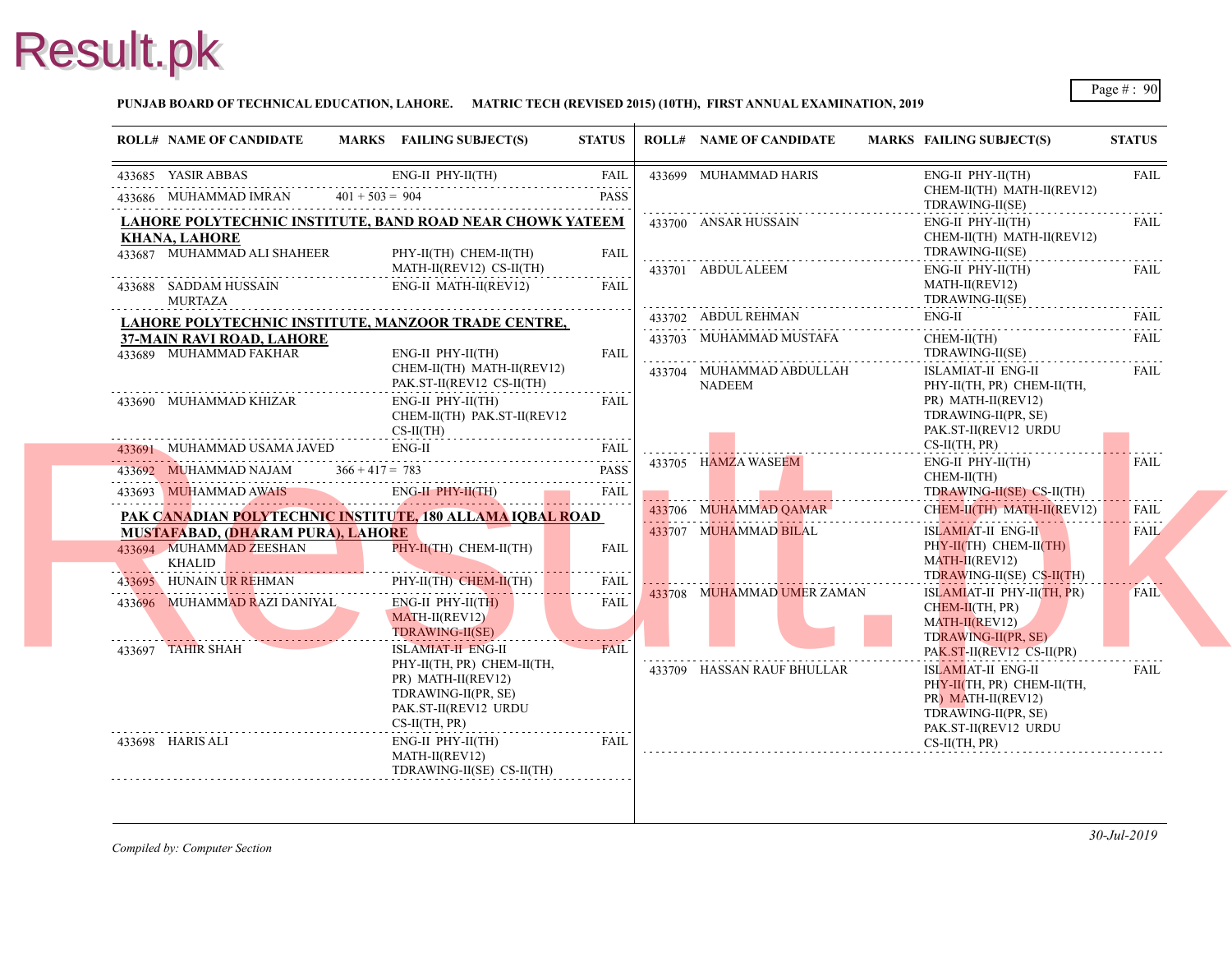

#### **PUNJAB BOARD OF TECHNICAL EDUCATION, LAHORE. MATRIC TECH (REVISED 2015) (10TH), FIRST ANNUAL EXAMINATION, 2019**

|   | <b>ROLL# NAME OF CANDIDATE</b>                                      |                   | MARKS FAILING SUBJECT(S)                                                                                      | <b>STATUS</b> | <b>ROLL# NAME OF CANDIDATE</b>                                     | <b>MARKS FAIL</b>   |                                                    |
|---|---------------------------------------------------------------------|-------------------|---------------------------------------------------------------------------------------------------------------|---------------|--------------------------------------------------------------------|---------------------|----------------------------------------------------|
|   | 433710 MUHAMMAD HARIS                                               |                   | ENG-II PHY-II(TH, PR)<br>CHEM-II(TH, PR)<br>MATH-II(REV12)<br>TDRAWING-II(PR, SE) URDU<br>$CS-II(TH, PR, SE)$ | FAIL          | 433725 AHTISHAM HANEEF                                             |                     | <b>ISLA</b><br>PHY-<br>PR, S<br><b>TDR</b><br>PAK. |
|   |                                                                     |                   | 433711 IKHLAQ-MAHMOOD PHY-II(TH) CHEM-II(1FI)<br>CHEM-II(TH) FAIL FAIL PHY-II(TH) CHEM-II(TH) FAIL            |               |                                                                    |                     | EA-II                                              |
|   |                                                                     |                   |                                                                                                               |               | $433726$ INZMAM UL HAQ Fail In $9Th + 42$                          |                     |                                                    |
| . | 433713 MUHAMMAD DANYAL<br><b>OAISAR</b>                             | $382 + 468 = 850$ |                                                                                                               | <b>PASS</b>   | 433727 MUHAMMAD BILAL RAZA<br>QADRI                                |                     | ENG-                                               |
|   | 433714 NOVAIR AHMED                                                 |                   | CHEM-II(TH)<br>$433714$ NOVAIR AHMED CHEM-II(TH) FAIL                                                         |               | 433728 MUHAMMAD WASEEM<br><b>SHAKOOR</b>                           |                     | ENG-                                               |
|   | 433715 M. UMAR KHAN                                                 | $358 + 414 = 772$ |                                                                                                               | PASS          | 433729 MUHAMMAD ABU HURAIRA                                        |                     | ENG-                                               |
|   | 433716 ABDULLAH GHAFAR KHAN $393 + 439 = 832$                       |                   |                                                                                                               | <b>PASS</b>   | 433730 TAHIR SULTAN                                                |                     | <b>CHE</b>                                         |
|   | 433717 HAFIZ SYED FARRUKH<br><b>OAMAR RIZVI</b>                     | $345 + 418 = 763$ |                                                                                                               | <b>PASS</b>   | 433731 MUHAMMAD SHEERAZ $363 + 415 = 778$<br>ANWAR                 |                     |                                                    |
|   | 433718 SYED ZAIN AFZAL NAQVI                                        |                   | PHY-II(TH)                                                                                                    | FAIL          | 433732 MUHAMMAD SIBTAIN                                            |                     | ENG-                                               |
|   | 433719 WALEED HASSAN                                                |                   | PHY-II(TH) CHEM-II(TH)                                                                                        | FAIL          | 433733 MUHAMMAD MAZHAR                                             |                     |                                                    |
|   | 433720 MUHAMMAD SHAZIM<br><b>HAMEED</b>                             |                   | $PHY-II(TH)$                                                                                                  | FAIL          | 433734 MUHAMMAD SIBTAIN $373 + 434 = 807$                          |                     |                                                    |
|   |                                                                     |                   | PAK PUNJAB COLLEGE OF TECHNOLOGY, OPP. TAJ BAGH PULL CANAL                                                    |               | 433735 MUHAMMAD RIZWAN                                             |                     | <b>ENG</b>                                         |
|   | <b>BANK ROAD, HARBANCEPURA, LAHORE</b><br>433721 HUSSAIN BIN JAMEEL |                   | ENG-II PHY-II(TH)<br>CHEM-II(TH) MATH-II(REV12)                                                               | <b>FAIL</b>   | 433736 MUHAMMAD IRFAN<br><b>UNITED COLLEGE OF TECHNOLOGY, HOUS</b> |                     | ENG-                                               |
|   | 433722 ALI HAMMAD                                                   |                   | ENG-II PHY-II(TH, PR)                                                                                         | <b>FAIL</b>   | 433737 MUHAMMAD ISHFAQ                                             | $401 + 486 = 887$   |                                                    |
|   |                                                                     |                   | $CHEM-II(TH, PR)$                                                                                             |               | 433738 SHERAZ AHMAD                                                |                     | <b>CHEI</b>                                        |
|   |                                                                     |                   | MATH-II(REV12)<br>TDRAWING-II(PR) CS-II(PR)                                                                   |               | 433739 MUHAMMAD ASAD                                               | Fail In $9Th + 46'$ |                                                    |
|   | 433723 MUNEEB UR RAHMAN                                             |                   | <b>ISLAMIAT-II ENG-II</b>                                                                                     | <b>FAIL</b>   | 433740 RIZWAN ABBAS                                                | $375 + 545 = 920$   |                                                    |
|   |                                                                     |                   | PHY-II(TH, PR) CHEM-II(TH,<br>PR) MATH-II(REV12)                                                              |               | 433741 SAJJAD HUSSAIN                                              |                     | <b>ISLA</b>                                        |
|   |                                                                     |                   | TDRAWING-II(PR)                                                                                               |               | 433742 SHAHBAZ AHMAD                                               | $366 + 482 = 848$   |                                                    |
|   |                                                                     |                   | PAK.ST-II(REV12 URDU                                                                                          |               | 433743 MUBASHIR HUSSAIN                                            | Fail In $9Th + 48'$ |                                                    |
|   |                                                                     |                   | $EA-II(TH, PR)$<br><b>GOVERNMENT COLLEGE OF TECHNOLOGY, COLLEGE ROAD, LAYYAH</b>                              |               | 433744 TABISH MEHDI                                                | Fail In $9Th + 451$ |                                                    |
|   | 433724 MUHAMMAD USMAN                                               |                   | ISLAMIAT-II ENG-II                                                                                            | <b>FAIL</b>   | 433745 MUHAMMAD ABDULLAH $499 + 547 = 104$<br><b>NASIR</b>         |                     |                                                    |
|   |                                                                     |                   |                                                                                                               |               | 433746 MUHAMMAD HASNAIN                                            | $361 + 460 = 821$   |                                                    |
|   |                                                                     |                   |                                                                                                               |               |                                                                    |                     |                                                    |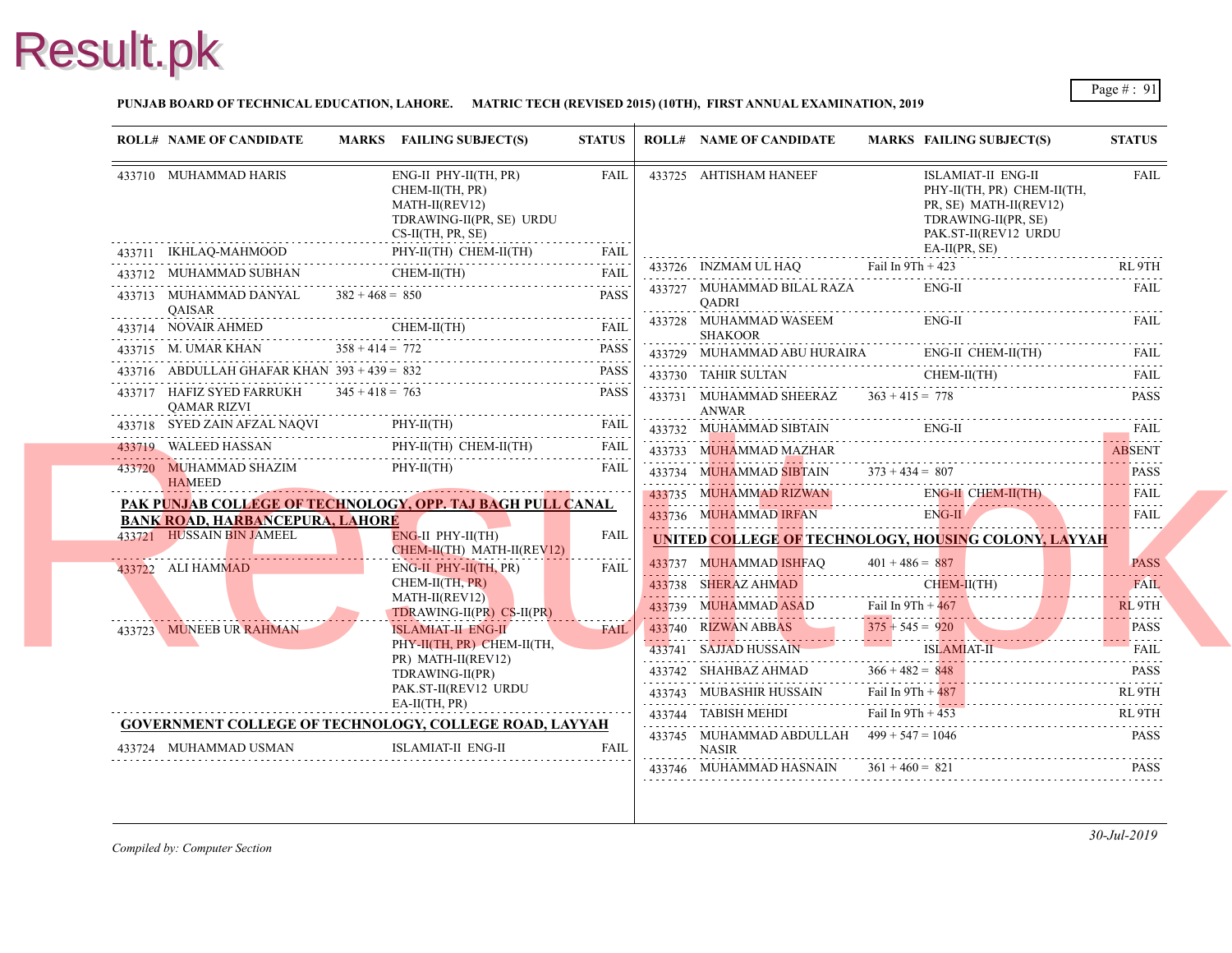#### **PUNJAB BOARD OF TECHNICAL EDUCATION, LAHORE. MATRIC TECH (REVISED 2015) (10TH), FIRST ANNUAL EXAMINATION, 2019**

| <b>ROLL# NAME OF CANDIDATE</b>                                     |                     | MARKS FAILING SUBJECT(S)                                                                                                                                                                      | <b>STATUS</b>                             | <b>ROLL# NAME OF CANDIDATE</b>               | <b>MARKS FAIL</b> |                            |
|--------------------------------------------------------------------|---------------------|-----------------------------------------------------------------------------------------------------------------------------------------------------------------------------------------------|-------------------------------------------|----------------------------------------------|-------------------|----------------------------|
| 433747 NAVEED AKHTAR                                               |                     | ISLAMIAT-II ENG-II<br>PHY-II(TH) CHEM-II(TH)                                                                                                                                                  | <b>FAIL</b>                               | 433772 MUHAMMAD WASEEM                       |                   | ENG-<br><b>CHE</b>         |
|                                                                    |                     | MATH-II(REV12) EA-II(TH)                                                                                                                                                                      | $\alpha$ , $\alpha$ , $\alpha$ , $\alpha$ | 433773 SAYYAD AUN MUHAMMAD                   |                   | <b>CHE</b>                 |
| 433748 MUHAMMAD RIZWAN $364 + 439 = 803$                           |                     |                                                                                                                                                                                               | <b>PASS</b><br>.                          | 433774 UBAID AKBAR                           |                   | <b>CHE</b>                 |
| 433749 MUBASHIR IQBAL                                              |                     | $EA-II(TH)$<br>$\begin{tabular}{ll} \bf 433749 & \textbf{MUBASHIR IQBAL} & \textbf{EA-II(TH)}\\ \hline \end{tabular} \begin{tabular}{ll} \bf 1433749 & \textbf{MUBASHIR IQBAL} \end{tabular}$ |                                           | 433775 MUHAMMAD SAEED                        |                   | ENG-                       |
|                                                                    |                     | MATH-II(REV12)<br>433750 ALI RAZA MATH-II(REV12)<br>AHRAN III J.AH KHAN ENG-II MATH-II(REV12) FAIL                                                                                            |                                           | <b>MUSLIM COLLEGE OF TECHNOLOGY, WIJH</b>    |                   |                            |
|                                                                    |                     | $-433751$ AHSAN ULLAH KHAN ENG-II MATH-II(REV12) FAIL                                                                                                                                         |                                           | 433776 WAQAR HUSSAIN                         |                   | ENG-                       |
|                                                                    |                     | PHY-II(TH) CHEM-II(TH)                                                                                                                                                                        | FAIL                                      |                                              |                   | <b>CHE</b>                 |
| 433753 SADAQAT MULAZIM $341 + 430 = 771$                           |                     |                                                                                                                                                                                               | <b>PASS</b>                               | 433777 MUHAMMAD SOHAIL<br>ASLAM              |                   | <b>MAT</b>                 |
| 433754 NASEER AHMAD $381 + 456 = 837$                              |                     |                                                                                                                                                                                               | <b>PASS</b>                               | 433778 MUHAMMAD IBRAR                        |                   | PHY-                       |
| 433755 NAZAR ABBAS                                                 |                     | ISLAMIAT-II ENG-II<br>433755 NAZAR ABBAS ISLAMIAT-II ENG-II FAIL                                                                                                                              |                                           | 433779 MUHAMMAD TARIQ IQBAL                  |                   | <b>ISLA</b>                |
| 433756 TOUSEEF JAMSHAID $364 + 434 = 798$                          |                     | 433756 TOUSEEF JAMSHAID $364 + 434 = 798$ PASS                                                                                                                                                | <b>PASS</b>                               |                                              |                   | PHY-                       |
| 433757 SHAHRAM UL HASSAN                                           | Fail In $9Th + 431$ |                                                                                                                                                                                               | RL 9TH                                    |                                              |                   | PAK.                       |
|                                                                    |                     | <b>U.S.A POLYTECHNIC INSTITUTE, ALLAHABAD ROAD, LIAQATPUR</b>                                                                                                                                 |                                           | 433780 TALAT MEHMOOD                         |                   | <b>MAT</b>                 |
| 433758 ZUBAIR HABIB                                                |                     | $ENG-II$                                                                                                                                                                                      | <b>FAIL</b>                               | 433781 WAKEEL AHMAD                          |                   | ENG-<br><b>MAT</b>         |
|                                                                    |                     | ENG-II CS-II(TH)<br>433759 NIYAAZ AHMAD ENG-II CS-II(TH) FAIL                                                                                                                                 |                                           | $433782$ HAMID RAZA $386 + 444 = 830$        |                   |                            |
| 433760 MOHAMMAD IJAZ<br>433760 MOHAMMAD UAZ CS-II(TH)              |                     | $CS-II(TH)$                                                                                                                                                                                   | FAIL                                      | 433783 AMIR MEHBOOB                          |                   | ENG-                       |
| 433761 MUHAMMAD SAJID                                              |                     | ENG-II CHEM-II(TH) CS-II(TH)                                                                                                                                                                  | .<br>FAIL                                 | 433784 JAVID ALI                             |                   | ENG-                       |
| 433762 FARYAD AHMED                                                |                     | $ENG-II$ $PHY-II(TH)$<br>CHEM-II(TH)                                                                                                                                                          | FAIL                                      | 433785 SADAM HUSSAIN                         |                   | ENG-<br><b>CHEM</b>        |
| 433763 AMMED ANWAAR                                                |                     | $ENG-II$ $PHY-II(TH)$                                                                                                                                                                         | FAIL                                      | 433786 MARIA $509 + 569 = 107$               |                   |                            |
| CHEM<br>433764 MOHAMMAD AHMED 377 + 459 = 836                      |                     | $CHEM-II(TH)$                                                                                                                                                                                 | PASS.                                     | 433787 RUMAN SIDDIQI                         | $450 + 539 = 989$ |                            |
|                                                                    |                     | ENG-II PHY-II(TH)                                                                                                                                                                             | <b>FAIL</b>                               | $433788$ AZKA SIDDIQI                        |                   | PHY-                       |
| 433765 MUHAMMAD JAVAID                                             |                     |                                                                                                                                                                                               |                                           | 433789 GHAZALA BIBI                          |                   | ENG-                       |
| 433766 HUZAIFA TALLAT<br>433767 HAMZA AKMAL WASEER                 |                     | ENG-II PHY-II(TH)<br>ENG-II PHY-II(TH)                                                                                                                                                        | <b>FAIL</b>                               |                                              |                   | <b>CHEI</b>                |
|                                                                    |                     | 433767 HAMZA AKMAL WASEER ENG-II PHY-II(TH) FAIL<br>ENG-II                                                                                                                                    | FAIL                                      | 433790 FATIMA NADEEM                         |                   | PHY-                       |
| 433768 MUHAMMAD HASNAIN<br>AD HASNAIN<br>------------------------- |                     |                                                                                                                                                                                               | FAIL                                      | 433791 AQSA BIBI 444 + 507 = $951$           |                   |                            |
| 433769 WASEEM MUSHTAQ                                              |                     | ENG-II PHY-II(TH)<br>MATH-II(REV12)                                                                                                                                                           | FAIL                                      | 433792 AMNA BIBI<br>433792 AMNA BIBI PHY     |                   | PHY-                       |
| 433770 ALI ARSLAN                                                  |                     | ENG-II PHY-II(TH)<br>MATH-II(REV12) CS-II(TH)                                                                                                                                                 | FAIL                                      | 433793 SHAZIA JABEEN<br>433794 SAGHEER AHMAD |                   | ENG-<br><b>MAT</b><br>ENG- |
| 433771 ALI HAMZA                                                   |                     | $ENG-II CS-II(TH)$                                                                                                                                                                            | FAIL                                      |                                              |                   |                            |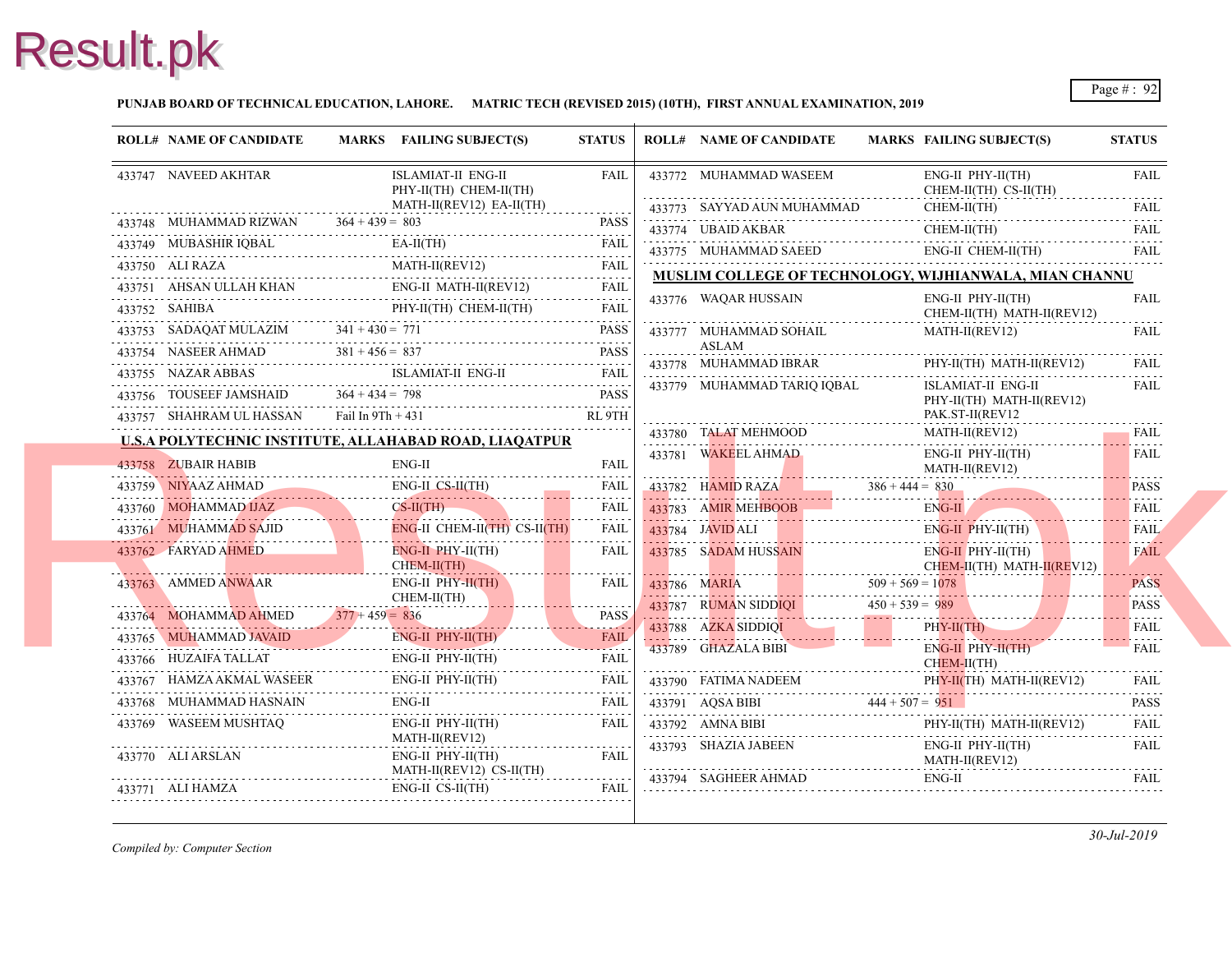#### **PUNJAB BOARD OF TECHNICAL EDUCATION, LAHORE. MATRIC TECH (REVISED 2015) (10TH), FIRST ANNUAL EXAMINATION, 2019**

| <b>ROLL# NAME OF CANDIDATE</b>               | MARKS FAILING SUBJECT(S)                                                                                                                                                                                                                                                                                                                                                                                                | <b>STATUS</b> | <b>ROLL# NAME OF CANDIDATE</b>                             | <b>MARKS FAIL</b>  |
|----------------------------------------------|-------------------------------------------------------------------------------------------------------------------------------------------------------------------------------------------------------------------------------------------------------------------------------------------------------------------------------------------------------------------------------------------------------------------------|---------------|------------------------------------------------------------|--------------------|
| 433795 MUHAMMAD ZAFARYAB                     | PHY-II(TH, PR) CHEM-II(TH,                                                                                                                                                                                                                                                                                                                                                                                              | <b>FAIL</b>   | 433819 ZAHID IQBAL KHAN                                    | $397 + 457 = 854$  |
|                                              | PR) MATH-II(REV12)<br>PAK.ST-II(REV12 URDU                                                                                                                                                                                                                                                                                                                                                                              |               | 433820 MUHAMMAD NEMAT                                      | ENG-               |
| 433796 MANSOOR ALI                           | PHY-II(TH) CHEM-II(TH)                                                                                                                                                                                                                                                                                                                                                                                                  | <b>FAIL</b>   | ULLAH KHAN                                                 |                    |
| 433797 ZEESHAN EJAZ                          | ENG-II PHY-II(TH)                                                                                                                                                                                                                                                                                                                                                                                                       | FAIL          | 433821 MUHAMMAD SHAHZAD $400 + 473 = 873$<br><b>HASHMI</b> |                    |
|                                              | CHEM-II(TH) MATH-II(REV12)                                                                                                                                                                                                                                                                                                                                                                                              |               | 433822 AMIN ULLAH KHAN                                     | ENG-               |
| 433798 MUHAMMAD WAHEED PI                    | PHY-II(TH) CHEM-II(TH)<br>MATH-II(REV12)                                                                                                                                                                                                                                                                                                                                                                                | <b>FAIL</b>   | 433823 RASHID MINHAS                                       |                    |
|                                              |                                                                                                                                                                                                                                                                                                                                                                                                                         |               | 433824 SALEEM ULLAH KHAN                                   | ENG-               |
|                                              | $\begin{tabular}{c c c c} \hline \textbf{AA3799} & \textbf{AQEEL ABBAS} & \textbf{MATH-IMALV12)} & \textbf{FAIL} \\ \hline \textbf{433800} & \textbf{AMEER HAMZA} & \textbf{485 + 449 = 934} & \textbf{PASS} \\ \hline \textbf{433801} & \textbf{MAJED IQBAL} & \textbf{ABSENT} \\ \hline \textbf{433802} & \textbf{AHMAD SHAIR} & \textbf{ENG-II CHEM-II(TH)} & \textbf{FAIL} \\ \hline \textbf{433803} & \textbf{AWA$ |               | 433825 ZIA ULLAH KHAN                                      | ENG-               |
|                                              |                                                                                                                                                                                                                                                                                                                                                                                                                         |               | 433826 INAYAT ULLAH KHAN                                   | ENG-               |
|                                              |                                                                                                                                                                                                                                                                                                                                                                                                                         |               | 433827 NOKER ABBAS                                         | <b>MAT</b><br>ENG- |
|                                              |                                                                                                                                                                                                                                                                                                                                                                                                                         |               | 433828 SAMAR ABBAS KHAN                                    | ENG-               |
|                                              |                                                                                                                                                                                                                                                                                                                                                                                                                         |               | 433829 MUHAMMAD IQRAR MEHDI                                |                    |
| 433805 MUHAMMAD AHMAD<br><b>HASAN FARIDI</b> | ENG-II CHEM-II(TH)                                                                                                                                                                                                                                                                                                                                                                                                      | FAIL          | 433830 RAEES KHAN                                          | ENG-               |
| 433806 TAHIR MEHMOOD                         | $ENG-II$ $PHY-II(TH)$                                                                                                                                                                                                                                                                                                                                                                                                   | <b>FAIL</b>   |                                                            | <b>MAT</b>         |
|                                              | CHEM-II(TH) MATH-II(REV12)                                                                                                                                                                                                                                                                                                                                                                                              |               | 433831 SHAHZAIB KHAN                                       | ENG-<br><b>MAT</b> |
|                                              | 433807 MUHAMMAD AKMAL MATH-II(REVI2)<br>433808 HAQ NAWAZ ENG-II MATH-II(REVI2)                                                                                                                                                                                                                                                                                                                                          | <b>FAIL</b>   | 433832 MUHAMMAD JUNAID KHAN                                | ENG-               |
|                                              |                                                                                                                                                                                                                                                                                                                                                                                                                         | FAIL<br>.     |                                                            | <b>MAT</b>         |
|                                              | $\begin{tabular}{c c c c c} \hline \textbf{433809} & \textbf{MUHAMMAD HAI} & \textbf{ENG-II} & \textbf{FAIL} \\ \hline \textbf{433810} & \textbf{NABEEL FAREED} & \textbf{476} + \textbf{447} = \textbf{923} & \textbf{PASS} \\ \hline \end{tabular}$                                                                                                                                                                   |               | 433833 MATI ULLAH KHAN                                     | ENG-<br><b>MAT</b> |
|                                              |                                                                                                                                                                                                                                                                                                                                                                                                                         |               | 433834 GHAZANFAR SHEHZAD                                   | ENG-               |
|                                              | 433811 MUHAMMAD KASHIF 506+475 = 981 PASS<br>433812 ISRAR EJAZ EMG-II MATH-II(REV)12) FAIL                                                                                                                                                                                                                                                                                                                              |               |                                                            | <b>MAT</b>         |
|                                              |                                                                                                                                                                                                                                                                                                                                                                                                                         |               | 433835 FAISAL HAMMAD KHAN                                  | ENG-               |
| 433813 MUHAMMAD ZAHID NAWAZ499 + 475 = 974   | MUHAMMAD ZAHID NAWAZ499 + 475 = 974                                                                                                                                                                                                                                                                                                                                                                                     |               | 433836 ARSLAN HUSSAIN JAFARY                               | ENG-<br><b>MAT</b> |
| 433814 MUHAMMAD NASEEM $476 + 436 = 912$     |                                                                                                                                                                                                                                                                                                                                                                                                                         | <b>PASS</b>   | 433837 RASHID MEHMOOD                                      | ENG-               |
| 433815 MUHAMMAD IMRAN                        | $ENG-II$ $PHY-II(TH)$<br>CHEM-II(TH) MATH-II(REV12)                                                                                                                                                                                                                                                                                                                                                                     | <b>FAIL</b>   | 433838 NEMAT ULLAH                                         | <b>MAT</b>         |
|                                              | <b>JINNAH PUBLIC TECHNICAL SCHOOL, POST OFFICE DAUD KHEL, NEAR</b>                                                                                                                                                                                                                                                                                                                                                      |               | 433839 MUHAMMAD WAQAR                                      | ENG-               |
| HBL CHOWK, MIANWALI                          |                                                                                                                                                                                                                                                                                                                                                                                                                         |               | 433840 ARIF ABBAS                                          | ENG-               |
| 433816 MUHAMMAD SAEED KHAN                   | ENG-II PHY-II(TH)<br>CHEM-II(TH) MATH-II(REV12)                                                                                                                                                                                                                                                                                                                                                                         | <b>FAIL</b>   |                                                            | <b>MAT</b>         |
| 433817 AHSAN ULLAH KHAN                      | ENG-II CHEM-II(TH)<br>MATH-II(REV12)                                                                                                                                                                                                                                                                                                                                                                                    | FAII          | 433841 SANWAL KHAN                                         | ENG-<br><b>MAT</b> |
| 433818 SAJAWAT ULLAH KHAN                    | ENG-II MATH-II(REV12)                                                                                                                                                                                                                                                                                                                                                                                                   | FAIL          |                                                            |                    |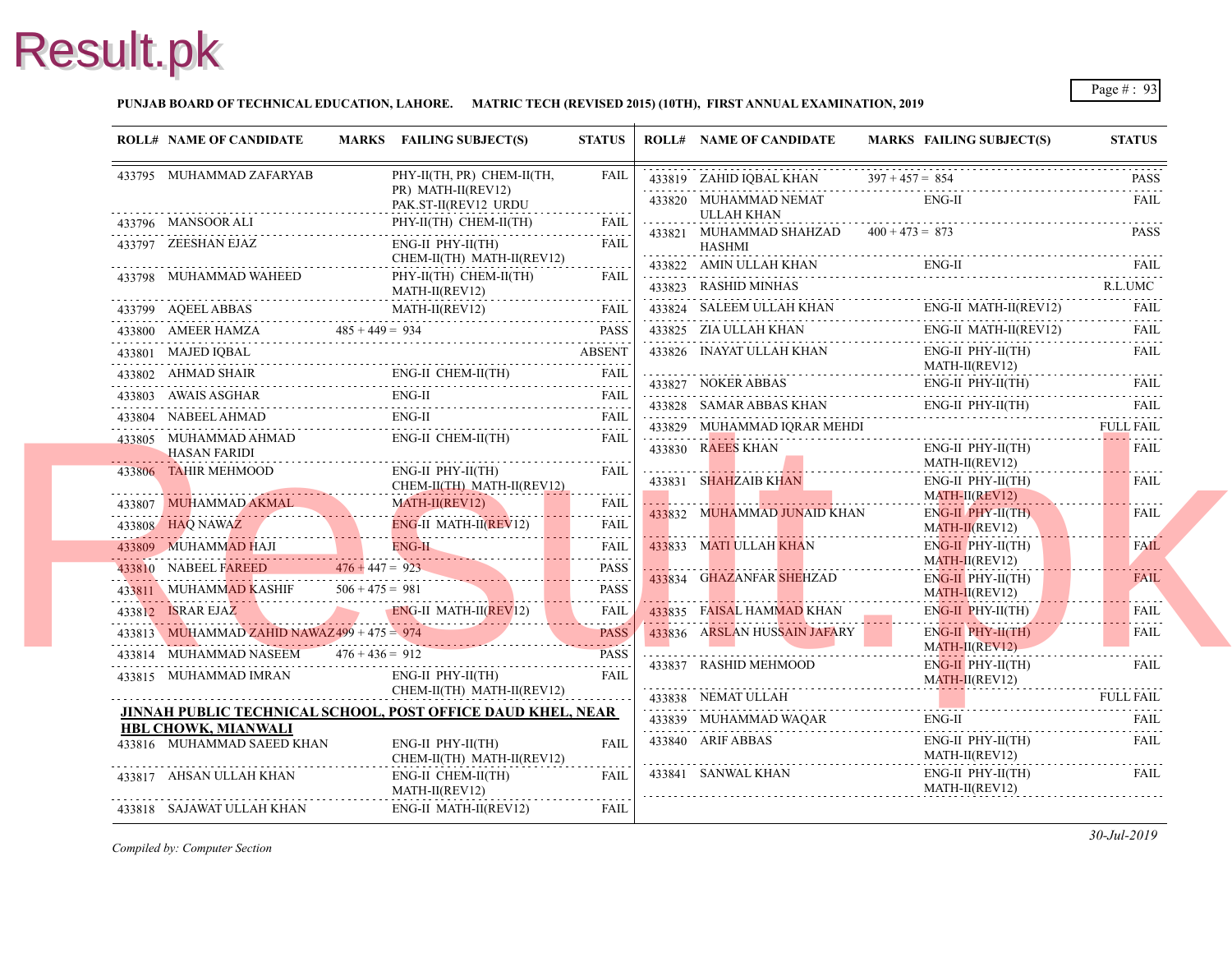#### **PUNJAB BOARD OF TECHNICAL EDUCATION, LAHORE. MATRIC TECH (REVISED 2015) (10TH), FIRST ANNUAL EXAMINATION, 2019**

| <b>ROLL# NAME OF CANDIDATE</b>                                                                                                                                                                                                                                                                                                                                                                                       | MARKS FAILING SUBJECT(S)                                                                                                                                                                                                                                                                     | <b>STATUS</b>                     |             | <b>ROLL# NAME OF CANDIDATE</b>                                                                                                       | <b>MARKS FAIL</b>                |
|----------------------------------------------------------------------------------------------------------------------------------------------------------------------------------------------------------------------------------------------------------------------------------------------------------------------------------------------------------------------------------------------------------------------|----------------------------------------------------------------------------------------------------------------------------------------------------------------------------------------------------------------------------------------------------------------------------------------------|-----------------------------------|-------------|--------------------------------------------------------------------------------------------------------------------------------------|----------------------------------|
| 433842 HUMAIR HAYAT KHAN                                                                                                                                                                                                                                                                                                                                                                                             | $ENG-II$ $PHY-II(TH)$                                                                                                                                                                                                                                                                        | FAIL                              |             | 433863 QUDRAT ULLAH                                                                                                                  | ENG-                             |
| 433843 MUHAMMAD SHOAIB IQBAL458 + 521 = 979                                                                                                                                                                                                                                                                                                                                                                          | MATH-II(REV12)                                                                                                                                                                                                                                                                               | <b>PASS</b>                       |             | 433864 ZAFAR MEHDI                                                                                                                   | ENG-                             |
| 433844 MUHAMMAD TAIMOOR<br><b>AKHTER KHAN</b>                                                                                                                                                                                                                                                                                                                                                                        | QBAL458 + 521 = 979 PASS<br>ENG-II PHY-II(TH)                                                                                                                                                                                                                                                | FAII.                             |             | 433865 YASIR MAJEED<br>433866 MUHAMMAD AWAIS TAHIR                                                                                   | ENG-<br>ENG-                     |
| 433845 MUREED HUSSAIN                                                                                                                                                                                                                                                                                                                                                                                                | ENG-II PHY-II(TH)                                                                                                                                                                                                                                                                            | FAIL                              |             | 433867 SHAH ZAIB                                                                                                                     | ENG-                             |
| 433846 MOHAMMAD FAROOQ<br>KHAN                                                                                                                                                                                                                                                                                                                                                                                       | MATH-II(REV12)<br>ENG-II PHY-II(TH) CS-II(TH)                                                                                                                                                                                                                                                | FAIL                              |             | 433868 MUHAMMAD SHAH ZAIB ENG<br>433869 MUHAMMAD TAYYAB                                                                              | ENG-<br>ENG-                     |
|                                                                                                                                                                                                                                                                                                                                                                                                                      | ENG-II PHY-II(TH)<br>MATH-II(REV12)                                                                                                                                                                                                                                                          | FAIL                              |             | $\begin{minipage}{0.9\linewidth} \textbf{NOUNAN} \end{minipage}$<br>433870 SIDRA PARVEEN $479 + 540 = 101$                           | <b>CHE</b>                       |
| 433848 MUHAMMAD SIBGHAT<br>ULLAH KHAN MULAH KHAN                                                                                                                                                                                                                                                                                                                                                                     | ENG-II PHY-II(TH)<br>MATH-II(REV12) $\text{CS-II(TH)}$                                                                                                                                                                                                                                       | <b>FAIL</b>                       |             | 433871 AMARA ALAM ENG<br>433872 SHAMSA KANWAL ENG-                                                                                   | ENG-<br>ENG-                     |
| ${\begin{tabular}{ll} \bf 433849 & AHMAD HAYAT & ENG-II PHY-II(TH) \\ \hline \multicolumn{2}{l}{\bf 1197} & MATH-II(REV12) \\ \hline \multicolumn{2}{l}{\bf 221} & \multicolumn{2}{l}{\bf 3384} & \multicolumn{2}{l}{\bf 4338} \\ \hline \multicolumn{2}{l}{\bf 3384} & \multicolumn{2}{l}{\bf 3384} & \multicolumn{2}{l}{\bf 4338} \\ \hline \multicolumn{2}{l}{\bf 4338} & \multicolumn{2}{l}{\bf 4338} & \multic$ |                                                                                                                                                                                                                                                                                              | FAIL                              |             |                                                                                                                                      |                                  |
|                                                                                                                                                                                                                                                                                                                                                                                                                      | $\begin{tabular}{ll} \bf 433850 & MUHAMMAD SAJWAL & \color{red}{EMG-II PHY-II(TH)} & \color{red}{FAIL} \\ \hline \end{tabular} \begin{tabular}{ll} \bf 233850 & MUHAMMAD SAJWAL & \color{red}{EMG-II PHY-II(TH)} \\ \bf 233850 & \color{red}{HUHAMMAD} & \color{red}{HUAL} \\ \end{tabular}$ |                                   |             | $\begin{tabular}{ll} \bf 433873 & FAHADIS FATIMA & \tt 497 + 565 = 1061 \\ \hline \tt 433874 & TEHSEEN NIAZI & ENG-\\ \end{tabular}$ |                                  |
| 433851 AHSAAN ULLAH KHAN                                                                                                                                                                                                                                                                                                                                                                                             | $ENG-II$ $PHY-II(TH)$<br>MATH-II(REV12) URDU<br>$CS-II(TH)$                                                                                                                                                                                                                                  | FAIL                              | 433875 RIHA | 433875 RIHA ENG<br>433876 FATIMA AMEER                                                                                               | ENG-<br>ENG-                     |
| 433852 ZAKA ULLAH KHAN                                                                                                                                                                                                                                                                                                                                                                                               | $ENG-H$ $PHY-H(TH)$<br>MATH-II(REV12) URDU                                                                                                                                                                                                                                                   | <b>FAIL</b>                       |             | 433877 SUMAIRA BATTOL                                                                                                                | <b>CHE</b><br>ENG-<br><b>CHE</b> |
|                                                                                                                                                                                                                                                                                                                                                                                                                      | 433853 MUHAMMAD ADNAN KHAN ENG-II PHY-II(TH)                                                                                                                                                                                                                                                 | FAIL                              |             | 433878 SURRIA JABBAR EN                                                                                                              | ENG-                             |
| 433854 GHULAM QADIR KHAN ENG-II PHY-II(TH)                                                                                                                                                                                                                                                                                                                                                                           |                                                                                                                                                                                                                                                                                              | FAIL<br>.                         |             |                                                                                                                                      | ENG-                             |
| 433855 HAYAT ULLAH KHAN ENG-II PHY-II(TH)                                                                                                                                                                                                                                                                                                                                                                            | MATH-II(REV12)                                                                                                                                                                                                                                                                               | FAIL                              |             | 433880 MEHVISH GUL                                                                                                                   | ENG-                             |
| MIANWALI                                                                                                                                                                                                                                                                                                                                                                                                             | SAIFIA POLYTECHNIC INSTITUTE, GULSHAN E SAIFIA, PAF ROAD,                                                                                                                                                                                                                                    |                                   | . <b>.</b>  | 433881 MUHAMMAD HASSAN<br><b>SHAHZAD</b>                                                                                             | ENG-                             |
| 433856 IMRAN NAZEER KHAN                                                                                                                                                                                                                                                                                                                                                                                             | ENG-II MATH-II(REV12)                                                                                                                                                                                                                                                                        | <b>FAIL</b>                       |             | 433882 MUHAMMAD SHAFI ULLAH<br><b>KHAN</b>                                                                                           | ENG-                             |
| 433857 MUHAMMAD TASADAQ<br><b>HUSSAIN</b>                                                                                                                                                                                                                                                                                                                                                                            | ENG-II PHY-II(TH)<br>CHEM-II(TH) MATH-II(REV12)                                                                                                                                                                                                                                              | FAIL<br>$\omega$ is a probability |             | 433883 AJMAL AZIZ                                                                                                                    | ENG-<br><b>CHE</b>               |
| 433858 ZUBAIR SHAH<br>AIR SHAH<br>                                                                                                                                                                                                                                                                                                                                                                                   | PHY-II(TH)                                                                                                                                                                                                                                                                                   | <b>FAIL</b>                       |             | 433884 SHAGUFTA RANI ENG-                                                                                                            | ENG-                             |
| 433859 WAJAHAT ALI KHAN                                                                                                                                                                                                                                                                                                                                                                                              | $ENG-II$ $PHY-II(TH)$<br>CHEM-II(TH) MATH-II(REV12)<br>PAK.ST-II(REV12                                                                                                                                                                                                                       | FAIL                              |             | 433886 KIRAN GUL                                                                                                                     | ENG-<br>ENG-                     |
|                                                                                                                                                                                                                                                                                                                                                                                                                      | 433860 AITZAZ AHSAN AMEER ENG-II FAIL FAIL                                                                                                                                                                                                                                                   |                                   |             | 433887 MUHAMMAD HASEEB                                                                                                               | ENG-                             |
|                                                                                                                                                                                                                                                                                                                                                                                                                      |                                                                                                                                                                                                                                                                                              |                                   | .           | <b>KHAN</b><br>433888 FAISAL NADEEM                                                                                                  | <b>CHE</b>                       |
|                                                                                                                                                                                                                                                                                                                                                                                                                      | $\begin{tabular}{ll} \hline 433861 & KHURRAM SHAHZAD KHAN & MATH-II (REV12) & FAIL \\ \hline 433862 & FARMAN ULLAH & ENG-II & FAIL \\ \hline \end{tabular}$                                                                                                                                  |                                   |             |                                                                                                                                      | <b>CHE</b><br>$CS-II$            |
|                                                                                                                                                                                                                                                                                                                                                                                                                      |                                                                                                                                                                                                                                                                                              |                                   |             |                                                                                                                                      |                                  |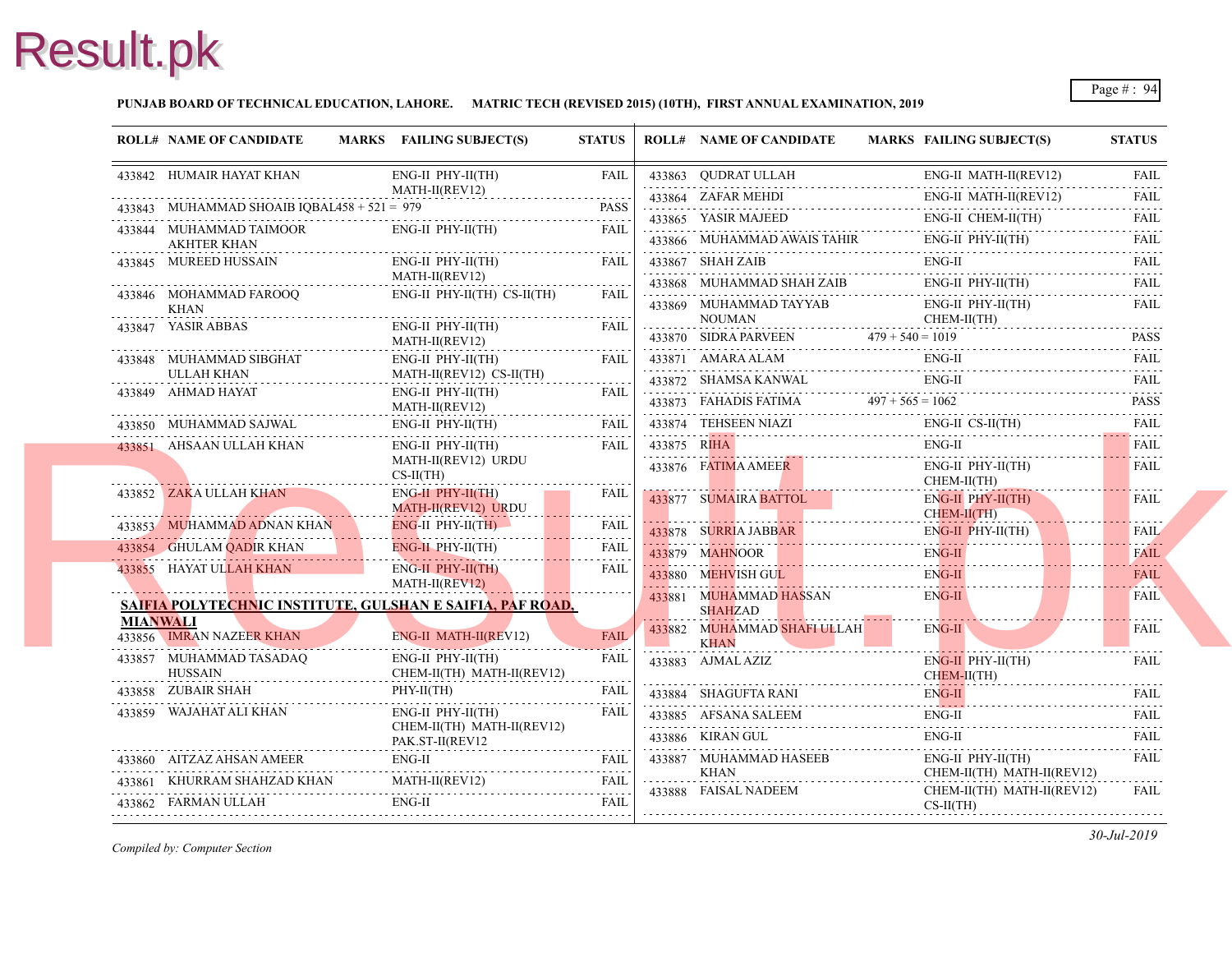#### **PUNJAB BOARD OF TECHNICAL EDUCATION, LAHORE. MATRIC TECH (REVISED 2015) (10TH), FIRST ANNUAL EXAMINATION, 2019**

| $433889 \quad \text{FAISAL IQBAL KHAN} \qquad 411 + 440 = 851 \qquad \text{PASS}$<br><b>PASS</b><br>433909 AMJID RIZWAN<br><b>CHE</b><br>433890 MUHAMMAD AMMAR KHAN<br>ENG-II PHY-II(TH)<br><b>FAIL</b><br>CHEM-II(TH)<br>433910 ADNAN REHMAN<br>ENG-<br>433891 IBRAR HASSAN KHAN<br>ENG-II CHEM-II(TH)<br><b>FAIL</b><br>$MATH-II(REV12)$<br>$CS-II$<br>433892 MUHAMMAD FAISAL KHAN ABSENT<br>433911 MUHAMMAD ASHAR IQBAL<br>ENG-<br>433893 MUHAMMAD JAHANZEB<br>$ENG-II$ $PHY-II(TH)$<br><b>FAIL</b><br><b>KHAN</b><br>CHEM-II(TH) CS-II(TH)<br>KHAN<br>.<br>.<br>433894 SOHAIL KHAN<br>FAIL  <br>433912 MOAZAM ALI KHAN<br>ENG-II CHEM-II(TH)<br>MATH-II(REV12) CS-II(TH)<br>.<br>433895 WAQAR UL HAQ KHAN<br>ENG-II PHY-II(TH)<br>FAIL<br>433913 HAMZA WAHEED<br>CHEM-II(TH) MATH-II(REV12)<br>433914 ABDUL HASEEB NASIR<br>$CS-II(TH)$<br><b>MAT</b><br>ENG-II PHY-II(TH)<br><b>FAIL</b><br>433896 MUHAMMAD HAMAD LATIF<br>MATH-II(REV12) CS-II(TH)<br>ENG-<br>433915 TARIQ SAEED KHAN<br>433897 MUHAMMAD BILAL KHAN ENG-II MA<br>ENG-II MATH-II(REV12)<br>FAIL<br>433916 AMEER HAMZA SHAHZEB<br><b>ISLA</b><br>433898 UMAIR HAYAT KHAN<br>ENG-II PHY-II(TH)<br><b>FAIL</b><br>MATH-II(REV12) CS-II(TH)<br>MATH-II(REV12) CS-II(TH<br>433899 MUQARAB KHAN PHY-II(TH) CHEM-II(TH)<br><b>MAT</b><br>FAIL<br>433917 MUHAMMAD MUZAMIL<br>MATH-II(REV12) CS-II(TH)<br><b>ISLAM</b><br>. <mark>.</mark> .<br>$407 + 458 = 865$<br>433900 WAHEED HASSAN $407 + 458 = 865$ PASS<br>PASS<br>433918 SAEED ULLAH<br>433901 MUHAMMAD ASIM<br>$ENG-II$<br><b>FAIL</b><br>433919 MUHAMMAD AHSAN KHAN<br>433902 HABIB ULLAH KHAN<br><b>FAIL</b><br>$PHY-II(TH)$ CHEM-II(TH)<br>MATH-II(REV12) CS-II(TH)<br><b>MAT</b><br>433903 AMIR HAYAT KHAN<br>PHY-II(TH) MATH-II(REV12)<br><b>FAIL</b><br>$CS-II(TH)$<br>PAK.<br>433904 QAISER KHAN ENG-II MATH-II(REVI2) FAIL 433905 SHAHID KHAN 456 + 521 = 977<br>433922 MASKEEN ULLAH KHAN<br>433923 ASFAND YAR $438 + 423 = 861$<br>SUFFAH COLLEGE OF EDUCATION & TECHNOLOGY, MUSLIM COLONY,<br><b>MIANWALI</b><br>433924 NAJEEB ULLAH<br>433906 MUHAMMAD HAMMAD<br>ENG-II PHY-II(TH)<br><b>FAIL</b><br>CHEM-II(TH) MATH-II(REV12)<br>PAK.ST-II(REV12 URDU<br>433925 SAIF UR REHMAN $415 + 423 = 838$<br>$CS-II(TH)$<br>433926 MUHAMMAD ADNAN $427 + 409 = 836$<br>433907 MUHAMMAD USMAN<br>ENG-II PHY-II(TH)<br><b>FAIL</b><br>CHEM-II(TH) MATH-II(REV12)<br>433908 AMIR HAMZA 389+453 = 842 PASS<br>433927 MUHAMMAD FARHAN<br><b>MAT</b><br><b>PASS</b><br>KHAN | <b>ROLL# NAME OF CANDIDATE</b> | MARKS FAILING SUBJECT(S) | <b>STATUS</b> | <b>ROLL# NAME OF CANDIDATE</b> | <b>MARKS FAIL</b>                 |
|---------------------------------------------------------------------------------------------------------------------------------------------------------------------------------------------------------------------------------------------------------------------------------------------------------------------------------------------------------------------------------------------------------------------------------------------------------------------------------------------------------------------------------------------------------------------------------------------------------------------------------------------------------------------------------------------------------------------------------------------------------------------------------------------------------------------------------------------------------------------------------------------------------------------------------------------------------------------------------------------------------------------------------------------------------------------------------------------------------------------------------------------------------------------------------------------------------------------------------------------------------------------------------------------------------------------------------------------------------------------------------------------------------------------------------------------------------------------------------------------------------------------------------------------------------------------------------------------------------------------------------------------------------------------------------------------------------------------------------------------------------------------------------------------------------------------------------------------------------------------------------------------------------------------------------------------------------------------------------------------------------------------------------------------------------------------------------------------------------------------------------------------------------------------------------------------------------------------------------------------------------------------------------------------------------------------------------------------------------------------------------------------------------------------------------------------------------------------------------------------------|--------------------------------|--------------------------|---------------|--------------------------------|-----------------------------------|
|                                                                                                                                                                                                                                                                                                                                                                                                                                                                                                                                                                                                                                                                                                                                                                                                                                                                                                                                                                                                                                                                                                                                                                                                                                                                                                                                                                                                                                                                                                                                                                                                                                                                                                                                                                                                                                                                                                                                                                                                                                                                                                                                                                                                                                                                                                                                                                                                                                                                                                   |                                |                          |               |                                | ENG-                              |
|                                                                                                                                                                                                                                                                                                                                                                                                                                                                                                                                                                                                                                                                                                                                                                                                                                                                                                                                                                                                                                                                                                                                                                                                                                                                                                                                                                                                                                                                                                                                                                                                                                                                                                                                                                                                                                                                                                                                                                                                                                                                                                                                                                                                                                                                                                                                                                                                                                                                                                   |                                |                          |               |                                | <b>URD</b>                        |
|                                                                                                                                                                                                                                                                                                                                                                                                                                                                                                                                                                                                                                                                                                                                                                                                                                                                                                                                                                                                                                                                                                                                                                                                                                                                                                                                                                                                                                                                                                                                                                                                                                                                                                                                                                                                                                                                                                                                                                                                                                                                                                                                                                                                                                                                                                                                                                                                                                                                                                   |                                |                          |               |                                | <b>CHE</b>                        |
|                                                                                                                                                                                                                                                                                                                                                                                                                                                                                                                                                                                                                                                                                                                                                                                                                                                                                                                                                                                                                                                                                                                                                                                                                                                                                                                                                                                                                                                                                                                                                                                                                                                                                                                                                                                                                                                                                                                                                                                                                                                                                                                                                                                                                                                                                                                                                                                                                                                                                                   |                                |                          |               |                                |                                   |
|                                                                                                                                                                                                                                                                                                                                                                                                                                                                                                                                                                                                                                                                                                                                                                                                                                                                                                                                                                                                                                                                                                                                                                                                                                                                                                                                                                                                                                                                                                                                                                                                                                                                                                                                                                                                                                                                                                                                                                                                                                                                                                                                                                                                                                                                                                                                                                                                                                                                                                   |                                |                          |               |                                | <b>CHE</b><br><b>URD</b>          |
|                                                                                                                                                                                                                                                                                                                                                                                                                                                                                                                                                                                                                                                                                                                                                                                                                                                                                                                                                                                                                                                                                                                                                                                                                                                                                                                                                                                                                                                                                                                                                                                                                                                                                                                                                                                                                                                                                                                                                                                                                                                                                                                                                                                                                                                                                                                                                                                                                                                                                                   |                                |                          |               |                                | ENG-<br><b>MAT</b>                |
|                                                                                                                                                                                                                                                                                                                                                                                                                                                                                                                                                                                                                                                                                                                                                                                                                                                                                                                                                                                                                                                                                                                                                                                                                                                                                                                                                                                                                                                                                                                                                                                                                                                                                                                                                                                                                                                                                                                                                                                                                                                                                                                                                                                                                                                                                                                                                                                                                                                                                                   |                                |                          |               |                                | ENG-                              |
|                                                                                                                                                                                                                                                                                                                                                                                                                                                                                                                                                                                                                                                                                                                                                                                                                                                                                                                                                                                                                                                                                                                                                                                                                                                                                                                                                                                                                                                                                                                                                                                                                                                                                                                                                                                                                                                                                                                                                                                                                                                                                                                                                                                                                                                                                                                                                                                                                                                                                                   |                                |                          |               |                                | ENG-                              |
|                                                                                                                                                                                                                                                                                                                                                                                                                                                                                                                                                                                                                                                                                                                                                                                                                                                                                                                                                                                                                                                                                                                                                                                                                                                                                                                                                                                                                                                                                                                                                                                                                                                                                                                                                                                                                                                                                                                                                                                                                                                                                                                                                                                                                                                                                                                                                                                                                                                                                                   |                                |                          |               |                                | $CS-II$                           |
|                                                                                                                                                                                                                                                                                                                                                                                                                                                                                                                                                                                                                                                                                                                                                                                                                                                                                                                                                                                                                                                                                                                                                                                                                                                                                                                                                                                                                                                                                                                                                                                                                                                                                                                                                                                                                                                                                                                                                                                                                                                                                                                                                                                                                                                                                                                                                                                                                                                                                                   |                                |                          |               |                                |                                   |
|                                                                                                                                                                                                                                                                                                                                                                                                                                                                                                                                                                                                                                                                                                                                                                                                                                                                                                                                                                                                                                                                                                                                                                                                                                                                                                                                                                                                                                                                                                                                                                                                                                                                                                                                                                                                                                                                                                                                                                                                                                                                                                                                                                                                                                                                                                                                                                                                                                                                                                   |                                |                          |               |                                | PHY-                              |
|                                                                                                                                                                                                                                                                                                                                                                                                                                                                                                                                                                                                                                                                                                                                                                                                                                                                                                                                                                                                                                                                                                                                                                                                                                                                                                                                                                                                                                                                                                                                                                                                                                                                                                                                                                                                                                                                                                                                                                                                                                                                                                                                                                                                                                                                                                                                                                                                                                                                                                   |                                |                          |               |                                | <b>ISLA</b><br>PHY-               |
|                                                                                                                                                                                                                                                                                                                                                                                                                                                                                                                                                                                                                                                                                                                                                                                                                                                                                                                                                                                                                                                                                                                                                                                                                                                                                                                                                                                                                                                                                                                                                                                                                                                                                                                                                                                                                                                                                                                                                                                                                                                                                                                                                                                                                                                                                                                                                                                                                                                                                                   |                                |                          |               |                                | <b>MAT</b>                        |
|                                                                                                                                                                                                                                                                                                                                                                                                                                                                                                                                                                                                                                                                                                                                                                                                                                                                                                                                                                                                                                                                                                                                                                                                                                                                                                                                                                                                                                                                                                                                                                                                                                                                                                                                                                                                                                                                                                                                                                                                                                                                                                                                                                                                                                                                                                                                                                                                                                                                                                   |                                |                          |               |                                |                                   |
|                                                                                                                                                                                                                                                                                                                                                                                                                                                                                                                                                                                                                                                                                                                                                                                                                                                                                                                                                                                                                                                                                                                                                                                                                                                                                                                                                                                                                                                                                                                                                                                                                                                                                                                                                                                                                                                                                                                                                                                                                                                                                                                                                                                                                                                                                                                                                                                                                                                                                                   |                                |                          |               |                                | ENG-<br><b>CHE</b>                |
|                                                                                                                                                                                                                                                                                                                                                                                                                                                                                                                                                                                                                                                                                                                                                                                                                                                                                                                                                                                                                                                                                                                                                                                                                                                                                                                                                                                                                                                                                                                                                                                                                                                                                                                                                                                                                                                                                                                                                                                                                                                                                                                                                                                                                                                                                                                                                                                                                                                                                                   |                                |                          |               |                                | <b>TDR</b>                        |
|                                                                                                                                                                                                                                                                                                                                                                                                                                                                                                                                                                                                                                                                                                                                                                                                                                                                                                                                                                                                                                                                                                                                                                                                                                                                                                                                                                                                                                                                                                                                                                                                                                                                                                                                                                                                                                                                                                                                                                                                                                                                                                                                                                                                                                                                                                                                                                                                                                                                                                   |                                |                          |               |                                | $CS-II$                           |
|                                                                                                                                                                                                                                                                                                                                                                                                                                                                                                                                                                                                                                                                                                                                                                                                                                                                                                                                                                                                                                                                                                                                                                                                                                                                                                                                                                                                                                                                                                                                                                                                                                                                                                                                                                                                                                                                                                                                                                                                                                                                                                                                                                                                                                                                                                                                                                                                                                                                                                   |                                |                          |               |                                | ENG-                              |
|                                                                                                                                                                                                                                                                                                                                                                                                                                                                                                                                                                                                                                                                                                                                                                                                                                                                                                                                                                                                                                                                                                                                                                                                                                                                                                                                                                                                                                                                                                                                                                                                                                                                                                                                                                                                                                                                                                                                                                                                                                                                                                                                                                                                                                                                                                                                                                                                                                                                                                   |                                |                          |               |                                |                                   |
|                                                                                                                                                                                                                                                                                                                                                                                                                                                                                                                                                                                                                                                                                                                                                                                                                                                                                                                                                                                                                                                                                                                                                                                                                                                                                                                                                                                                                                                                                                                                                                                                                                                                                                                                                                                                                                                                                                                                                                                                                                                                                                                                                                                                                                                                                                                                                                                                                                                                                                   |                                |                          |               |                                | <b>ISLA</b><br>PHY-<br><b>MAT</b> |
|                                                                                                                                                                                                                                                                                                                                                                                                                                                                                                                                                                                                                                                                                                                                                                                                                                                                                                                                                                                                                                                                                                                                                                                                                                                                                                                                                                                                                                                                                                                                                                                                                                                                                                                                                                                                                                                                                                                                                                                                                                                                                                                                                                                                                                                                                                                                                                                                                                                                                                   |                                |                          |               |                                |                                   |
|                                                                                                                                                                                                                                                                                                                                                                                                                                                                                                                                                                                                                                                                                                                                                                                                                                                                                                                                                                                                                                                                                                                                                                                                                                                                                                                                                                                                                                                                                                                                                                                                                                                                                                                                                                                                                                                                                                                                                                                                                                                                                                                                                                                                                                                                                                                                                                                                                                                                                                   |                                |                          |               |                                |                                   |
|                                                                                                                                                                                                                                                                                                                                                                                                                                                                                                                                                                                                                                                                                                                                                                                                                                                                                                                                                                                                                                                                                                                                                                                                                                                                                                                                                                                                                                                                                                                                                                                                                                                                                                                                                                                                                                                                                                                                                                                                                                                                                                                                                                                                                                                                                                                                                                                                                                                                                                   |                                |                          |               |                                |                                   |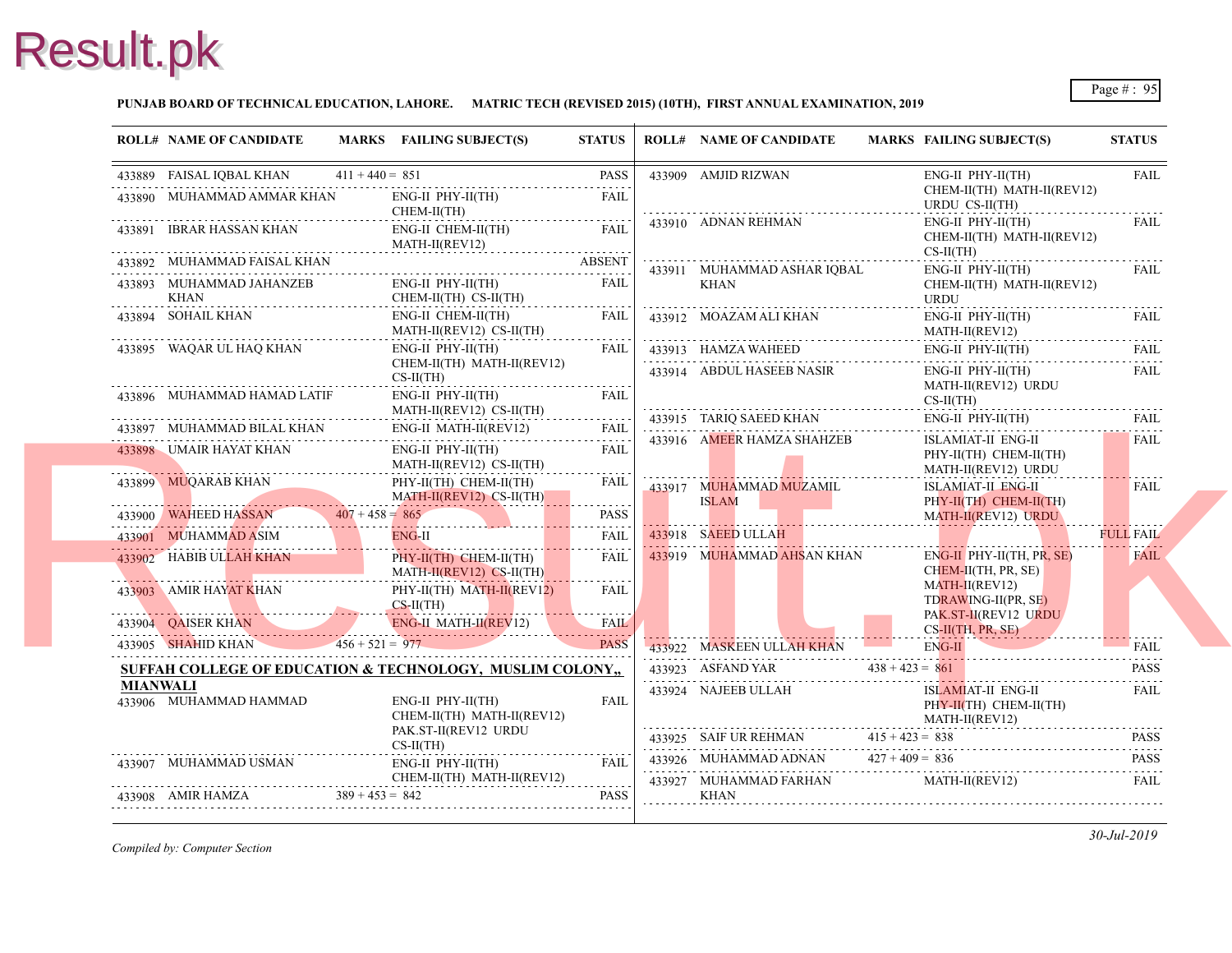#### **PUNJAB BOARD OF TECHNICAL EDUCATION, LAHORE. MATRIC TECH (REVISED 2015) (10TH), FIRST ANNUAL EXAMINATION, 2019**

|            | <b>ROLL# NAME OF CANDIDATE</b>                                                      | MARKS FAILING SUBJECT(S)                                                          | <b>STATUS</b>               |                          | <b>ROLL# NAME OF CANDIDATE</b>                            | <b>MARKS FAIL</b> |                                   |
|------------|-------------------------------------------------------------------------------------|-----------------------------------------------------------------------------------|-----------------------------|--------------------------|-----------------------------------------------------------|-------------------|-----------------------------------|
|            | 433928 MUHAMMAD ASHIR                                                               | ENG-II                                                                            | FAIL                        |                          | 433948 BILAL MUKHTIYAR                                    |                   | ENG-                              |
|            | 433929 ADEEL AKHTAR                                                                 | ENG-II CHEM-II(TH)<br>MATH-II(REV12)                                              | FAIL                        |                          | 433949 MUHAMMAD SAEED KHAN                                |                   | PHY-<br>MATI                      |
|            | 433930 ABDUL QADEER KHAN                                                            | ISLAMIAT-II PHY-II(TH)<br>CHEM-II(TH) MATH-II(REV12)<br>PAK.ST-II(REV12 CS-II(TH) | FAIL                        |                          | 433951 MUHAMMAD HASSAN                                    |                   | ENG-                              |
|            | PAK.S<br>433931 SAFDAR SOHAIL KHAN 460 + 485 = 945                                  |                                                                                   | <b>PASS</b>                 | $\overline{\phantom{a}}$ | REHMAN                                                    |                   | <b>MAT</b>                        |
|            |                                                                                     | 433931 SAFDAR SOHAIL KHAN $460 + 485 = 945$ PASS<br>MATH-II(REV12) FAIL           |                             |                          | 433952 ASIM SHEHZAD KHAN                                  |                   | <b>CHE</b>                        |
|            | 433933 HUZAIFA REHMAN                                                               | ISLAMIAT-II ENG-II                                                                | FAIL                        |                          | 433953 KALEEM ULLAH KHAN                                  |                   | ENG-<br><b>MAT</b>                |
|            |                                                                                     | PHY-II(TH) CHEM-II(TH)<br>MATH-II(REV12) CS-II(TH)                                |                             |                          | 433954 AAMIR HAYAT KHAN                                   |                   |                                   |
|            | 433934 MUHAMMAD AHSAN $405 + 407 = 812$<br>SALEEM                                   |                                                                                   | <b>PASS</b>                 |                          | 433955 SHEHBAZ BILAL                                      |                   | <b>ISLA</b><br><b>CHE</b>         |
|            | 433935 SYED UMAR FAROOQ<br>HASSAN SHAH                                              | $ENG-II$ $PHY-II(TH)$<br>CHEM-II(TH) MATH-II(REV12)<br>PAK.ST-II(REV12 URDU       | <b>FAIL</b>                 |                          | 433956 MUHAMMAD BILAL KHAN                                |                   | <b>ISLA</b><br>PHY-<br><b>MAT</b> |
|            |                                                                                     | $CS-II(TH)$                                                                       |                             |                          | 433957 MUHAMMAD MUDASSAR                                  |                   | ENG-                              |
|            |                                                                                     | 433936 WAQAR YOUNAS CHEM-II(TH) MATH-II(REV12) FAIL                               |                             | .                        | KHAN AND THE TOP AT                                       |                   | <b>MAT</b>                        |
|            |                                                                                     | 433937 NAVEED MURAD MATH-II(REV12) FAIL                                           |                             |                          | 433958 MUHAMMAD ASAD IOBAL<br>SHAH                        |                   | <b>CHE</b><br>$CS-H$              |
|            | 433938 MUHAMMAD JAMSHED ISLAMIAT-II ENG-II KHAN KHAN KHAN PHY-II(TH) MATH-II(REV12) | ISLAMIAT-II ENG-II                                                                | FAIL                        | .                        | 433959 MUHAMMAD KAMRAN<br><b>KHAN</b>                     |                   | PHY-<br><b>MATI</b>               |
| . <b>.</b> | 433939 MUHAMMAD SAKHAWAT $452 + 403 = 855$<br><b>REHMAN KHAN</b>                    |                                                                                   | <b>PASS</b>                 |                          | <b>KASIB POLYTECHNIC INSTITUTE, 242-B, GU</b>             |                   |                                   |
|            |                                                                                     | 433940 HABIB ULLAH KHAN ENG-II CHEM-II(TH) FAIL                                   |                             |                          | 433960 MUHAMMAD ASIF RAMZAN                               |                   | <b>ISLA</b><br><b>CHEM</b>        |
|            |                                                                                     |                                                                                   |                             |                          | <b>JINNAH POLYTECHNIC INSTITUTE, BHAWA</b>                |                   |                                   |
|            | 433942 MUHAMMAD ABDULLAH<br><b>KHAN</b>                                             | ISLAMIAT-II ENG-II<br>PHY-II(TH) CHEM-II(TH)                                      | FAIL                        |                          | 433961 ALI RAZA $375 + 436 = 81$                          | $375 + 436 = 811$ |                                   |
|            | 433943 MUHAMMAD JAVED IQBAL                                                         | MATH-II(REV12) CS-II(TH)<br>ENG-II PHY-II(TH)<br>CHEM-II(TH) MATH-II(REV12)       | . <i>.</i> .<br><b>FAIL</b> |                          | 433962 MUHAMMAD ZUNAIR<br>433963 MOHSIN $369 + 433 = 802$ |                   | ENG-                              |
|            | 433944 AAMIR HAYAT KHAN                                                             | ENG-II PHY-II(TH)<br>CHEM-II(TH) MATH-II(REV12)                                   | <b>FAIL</b>                 | .<br>.                   | 433964 MUHAMMAD TAYYAB<br>SHAHID                          |                   | ENG-                              |
|            |                                                                                     | $CS-II(TH)$                                                                       |                             |                          | 433965 FARHAN HAIDER SHABBIR                              |                   | ENG-                              |
|            | 433945 SHEHAZAD KHAN                                                                | PHY-II(TH) CHEM-II(TH)                                                            | FAIL                        |                          | 433966 MUHAMMAD SHOAIB $381 + 443 = 824$<br>YOUNAS        |                   |                                   |
|            | 433946 MUHAMMAD AWAIS                                                               | ISLAMIAT-II ENG-II<br>PHY-II(TH) CHEM-II(TH)                                      | FAIL                        |                          | 433967 ALI RAZA $393 + 455 = 848$                         |                   |                                   |
|            | 433947 MUHAMMAD BILAL                                                               | MATH-II(REV12) CS-II(TH)<br>CHEM-II(TH) MATH-II(REV12)                            | FAIL                        |                          | 433968 ABDUL RAHMAN JABBAR $364 + 464 = 828$              |                   |                                   |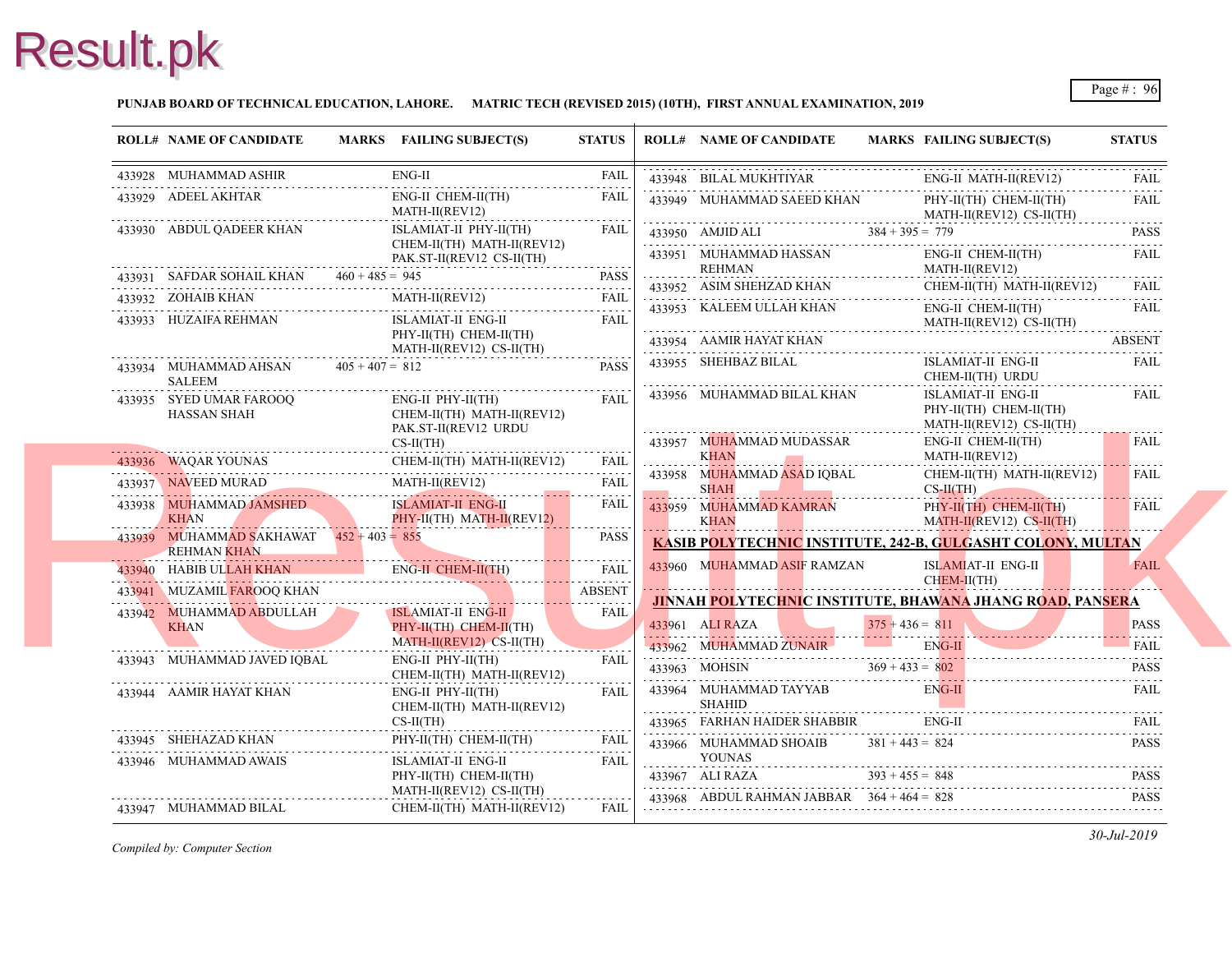#### **PUNJAB BOARD OF TECHNICAL EDUCATION, LAHORE. MATRIC TECH (REVISED 2015) (10TH), FIRST ANNUAL EXAMINATION, 2019**

|   | <b>ROLL# NAME OF CANDIDATE</b>                    | MARKS FAILING SUBJECT(S)                                                                                                                                                                                                                                      | <b>STATUS</b> |   | <b>ROLL# NAME OF CANDIDATE</b>                                       | <b>MARKS FAIL</b> |
|---|---------------------------------------------------|---------------------------------------------------------------------------------------------------------------------------------------------------------------------------------------------------------------------------------------------------------------|---------------|---|----------------------------------------------------------------------|-------------------|
|   |                                                   | 433969 AHMAR ALAM $413 + 468 = 881$ PASS                                                                                                                                                                                                                      |               |   | 433998 MUHAMMAD AKRAM                                                | <b>ISLA</b>       |
|   | 433970 ZAIN ASLAM                                 | $ENG-II$                                                                                                                                                                                                                                                      | FAIL          |   | 433999 FAIZAN ALI SHAH                                               | $353 + 419 = 772$ |
|   |                                                   | 433971 SOHAIB KHALID $368 + 447 = 815$ PASS                                                                                                                                                                                                                   |               |   | 434000 MUHAMMAD ZUBAIR                                               | $369 + 388 = 757$ |
|   |                                                   | 433972 ABDUL MAUEED ISLAMIAT-II FAIL FAIL                                                                                                                                                                                                                     |               |   | 434001 MUHAMMAD TAYYAB                                               | $377 + 383 = 760$ |
|   |                                                   | 433973 MUHAMMAD ABDULLAH ENG-II FAIL FAIL                                                                                                                                                                                                                     | FAII.         |   | <b>RAFIOUE</b><br>434002 HAIDER ALI                                  | $377 + 418 = 795$ |
|   | 433974 MUHAMMAD AHSAN $415 + 450 = 865$<br>SULTAN |                                                                                                                                                                                                                                                               | PASS          |   | 434003 MUHAMMAD KHURSHEED $408 + 468 = 876$                          |                   |
|   | 433975 MUHAMMAD HAIDER JAMIL ENG-II               |                                                                                                                                                                                                                                                               |               |   | <b>OAMMAR</b>                                                        |                   |
|   |                                                   | 433976 IRFAN ALI $397 + 416 = 813$ PASS                                                                                                                                                                                                                       |               |   | 434004 MUHAMMAD SHAHZAIB $341 + 436 = 777$                           |                   |
|   |                                                   | $\begin{tabular}{ll} \bf 433977 & MUZAMMAL HUSSAIN & \color{red}{\bf ENG-II} & \color{red}{\bf FAIL} \\ \hline \end{tabular}$                                                                                                                                 |               |   | 434005 AFZAAL AHMAD                                                  | Fail In 9Th + 440 |
|   |                                                   | $\begin{tabular}{lllllll} \bf 433978 & ZAIN UL ABIDEEN & \tt 446 + 444 = 890 & \tt PASS \\ \hline \end{tabular}$                                                                                                                                              |               |   | 434006 ZAID YOUSAF $332 + 406 = 738$                                 |                   |
|   |                                                   | $\begin{tabular}{ll} \bf 433979 & RANA SAMEED AHMAD & \color{red}{EMG-II} & \color{red}{FAIL} \\ \hline \end{tabular}$                                                                                                                                        |               |   | 434007 MUHAMMAD KAMRAN $405 + 427 = 832$<br><b>HYDER</b>             |                   |
|   |                                                   | 433980 SAMI U ALLAH YOUSAF ENG-II FAIL FAIL                                                                                                                                                                                                                   |               | . | 434008 JABER ALI $343 + 430 = 773$                                   |                   |
|   |                                                   | 433981 MUHAMMAD UMAIR ENG-II CHEM-II(TH) FAIL                                                                                                                                                                                                                 |               |   | 434009 MUHAMMAD AWAIS SAJID $379 + 455 = 834$                        |                   |
|   |                                                   | $ENG-II$<br>433982 MUHAMMAD AMIR SAEED ENG-II FAIL FAIL                                                                                                                                                                                                       | FAIL          |   | 434010 FAIZAN ANWAR                                                  | $387 + 464 = 851$ |
|   |                                                   | 433983 FARMAN SABIR $370 + 409 = 779$ PASS                                                                                                                                                                                                                    |               |   | 434011 ANDLEEB ZAHRA $434 + 450 = 884$                               |                   |
|   |                                                   |                                                                                                                                                                                                                                                               |               |   | 434012 MUHAMMAD NAEEM 357 + 415 = $772$                              |                   |
|   |                                                   | $\begin{tabular}{c} \textbf{433984} \quad \textbf{ATHAR MEHMOOD} \quad \textbf{333 + 389 = 722} \quad \textbf{PASS} \\ \textbf{433985} \quad \textbf{MUZZAMI} \quad \textbf{MATH-II(REV12)} \quad \textbf{FAIL} \\ \end{tabular}$                             |               |   | <b>AL-HIRA COLLEGE OF TECHNOLOGY, NEAL</b>                           |                   |
|   |                                                   |                                                                                                                                                                                                                                                               |               |   | 434013 ABDUL SATTAR                                                  | $436 + 515 = 951$ |
|   |                                                   | 433986 MUHAMMAD ZUBAIR 366 + 407 = 773 PASS<br>433987 ASIM ALI RAZA 347 + 388 = 735 PASS<br>433987 ASIM ALI RAZA PASS                                                                                                                                         |               |   | 434014 MUHAMMAD QAISAR $406 + 491 = 897$                             |                   |
|   |                                                   | $416 + 445 = 861$<br>PASS ABDUL SAMAD $416 + 445 = 861$ PASS                                                                                                                                                                                                  |               |   | 434015 MUHAMMAD SHOAIB                                               | ENG-              |
|   |                                                   |                                                                                                                                                                                                                                                               |               |   | 434016 TAJAMMAL HUSSAIN                                              | $424 + 528 = 952$ |
|   |                                                   | $\begin{tabular}{c c c c c} \hline \textbf{433989} & \textbf{ABU TALHA} & \textbf{381 + 396} = \textbf{777} & \textbf{PASS} \\ \hline \textbf{433990} & \textbf{MUHAAMMAD TAHIR} & \textbf{354 + 433} = \textbf{787} & \textbf{PASS} \\ \hline \end{tabular}$ |               |   | $434017$ MUHAMMAD ARSLAN $420 + 488 = 908$                           |                   |
|   |                                                   | $375 + 423 = 798$<br>433991 ADEEL $375 + 423 = 798$ PASS                                                                                                                                                                                                      |               |   | AKRAM                                                                |                   |
|   |                                                   |                                                                                                                                                                                                                                                               |               |   | 434018 MUHAMMAD MUSHTAQ                                              | ENG-              |
|   |                                                   | ENG-II<br>433993 ALLAH RAKHA ENG-II FAIL FAIL                                                                                                                                                                                                                 | <b>FAIL</b>   |   | 434019 MUHAMMAD RAMZAN $432 + 489 = 921$                             |                   |
|   | 433994 MUZAMMAL TAIZEEM ISLAMIAT-II               |                                                                                                                                                                                                                                                               | FAIL          |   | 434020 KASHAN WALEED<br>434021 WALEED ABDUL REHMAN $424 + 451 = 875$ | ENG-              |
| . |                                                   | 433995 NAVEED AKRAM $352 + 447 = 799$ PASS                                                                                                                                                                                                                    |               |   |                                                                      |                   |
|   |                                                   | $433996$ IRFAN ANWAR Fail In $9Th + 416$ RL $9TH$                                                                                                                                                                                                             |               |   | 434022 ABDUL WAHAB $454 + 492 = 946$                                 |                   |
|   |                                                   | 433997 RIZWAN ASHRAF ENG-II FAIL FAIL                                                                                                                                                                                                                         |               |   | 434023 KASHIF NAEEM $416 + 466 = 882$                                |                   |
|   |                                                   |                                                                                                                                                                                                                                                               |               |   |                                                                      |                   |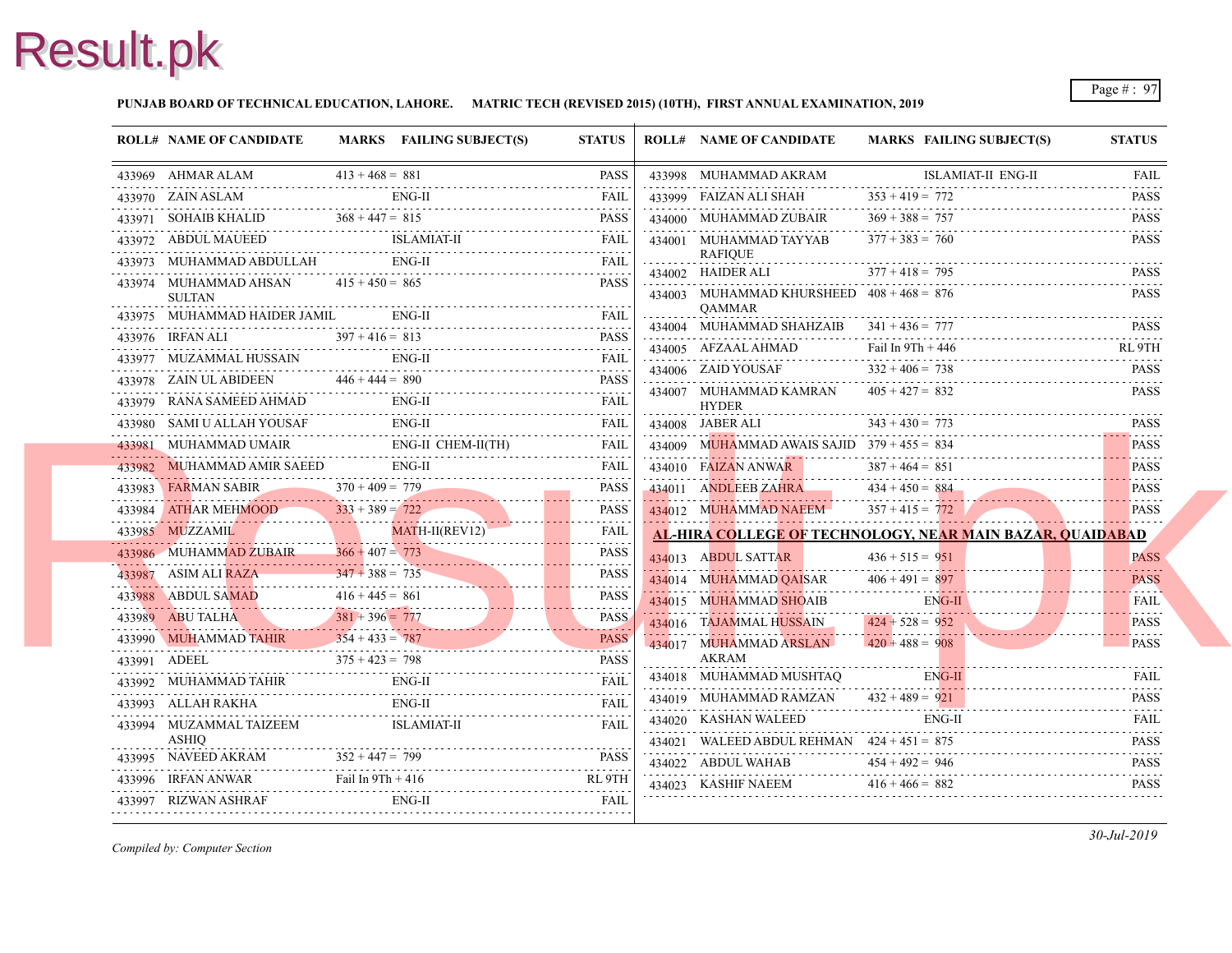#### **PUNJAB BOARD OF TECHNICAL EDUCATION, LAHORE. MATRIC TECH (REVISED 2015) (10TH), FIRST ANNUAL EXAMINATION, 2019**

| <b>ROLL# NAME OF CANDIDATE</b>                                                                                             |                   | MARKS FAILING SUBJECT(S)         | <b>STATUS</b>     | <b>ROLL# NAME OF CANDIDATE</b>                                                           | <b>MARKS FAIL</b>      |         |
|----------------------------------------------------------------------------------------------------------------------------|-------------------|----------------------------------|-------------------|------------------------------------------------------------------------------------------|------------------------|---------|
| 434024 MUHAMMAD AMEER                                                                                                      |                   | $ENG-II$                         | <b>FAIL</b>       | 434051 MUHAMMAD ZAHIR                                                                    | $347 + 421 = 768$<br>. |         |
| <b>HAMZA</b><br>434025 AWAIS AHMAD                                                                                         | $387 + 461 = 848$ |                                  |                   | 434052 FARHAN RAFIQUE                                                                    | $364 + 489 = 853$      |         |
| 434026 MUHAMMAD FURQAN                                                                                                     |                   | $387 + 461 = 848$ PASS<br>ENG-II | FAIL              | 434053 MUHAMMAD ASIF                                                                     | $360 + 445 = 805$      |         |
| BLOCH                                                                                                                      |                   |                                  |                   | 434054 SANWAL KAMRAN                                                                     | $375 + 456 = 831$      |         |
| 434027 USAMA BIN RASHEED<br>434027 USAMA BIN RASHEED $369 + 424 = 793$ PASS                                                | $369 + 424 = 793$ |                                  | <b>PASS</b>       | 434055 MUHAMMAD SHAMEER                                                                  | MAT                    |         |
| 434028 SAEED RAMZAN $380 + 435 = 815$ PASS                                                                                 |                   |                                  |                   | 434056 MUHAMMAD MUMTAZ                                                                   | $402 + 449 = 851$      |         |
| 434029 MALIK NASRULLAH $377 + 454 = 831$ PASS                                                                              |                   |                                  |                   | 434057 MUHAMMAD SABTAIN                                                                  | $400 + 443 = 843$      |         |
| 434030 MUHAMMAD SAJAD KHAN ENG-II FAIL FAIL                                                                                |                   |                                  | FAIL              | 434058 KHURRAM SHEHZAD                                                                   | $428 + 398 = 826$      |         |
| 434031 SHAKEEL AHMAD                                                                                                       | $398 + 443 = 841$ |                                  | <b>PASS</b>       | 434059 ABDUL MAJID<br>34059 ABDUL MAJID 404 + 410 = 814                                  |                        |         |
| 434032 MUHAMMAD NOMAN                                                                                                      | $349 + 486 = 835$ |                                  | PASS              | 434060 ASHIR HAYAT $390 + 418 = 808$                                                     |                        |         |
| <b>NAVEED</b><br>434033 MOHAMMAD WAQAS                                                                                     | $413 + 509 = 922$ | $AQAS$ $413 + 509 = 922$ PASS    |                   | 434061 MUHAMMAD RAJMEER                                                                  | PHY-                   | $CS-II$ |
| 434034 MUHAMMAD RAMZAN                                                                                                     |                   | AD RAMZAN $437 + 479 = 916$ PASS | PASS              | 434062 NAEEM ULLAH                                                                       |                        | $CS-II$ |
| 434035 MUHAMMAD USMAN                                                                                                      |                   | MATH-II(REV12)                   | FAIL              | 434063 MUHAMMAD SOHAIB $370 + 442 = 812$                                                 |                        |         |
| TDRAWING-II(PR)<br>PAK.ST-II(REV12 URDU                                                                                    |                   | 434064 MUHAMMAD IMRAN            | $405 + 455 = 860$ |                                                                                          |                        |         |
| 434036 YASIR SARFARAZ $428 + 473 = 901$                                                                                    |                   |                                  | <b>PASS</b>       | 434065 MUHAMMAD AMEER                                                                    |                        |         |
| $434036$ YASIR SARFARAZ $428 + 473 = 901$ PASS<br>$434037$ MUHAMMAD AMJAD IOBAL $398 + 435 = 833$                          |                   |                                  | <b>PASS</b>       | 434066 MUHAMMAD SHAUKAT $422 + 498 = 920$                                                |                        |         |
| 434038 HAFIZ FAZAL DAD CS-II(TH) FAIL                                                                                      |                   |                                  |                   | <b>REHMAN</b>                                                                            |                        |         |
| 434039 MUHAMMAD SAJJAD $355 + 426 = 781$<br>434039 MUHAMMAD SAJJAD $355 + 426 = 781$ PASS                                  |                   |                                  | <b>PASS</b>       | 434067 ABDUL RAUF 443 + 522 = 965                                                        | $347 + 482 = 829$      |         |
| $372 + 444 = 816$ PASS PASS PASS PASS PASS PASS                                                                            | $372 + 444 = 816$ |                                  |                   | 434068 AAMIR RAZA 347 + 482 = 82<br>$434069$ MOHAMMAD ASIF Fail In 9Th + $45\frac{1}{3}$ |                        |         |
| 434041 MUHAMMAD CHIRAGH                                                                                                    | $392 + 437 = 829$ | $392 + 437 = 829$ PASS           | <b>PASS</b>       | 434070 MUHAMMAD IMRAN                                                                    | $364 + 425 = 789$      |         |
| $434042$ MUHAMMAD AADIL $417 + 484 = 901$ PASS                                                                             | $417 + 484 = 901$ |                                  | <b>PASS</b>       | 434071 WARIS IJAZ                                                                        | $371 + 434 = 805$      |         |
| 434043 MUHAMMAD NAWAB                                                                                                      | $362 + 418 = 780$ | $362 + 418 = 780$ PASS           |                   | 434072 MUHAMMAD MUMTAZ                                                                   | $361 + 435 = 796$      |         |
| 434044 MUHAMMAD USAMA<br>434044 MUHAMMAD USAMA $391 + 441 = 832$ PASS                                                      | $391 + 441 = 832$ |                                  | <b>PASS</b>       | 434073 MUHAMMAD ASAD                                                                     | PHY-                   |         |
| 434045 MUHAMMAD BILAL<br>434045 MUHAMMAD BILAL $387 + 459 = 846$ PASS                                                      | $387 + 459 = 846$ |                                  |                   |                                                                                          |                        |         |
|                                                                                                                            |                   |                                  |                   | 434074 EID WALI $424 + 505 = 929$<br>434075 MUHAMMAD ASAD $385 + 441 = 826$              |                        |         |
|                                                                                                                            |                   |                                  |                   | 434076 MUHAMMAD SHAREEF                                                                  | $355 + 463 = 818$      |         |
| $503 + 410 = 773$<br>PASS<br>434048 MUHAMMAD ADNAN 344 + 449 = 793<br>PASS<br>434048 MUHAMMAD ADNAN $344 + 449 = 793$ PASS |                   |                                  |                   |                                                                                          |                        |         |
| 434049 MUHAMMAD SHAKEEL $374 + 460 = 834$ PASS                                                                             |                   |                                  |                   | 434077 ALLAH DAD $367 + 441 = 808$<br>434078 AAMIR HAYAT $366 + 483 = 849$               |                        |         |
| 434050 MUHAMMAD FATEH SHER PHY-II(TH) FAIL FAIL                                                                            |                   |                                  | <b>FAIL</b>       | 434079 AMEER HANZALA $385 + 493 = 878$                                                   |                        |         |
|                                                                                                                            |                   |                                  |                   |                                                                                          |                        |         |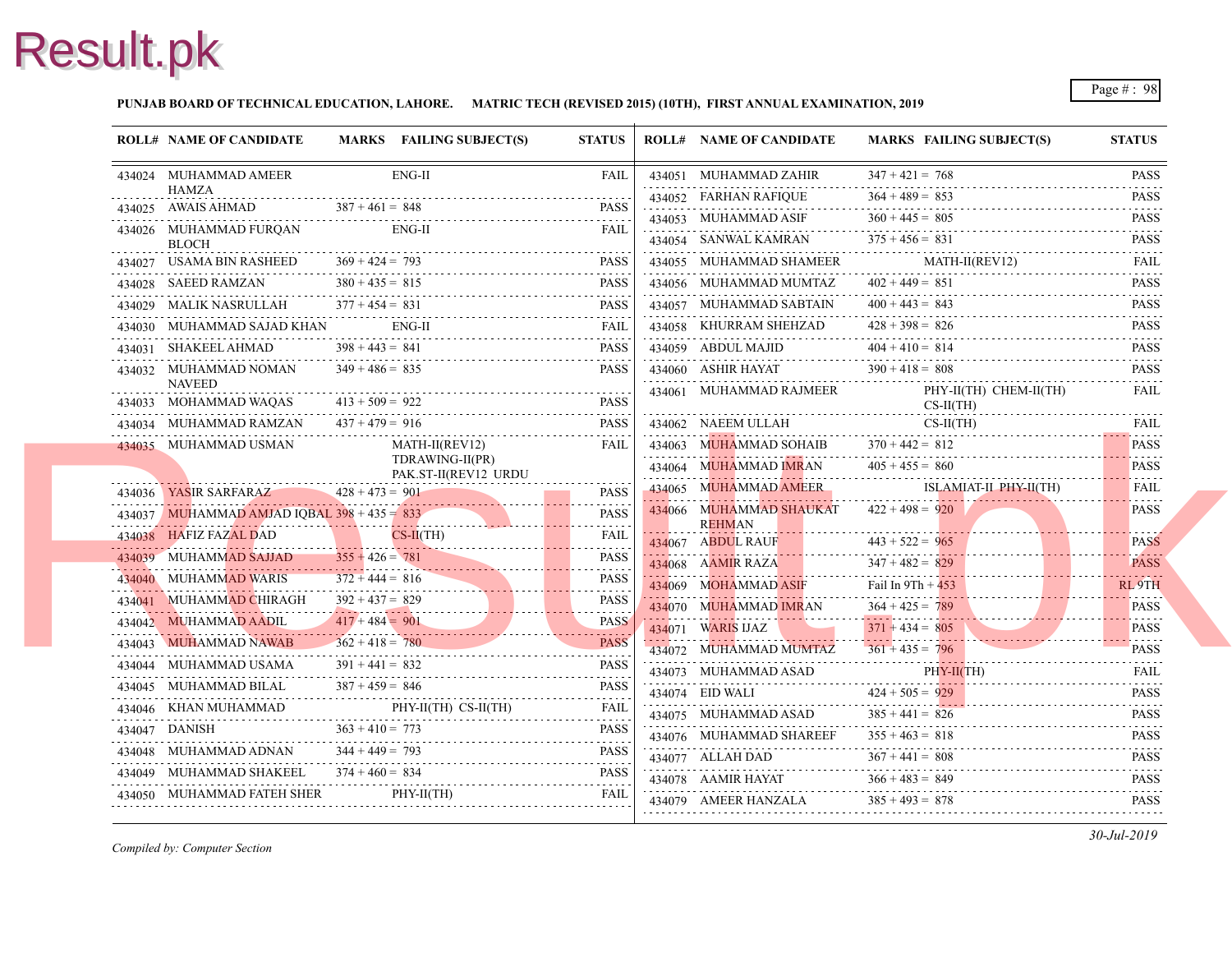#### **PUNJAB BOARD OF TECHNICAL EDUCATION, LAHORE. MATRIC TECH (REVISED 2015) (10TH), FIRST ANNUAL EXAMINATION, 2019**

|                                                                                                                                                                                                                                                                                                                                                                                                                                                                                        | <b>ROLL# NAME OF CANDIDATE</b>                |                   | MARKS FAILING SUBJECT(S)                                                                                                                                                                                                                                                                                                                                                                  | <b>STATUS</b> | <b>ROLL# NAME OF CANDIDATE</b>                                | <b>MARKS FAIL</b> |
|----------------------------------------------------------------------------------------------------------------------------------------------------------------------------------------------------------------------------------------------------------------------------------------------------------------------------------------------------------------------------------------------------------------------------------------------------------------------------------------|-----------------------------------------------|-------------------|-------------------------------------------------------------------------------------------------------------------------------------------------------------------------------------------------------------------------------------------------------------------------------------------------------------------------------------------------------------------------------------------|---------------|---------------------------------------------------------------|-------------------|
|                                                                                                                                                                                                                                                                                                                                                                                                                                                                                        | 434080 MUHAMMAD MUNTAZIR $371 + 470 = 841$    |                   |                                                                                                                                                                                                                                                                                                                                                                                           | <b>PASS</b>   | 434107 MOHAMMAD WASEEM                                        | EA-II             |
|                                                                                                                                                                                                                                                                                                                                                                                                                                                                                        | <b>MEHDI</b><br>434081 MUHAMMAD KAMRAN        | $387 + 513 = 900$ |                                                                                                                                                                                                                                                                                                                                                                                           |               | 434108 MUHAMMAD HAYAT $384 + 415 = 799$                       |                   |
|                                                                                                                                                                                                                                                                                                                                                                                                                                                                                        |                                               | $395 + 509 = 904$ | 434081 MUHAMMAD KAMRAN $387 + 513 = 900$ PASS                                                                                                                                                                                                                                                                                                                                             |               | 434109 ZAFAR IOBAL                                            | EA-II             |
|                                                                                                                                                                                                                                                                                                                                                                                                                                                                                        |                                               |                   |                                                                                                                                                                                                                                                                                                                                                                                           |               | 434110 ZAFAR IQBAL $413 + 475 = 888$                          |                   |
|                                                                                                                                                                                                                                                                                                                                                                                                                                                                                        |                                               |                   |                                                                                                                                                                                                                                                                                                                                                                                           |               | 434111 MUHAMMAD QAISAR                                        | EA-II             |
|                                                                                                                                                                                                                                                                                                                                                                                                                                                                                        |                                               |                   | $434084$ NADIR HAYAT $371 + 516 = 887$ PASS                                                                                                                                                                                                                                                                                                                                               |               | <b>SHEHZAD</b><br>434112 MUHAMMAD SHERAZ                      | <b>ISLA</b>       |
|                                                                                                                                                                                                                                                                                                                                                                                                                                                                                        | 434086 GHULAM HASSNAIN KHAN $413 + 470 = 883$ |                   | 434085 MUHAMMAD IRFAN TDRAWING-II(PR) FAIL                                                                                                                                                                                                                                                                                                                                                | <b>PASS</b>   |                                                               |                   |
|                                                                                                                                                                                                                                                                                                                                                                                                                                                                                        | 434087 MUHAMMAD ABRAR                         | $367 + 468 = 835$ | HASSNAIN KHAN 413 + 470 = 883 PASS                                                                                                                                                                                                                                                                                                                                                        | PASS          | 434113 AHMAD HASSAN $395 + 509 = 904$                         | PHY-              |
|                                                                                                                                                                                                                                                                                                                                                                                                                                                                                        |                                               |                   | 434087 MUHAMMAD ABRAR $367 + 468 = 835$ PASS                                                                                                                                                                                                                                                                                                                                              |               | 434114 ANSAR IQBAL PHY                                        |                   |
|                                                                                                                                                                                                                                                                                                                                                                                                                                                                                        |                                               |                   |                                                                                                                                                                                                                                                                                                                                                                                           |               | 434115 MUHAMMAD YASIR<br>NAVEED                               | EA-II             |
|                                                                                                                                                                                                                                                                                                                                                                                                                                                                                        |                                               |                   |                                                                                                                                                                                                                                                                                                                                                                                           |               | 434116 MUHAMMAD RAMZAN $359 + 401 = 760$                      |                   |
|                                                                                                                                                                                                                                                                                                                                                                                                                                                                                        |                                               |                   |                                                                                                                                                                                                                                                                                                                                                                                           |               | 434117 NASIR HAYAT                                            | PHY-              |
|                                                                                                                                                                                                                                                                                                                                                                                                                                                                                        |                                               |                   | 434091 HAFEEZ UR REHMAN PHY-II(TH) FAIL                                                                                                                                                                                                                                                                                                                                                   |               | 434118 MUHAMMAD IRFAN                                         | PHY-              |
|                                                                                                                                                                                                                                                                                                                                                                                                                                                                                        | 434092 AAMIR SHAHZAD $408 + 476 = 884$        |                   | 34092 AAMIR SHAHZAD 408 + 476 = 884 PASS                                                                                                                                                                                                                                                                                                                                                  | <b>PASS</b>   |                                                               | EA-II             |
|                                                                                                                                                                                                                                                                                                                                                                                                                                                                                        | 434093 MUHAMMAD UMAR $402 + 525 = 927$        |                   | 434093 MUHAMMAD UMAR $402 + 525 = 927$ PASS                                                                                                                                                                                                                                                                                                                                               | PASS          | 434119 AZHAR MAHMOOD                                          | EA-II             |
|                                                                                                                                                                                                                                                                                                                                                                                                                                                                                        | 434094 REHAN ABBAS 384 + 425 = 809            |                   | 434094 REHAN ABBAS 384 + 425 = 809 PASS                                                                                                                                                                                                                                                                                                                                                   | <b>PASS</b>   | 434120 ALAM KHAN 374 + 461 = 835                              |                   |
|                                                                                                                                                                                                                                                                                                                                                                                                                                                                                        |                                               |                   | 434095 MUHAMMAD AYAZ U DIN $373 + 449 = 822$ PASS                                                                                                                                                                                                                                                                                                                                         |               | $134121$ MOZZAM HABIB $387 + 438 = 825$                       |                   |
|                                                                                                                                                                                                                                                                                                                                                                                                                                                                                        |                                               | $397 + 471 = 868$ | 434096 MUHAMMAD ZUBAIR 397 + 471 = $868$ PASS                                                                                                                                                                                                                                                                                                                                             | PASS          | 434122 ZOHAIB HASSAN 423 + 501 = 924                          |                   |
|                                                                                                                                                                                                                                                                                                                                                                                                                                                                                        | 434097 MUHAMMAD SHERAZ<br><b>DANISH</b>       | $365 + 416 = 781$ |                                                                                                                                                                                                                                                                                                                                                                                           | <b>PASS</b>   | 434123 ALEEM ABBAS                                            | $E$ A-II          |
| N. <del>.</del>                                                                                                                                                                                                                                                                                                                                                                                                                                                                        | $434098$ MUHAMMAD AKRAM $383 + 452 = 835$     |                   |                                                                                                                                                                                                                                                                                                                                                                                           | <b>PASS</b>   | $434 24$ RANA MUHAMMAD SAMI $360 + 477 = 837$<br><b>ULLAH</b> |                   |
|                                                                                                                                                                                                                                                                                                                                                                                                                                                                                        | 434099 MUHAMMAD UZAIR                         |                   | $ENG-II$ PHY-II(TH, PR)                                                                                                                                                                                                                                                                                                                                                                   | <b>FAIL</b>   | 434125 MUTIUR REHMAN                                          | $399 + 481 = 880$ |
|                                                                                                                                                                                                                                                                                                                                                                                                                                                                                        |                                               |                   | CHEM-II(PR) MATH-II(REV12)                                                                                                                                                                                                                                                                                                                                                                |               | $ 434 26$ JAHAN ZAIB                                          | $386 + 444 = 830$ |
|                                                                                                                                                                                                                                                                                                                                                                                                                                                                                        |                                               |                   | TDRAWING-II(PR) EA-II(PR)                                                                                                                                                                                                                                                                                                                                                                 |               | 434127 MUHAMMAD JAVED                                         | $383 + 452 = 835$ |
|                                                                                                                                                                                                                                                                                                                                                                                                                                                                                        |                                               |                   | $rHY-II(H)$ FAIL<br>434101 MUHAMMAD FAROOQ 379 + 446 = 825                                                                                                                                                                                                                                                                                                                                |               | 434128 MUHAMMAD WAHEED                                        | $373 + 413 = 786$ |
|                                                                                                                                                                                                                                                                                                                                                                                                                                                                                        |                                               |                   | $\begin{tabular}{llllll} \textbf{434101} & \textbf{MUHAMMAD FAROOQ} & \textbf{379 + 446 = } 825 & \textbf{PASS} \\ \textbf{434102} & \textbf{SAKINDAR HAYAT} & \textbf{385 + 475 = } 860 & \textbf{PASS} \\ \textbf{434102} & \textbf{SAKINDAR HAYAT} & \textbf{385 + 475 = } 860 & \textbf{PASS} \\ \textbf{588 + 175 = } 860 & \textbf{SFR} \\ \textbf{68 + 175 = } 860 & \textbf{SFR}$ |               | 434129 MUHAMMAD UMAIR                                         | PHY-              |
|                                                                                                                                                                                                                                                                                                                                                                                                                                                                                        | 434103 SUMMER ABBAS Fail In 9Th + 441         |                   |                                                                                                                                                                                                                                                                                                                                                                                           | RL 9TH        |                                                               | $EA-H$            |
|                                                                                                                                                                                                                                                                                                                                                                                                                                                                                        | 434104 MUHAMMAD SALEEM PHY-II(TH)             |                   |                                                                                                                                                                                                                                                                                                                                                                                           | <b>FAIL</b>   | 434130 ZAHID KHAN<br>434130 ZAHID KHAN PHY                    | PHY-              |
|                                                                                                                                                                                                                                                                                                                                                                                                                                                                                        | <b>ABBAS</b>                                  |                   |                                                                                                                                                                                                                                                                                                                                                                                           |               | 434131 UMAIR UMAR                                             | PHY-              |
|                                                                                                                                                                                                                                                                                                                                                                                                                                                                                        | 434105 GHULAM MUHAMMAD<br><b>SHERAZ</b>       | $388 + 464 = 852$ |                                                                                                                                                                                                                                                                                                                                                                                           | <b>PASS</b>   | 434132 MUHAMMAD YASIR IQBAL                                   | EA-II<br>PHY-     |
| $\begin{array}{cccccccccccccc} \multicolumn{2}{c}{} & \multicolumn{2}{c}{} & \multicolumn{2}{c}{} & \multicolumn{2}{c}{} & \multicolumn{2}{c}{} & \multicolumn{2}{c}{} & \multicolumn{2}{c}{} & \multicolumn{2}{c}{} & \multicolumn{2}{c}{} & \multicolumn{2}{c}{} & \multicolumn{2}{c}{} & \multicolumn{2}{c}{} & \multicolumn{2}{c}{} & \multicolumn{2}{c}{} & \multicolumn{2}{c}{} & \multicolumn{2}{c}{} & \multicolumn{2}{c}{} & \multicolumn{2}{c}{} & \multicolumn{2}{c}{} & \$ | 434106 MIAN MUZAMIL $436 + 515 = 951$         |                   | $515 = 951$ PASS                                                                                                                                                                                                                                                                                                                                                                          |               |                                                               |                   |
|                                                                                                                                                                                                                                                                                                                                                                                                                                                                                        |                                               |                   |                                                                                                                                                                                                                                                                                                                                                                                           |               |                                                               |                   |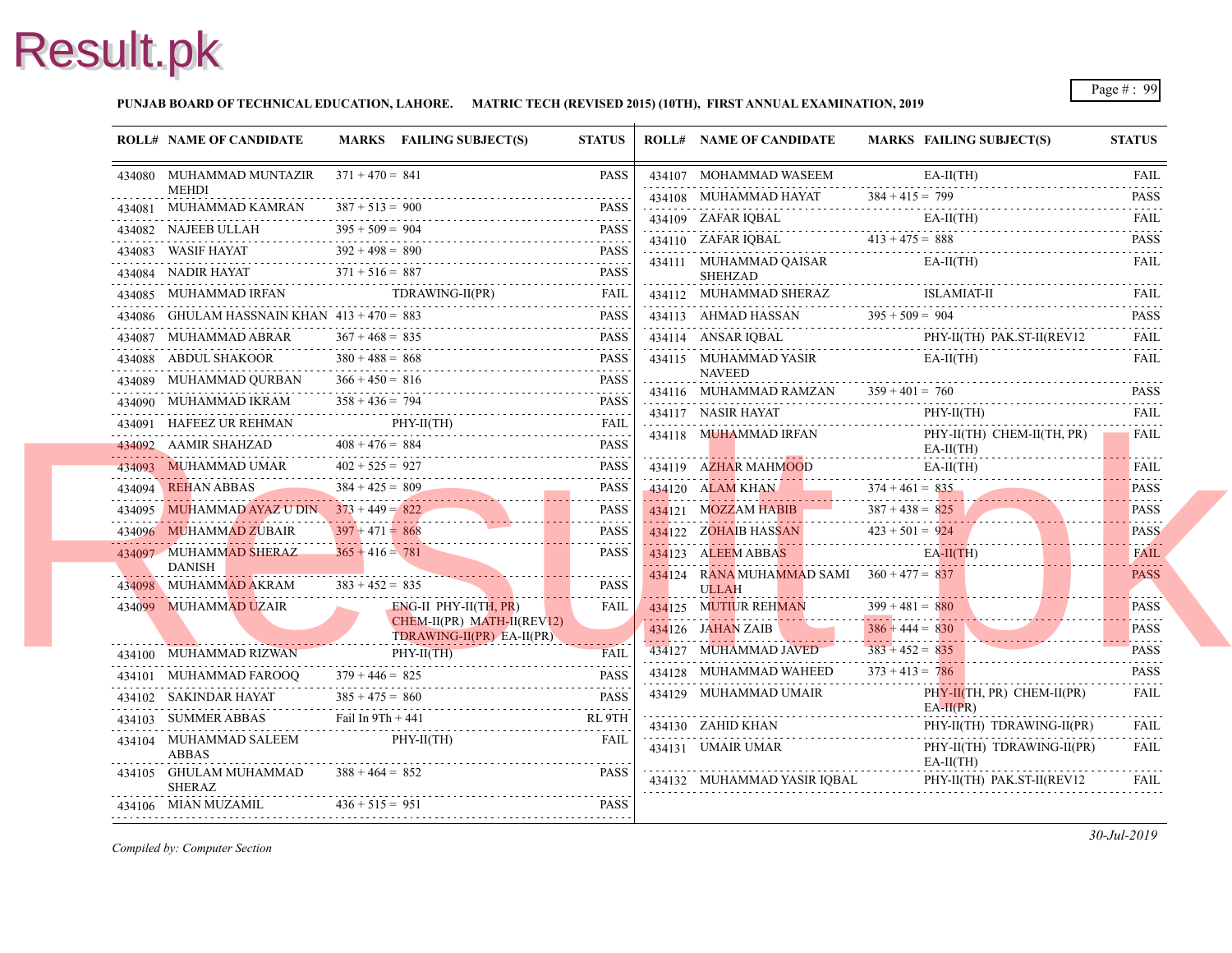#### **PUNJAB BOARD OF TECHNICAL EDUCATION, LAHORE. MATRIC TECH (REVISED 2015) (10TH), FIRST ANNUAL EXAMINATION, 2019**

| <b>ROLL# NAME OF CANDIDATE</b>                                                                      |                   | MARKS FAILING SUBJECT(S) | <b>STATUS</b>    | <b>ROLL# NAME OF CANDIDATE</b>                           | <b>MARKS FAIL</b>  |
|-----------------------------------------------------------------------------------------------------|-------------------|--------------------------|------------------|----------------------------------------------------------|--------------------|
| 434133 MUHAMMAD FAISAL<br><b>REHMAN</b>                                                             | $369 + 414 = 783$ |                          | <b>PASS</b>      | 434162 MUHAMMAD IMRAN KHAN $357 + 434 = 791$             |                    |
| 434134 MUHAMMAD SHEHZAD<br>434134 MUHAMMAD SHEHZAD $391 + 439 = 830$ PASS                           | $391 + 439 = 830$ |                          | <b>PASS</b>      | SADIQABAD POLYTECHNIC INSTITUTE (CA)<br><b>SADIOABAD</b> |                    |
| 434135 MUHAMMAD SAJID CS-II(TH) FAIL                                                                |                   |                          |                  | 434163 BILAL ARSHAD                                      | ENG-               |
|                                                                                                     |                   |                          |                  |                                                          | <b>CHE</b><br>PAK. |
| 434137 MUHAMMAD ALI $413 + 423 = 836$ PASS                                                          |                   |                          |                  | 434164 SHAIR ALI                                         | ENG-               |
| 434138 MUHAMMAD BILAL<br>434138 MUHAMMAD BILAL CS-II(TH) FAIL FAIL                                  |                   | $CS-II(TH)$              | <b>FAIL</b>      | 434165 MOHAMMAD TALHA                                    | PHY-               |
| 434139 MUHAMMAD JUNAID<br>434139 MUHAMMAD JUNAID $472 + 468 = 940$ PASS                             | $472 + 468 = 940$ |                          |                  | 434166 ANAS TARIQ                                        | PHY-               |
| 434140 MUHAMMAD IRFAN<br>434140 MUHAMMAD IRFAN $372 + 411 = 783$ PASS                               | $372 + 411 = 783$ |                          |                  | 434167 HAMMAD ASGHAR                                     | <b>ISLA</b>        |
| 434141 MUHAMMAD ASIF $438 + 445 = 883$<br>434141 MUHAMMAD ASIF $438 + 445 = 883$ PASS               |                   |                          |                  |                                                          | PHY-               |
| 434142 ZAKA ULLAH $447 + 412 = 859$<br>$434142$ ZAKA ULLAH $447 + 412 = 859$ PASS                   |                   |                          |                  |                                                          | <b>MAT</b><br>PAK. |
| 434143 GHULAM SABIR HUSSAIN $422 + 421 = 843$<br>434143 GHULAM SABIR HUSSAIN $422 + 421 = 843$ PASS |                   |                          |                  | 434168 MUHAMMAD ALI                                      | ENG-               |
| 434144 MUHAMMAD BILAL                                                                               | $374 + 414 = 788$ |                          | <b>PASS</b>      |                                                          | <b>CHE</b>         |
| 434145 HASSAN ADNAN<br>$\frac{134145}{1331145}$ HASSAN ADNAN $398 + 429 = 827$ PASS                 | $398 + 429 = 827$ |                          |                  | 434169 MUHAMMAD MUNIR                                    | PAK.<br>ENG-       |
| 434146 MUHAMMAD ZAHID                                                                               |                   |                          | <b>ABSENT</b>    |                                                          | <b>MAT</b>         |
| $453 + 401 = 854$<br>PASS<br>434148 MUHAMMAD RAMZAN 361 + 407 = 768                                 |                   |                          |                  | 434170 KHURAM SHAHZAD                                    | ENG-               |
| 434148 MUHAMMAD RAMZAN 361 + 407 = 768 PASS                                                         |                   |                          |                  | 434171 MUHAMMAD FAHAD AJMAL                              | <b>MAT</b><br>ENG- |
| 434149 SANA ULLAH                                                                                   |                   | $E A - I(IH)$            | <b>FAIL</b><br>. |                                                          | <b>CHEI</b>        |
| 434150 ZAIN ALI<br>430 + 405 = 835 PASS                                                             | $430 + 405 = 835$ |                          | <b>PASS</b>      | 434172 HAMZA ABDUL QADDOS                                | <b>ISLA</b>        |
| 434151 MUHAMMAD IMRAN $367 + 429 = 796$<br>$34151$ MUHAMMAD IMRAN $367 + 429 = 796$ PASS            |                   |                          | PASS             |                                                          | PHY-<br>PR)        |
| 434152 MUHAMMAD MUSHTAQ $357 + 438 = 795$<br>$434152$ MUHAMMAD MUSHTAQ $357 + 438 = 795$ PASS       |                   |                          | PASS             |                                                          | <b>TDR</b>         |
| 434153 BILAL HASSAN 404 + 441 = 845<br>434153 BILAL HASSAN $404 + 441 = 845$ PASS                   |                   |                          | <b>PASS</b>      |                                                          | PAK.<br>$EA-II$    |
| 434154 MUHAMMAD SHAHZAD EA-II(TH) FAIL                                                              |                   |                          |                  | 434173 MUHAMMAD ABU BAKAR                                | PHY-               |
| 434155 NASIR ABBAS<br>434155 NASIR ABBAS $394 + 408 = 802$ PASS                                     | $394 + 408 = 802$ |                          | <b>PASS</b>      | 434174 ASIM RAZA                                         | ENG-               |
| 434156 SHOUKAT HAYAT 414 + 444 = 858                                                                |                   |                          | <b>PASS</b>      | 434175 HAMAYUN JAVAID                                    | PHY-               |
| 434157 ABDUL HALEEM $396 + 422 = 818$ PASS                                                          | $396 + 422 = 818$ |                          | <b>PASS</b>      |                                                          | <b>MAT</b>         |
| 434158 ABID ALI<br>434158 ABID ALI $394 + 432 = 826$ PASS                                           | $394 + 432 = 826$ |                          |                  | 434176 FUROAN AMJED                                      | PHY-               |
| 434159 MUHAMMAD UZAIR YOUNIS389 + 448 = $837$<br>$434159$ MUHAMMAD UZAIR YOUNIS389 + 448 = 837 PASS |                   |                          |                  | 434177 MUHAMMAD AHTISHAM<br>KHALID                       | ENG-               |
| 434160 MUHAMMAD HASSAN $367 + 428 = 795$ PASS                                                       |                   |                          | PASS             | 434178 MUHAMMAD ALI                                      | .<br>ENG-          |
| 434161 MUHAMMAD HUMAIR $343 + 415 = 758$                                                            |                   |                          | <b>PASS</b>      | 434179 ALI FAROOQ ENG                                    | ENG-               |
|                                                                                                     |                   |                          |                  |                                                          |                    |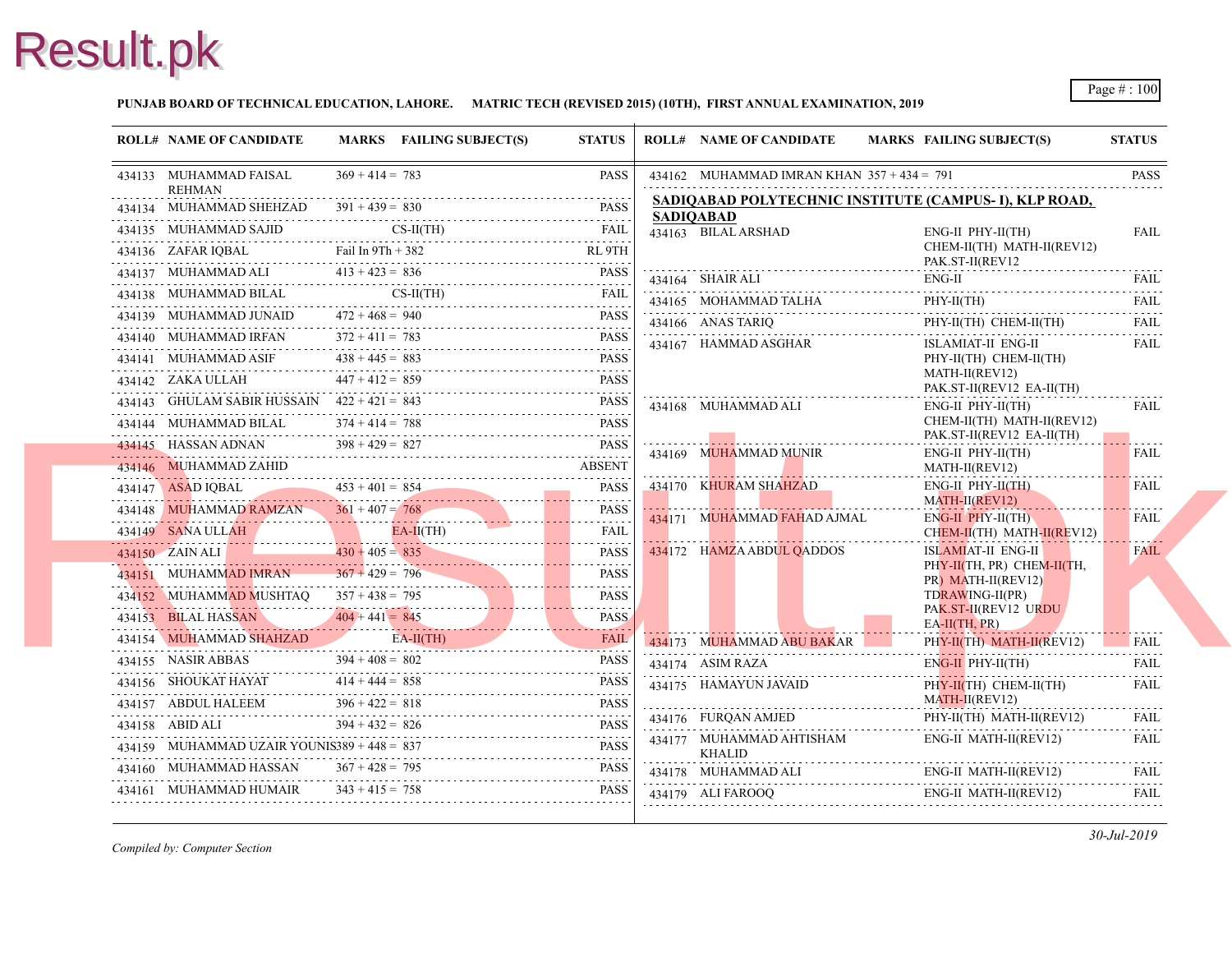#### **PUNJAB BOARD OF TECHNICAL EDUCATION, LAHORE. MATRIC TECH (REVISED 2015) (10TH), FIRST ANNUAL EXAMINATION, 2019**

|                 | <b>ROLL# NAME OF CANDIDATE</b>                    |                    | MARKS FAILING SUBJECT(S)                                                                                                                                                                                                                                                                                           | <b>STATUS</b>                    | <b>ROLL# NAME OF CANDIDATE</b>                | <b>MARKS FAIL</b>  |
|-----------------|---------------------------------------------------|--------------------|--------------------------------------------------------------------------------------------------------------------------------------------------------------------------------------------------------------------------------------------------------------------------------------------------------------------|----------------------------------|-----------------------------------------------|--------------------|
|                 | 434180 RAO AHMED ALI                              |                    | ENG-II MATH-II(REV12)                                                                                                                                                                                                                                                                                              | FAIL                             | 434199 ABDULLAH NASIR                         | $410 + 469 = 879$  |
|                 | 434181 REHAN AKMAL                                | $417 + 513 = 930$  |                                                                                                                                                                                                                                                                                                                    | <b>PASS</b>                      | 434200 MIRZA MUHAMMAD TALHA $416 + 436 = 852$ |                    |
|                 | 434182 MUHAMMAD NAVEED<br>LUQMAN                  |                    | $ENG-II$                                                                                                                                                                                                                                                                                                           | <b>FAIL</b>                      | 434201 MUHAMMAD HAMZA                         | $433 + 530 = 963$  |
|                 | 434183 ALI RAZA                                   |                    | $ENG-II$ $PHY-II(TH)$                                                                                                                                                                                                                                                                                              | <b>FAIL</b>                      | $434202$ BASIT ALI                            | $574 + 645 = 121$  |
|                 |                                                   |                    | MATH-II(REV12)                                                                                                                                                                                                                                                                                                     |                                  | 434203 HAMAYUN REHMAN                         | $490 + 548 = 1035$ |
|                 | 434184 IMRAN RASHEED $378 + 419 = 797$            |                    |                                                                                                                                                                                                                                                                                                                    | <b>PASS</b>                      | KHOKHAR                                       |                    |
|                 |                                                   |                    | <b>GOVERNMENT COLLEGE OF TECHNOLOGY, JEHAZ GROUND OLD</b>                                                                                                                                                                                                                                                          |                                  | 434204 NOUMAN ALI                             | $441 + 467 = 908$  |
|                 | HARRAPA ROAD, SAHIWAL                             |                    |                                                                                                                                                                                                                                                                                                                    |                                  | 434205 MUHAMMAD ARSLAN                        | $470 + 538 = 1008$ |
|                 | 434185 HARIS MURTAZA                              |                    | ENG-II PHY-II(TH)                                                                                                                                                                                                                                                                                                  | FAIL                             | 434206 NUMAN NASRULLAH                        | ENG-               |
|                 |                                                   |                    | MATH-II(REV12)<br>PAK.ST-II(REV12 CS-II(TH)                                                                                                                                                                                                                                                                        |                                  | 434207 MUHAMMAD USMAN                         | $483 + 564 = 104'$ |
|                 | 434186 MUHAMMAD BILAL HASAN                       |                    | ISLAMIAT-II ENG-II                                                                                                                                                                                                                                                                                                 | <b>FAIL</b>                      | 434208 FAISAL NAWAZ                           | $457 + 533 = 990$  |
|                 |                                                   |                    | PHY-II(TH) CHEM-II(TH)                                                                                                                                                                                                                                                                                             |                                  | 434209 MUHAMMAD HAMZA                         | $507 + 577 = 108$  |
|                 |                                                   |                    | MATH-II(REV12)<br>PAK.ST-II(REV12 CS-II(TH)                                                                                                                                                                                                                                                                        |                                  | 434210 NABEELANAS $464 + 538 = 100$           | $464 + 538 = 100$  |
|                 | 434187 MUHAMMAD BILAL                             |                    | ENG-II PHY-II(TH, PR)                                                                                                                                                                                                                                                                                              | <b>FAIL</b>                      | $434211 \text{ AQEEL ABBAS}$ $399 + 470 = 8$  | $399 + 470 = 869$  |
|                 |                                                   |                    | CHEM-II(TH, PR, SE)                                                                                                                                                                                                                                                                                                |                                  | 434212 ALI RAHMAN                             | $593 + 656 = 1249$ |
|                 |                                                   |                    | MATH-II(REV12)<br>TDRAWING-II(PR) URDU                                                                                                                                                                                                                                                                             |                                  | 434213 ABDULLAH                               | $485 + 544 = 102$  |
|                 |                                                   |                    | $CS-H(TH, PR)$                                                                                                                                                                                                                                                                                                     |                                  | 434214 SYED MUHAMMAD ABU                      | $442 + 487 = 929$  |
|                 |                                                   |                    | <b>HIRA POLYTECHNIC INSTITUTE, GREEN TOWN LAHORE ROAD,</b>                                                                                                                                                                                                                                                         |                                  | <b>BAKAR GALLANI</b>                          |                    |
| <b>SARGODHA</b> |                                                   |                    |                                                                                                                                                                                                                                                                                                                    |                                  | 434215 USMAN ZUNORAIN                         | $480 + 525 = 100$  |
|                 | 434188 MUHAMMAD ALI SHER 531 + 516 = 1047<br>ADAN |                    |                                                                                                                                                                                                                                                                                                                    | <b>PASS</b>                      | 434216 HASSAN ASHRAF                          | <b>MAT</b>         |
|                 | 434189 IQRAR HUSSAIN 460 + 468 = 928              |                    |                                                                                                                                                                                                                                                                                                                    | <b>PASS</b>                      | 434217 ABDULLAH<br><b>Contract</b>            | $474 + 585 = 105$  |
|                 |                                                   |                    | 434190 HASSAN SHAKEEL MATH-II(REV12) FAIL                                                                                                                                                                                                                                                                          |                                  | 434218 MUHAMMAD BILAL                         | $464 + 550 = 101$  |
|                 | 434191 ABUZAR MUMTAZ $454 + 485 = 939$            |                    |                                                                                                                                                                                                                                                                                                                    | <b>PASS</b>                      | 434219 MUHAMMAD MUDASSAR                      | $425 + 495 = 920$  |
|                 | 434192 MUHAMMAD TAYYAB                            |                    | $434 + 485 = 939$<br>AD TAYYAB $419 + 505 = 924$                                                                                                                                                                                                                                                                   | <b>Contractor</b><br><b>PASS</b> | 434220 AQIB HANIF                             | $488 + 587 = 1075$ |
|                 | AZEEM                                             |                    |                                                                                                                                                                                                                                                                                                                    |                                  | 434221 MUHAMMAD MOHSAN                        | $484 + 517 = 100$  |
|                 | 434193 AGHMAZ PERVAIZ                             | $392 + 480 = 872$  | 434193 AGHMAZ PERVAIZ $392 + 480 = 872$ PASS                                                                                                                                                                                                                                                                       | <b>PASS</b>                      | <b>NABEEL RIAZ</b>                            |                    |
|                 |                                                   | $472 + 548 = 1020$ | 434194 UMAR ABDULLAH $472 + 548 = 1020$ PASS                                                                                                                                                                                                                                                                       |                                  | 434222 MUHAMMAD BILAL                         | $465 + 462 = 927$  |
|                 |                                                   |                    |                                                                                                                                                                                                                                                                                                                    |                                  | 434223 MUHAMMAD HAFEEZ KHAN                   | ENG-               |
|                 |                                                   |                    | $\begin{tabular}{c} 434195 \,  \, JAFAR HUSSAIN \,  \, 541 + 567 = 1108 \,  \, 2434196 \,  \, ABDUL REHMAN \,  \, 399 + 439 = 838 \,  \, 2434196 \,  \, ABDUL REHMAN \,  \, 399 + 439 = 838 \,  \, 2434196 \,  \, ABDUL REHMAN \,  \, 399 + 439 = 838 \,  \, 2434196 \,  \, ABDUL REHMAN \,  \, 399 + 439 = 838 \$ |                                  | 434224 MUHAMMAD HASSAN                        | $448 + 471 = 919$  |
|                 | 434197 LARAIB ZAFAR $506 + 545 = 1051$            |                    |                                                                                                                                                                                                                                                                                                                    | <b>PASS</b>                      | 434225 MUHAMMAD SAJID                         | $489 + 519 = 1008$ |
|                 | 434198 NAEEM AKRAM                                |                    | ISLAMIAT-II CHEM-II(TH)<br>MATH-II(REV12) CS-II(TH)                                                                                                                                                                                                                                                                | <b>FAIL</b>                      | 434226 SHUJAT ALI HASSAN                      | $457 + 505 = 962$  |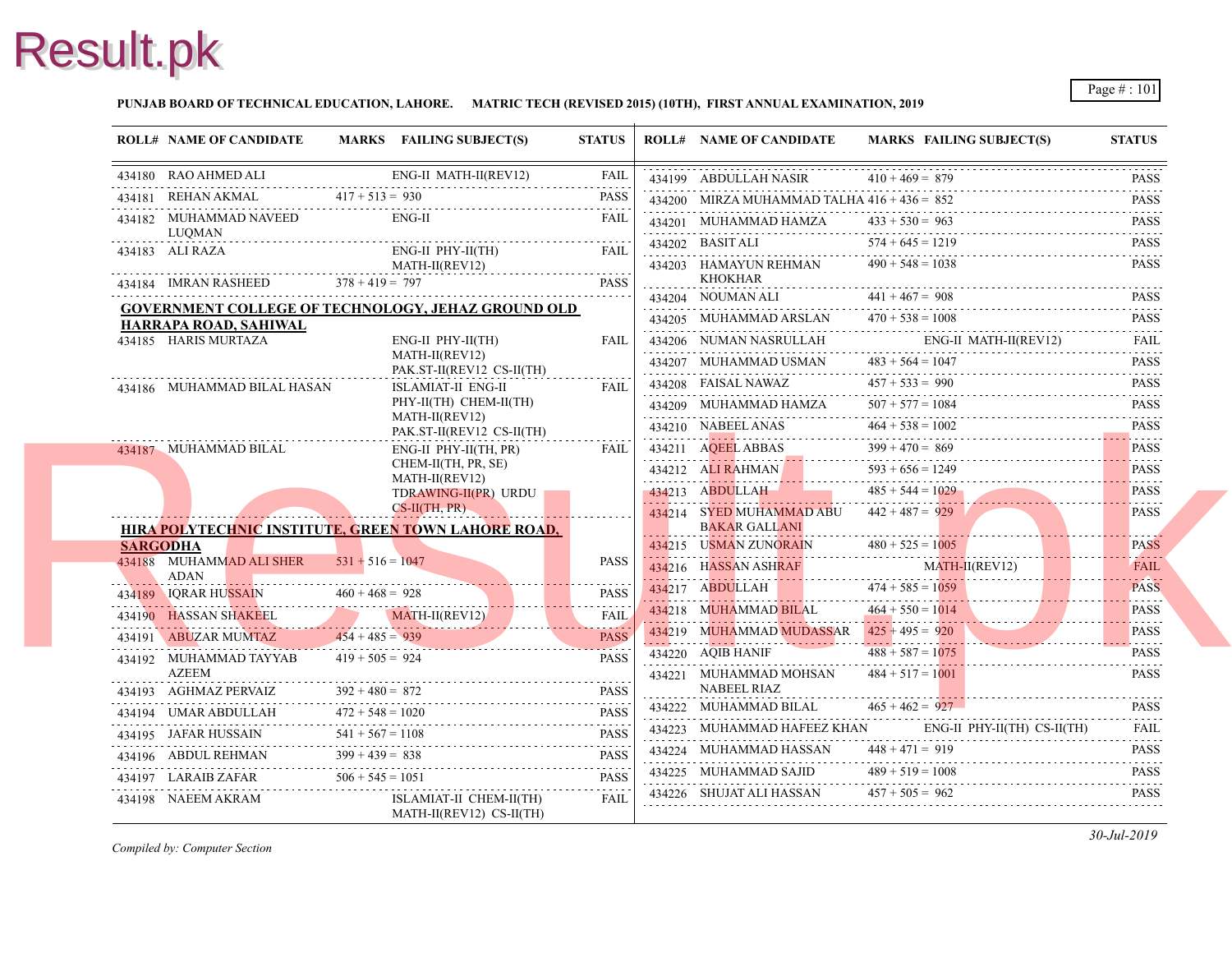#### **PUNJAB BOARD OF TECHNICAL EDUCATION, LAHORE. MATRIC TECH (REVISED 2015) (10TH), FIRST ANNUAL EXAMINATION, 2019**

| 434251 HAMZA HASSAN<br>$434228$ MUHAMMAD AZEEM $457 + 497 = 928$ PASS<br>A34228 MUHAMMAD AZEEM $457 + 497 = 954$<br>434228 MUHAMMAD AZEEM 457 + 497 = 954 PASS<br>434252 ZAHID USMAN<br><b>ISLA</b><br>434229 MUHAMMAD BILAL $444 + 489 = 933$ PASS<br>$\begin{tabular}{ll} \bf 434230 & DANISH ZAFAR & \color{red}{EMG-II} & \color{red}{FAIL} \\ \hline \end{tabular} \begin{tabular}{ll} \bf 1434230 & DANISH ZAFAR \\ \end{tabular}$<br><b>TDR</b><br>434231 SHAH MIR AHMAD $496 + 544 = 1040$ PASS<br>434232 MUHAMMAD HAMZA $415 + 420 = 835$ PASS PASS<br>434253 MUHAMMAD IBRAHEEM<br>434233 MUHAMMAD MUBASHAR ENG-II PHY-II(TH)<br>FAII.<br>CHEM-II(TH) MATH-II(REV12)<br>$434254$ ADEEL KHAN $484 + 538 = 1025$<br>$\frac{CS-H(TH)}{P(1)}$<br>434255 ZEESHAN HAIDER ENG<br>$\begin{tabular}{lllllllll} \multicolumn{2}{c l}{{\bf 434234}} & {\bf MOAZZAM ALI} & {\bf 435 + 485 = 920} & {\bf PASS} \\ \multicolumn{2}{c l}{{\bf 434235}} & {\bf AHTESHAM ALI} & {\bf 487 + 496 = 983} & {\bf PASS} \\ \multicolumn{2}{c l}{{\bf 434235}} & {\bf AHTESHAM ALI} & {\bf 487 + 496 = 983} & {\bf PASS} \\ \multicolumn{2}{c l}{{\bf 43425}} & {\bf 487 + 496 = 98$<br>434256 UMAIR ASGHAR $483 + 498 = 981$<br>434257 MUHAMMAD SUBHAN $398 + 482 = 880$<br>$\begin{tabular}{ll} \bf 434236 & \textbf{MULTM} & \textbf{PHY-II} \\ \bf 134236 & \textbf{MULTM} & \textbf{ENT-II} \\ \end{tabular} \begin{tabular}{ll} \bf 134236 & \textbf{MULTM} \\ \bf 134236 & \textbf{134236} & \textbf{23436} \\ \end{tabular} \end{tabular} \begin{tabular}{ll} \bf 134236 & \textbf{13436} \\ \bf 134236 & \textbf{13436} \\ \end{tabular} \begin{tabular}{ll} \bf 134236 & \textbf{134$<br>434258 MUHAMMAD AHTASHAM<br>ENG-II PHY-II(TH)<br><b>FAIL</b><br>UL HAO<br>CHEM-II(TH) MATH-II(REV12)<br>URDU CS-II(TH)<br>434259 MUHAMMAD ASIF<br>434238 WAQAS RASHEED $478 + 481 = 959$ PASS<br>434260 MUHAMMAD SOHAIB<br>$\begin{tabular}{c c c c c c} \hline \textbf{434239} & \textbf{ZOHAIB MEHMOOD} & \textbf{ENG-II} & \textbf{FAIL} \\ \hline \textbf{434240} & \textbf{ABDUL WAHAB} & \textbf{ENG-II} & \textbf{FAIL} \\ \hline \textbf{434241} & \textbf{SHARF UD DIN} & \textbf{498 + 568 = 1066} & \textbf{PASS} \\ \hline \textbf{434242} & \textbf{HASNAIN} & \textbf{SAFDAR} & \textbf{456 + 516 = 972} & \textbf{PASS} \\$<br><b>MUJTABA KHAN</b><br>434261 SAJJAD ALI EN<br>ENG-<br>434262 KASHIF MAHMOOD<br>ENG-<br>$434263$ HAMOOD ALI $496 + 549 = 104$<br>434243 FAISAL ZAMAN ENG-H FAIL FAIL<br>$111 + 479 = 890$<br>$11 + 479 = 890$<br>$434244$ MUHAMMAD ABDULLAH $516 + 578 = 1094$ PASS<br>434265 SHAHZAIB 425 + 478 = 903<br>434266 ABDUL REHMAN 478 + 425 = 903<br>434245 HARIS IMTIAZ PHY-II(TH) FAIL<br>434246 AHMAD ABBAS ENG-II PHY-II(TH)<br>FAIL<br>434267 MUHAMMAD AKRAM<br>MATH-II(REV12) CS-II(TH)<br>ISLAMIAT-II ENG-II<br><b>FAIL</b><br>434268 AMJAD HUSSAIN $471 + 492 = 963$<br>434247 WAQAS HUSSAIN<br>PHY-II(TH, PR) CHEM-II(PR)<br>434269 MUHAMMAD BILAL $453 + 453 = 906$<br>MATH-II(REV12)<br>AKHTAR<br>TDRAWING-II(PR)<br>434270 MUHAMMAD AMEER<br>PAK.ST-II(REV12 URDU<br>HAMZA<br>$CS-II(TH, PR)$<br>.<br>434271 IHTESHAM JAHANGIR $532 + 601 = 113$<br>434248 ZAHID WAZIR $467 + 485 = 952$ PASS<br>434272 IRFAN AHMAD CH<br>$\begin{tabular}{lllllll} \multicolumn{2}{c}{\textbf{434249}} & \multicolumn{2}{c}{\textbf{MUHAMMAD SAJJAD}} & \multicolumn{2}{c}{\textbf{516 + 623 = 1139}} & \multicolumn{2}{c}{\textbf{PASS}} \\ \multicolumn{2}{c}{\textbf{434250}} & \multicolumn{2}{c}{\textbf{SHAKIR NAVEED}} & \multicolumn{2}{c}{\textbf{ENG-II PHY-II(TH)}} & \multicolumn{2}{c}{\textbf{FAIS}} \\ \multicolumn{2}{c}{\textbf{516 + 623 = 1139}} & \multicolumn{2}{$<br>434273 SYED IBNE HASSAN | <b>ROLL# NAME OF CANDIDATE</b> | MARKS FAILING SUBJECT(S) | <b>STATUS</b> | <b>ROLL# NAME OF CANDIDATE</b> | <b>MARKS FAIL</b>          |
|------------------------------------------------------------------------------------------------------------------------------------------------------------------------------------------------------------------------------------------------------------------------------------------------------------------------------------------------------------------------------------------------------------------------------------------------------------------------------------------------------------------------------------------------------------------------------------------------------------------------------------------------------------------------------------------------------------------------------------------------------------------------------------------------------------------------------------------------------------------------------------------------------------------------------------------------------------------------------------------------------------------------------------------------------------------------------------------------------------------------------------------------------------------------------------------------------------------------------------------------------------------------------------------------------------------------------------------------------------------------------------------------------------------------------------------------------------------------------------------------------------------------------------------------------------------------------------------------------------------------------------------------------------------------------------------------------------------------------------------------------------------------------------------------------------------------------------------------------------------------------------------------------------------------------------------------------------------------------------------------------------------------------------------------------------------------------------------------------------------------------------------------------------------------------------------------------------------------------------------------------------------------------------------------------------------------------------------------------------------------------------------------------------------------------------------------------------------------------------------------------------------------------------------------------------------------------------------------------------------------------------------------------------------------------------------------------------------------------------------------------------------------------------------------------------------------------------------------------------------------------------------------------------------------------------------------------------------------------------------------------------------------------------------------------------------------------------------------------------------------------------------------------------------------------------------------------------------------------------------------------------------------------------------------------------------------------------------------------------------------------------------------------------------------------------------------------------------------------------------------------------------------------------------------------------------------------------------------------------------------------------------------------------------------------------------------------------------------------------------------|--------------------------------|--------------------------|---------------|--------------------------------|----------------------------|
|                                                                                                                                                                                                                                                                                                                                                                                                                                                                                                                                                                                                                                                                                                                                                                                                                                                                                                                                                                                                                                                                                                                                                                                                                                                                                                                                                                                                                                                                                                                                                                                                                                                                                                                                                                                                                                                                                                                                                                                                                                                                                                                                                                                                                                                                                                                                                                                                                                                                                                                                                                                                                                                                                                                                                                                                                                                                                                                                                                                                                                                                                                                                                                                                                                                                                                                                                                                                                                                                                                                                                                                                                                                                                                                                                |                                |                          |               |                                | PHY-                       |
|                                                                                                                                                                                                                                                                                                                                                                                                                                                                                                                                                                                                                                                                                                                                                                                                                                                                                                                                                                                                                                                                                                                                                                                                                                                                                                                                                                                                                                                                                                                                                                                                                                                                                                                                                                                                                                                                                                                                                                                                                                                                                                                                                                                                                                                                                                                                                                                                                                                                                                                                                                                                                                                                                                                                                                                                                                                                                                                                                                                                                                                                                                                                                                                                                                                                                                                                                                                                                                                                                                                                                                                                                                                                                                                                                |                                |                          |               |                                | $CS-II$                    |
|                                                                                                                                                                                                                                                                                                                                                                                                                                                                                                                                                                                                                                                                                                                                                                                                                                                                                                                                                                                                                                                                                                                                                                                                                                                                                                                                                                                                                                                                                                                                                                                                                                                                                                                                                                                                                                                                                                                                                                                                                                                                                                                                                                                                                                                                                                                                                                                                                                                                                                                                                                                                                                                                                                                                                                                                                                                                                                                                                                                                                                                                                                                                                                                                                                                                                                                                                                                                                                                                                                                                                                                                                                                                                                                                                |                                |                          |               |                                | PHY-                       |
|                                                                                                                                                                                                                                                                                                                                                                                                                                                                                                                                                                                                                                                                                                                                                                                                                                                                                                                                                                                                                                                                                                                                                                                                                                                                                                                                                                                                                                                                                                                                                                                                                                                                                                                                                                                                                                                                                                                                                                                                                                                                                                                                                                                                                                                                                                                                                                                                                                                                                                                                                                                                                                                                                                                                                                                                                                                                                                                                                                                                                                                                                                                                                                                                                                                                                                                                                                                                                                                                                                                                                                                                                                                                                                                                                |                                |                          |               |                                | PR)                        |
|                                                                                                                                                                                                                                                                                                                                                                                                                                                                                                                                                                                                                                                                                                                                                                                                                                                                                                                                                                                                                                                                                                                                                                                                                                                                                                                                                                                                                                                                                                                                                                                                                                                                                                                                                                                                                                                                                                                                                                                                                                                                                                                                                                                                                                                                                                                                                                                                                                                                                                                                                                                                                                                                                                                                                                                                                                                                                                                                                                                                                                                                                                                                                                                                                                                                                                                                                                                                                                                                                                                                                                                                                                                                                                                                                |                                |                          |               |                                | PAK.                       |
|                                                                                                                                                                                                                                                                                                                                                                                                                                                                                                                                                                                                                                                                                                                                                                                                                                                                                                                                                                                                                                                                                                                                                                                                                                                                                                                                                                                                                                                                                                                                                                                                                                                                                                                                                                                                                                                                                                                                                                                                                                                                                                                                                                                                                                                                                                                                                                                                                                                                                                                                                                                                                                                                                                                                                                                                                                                                                                                                                                                                                                                                                                                                                                                                                                                                                                                                                                                                                                                                                                                                                                                                                                                                                                                                                |                                |                          |               |                                | $CS-II$                    |
|                                                                                                                                                                                                                                                                                                                                                                                                                                                                                                                                                                                                                                                                                                                                                                                                                                                                                                                                                                                                                                                                                                                                                                                                                                                                                                                                                                                                                                                                                                                                                                                                                                                                                                                                                                                                                                                                                                                                                                                                                                                                                                                                                                                                                                                                                                                                                                                                                                                                                                                                                                                                                                                                                                                                                                                                                                                                                                                                                                                                                                                                                                                                                                                                                                                                                                                                                                                                                                                                                                                                                                                                                                                                                                                                                |                                |                          |               |                                | <b>MAT</b>                 |
|                                                                                                                                                                                                                                                                                                                                                                                                                                                                                                                                                                                                                                                                                                                                                                                                                                                                                                                                                                                                                                                                                                                                                                                                                                                                                                                                                                                                                                                                                                                                                                                                                                                                                                                                                                                                                                                                                                                                                                                                                                                                                                                                                                                                                                                                                                                                                                                                                                                                                                                                                                                                                                                                                                                                                                                                                                                                                                                                                                                                                                                                                                                                                                                                                                                                                                                                                                                                                                                                                                                                                                                                                                                                                                                                                |                                |                          |               |                                | ENG-                       |
|                                                                                                                                                                                                                                                                                                                                                                                                                                                                                                                                                                                                                                                                                                                                                                                                                                                                                                                                                                                                                                                                                                                                                                                                                                                                                                                                                                                                                                                                                                                                                                                                                                                                                                                                                                                                                                                                                                                                                                                                                                                                                                                                                                                                                                                                                                                                                                                                                                                                                                                                                                                                                                                                                                                                                                                                                                                                                                                                                                                                                                                                                                                                                                                                                                                                                                                                                                                                                                                                                                                                                                                                                                                                                                                                                |                                |                          |               |                                |                            |
|                                                                                                                                                                                                                                                                                                                                                                                                                                                                                                                                                                                                                                                                                                                                                                                                                                                                                                                                                                                                                                                                                                                                                                                                                                                                                                                                                                                                                                                                                                                                                                                                                                                                                                                                                                                                                                                                                                                                                                                                                                                                                                                                                                                                                                                                                                                                                                                                                                                                                                                                                                                                                                                                                                                                                                                                                                                                                                                                                                                                                                                                                                                                                                                                                                                                                                                                                                                                                                                                                                                                                                                                                                                                                                                                                |                                |                          |               |                                |                            |
|                                                                                                                                                                                                                                                                                                                                                                                                                                                                                                                                                                                                                                                                                                                                                                                                                                                                                                                                                                                                                                                                                                                                                                                                                                                                                                                                                                                                                                                                                                                                                                                                                                                                                                                                                                                                                                                                                                                                                                                                                                                                                                                                                                                                                                                                                                                                                                                                                                                                                                                                                                                                                                                                                                                                                                                                                                                                                                                                                                                                                                                                                                                                                                                                                                                                                                                                                                                                                                                                                                                                                                                                                                                                                                                                                |                                |                          |               |                                | ENG-<br><b>MAT</b><br>PAK. |
|                                                                                                                                                                                                                                                                                                                                                                                                                                                                                                                                                                                                                                                                                                                                                                                                                                                                                                                                                                                                                                                                                                                                                                                                                                                                                                                                                                                                                                                                                                                                                                                                                                                                                                                                                                                                                                                                                                                                                                                                                                                                                                                                                                                                                                                                                                                                                                                                                                                                                                                                                                                                                                                                                                                                                                                                                                                                                                                                                                                                                                                                                                                                                                                                                                                                                                                                                                                                                                                                                                                                                                                                                                                                                                                                                |                                |                          |               |                                | ENG-                       |
|                                                                                                                                                                                                                                                                                                                                                                                                                                                                                                                                                                                                                                                                                                                                                                                                                                                                                                                                                                                                                                                                                                                                                                                                                                                                                                                                                                                                                                                                                                                                                                                                                                                                                                                                                                                                                                                                                                                                                                                                                                                                                                                                                                                                                                                                                                                                                                                                                                                                                                                                                                                                                                                                                                                                                                                                                                                                                                                                                                                                                                                                                                                                                                                                                                                                                                                                                                                                                                                                                                                                                                                                                                                                                                                                                |                                |                          |               |                                | PHY-                       |
|                                                                                                                                                                                                                                                                                                                                                                                                                                                                                                                                                                                                                                                                                                                                                                                                                                                                                                                                                                                                                                                                                                                                                                                                                                                                                                                                                                                                                                                                                                                                                                                                                                                                                                                                                                                                                                                                                                                                                                                                                                                                                                                                                                                                                                                                                                                                                                                                                                                                                                                                                                                                                                                                                                                                                                                                                                                                                                                                                                                                                                                                                                                                                                                                                                                                                                                                                                                                                                                                                                                                                                                                                                                                                                                                                |                                |                          |               |                                |                            |
|                                                                                                                                                                                                                                                                                                                                                                                                                                                                                                                                                                                                                                                                                                                                                                                                                                                                                                                                                                                                                                                                                                                                                                                                                                                                                                                                                                                                                                                                                                                                                                                                                                                                                                                                                                                                                                                                                                                                                                                                                                                                                                                                                                                                                                                                                                                                                                                                                                                                                                                                                                                                                                                                                                                                                                                                                                                                                                                                                                                                                                                                                                                                                                                                                                                                                                                                                                                                                                                                                                                                                                                                                                                                                                                                                |                                |                          |               |                                |                            |
|                                                                                                                                                                                                                                                                                                                                                                                                                                                                                                                                                                                                                                                                                                                                                                                                                                                                                                                                                                                                                                                                                                                                                                                                                                                                                                                                                                                                                                                                                                                                                                                                                                                                                                                                                                                                                                                                                                                                                                                                                                                                                                                                                                                                                                                                                                                                                                                                                                                                                                                                                                                                                                                                                                                                                                                                                                                                                                                                                                                                                                                                                                                                                                                                                                                                                                                                                                                                                                                                                                                                                                                                                                                                                                                                                |                                |                          |               |                                | <b>CHE</b>                 |
|                                                                                                                                                                                                                                                                                                                                                                                                                                                                                                                                                                                                                                                                                                                                                                                                                                                                                                                                                                                                                                                                                                                                                                                                                                                                                                                                                                                                                                                                                                                                                                                                                                                                                                                                                                                                                                                                                                                                                                                                                                                                                                                                                                                                                                                                                                                                                                                                                                                                                                                                                                                                                                                                                                                                                                                                                                                                                                                                                                                                                                                                                                                                                                                                                                                                                                                                                                                                                                                                                                                                                                                                                                                                                                                                                |                                |                          |               |                                |                            |
|                                                                                                                                                                                                                                                                                                                                                                                                                                                                                                                                                                                                                                                                                                                                                                                                                                                                                                                                                                                                                                                                                                                                                                                                                                                                                                                                                                                                                                                                                                                                                                                                                                                                                                                                                                                                                                                                                                                                                                                                                                                                                                                                                                                                                                                                                                                                                                                                                                                                                                                                                                                                                                                                                                                                                                                                                                                                                                                                                                                                                                                                                                                                                                                                                                                                                                                                                                                                                                                                                                                                                                                                                                                                                                                                                |                                |                          |               |                                |                            |
|                                                                                                                                                                                                                                                                                                                                                                                                                                                                                                                                                                                                                                                                                                                                                                                                                                                                                                                                                                                                                                                                                                                                                                                                                                                                                                                                                                                                                                                                                                                                                                                                                                                                                                                                                                                                                                                                                                                                                                                                                                                                                                                                                                                                                                                                                                                                                                                                                                                                                                                                                                                                                                                                                                                                                                                                                                                                                                                                                                                                                                                                                                                                                                                                                                                                                                                                                                                                                                                                                                                                                                                                                                                                                                                                                |                                |                          |               |                                |                            |
|                                                                                                                                                                                                                                                                                                                                                                                                                                                                                                                                                                                                                                                                                                                                                                                                                                                                                                                                                                                                                                                                                                                                                                                                                                                                                                                                                                                                                                                                                                                                                                                                                                                                                                                                                                                                                                                                                                                                                                                                                                                                                                                                                                                                                                                                                                                                                                                                                                                                                                                                                                                                                                                                                                                                                                                                                                                                                                                                                                                                                                                                                                                                                                                                                                                                                                                                                                                                                                                                                                                                                                                                                                                                                                                                                |                                |                          |               |                                |                            |
|                                                                                                                                                                                                                                                                                                                                                                                                                                                                                                                                                                                                                                                                                                                                                                                                                                                                                                                                                                                                                                                                                                                                                                                                                                                                                                                                                                                                                                                                                                                                                                                                                                                                                                                                                                                                                                                                                                                                                                                                                                                                                                                                                                                                                                                                                                                                                                                                                                                                                                                                                                                                                                                                                                                                                                                                                                                                                                                                                                                                                                                                                                                                                                                                                                                                                                                                                                                                                                                                                                                                                                                                                                                                                                                                                |                                |                          |               |                                | <b>MAT</b>                 |
|                                                                                                                                                                                                                                                                                                                                                                                                                                                                                                                                                                                                                                                                                                                                                                                                                                                                                                                                                                                                                                                                                                                                                                                                                                                                                                                                                                                                                                                                                                                                                                                                                                                                                                                                                                                                                                                                                                                                                                                                                                                                                                                                                                                                                                                                                                                                                                                                                                                                                                                                                                                                                                                                                                                                                                                                                                                                                                                                                                                                                                                                                                                                                                                                                                                                                                                                                                                                                                                                                                                                                                                                                                                                                                                                                |                                |                          |               |                                |                            |
|                                                                                                                                                                                                                                                                                                                                                                                                                                                                                                                                                                                                                                                                                                                                                                                                                                                                                                                                                                                                                                                                                                                                                                                                                                                                                                                                                                                                                                                                                                                                                                                                                                                                                                                                                                                                                                                                                                                                                                                                                                                                                                                                                                                                                                                                                                                                                                                                                                                                                                                                                                                                                                                                                                                                                                                                                                                                                                                                                                                                                                                                                                                                                                                                                                                                                                                                                                                                                                                                                                                                                                                                                                                                                                                                                |                                |                          |               |                                |                            |
|                                                                                                                                                                                                                                                                                                                                                                                                                                                                                                                                                                                                                                                                                                                                                                                                                                                                                                                                                                                                                                                                                                                                                                                                                                                                                                                                                                                                                                                                                                                                                                                                                                                                                                                                                                                                                                                                                                                                                                                                                                                                                                                                                                                                                                                                                                                                                                                                                                                                                                                                                                                                                                                                                                                                                                                                                                                                                                                                                                                                                                                                                                                                                                                                                                                                                                                                                                                                                                                                                                                                                                                                                                                                                                                                                |                                |                          |               |                                | CHEI                       |
|                                                                                                                                                                                                                                                                                                                                                                                                                                                                                                                                                                                                                                                                                                                                                                                                                                                                                                                                                                                                                                                                                                                                                                                                                                                                                                                                                                                                                                                                                                                                                                                                                                                                                                                                                                                                                                                                                                                                                                                                                                                                                                                                                                                                                                                                                                                                                                                                                                                                                                                                                                                                                                                                                                                                                                                                                                                                                                                                                                                                                                                                                                                                                                                                                                                                                                                                                                                                                                                                                                                                                                                                                                                                                                                                                |                                |                          |               |                                |                            |
|                                                                                                                                                                                                                                                                                                                                                                                                                                                                                                                                                                                                                                                                                                                                                                                                                                                                                                                                                                                                                                                                                                                                                                                                                                                                                                                                                                                                                                                                                                                                                                                                                                                                                                                                                                                                                                                                                                                                                                                                                                                                                                                                                                                                                                                                                                                                                                                                                                                                                                                                                                                                                                                                                                                                                                                                                                                                                                                                                                                                                                                                                                                                                                                                                                                                                                                                                                                                                                                                                                                                                                                                                                                                                                                                                |                                |                          |               |                                | <b>CHE</b>                 |
|                                                                                                                                                                                                                                                                                                                                                                                                                                                                                                                                                                                                                                                                                                                                                                                                                                                                                                                                                                                                                                                                                                                                                                                                                                                                                                                                                                                                                                                                                                                                                                                                                                                                                                                                                                                                                                                                                                                                                                                                                                                                                                                                                                                                                                                                                                                                                                                                                                                                                                                                                                                                                                                                                                                                                                                                                                                                                                                                                                                                                                                                                                                                                                                                                                                                                                                                                                                                                                                                                                                                                                                                                                                                                                                                                |                                |                          |               |                                | ENG-<br><b>CHE</b>         |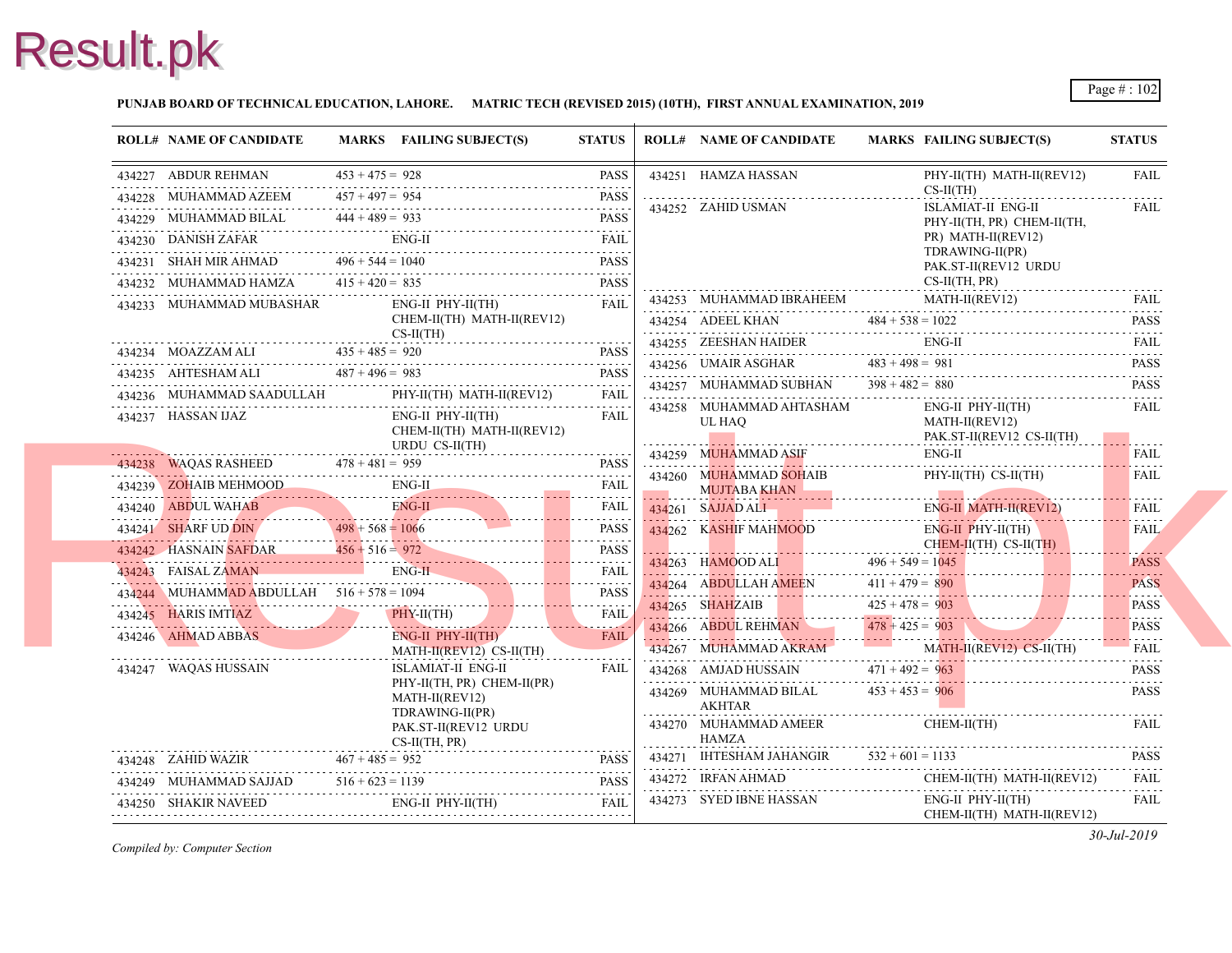#### **PUNJAB BOARD OF TECHNICAL EDUCATION, LAHORE. MATRIC TECH (REVISED 2015) (10TH), FIRST ANNUAL EXAMINATION, 2019**

| <b>ROLL# NAME OF CANDIDATE</b>                                                                                                                                                                                                                   |                   | MARKS FAILING SUBJECT(S)                         | <b>STATUS</b> |   | <b>ROLL# NAME OF CANDIDATE</b>                     | <b>MARKS FAIL</b>  |
|--------------------------------------------------------------------------------------------------------------------------------------------------------------------------------------------------------------------------------------------------|-------------------|--------------------------------------------------|---------------|---|----------------------------------------------------|--------------------|
| 434274 MUHAMMAD KASHIF                                                                                                                                                                                                                           | $480 + 475 = 955$ |                                                  | <b>PASS</b>   |   | 434297 MOHSIN RIAZ $464 + 539 = 1001$              |                    |
| <b>NAVEED</b><br>$344275$ ARSLAN AHMAD $477 + 487 = 964$ PASS                                                                                                                                                                                    |                   |                                                  |               |   | 434298 NAVEED ALI PHY                              | PHY-               |
|                                                                                                                                                                                                                                                  |                   |                                                  |               |   | 434299 RAHEEL ABBAS                                | PHY-               |
|                                                                                                                                                                                                                                                  |                   |                                                  |               |   | 434300 MUHAMMAD SULEMAN $462 + 508 = 970$          |                    |
|                                                                                                                                                                                                                                                  |                   |                                                  |               |   | ASLAM<br>434301 ANEES-UL-HASSAN $492 + 546 = 1035$ |                    |
| $\begin{tabular}{llllllll} \hline 434278 & MUHAMMAD SHABBIR & \multicolumn{3}{ c }{EMG-II} & \multicolumn{3}{ c }{FAIL} \\ \hline 434278 & MUHAMMAD SHABBIR & \multicolumn{3}{ c }{EMG-II} & \multicolumn{3}{ c }{PAES} \\ \hline \end{tabular}$ |                   |                                                  |               |   | 434302 MUHAMMAD ARSLAN ALI                         | ENG-               |
|                                                                                                                                                                                                                                                  |                   |                                                  |               |   |                                                    | <b>CHE</b>         |
| 434280 SAMI ULLAH ENG-II PHY-II(TH) CS-II(TH) FAIL                                                                                                                                                                                               |                   |                                                  |               |   | 434303 SHAFA ALI CHISTI $488 + 572 = 106$          |                    |
| 434281 MUHAMMAD UMAR KHAN MATH-II(REV12) FAIL                                                                                                                                                                                                    |                   |                                                  |               |   | 434304 AHMAD NAWAZ                                 | PHY-               |
| 434282 ZEESHAN                                                                                                                                                                                                                                   |                   | ISLAMIAT-II ENG-II<br>PHY-II(TH) CHEM-II(TH)     | <b>FAIL</b>   |   |                                                    | $CS-H$             |
|                                                                                                                                                                                                                                                  |                   | MATH-II(REV12) URDU                              |               |   | 434305 MUHAMMAD UZAIR PHY-                         |                    |
|                                                                                                                                                                                                                                                  |                   | $CS-II(TH)$                                      |               |   | 434306 UMAR SULTAN $433 + 514 = 947$               |                    |
| 434283 MUHAMMAD HAMZA $499 + 505 = 1004$ PASS                                                                                                                                                                                                    |                   |                                                  |               |   | 434307 IFRAZ EHSAN $471 + 520 = 991$               |                    |
| 434284 ANOSH ZAHID CHEEMA PHY-II(TH) FAIL FAIL                                                                                                                                                                                                   |                   |                                                  |               |   | 434308 MUJASSAM ALI $400 + 470 = 870$              |                    |
| 434285 FAISAL AKHTAR ENG-II CS-II(TH) FAIL                                                                                                                                                                                                       |                   |                                                  |               |   | 434309 ZALI SUBHANI PHY                            | PHY-               |
| 434286 HASSAN TARIQ<br>481 + 534 = 1015<br>434287 HABIB TARIQ<br>496 + 545 = 1041 PASS                                                                                                                                                           |                   |                                                  |               |   | 434310 UMAR SAJJAD 470 + 496 = 966                 |                    |
|                                                                                                                                                                                                                                                  |                   |                                                  |               |   | 434311 WAQAR YOUNAS 403 + 474 = $877$              |                    |
| <b>Contract Contract Contract Contract Contract Contract Contract Contract Contract Contract Contract Contract Co</b><br>434288 BILAL JAMEEL                                                                                                     |                   | $ENG-HI$ PHY-II(TH)<br>MATH-II(REV12)            | FAIL          |   | 434312 MUHAMMAD QASIM $432 + 488 = 920$            |                    |
| 434289 HAFIZ MUHAMMAD SALIK $439 + 495 = 934$                                                                                                                                                                                                    |                   |                                                  | PASS          |   | 434313 HASNAIN ABBAS 471+491 = 962                 |                    |
| <b>SHABBIR</b>                                                                                                                                                                                                                                   |                   |                                                  |               |   | 434314 TANVEER ASLAM $403 + 461 = 864$             |                    |
| $\begin{tabular}{c c c} \hline 434290 & {\small MUHAMMAD HAMZA AZIZ} & {\small CHEM-II(TH) MATH-II(REV12)} \\ \hline \multicolumn{3}{c}{CS-II(TH)} & $\multicolumn{3}{c}{CS-II(TH)}\\ \hline \end{tabular}$                                      |                   |                                                  | FAIL          |   | 434315 MUHAMMAD UMAIR KHAN $428 + 486 = 914$       |                    |
|                                                                                                                                                                                                                                                  |                   | $ENG-II$ $PHY-H(TH)$<br><b>Contract Contract</b> | <b>FAIL</b>   |   | 434316 MUHAMMAD AWAIS 480 + 505 = 985              |                    |
| 434291 MUHAMMAD UMAIR<br>SALEEM                                                                                                                                                                                                                  |                   | CHEM-II(TH) MATH-II(REV12)                       |               |   | 434317 FAIZAN SHAH 407 + 476 = 883                 |                    |
| 434292 NADEEM ALI                                                                                                                                                                                                                                |                   | $CS-II(TH)$                                      |               |   | 434318 SHAH MUHAMMAD                               | ENG-               |
| 434293 MUHAMMAD ARFAN UMAIR                                                                                                                                                                                                                      |                   | ENG-II FAIL FAIL<br>ENG-II PHY-II(TH)            | FAIL          |   | 434319 MUHAMMAD WASEEM $447 + 463 = 910$           |                    |
|                                                                                                                                                                                                                                                  |                   | CHEM-II(TH) MATH-II(REV12)                       |               | . | <b>ASHRAF</b><br>434320 MUHAMMAD USAMA PHY-        |                    |
|                                                                                                                                                                                                                                                  |                   | $CS-II(TH)$                                      |               | . | ISHTIAQ                                            |                    |
| 434294 ALI HUSSAIN                                                                                                                                                                                                                               |                   | ENG-II PHY-II(TH)<br>MATH-II(REV12) CS-II(TH)    | <b>FAIL</b>   |   | $434321$ ABDULLAH HASNAIN $456 + 476 = 932$        |                    |
| 434295 MUHAMMAD ABDULLAH                                                                                                                                                                                                                         |                   | PHY-II(TH) MATH-II(REV12)<br>$CS-II(TH)$         | FAII.         |   | 434322 ZEESHAN ALI                                 | ENG-<br><b>CHE</b> |
| 434296 HAMZA QAISER $442 + 522 = 964$                                                                                                                                                                                                            |                   |                                                  | PASS          |   |                                                    |                    |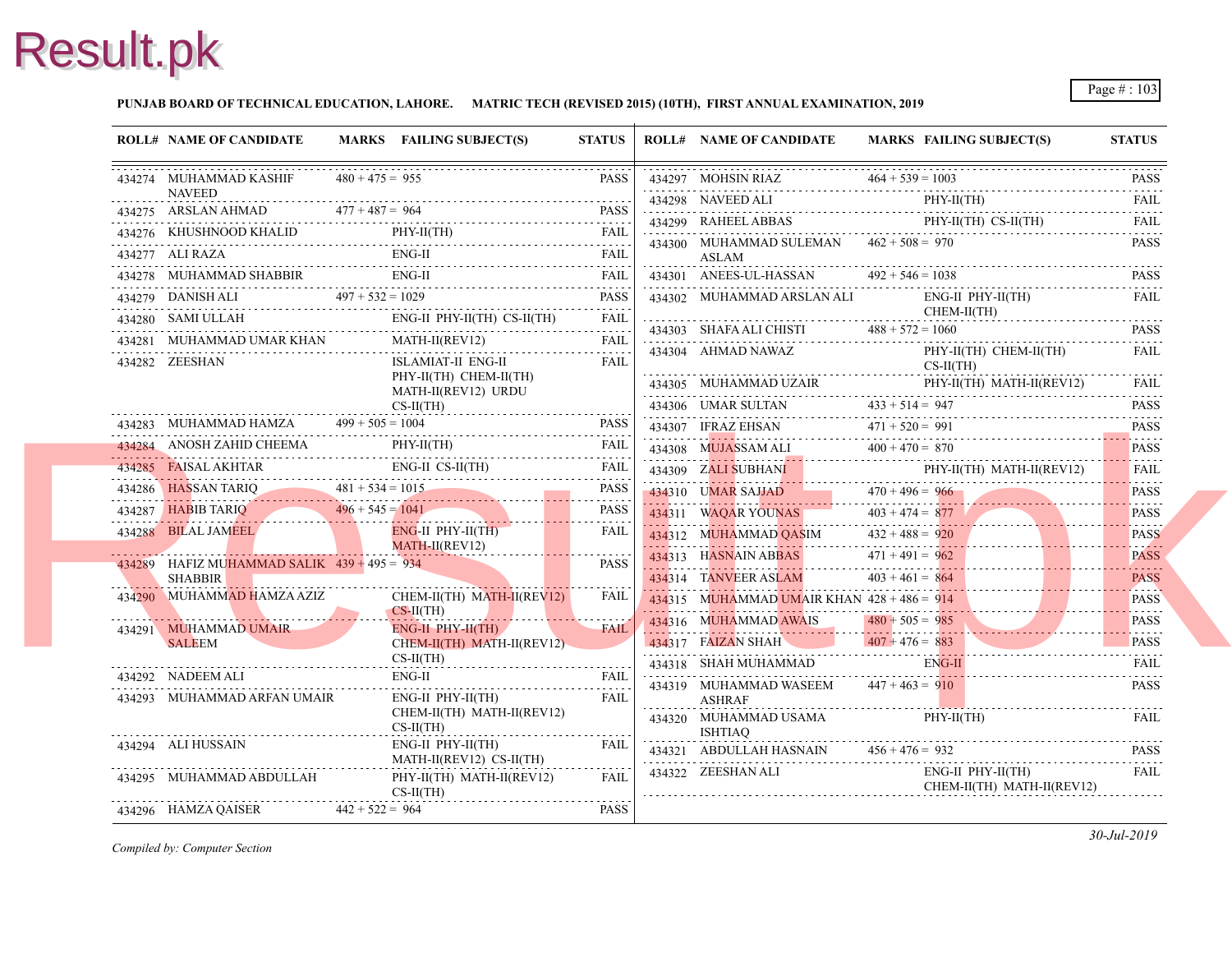#### **PUNJAB BOARD OF TECHNICAL EDUCATION, LAHORE. MATRIC TECH (REVISED 2015) (10TH), FIRST ANNUAL EXAMINATION, 2019**

| <b>ROLL# NAME OF CANDIDATE</b>                  |                                                                                                                      | MARKS FAILING SUBJECT(S)                                                                                                                                                                                                                                                                                                                                                                                                                                     | <b>STATUS</b> |                 | <b>ROLL# NAME OF CANDIDATE</b>                                                    | <b>MARKS FAIL</b>  |
|-------------------------------------------------|----------------------------------------------------------------------------------------------------------------------|--------------------------------------------------------------------------------------------------------------------------------------------------------------------------------------------------------------------------------------------------------------------------------------------------------------------------------------------------------------------------------------------------------------------------------------------------------------|---------------|-----------------|-----------------------------------------------------------------------------------|--------------------|
| 434323 AHTISHAM ALI                             |                                                                                                                      | ISLAMIAT-II ENG-II                                                                                                                                                                                                                                                                                                                                                                                                                                           | <b>FAIL</b>   |                 | 434347 MUHAMMAD WASEEM                                                            |                    |
|                                                 |                                                                                                                      | PHY-II(TH, PR) CHEM-II(TH,<br>PR) MATH-II(REV12)                                                                                                                                                                                                                                                                                                                                                                                                             |               |                 | 434348 MUHAMMAD MUDDSER                                                           | PHY-<br>$CS-II$    |
|                                                 |                                                                                                                      | TDRAWING-II(PR)                                                                                                                                                                                                                                                                                                                                                                                                                                              |               |                 | 434349 MUHAMMAD USMAN $413 + 454 = 867$                                           |                    |
| $\overrightarrow{CS-II(TH, PR)}$                |                                                                                                                      | PAK.ST-II(REV12 URDU                                                                                                                                                                                                                                                                                                                                                                                                                                         |               |                 |                                                                                   | ENG-               |
|                                                 |                                                                                                                      | 434324    QASIM ALI    PHY-II(TH)    CS-II(TH)    FAIL                                                                                                                                                                                                                                                                                                                                                                                                       |               |                 | 434350 AMMAR AHMAD ENG                                                            |                    |
|                                                 |                                                                                                                      |                                                                                                                                                                                                                                                                                                                                                                                                                                                              |               |                 | 434351 DANISH TARIQ $386 + 399 = 785$                                             | MAT.               |
|                                                 |                                                                                                                      | $\begin{tabular}{lllllllll} \multicolumn{2}{c}{\textbf{434325}} & \textbf{ZULQARNAIN HAIDER} & \textbf{381 + 472 = 853} & \textbf{PASS} \\ \multicolumn{2}{c}{\textbf{434326}} & \textbf{GHULAM QASIM RAZA} & \textbf{494 + 528 = 1022} & \textbf{PASS} \\ \multicolumn{2}{c}{\textbf{434327}} & \textbf{QAISAR SHEHEZAD} & \textbf{470 + 559 = 1029} & \textbf{PASS} \\ \multicolumn{2}{c}{\textbf{538}} &$                                                 |               |                 | 434352 AHSAN ADEEL MAT                                                            | <b>MAT</b>         |
|                                                 |                                                                                                                      |                                                                                                                                                                                                                                                                                                                                                                                                                                                              |               |                 | 434353 MUJTABA ALAM MAT                                                           |                    |
|                                                 |                                                                                                                      | $\begin{tabular}{ll} 434328 & HAMMAD ALI & \multicolumn{3}{c}{\texttt{PHY-II(TH) MATH-II(REV12)}} & \multicolumn{3}{c}{\texttt{FAIL}}\\ \multicolumn{3}{c}{\texttt{HAMMAD ALI}} & \multicolumn{3}{c}{\texttt{PHY-II(TH) MATH-II(REV12)}} & \multicolumn{3}{c}{\texttt{FAIL}}\\ \multicolumn{3}{c}{\texttt{HAMMAD ALI}} & \multicolumn{3}{c}{\texttt{PHY-II(TH) MATH-II(REV12)}} & \multicolumn{3}{c}{\texttt{FALL}}\\ \multicolumn{3}{c}{\texttt{HAMMAD ALI$ |               |                 | 434354 UMER MEHMOOD $374 + 455 = 829$<br>434355 MUHAMMAD SHAFIQ $407 + 423 = 830$ |                    |
|                                                 |                                                                                                                      |                                                                                                                                                                                                                                                                                                                                                                                                                                                              |               |                 |                                                                                   |                    |
|                                                 |                                                                                                                      | $\begin{tabular}{lllllllll} \hline 434329 & ASIM MUREED & \text{PHY-II(TH) MATH-II(REV12)} & \text{FAIL} \\ \hline 434330 & USMAN ARIF & 446 + 474 = 920 & \text{PASS} \\ \hline \end{tabular}$                                                                                                                                                                                                                                                              |               |                 | 434356 SAMI ULLAH KHAN $402 + 471 = 873$<br>434357 USAMA ISHFAQ                   | <b>CHE</b>         |
|                                                 |                                                                                                                      |                                                                                                                                                                                                                                                                                                                                                                                                                                                              |               |                 |                                                                                   | $CS-II$            |
|                                                 |                                                                                                                      |                                                                                                                                                                                                                                                                                                                                                                                                                                                              |               |                 | $434358 \text{ BHAL}$                                                             | $CS-II$            |
|                                                 |                                                                                                                      | $\begin{tabular}{c} {\bf 434332} & USMAN YOUNAS \\ \hline \end{tabular} \begin{tabular}{l} {\bf 434333} & \text{NOMAN ASIF} \\ \hline \end{tabular} \begin{tabular}{l} \bf 434334 \\ \bf 434333 \\ \bf 434335 \\ \bf 434336 \\ \bf 434337 \\ \bf 43437 \\ \bf 43438 \\ \bf 43437 \\ \bf 43438 \\ \bf 43438 \\ \bf 43438 \\ \bf 43438 \\ \bf 43438 \\ \bf 43438 \\ \bf 43438$                                                                                 |               |                 | PAKISTAN COLLEGE OF TECHNOLOGY, 199                                               |                    |
| 434334 ALI RAZA TABASSUM                        |                                                                                                                      | ENG-II PHY-II(TH)                                                                                                                                                                                                                                                                                                                                                                                                                                            | <b>FAIL</b>   |                 | <b>TOWN, SARGODHA</b><br>434359 AHMAD ISHAQ                                       | ENG-               |
| 434335 FARHAT SHAHZAD                           | <b>The Company of the Company of the Company of the Company of the Company of the Company of the Company of the </b> | MATH-II(REV12) CS-II(TH)<br>$MATH-II(REV12)$                                                                                                                                                                                                                                                                                                                                                                                                                 | FAIL          |                 | 434360 RAHEEL ZAHID                                                               | $CS-H$             |
| 434336 MUHAMMAD MUNEEB                          |                                                                                                                      | PHY-II(TH) CHEM-II(TH)                                                                                                                                                                                                                                                                                                                                                                                                                                       | <b>FAIL</b>   |                 | 434361 MUHAMMAD SHAHZAIB                                                          | PHY-               |
| ULLAH                                           |                                                                                                                      | MATH-II(REV12)                                                                                                                                                                                                                                                                                                                                                                                                                                               |               |                 | <b>SHAHID</b>                                                                     | $CS-H$             |
| 434337 MOHAMMAD HASSAN ALI                      |                                                                                                                      | PHY-II(TH) CHEM-II(TH)                                                                                                                                                                                                                                                                                                                                                                                                                                       | <b>FAIL</b>   |                 | 434362 ALIAHMAD                                                                   | ENG-               |
|                                                 |                                                                                                                      | $MATH-II(REV12) CS-II(TH)$                                                                                                                                                                                                                                                                                                                                                                                                                                   | .             |                 | 434363 FAIZAN AHMAD                                                               | ENG-               |
|                                                 |                                                                                                                      | $\begin{tabular}{lllllll} \hline 434338 & {\small MUHAMMAD AZEEM} & \small PHY-II(TH) MATH-II(REV12) & \small FAIL \\ \hline 434339 & {\small MUHAMMAD SHAFIQ UR} & \small PHY-H(TH) CS-II(TH) & \small FAIL \\ \hline \end{tabular}$                                                                                                                                                                                                                        |               |                 | 434364 SHARJEEL BASHARAT                                                          | ENG-               |
| <b>REHMAN</b>                                   |                                                                                                                      | <u> 1988 - Johann Stein, Amerikaansk politiker (</u>                                                                                                                                                                                                                                                                                                                                                                                                         |               |                 | 434365 ABDUL REHMAN ENG.                                                          |                    |
| 434340 MUHAMMAD SUBHAN $337 + 426 = 763$        |                                                                                                                      |                                                                                                                                                                                                                                                                                                                                                                                                                                                              | <b>PASS</b>   |                 | 434366 MUHAMMAD NOMAN TARIO                                                       | ENG-               |
| BILAL                                           |                                                                                                                      |                                                                                                                                                                                                                                                                                                                                                                                                                                                              |               |                 | 434367 MUHAMMAD SARFRAZ $388 + 458 = 846$                                         |                    |
| 434341 ABDULLAH SHER $411 + 478 = 889$          |                                                                                                                      | 434341 ABDULLAH SHER $411 + 478 = 889$ PASS                                                                                                                                                                                                                                                                                                                                                                                                                  |               |                 | <b>SARGODHA INSTITUTE OF TECHNOLOGY, 6</b>                                        |                    |
| 434342 SYED AWAIS HASSAN SHAH Fail In 9Th + 417 |                                                                                                                      | 434342 SYED AWAIS HASSAN SHAH Fail In 9Th + 417 RL 9TH                                                                                                                                                                                                                                                                                                                                                                                                       |               | <b>SARGODHA</b> |                                                                                   |                    |
|                                                 |                                                                                                                      | 434343 UMAR FAROOQ $340 + 405 = 745$ PASS PASS                                                                                                                                                                                                                                                                                                                                                                                                               |               |                 | 434368 MUHAMMAD HAMZA ZIA                                                         | ENG-               |
|                                                 |                                                                                                                      |                                                                                                                                                                                                                                                                                                                                                                                                                                                              |               |                 | 434369 NOMAN GILL<br>434369 NOMAN GILL PHY                                        | PHY-               |
|                                                 |                                                                                                                      | 434344 MUHAMMAD MUAVYA $378 + 463 = 841$ PASS<br>434345 YASIR ALI $369 + 423 = 792$ PASS<br>434345 YASIR ALI $369 + 423 = 792$ PASS                                                                                                                                                                                                                                                                                                                          |               |                 | 434370 DANISH                                                                     | ENG-               |
|                                                 |                                                                                                                      | $\textbf{434346} \quad \textbf{TANVIR HAIDER} \qquad \qquad \textbf{ENG-II CS-II(TH)} \qquad \qquad \textbf{FAIL}$                                                                                                                                                                                                                                                                                                                                           |               |                 | 434371 ARSLAN GILL                                                                | PHY-<br><b>MAT</b> |
|                                                 |                                                                                                                      |                                                                                                                                                                                                                                                                                                                                                                                                                                                              |               |                 |                                                                                   |                    |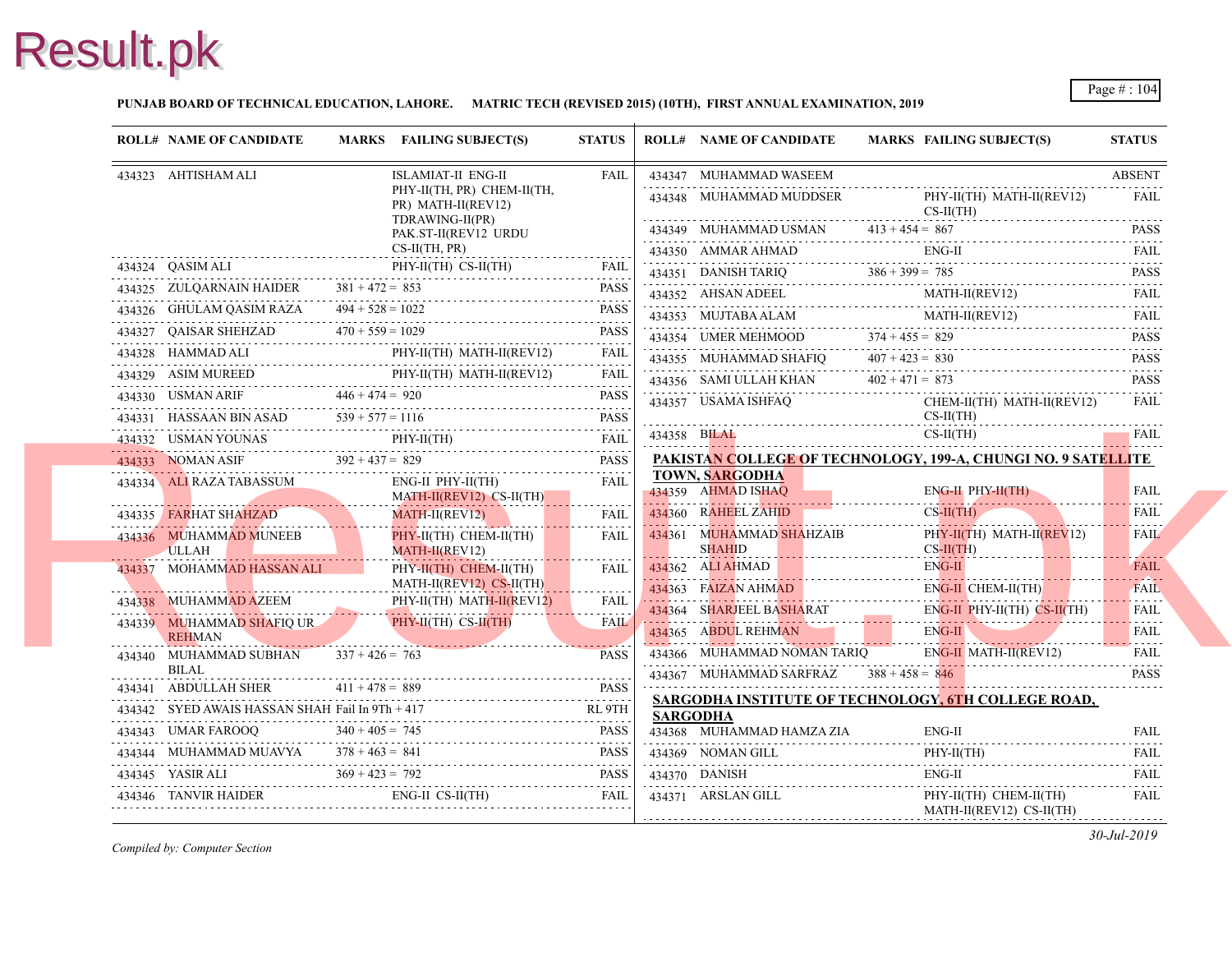#### **PUNJAB BOARD OF TECHNICAL EDUCATION, LAHORE. MATRIC TECH (REVISED 2015) (10TH), FIRST ANNUAL EXAMINATION, 2019**

| <b>ROLL# NAME OF CANDIDATE</b>                                |                   | MARKS FAILING SUBJECT(S)                                                                                                                                                                                                                                                                                                                                                                                                          | <b>STATUS</b>                      | <b>ROLL# NAME OF CANDIDATE</b>                                | <b>MARKS FAIL</b>  |
|---------------------------------------------------------------|-------------------|-----------------------------------------------------------------------------------------------------------------------------------------------------------------------------------------------------------------------------------------------------------------------------------------------------------------------------------------------------------------------------------------------------------------------------------|------------------------------------|---------------------------------------------------------------|--------------------|
| 434372 SHAHZAIB RAFIQUE                                       |                   | ENG-II MATH-II(REV12)                                                                                                                                                                                                                                                                                                                                                                                                             |                                    | 434399 TALHA MEHBOOB<br>434399 TALHA MEHBOOB $411 + 467 = 87$ | $411 + 467 = 878$  |
| 434373 ADNAN JAVED                                            |                   | <b>ISLAMIAT-II</b><br>434373 ADNAN JAVED ISLAMIAT-II FAIL FAIL                                                                                                                                                                                                                                                                                                                                                                    |                                    | 434400 SHARAFAT ALI                                           | ENG-               |
| PHY-II(TH)                                                    |                   |                                                                                                                                                                                                                                                                                                                                                                                                                                   |                                    | 434401 SYED ZOHAIB HASSAN                                     | $410 + 469 = 879$  |
|                                                               |                   |                                                                                                                                                                                                                                                                                                                                                                                                                                   |                                    | SHAH                                                          |                    |
|                                                               |                   | 434376 ZAMIL SHAHZAD ENG-II FAIL FAIL                                                                                                                                                                                                                                                                                                                                                                                             |                                    | 434402 AMEER HAMZA NADEEM                                     | ENG-               |
|                                                               |                   | 434377 DAUD ISLAMIAT-II ENG-II FAIL                                                                                                                                                                                                                                                                                                                                                                                               |                                    | 434403 USMAN SHAFI                                            | ENG-               |
|                                                               |                   |                                                                                                                                                                                                                                                                                                                                                                                                                                   |                                    | 434404 MUHAMMAD AWAIS<br><b>MAOSOOD</b>                       | ENG-               |
|                                                               |                   | $\begin{tabular}{lllllllll} \multicolumn{2}{c}{\textbf{373 + 459 = 832}} & \multicolumn{2}{c}{\textbf{PASS}} \\ \multicolumn{2}{c}{\textbf{434378} \quad FALZAN YAQOOB} & \multicolumn{2}{c}{\textbf{373 + 459 = 832}} & \multicolumn{2}{c}{\textbf{PASS}} \\ \multicolumn{2}{c}{\textbf{434379} \quad FARAZ MASIH} & \multicolumn{2}{c}{\textbf{511}} & \multicolumn{2}{c}{\textbf{521}} & \multicolumn{2}{c}{\textbf{532}} & \$ |                                    | 434405 SAJID ALI                                              | ENG-               |
|                                                               |                   | ISLAMIAT-II CHEM-II(TH)<br>$\begin{tabular}{ll} \bf 434380 & DAUD MUSHTAQ & \bf ISLAMIAT-II CHEM-II(TH) & FAIL \\ \bf \end{tabular}$                                                                                                                                                                                                                                                                                              | FAIL                               | 434406 SHAHID ALI                                             | ENG-               |
| 434381 MUHAMMAD ABDULLAH<br>PERVEZ                            |                   | ISLAMIAT-II ENG-II<br>$PHY-II(TH)$ CHEM-II(TH)                                                                                                                                                                                                                                                                                                                                                                                    | FAIL                               | 434407 MAZHAR ABBAS                                           | $CS-II$<br>$CS-II$ |
|                                                               |                   | MATH-II(REV12)                                                                                                                                                                                                                                                                                                                                                                                                                    | .                                  | 434408 MUHAMMAD AWAIS                                         | ENG-               |
|                                                               |                   | $ENG-II$ $PHY-II(TH)$                                                                                                                                                                                                                                                                                                                                                                                                             |                                    |                                                               | $CS-II$            |
|                                                               |                   | CHEM-II(TH)<br>434383 NAEEM SHEHZAD CHEM-II(TH) FAIL                                                                                                                                                                                                                                                                                                                                                                              |                                    | 434409 MUHAMMAD NAEEM                                         | ENG-               |
|                                                               |                   | 434384 UNEEB JAVAID PHY-II(TH) FAIL PHY-II(TH)                                                                                                                                                                                                                                                                                                                                                                                    | <b>FAIL</b>                        | 434410 MUHAMMAD QASIM                                         | ENG-<br>$CS-II$    |
|                                                               |                   |                                                                                                                                                                                                                                                                                                                                                                                                                                   |                                    | 434411 SAJJAD AHMAD                                           | ENG-               |
|                                                               |                   | 434385 SUNNY JAMES CHEM-II(TH) FAIL FAIL FAIL CHEM-II(TH) FAIL CHEM-II(TH) FAIL PLAN ASHARIB CHEM-II(TH) FAIL                                                                                                                                                                                                                                                                                                                     |                                    | 434412 MUHAMMAD IHTISHAM                                      | ENG-               |
|                                                               |                   | 434387 MUHAMMAD SHERAZ PHY-II(TH) CHEM-II(TH) FAIL                                                                                                                                                                                                                                                                                                                                                                                |                                    | <b>IOBAL</b>                                                  |                    |
|                                                               |                   | 434388 ZEESHAN $397 + 468 = 865$                                                                                                                                                                                                                                                                                                                                                                                                  | <b>PASS</b>                        | 434413 AQSA LIAQAT                                            | $519 + 520 = 1039$ |
|                                                               |                   | 434389 SAUD MASIH                                                                                                                                                                                                                                                                                                                                                                                                                 | <b>ABSENT</b><br>الداعات عاجات عاد | 434414 MINAHEL MUSHTAQ                                        | $481 + 516 = 997$  |
|                                                               |                   | 434390 SHARAZ PATRAS 373 + 414 = 787 PASS                                                                                                                                                                                                                                                                                                                                                                                         | <b>PASS</b>                        | 434415 SADIA AKBAR 424+452=                                   | $424 + 452 = 876$  |
|                                                               |                   | $434391$ NOMAN EJAZ $390 + 435 = 825$                                                                                                                                                                                                                                                                                                                                                                                             | <b>PASS</b>                        | 434416 AYESHA MAQSOOD 521 + 545 = 1                           | $521 + 545 = 106$  |
|                                                               |                   | CHEM-II(TH) MATH-II(REV12)<br>434392 TAIMOOR ALI CHEM-II(TH) MATH-II(REV12) FAIL                                                                                                                                                                                                                                                                                                                                                  |                                    | 434417 SAMINA BIBI                                            | PHY-               |
| 434393 AZEEM ULLAH                                            |                   | CHEM-II(TH) MATH-II(REV12)<br>434393 AZEEM ULLAH CHEM-II(TH) MATH-II(REV12) FAIL                                                                                                                                                                                                                                                                                                                                                  |                                    | 434418 HUMA MUNIR                                             | $514 + 555 = 106$  |
|                                                               |                   | 434394 CHANGAIZ NASIR PHY-II(TH) CHEM-II(TH) FAIL                                                                                                                                                                                                                                                                                                                                                                                 |                                    | 434419 TAHIR ZAMAN                                            | ENG-               |
|                                                               |                   | 434395 ARBAB SHEHZAD CHEM-II(TH) FAIL                                                                                                                                                                                                                                                                                                                                                                                             |                                    | 434420 SAJID ALI                                              | $CS-II$<br>$CS-H$  |
| $378 + 440 = 818$<br>434396 ZAIN MASIH                        |                   |                                                                                                                                                                                                                                                                                                                                                                                                                                   | <b>PASS</b>                        | 434421 MUHAMMAD ZAID                                          | ENG-               |
|                                                               |                   | AFZAL PUBLIC TECHNICAL HIGH SCHOOL, TEACHER HANIF STREET.                                                                                                                                                                                                                                                                                                                                                                         |                                    |                                                               | $CS-II$            |
| <b>GUJRANWALA ROAD, SHEIKHUPURA</b>                           |                   |                                                                                                                                                                                                                                                                                                                                                                                                                                   |                                    | 434422 AWAIS                                                  |                    |
| 434397 ALI HUSSNAIN DILAWAR $502 + 516 = 1018$<br><b>KHAN</b> |                   |                                                                                                                                                                                                                                                                                                                                                                                                                                   | <b>PASS</b>                        | 434423 BABAR ALI                                              | ENG-               |
| 434398 ABDULLAH                                               | $433 + 479 = 912$ |                                                                                                                                                                                                                                                                                                                                                                                                                                   | <b>PASS</b>                        | 434424 ALI RAZA ASGHAR<br>434424 ALI RAZA ASGHAR ENG          | ENG-               |
|                                                               |                   |                                                                                                                                                                                                                                                                                                                                                                                                                                   |                                    |                                                               |                    |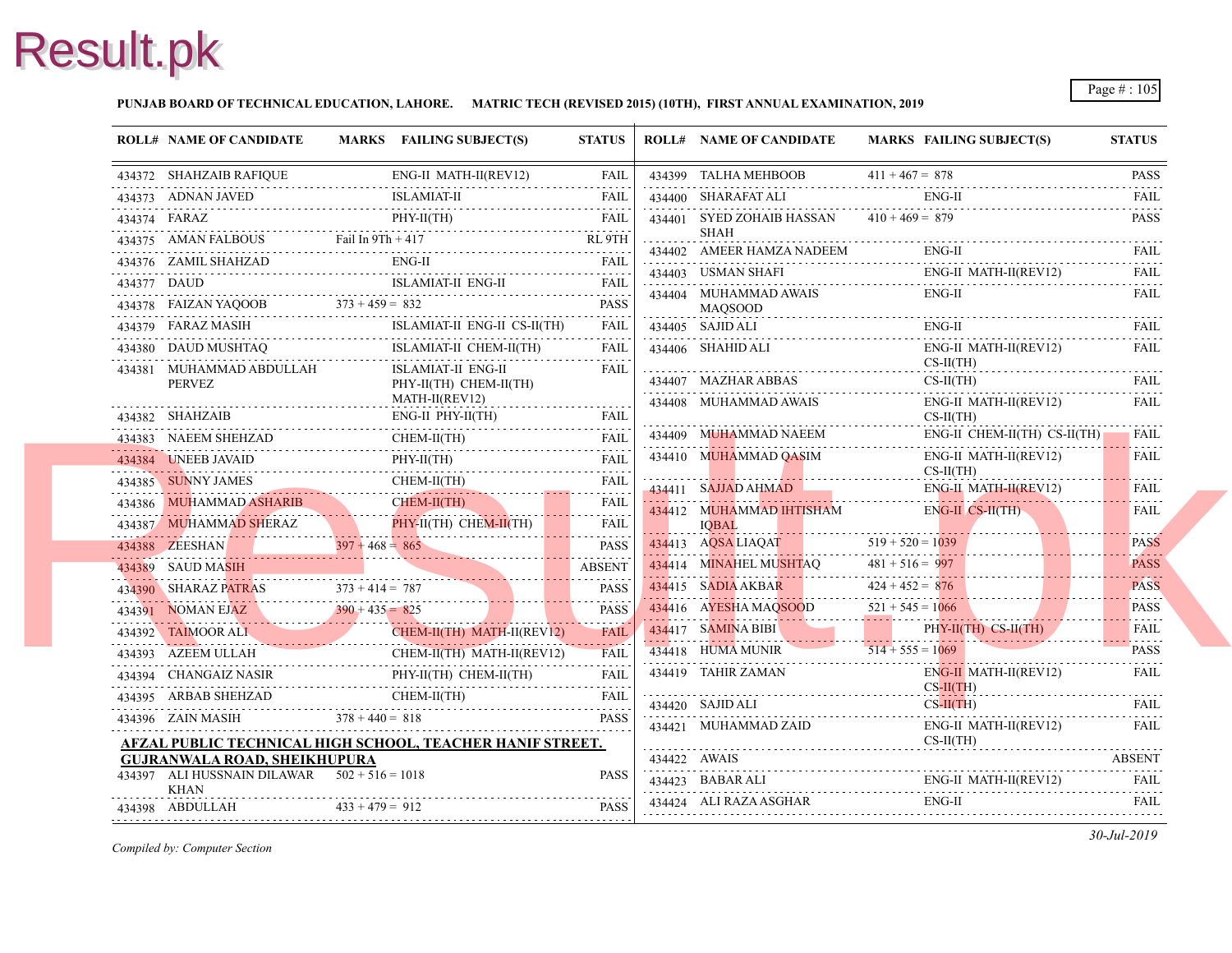#### **PUNJAB BOARD OF TECHNICAL EDUCATION, LAHORE. MATRIC TECH (REVISED 2015) (10TH), FIRST ANNUAL EXAMINATION, 2019**

|               | <b>ROLL# NAME OF CANDIDATE</b>                                                                                                                                                                                 |                   | MARKS FAILING SUBJECT(S)                     | <b>STATUS</b>    | <b>ROLL# NAME OF CANDIDATE</b>                       | <b>MARKS FAIL</b>  |      |
|---------------|----------------------------------------------------------------------------------------------------------------------------------------------------------------------------------------------------------------|-------------------|----------------------------------------------|------------------|------------------------------------------------------|--------------------|------|
|               | 434425 MUHAMMAD USMAN<br><br>                                                                                                                                                                                  |                   | $ENG-II CS-II(TH)$                           | <b>FAIL</b>      | 434452 AKBAR ALI $459 + 560 = 10$                    | $459 + 560 = 1019$ |      |
|               | 434426 MUHAMMAD RAMZAN ENG-II MATH-II(REV12)                                                                                                                                                                   |                   | ENG-II MATH-II(REV12)                        | <b>FAIL</b>      | 434453 NISAR HUSSAIN $402 + 499 =$                   | $402 + 499 = 901$  |      |
|               | $\begin{tabular}{ll} \bf 434427 & \bf ADNAN MUNIR & \bf ENG-II MATH-II (REV12) \\ \hline \end{tabular}$                                                                                                        |                   |                                              | FAIL             | 434454 NIAZ ALI                                      | $505 + 563 = 1068$ |      |
|               | 434428 AMEER HAMZA                                                                                                                                                                                             |                   | ENG-II MATH-II(REV12)                        | FAIL             | 434455 MUHAMMAD HASSAN                               | $448 + 491 = 939$  |      |
|               | GOVERNMENT COLLEGE OF TECHNOLOGY, PARIS ROAD, SIALKOT                                                                                                                                                          |                   |                                              |                  | 434456 SAKHAWAT HUSSAIN                              | $527 + 598 = 112$  |      |
|               | 434429 RIZWAN SHEHZAD GHANI                                                                                                                                                                                    |                   | PHY-II(TH)                                   | <b>FAIL</b>      | 434457 GULZAR ALI                                    | $483 + 563 = 104$  |      |
|               |                                                                                                                                                                                                                |                   |                                              |                  | 434458 BASHIR HUSSAIN                                | $494 + 578 = 1072$ |      |
|               | $\begin{tabular}{ll} \textbf{434430} & \textbf{MUHAMMAD TOHEED} & \textbf{MATH-II} \textbf{(REV12)} & \textbf{FAIL} \\ \textbf{434431} & \textbf{QASIM SALIM} & 338 + 430 = 768 & \textbf{PASS} \end{tabular}$ |                   |                                              |                  | 434459 SHABBIR HUSSAIN                               | $363 + 508 = 871$  |      |
|               | 434432 SYED ZULQARNAIN HAIDER ENG-II                                                                                                                                                                           |                   |                                              | FAIL             | 434460 SIBTAIN HUSSAIN $429 + 563 =$                 | $429 + 563 = 992$  |      |
|               | <b>GILANI</b>                                                                                                                                                                                                  |                   |                                              |                  | 434461 ZAKAWAT ALI $425 + 535 = 96$                  | $425 + 535 = 960$  |      |
|               | $434433$ MOZZAM ALI $420 + 435 = 855$ PASS                                                                                                                                                                     |                   |                                              |                  | 434462 HASNAIN                                       | $432 + 542 = 974$  |      |
|               | 434434 SADDAM HUSSAIN BUTT ENG-II CHEM-II(TH) FAIL 434435 MOHSIN ADEEL Fail In 9Th + 392 RL 9TH                                                                                                                |                   |                                              |                  | 434463 WAZIR KASHIF HUSSAIN                          | $484 + 581 = 1065$ |      |
|               |                                                                                                                                                                                                                |                   |                                              |                  | 434464 SHUJAAT ALI HUSSAIN                           | $550 + 605 = 115$  |      |
|               |                                                                                                                                                                                                                |                   |                                              |                  | 434465 AKBER ALI<br>434465 AKBER ALI $387 + 552 = 9$ | $387 + 552 = 939$  |      |
|               | 434437 MUHAMMAD MAJID ENG-II CHEM-II(TH) FAIL                                                                                                                                                                  |                   |                                              |                  | 434466 FARMAN ALI                                    | $533 + 556 = 108$  |      |
|               | 434438 NAWAZ ALI ENG-II CHEM-II(TH) FAIL 434439 AHMER MATH-II(REVI2) FAIL FAIL                                                                                                                                 |                   |                                              |                  | 434467 MUHAMMAD KAZIM                                | $435 + 526 = 961$  |      |
|               |                                                                                                                                                                                                                |                   |                                              |                  | 434468 MUHAMMAD KASHIF MEER                          |                    | ENG- |
| <b>SKARDU</b> | PAK POLYTECHNIC INSTITUTE, MADINA AHLEBAIT, AIRPORT ROAD,                                                                                                                                                      |                   |                                              |                  | 434469 SOHAIL ABBAS                                  | $377 + 487 = 864$  |      |
|               | 434440 AHMED HUSSAIN                                                                                                                                                                                           | $390 + 511 = 901$ |                                              | <b>PASS</b>      | 434470 WAZIR MUHAMMAD                                | $399 + 478 = 877$  |      |
|               |                                                                                                                                                                                                                |                   |                                              | <b>PASS</b>      | <b>HASSAN</b><br>434471 KHADIM HASSAN                | $414 + 494 = 908$  |      |
|               | 434441 KAZIM ALI 420 + 509 = 929<br>434442 KHADIM HUSSAIN 449 + 523 = 972<br>434442 MUNAMAADAN 43 - 966 + 466 + 467                                                                                            |                   |                                              | .<br><b>PASS</b> | 434472 SYED MEHDI SHAH                               | $334 + 480 = 814$  |      |
|               |                                                                                                                                                                                                                |                   |                                              |                  | 434473 YAHYA ARIF HUSSAIN                            |                    | MAT. |
|               | 434444 ASIF ALI<br>434444 ASIF ALI $463 + 512 = 975$ PASS                                                                                                                                                      | $463 + 512 = 975$ |                                              | <b>PASS</b>      | 434474 MUHAMMAD AFZAL                                |                    | ENG- |
|               | 434445 SHAKEEL HUSSAIN                                                                                                                                                                                         |                   | $373 + 493 = 866$<br>PASS<br>373 + 493 = 866 |                  | 434475 IMTIAZ ALI $390 + 390 = 780$                  |                    |      |
|               | 434446 ASGHAR ALI<br>434446 ASGHAR ALI $373 + 493 = 866$ PASS                                                                                                                                                  |                   |                                              |                  | 434476 MUHAMMAD BAQIR $411 + 473 = 884$              |                    |      |
|               | 434447 AZHAR HUSSAIN $396 + 521 = 917$ PASS                                                                                                                                                                    |                   |                                              |                  | 434477 MUHAMMAD AZIZ $394 + 449 = 843$               |                    |      |
|               | 434448 AHSAN ALI MATH-II(REV12) FAIL FAIL                                                                                                                                                                      |                   |                                              |                  | <b>TOBA TEK SINGH POLYTECHNIC INSTITUTI</b>          |                    |      |
|               | 434449 HAMID HUSSAIN $396 + 522 = 918$<br>434449 HAMID HUSSAIN $396 + 522 = 918$ PASS                                                                                                                          |                   |                                              | PASS             | <b>NEAR MADINA MILLS JHANG ROAD, TOBA</b>            |                    |      |
|               | 434450 MUHAMMAD RAZA $407 + 505 = 912$                                                                                                                                                                         |                   | HAMMAD RAZA $407 + 505 = 912$ PASS           | <b>PASS</b>      |                                                      |                    |      |
|               | 434451 MUHAMMAD RIZWAN                                                                                                                                                                                         |                   | $PHY-II(TH)$                                 | FAIL             |                                                      |                    |      |
|               |                                                                                                                                                                                                                |                   |                                              |                  |                                                      |                    |      |